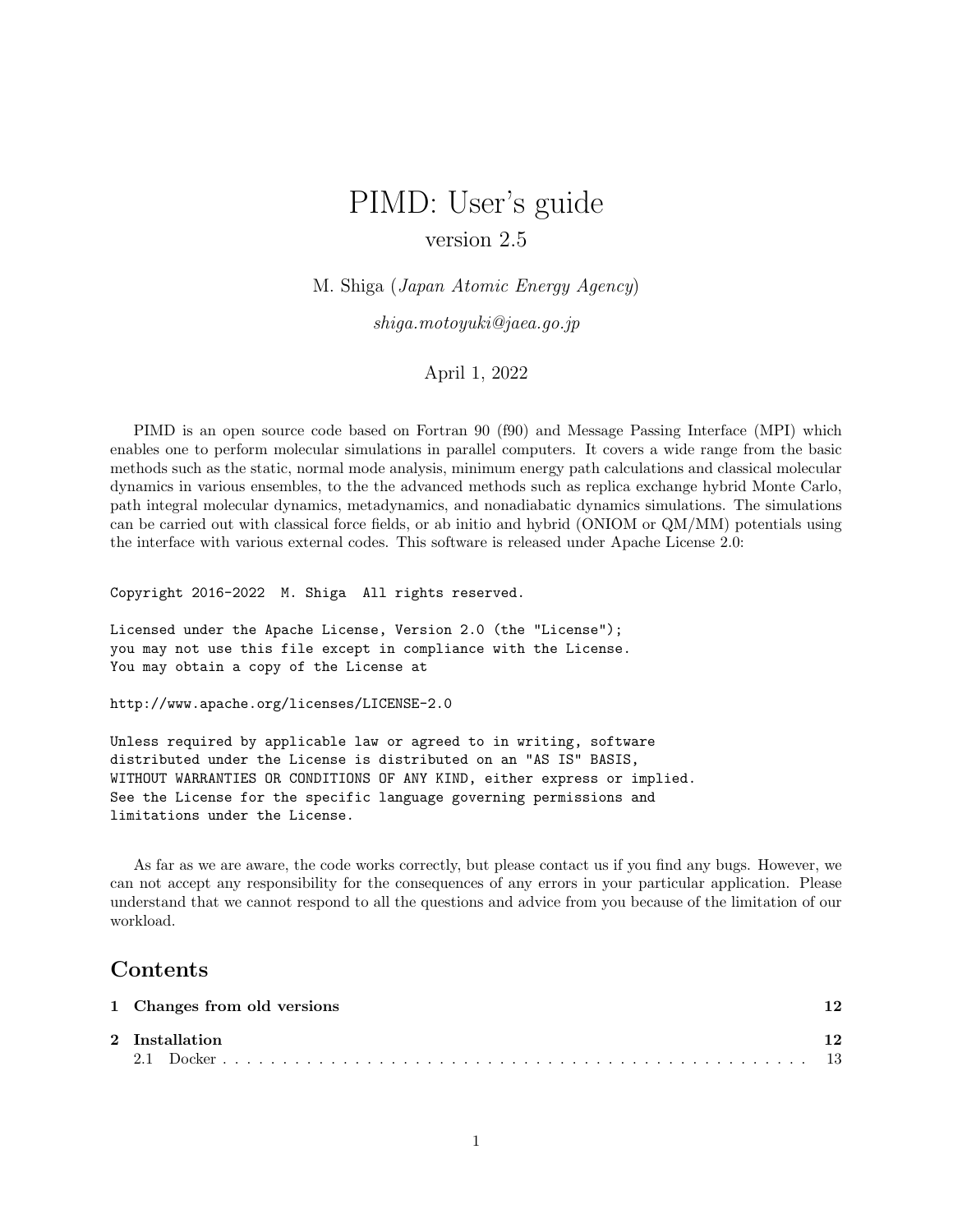| 3 | Methods                                                                                                                        |
|---|--------------------------------------------------------------------------------------------------------------------------------|
|   | 3.1                                                                                                                            |
|   | 3.2                                                                                                                            |
|   | 3.3                                                                                                                            |
|   | 3.4                                                                                                                            |
|   | 3.5                                                                                                                            |
|   | 3.6                                                                                                                            |
|   | Full optimization (FULLOPT) $\dots \dots \dots \dots \dots \dots \dots \dots \dots \dots \dots \dots \dots \dots \dots$<br>3.7 |
|   | 3.8                                                                                                                            |
|   | 3.9                                                                                                                            |
|   | 3.9.1                                                                                                                          |
|   | 3.9.2                                                                                                                          |
|   | 3.9.3                                                                                                                          |
|   | NPT molecular dynamics in cubic box $\dots \dots \dots \dots \dots \dots \dots \dots \dots \dots \dots$<br>3.9.4               |
|   | NPT and NtT molecular dynamics in hexahedron box $\dots \dots \dots \dots \dots \dots \dots$<br>3.9.5                          |
|   |                                                                                                                                |
|   |                                                                                                                                |
|   |                                                                                                                                |
|   |                                                                                                                                |
|   | 3.10.3 Centroid molecular dynamics (CMD)                                                                                       |
|   |                                                                                                                                |
|   | 3.10.5 Centroid Intrinsic Reaction Coordinate (CIRC)                                                                           |
|   |                                                                                                                                |
|   |                                                                                                                                |
|   |                                                                                                                                |
|   |                                                                                                                                |
|   |                                                                                                                                |
|   | 3.13.1 Common keywords used in all the AFED methods (Free energy gradient) $\dots \dots$                                       |
|   |                                                                                                                                |
|   |                                                                                                                                |
|   |                                                                                                                                |
|   |                                                                                                                                |
|   |                                                                                                                                |
|   |                                                                                                                                |
|   |                                                                                                                                |
|   | 3.16 Optimization of OM action (OMOPT) $\dots \dots \dots \dots \dots \dots \dots \dots \dots \dots \dots \dots \dots$         |
|   |                                                                                                                                |
|   |                                                                                                                                |
|   |                                                                                                                                |
|   |                                                                                                                                |
|   |                                                                                                                                |
|   |                                                                                                                                |
|   |                                                                                                                                |
|   |                                                                                                                                |
|   |                                                                                                                                |
|   |                                                                                                                                |
|   |                                                                                                                                |
|   | 3.21 Consecutive static calculations (SCAN)                                                                                    |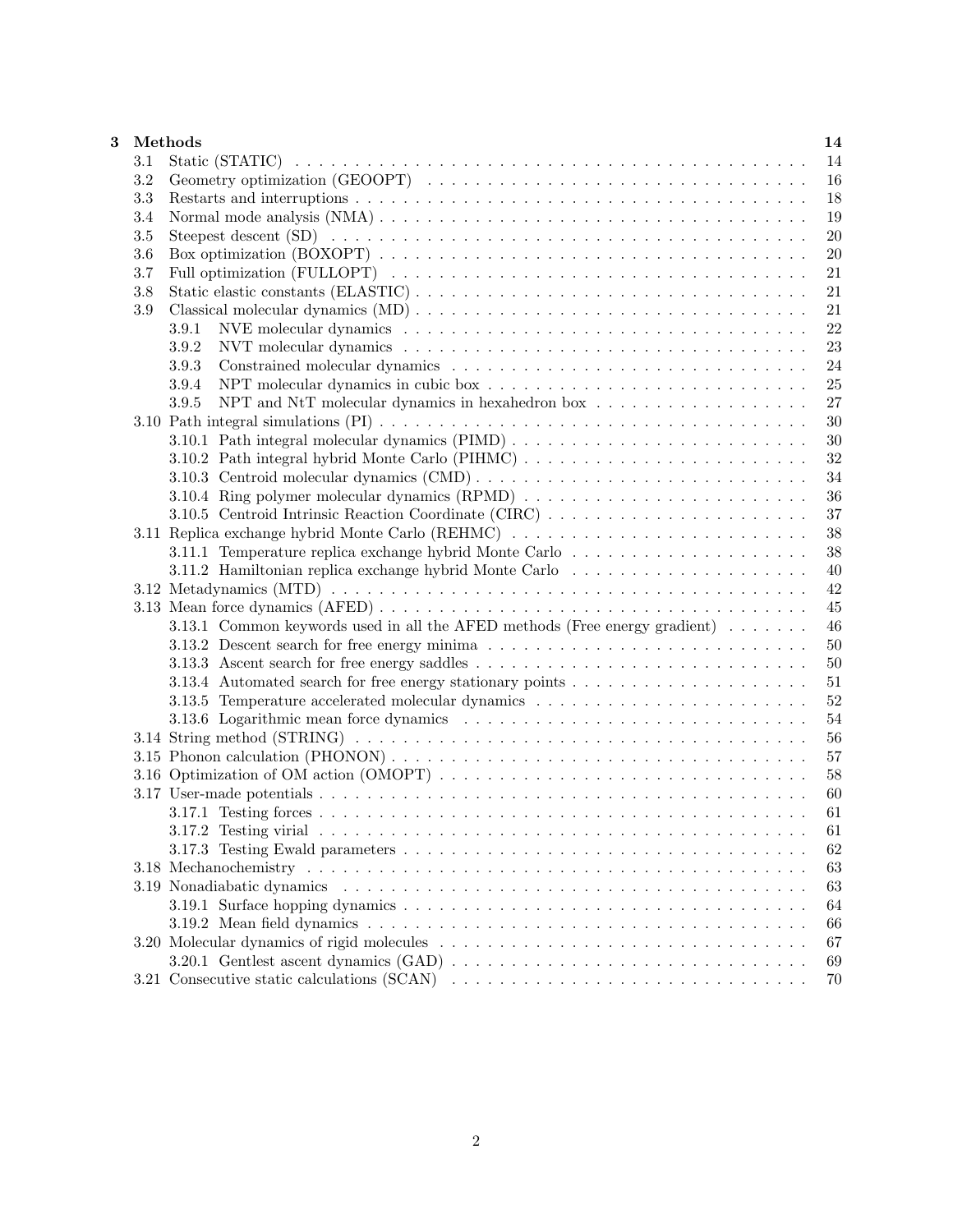|                | 4 Potentials | 71                                                                                                                                   |
|----------------|--------------|--------------------------------------------------------------------------------------------------------------------------------------|
|                | 4.1          | 71                                                                                                                                   |
|                |              | 4.1.1<br>71                                                                                                                          |
|                |              | 4.1.2<br>74                                                                                                                          |
|                |              | 4.1.3<br>75                                                                                                                          |
|                |              | 77<br>4.1.4                                                                                                                          |
|                |              | 4.1.5<br>80                                                                                                                          |
|                |              | 80<br>4.1.6                                                                                                                          |
|                | 4.2          | 80                                                                                                                                   |
|                | 4.3          | 80                                                                                                                                   |
|                |              | 4.3.1<br>81                                                                                                                          |
|                |              | 82<br>4.3.2                                                                                                                          |
|                |              | 82<br>4.3.3                                                                                                                          |
|                |              | 85<br>4.3.4                                                                                                                          |
|                |              | 87<br>4.3.5                                                                                                                          |
|                |              | 89                                                                                                                                   |
|                |              | 4.3.6                                                                                                                                |
|                |              | 90<br>4.3.7                                                                                                                          |
|                |              | 92<br>4.3.8                                                                                                                          |
|                |              | 93<br>4.3.9                                                                                                                          |
|                |              | 94                                                                                                                                   |
|                |              | 95                                                                                                                                   |
|                |              | 96                                                                                                                                   |
|                |              | 98                                                                                                                                   |
|                |              | 100                                                                                                                                  |
|                | 4.4          | 103                                                                                                                                  |
|                |              | 103<br>4.4.1                                                                                                                         |
| 5              |              | <b>Hybrid</b> potentials<br>106                                                                                                      |
|                | 5.1          | 106                                                                                                                                  |
|                |              | 107<br>5.1.1                                                                                                                         |
|                |              | $\text{QM/MM}\text{ setup}\dots\dots\dots\dots\dots\dots\dots\dots\dots\dots\dots\dots\dots\dots\dots\dots$<br>108<br>5.1.2          |
|                |              | $\text{QM}/\text{MM}$ with SMASH $\ldots \ldots \ldots \ldots \ldots \ldots \ldots \ldots \ldots \ldots \ldots \ldots \ldots$<br>109 |
|                |              | 5.1.3                                                                                                                                |
|                |              | 109<br>$QM/MM$ with BEST method $\ldots \ldots \ldots \ldots \ldots \ldots \ldots \ldots \ldots \ldots \ldots$<br>5.1.4              |
|                |              | Multiple time scale QM/MM method $\ldots \ldots \ldots \ldots \ldots \ldots \ldots \ldots \ldots$<br>110<br>5.1.5                    |
|                | 5.2          | 111                                                                                                                                  |
|                |              | 5.2.1                                                                                                                                |
|                |              | 5.2.2                                                                                                                                |
|                |              | 5.2.3                                                                                                                                |
| 6              |              | Data analysis<br>114                                                                                                                 |
|                | 6.1          | 114                                                                                                                                  |
|                | 6.2          | 116                                                                                                                                  |
|                |              |                                                                                                                                      |
| $\overline{7}$ | Codes        | 116                                                                                                                                  |
|                | 7.1          | 116<br>main codes                                                                                                                    |
|                | 7.2          | 117                                                                                                                                  |
|                | 7.3          | 117                                                                                                                                  |
|                | 7.4          | Utility codes<br>118                                                                                                                 |
|                | 7.5          | 118                                                                                                                                  |
|                |              |                                                                                                                                      |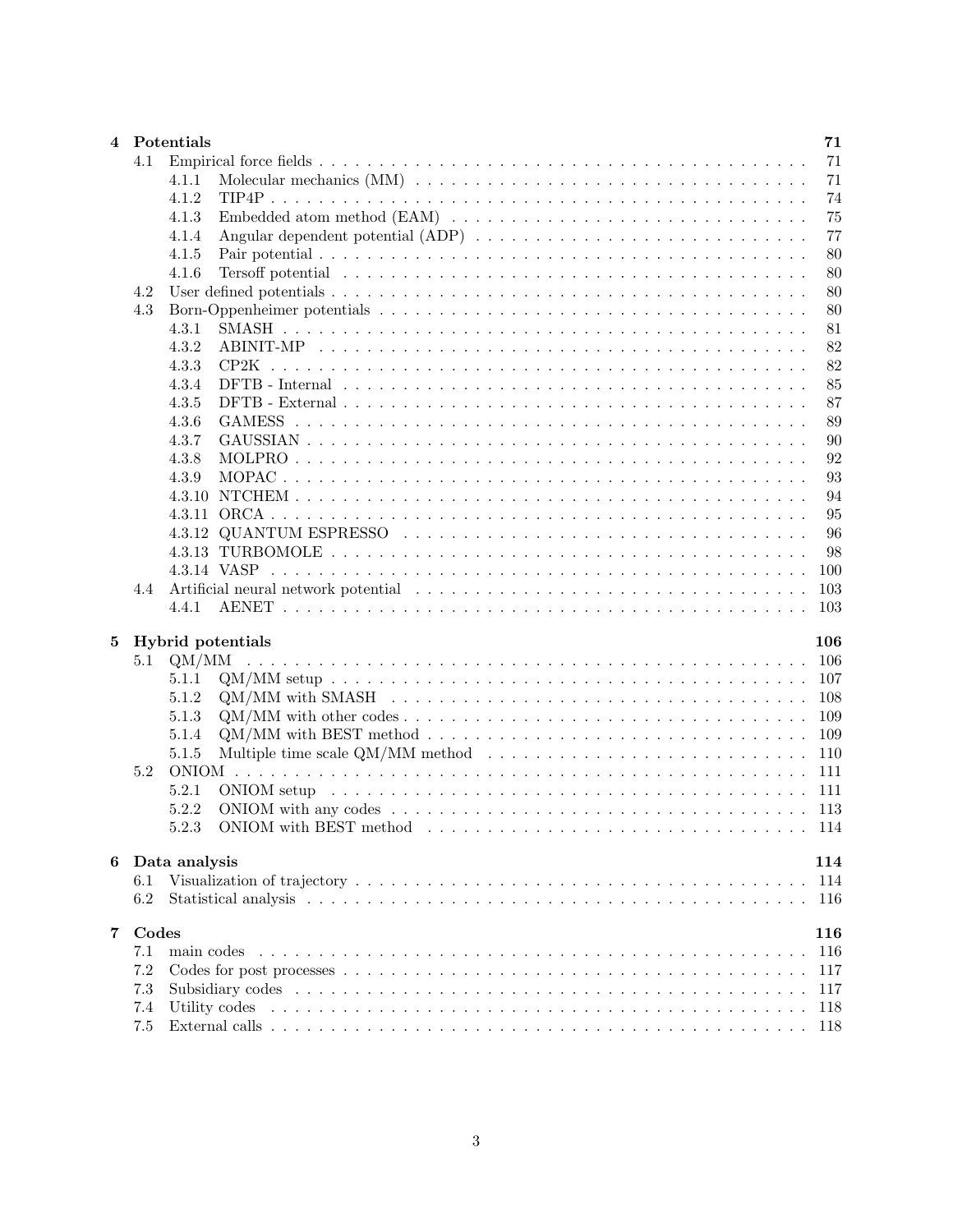|     |            | 118                                                                                                       |
|-----|------------|-----------------------------------------------------------------------------------------------------------|
| 8.1 |            | 119                                                                                                       |
| 8.2 |            | 123                                                                                                       |
| 8.3 |            | 125                                                                                                       |
|     |            |                                                                                                           |
|     |            | 126                                                                                                       |
| 9.1 |            |                                                                                                           |
|     |            |                                                                                                           |
|     |            | 127                                                                                                       |
|     | 9.1.3      | 128                                                                                                       |
|     | 9.1.4      | 129                                                                                                       |
|     |            | 129                                                                                                       |
|     |            | 129                                                                                                       |
|     | 9.2.1      | 129                                                                                                       |
|     | 9.2.2      | 130                                                                                                       |
|     | 9.2.3      | 130                                                                                                       |
|     | 9.2.4      | 131                                                                                                       |
|     | 9.2.5      | 131                                                                                                       |
|     | 9.2.6      | 131                                                                                                       |
|     | 9.2.7      | 131                                                                                                       |
|     | 9.2.8      | 131                                                                                                       |
|     | 9.2.9      | 132                                                                                                       |
|     | 9.2.10     | 132                                                                                                       |
|     |            |                                                                                                           |
|     | 9.3.1      | 132                                                                                                       |
|     | 9.3.2      | 133                                                                                                       |
|     | 9.3.3      | -133                                                                                                      |
|     | 9.3.4      | -133                                                                                                      |
|     | 9.3.5      |                                                                                                           |
|     | 9.3.6      | 133                                                                                                       |
|     | 9.3.7      | -134                                                                                                      |
|     | 9.3.8      | -134                                                                                                      |
|     | 9.3.9      | -134                                                                                                      |
|     | 9.3.10     | -134                                                                                                      |
|     | 9.3.11     | - 134                                                                                                     |
|     |            |                                                                                                           |
|     |            |                                                                                                           |
|     |            |                                                                                                           |
| 9.4 |            | 135                                                                                                       |
|     | 9.4.1      | 135                                                                                                       |
|     | 9.4.2      | 135                                                                                                       |
|     |            | 135                                                                                                       |
|     |            | 135                                                                                                       |
|     |            | 136                                                                                                       |
|     |            | 136                                                                                                       |
|     |            | 136                                                                                                       |
|     |            |                                                                                                           |
|     |            |                                                                                                           |
|     | 9.4.8      | 136<br>136                                                                                                |
|     | 9.4.9      |                                                                                                           |
|     | 9.4.10     | 137<br>137                                                                                                |
|     | 9.4.11     | 137                                                                                                       |
|     | 9.2<br>9.3 | Classical force field<br>Keywords<br>9.1.1<br>9.1.2<br>9.1.5<br>9.4.3<br>9.4.4<br>9.4.5<br>9.4.6<br>9.4.7 |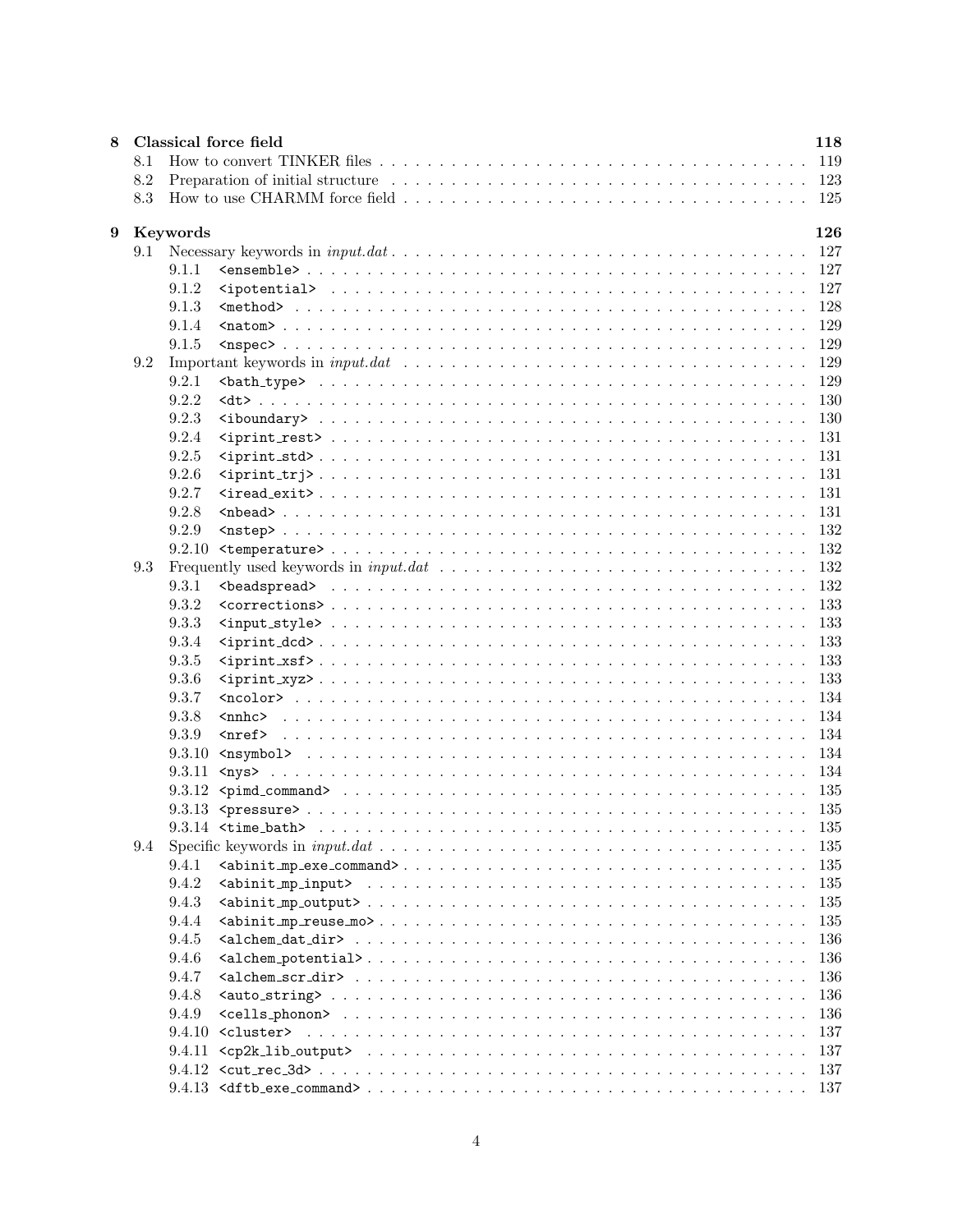| 138   |
|-------|
|       |
|       |
|       |
|       |
|       |
|       |
|       |
|       |
|       |
|       |
|       |
|       |
|       |
|       |
|       |
|       |
|       |
|       |
|       |
|       |
|       |
|       |
|       |
|       |
|       |
| - 141 |
| 142   |
| 142   |
|       |
|       |
| 142   |
| 142   |
| 142   |
| 143   |
| 143   |
| 143   |
| 143   |
| 143   |
| 143   |
| 143   |
| 144   |
| 144   |
| 144   |
| 144   |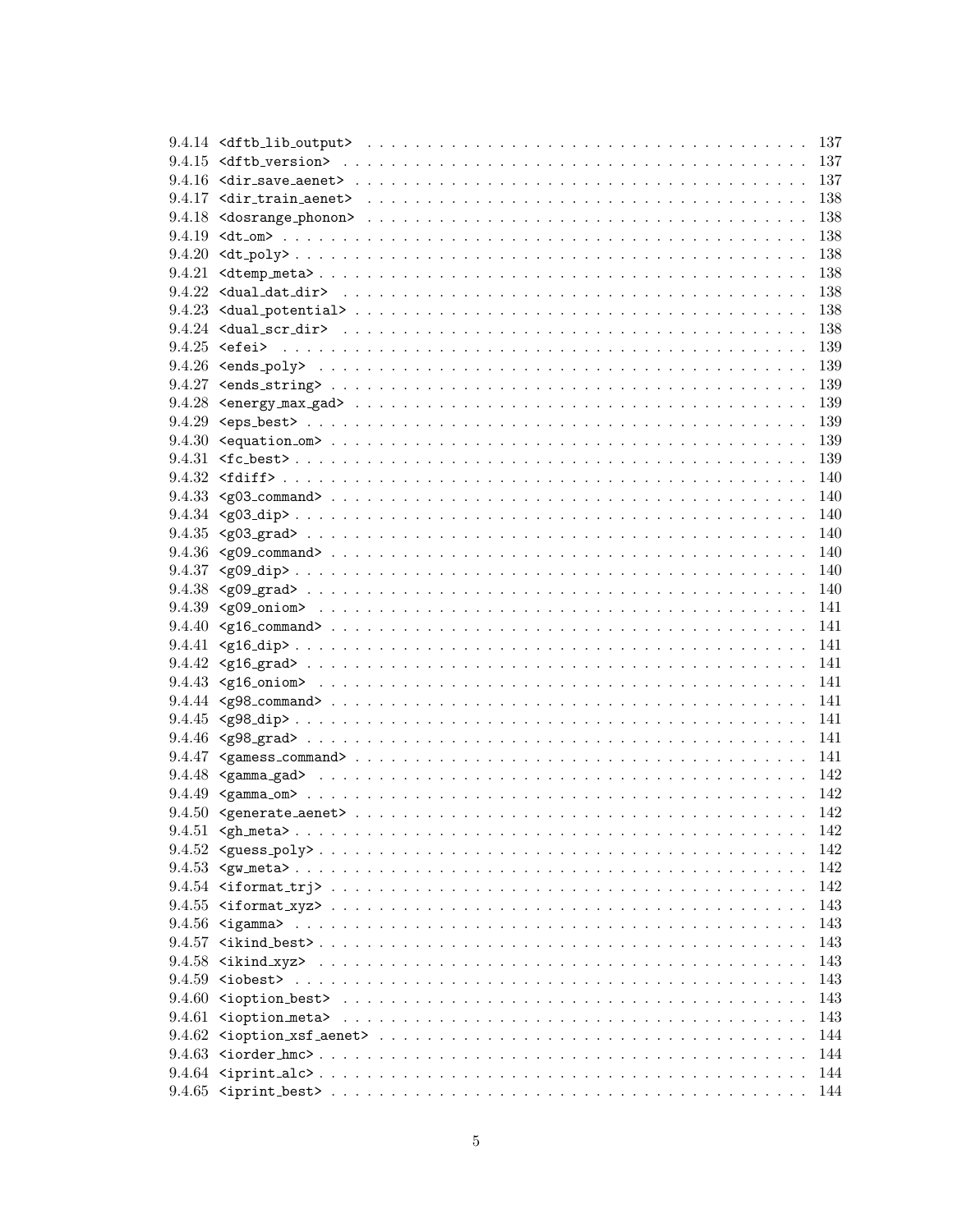| 145                                                                                                                                                                                                                                                               |  |
|-------------------------------------------------------------------------------------------------------------------------------------------------------------------------------------------------------------------------------------------------------------------|--|
| 145                                                                                                                                                                                                                                                               |  |
| 145                                                                                                                                                                                                                                                               |  |
| 145                                                                                                                                                                                                                                                               |  |
| 145                                                                                                                                                                                                                                                               |  |
| 145                                                                                                                                                                                                                                                               |  |
|                                                                                                                                                                                                                                                                   |  |
|                                                                                                                                                                                                                                                                   |  |
|                                                                                                                                                                                                                                                                   |  |
|                                                                                                                                                                                                                                                                   |  |
|                                                                                                                                                                                                                                                                   |  |
|                                                                                                                                                                                                                                                                   |  |
|                                                                                                                                                                                                                                                                   |  |
|                                                                                                                                                                                                                                                                   |  |
|                                                                                                                                                                                                                                                                   |  |
|                                                                                                                                                                                                                                                                   |  |
|                                                                                                                                                                                                                                                                   |  |
|                                                                                                                                                                                                                                                                   |  |
|                                                                                                                                                                                                                                                                   |  |
|                                                                                                                                                                                                                                                                   |  |
|                                                                                                                                                                                                                                                                   |  |
|                                                                                                                                                                                                                                                                   |  |
|                                                                                                                                                                                                                                                                   |  |
|                                                                                                                                                                                                                                                                   |  |
|                                                                                                                                                                                                                                                                   |  |
|                                                                                                                                                                                                                                                                   |  |
| $9.4.95$ $\leq$ $\leq$ $\leq$ $\leq$ $\leq$ $\leq$ $\leq$ $\leq$ $\leq$ $\leq$ $\leq$ $\leq$ $\leq$ $\leq$ $\leq$ $\leq$ $\leq$ $\leq$ $\leq$ $\leq$ $\leq$ $\leq$ $\leq$ $\leq$ $\leq$ $\leq$ $\leq$ $\leq$ $\leq$ $\leq$ $\leq$ $\leq$ $\leq$ $\leq$ $\leq$ $\$ |  |
|                                                                                                                                                                                                                                                                   |  |
|                                                                                                                                                                                                                                                                   |  |
|                                                                                                                                                                                                                                                                   |  |
|                                                                                                                                                                                                                                                                   |  |
|                                                                                                                                                                                                                                                                   |  |
|                                                                                                                                                                                                                                                                   |  |
|                                                                                                                                                                                                                                                                   |  |
|                                                                                                                                                                                                                                                                   |  |
|                                                                                                                                                                                                                                                                   |  |
| -150                                                                                                                                                                                                                                                              |  |
| 150                                                                                                                                                                                                                                                               |  |
| 150                                                                                                                                                                                                                                                               |  |
| 151                                                                                                                                                                                                                                                               |  |
| 151                                                                                                                                                                                                                                                               |  |
| 151                                                                                                                                                                                                                                                               |  |
| 151                                                                                                                                                                                                                                                               |  |
| 152                                                                                                                                                                                                                                                               |  |
| 152                                                                                                                                                                                                                                                               |  |
| 152                                                                                                                                                                                                                                                               |  |
| 153                                                                                                                                                                                                                                                               |  |
| 153                                                                                                                                                                                                                                                               |  |
| 153                                                                                                                                                                                                                                                               |  |
|                                                                                                                                                                                                                                                                   |  |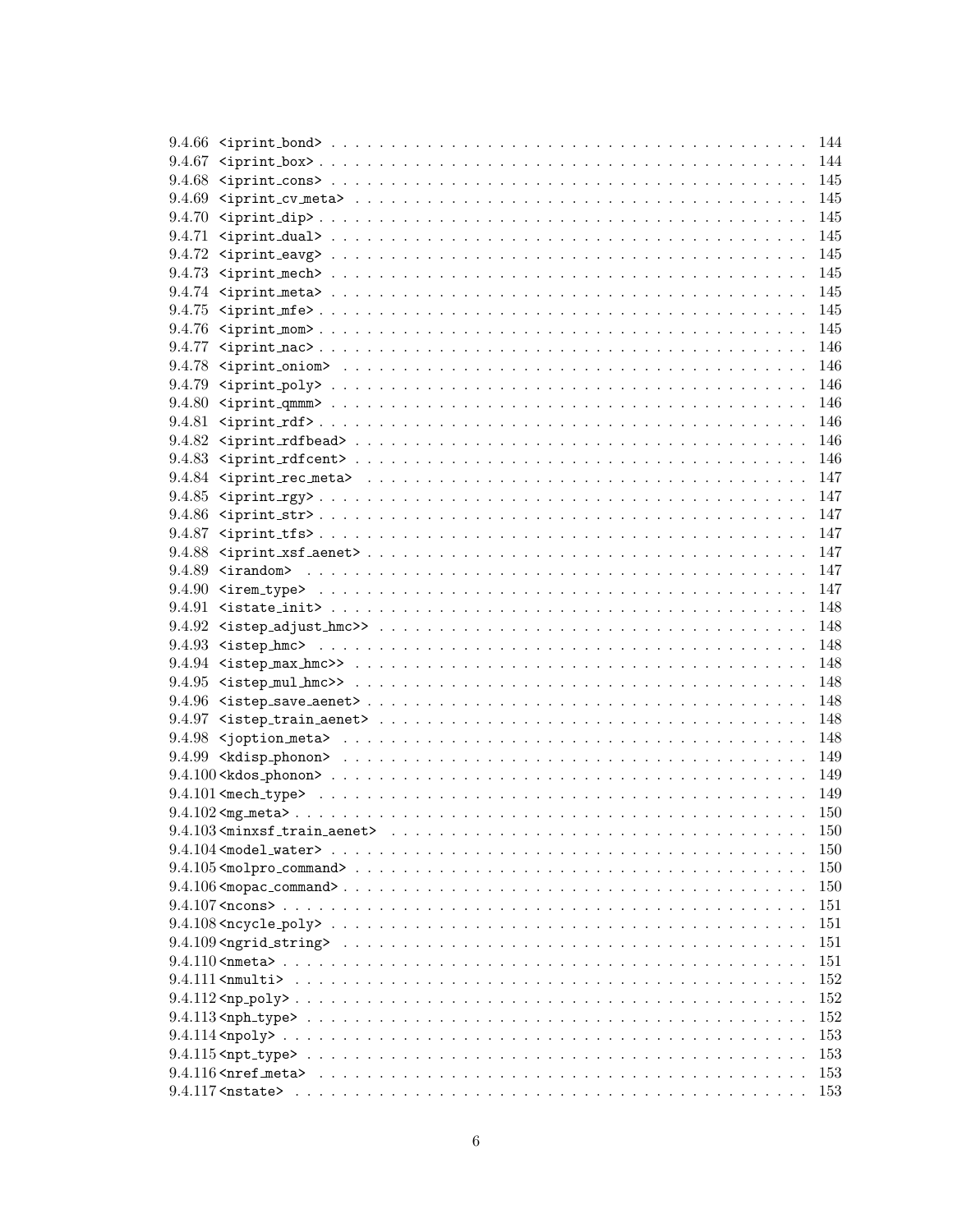|         |       | 159 |
|---------|-------|-----|
|         |       | 159 |
|         |       | 159 |
|         |       | 160 |
|         |       | 161 |
|         |       | 161 |
|         |       | 161 |
|         |       |     |
|         |       | 161 |
|         |       | 161 |
| 9.5     |       | 161 |
|         | 9.5.1 | 161 |
|         | 9.5.2 | 162 |
| $9.6\,$ |       | 162 |
|         | 9.6.1 | 162 |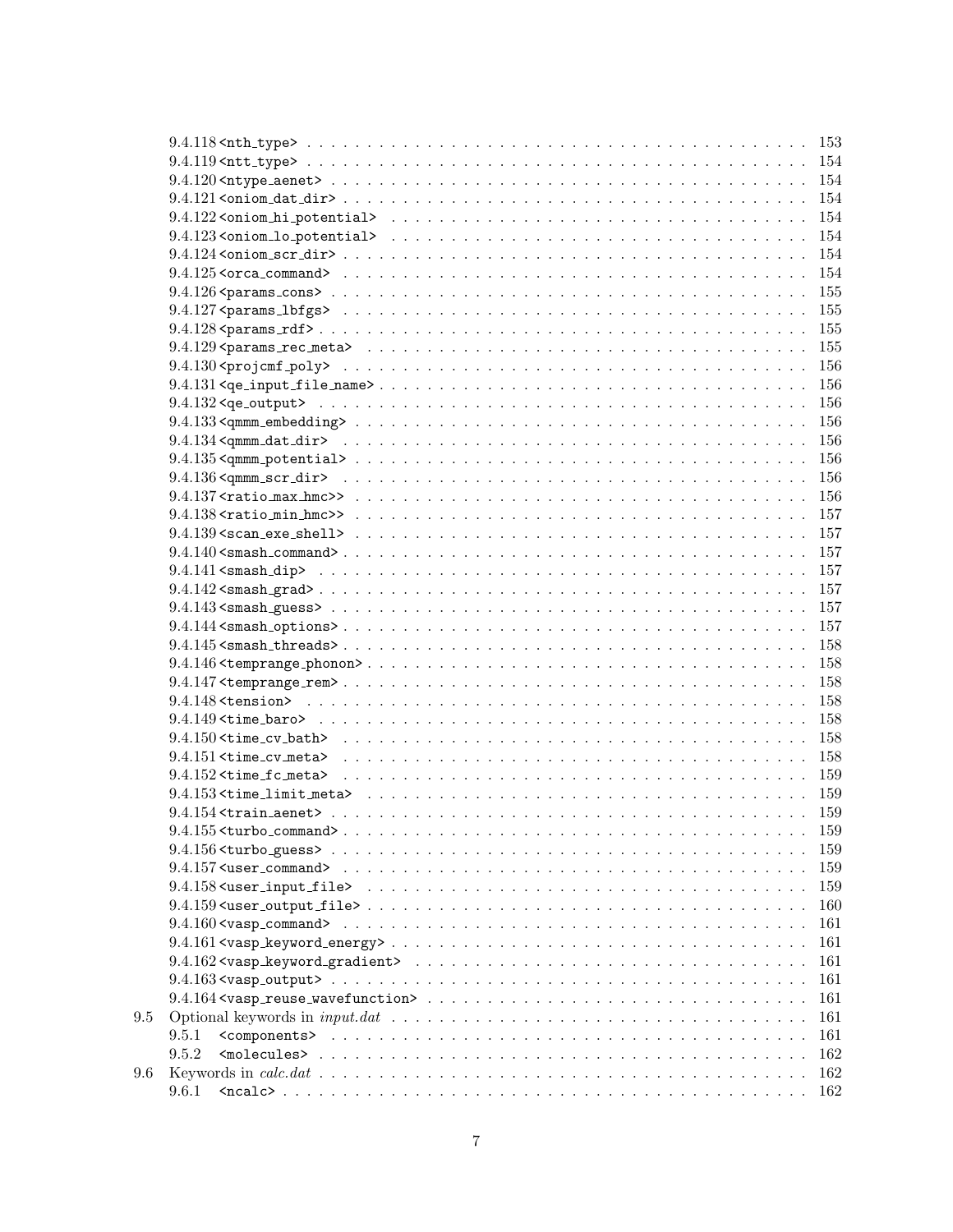|     | 9.6.2 |                                                                                                                  |
|-----|-------|------------------------------------------------------------------------------------------------------------------|
|     | 9.6.3 |                                                                                                                  |
|     | 9.6.4 |                                                                                                                  |
|     | 9.6.5 |                                                                                                                  |
|     | 9.6.6 |                                                                                                                  |
|     | 9.6.7 |                                                                                                                  |
|     | 9.6.8 |                                                                                                                  |
|     | 9.6.9 |                                                                                                                  |
|     |       |                                                                                                                  |
|     |       |                                                                                                                  |
|     |       |                                                                                                                  |
|     |       |                                                                                                                  |
|     |       |                                                                                                                  |
|     |       |                                                                                                                  |
| 9.7 |       |                                                                                                                  |
|     | 9.7.1 |                                                                                                                  |
|     | 9.7.2 |                                                                                                                  |
|     | 9.7.3 |                                                                                                                  |
|     | 9.7.4 |                                                                                                                  |
|     | 9.7.5 |                                                                                                                  |
|     | 9.7.6 |                                                                                                                  |
|     | 9.7.7 |                                                                                                                  |
|     | 9.7.8 |                                                                                                                  |
|     | 9.7.9 |                                                                                                                  |
|     |       |                                                                                                                  |
|     |       |                                                                                                                  |
|     |       |                                                                                                                  |
| 9.8 |       |                                                                                                                  |
|     | 9.8.1 |                                                                                                                  |
|     | 9.8.2 | $\texttt{srcut\_eam>}\dots\dots\dots\dots\dots\dots\dots\dots\dots\dots\dots\dots\dots\dots\dots\dots\dots\dots$ |
|     | 9.8.3 |                                                                                                                  |
|     | 9.8.4 |                                                                                                                  |
|     | 9.8.5 |                                                                                                                  |
|     | 9.8.6 |                                                                                                                  |
|     | 9.8.7 |                                                                                                                  |
| 9.9 |       |                                                                                                                  |
|     |       | 9.10 Common keywords shared with constrained MD and metadynamics 178                                             |
|     |       | . 178<br>$9.10.1$ Sncons> $\ldots$ $\ldots$ $\ldots$ $\ldots$ $\ldots$ $\ldots$                                  |
|     |       | 178                                                                                                              |
|     |       | 179                                                                                                              |
|     |       | 179                                                                                                              |
|     |       | 179                                                                                                              |
|     |       | 179                                                                                                              |
|     |       | 179                                                                                                              |
|     |       | 179                                                                                                              |
|     |       | 179                                                                                                              |
|     |       | 180                                                                                                              |
|     |       | 180                                                                                                              |
|     |       | 180                                                                                                              |
|     |       | 180                                                                                                              |
|     |       | 180                                                                                                              |
|     |       |                                                                                                                  |
|     |       |                                                                                                                  |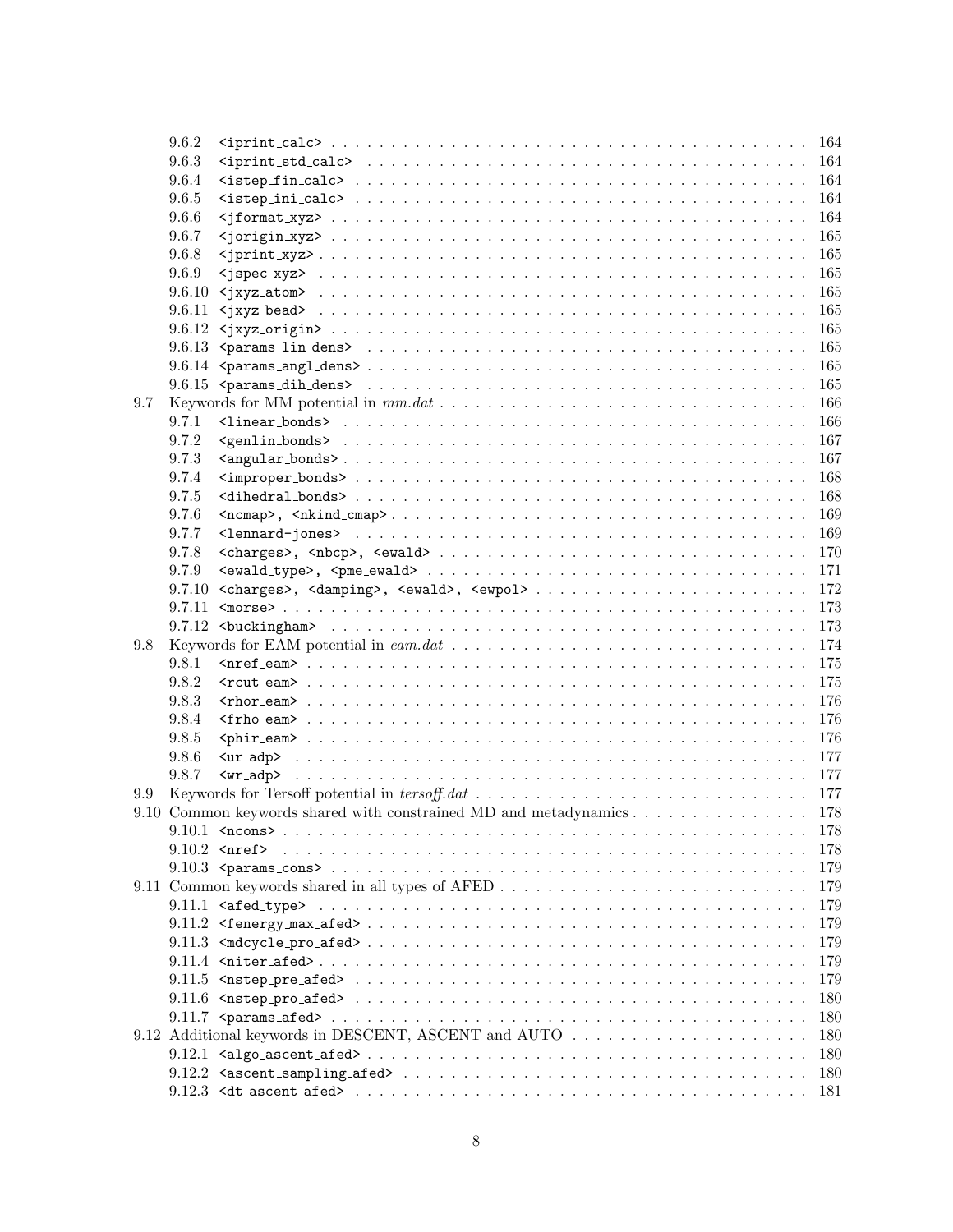| 10 Files |                   |                  |  |  |  |  |  |  |  |  |  | 185        |
|----------|-------------------|------------------|--|--|--|--|--|--|--|--|--|------------|
|          |                   |                  |  |  |  |  |  |  |  |  |  |            |
|          |                   |                  |  |  |  |  |  |  |  |  |  |            |
|          |                   |                  |  |  |  |  |  |  |  |  |  |            |
|          |                   |                  |  |  |  |  |  |  |  |  |  |            |
|          |                   |                  |  |  |  |  |  |  |  |  |  |            |
|          |                   |                  |  |  |  |  |  |  |  |  |  |            |
|          |                   |                  |  |  |  |  |  |  |  |  |  |            |
|          |                   |                  |  |  |  |  |  |  |  |  |  |            |
|          |                   |                  |  |  |  |  |  |  |  |  |  | 186        |
|          | 10.1.8 $q98. dat$ |                  |  |  |  |  |  |  |  |  |  | 186        |
|          |                   |                  |  |  |  |  |  |  |  |  |  |            |
|          |                   |                  |  |  |  |  |  |  |  |  |  | 186        |
|          |                   |                  |  |  |  |  |  |  |  |  |  | 186        |
|          |                   |                  |  |  |  |  |  |  |  |  |  | 186        |
|          |                   |                  |  |  |  |  |  |  |  |  |  | 186        |
|          |                   |                  |  |  |  |  |  |  |  |  |  | 187        |
|          |                   |                  |  |  |  |  |  |  |  |  |  | 187        |
|          |                   | $10.1.16$ LogMFD |  |  |  |  |  |  |  |  |  | 188        |
|          |                   |                  |  |  |  |  |  |  |  |  |  | 188        |
|          |                   |                  |  |  |  |  |  |  |  |  |  | 188        |
|          |                   |                  |  |  |  |  |  |  |  |  |  | 189        |
|          |                   |                  |  |  |  |  |  |  |  |  |  | 189<br>190 |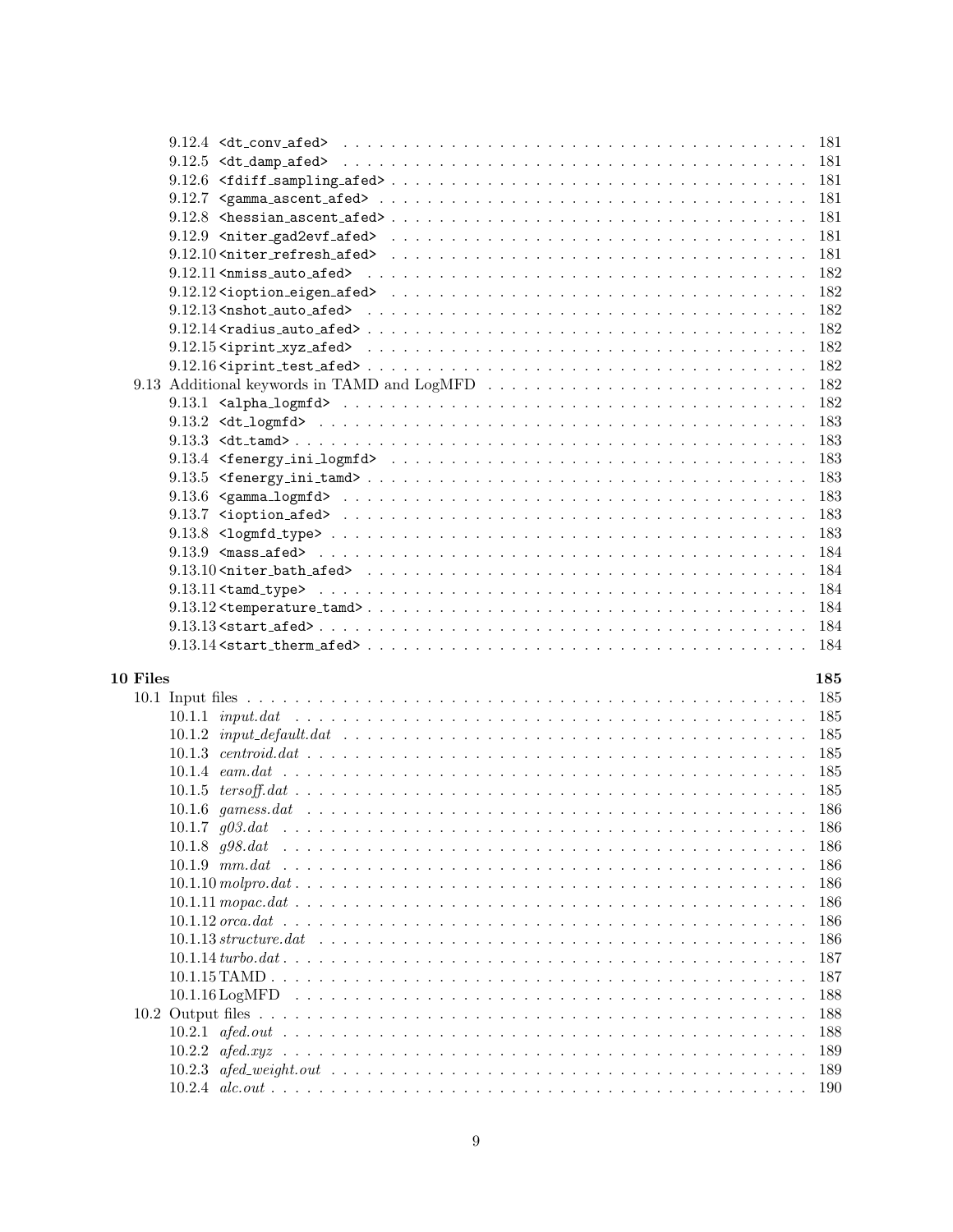| $10.2.20$ force_high. dcd $\ldots$ $\ldots$ $\ldots$ $\ldots$ $\ldots$ $\ldots$ $\ldots$ $\ldots$ $\ldots$ $\ldots$ $\ldots$ $\ldots$ $\ldots$ $\ldots$ $\ldots$ $\ldots$ $\ldots$ $\ldots$ $\ldots$ $\ldots$ $\ldots$ |     |
|------------------------------------------------------------------------------------------------------------------------------------------------------------------------------------------------------------------------|-----|
|                                                                                                                                                                                                                        |     |
|                                                                                                                                                                                                                        |     |
|                                                                                                                                                                                                                        |     |
|                                                                                                                                                                                                                        |     |
|                                                                                                                                                                                                                        |     |
|                                                                                                                                                                                                                        |     |
|                                                                                                                                                                                                                        |     |
|                                                                                                                                                                                                                        |     |
|                                                                                                                                                                                                                        |     |
|                                                                                                                                                                                                                        |     |
|                                                                                                                                                                                                                        |     |
|                                                                                                                                                                                                                        |     |
|                                                                                                                                                                                                                        |     |
|                                                                                                                                                                                                                        |     |
|                                                                                                                                                                                                                        |     |
|                                                                                                                                                                                                                        |     |
|                                                                                                                                                                                                                        |     |
|                                                                                                                                                                                                                        |     |
|                                                                                                                                                                                                                        |     |
|                                                                                                                                                                                                                        |     |
|                                                                                                                                                                                                                        |     |
|                                                                                                                                                                                                                        |     |
|                                                                                                                                                                                                                        | 202 |
|                                                                                                                                                                                                                        | 203 |
|                                                                                                                                                                                                                        | 203 |
|                                                                                                                                                                                                                        | 204 |
|                                                                                                                                                                                                                        | 204 |
|                                                                                                                                                                                                                        | 205 |
|                                                                                                                                                                                                                        | 205 |
|                                                                                                                                                                                                                        |     |
|                                                                                                                                                                                                                        | 205 |
|                                                                                                                                                                                                                        | 206 |
| $10.3.1$ afed.ini                                                                                                                                                                                                      | 206 |
|                                                                                                                                                                                                                        | 207 |
|                                                                                                                                                                                                                        | 208 |
|                                                                                                                                                                                                                        | 208 |
|                                                                                                                                                                                                                        | 208 |
|                                                                                                                                                                                                                        | 208 |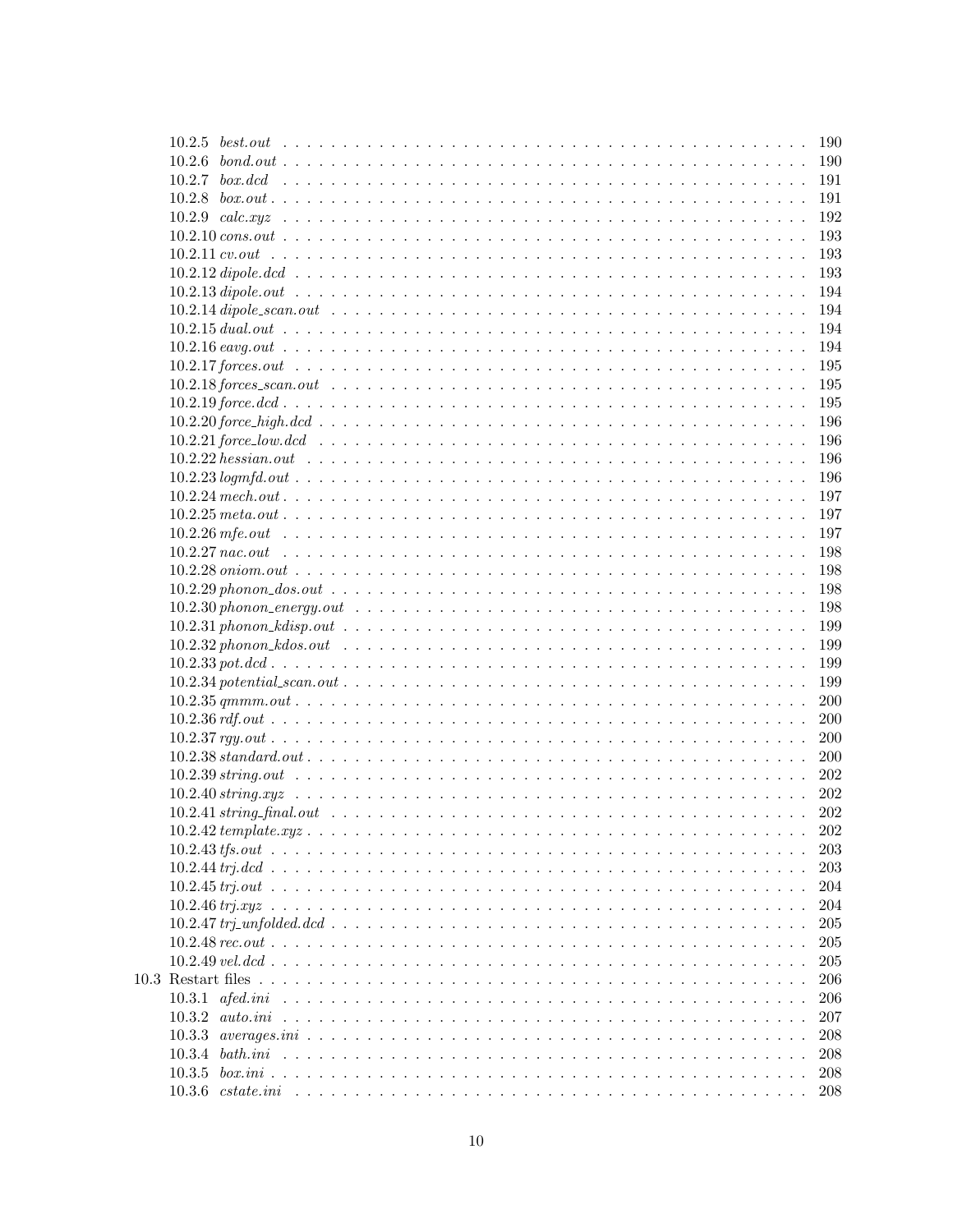| 11 Theoretical background                                                                                                    | 210 |
|------------------------------------------------------------------------------------------------------------------------------|-----|
|                                                                                                                              |     |
|                                                                                                                              |     |
|                                                                                                                              |     |
|                                                                                                                              |     |
|                                                                                                                              |     |
|                                                                                                                              |     |
|                                                                                                                              |     |
|                                                                                                                              |     |
|                                                                                                                              |     |
|                                                                                                                              |     |
|                                                                                                                              |     |
|                                                                                                                              |     |
|                                                                                                                              |     |
|                                                                                                                              |     |
|                                                                                                                              |     |
|                                                                                                                              |     |
|                                                                                                                              |     |
|                                                                                                                              |     |
|                                                                                                                              |     |
|                                                                                                                              |     |
|                                                                                                                              |     |
| 11.11.4 How to set up RPMD and CMD $\ldots \ldots \ldots \ldots \ldots \ldots \ldots \ldots \ldots \ldots \ldots \ldots 227$ |     |
|                                                                                                                              |     |
|                                                                                                                              |     |
|                                                                                                                              |     |
|                                                                                                                              |     |
|                                                                                                                              |     |
|                                                                                                                              |     |
|                                                                                                                              |     |
|                                                                                                                              |     |
|                                                                                                                              | 232 |
|                                                                                                                              | 233 |
|                                                                                                                              | 233 |
|                                                                                                                              | 235 |
|                                                                                                                              | 236 |
|                                                                                                                              | 237 |
|                                                                                                                              | 240 |
|                                                                                                                              | 242 |
|                                                                                                                              | 243 |
|                                                                                                                              | 244 |
|                                                                                                                              | 245 |
|                                                                                                                              | 247 |
|                                                                                                                              | 248 |
|                                                                                                                              | 248 |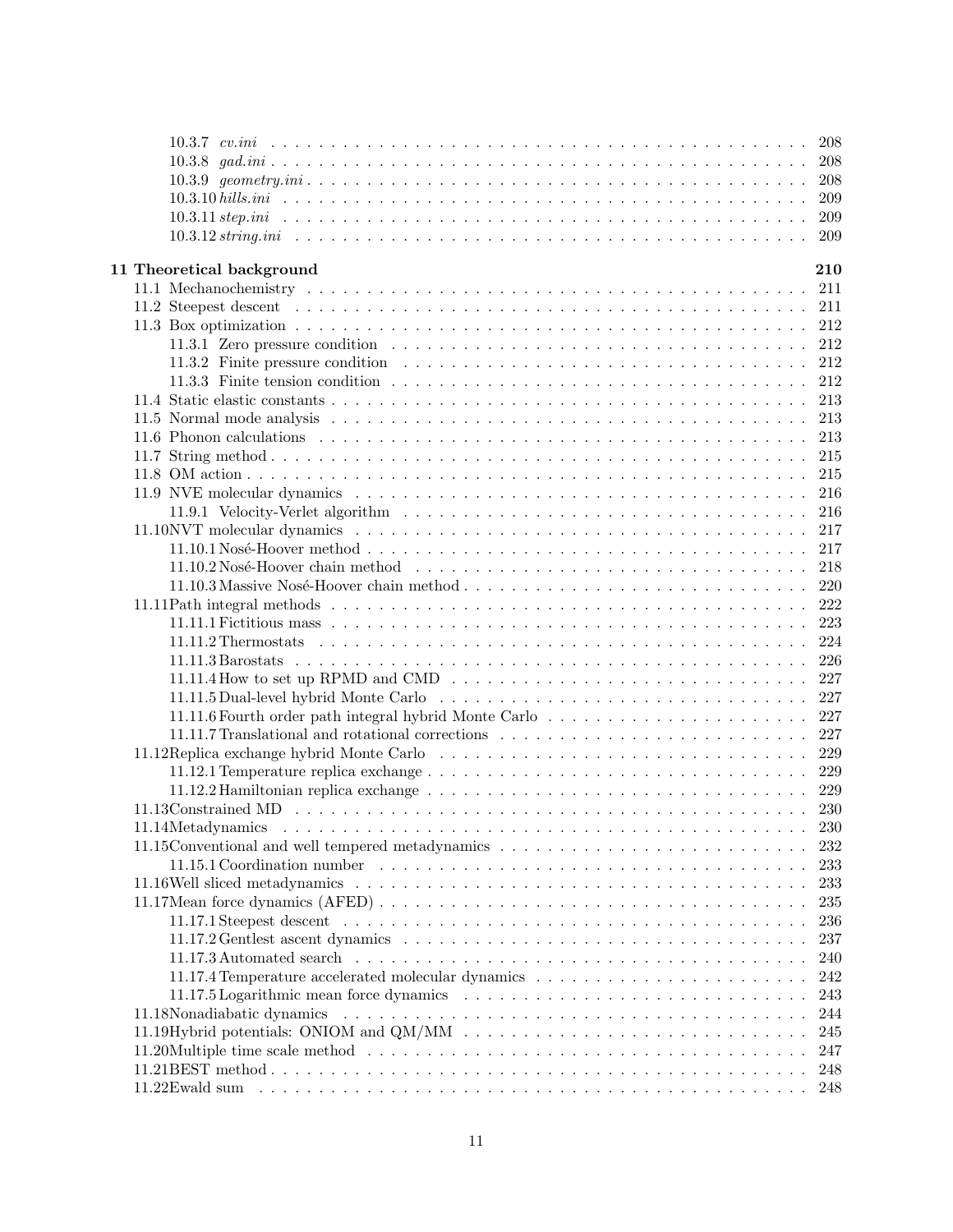### **12 Publications 252**

### **1 Changes from old versions**

From version 2.2.0, a new format of initial geometry has been introduced. The new file, called *structure.dat*, is replaced by the old one, *centroid.dat*. The format of *structure.dat* is in xyz-like format as explained in Section 10.1.13. The file includes the information of the number atoms and the atomic species. Accordingly, the keywords  $\langle \texttt{matom} \rangle$  and  $\langle \texttt{nspec} \rangle$ , which were used in the *input.dat* file, are not necessary any more except in some special cases.

Still, the old inputs, *centroid.dat* together with the keywords  $\epsilon$ **natom** and  $\epsilon$ nspec  $\epsilon$ , could be chosen by designating the keyword  $\langle$ input\_style $\rangle$  = 0LD. However, the default is now  $\langle$ input\_style $\rangle$  = NEW which uses the new input, *structure.dat*.

This change was necessary for easier usage of hybrid potentials (QM/MM, ONIOM), and methods with collective variables (constrained MD, metadynamics, AFED).

### **2 Installation**

First of all, decompress the tar file

```
> tar xvfz pimd-x.x.x.tar
```
In the main directory, the directories

```
> ls
examples webpage lib makefiles manual source tools
>
```
should be present. Now, let us prepare a new directory where the compilation will be done:

> mkdir compile

and put all the necessary files there. First, all the source codes in the directory *source* are needed. If you are using linux PC, this could be done by:

```
> cp source/* compile/
```
Here, *makefile* and *makefile.inc* are necessary. For particular platforms, they are available in the directory *makefiles*. For other platforms, however, it should be prepared by your own. Second, BLAS and LAPACK libraries are required. They are available in NETLIB web site. Download the appropriate version depending on your computer system. These libraries are used mainly for matrix diagonalization in the routine diag.F.

To compile, type

```
> cd compile; make veryclean; make; cd ..
```
If successful, the serial executable *pimd.x* and parallel executable *pimd.mpi.x* are created. If not, edit *makefile* appropriately, and try it again.

NOTE: If you see this kind of error, it is likely that your lapack library is not linked properly.

diag.o:diag.F:(.test+0x488): undefined reference to 'zgeev' diag.o:diag.F:(.test+0x9f8): undefined reference to 'dsyev'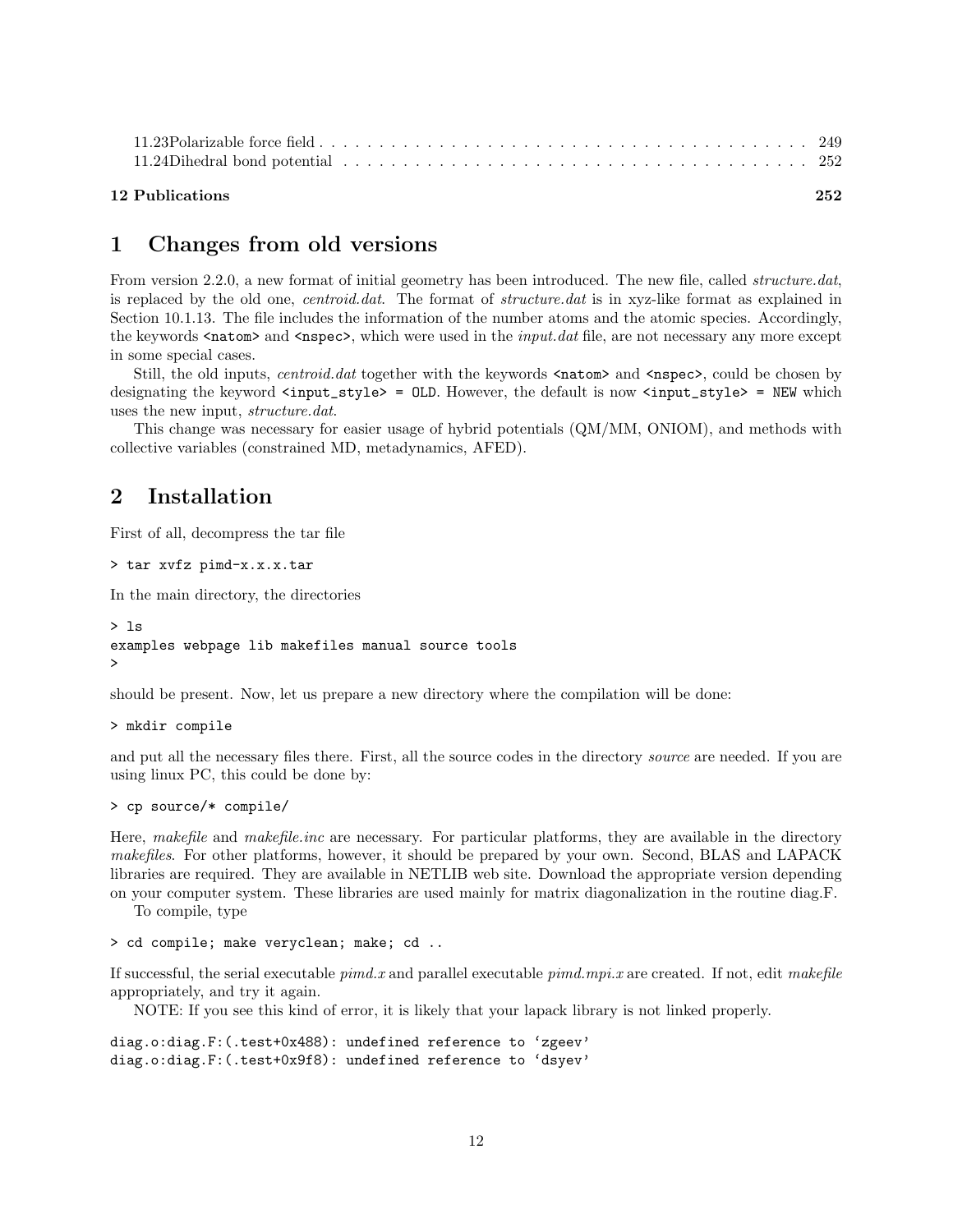If you feel that linking the lapack library is hard, you may probably want to use an internal routine for the diagonalization of real symmetric matrix by including LAPACK = -Dnolapack in *makefile*. However, there will be no access to the diagonalization of complex matrix which is not covered in the internal routine. Thus, some of the methods using the diagonalization of complex matrix, such as the phonon calculations, nonadiabatic dynamics, etc, cannot be used any longer if one employs "LAPACK = -Dnolapack" option.

NOTE: If you see an error in compiling fftpack. F, use the "-w" option in OPTS or switch on "PME  $=$ -Dnopme".

Finally, copy all the executable files which is named *\*.x* (including *pimd.x* and *pimd.mpi.x*) to the directory  $\left(\sqrt{x}xx\right)$  where the PATH is accessible. In bash, set like

echo "export PATH=\$PATH:/xxx" >> ~/.bashrc

It is now ready to run calculations.

### **2.1 Docker**

This is an instruction to use a preinstalled image of PIMD linked to QE and AENET.

• Step 1: Download docker from website (for example, macOS)

https://hub.docker.com/editions/community/docker-ce-desktop-mac/

*•* Step 2: Make a user directory for docker (for example, test)

> mkdir ~/test; cd ~/test

*•* Step 3: Download the PIMD image from the website

https://hub.docker.com/r/cometscome/pimd\_aenet\_qe

To do this, launch a terminal, and type

- > docker pull cometscome/pimd\_aenet\_qe
- Step 4: To activate docker, type
	- > docker run --shm-size=2gb -v ~/test:/home/pimder/home --rm -it cometscome/pimd\_aenet\_qe

The shared memory size should be adjusted depending on the parallel numbers. Now one can access the test directory at /home/pimder/home.

• Step 5: Done. Confirm PIMD runs by the following examples

```
cd ~/pimd/examples/SiO2/qe_md/
mpirun -np 2 pimd.mpi.x
cd ~/pimd/examples/SiO2/aenet_pimd_nvt/
mpirun -np 2 pimd.mpi.x
```

```
cd ~/pimd/examples/SiO2/qe_slhmc
mpirun -np 2 pimd.mpi.x
```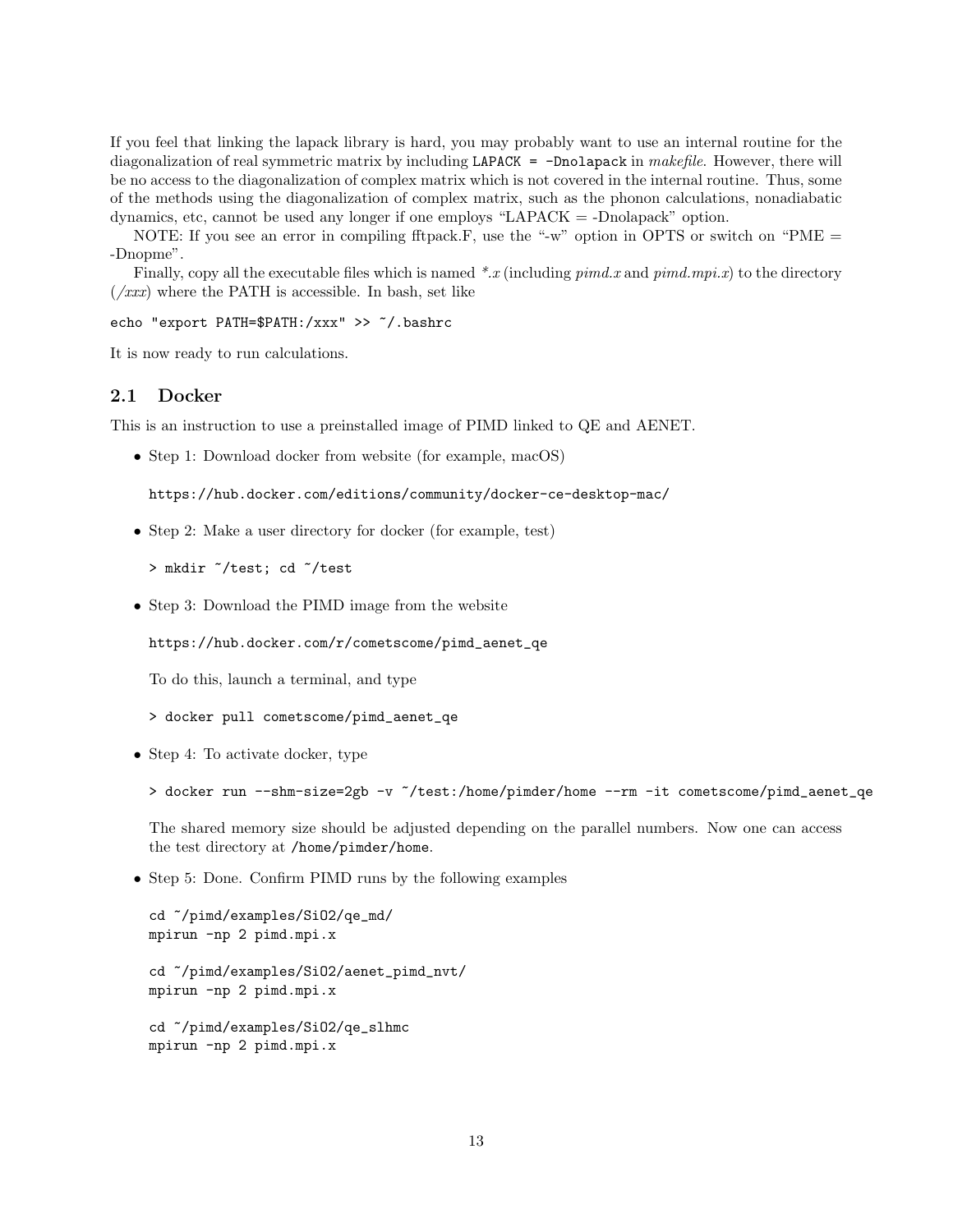### **3 Methods**

To check that everything is correct, it is recommended to start from running simple calculations. In this section, the keywords necessary for each method is explained by showing several input examples. In most of the examples, one water molecule with the flexible simple point charge model (flexible SPC) potential [40] is employed. The flexible-SPC potential could be used by the keyword

```
<ipotential>
WATER
```
Note that this is a special case that the potential information is implemented internally in the PIMD code. In the cases other than  $\langle$ ipotential> = WATER, one has to prepare additional files associated with the potential information. This will be explained in Section 4.

### **3.1 Static (STATIC)**

As an example, a set of input files for the static calculation of the flexible-SPC water is available. So, let us copy it to a new directory *run*:

```
> mkdir run
> cp -r examples/H2O/water_static run
```
and enter that directory:

```
> cd run/water_static/
```
Here three files, *input.dat*, *input default.dat* and *structure.dat*, can be found. In ALL the calculations, two input files, *input.dat* and *input default.dat* must be prepared in the execution directory. The file *input default.dat* is always available from *examples* directory. The input files include the main information to set up the calculation. It is expected that *input.dat* is edited by the user, while *input default.dat* is kept unchanged. The file *input default.dat* includes all the default values that are not specified in *input.dat*. This means, when running the calculation, the code first looks for necessary data in *input.dat*, and if the data is not found there, the code seeks for it alternatively in *input default.dat*. Therefore, *input.dat* does not have to contain the full set of data if the default set up is satisfactory.

Some additional files having the name *\*.dat* may be necessary depending on the conditions mainly specified by *input.dat*. The *\*.dat* files should also be in the execution directory unless specified. For instance, in order to start a new calculation the initial geometry file called *structure.dat* must be prepared. The file *structure.dat* consists of a list of Cartesian coordinates of atoms as:

N unit a1, x1 y2 z2 n1 a2, x2 y2 z2 n2 ...

where N is the number of atoms, unit is the unit of atomic coordinates ("BOHR" or "ANGSTROM"), ai, xi, yi, zi, ni are the atomic element, the *x*, *y z* components of atomic coordinates and the atomic kind of atom *i*.

Before running, let us look inside *input.dat*. You may see a list of keywords in the brackets <...> followed by few lines, which are the important part. The rest of the parts in this file are just comments, so you can keep it, remove it or modify it as you prefer. The order of appearance of the keywords is completely arbitrary. The details of each keyword is listed in Section 9.

Let us look at the keywords one by one. First,

<method> STATIC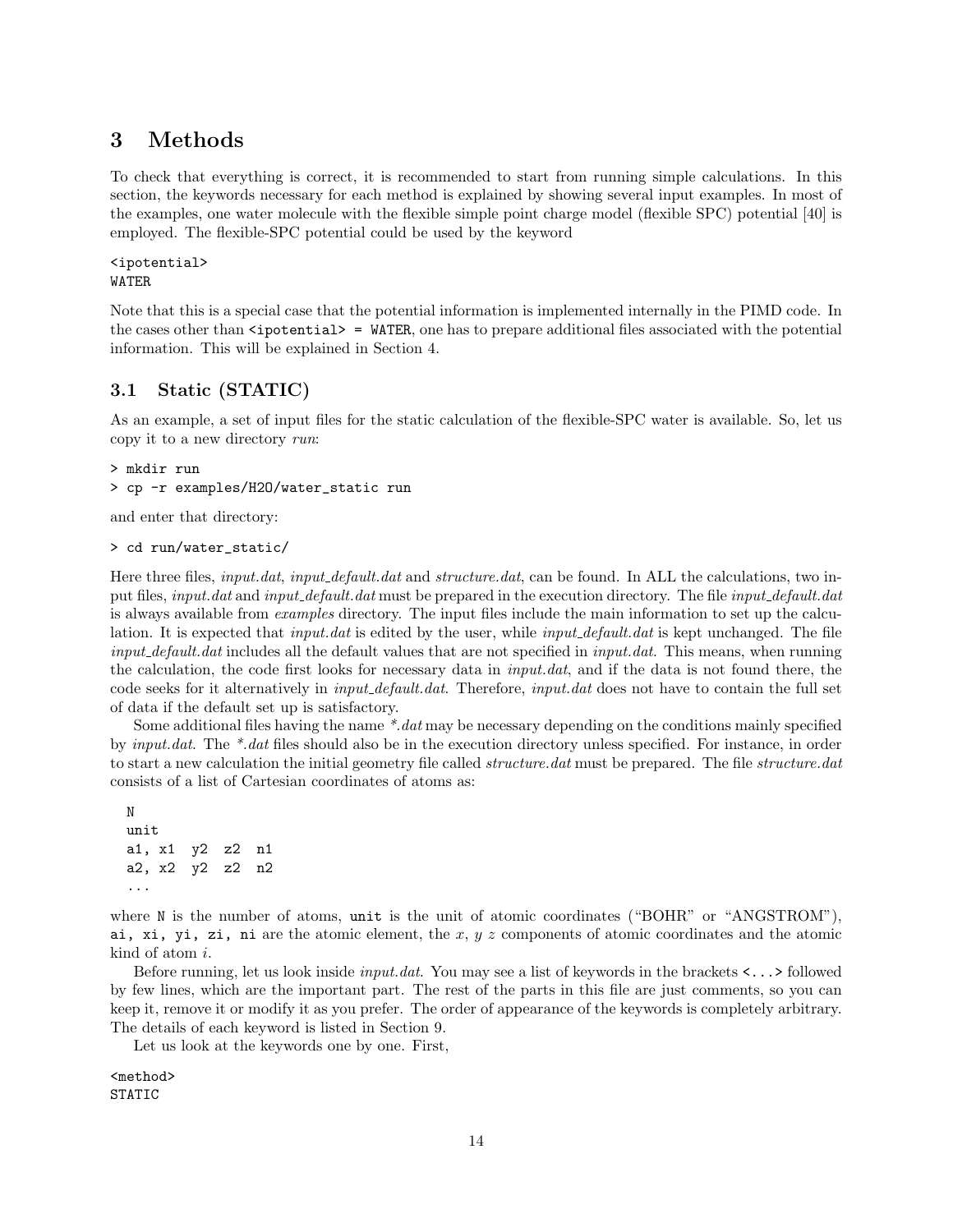This keyword sets the simulation method. In the present case, "STATIC" corresponds to a static calculation.

### <ipotential> WATER

This keyword sets the potential model. In the present case, "WATER" corresponds to the flexible-SPC water potential (the order should be O, H, H in this special case).

<iboundary>  $\Omega$ 

This keyword sets the boundary condition. In the present case, "0" means the free boundary condition, i.e., the isolated system. Now, to start running the calculation, type

> pimd.x

Then the following message will appear on the screen:

++++++++++++++++++++++++++++++++++++++++++++++++++++++++++++++++++++++++++++++

PIMD version x.x.x

Author: M. Shiga

Last Updated: Xxx. xx, 20xx.

Copyright(C) 20xx M. Shiga All rights reserved.

```
Licensed under the Apache License, Version 2.0 (the "License");
you may not use this file except in compliance with the License.
You may obtain a copy of the License at
```

```
http://www.apache.org/licenses/LICENSE-2.0
```
Unless required by applicable law or agreed to in writing, software distributed under the License is distributed on an "AS IS" BASIS, WITHOUT WARRANTIES OR CONDITIONS OF ANY KIND, either express or implied. See the License for the specific language governing permissions and limitations under the License.

++++++++++++++++++++++++++++++++++++++++++++++++++++++++++++++++++++++++++++++

Method: static. Model: water. Ensemble: none. Atomic positions read from structure.dat. Molecular configuration initialized. Free boundary condition - isolated system. ============================================================================== potential energy values bead hartree kcal/mol kJ/mol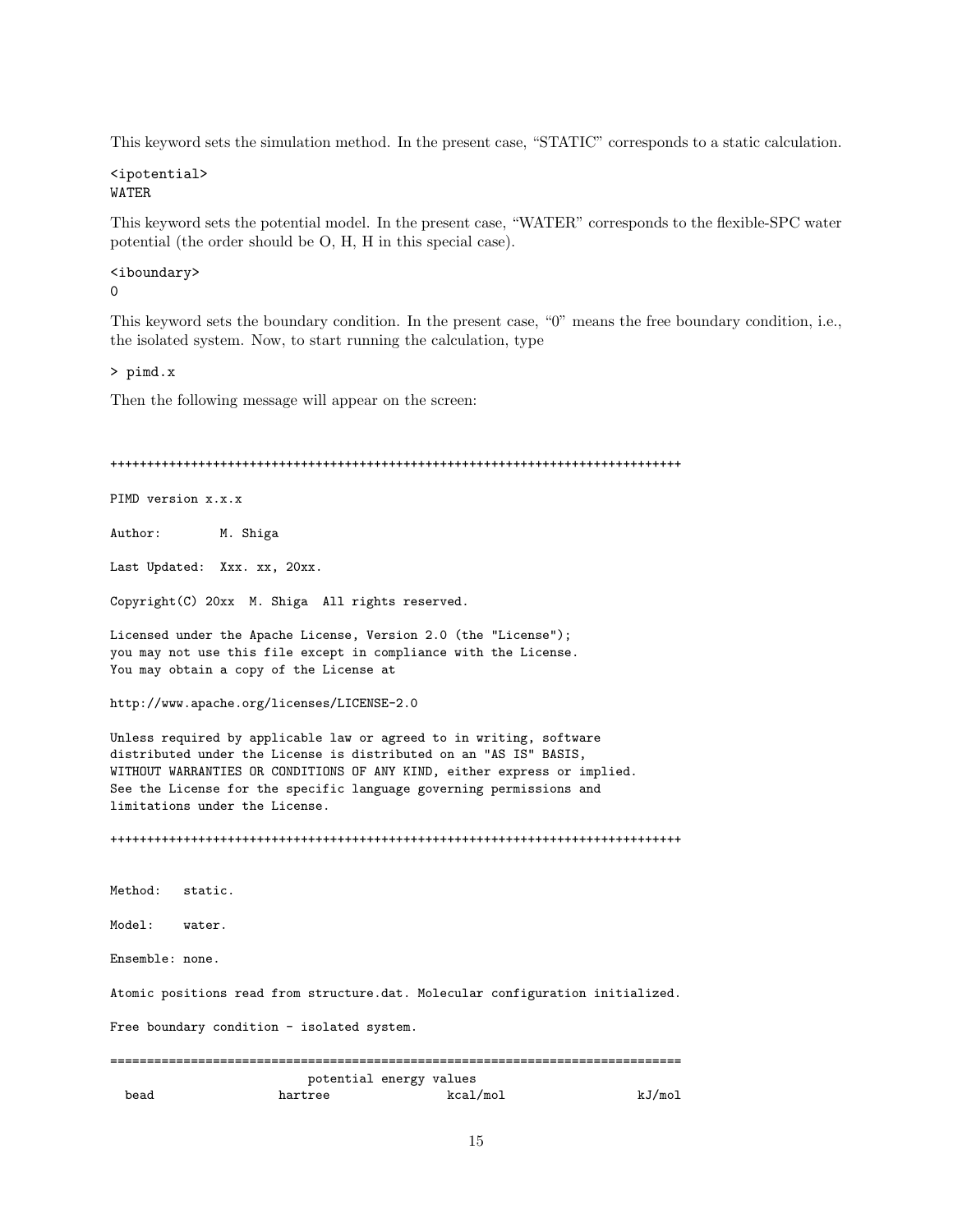| 0.00036497 | 0.229023 | 0.958230 |
|------------|----------|----------|
|            |          |          |

Normal termination of pimd.

To start the calculation all over, remove the output files *\*.out*, trajectory files *\*.xyz*, and the restart files *\*.ini* before execution. To run the calculation as a background job, type

#### > pimd.x >> monitor.out &

The job ends by creating the output files *forces.out* which contains energy and forces, as explained in Section 10.2.

### **3.2 Geometry optimization (GEOOPT)**

Limited-memory Broyden-Fletcher-Goldfarb-Shanno (BFGS) algorithm [2, 3] is used for geometry optimization.

As an example, a set of input files for the flexible-SPC water is available. So, let us copy it to the directory *run*:

```
> cp -r examples/H2O/water_geoopt run
```
and enter that directory:

```
> cd run/water_geoopt/
```
To prepare the file *input.dat*, all the keywords in Section 3.1 are important. In addition, the following keywords are also important.

#### <method> GEOOPT

This keyword sets the simulation method. In the present case, GEOOPT corresponds to the geometry optimization.

#### <nstep>

10

This keyword sets the number of steps. In the case of geometry optimization, this corresponds to the maximum number of optimization steps. Here it is set to be 10 steps.

<iread\_exit> 1

This keyword sets the interval step of checking the existence of *exit.dat* file for interruption (See Section 3.3). In the present case, every step.

<iprint\_std> 1

This keyword sets the print interval of the standard output *standard.out*. In the present case, every step.

<iprint\_rest> 1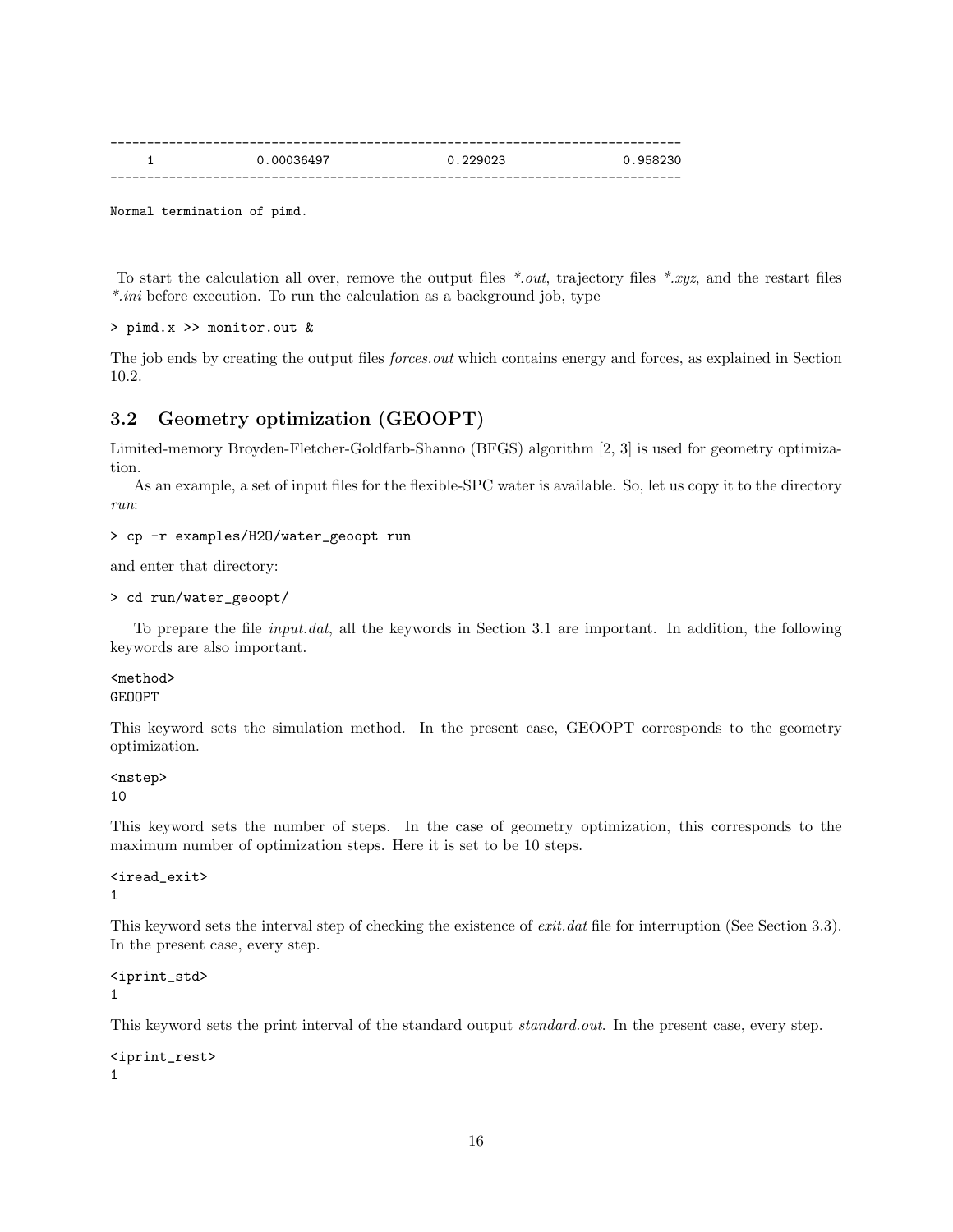This keyword sets the interval step of generating (and overwriting) the restart files, *\*.ini*. In the present case, every step.

<iprint\_trj> 1

This keyword sets the print interval of the standard trajectory file *trj.out*. In the present case, every step.

```
<iprint_xyz>
1
```
This keyword sets the print interval of the trajectory file in xyz format *trj.xyz*. In the present case, every step.

<params\_lbfgs> 1.d-4, 1.d-5, 1.d-5, 1.d-6

This keyword sets the convergence criteria in the limited memory BFGS method. The four numbers correspond to the maximum displacement in au (bohr), the root-mean-square displacement in au (bohr), the maximum force in au (hartree/bohr), and the root-mean-square force in au (hartree/bohr), respectively.

Before running, make sure that the files *input.dat*, *input default.dat* and *structure.dat* are present in the execution directory. Now, to start running the calculation, type

> pimd.x

Then the following message will appear on the screen:

++++++++++++++++++++++++++++++++++++++++++++++++++++++++++++++++++++++++++++++

PIMD version x.x.x

Author: M. Shiga

Last Updated: Xxx. xx, 20xx.

Copyright(C) 20xx M. Shiga All rights reserved.

Licensed under the Apache License, Version 2.0 (the "License"); you may not use this file except in compliance with the License. You may obtain a copy of the License at

http://www.apache.org/licenses/LICENSE-2.0

Unless required by applicable law or agreed to in writing, software distributed under the License is distributed on an "AS IS" BASIS, WITHOUT WARRANTIES OR CONDITIONS OF ANY KIND, either express or implied. See the License for the specific language governing permissions and limitations under the License.

++++++++++++++++++++++++++++++++++++++++++++++++++++++++++++++++++++++++++++++

Method: geometry optimization.

Limited memory BFGS - http://users.iems.northwestern.edu/~nocedal/lbfgs.html

J. Nocedal, "Updating Quasi-Newton Matrices with Limited Storage",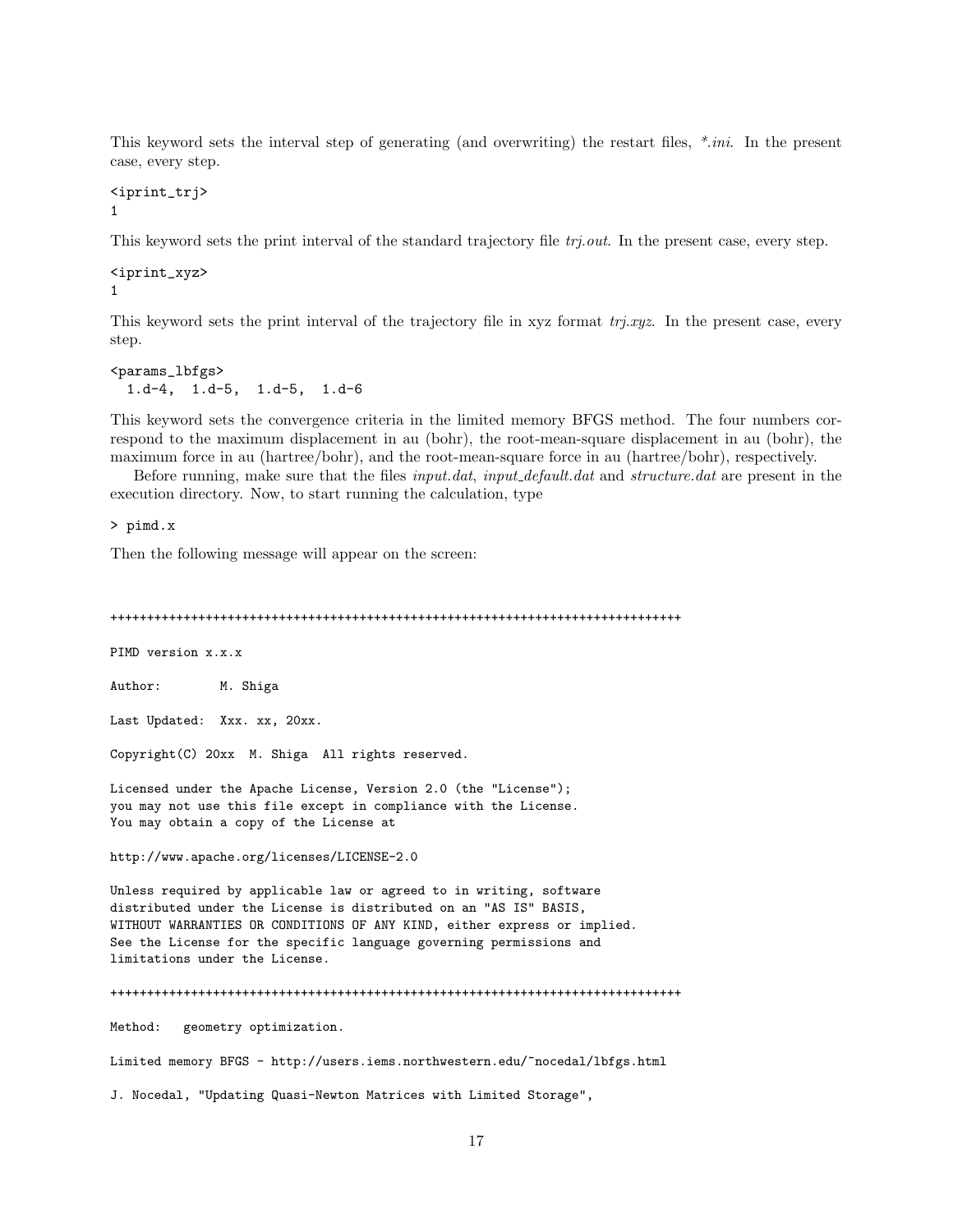Mathematics of Computation, 35, 773-782 (1980).

D. C. Liu and J. Nocedal, "On the Limited Memory Method for Large Scale Optimization", Mathematical Programming B, 45, 3, 503-528 (1989).

Modified code written by M. Shiga.

Model: water.

Ensemble: none.

Atomic positions read from structure.dat. Molecular configuration initialized.

Free boundary condition - isolated system.

| step | [au]<br>energy | max displ<br>0.00001 | rms displ<br>0.00000 | max force<br>0.000100 | rms force<br>0.000010 |
|------|----------------|----------------------|----------------------|-----------------------|-----------------------|
| 0    | 0.00036497     | 0.00000              | 0.00000              | 0.009221              | 0.001357              |
| 1    | 0.03310297     | 0.75483              | 0.05153              | 0.038251              | 0.006037              |
| 2    | 0.00021197     | 0.71993              | 0.04915              | 0.008308              | 0.001669              |
| 3    | 0.00005349     | 0.01012              | 0.00117              | 0.003593              | 0.000618              |
| 4    | 0.00000292     | 0.01351              | 0.00151              | 0.000759              | 0.000114              |
| 5    | 0.00000005     | 0.00335              | 0.00040              | 0.000184              | 0.000026              |
| 6    | 0.00000000     | 0.00046              | 0.00004              | 0.000007              | 0.000001              |
| 7    | 0.00000000     | 0.00001              | 0.00000              | 0.000000              | 0.000000              |
|      |                |                      |                      |                       |                       |

Restart files: geometry.ini, step.ini.

Normal termination of pimd.

The output files *\*.out* and the restart files *\*.ini* will be explained in Section 10.2 and Section 10.3, respectively. NOTE: Sometimes the GEOOPT calculation stops with an error message implying that the convergence criterion is too strict. In this case, it is recommended to set larger values for those specified by the keyword <params\_lbfgs>.

### **3.3 Restarts and interruptions**

For each run, the restart files are automatically created at the end of the calculation, unless it is turned off intentionally by setting the keyword  $\langle$ iprint\_rest> to -1. To be prepared for an unexpected error, such as a sudden electricity power down, it is possible to print restart files from time to time during the run. To do this, the print interval of restart files are set by the keyword  $\epsilon$ iprint\_rest>. Also one is encouraged to save the restart files as well as the output files from time to time.

```
> cp *.ini *.out *.xyz somewhere
```
IMPORTANT: The restart files are always overwritten on the top of the old ones.

If you wish to stop the job during the run, the soft exit would be useful. To do this, you only need to create a blank file called *exit.dat* in the execution directory as

```
> touch exit.dat
```
During the run, the code checks the existence of the file *exit.dat* once in a while, with the frequency specified by the keyword **siread\_exit>**. When the code finds *exit.dat*, the job ends as soon as possible after generating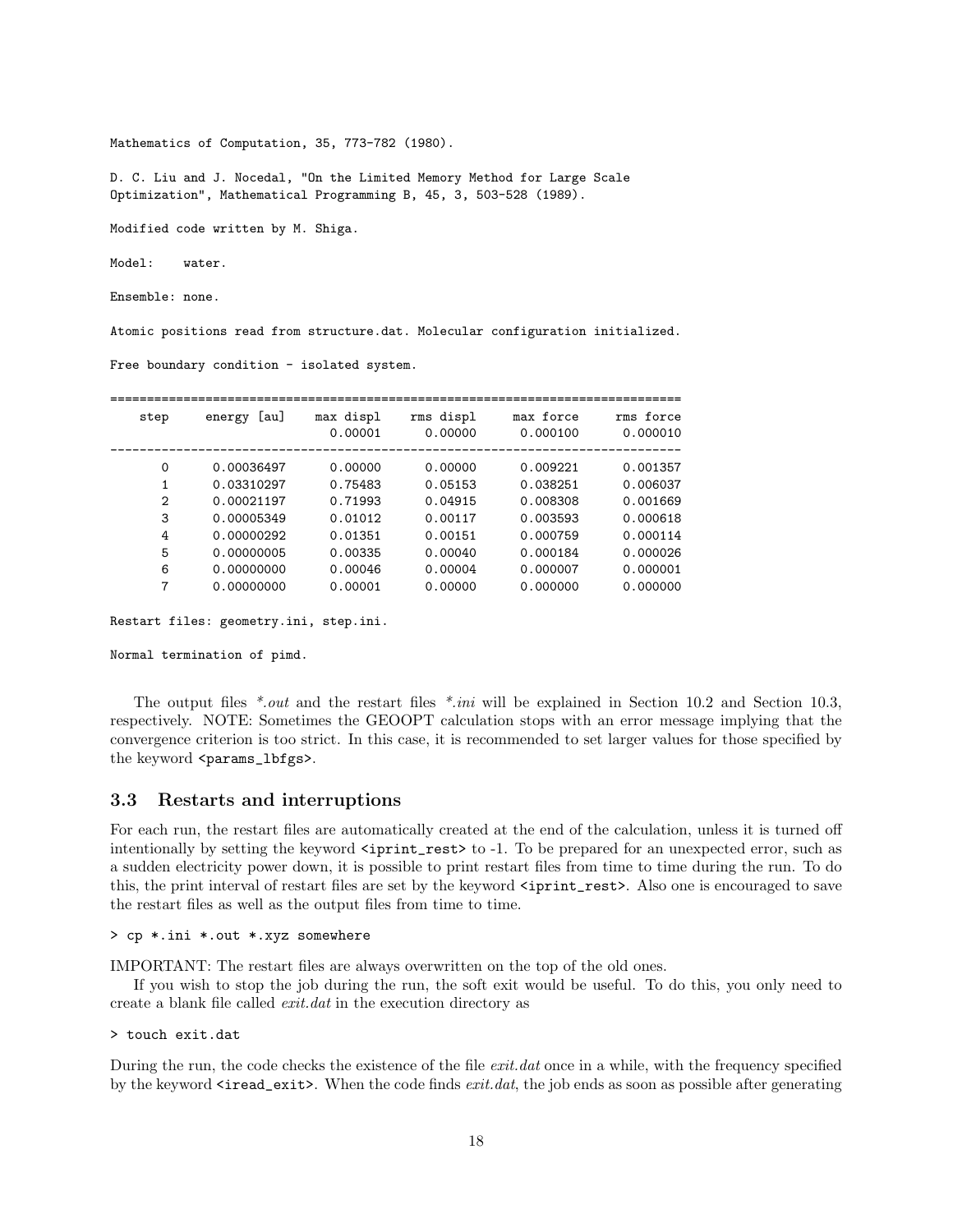the full set of restart files. The file *exit.dat* is automatically removed at the end of the job so as to restart the next job easily.

NOTE: Sometimes in the MM potentials, it happens that the calculation slows down because the disk access to *exit.dat* too often could consume time. This can be controlled by the keyword **siread\_exit>**. For instance, by setting  $\langle$ **iread\_exit> = 100** the disk access is done every 100 steps. The soft exit could be completely disabled by setting  $\langle$ iread\_exit> = -1.

The current step is written in a restart file called *step.ini*. To restart, the number of steps, which is designated by the keyword <nstep> in the file *input.dat*, should be always larger then the current step. So, to extend the trajectory after a job has been completed, the number of steps should be increased. Without doing this, the restarted job will stop at the beginning, after the calculation for the current step.

Now, in order to restart the job, just type again

> pimd.x

or

```
> pimd.x >> monitor.out &
```
At the beginning of the run, the code automatically searches for the restart files named geometry.ini, step.ini, etc. in the execution directory. If the code does not find it, the default initial condition is adopted in the restarted calculation.

### **3.4 Normal mode analysis (NMA)**

In normal mode analysis, The Hessian matrix is obtained numerically, as the negative sign of numerical derivatives of forces.

As an example, a set of input files for the flexible-SPC water is available. So, let us copy it to the directory *run*:

```
> cp -r examples/H2O/water_nma run
```
and enter that directory:

```
> cd run/water_nma/
```
Before the run, the optimized structure should be prepared. The optimized structure could be prepared in *structure.dat* file manually. However, in most cases, it is convenient to use the restart file *geometry.ini*, since this is produced at the end of GEOOPT calculation. To prepare the file *input.dat*, all the keywords in Section 3.1 is important. In addition, the following keywords are also important.

<method> NMA

This keyword sets the simulation method. In the present case, "NMA" corresponds to normal mode analysis.

<fdiff> 1.d-4

This keyword sets the finite difference shift of the geometry in bohr, which is used to compute the Hessian matrix. 10*−*<sup>4</sup> bohr is used here. The results are written to the output file named *nma.out* in GAUSSIAN 98-like format.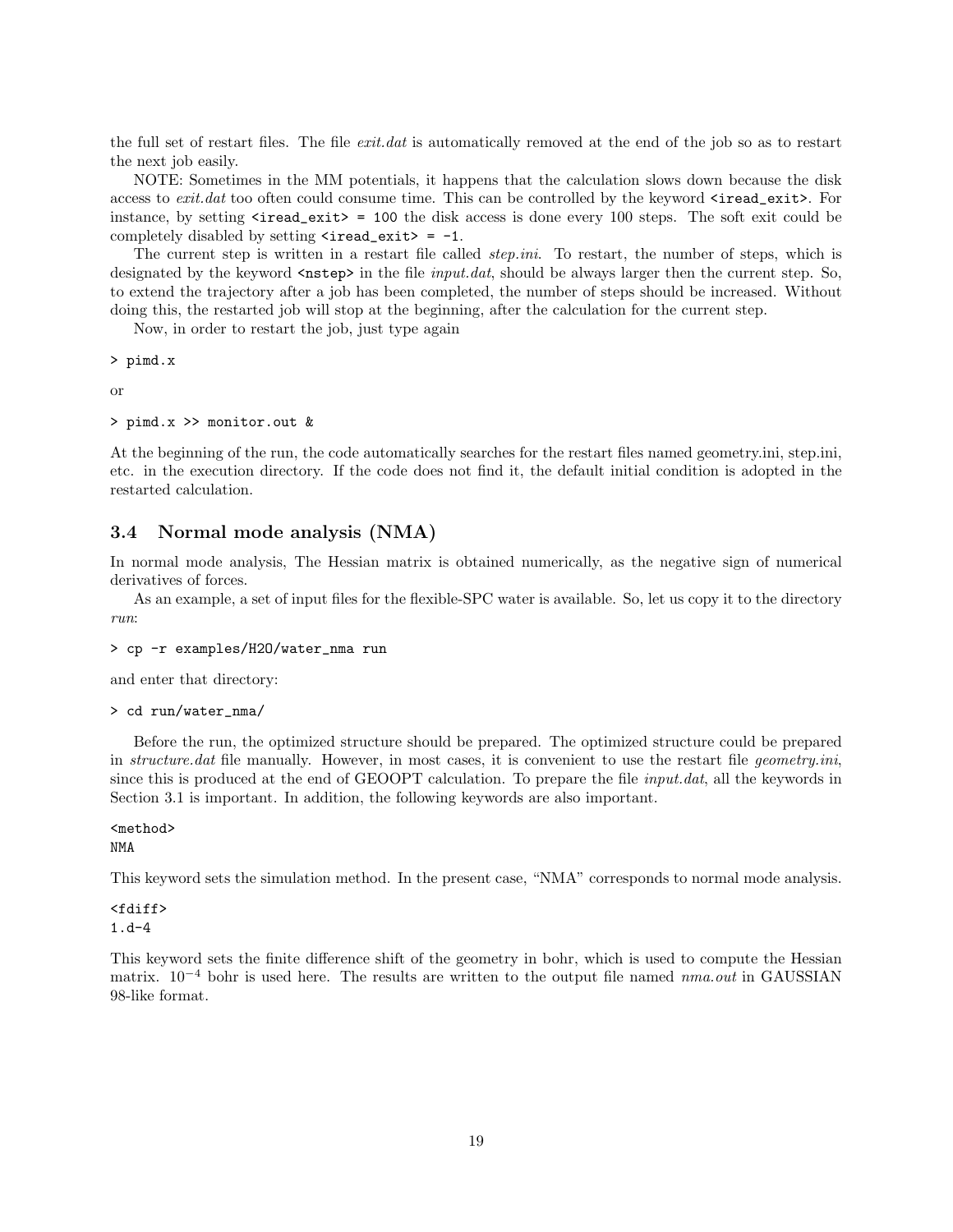### **3.5 Steepest descent (SD)**

From a given starting point, the steepest descent trajectory is computed as the minimum energy path in the mass weighted coordinate space. When the starting geometry is a saddle point, the trajectory corresponds to the intrinsic reaction coordinate (IRC). The theoretical background of this method is briefly explained in Section 11.2.

As an example, a set of input files for the flexible-SPC water is available. So, let us copy it to the directory *run*:

#### > cp -r examples/H2O/water\_sd run

and enter that directory:

### > cd run/water\_sd

To prepare the file *input.dat*, all the keywords in Sections 3.1 and 3.2 are important. In addition, the following keywords are also important.

### <method>

SD

This keyword sets the simulation method. In the present case, "SD" corresponds to the steepest descent method.

### <nstep>

10

This keyword sets the number of steps. In the case of SD calculation, this corresponds to the number of SD steps.

### <dt>

0.01d0

This keyword sets the SD step in the unit of (hartree<sup>0.5</sup> femtoseconds). The output files named *\*.out* and the restart files named *\*.ini* will be explained in Section 10.2 and Section 10.3, respectively.

### **3.6 Box optimization (BOXOPT)**

The box optimization can be done for a system with the periodic boundary condition. The theoretical background of this method is briefly explained in Section 11.3. The limited-memory Broyden-Fletcher-Goldfarb-Shanno (BFGS) algorithm [2, 3] is used.

As an example, a set of input files for the face-centered-cubic nickel crystal using the EAM potential is available. So, let us copy it to the directory *run*:

#### > cp -r examples/Ni/eam\_boxopt run

and enter that directory:

```
> cd run/eam_boxopt
```
To prepare the file *input.dat*, all the keywords in Sections 3.1 and 3.2 are important. In addition, the following keywords are also important.

#### <method> BOXOPT

This keyword sets the simulation method. In the present case, "BOXOPT" corresponds to box optimization.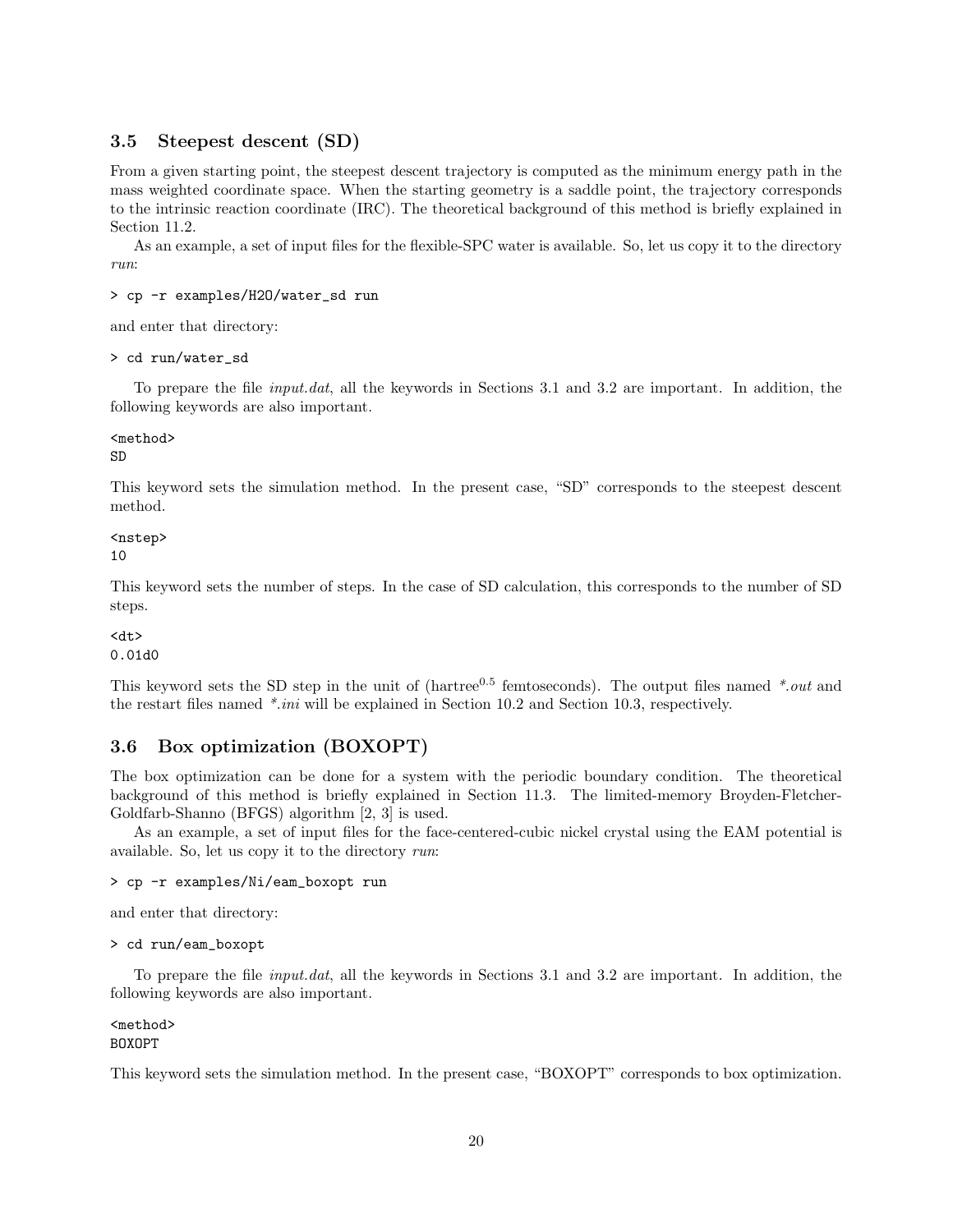<iprint\_box>

1

This keyword sets the print interval of the box matrix to the file *box.out*. In the present case, "1" means every step.

<iprint\_rest> 1

This keyword sets the print interval of the restart files *\*.ini*. In the present case, "1" means every step.

<fdiff>

1.d-4

This keyword sets the finite difference shift of the box matrix elements in bohr, which is used to compute the virial matrix. In the present case, 10*−*<sup>4</sup> bohr is used.

<iboundary>

1

33.20000000 0.00000000 0.00000000 0.00000000 33.20000000 0.00000000 0.00000000 0.00000000 33.20000000

This keyword sets the boundary condition and the initial box. In the present case, "1" means periodic boundary and the following three lines are the matrix of the initial box. In the present case, a cubic box with the side length of 33.2 bohr is used. The output files *\*.out* and the restart files *\*.ini* will be explained in Section 10.2 and Section 10.3, respectively.

### **3.7 Full optimization (FULLOPT)**

To optimize of both the box and geometry, one can use

<method> FULLOPT

### **3.8 Static elastic constants (ELASTIC)**

The static elastic constants can be computed using

<method> ELASTIC

This is usually done after the box and geometry is optimized (FULLOPT). In this case the files *geometry.ini* and *box.ini* are read at the beginning of the run. The static elastic constants are computed as the numerical derivatives the the stress tensor. The accuracy can be controlled by setting the finite difference parameter

<fdiff>

1.d-4

In PIMD, the elastic constants can be computed for orthorhombic boxes only.

### **3.9 Classical molecular dynamics (MD)**

In PIMD, classical molecular dynamics (MD) of the NVE (microcanonical), NVT (canonical), NPT (isobaricisothermal) and NtT (isotensional-isothermal) ensembles has been implemented. The temperature is controlled either by Nosé-Hoover, Nosé-Hoover chain, and massive Nosé-Hoover chain methods in the NVT, NPT and NtT ensembles. The cubic and parallel-piped hexahedron box can be used for the NPT ensemble for the simulations of isotropic liquids and anisotropic solids, respectively, under pressure. The parallel-piped hexahedron box can be used for the NtT ensemble for the simulation of anisotropic solids under external stress, where the thermodynamic tension **t** is given as a real symmetric  $3 \times 3$  matrix.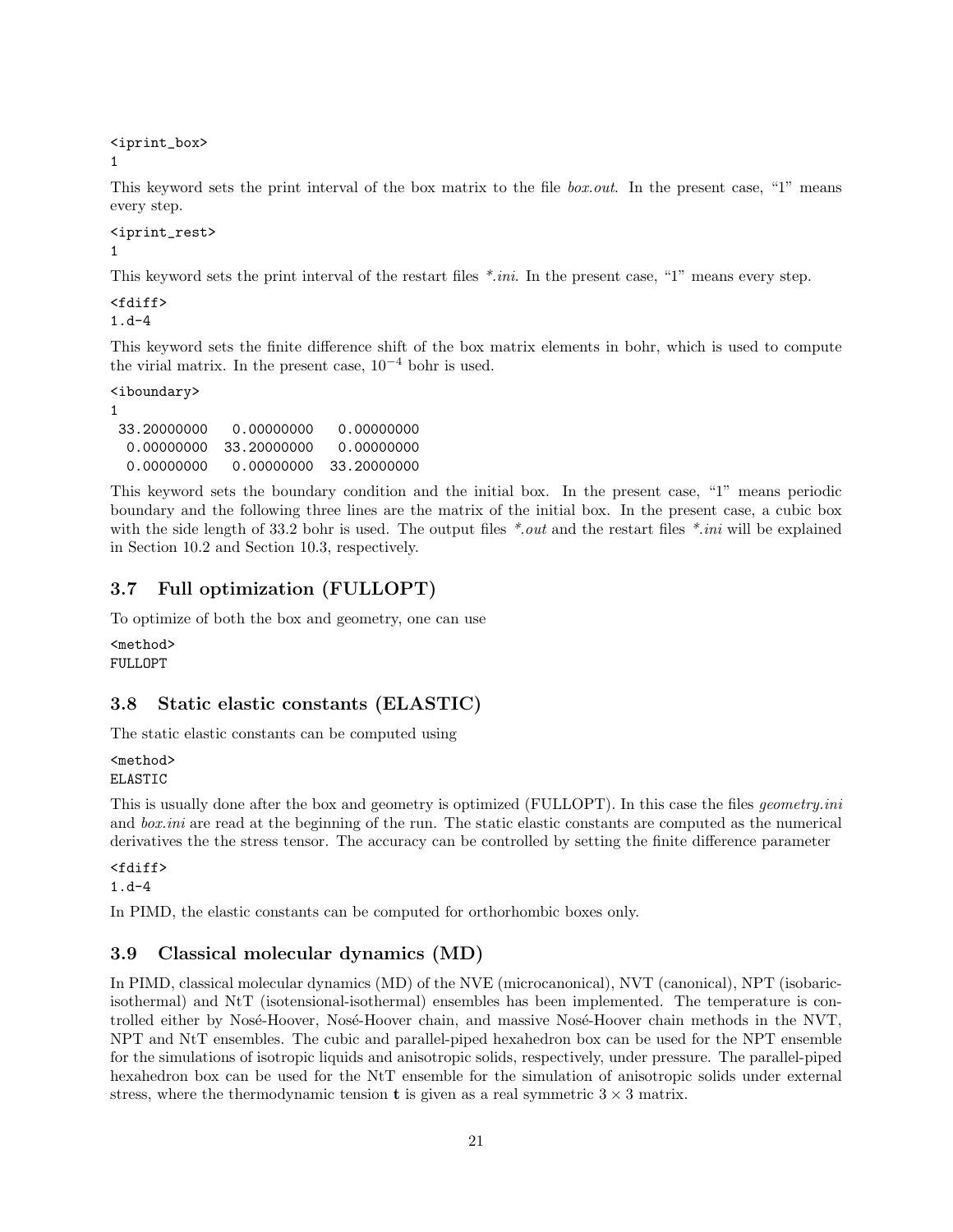### **3.9.1 NVE molecular dynamics**

The equation of motion for NVE ensemble, i.e., Newton's equation, is solved based on velocity Verlet algorithm. The theoretical background is briefly explained in Section 11.9.

As an example, a set of input files for the flexible-SPC water is available. So, let us copy it to the directory *run*:

> cp -r examples/H2O/water\_md\_nve run

and enter that directory:

```
> cd run/water_md_nve/
```
To prepare the file *input.dat*, all the keywords given in Sections 3.1 and 3.2 are important. In addition, the following keywords are also important.

<method>

MD

This keyword sets the simulation method. In the present case, MD stands for the classical molecular dynamics.

<ensemble>

NVE

This keyword sets the statistical ensemble. In the present case, NVE stands for the NVE ensemble.

<dt>

0.25d0

This keyword sets the step size in femtoseconds. In the present case, 0.25 femtoseconds.

<nstep>

100

This keyword sets the number of steps.

<temperature>

300.d0

This keyword sets the temperature in kelvin. If the restart file *geometry.ini* exists, the atomic positions and velocities are read from this file. Otherwise, the velocities are newly generated according to the Maxwell-Boltzmann distribution at this temperature. The temperature is not controlled during the run in the NVE MD method.

<corrections>

1 1

This keyword sets the translational and rotational corrections. In the present case, the translation and the rotational corrections are both applied at the initial step.

<iprint\_dip> 1

This keyword sets the print interval of the dipole moment.

```
<iprint_rdf>
10
```
This keyword sets the print interval of the atomic pair distribution. In the present case, every ten steps. When <iprint\_rdf> is activated, it is useful to set

<params\_rdf> 1.d0 5.d0 0.01d0

This keyword sets the mesh parameters for the atomic pair distributions. In the present case, the mesh points are ranged from 1.0 bohr to 5.0 bohr with the increment of 0.01 bohr. The output files *\*.out* and the restart files *\*.ini* will be explained in Section 10.2 and Section 10.3, respectively.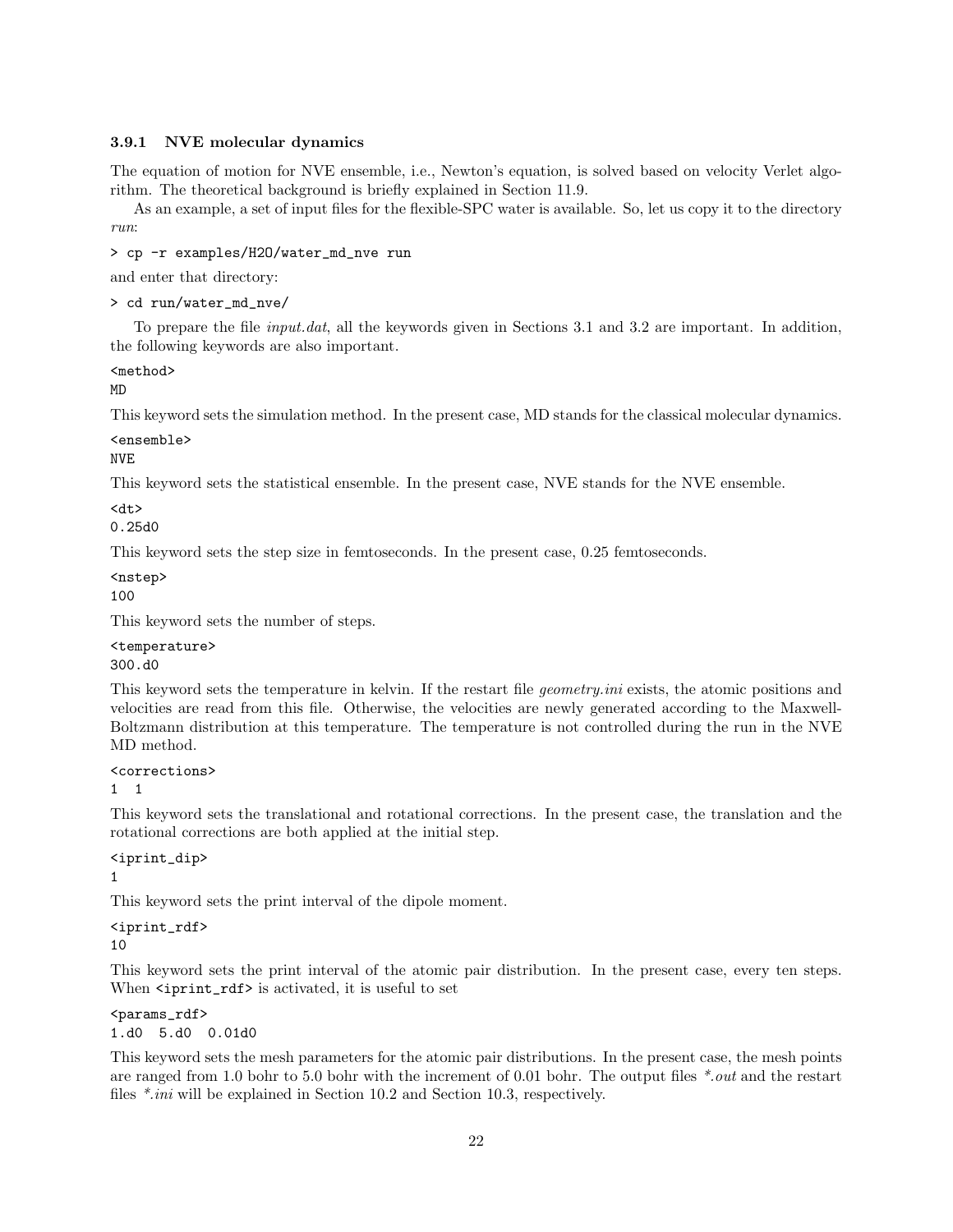### **3.9.2 NVT molecular dynamics**

In PIMD code, molecular dynamics for the NVT ensemble is based on massive Nosé-Hoover chain thermostats [8, 10, 11]. The equation of motion is solved using the reversible RESPA algorithm [12, 13]. The theoretical background of NVT molecular dynamics is briefly explained in Section 11.10.

As an example, a set of input files for the flexible-SPC water is available. So, let us copy it to the directory *run*:

```
> cp -r examples/H2O/water_md_nvt run
```
and enter that directory:

```
> cd run/water_md_nvt
```
To prepare the file *input.dat*, all the keywords given in Sections 3.1 and 3.2 are important. In addition, the following keywords are also important.

<method>

MD

This keyword sets the simulation method. In the present case, "MD" corresponds to classical molecular dynamics.

<ensemble> NVT

This keyword sets the statistical ensemble. In the present case, "NVT" corresponds to the NVT ensemble.

<dt> 0.25d0

This keyword sets the step size in femtoseconds.

<nstep> 100

This keyword sets the number of steps.

```
<temperature>
300.d0
```
This keyword sets the temperature in kelvin. If the restart file *geometry.ini* exists, the atomic positions and velocities are read from this file. Otherwise, the positions are read from *centroid.dat* and the velocities are generated at this temperature as an initial run. The temperature is controlled during the run.

<corrections> 0 0

This keyword sets the translational and rotational corrections. In the present case, the corrections are not applied at the initial step.

<iprint\_dip> 10

This keyword sets the print interval of dipole moment. In the present case, every ten steps.

<iprint\_rdf> 10

This keyword sets the print interval of the atomic pair distribution. In the present case, every ten steps.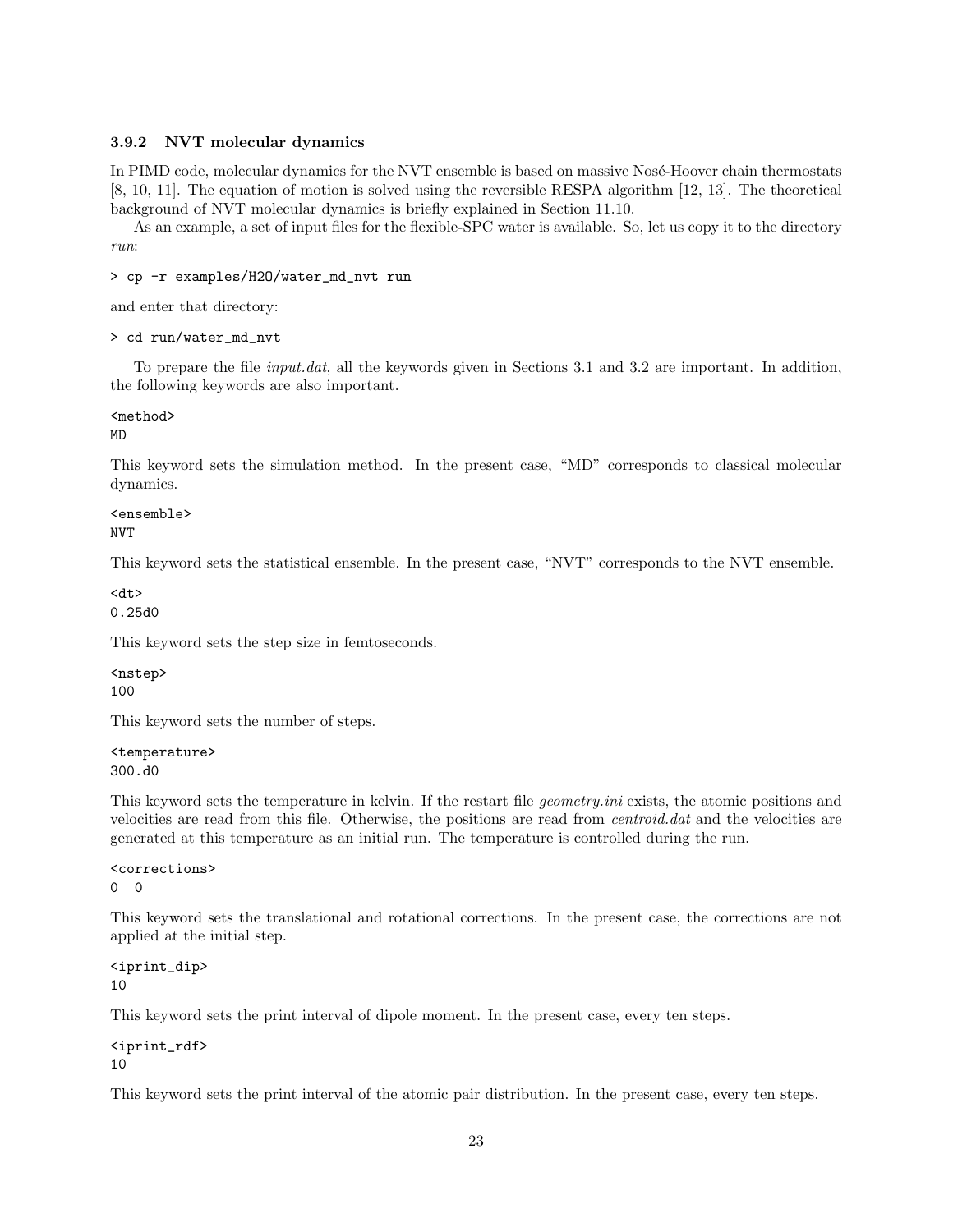```
<params_rdf>
1.d0 5.d0 0.01d0
```
This keyword is valid when  $\langle \text{iprint}_\text{r} \rangle$  is activated. This keyword sets the mesh parameters for the atomic pair distributions. In the present case, the mesh points are ranged from 1.0 bohr to 5.0 bohr with the increment of 0.01 bohr.

<bath\_type> MNHC

This keyword sets the type of thermostats. When NHC is chosen, Nosé-Hoover thermostat chain (NHC) is attached to the whole system. When MNHC is chosen, massive Nosé-Hoover thermostat chains (MNHC) are attached to each of the degrees of freedom.

<nnhc>

4

This keyword sets the chain length of the MNHC thermostats, in the present case, four.

<ncolor>

1

This keyword sets the multiplicity of the MNHC thermostats, in the present case, one.

<time\_bath> 10.d0

This keyword controls the mass of thermostats. The mass of thermostats are related to the characteristic time scale of the system, in femtoseconds, which is designated by this keyword. This parameter could be set to a value close to the fastest vibrational time scale of the system. Here it is set to be 10 femtoseconds. It is close to the oscillation period 8.881 femtoseconds of anti-symmetric OH stretching mode frequency of water, 3756 cm*−*<sup>1</sup> .

<nys> 5

This keyword controls the step size for the MNHC thermostats. In the present case, thermostats are updated 5 times per step.

The output files *\*.out* and the restart files *\*.ini* will be explained in Section 10.2 and Section 10.3, respectively.

### **3.9.3 Constrained molecular dynamics**

In the NVT and NVE molecular dynamics, harmonic constraints could be added. This enables the calculation of free energy gradients as the negative sign of the mean force imposed on each constraint. The free energy profile can be obtained by the integration with respect to the shift in the constraints. For this purpose, independent trajectories (beads), each differing in the equilibrium position of the constraint, are calculated. The following is an example for water molecule.

<nbead>

128

This keyword sets the number of independent trajectories (beads) with different constraints, in this case, "128".

```
<ncons>
1
1 1 2 1.3 2.5
```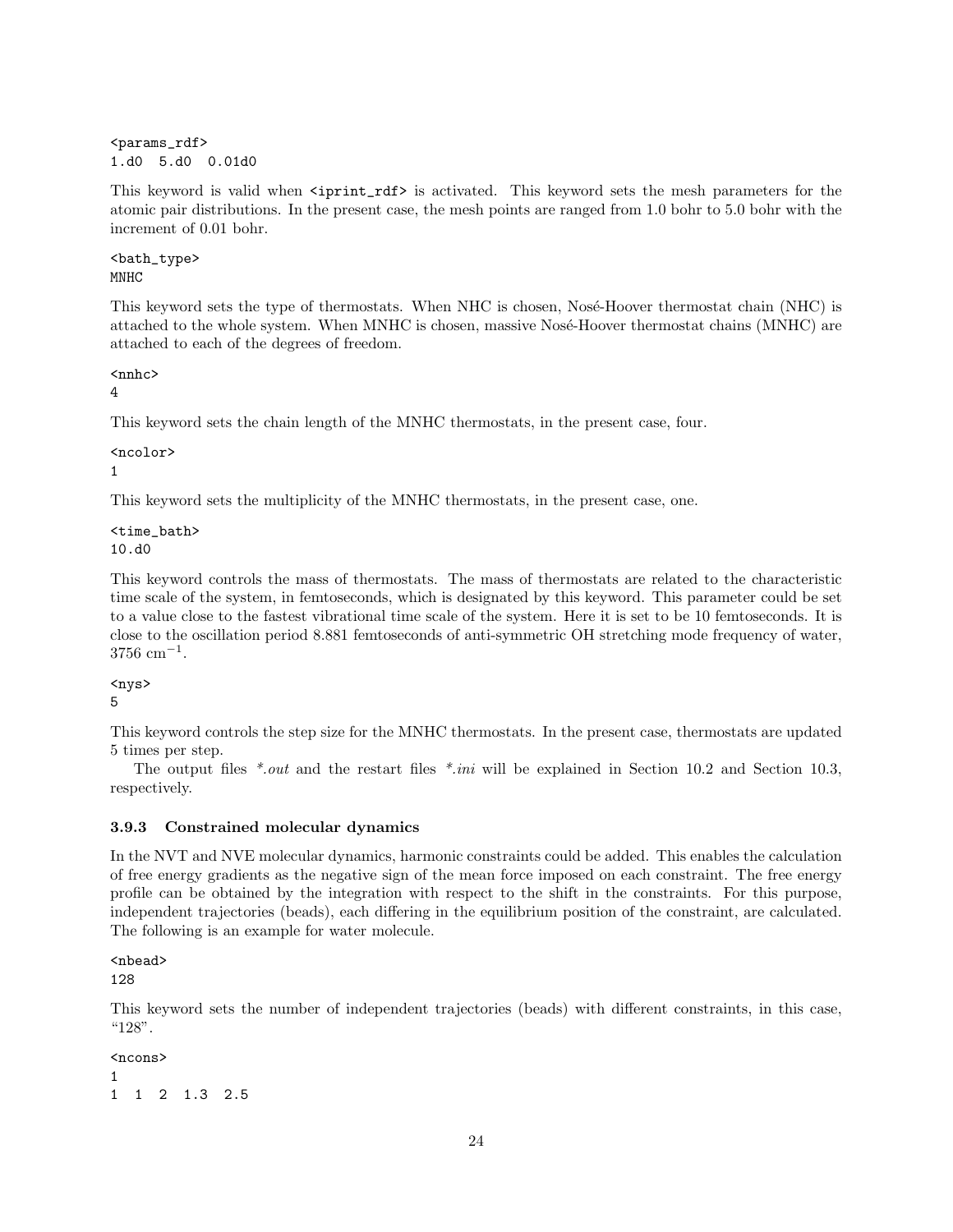This keyword sets the number of constraints followed by the parameters of each constraint. In the present case, there is "1" constraint of type "1" (interatomic distance) between atoms "1" and "2". As a function of the bead number, the position of the constraint is shifted linearly from 1.3 bohr to 2.5 bohr.

<params\_cons>

1 1.d0 2 4.d-4 3 1.d-4 4 1.d0 5 1.d0 6 1.d0 7 1.d0 8 1.d0

This keyword sets the force constant for each type of constraint. In the present case, the first line is of the only importance, which sets the force constant of type "1" (interatomic distance) to be 1.0 hartree/bohr<sup>2</sup> .

<iprint\_cons>

10

This keyword sets the print interval of the information of constraints to the file *cons.out*, in the present case, every "10" steps.

### **3.9.4 NPT molecular dynamics in cubic box**

In PIMD code, molecular dynamics for the NPT ensemble is based on massive Nosé-Hoover chain thermostats [8, 10, 16, 17, 11]. The equation of motion is solved using the reversible RESPA algorithm [12, 13, 14, 15]. The theoretical background of NPT molecular dynamics is briefly explained in Section 11.11.

As an example, a set of input files for liquid water is available. So, let us copy it to the directory *run*:

> cp -r examples/water\_256/mm\_md\_npt run

and enter that directory:

```
> cd run/mm_md_npt
```
To prepare the file *input.dat*, all the keywords given in Sections 3.1 and 3.2 are important. In addition, the following keywords are also important.

### <method>

```
PIMD
```
This keyword sets the simulation method. Generally, "PIMD" corresponds to path integral molecular dynamics, but in special the case of the single bead, nbead=1 (by default), it corresponds to classical molecular dynamics.

<ensemble> NPT

This keyword sets the statistical ensemble. In the present case, "NPT" corresponds to the NPT ensemble.

<npt\_type> CUBIC2

This keyword sets the shape of the simulation box. Either Andersen's equation of motion ("CUBIC1") or Martyna's equation of motion ("CUBIC2") can be used for the cubic box. Here the box is set to be cubic, and Martyna's equation of motion is chosen.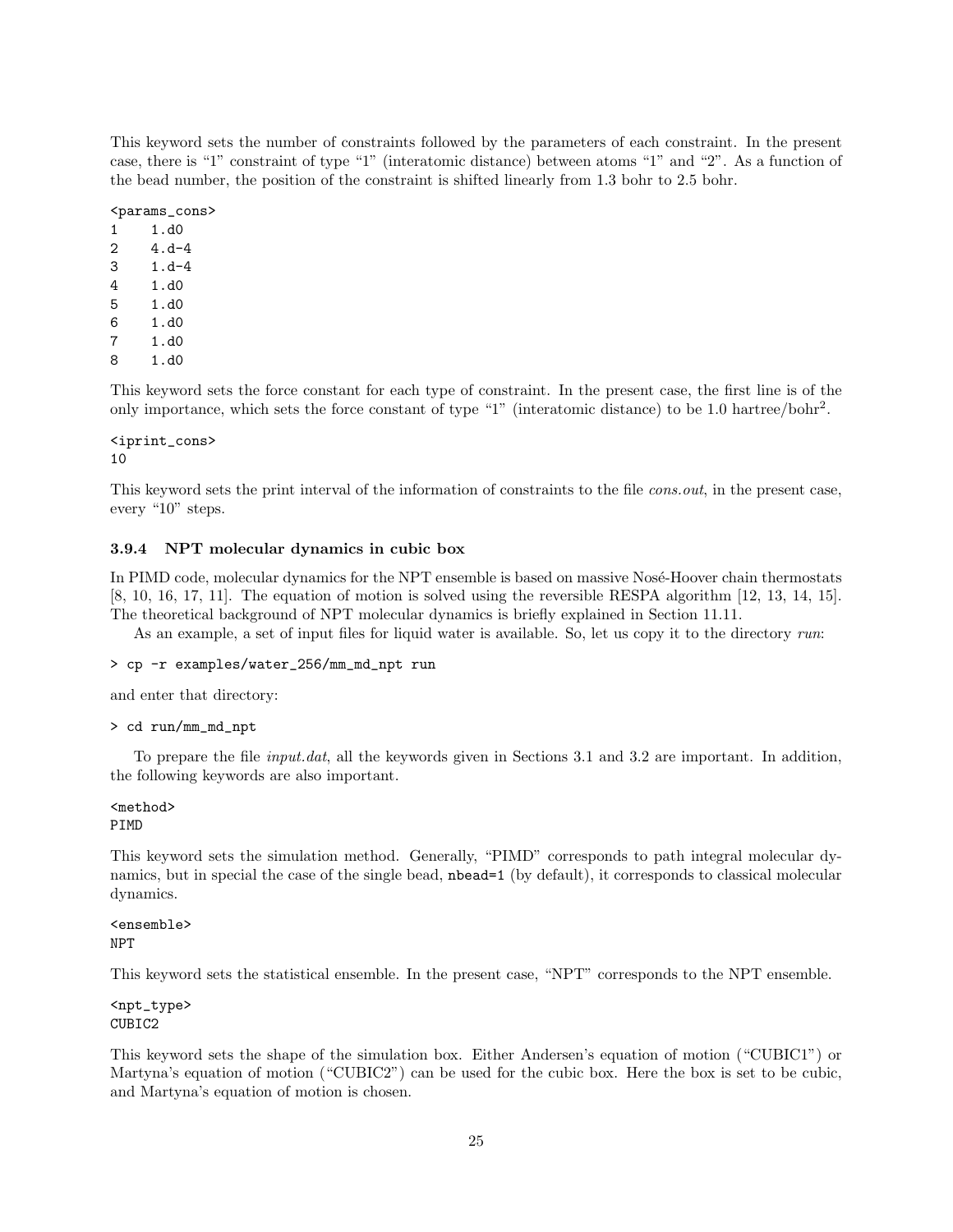<dt> 0.25d0

This keyword sets the step size in femtoseconds.

<nstep> 100

This keyword sets the number of steps.

<temperature> 300.d0

This keyword sets the temperature in kelvin. If the restart file *geometry.ini* exists, the atomic positions and velocities are read from this file. Otherwise, the positions are read from *structure.dat* and the velocities are generated at this temperature as an initial run. The temperature is controlled during the run.

### <corrections>

0 0

This keyword sets the translational and rotational corrections. In the present case, the corrections are not applied at the initial step.

<bath\_type> MNHC

This keyword sets the type of thermostats. When NHC is chosen, Nosé-Hoover thermostat chain (NHC) is attached to the whole system. When MNHC is chosen, massive Nosé-Hoover thermostat chains (MNHC) are attached to each of the degrees of freedom.

<nnhc>

4

This keyword sets the chain length of the MNHC thermostats, in the present case, four.

<ncolor> 1

This keyword sets the multiplicity of the MNHC thermostats, in the present case, one.

<time\_bath> 10.d0

This keyword controls the mass of thermostats. The mass of thermostats are related to the characteristic time scale of the system, in femtoseconds, which is designated by this keyword. This parameter could be set to a value close to the fastest vibrational time scale of the system. Here it is set to be 10 femtoseconds. It is close to the oscillation period 8.881 femtoseconds of anti-symmetric OH stretching mode frequency of water, 3756 cm*−*<sup>1</sup> .

<nys> 5

This keyword controls the step size for the MNHC thermostats. In the present case, thermostats are updated 5 times per step.

<pressure> 100.d0

This keyword sets the pressure in megapascals, in the present case, 100 megapascals.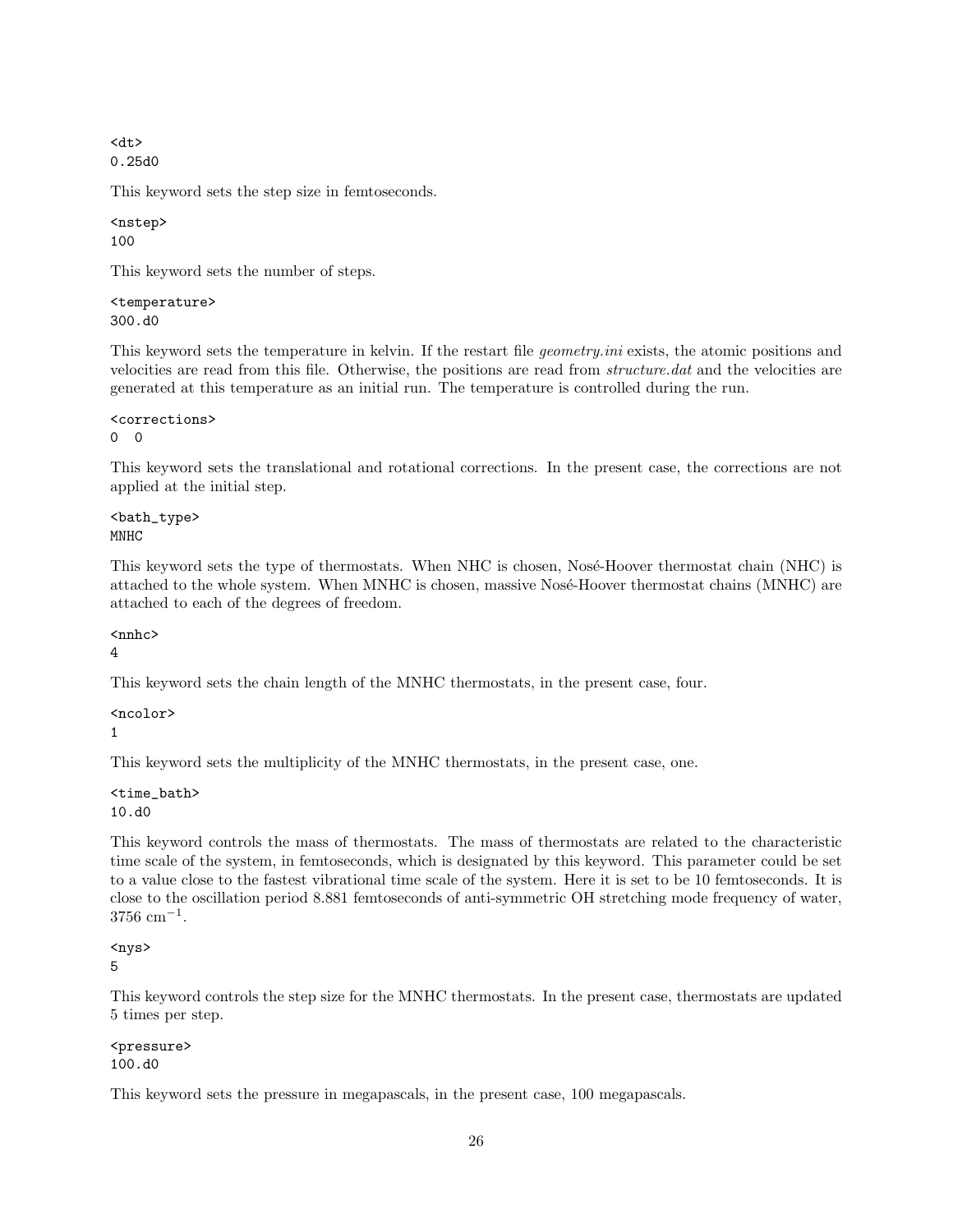<time\_baro> 1000.d0

This keyword controls the mass of barostat. The mass of barostat are related to the characteristic time scale of the volume fluctuation, in femtoseconds, which is designated by this keyword. Here it is set to be 1000 femtoseconds.

<iprint\_box> 10

This keyword controls the print interval of box matrix to the output file *box.out*. In the present case, every ten steps.

```
<iboundary>
1
37.2276d+00, 0.0000d+00, 0.0000d+00
 0.0000d+00, 37.2276d+00, 0.0000d+00
 0.0000d+00, 0.0000d+00, 37.2276d+00
```
This keyword sets the boundary condition and the initial box. In the present case, "1" means periodic boundary and the following three lines are the matrix of the initial box. In the present case, a cubic box with the side length of 33.2276 bohr is used.

<iprint\_trj> 10

This keyword controls the print interval of trajectory to the output file *trj.out*. In the present case, every ten steps.

The output files *\*.out* and the restart files *\*.ini* will be explained in Section 10.2 and Section 10.3, respectively.

### **3.9.5 NPT and NtT molecular dynamics in hexahedron box**

In PIMD code, molecular dynamics for the NPT and NtT ensembles (NtT: isotensional ensemble) is based on massive Nosé-Hoover chain thermostats  $[8, 10, 11]$ . The equation of motion is solved using the reversible RESPA algorithm [12, 13, 14, 15]. The theoretical background of NtT molecular dynamics is briefly explained in Section 11.11.

**Setups for NPT MD simulation with hexahedron box.** As an example, a set of input files for nickel crystal is available. So, let us copy it to the directory *run*:

> cp -r examples/Ni/eam\_pimd\_ntt run

and enter that directory:

```
> cd run/eam_pimd_ntt
```
To prepare the file *input.dat*, all the keywords given in Sections 3.1 and 3.2 are important. In addition, the following keywords are also important.

<method> PIMD

This keyword sets the simulation method. Generally, "PIMD" corresponds to path integral molecular dynamics, but in special the case of the single bead, nbead=1 (by default), it corresponds to classical molecular dynamics.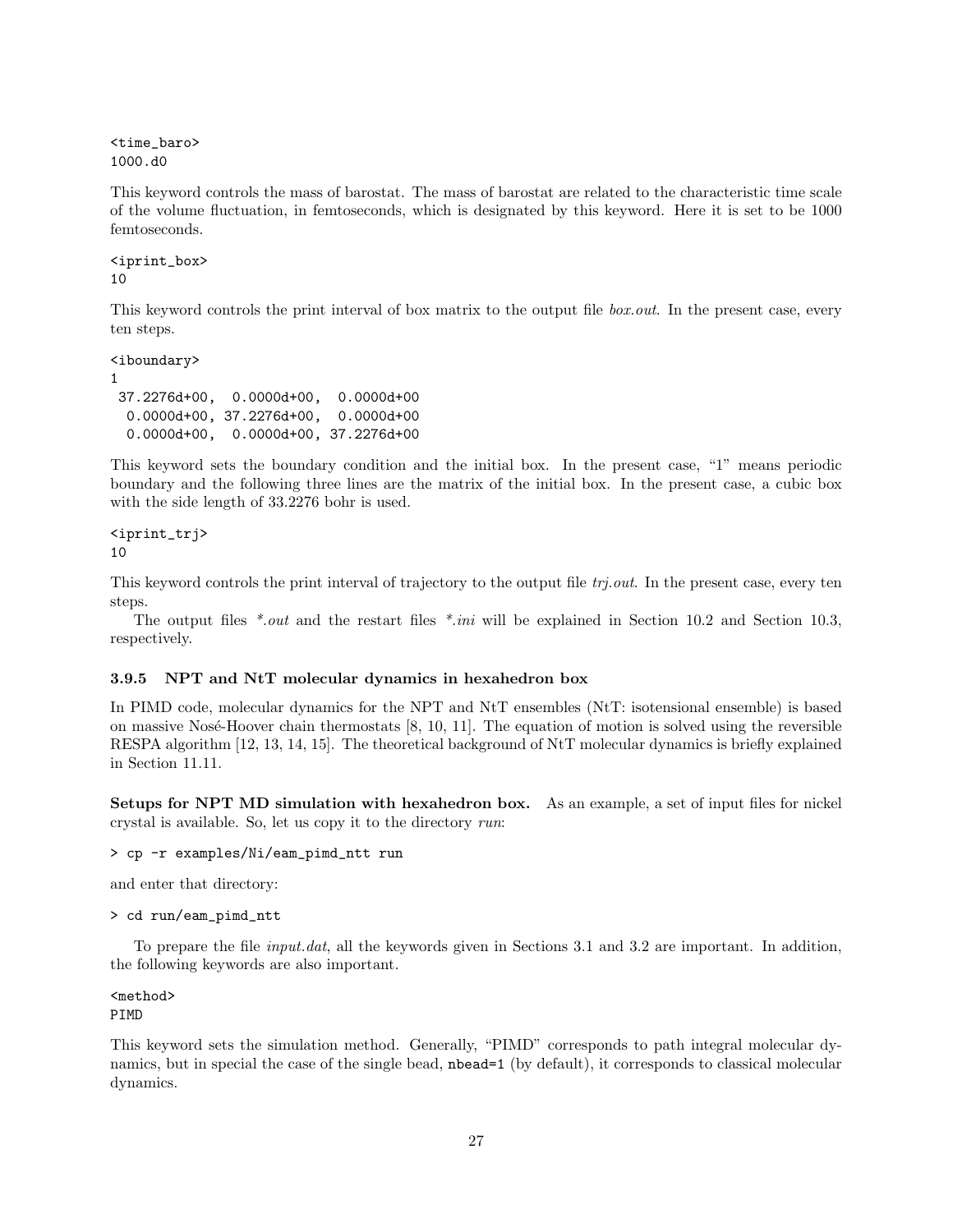<ensemble> NPT

This keyword sets the statistical ensemble. In the present case, "NPT" corresponds to the NPT ensemble.

<npt\_type> PPHEX

This keyword sets the shape of the simulation box. Here the box is set to be parallel-piped hexahedron.

<dt> 0.25d0

This keyword sets the step size in femtoseconds.

<nstep> 100

This keyword sets the number of steps.

<temperature> 300.d0

This keyword sets the temperature in kelvin. If the restart file *geometry.ini* exists, the atomic positions and velocities are read from this file. Otherwise, the positions are read from *structure.dat* and the velocities are generated at this temperature as an initial run. The temperature is controlled during the run.

<corrections> 0 0

This keyword sets the translational and rotational corrections. In the present case, the corrections are not applied at the initial step.

<bath\_type> MNHC

This keyword sets the type of thermostats. When NHC is chosen, Nosé-Hoover thermostat chain (NHC) is attached to the whole system. When MNHC is chosen, massive Nosé-Hoover thermostat chains (MNHC) are attached to each of the degrees of freedom.

 $<sub>nnhc</sub>$ </sub>

4

This keyword sets the chain length of the MNHC thermostats, in the present case, four.

<ncolor>

1

This keyword sets the multiplicity of the MNHC thermostats, in the present case, one.

<time\_bath> 10.d0

This keyword controls the mass of thermostats. The mass of thermostats are related to the characteristic time scale of the system, in femtoseconds, which is designated by this keyword. This parameter could be set to a value close to the fastest vibrational time scale of the system. Here it is set to be 10 femtoseconds. It is close to the oscillation period 8.881 femtoseconds of anti-symmetric OH stretching mode frequency of water, 3756 cm*−*<sup>1</sup> .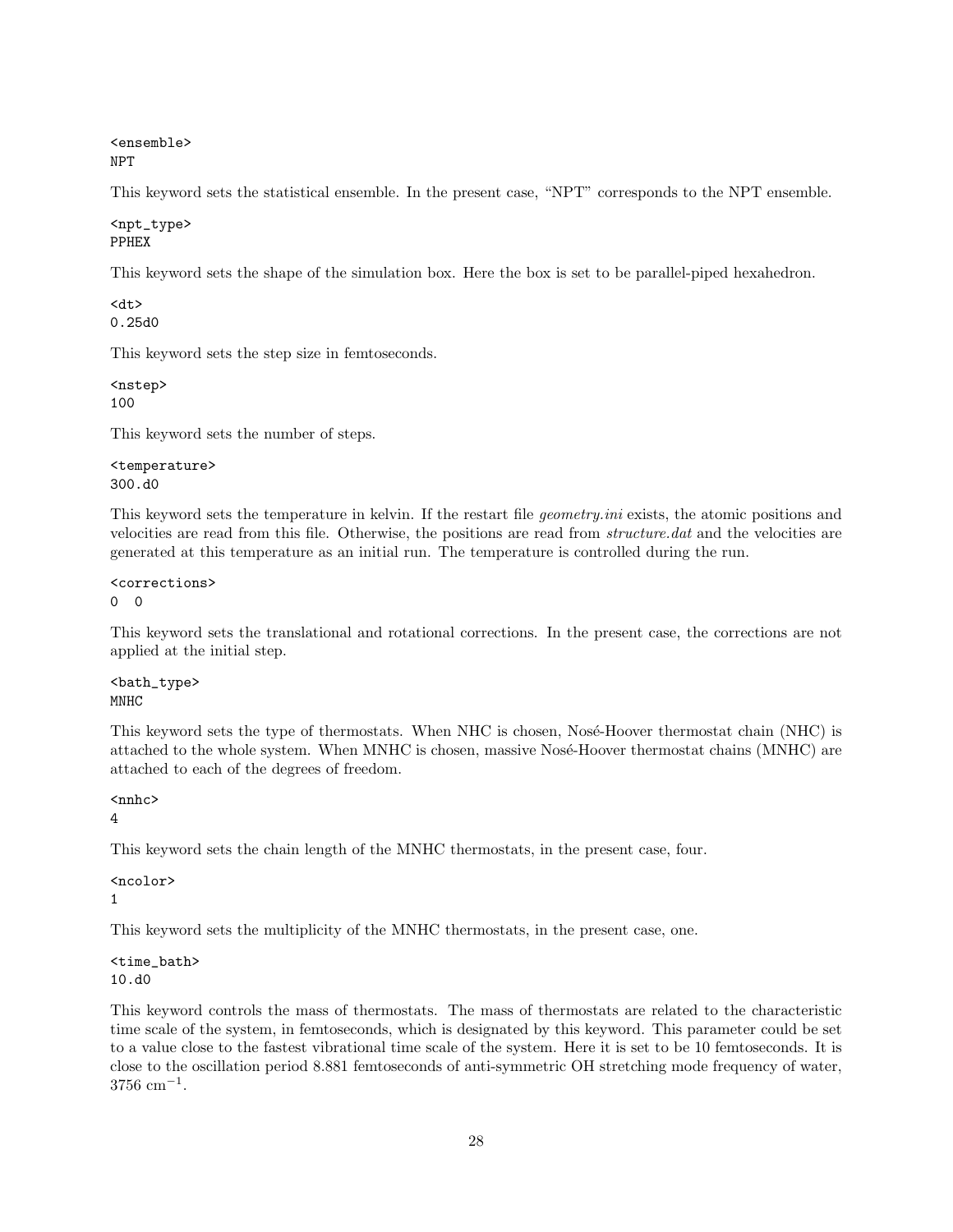<nys> 5

This keyword controls the step size for the MNHC thermostats. In the present case, thermostats are updated 5 times per step.

<pressure> 100.d0

This keyword sets the pressure in megapascals, in the present case, 100 megapascals.

<time\_baro> 1000.d0

This keyword controls the mass of barostat. The mass of barostat are related to the characteristic time scale of the volume fluctuation, in femtoseconds, which is designated by this keyword. Here it is set to be 1000 femtoseconds.

<iprint\_box> 10

This keyword controls the print interval of box matrix to the output file *box.out*. In the present case, every ten steps.

<iboundary> 1 33.20000000 0.00000000 0.00000000 0.00000000 33.20000000 0.00000000 0.00000000 0.00000000 33.20000000

This keyword sets the boundary condition and the initial box. In the present case, "1" means periodic boundary and the following three lines are the matrix of the initial box. In the present case, a cubic box with the side length of 33.2 bohr is used.

<iprint\_trj> 10

This keyword controls the print interval of trajectory to the output file *trj.out*. In the present case, every ten steps.

**Setups for NtT MD simulation with hexahedron box.** The setups in the NtT MD will be the same with that of NPT MD except the following keywords. The keyword  $\epsilon$  ressure> should be replaced by

<tension>

| 0.0 | 0.0 | 0.0        |
|-----|-----|------------|
| 0.0 | 0.0 | 0.0        |
| 0.0 |     | 0.0 1000.0 |

This keyword sets the tension tensor in megapascals, in the present case, 1000 megapascals is *zz* element. NOTE: the tension tensor must be given as a  $3 \times 3$  real symmetric matrix. Then one should designate the keyword

<iboundary>

| 1           |             |                        |
|-------------|-------------|------------------------|
| 33.20000000 | 0.00000000  | 0.00000000             |
| 0.00000000  | 33.20000000 | 0.00000000             |
| 0.00000000  |             | 0.00000000 33.20000000 |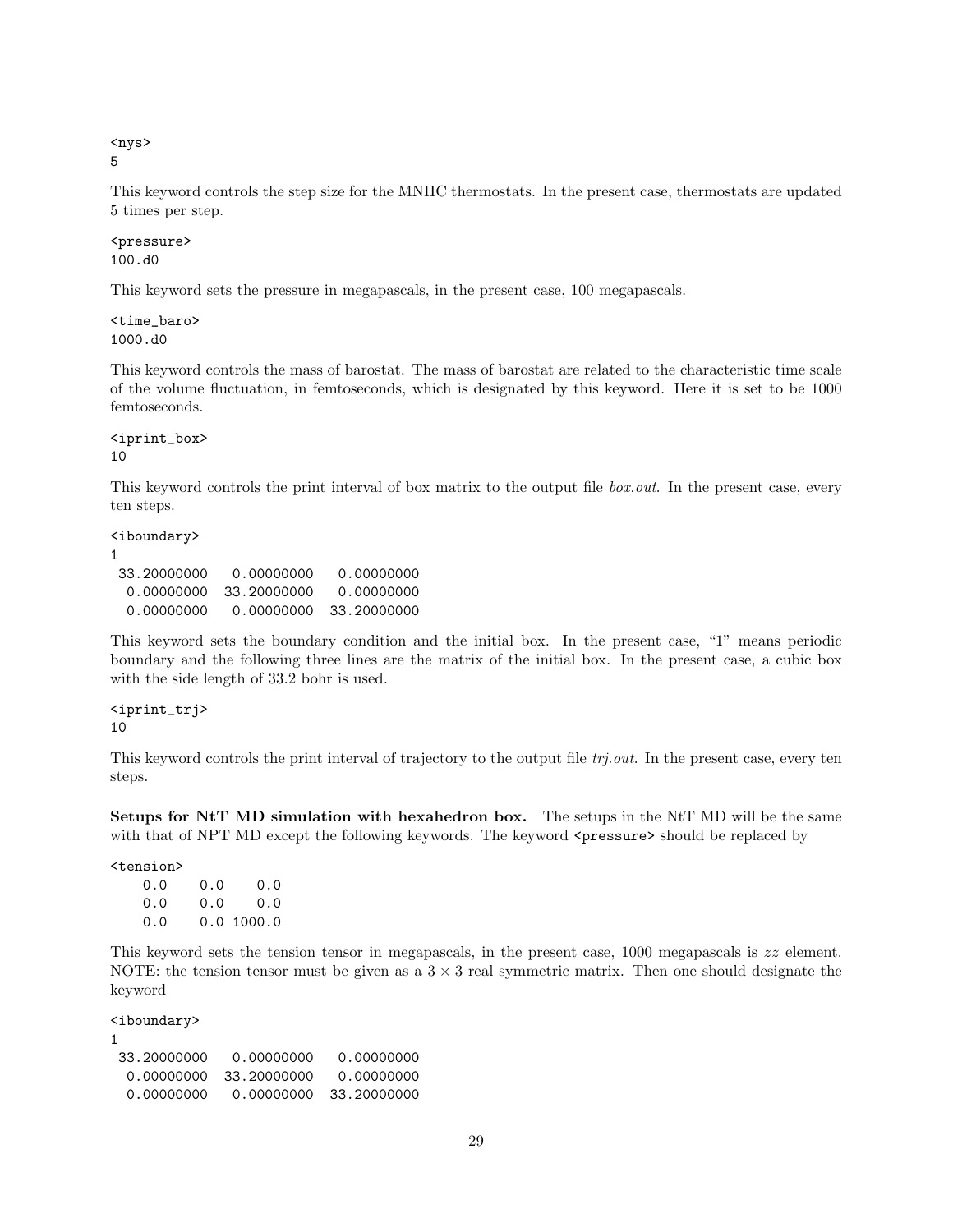This keyword sets the boundary condition and the box. Here, in the special case of the NtT ensemble, this will be the reference box matrix under zero tension. In order to provide the reference box one must run a preliminary simulation with the same conditions (the same temperature, etc) but with the zero tension. The reference box matrix are evaluated as the average values of the box matrix in this preliminary simulation. The reference box matrix within this preliminary simulation is arbitrary.

The output files *\*.out* and the restart files *\*.ini* will be explained in Section 10.2 and Section 10.3, respectively.

### **3.10 Path integral simulations (PI)**

In the PIMD code, the following path integral methods are implemented.

- Path integral molecular dynamics (PIMD) with the second-order Suzuki-Trotter expansion.
- *•* Centroid molecular dynamics (CMD).
- *•* Ring polymer molecular dynamics (RPMD).
- Path integral hybrid Monte Carlo (PIHMC) with the second- and fourth-order Suzuki-Trotter expansion.
- Centroid intrinsic reaction coordinate (CIRC).

The theoretical background of these methods is briefly explained in Section 11.11.

### **3.10.1 Path integral molecular dynamics (PIMD)**

As an example, a set of input files for the flexible-SPC water is available. So, let us copy it to the directory *run*:

```
> cp -r examples/H2O/water_pimd_nvt run/
```
and enter that directory:

```
> cd run/water_pimd_nvt/
```
To prepare the file *input.dat*, all the keywords given in Sections 3.1 and 3.2 are important. In addition, the following keywords are also important.

### <method> PIMD

This keyword sets the simulation method. In the present case, "PIMD" corresponds to path integral molecular dynamics.

<ensemble> NVT

This keyword sets the statistical ensemble. In the present case, "NVT" corresponds to the NVT ensemble.

<dt> 0.25d0

This keyword sets the step size in femtoseconds, in the present case, 0.25 femtoseconds.

<nstep> 100

This keyword sets the number of steps, in the present case 100 steps.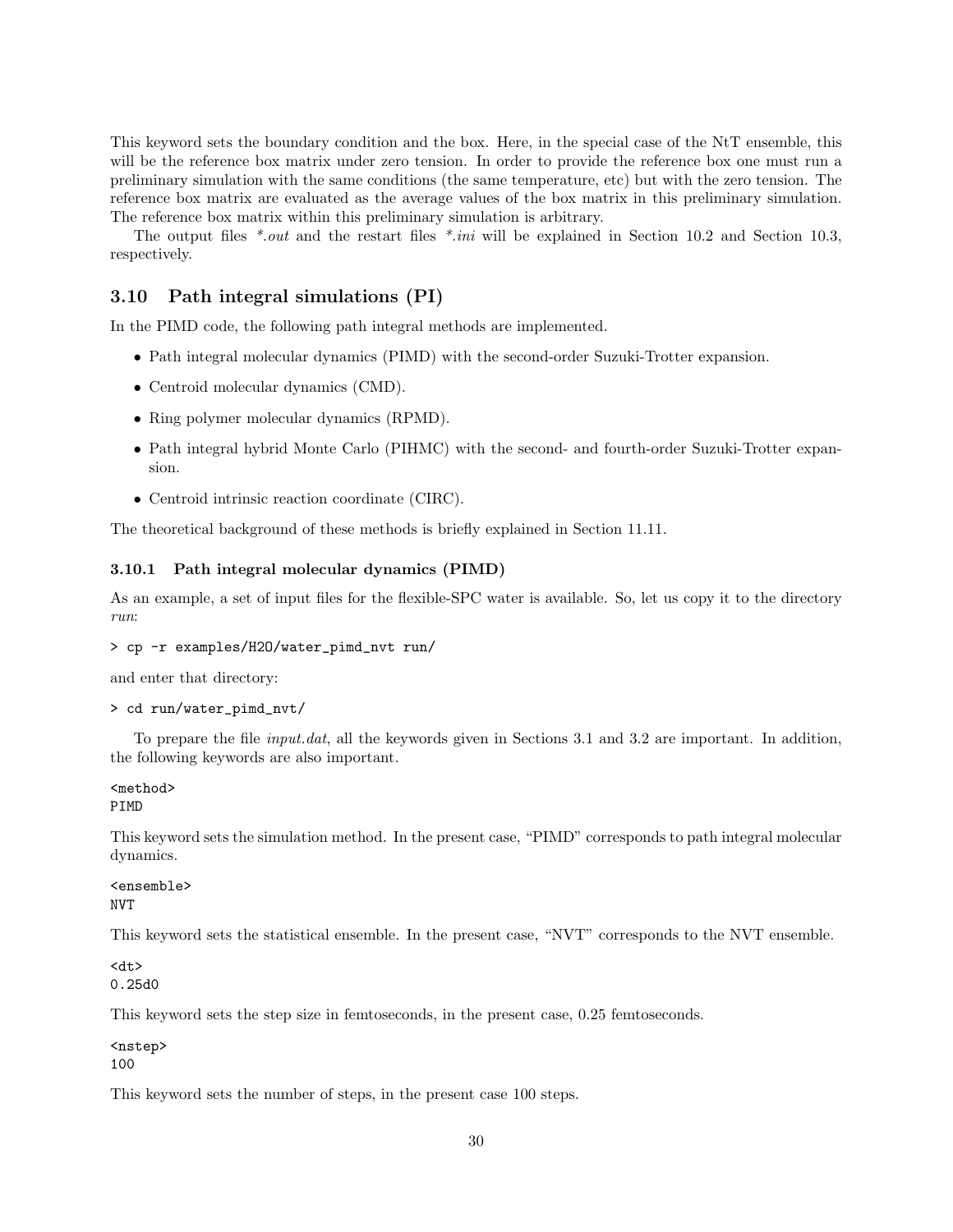<temperature> 300.d0

This keyword sets the temperature in kelvin, in the present case, 300 K. The temperature is controlled during the run in the PIMD method.

<corrections> 0 0

This keyword sets the translational and rotational corrections. In the present case, the corrections are not applied at the initial step.

<iprint\_dip> 10

This keyword sets the print interval of dipole moment, in the present case, every ten steps.

```
<iprint_rdf>
10
```
This keyword sets the print interval of the atomic pair distribution, in the present case, every ten steps.

```
<params_rdf>
1.d0 5.d0 0.01d0
```
This keyword sets the mesh parameters for the atomic pair distributions. In the present case, the mesh points are ranged from 1.0 bohr to 5.0 bohr with the increment of 0.01 bohr.

<bath\_type> MNHC

This keyword sets the type of thermostats. When NHC is chosen, Nosé-Hoover thermostat chain (NHC) is attached to the whole system. When "MNHC" is chosen, massive Nosé-Hoover thermostat chains (MNHC) are attached to each of the degrees of freedom.

 $<sub>nnhc</sub>$ </sub>

4

This keyword sets the chain length of the MNHC thermostats, in the present case, four.

```
<ncolor>
1
```
This keyword sets the multiplicity of the MNHC thermostats, in the present case, one.

<time\_bath> 10.d0

This keyword controls the mass of thermostats. The mass of thermostats are related to the characteristic time scale of the system, in femtoseconds, which is designated by this keyword. Here it is set to be 10 femtoseconds.

<nys>

5

This keyword controls the step size for the MNHC thermostats. In the present case, thermostats are updated 5 times per step.

<nbead>

32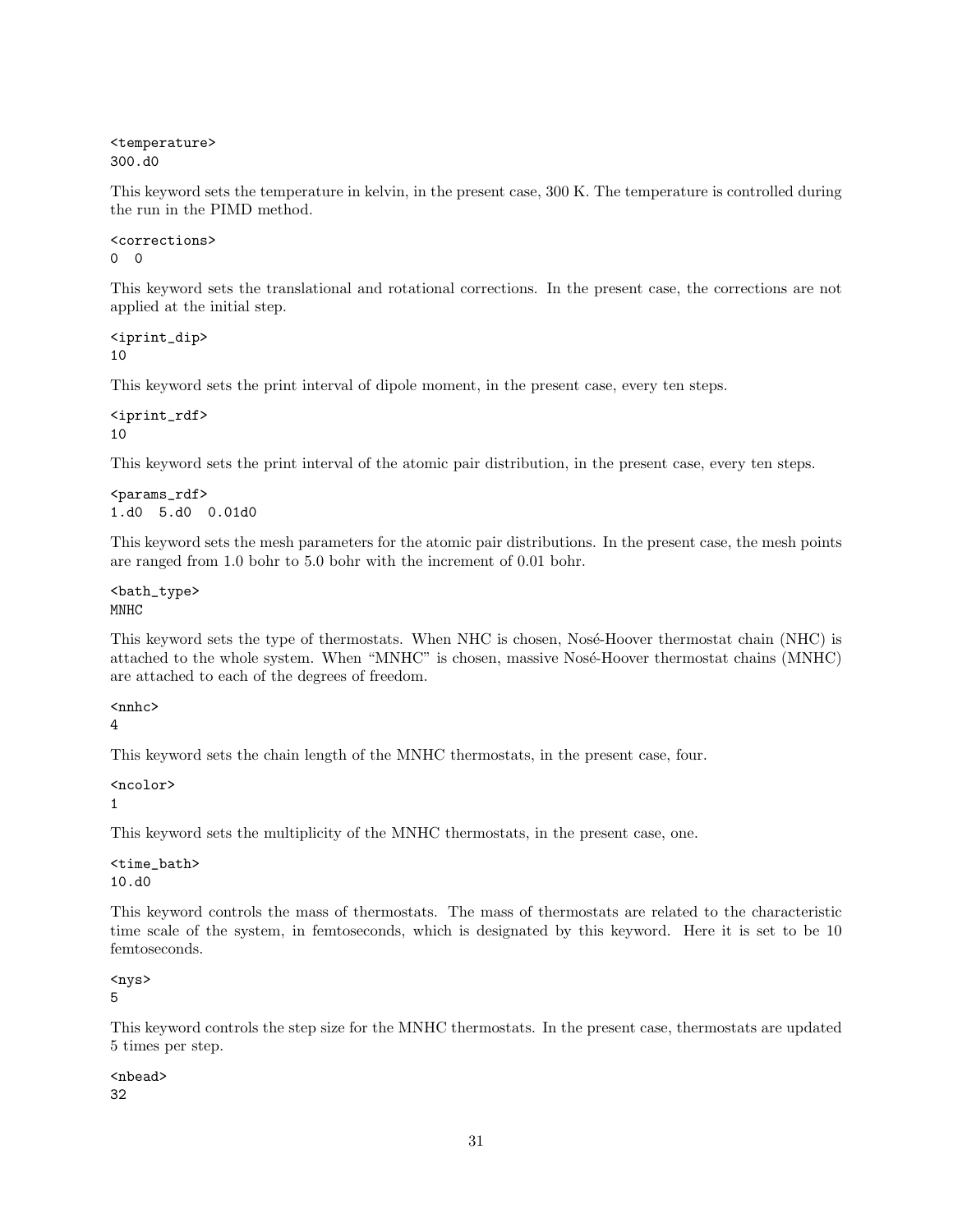This keyword sets the number of beads, in the present case, 32 beads.

<nref>

1

This keyword controls the step size for updating the harmonic forces in path integrals. In the present case, "1" means the harmonic forces are updated once per step.

<beadspread> 500.d0

This keyword controls the bead spread for the initial configuration.

If the restart file *geometry.ini* exists, the positions and velocities of the beads are read from this file. Otherwise, the centroid positions being read from *structure.dat* all the positions of beads are created randomly around the centroid positions with the standard deviation controlled by the keyword <br/>beadspread>, while the velocities are generated at this temperature as an initial run.

The output files *\*.out* and the restart files *\*.ini* will be explained in Section 10.2 and Section 10.3, respectively.

### **3.10.2 Path integral hybrid Monte Carlo (PIHMC)**

As an example, a set of input files for water molecule is available. So, let us copy it to the directory *run*:

> cp -r examples/H2O/water\_pihmc\_nvt\_2 run

and enter that directory:

```
> cd run/water_pihmc_nvt_2
```
Let us look at the keywords one by one.

```
<method>
PIHMC
```
This keyword sets the simulation method, in the present case, path integral hybrid Monte Carlo.

<ensemble> NVT

This keyword sets the statistical ensemble, in the present case, the NVT ensemble.

```
<iorder_hmc>
2
```
This keyword sets the order of Suzuki-Trotter expansion, in the present case, second order.

```
<istep_hmc>
1
```
This keyword sets the number of MD updates per MC step in the hybrid Monte Carlo method.

```
<ipotential>
WATER
```
This keyword sets the potential, in the present case, flexible SPC potential of water.

<iboundary> 0

This keyword sets the boundary condition, in the present case, "0" means the free boundary condition.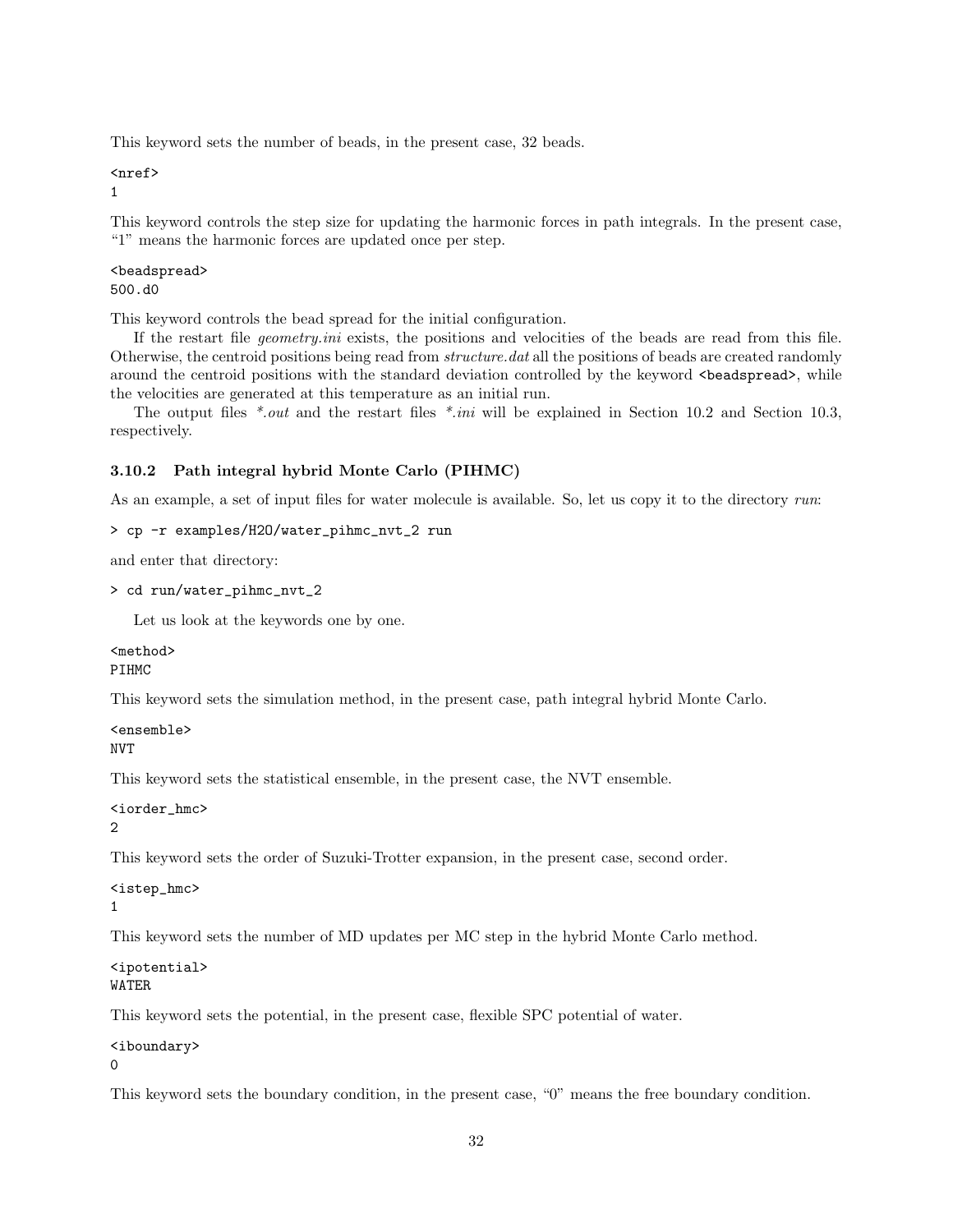<nbead> 32

This keyword sets the number of beads, in the present case, 32.

### <nstep>

1000

This keyword sets the number of steps of PIHMC, in the present case, 1000.

<dt> 1.5d0

This keyword sets the step size of PIHMC, in the present case, 1.5 femtoseconds.

<temperature> 300.d0

This keyword sets the temperature, in the present case, 300 K.

<beadspread> 500.d0

This keyword sets the initial bead spread, in the present case, 500 K.

<iread\_exit> 100

This keyword set the interval of reading *exit.dat*, in the present case, every 100 steps.

```
<iprint_std>
100
```
<iprint\_bond> 100

```
<iprint_eavg>
100
```
<iprint\_rest> 100

<iprint\_rdf> 100

<iprint\_trj> 100

<iprint\_xyz> 100

<iprint\_dip> 100

These keywords set the print intervals of the standard output, the average bond distances, the energy averages, the restart files, the radial distributions, the trajectories in the regular and the xyz formats, and the dipole moments, respectively.

The output files *\*.out* and the restart files *\*.ini* will be explained in Section 10.2 and Section 10.3, respectively.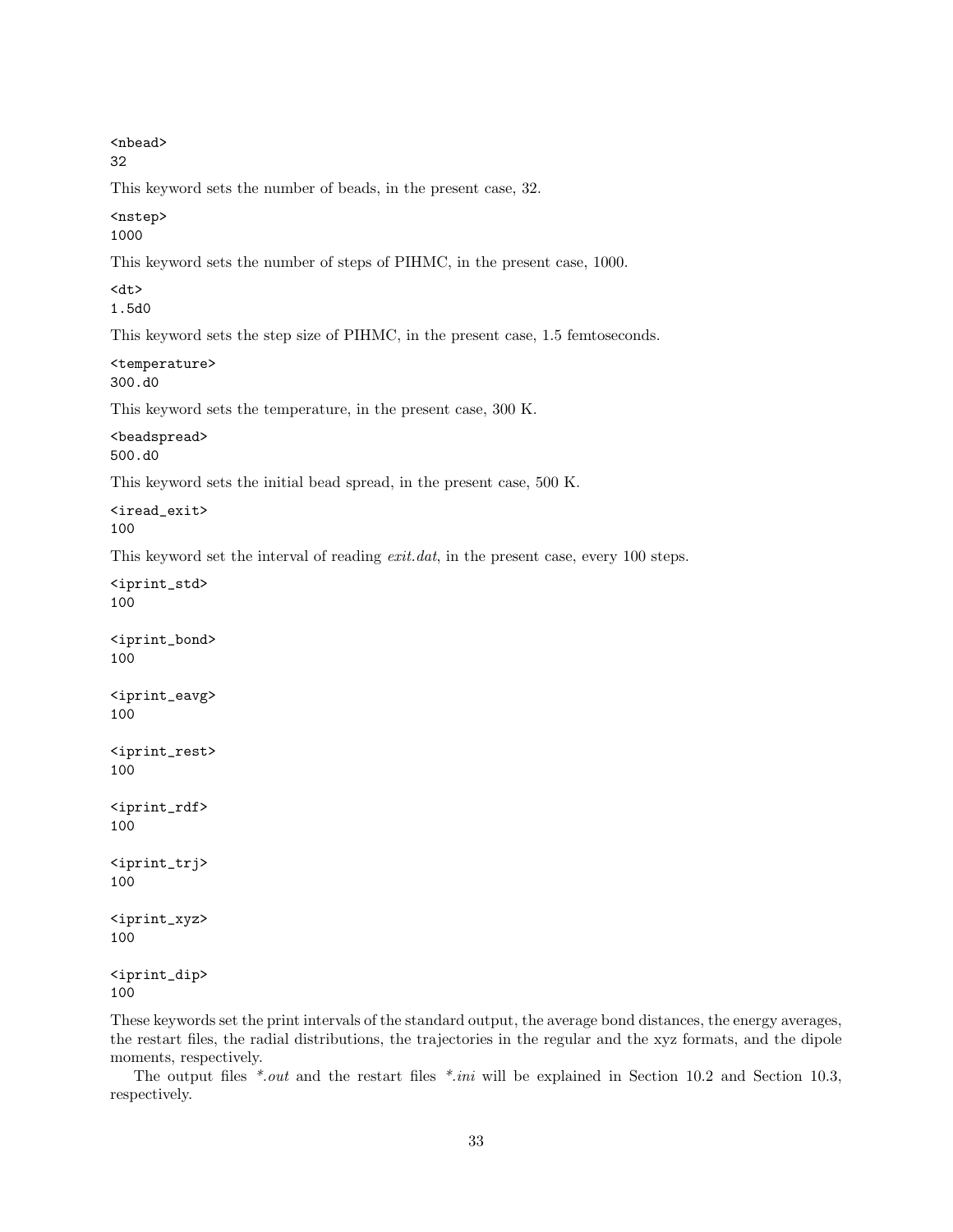### **3.10.3 Centroid molecular dynamics (CMD)**

As an example, a set of input files for the flexible-SPC water is available. So, let us copy it to the directory *run*:

```
> cp -r examples/H2O/water_cmd run
```
and enter that directory:

```
> cd run/water_cmd
```
To prepare the file *input.dat*, all the keywords given in Sections 3.1 and 3.2 are important. In addition, the following keywords are also important.

<method>

CMD

This keyword sets the simulation method. In the present case, "CMD" corresponds to centroid molecular dynamics.

### <ensemble> NVE

This keyword sets the statistical ensemble. In the present case, "NVE" corresponds to NVE ensemble.

<dt> 0.025d0

This keyword sets the step size in femtoseconds in the present case, 0.025 femtoseconds. Note that in centroid molecular dynamics, the step size should be set smaller than usual in order to deal with the fast motion of non-centroid modes. It is recommended to set  $\text{det} > \text{det} > \text{det}$  be the original step size divided by the factor  $\text{signmax}$ .

<nstep> 1000

This keyword sets the number of steps, in the present case, 1000 steps.

<temperature> 300.d0

This keyword sets the temperature in kelvin, in the present case, 300 K.

<corrections> 2 2

This keyword sets the translational and rotational corrections. In the present case, translation and rotational corrections are both applied every step.

<iprint\_dip> 100

This keyword sets the print interval of dipole moment, in the present case, every 100 steps.

<iprint\_rdf> 100

This keyword sets the print interval of the atomic pair distribution, in the present case, every 100 steps.

<params\_rdf> 1.d0 5.d0 0.01d0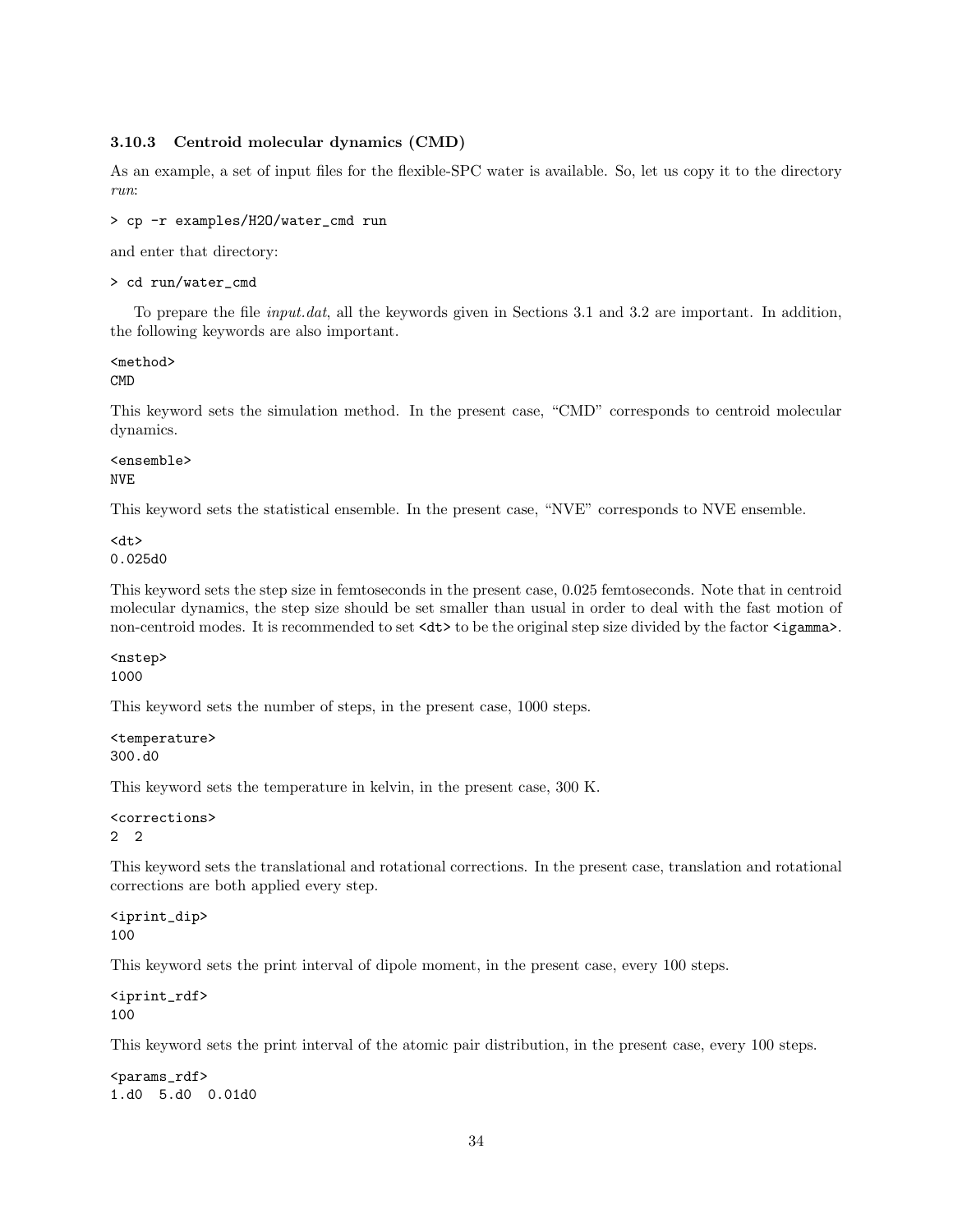This keyword is valid when  $\text{Siprint}_\text{r}$  is activated. This keyword sets the mesh parameters for the atomic pair distributions. In the present case, the mesh points are ranged from 1.0 bohr to 5.0 bohr with the increment of 0.01 bohr.

<bath\_type> MNHC

This keyword sets the type of thermostats. When MNHC is chosen, massive Nosé-Hoover thermostat chains (MNHC) are attached to each of the degrees of freedom. In the case of CMD, the MNHC thermostats are attached only to the non-centroid modes, and they are not attached to the centroids.

 $<sub>nnhc</sub>$ </sub>

4

This keyword sets the chain length of the MNHC thermostats, in the present case, four.

<ncolor>

1

This keyword sets the multiplicity of the MNHC thermostats, in the present case, one.

<time\_bath> 10.d0

This keyword controls the mass of the thermostats. The mass of the thermostats are related to the characteristic time scale of the system, in femtoseconds, which is designated by this keyword. Here it is set to be 10 femtoseconds.

<nys>

5

This keyword controls the step size for the MNHC thermostats. In the present case, thermostats are updated 5 times.

<nbead>

32

This keyword sets the number of beads, in the present case, 32 beads.

<nref>

1

This keyword controls the step size for updating the harmonic forces in path integrals. In the present case, "1" means the harmonic forces are updated once per step.

<beadspread> 500.d0

This keyword controls the bead spread for the initial configuration.

<igamma> 10

This keyword controls the adiabaticity in centroid molecular dynamics. The accuracy of CMD will increase as  $\langle$ igamma> is larger. Note that the adiabaticity parameter,  $\gamma$ , is given by the inverse of the square of  $\zeta$ igamma $\zeta$ , in the present case, 0.01.

If the restart file *geometry.ini* from a previous PIMD run exists, the atomic positions and velocities are read from this file (recommended in CMD). If the restart file *bath.ini* from a previous PIMD run also exists, the bath positions and velocities are read from this file (recommended in CMD). Otherwise, the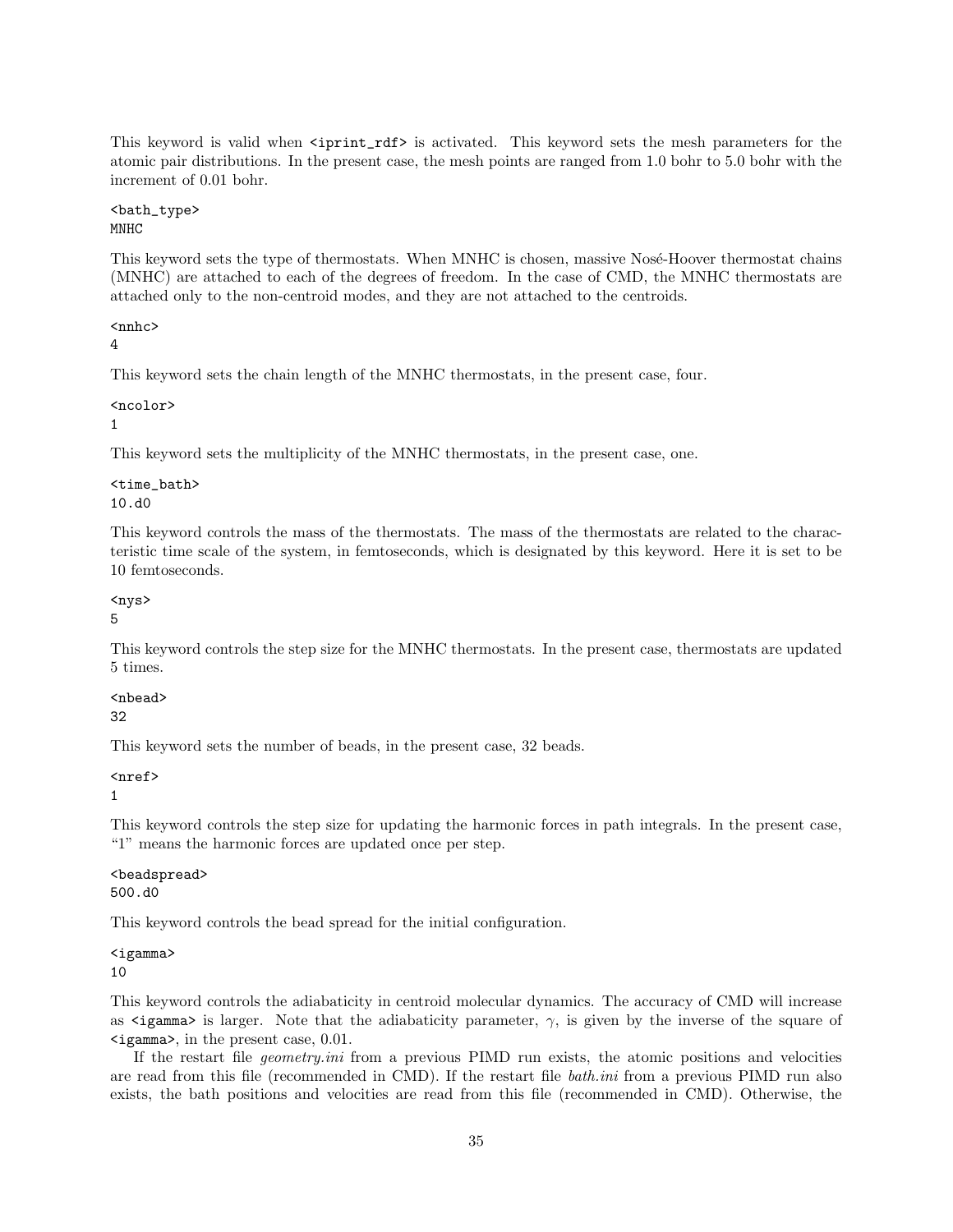centroid positions being read from *structure.dat* all the positions of beads are created randomly around the centroid positions with the standard deviation controlled by the keyword <br/>beadspread>, while the velocities are generated at this temperature as an initial run (not recommended in CMD). The temperature is not controlled with respect to the centroid coordinates in the CMD method. The temperature control is active with respect to the non-centroid modes only.

The output files *\*.out* and the restart files *\*.ini* will be explained in Section 10.2 and Section 10.3, respectively.

### **3.10.4 Ring polymer molecular dynamics (RPMD)**

As an example, a set of input files for the flexible-SPC water is available. So, let us copy it to the directory *run*:

#### > cp -r examples/H2O/water\_rpmd run

and enter that directory:

```
> cd run/water_rpmd
```
To prepare the file *input.dat*, all the keywords given in Sections 3.1 and 3.2 are important. In addition, the following keywords are also important.

#### <method> RPMD

This keyword sets the simulation method. In the present case, "RPMD" corresponds to ring polymer molecular dynamics.

#### <ensemble> NVE

This keyword sets the statistical ensemble. In the present case, "NVE" corresponds to the NVE ensemble.

<dt> 0.25d0

This keyword sets the step size in femtoseconds in the present case, 0.25 femtoseconds.

<nstep> 100

This keyword sets the number of steps, in the present case 100 steps.

```
<temperature>
300.d0
```
This keyword sets the temperature in kelvin.

```
<corrections>
2 2
```
This keyword sets the translational and rotational corrections. In the present case, translation and rotational corrections are both applied every step.

```
<iprint_dip>
10
```
This keyword sets the print interval of dipole moment, in this case, every ten steps.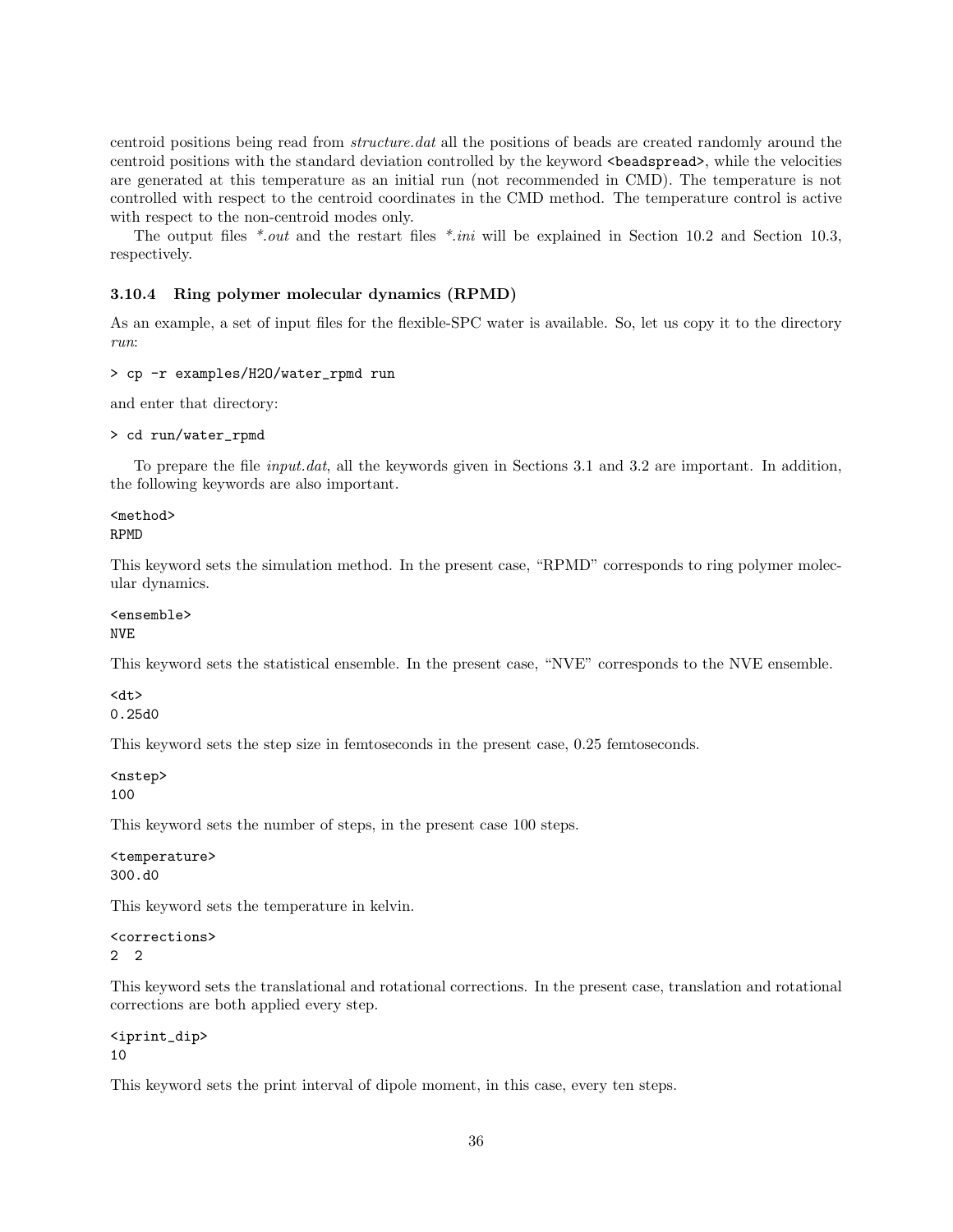<iprint\_rdf> 10

This keyword sets the print interval of the atomic pair distribution, in this case, every ten steps.

<params\_rdf> 1.d0 5.d0 0.01d0

This keyword is valid when  $\langle$ iprint\_rdf> is activated. This keyword sets the mesh parameters for the atomic pair distributions. In the present case, the mesh points are ranged from 1.0 bohr to 5.0 bohr with the increment of 0.01 bohr.

<nbead>

32

This keyword sets the number of beads, in the present case, 32 beads.

#### <beadspread> 500.d0

This keyword controls the bead spread to generate the initial configuration.

If the restart file *geometry.ini* from a previous PIMD run exists, the atomic positions and velocities are read from this file (recommended in RPMD). Otherwise, the centroid positions being read from *structure.dat* all the positions of beads are created randomly around the centroid positions with the standard deviation controlled by the keyword  $\epsilon$ beadspread>, while the velocities are generated at this temperature as an initial run (not recommended in RPMD). The temperature is not controlled during the RPMD run since it is an NVE dynamics.

The output files *\*.out* and the restart files *\*.ini* will be explained in Section 10.2 and Section 10.3, respectively.

# **3.10.5 Centroid Intrinsic Reaction Coordinate (CIRC)**

The CIRC calculations can be carried out by the code *polymers.x*. In addition to the PIMD setups mentioned in Subsection 3.10.5, the following keywords are also important.

<npoly> 16

This keyword sets the number of centroid images, in the present case, 16 images.

<np\_poly> 16

This keyword sets the parallel number with respect to centroid images, in the present case, 16 (all the images are computed in parallel).

<ends\_poly> FIXED

This keyword sets the option for end centroid images, in the present case, they are fixed.

<dt\_poly> 0.04d0

This keyword sets the displacement of centroid images per update cycle.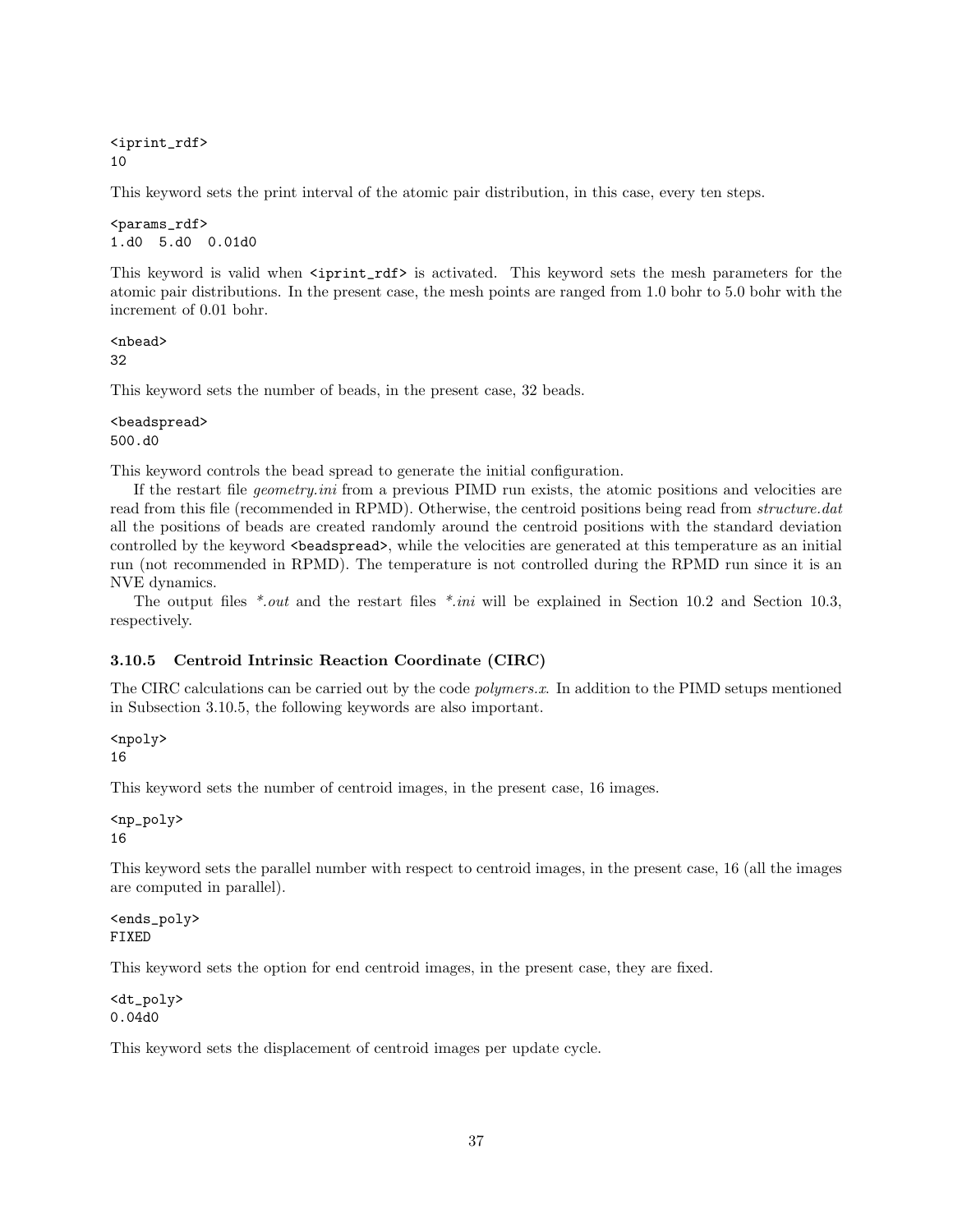```
<ncycle_poly>
1
%
This keyword sets the number of update cycles of centroid images
by the string method, in the present case, 1 cycle.
%
\begin{verbatim}
<iprint_poly>
10
```
This keyword sets the print interval of centroid mean force during the PIMD runs, in the present case, every 10 PIMD steps.

<guess\_poly> LINE

This keyword sets the initial guess of centroid images, in the present case, line interpolation of two ends read from the file *structure.dat*.

<projcmf\_poly> OFF

This keyword sets the projection of mean forces applied to, centroid images, in the present case, it is not applied.

<ngrid\_poly> 10

This keyword sets the number of grids for interpolation in the string method, in the present case, 10 grid points.

# **3.11 Replica exchange hybrid Monte Carlo (REHMC)**

In the PIMD code, the following replica exchange hybrid Monte Carlo (REHMC) methods are implemented.

- Temperature replica exchange (TX) between the systems with different temperatures.
- Hamiltonian replica exchange (HX) between the systems with different alchemical intermediates.

The theoretical background of these methods is briefly explained in Section 11.12.

#### **3.11.1 Temperature replica exchange hybrid Monte Carlo**

As an example, a set of input files for water molecule is available. So, let us copy it to the directory *run*:

> cp -r examples/H2O/water\_rehmc\_tx run

and enter that directory:

```
> cd run/water_rehmc_tx
```
Let us look at the keywords one by one.

```
<method>
REHMC
```
This keyword sets the simulation method, in the present case, replica exchange hybrid Monte Carlo.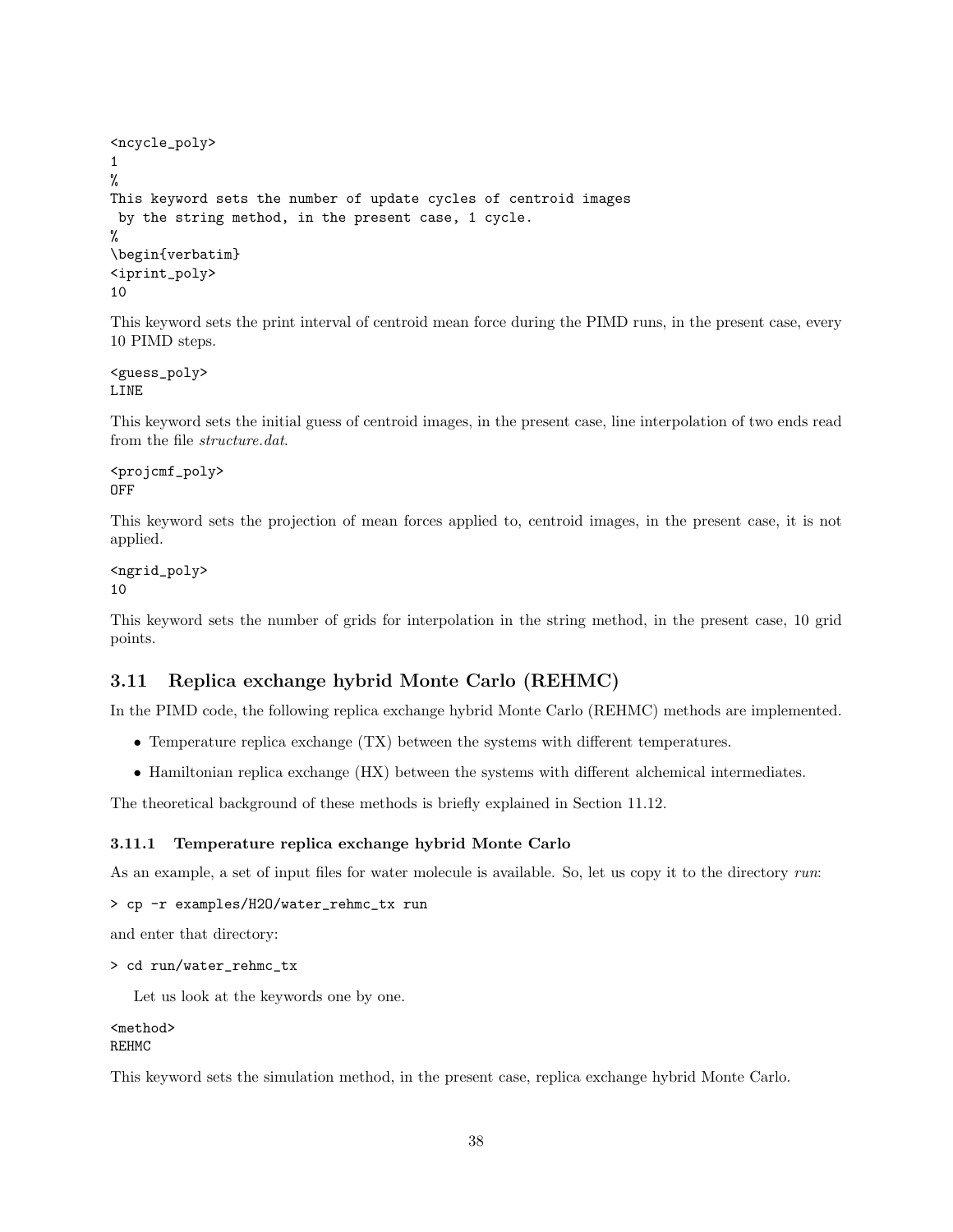<ensemble> NVT

This keyword sets the statistical ensemble, in the present case, the NVT ensemble.

<irem\_type> TX

This keyword sets the type of replica exchange method, in this case, temperature exchange.

<istep\_hmc> 1

This keyword sets the number of MD updates per MC step in the hybrid Monte Carlo method. This keyword sets the atomic species of the system, in the present case, a water molecule.

<ipotential> WATER

This keyword sets the potential, in the present case, flexible SPC potential of water.

<iboundary> 0

This keyword sets the boundary condition, in the present case, "0" means the free boundary condition.

<nstep> 100000

This keyword sets the number steps, in the present case, 100000.

<dt> 2.d0

This keyword sets the step size, 2 femtoseconds.

<nbead>

4

This keyword sets the number of replicas, in the present case, four.

<temprange\_rem> 300.d0 2400.d0

This keyword sets the temperature range by the lowest temperature  $T_1$  and the highest temperature  $T_n$ among the replicas. In the present case, the temperature range is set between 300 K and 2400 K. The first, second, third and fourth replica are set to be 300 K, 600 K, 1200 K and 2400 K, respectively.

<beadspread> 500.d0

This keyword sets the initial bead spread, in the present case, 500 K.

```
<iread_exit>
1000
```
This keyword specifies the read interval of file *exit.dat*.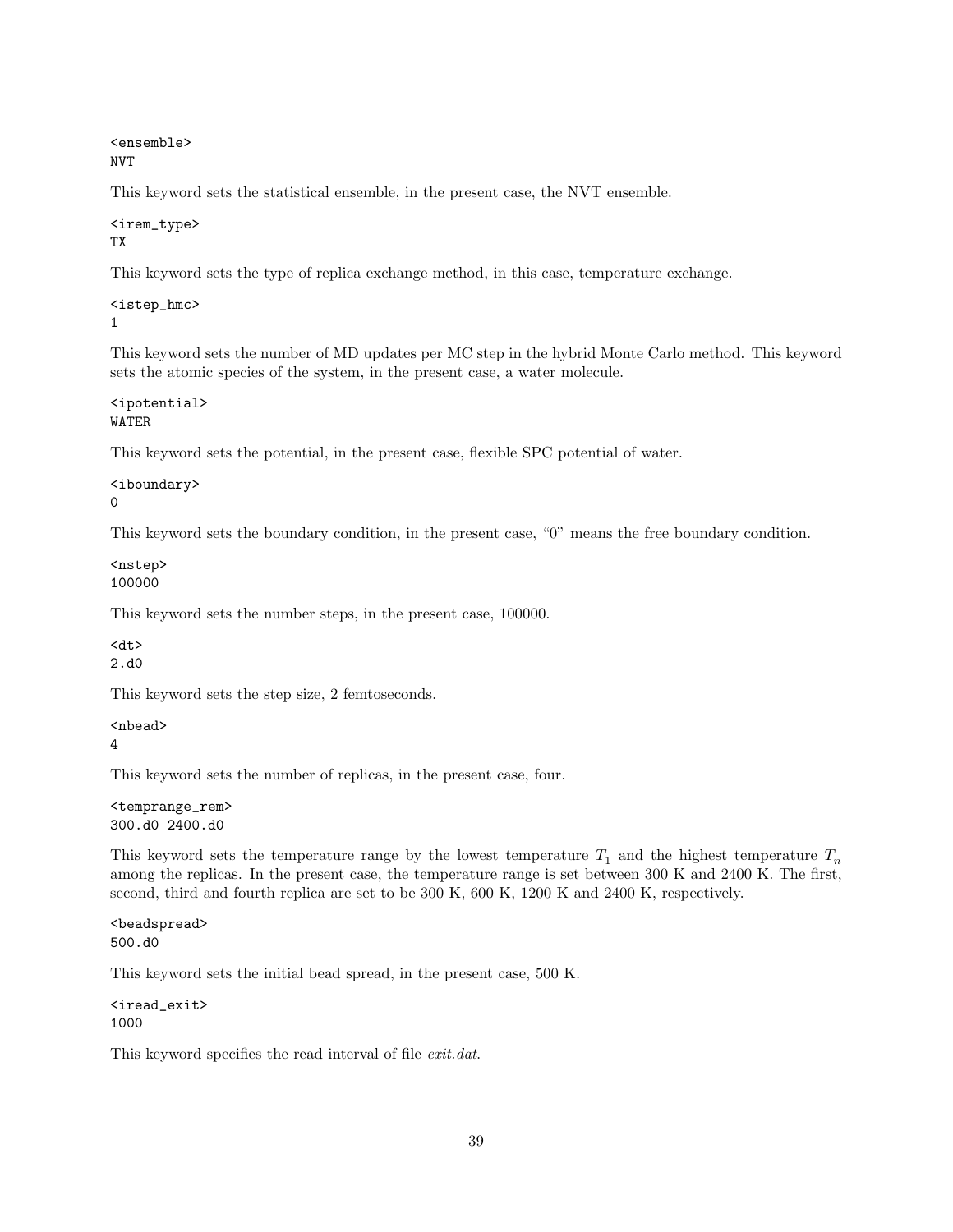```
<iprint_std>
1000
<iprint_rest>
1000
<iprint_rdf>
1000
<iprint_trj>
1000
<iprint_xyz>
1000
```
These keywords specify the print interval of the standard output, the restart files, the radial distributions, the trajectories in the regular format and the xyz format, respectively.

The output files *\*.out* and the restart files *\*.ini* will be explained in Section 10.2 and Section 10.3, respectively.

#### **3.11.2 Hamiltonian replica exchange hybrid Monte Carlo**

As an example, a set of input files for  $M^+(H_2O)$  cluster (M = K and Cs) is available. So, let us copy it to the directory *run*:

```
> cp -r examples/CsH2O/mm_rehmc_hx run
```
and enter that directory:

```
> cd run/mm_rehmc_hx
```
Let us look at the keywords one by one.

```
<method>
REHMC
```
This keyword sets the simulation method, in the present case, replica exchange hybrid Monte Carlo.

```
<ensemble>
NVT
```
This keyword sets the statistical ensemble, in the present case, the NVT ensemble.

```
<irem_type>
HX
```
This keyword sets the type of replica exchange method, in this case, Hamiltonian exchange.

```
<istep_hmc>
1
```
This keyword sets the number of MD updates per MC step in the hybrid Monte Carlo method. This keyword sets the atomic species of the system, in the present case,  $M^+(H_2O)$ .

<ipotential> ALCHEM

This keyword declares the use of the potentials of alchemical intermediates.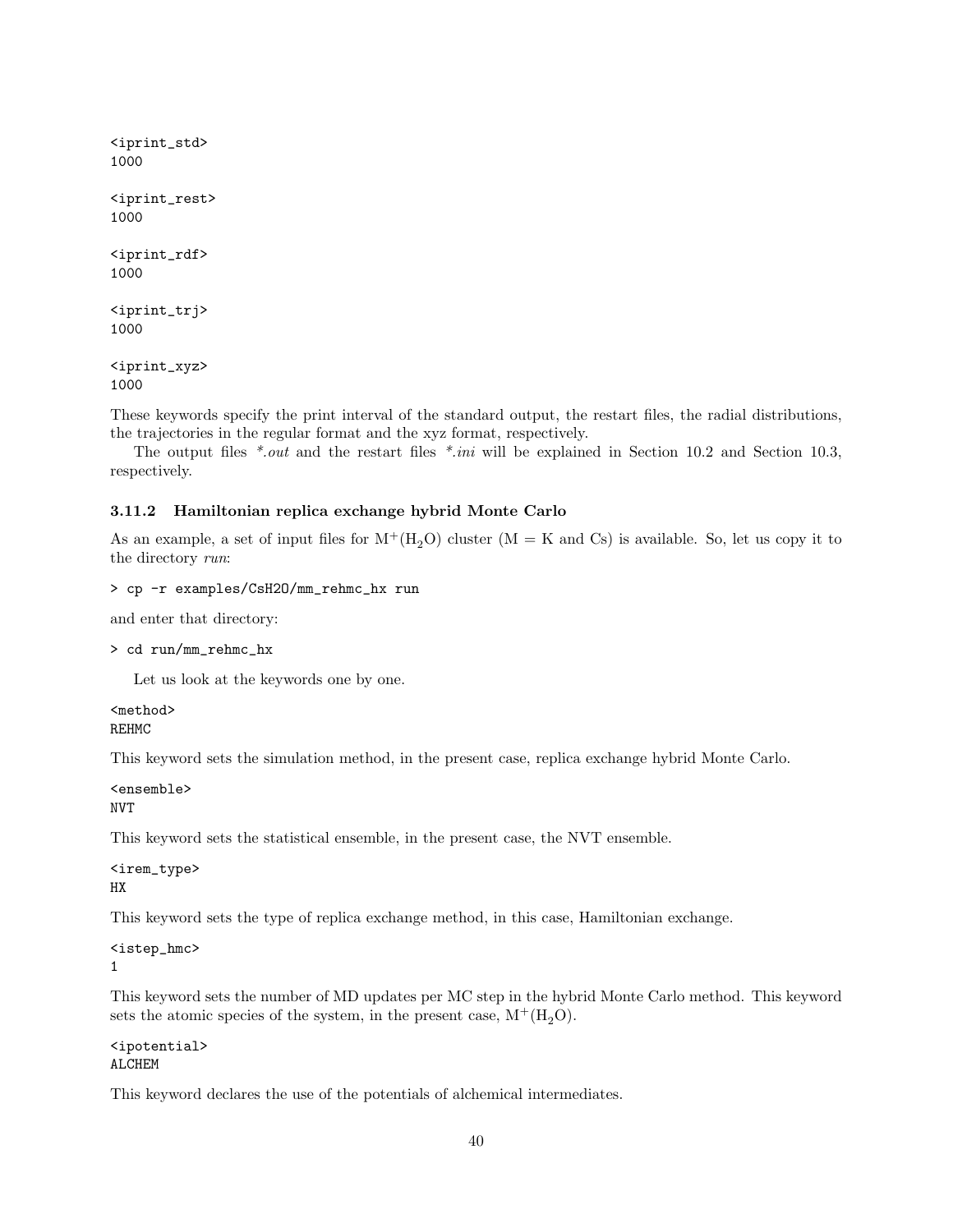<iboundary>

0

This keyword sets the boundary condition, in the present case, "0" means the free boundary condition.

<nstep> 100000

This keyword sets the number steps, in the present case, 100000.

<dt> 2.d0

This keyword sets the step size, 2 femtoseconds.

<nbead>

4

This keyword sets the number of replicas with the different alchemical intermediates, in the present case, four.

<alchem\_dat\_dir> dat\_1 dat\_2

This keyword sets the input directories of alchemical potentials.

<alchem\_scr\_dir> scr\_1 scr\_2

This keyword sets the temporary scratch directories of alchemical potentials.

<beadspread> 500.d0

This keyword sets the initial bead spread, in the present case, 500 K.

<iread\_exit> 1000

This keyword specifies the read interval of file *exit.dat*.

```
<iprint_std>
1000
<iprint_rest>
1000
```
<iprint\_rdf> 1000

```
<iprint_trj>
1000
```

```
<iprint_xyz>
1000
```
These keywords specify the print interval of the standard output, the restart files, the radial distributions, the trajectories in the regular format and the xyz format, respectively.

The output files *\*.out* and the restart files *\*.ini* will be explained in Section 10.2 and Section 10.3, respectively.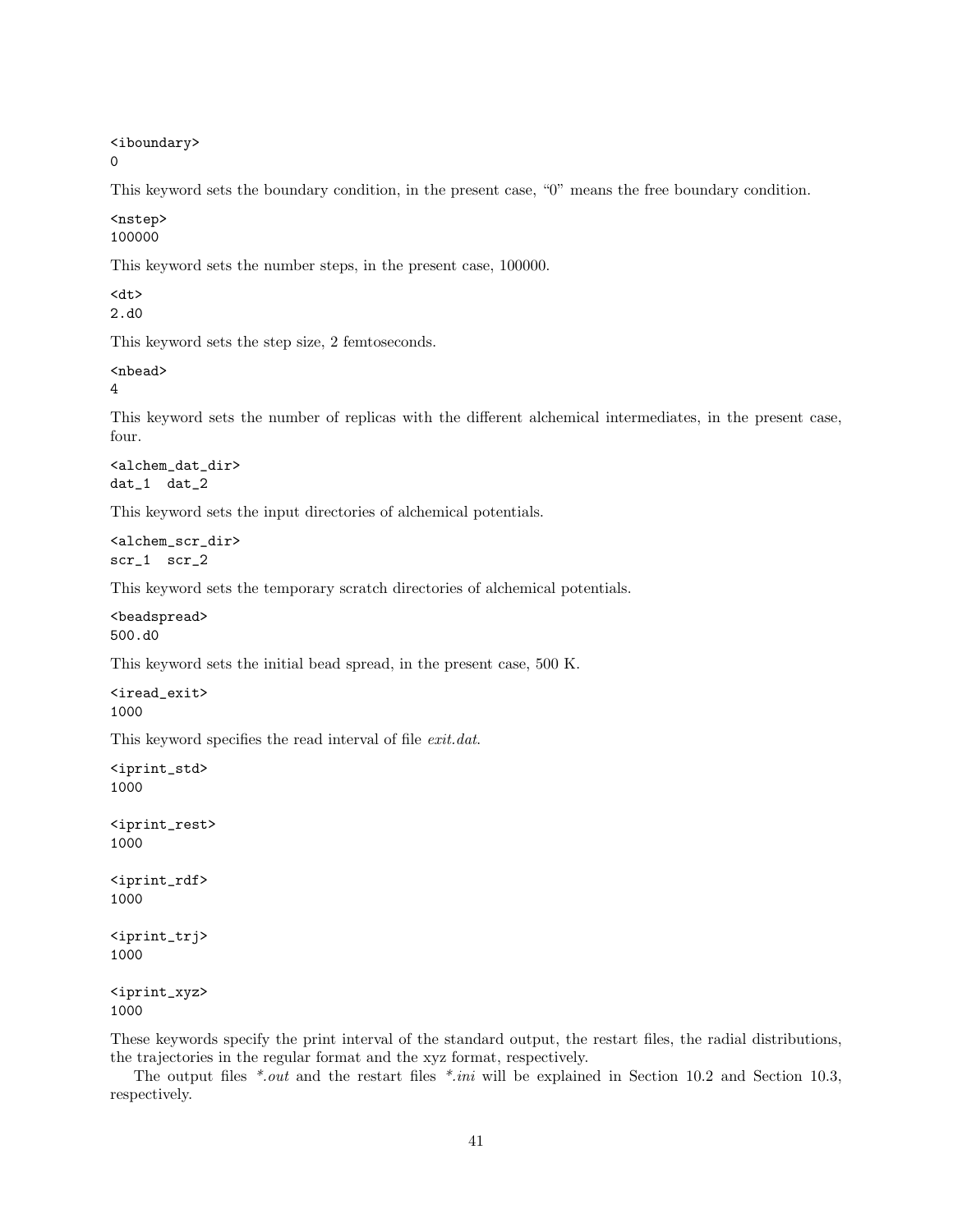# **3.12 Metadynamics (MTD)**

The theoretical background of metadynamics (MTD) is briefly explained in Section 11.14. In PIMD, the MTD in the NVT ensemble based on massive Nosé-Hoover thermostats is implemented.

Five types of collective variables have been implemented (so far). The set of collective variables should be chosen from below.

- type 1: bond distance (between two atoms)
- *•* type 2: bond angle (among three atoms)
- type 3: dihedral angle (among four atoms)
- type 4: bond difference (among three atoms)
- type 5: coordination number (for atomic species)
- type 6: difference in coordination numbers (for atomic species)
- *•* type 7: center of mass (of atomic species)
- type 8: difference in center of masses (of two atomic species)

It is possible to choose one, two, or three collective variables, corresponding in 1-, 2- or 3-dimensional metadynamics, respectively. It is also possible to employ two or three collective variables of one type, e.g. two bond distances. In the implementation of the PIMD code, the Gaussian width is set for each type of collective variable, not for each collective variable. For instance, if two bond distances are specified the value of Gaussian width is shared between them.

As an example, a set of input files for one-dimensional MTD of a water molecule is available. In this case, the collective variable is chosen to be the H-H bond distance. So, let us copy it to the directory *run*:

```
> cp -r examples/H2O/water_mtd_1d run
```
and enter that directory:

```
> cd run/water_mtd_1d
```
To prepare the file *input.dat*, all the keywords given in Sections 3.1 and 3.2 are important. In addition, the following keywords are also important.

<method> MTD

This keyword sets the simulation method, in the present case, metadynamics.

<ensemble> NVT

This keyword sets the statistical ensemble, in the present case, the NVT ensemble.

<nstep> 10000

This keyword sets the number of steps. In the present case, 10000 steps.

<dt> 0.25d0

This keyword sets the step size in femtoseconds, in the present case, 0.25 femtoseconds.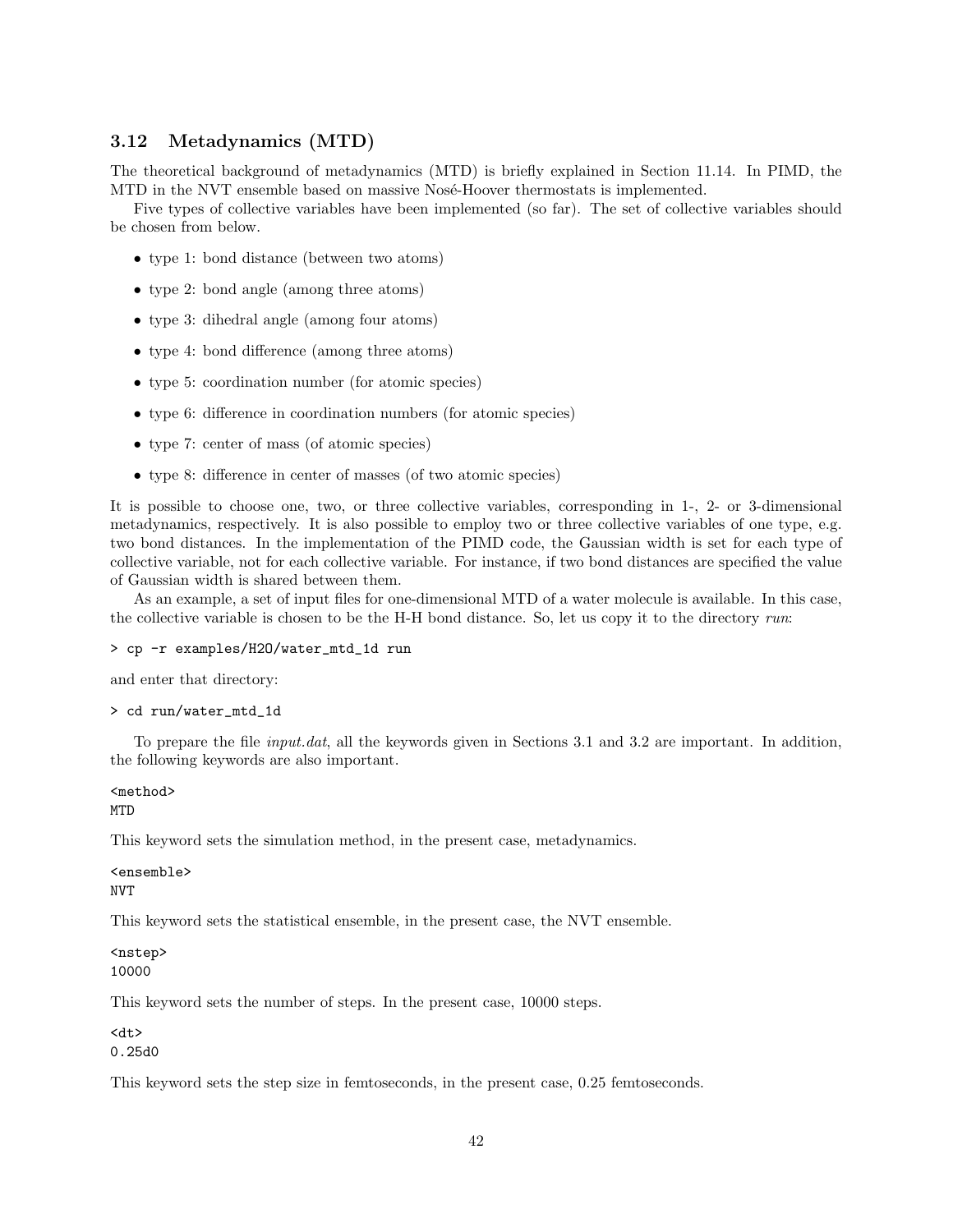<temperature> 300.d0

This keyword sets the temperature of the system in kelvin, in the present case, 300 K.

<bath\_type> MNHC

This keyword sets the type of thermostats, in metadynamics only the MNHC thermostats is implemented.

<ncolor> 1

This keyword sets the multiplicity of the MNHC thermostats, in the present case, one.

<nnhc>

4

This keyword sets the chain length of the MNHC thermostats, in the present case, four.

<time\_bath> 10.d0

This keyword controls the mass of thermostats attached to the system. The mass of thermostats are related to the characteristic time scale of the system, in femtoseconds, which is designated by this keyword. In the present case, 10 femtoseconds is chosen.

<nys>

5

This keyword controls the time increment for the MNHC thermostats. In the present case, thermostats are updated 5 times per <dt>.

<nbead>

1

This keyword sets the number of walkers, i.e., the number of beads. In the present case, a single walker is chosen.

<beadspread>

500.d0

This keyword sets the temperature that controls the bead spread of the walkers in the initial configuration. In the present case, 500 kelvin is chosen.

Now, the keywords specific for metadynamics are listed below.

<mg\_meta> 50000

This keyword sets the maximum number of history-dependent Gaussian hills, in the present case, 50000 hills.

<nmeta> 1 1, 2 3

This keyword gives the parameters of the collective variables. The first line designates the dimension of the collective variables, in the present case, one. The following line sets the information of collective variable, in the present case, one-dimensional collective variable of the bond distance (type 1) between atom  $#2$  and atom  $#3$ .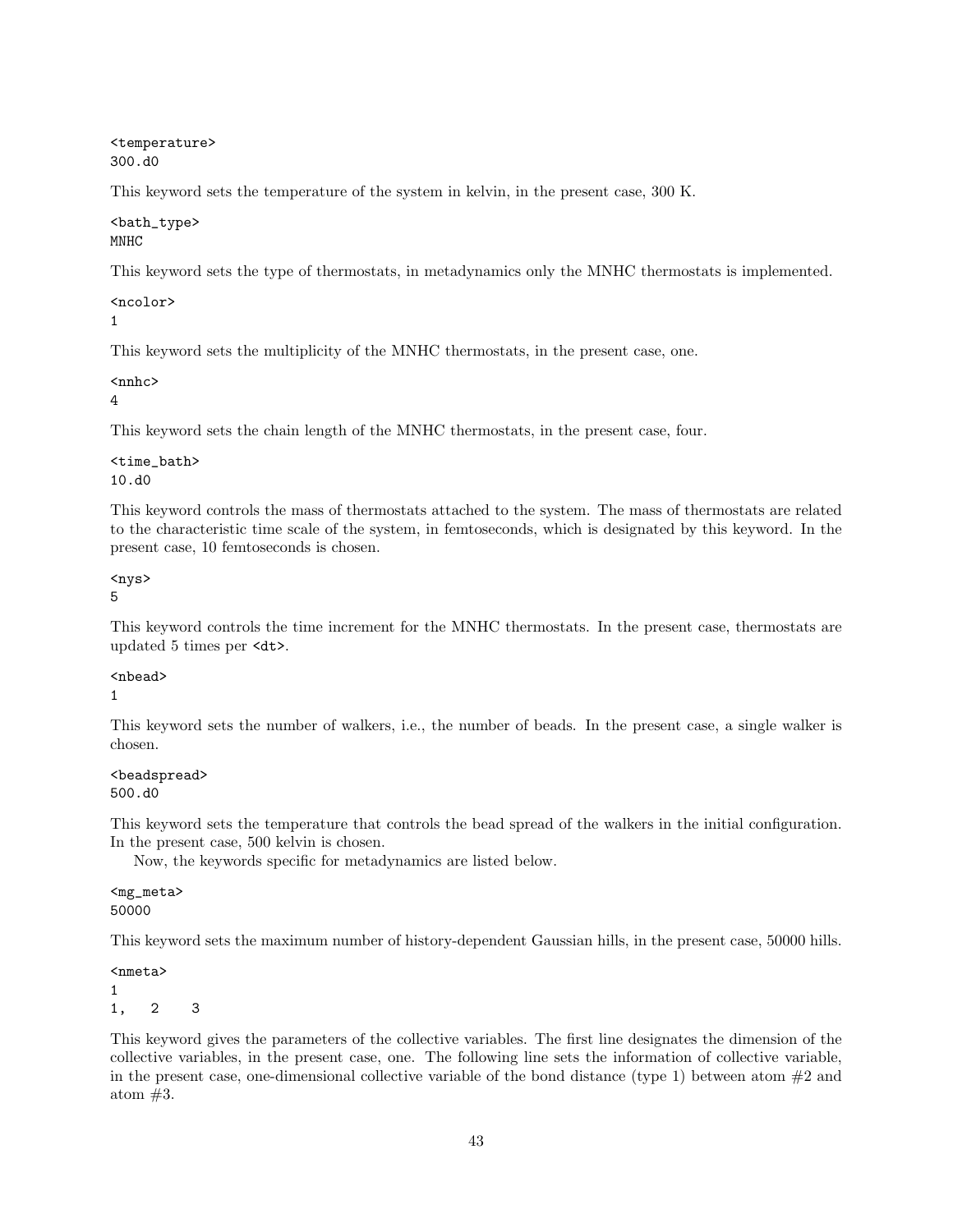<nref\_meta> 10

This keyword controls the time increment updating the forces of harmonic potential and Gaussian hill potential. In the present case, the forces are updated 10 times within dt.

<gh\_meta> 150.d0

This keyword sets the Gaussian hill height, in the present case, 150 kelvin.

<gw\_meta> 1 0.100d0 2 5.000d0 3 10.000d0 4 0.100d0 5 0.100d0 6 0.100d0 7 0.100d0 8 0.100d0

This keyword sets a list of the hill width for each type of collective variable. In the present case, only the first line is important, since it designates that the Gaussian width for the bond distance (type 1) is 0.1 bohr.

<time\_cv\_meta> 75.0

This keyword sets the diffusion time scale of the collective variables, which controls the mass of the fictitious particle. In the present case, 75 femtoseconds is chosen.

<time\_fc\_meta> 30.d0

This keyword sets the oscillation period of the harmonic potential between the fictitious particle and the collective variables. In the present case, 30 femtoseconds is chosen.

<time\_limit\_meta> 225.0

This keyword sets the time limit of adding a new Gaussian hill. In the present case, 225 femtoseconds is chosen. This is three times the value of <time\_cv\_meta>.

<time\_cv\_bath> 1000.0

This keyword sets the time scale of the thermostat attached to the fictitious particle, which controls the thermostat mass. In this case, it is set to be 1000 femtoseconds.

<iprint\_cv\_meta> 1

This keyword sets the print interval of the collective variables and the fictitious particle to the output file *cv.out*, in the present case, every step.

```
<iprint_meta>
1
```
This keyword sets the print interval of the energy components in metadynamics to the output file *meta.out*, in the present case, every step.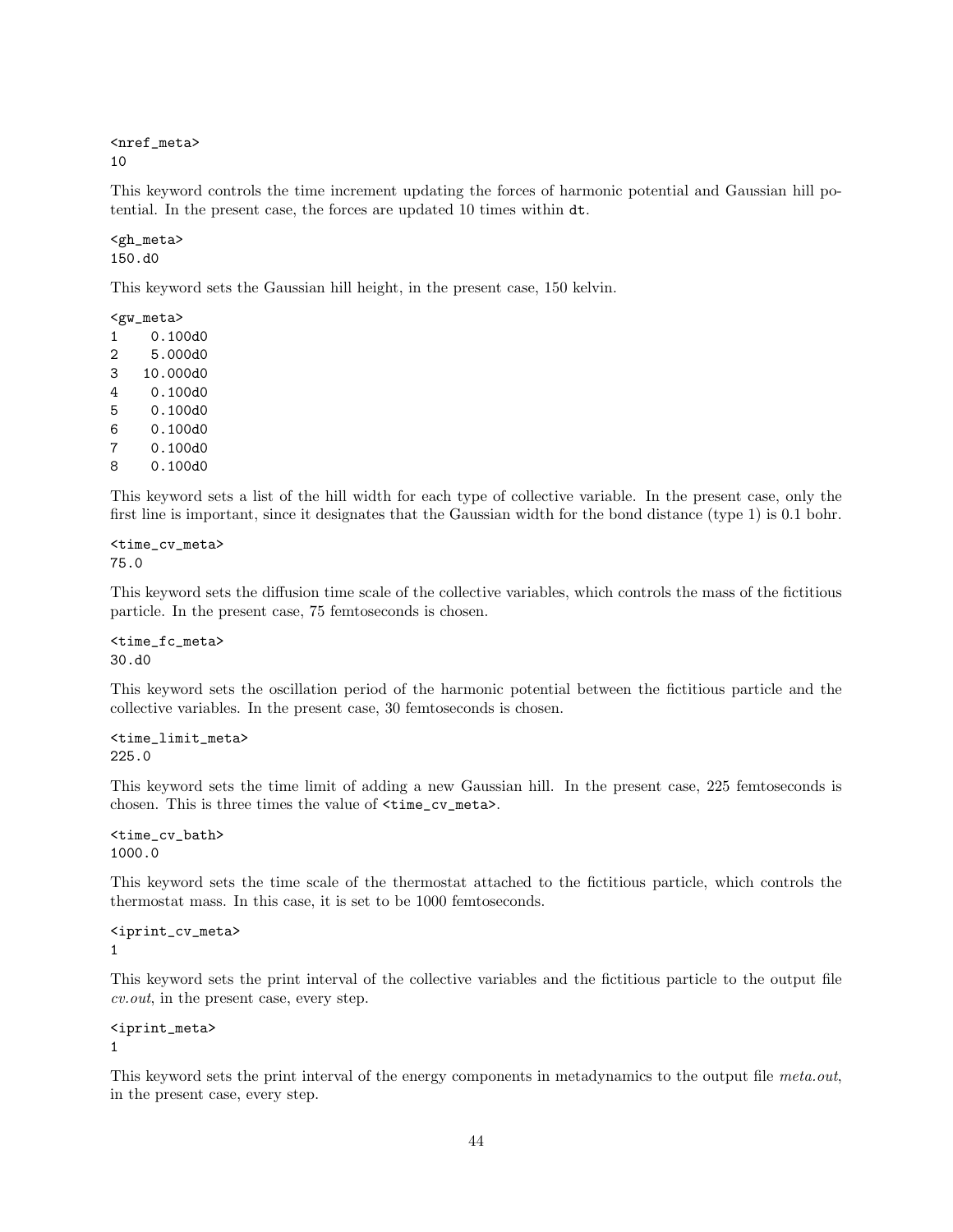<iprint\_rec\_meta> 100

This keyword sets the print interval of free energy to the output file *rec.out*, in the present case, every 100 steps.

|    |        | <params_rec_meta></params_rec_meta> |      |
|----|--------|-------------------------------------|------|
| 1  | 1.0    | 6.0                                 | 0.02 |
| 2. | 0.0    | 180.0                               | 1.00 |
| 3  | 0.0    | 360.0                               | 2.00 |
| 4  | $-3.0$ | 3.0                                 | 0.02 |
| 5  | 0.0    | 4.0                                 | 0.02 |
| 6  | 0.0    | 4.0                                 | 0.02 |
| 7  | 1.0    | 6.0                                 | 0.02 |
| 8  | 1.0    | 6.0                                 | 0.02 |

This keyword sets the mesh points of the reconstructed free energy landscape for each type of the collective variable. In the present case, only the first line is important since it designates that the mesh points are covered from 1.0 bohr to 6.0 bohr with the increment of 0.02 bohr.

# <cut\_rec\_3d> 100.0

This keyword controls the numerical accuracy of the reconstruction of free energy surface in three-dimensional metadynamics. In the present case, this is not active since the metadynamics is one dimensional.

#### <joption\_meta>  $\Omega$

This keyword controls the timing of adding new Gaussian hills. In the present case, add a new hill when walker is well displaced.

To run well tempered metadynamics, one needs to specify

```
<dtemp_meta>
1000.0
```
This sets the temperature parameter of well tempered metadynamics, in this case 1000 kelvin. Without specifying this keyword, <dtemp\_meta> = 0.0, corresponding to conventional metadynamics.

The output files *\*.out* and the restart files *\*.ini* will be explained in Section 10.2 and Section 10.3, respectively.

# **3.13 Mean force dynamics (AFED)**

The theoretical background of mean force dynamics is briefly explained in Section 11.17. Throughout this manual, "adiabatic free energy dynamics (AFED)" is instead used to indicate "mean force dynamics". In PIMD, the following AFED-related techniques are implemented.

- *•* GRAD: calculation of free energy gradient with a constant constraint.
- DESCENT: descent search for free energy minimum points using descent method.
- ASCENT: ascent search for free energy saddle points using ascent dynamics.
- AUTO: automated search for free energy stationary points by combining DESCENT and ASCENT.
- TAMD: temperature accelerated molecular dynamics. The options are NVE, NVT, and velocity scaling.
- LOGMFD: logarithmic mean force dynamics. The options are NVE, NVT, and velocity scaling.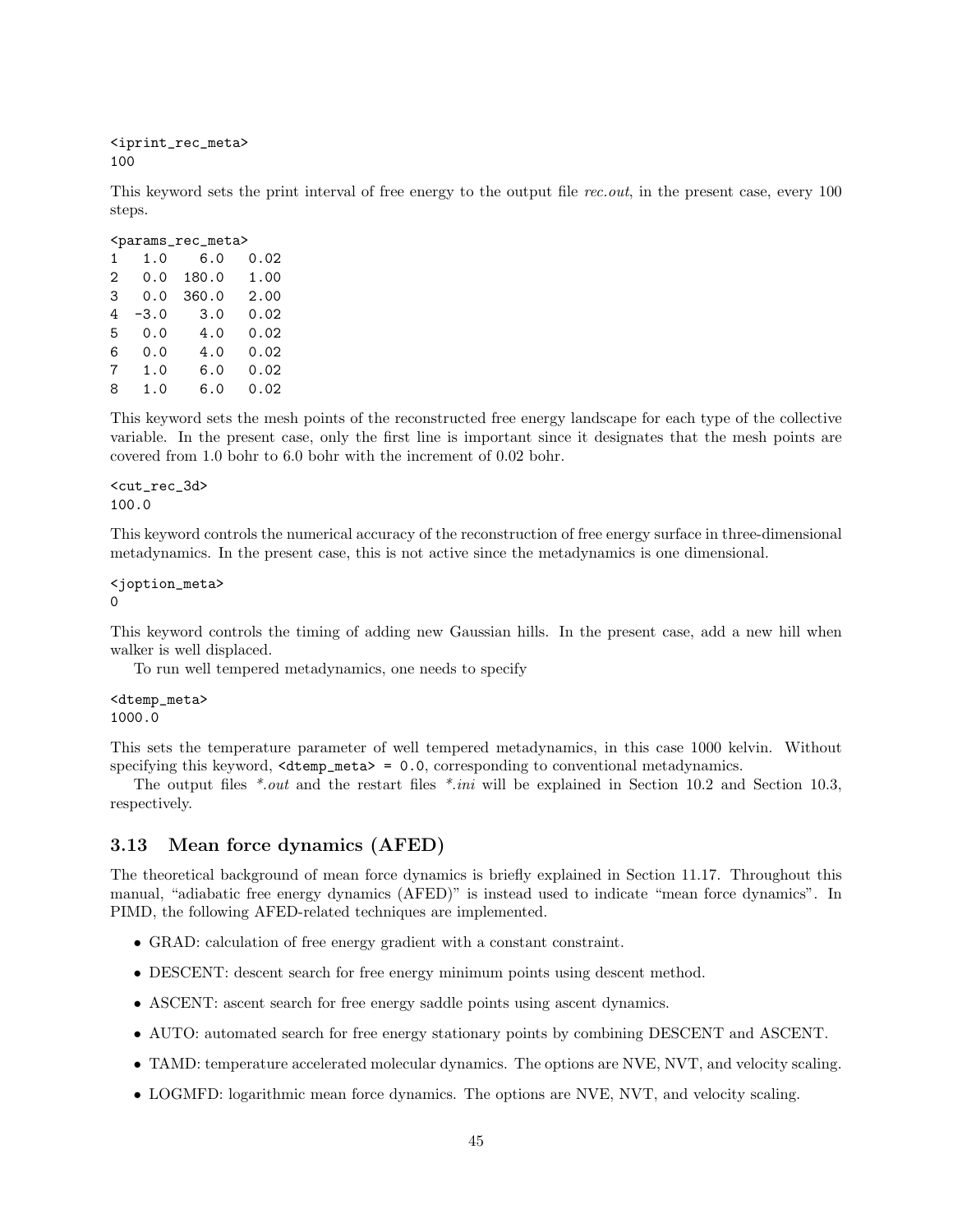Five types of collective variables have been implemented (so far). The set of collective variables should be chosen from below.

- type 1: bond distance (between two atoms)
- *•* type 2: bond angle (among three atoms)
- type 3: dihedral angle (among four atoms)
- type 4: bond difference (among three atoms)
- *•* type 5: coordination number (for atomic species)
- type 6: difference in coordination numbers (for atomic species)
- type 7: center of mass (of atomic species)
- *•* type 8: difference in center of masses (of two atomic species)

#### **3.13.1 Common keywords used in all the AFED methods (Free energy gradient)**

As an example, a set of input files for one-dimensional AFED of a butene molecule is available. In this case, the collective variable is chosen to be the C-C-C-C bond dihedral. So, let us copy it to the directory *run*:

### > cp -r examples/C4H10/mm\_afed\_grad run

and enter that directory:

```
> cd run/mm_afed_grad
```
To prepare the file *input.dat*, all the keywords given in Sections 3.1 and 3.2 are important. In addition, the following keywords, which can be categorized into the following three groups, are also important.

**First group: Keywords for molecular dynamics** This keyword sets the number of atoms in the system. In the present case, there are 14 atoms in  $C_4H_{10}$  molecule.

<ipotential> MM

This keyword sets the potential model. In the present case, "MM" corresponds to the molecular mechanics potential.

```
<iprint_std>
100
```
This keyword sets the print interval of the standard output *standard.out*. In the present case, every 100 steps.

<ensemble> NVT

This keyword sets the statistical ensemble of molecular dynamics, In the PIMD code, the "NVT" ensemble must always be chosen for AFED (NPT ensemble for AFED is currently "not" available).

<bath\_type> MNHC

This keyword sets the type of thermostats. In the PIMD code, the massive Nosé-Hoover thermostat chain thermostat, "MNHC", must always be chosen for AFED. The thermostat settings can be controlled by the keywords <time\_bath>, <nnhc>, <ncolor>.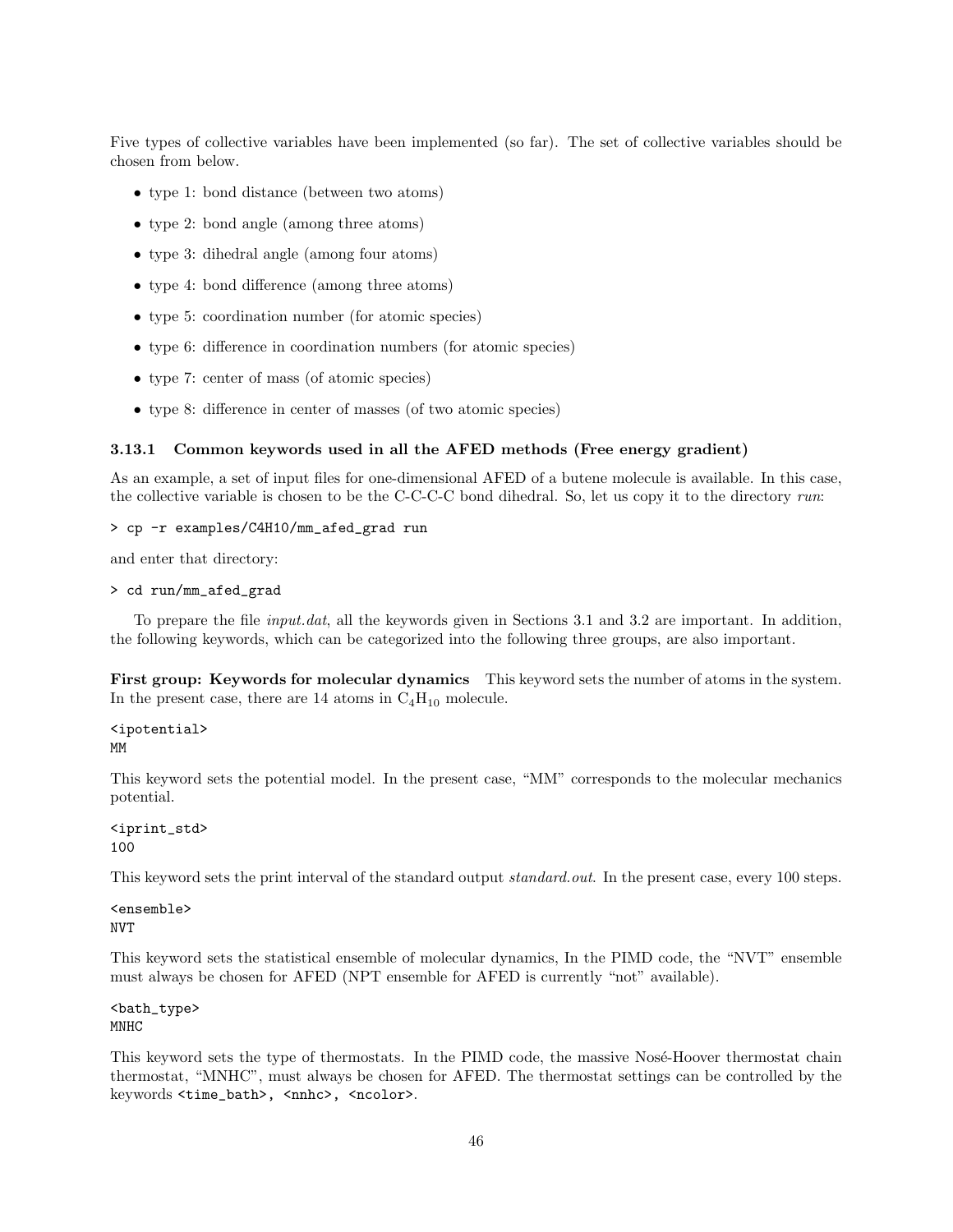<temperature> 500.d0

This keyword sets the temperature of the system in kelvin, in the present case "500" kelvin.

<dt> 0.25d0

This keyword sets the molecular dynamics step size in femtoseconds, in the present case, 0.25 fs.

<nys> 8

This keyword controls the step size for the MNHC thermostats. In the present case, the thermostats are updated "8" times per step.

# **Second group: Keywords for constraints**

<nref> 8

This keyword controls the step size for the harmonic constraint. In the present case, the harmonic constraint is updated "8" times per step.

<iprint\_cons>  $-1$ 

This keyword sets the print interval of the information of constraints to the file *cons.out*, in the present case, not printed.

<ncons> 1 3 1 5 8 11

This keyword sets the number of constraints followed by the parameters of each constraint. In the present case, there is "1" constraint of type "3" (dihedral angle) among atoms "1, 5, 8, 11".

<params\_cons> 1 5.0d+0 2 5.0d-2 3 5.0d-3 4 2.5d+0 5 1.0d+0 6 1.0d+0 7 5.0d+0 8 5.0d+0

This keyword sets the force constant for each type of constraint. In the present case, the third line is of the only importance, which sets the force constant of type "3" (dihedral angle) to be "5.0 *×* 10*−*<sup>3</sup>" hartree/degree<sup>2</sup> .

# **Third group: Keywords for adiabatic free energy dynamics**

<method> AFED

This keyword sets the simulation method, in the present case, "AFED" means adiabatic free energy dynamics.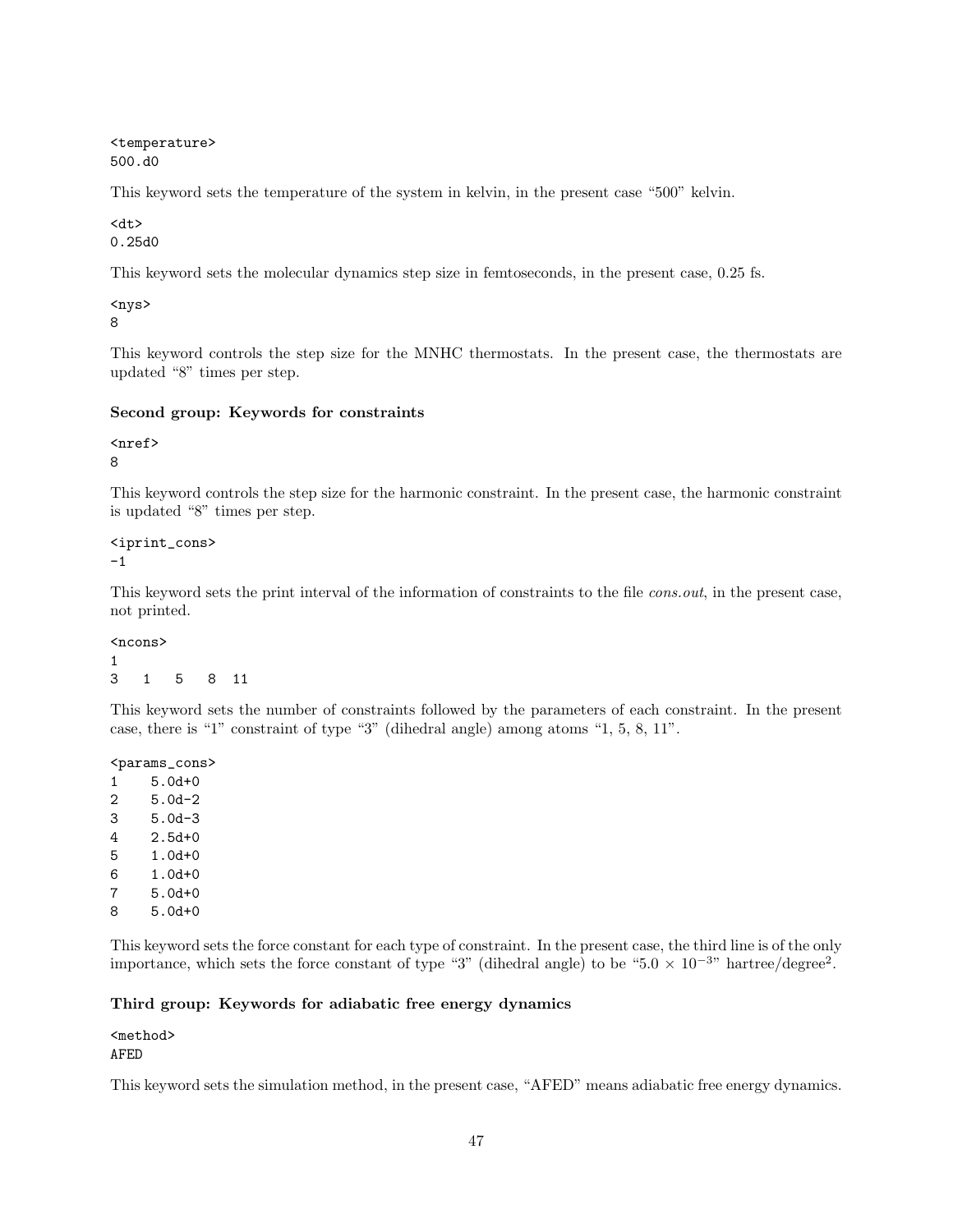### <afed\_type> GRAD

This keyword sets the type of AFED, in the present case, "GRAD" means free energy gradient calculation.

<nbead>

8

This keyword sets the number of beads (replicas), in the present case, "8" beads.

<params\_afed>

| $\mathbf{1}$   | 0.08d0 | 3.0d0              | 10.0d0  |
|----------------|--------|--------------------|---------|
| $\overline{2}$ | 3.00d0 | 0.0d0              | 180.0d0 |
| 3              |        | $5.00d0 - 180.0d0$ | 180.0d0 |
| 4              | 0.04d0 | $-3.0d0$           | 3.0d0   |
| 5              | 0.02d0 | 0.0d0              | 4.0d0   |
| 6              | 0.02d0 | 0.0d0              | 4.0d0   |
| 7              | 0.08d0 | 3.0d0              | 10.0d0  |
| 8              | 0.08d0 | 3.0d0              | 10.0d0  |

This keyword sets the AFED parameters with respect to all kinds of collective variables. In the present case, the active ones are the first four numbers in the third line. For the collective variable type "3" (dihedral angle), the reference shift  $\Delta \mathscr{R}_d^{\text{ref}}$  is "5.0" degrees, the lower bound  $\mathscr{R}_d^{\text{min}}$  is "-180" degrees, and the upper bound  $\mathcal{R}_d^{\max}$  is "180" degrees. All the rest is inactive.

<nstep\_pre\_afed> 1000

This keyword sets the number of preliminary MD steps to equilibrate the system, in the present case "1000" steps.

<nstep\_pro\_afed> 2000

This keyword sets the number of productive MD steps to collect the average of free energy gradient, in the present case "2000" steps.

Now, to start running the calculation, type

> pimd.x

Then the following message will appear on the screen:

| .                   |            |           |            |          |                                     |       |      |          |
|---------------------|------------|-----------|------------|----------|-------------------------------------|-------|------|----------|
| .                   | .          |           | .          |          |                                     |       |      |          |
| 1700                | 1.32412595 |           | 0.03728593 | 485.62   | $2017 - 02 - 23$ THU $12:06:50.47$  |       |      |          |
| 1800                | 1.32412021 |           | 0.03356013 | 469.85   | $2017 - 02 - 23$ THU $12:06:50.92$  |       |      |          |
| 1900                | 1.32411461 |           | 0.03331202 | 527.77   | $2017 - 02 - 23$ THII $12:06:51.49$ |       |      |          |
| 2000                | 1.32412219 |           | 0.03664502 | 416.04   | $2017 - 02 - 23$ THU $12:06:52.05$  |       |      |          |
|                     |            |           |            |          |                                     |       |      |          |
| step st cv r-ideal  |            | $r$ -mean | f-energy   | -df/dr   | dr/dt                               | dt    | n    | xi       |
| GR.<br><sup>n</sup> | 179 010    | 179.016   | 0.000000   | 0.000094 | 0.00000                             | 0.500 | 1 OO | $\Omega$ |

Restart files: geometry.ini, step.ini, bath.ini, cv.ini, afed.ini.

Normal termination of pimd.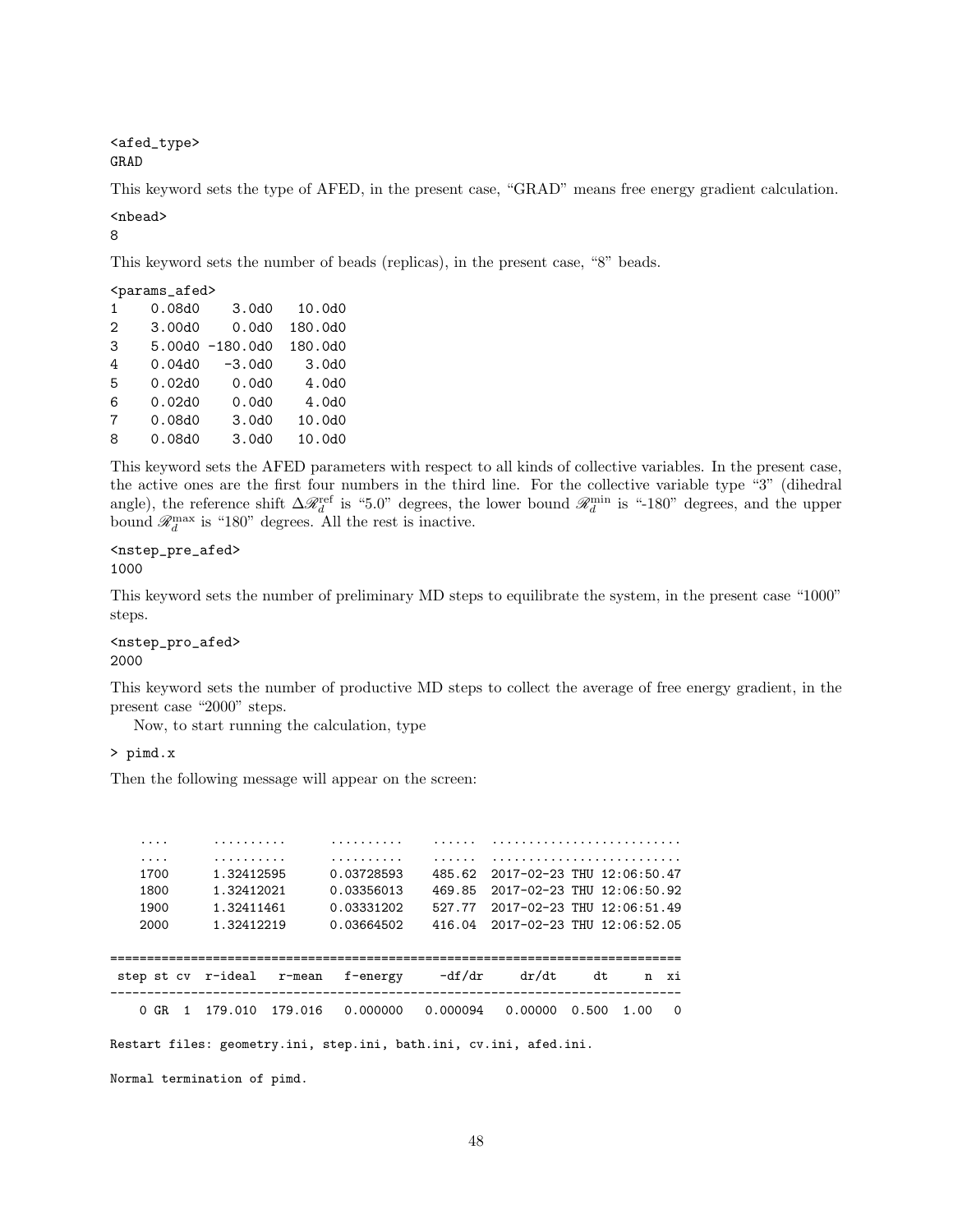The last line includes the following information.

- *•* step: AFED step number (iteration number).
- *•* st: AFED status.
	- **–** GR: free energy gradient.
	- **–** TE: convergence test.
	- **–** AS: ascent trajectory.
	- **–** DE: descent trajectory.
	- **–** D1: first descent trajectory from a saddle.
	- **–** D2: second descent trajectory from a saddle.
	- **–** EQ: minimum point.
	- **–** TS: saddle point.
	- **–** TA: temperature accelerated molecular dynamics.
	- **–** LO: logarithmic mean force dynamics.
- *•* r-ideal: position of fictitious particle.
- *•* r-mean: mean position of collective variables.
- *•* f-energy: free energy (potential of mean force).
- *•* -df/dr: mean force (negative sign of free energy gradient).
- *•* dr/dt: velocity of collective variables
- *•* dt: AFED step size.
- *•* n: unit vector.
	- **–** For ascent trajectories, vector **n**.
	- **–** For descent trajectories, vector parallel to mean force.
- *•* xi: angle *ξ* between the force vectors of last two AFED steps, which is used to judge the convergence.

To test the convergence of mean forces, one can use

<afed\_type> TEST

In this case, the run is controlled by the following keywords.

```
<nstep_pro_afed>
20000
```
This keyword sets the length of production MD run.

<iprint\_test\_afed> 1000

This keyword sets the print interval of mean forces during the production MD run.

The output files *\*.out*, *\*.xyz*, and the restart files *\*.ini* will be explained in Section 10.2 and Section 10.3, respectively.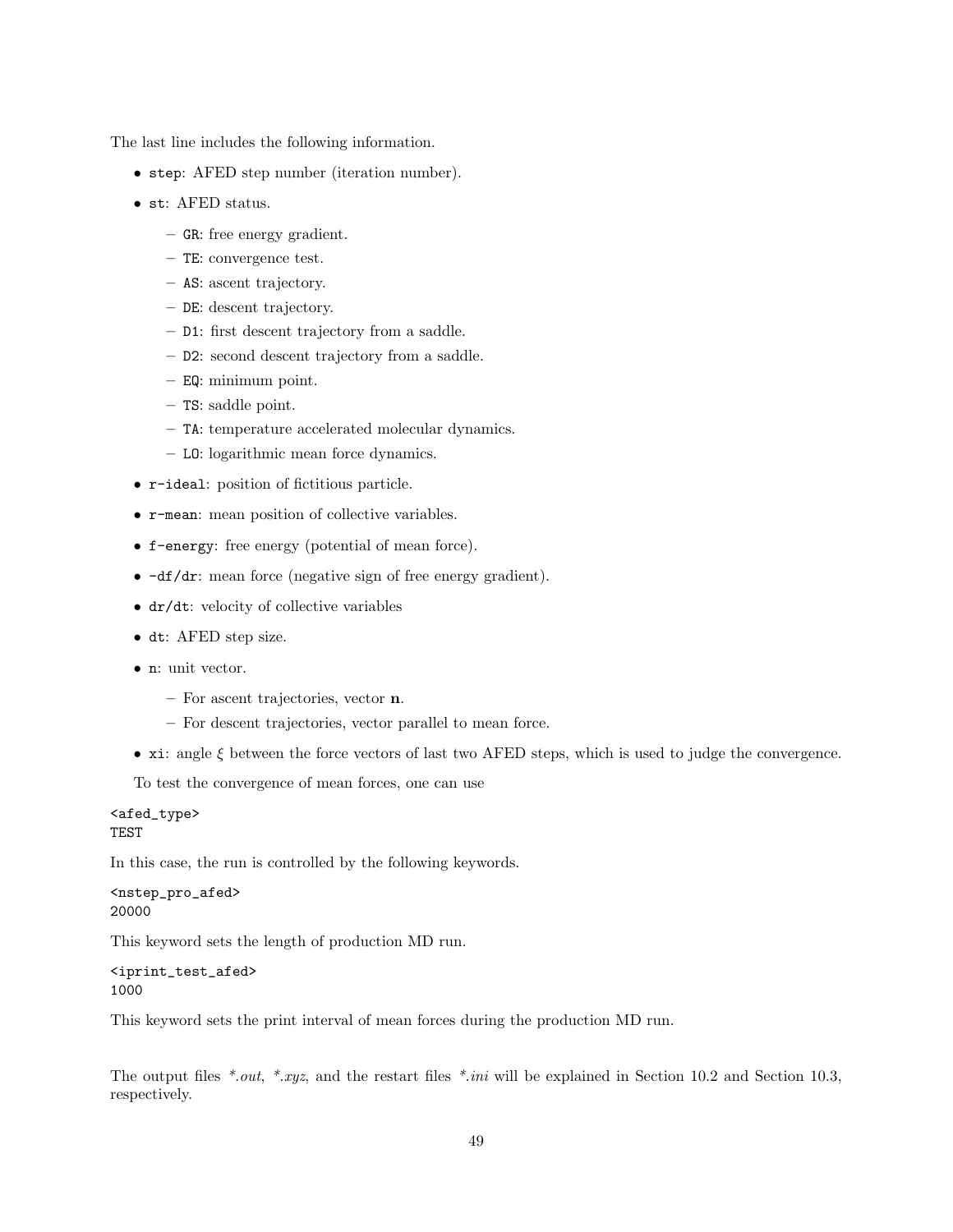### **3.13.2 Descent search for free energy minima**

To prepare the file *input.dat*, all the keywords given in Sections 3.1, 3.2, and 3.13.1 are important. In addition, the following keywords are also important.

#### <method> AFED

This keyword sets the simulation method, in the present case, "AFED" means adiabatic free energy dynamics.

# <afed\_type> DESCENT

This keyword sets the type of AFED, in the present case, "DESCENT" means descent search.

# <niter\_afed> 200

This keyword sets the number of iterations (the number of updates of fictitious particle) in adiabatic free energy dynamics, in the present case, "200" iterations.

## <dt\_descent\_afed> 0.5d0

This keyword sets the initial AFED step size for descent search, in the present case, "0.5" (dimensionless).

## <dt\_damp\_afed> 0.7d0

This keyword sets the damping factor of the AFED step size as approaching the convergence, in the present case, "0.7" (dimensionless).

```
<dt_conv_afed>
0.05d0
```
This keyword sets the AFED step size at the convergence in the present case, "0.05" (dimensionless).

# **3.13.3 Ascent search for free energy saddles**

To prepare the file *input.dat*, all the keywords given in Sections 3.1, 3.2, and 3.13.1 are important. In addition, the following keywords are also important.

#### <method> AFED

This keyword sets the simulation method, in the present case, "AFED" means adiabatic free energy dynamics.

```
<afed_type>
ASCENT
```
This keyword sets the type of AFED, in the present case, "ASCENT" means ascent search.

```
<niter_afed>
200
```
This keyword sets the number of iterations (the number of updates of fictitious particle) in adiabatic free energy dynamics, in the present case, "200" iterations.

```
<dt_ascent_afed>
1.0d0
```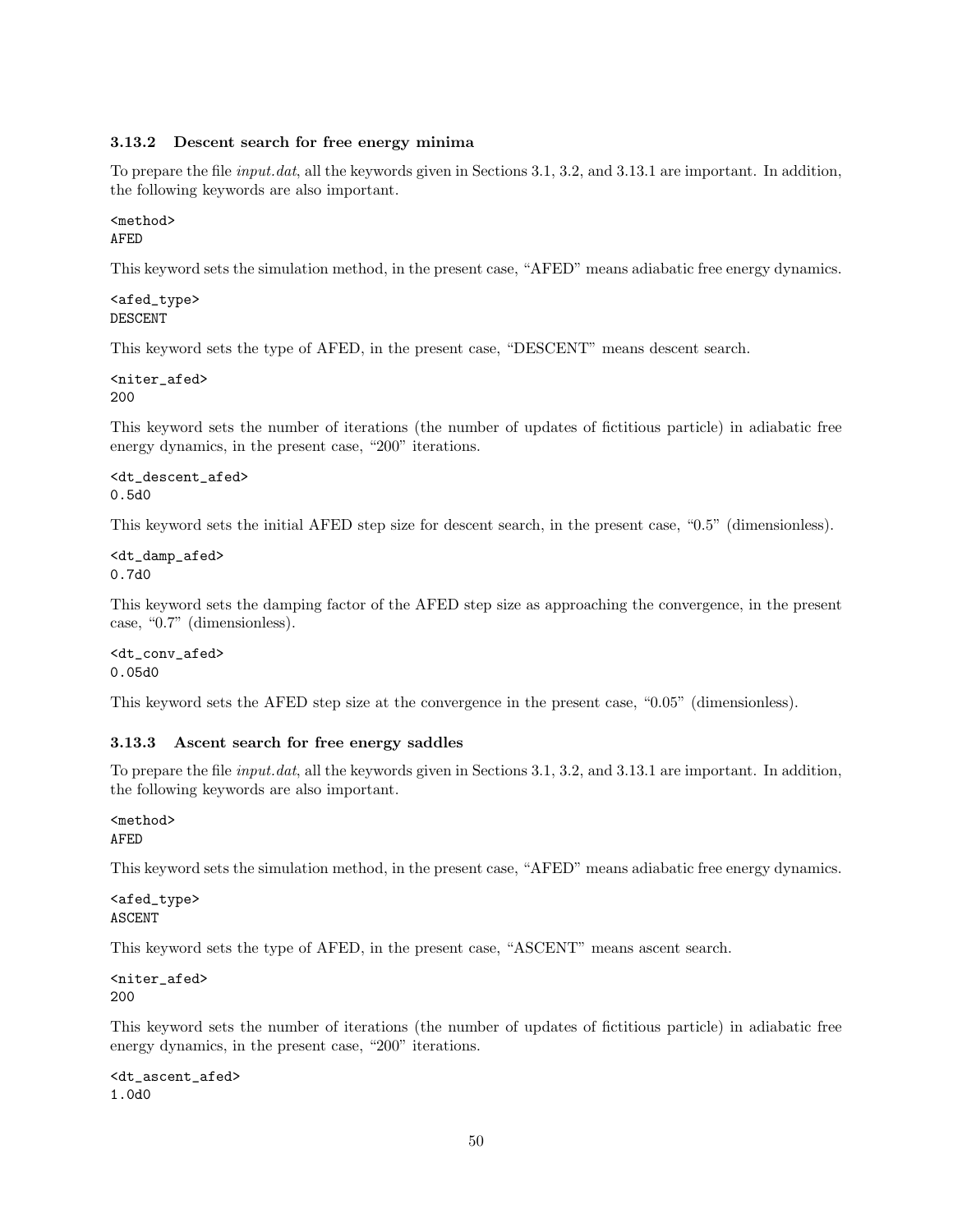This keyword sets the initial AFED step size for ascent search, in the present case, "1.0" (dimensionless).

<dt\_damp\_afed> 0.7d0

This keyword sets the damping factor of the AFED step size as approaching the convergence, in the present case, "0.7" (dimensionless).

<dt\_conv\_afed> 0.05d0

This keyword sets the AFED step size at the convergence in the present case, "0.05" (dimensionless).

<gamma\_ascent\_afed> 1.0d0

This keyword sets the parameter  $\gamma^{\text{gad}}$  for AFED ascent search in hartree, in the present case, "1.0" hartree.

```
<hessian_ascent_afed>
NUMERICAL
```
This keyword sets the option for the evaluation of hessian term in AFED ascent search, in the present case, "numerical" evaluation.

<fdiff\_sampling\_afed> 5.0

This keyword sets the finite difference parameter for the numerical evaluation of the hessian term in AFED ascent search, in this case, "5.0".

# **3.13.4 Automated search for free energy stationary points**

To prepare the file *input.dat*, all the keywords given in Sections 3.1, 3.2, and 3.13.1 are important. In addition, the following keywords are also important.

<method> AFED

This keyword sets the simulation method, in the present case, "AFED" means adiabatic free energy dynamics.

<afed\_type> AUTO

This keyword sets the type of AFED, in the present case, "AUTO" means automated search by combining descent and ascent methods.

<niter\_afed> 200

This keyword sets the number of iterations (the number of updates of fictitious particle) in adiabatic free energy dynamics, in the present case, "200" iterations.

<dt\_descent\_afed> 0.5d0

This keyword sets the initial AFED step size for descent search, in the present case, 0.5 (dimensionless).

<dt\_ascent\_afed> 1.0d0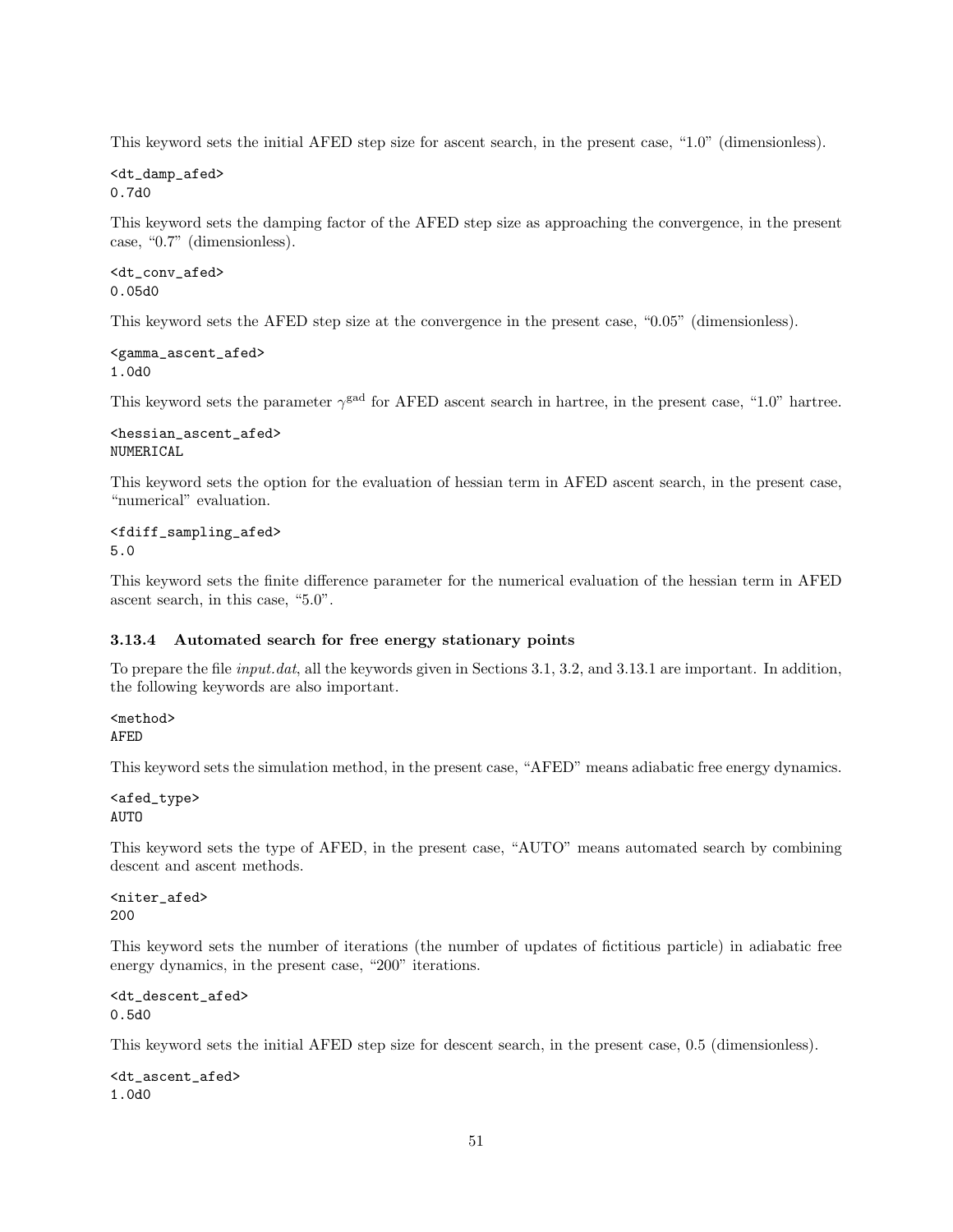This keyword sets the initial AFED step size for ascent search, in the present case, 1.0 (dimensionless).

<dt\_damp\_afed> 0.7d0

This keyword sets the damping factor of the AFED step size as approaching the convergence, in the present case, "0.7" (dimensionless).

<dt\_conv\_afed> 0.05d0

This keyword sets the AFED step size at the convergence in the present case, "0.05" (dimensionless).

```
<gamma_ascent_afed>
1.0d0
```
This keyword sets the gamma parameter for AFED ascent search in hartree, in the present case, "1.0" hartree.

```
<hessian_ascent_afed>
NUMERICAL
```
This keyword sets the option for the evaluation of hessian term in AFED ascent search, in the present case, "numerical" evaluation.

<fdiff\_sampling\_afed> 5.0

This keyword sets the finite difference parameter for the numerical evaluation of the hessian term in AFED ascent search, in this case, "5.0".

<nshot\_auto\_afed> 10

This keyword sets the maximum number of shots in AFED ascent search from a minimum in automated calculations.

<nmiss\_auto\_afed>

5

This keyword sets the maximum number of consecutive misses in AFED ascent search from a minimum in automated calculations.

#### **3.13.5 Temperature accelerated molecular dynamics**

To prepare the file *input.dat*, all the keywords given in Sections 3.1, 3.2, and 3.13.1 are important. In addition, the following keywords are also important.

```
<method>
AFED
```
This keyword sets the simulation method, in the present case, "AFED" means adiabatic free energy dynamics.

<afed\_type> TAMD

This keyword sets the type of AFED, in the present case, "TAMD" means temperature accelerated molecular dynamics.

<tamd\_type> NVE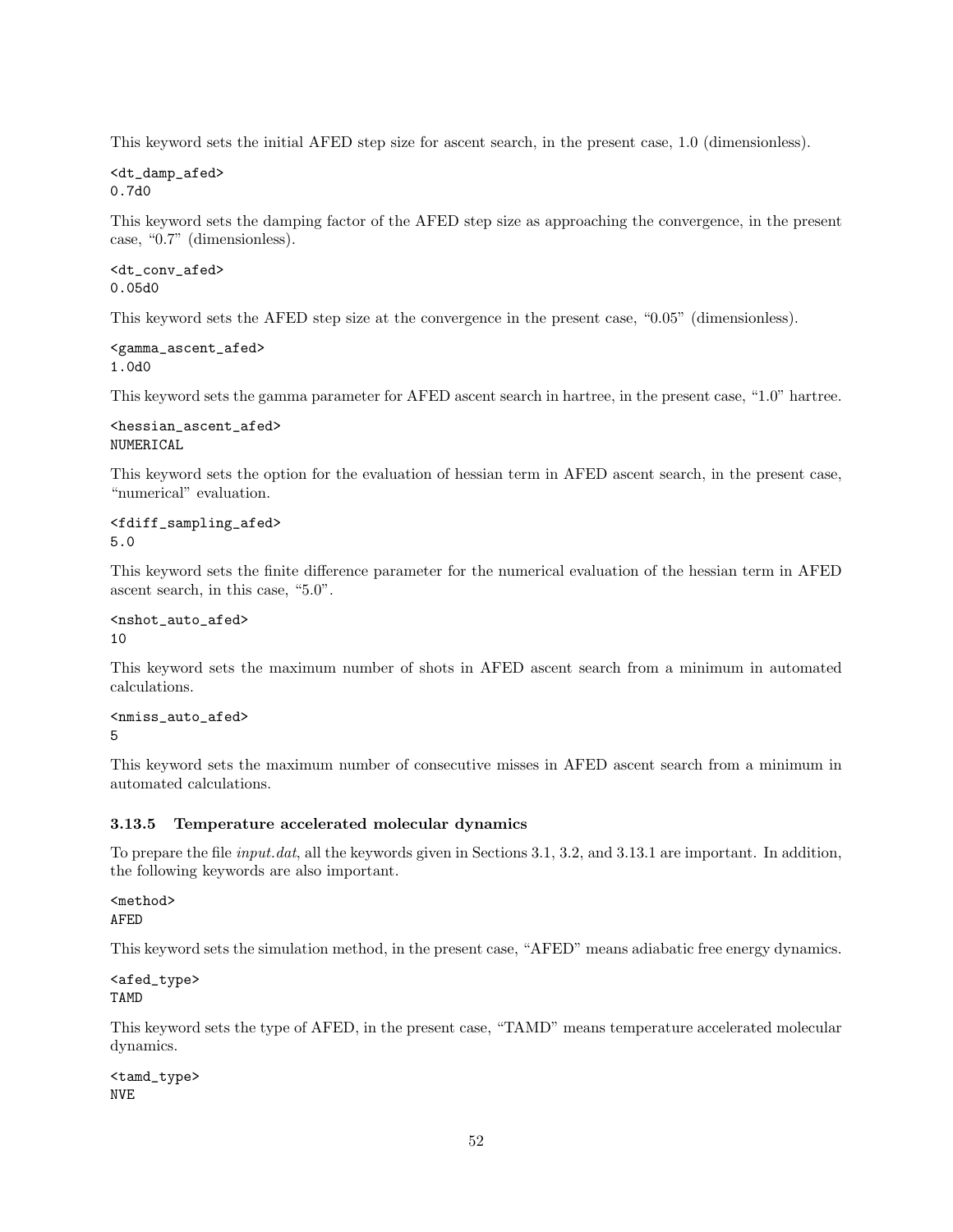This keyword sets the type of TAMD. In the present case, "NVE" means NVE-type TAMD. NVT (Nosé-Hoover dynamics) and VS (velocity scaling dynamics) are also available.

<niter\_afed> 200

This keyword sets the number of AFED steps (the number of total updates of fictitious particle) in TAMD. In the present case, "200" iterations.

<dt\_tamd> 1.0

This keyword sets the AFED step size,  $\Delta t_{\rm cv}$ , for TAMD. In the present case, "1.0" (since the dynamics of TAMD is physically meaningless, the unit can be arbitrarily chosen; e.g., fs).

```
<start_afed>
MANUAL
0.2 1.3e-2
1.67 -6.3e-1
...
```
This keyword sets the initial position and velocity of each of fictitious CV particles (variables). If "MANUAL" is specified in the first line, the initial position and velocity of each CV particle should be given for each line as in the example above; in this case, the initial position of the first CV particle is 0.2 and its velocity is 1.3e-2. Those of the second CV particle are 1.67 and -6.3e-1, respectively. If "AUTOMATIC" is instead specified (default setting), the initial positions are automatically estimated from the initial configuration of the MD system, and the initial velocities are set by random numbers corresponding to the physical temperature given by the keyword <temperature>.

```
<start_therm_afed>
MANUAL
0 0
```
This keyword sets the initial position and velocity of the Nos´e-Hoover thermostat variable *η*. If "MANUAL" is specified, its initial position and velocity should be given; in this case,  $\eta(0) = 0$  and  $v_\eta(0) = 0$  (default setting). If "AUTOMATIC" is instead specified,  $\eta$  is set to be "0" and  $v_n$  is automatically set according to the preset physical temperature.

<mass\_afed> MANUAL 1 4 ...

This keyword sets the parameters that re-adjust the mass of the fictitious CV particles. If "MANUAL" is set, the mass determined by  $\epsilon$  params\_afed> (see Sec.3.13.1) is mutiplied by the number given below "MANUAL" (the *i*th line is for the mass of the *i*th particle). In this example, the mass of the first CV particle is mutiplied by "1" and that of the second CV particle is mutiplied by "4". If "AUTOMATIC" is instead specified (default setting), the masses are not re-adjusted.

```
<temperature_tamd>
3000.0
```
This keyword sets the temperature of TAMD,  $T_{tamd}$ , in the present case, "3000.0" kelvin.

```
<niter_bath_afed>
100
```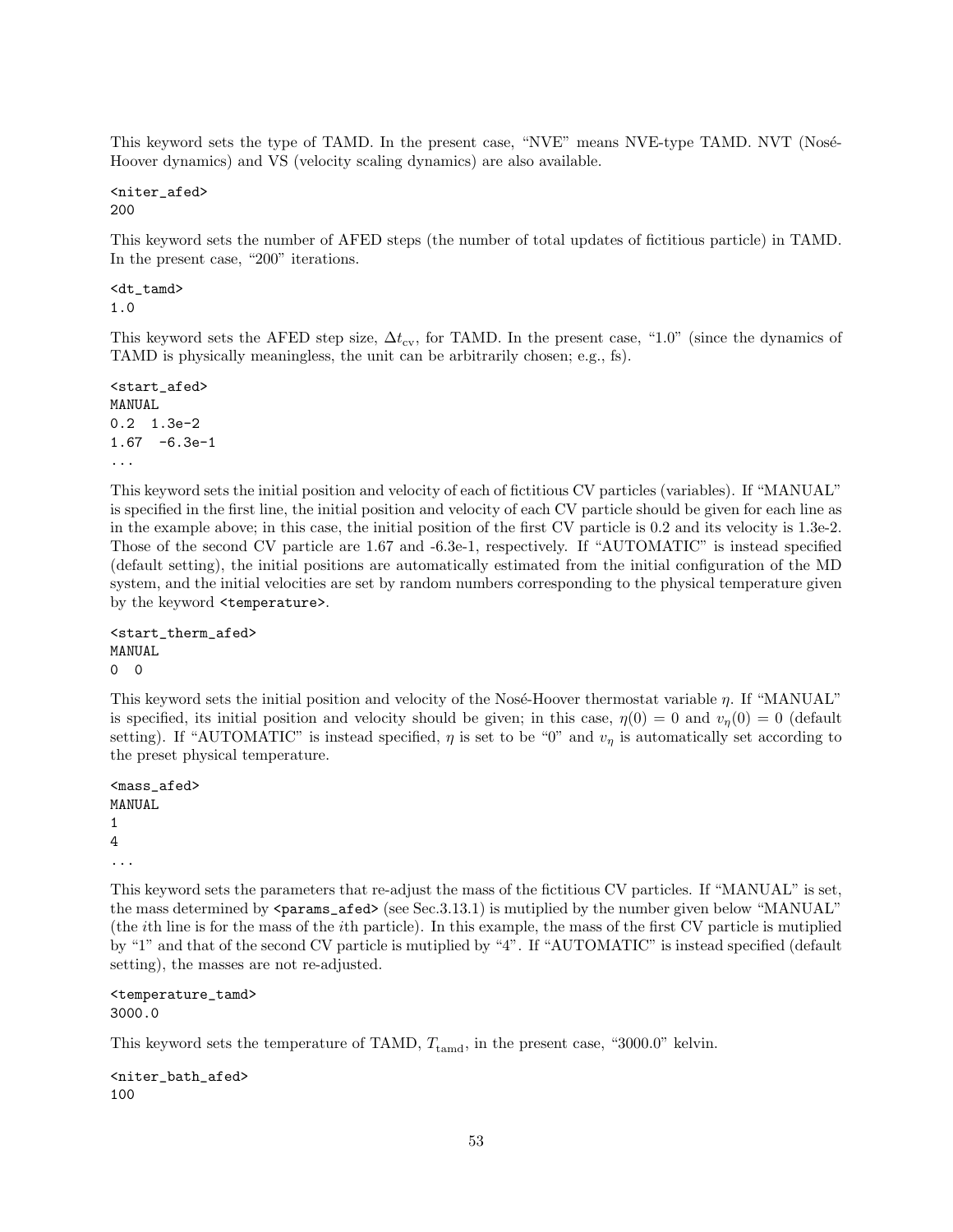This keyword sets the number of AFED steps,  $n_b$ , associated to the mass of the Nosé-Hoover thermostat, *Q*. In the present case, "100" (no unit); i.e.,  $Q = Dk_B T(n_b \Delta t_{\rm cv})^2$ , where *D* is the number of the fictitious paticles and *T* is the physical temperature given by the keyword <temperature>.

<ioption\_afed>

1 or 2

This keyword sets the weight  $W_l$  in parallel-dynamics discussed in Sec.11.17. With "1",  $W_l = 1$  for all beads (replicas), while  $W_l$  is set by Eq.(238) (see Sec.11.17) with "2".

<iprint\_weight> 10

This keyword sets the print interval of the weight  $W_l$  in parallel-dynamics discussed in Sec.11.17. In the present case,  $W_l$  are output every 10 steps to *afed weight.out*. No  $W_l$  will be output with "-1" (default).

### **3.13.6 Logarithmic mean force dynamics**

To prepare the file *input.dat*, all the keywords given in Sections 3.1, 3.2, and 3.13.1 are important. In addition, the following keywords are also important.

<method>

AFED

This keyword sets the simulation method, in the present case, "AFED" means adiabatic free energy dynamics.

#### <afed\_type> LOGMFD

This keyword sets the type of AFED, in the present case, "LOGMFD" means logarithmic mean force dynamics.

<logmfd\_type> NVE

This keyword sets the type of LogMFD. In the present case, "NVE" means NVE-type LogMFD. NVT (Nosé-Hoover dynamics) and VS (velocity scaling dynamics) are also available.

<niter\_afed> 200

This keyword sets the number of AFED steps (the number of total updates of fictitious particle) in LogMFD, in the present case, "200" iterations.

<dt\_logmfd> 1.0

This keyword sets the AFED step size,  $\Delta t_{\rm cv}$ , for LogMFD. In the present case, "1.0" (since the dynamics of LogMFD is physically meaningless, the unit can be arbitrarily chosen; e.g., fs).

<alpha\_logmfd> 4.0

This keyword sets the parameter  $\alpha_{\text{log}}(>0)$  in LogMFD. In *input.dat*,  $\alpha' = \alpha_{\text{log}} k_B T$  should instead be given by this keyword, where  $T$  is the physical temperature set by the keyword  $\leq$  temperature>. In the present case,  $\alpha_{\log} = 4/k_B T$  hartree<sup>-1</sup>.

<gamma\_logmfd> 0.25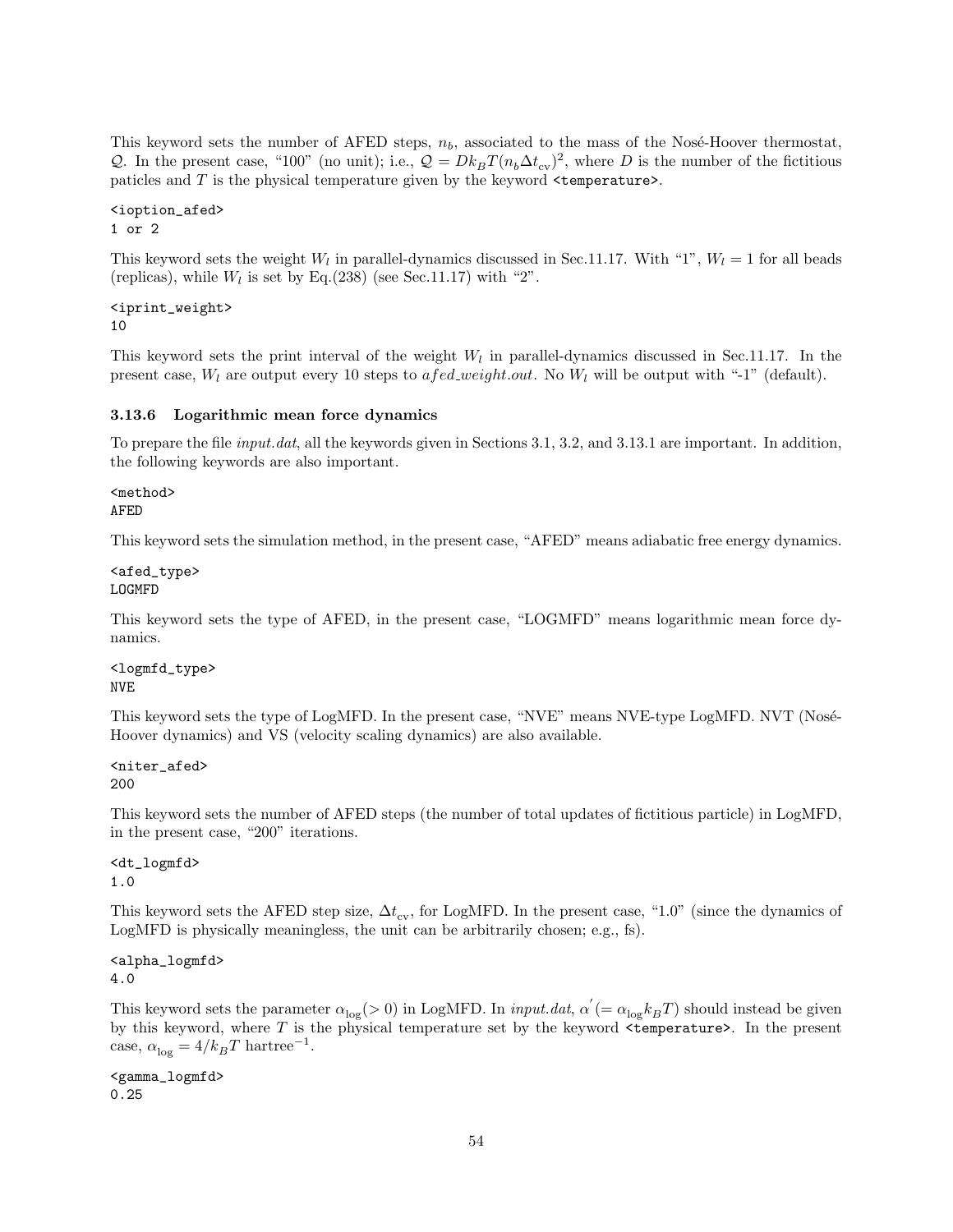This keyword sets the parameter  $\gamma_{\text{log}}$  in LogMFD. In *input.dat*,  $\gamma' = \gamma_{\text{log}}/k_B T$  should instead be given by this keyword. Normally,  $\gamma_{\text{log}} = 1/\alpha_{\text{log}}$  works well (default setting). In the present case,  $\gamma_{\text{log}} = 0.25 k_B T$ hartree.

```
<start_afed>
MANUAL
0.2 1.3e-2
1.67 -6.3e-1
...
```
This keyword sets the initial position and velocity of each of fictitious CV particles (variables). If "MANUAL" is specified in the first line, the initial position and velocity of each CV particle should be given for each line as in the example above; in this case, the initial position of the first CV particle is 0.2 and its velocity is 1.3e-2. Those of the second CV particle are 1.67 and -6.3e-1, respectively. If "AUTOMATIC" is instead specified (default setting), the initial positions are automatically estimated from the initial configuration of the MD system, and the initial velocities are set by random numbers corresponding to the physical temperature given by the keyword <temperature>.

<start\_therm\_afed> MANUAL 0 0

This keyword sets the initial position and velocity of the Nos´e-Hoover thermostat variable *η*. If "MANUAL" is specified, its initial position and velocity should be given; in this case,  $\eta(0) = 0$  and  $v_n(0) = 0$  (default setting). If "AUTOMATIC" is instead specified,  $\eta$  is set to be "0" and  $v_\eta$  is automatically set according to the preset physical temperature.

```
<mass_afed>
MANUAL
1
4
...
```
This keyword sets the parameters that re-adjust the mass of the fictitious CV particles. If "MANUAL" is set, the mass determined by  $\epsilon$  params\_afed> (see Sec.3.13.1) is mutiplied by the number given below "MANUAL" (the *i*th line is for the mass of the *i*th particle). In this example, the mass of the first CV particle is mutiplied by "1" and that of the second CV particle is mutiplied by "4". If "AUTOMATIC" is instead given (default setting), the masses are not re-adjusted.

<niter\_bath\_afed> 100

This keyword sets the number of AFED steps,  $n_b$ , associated to the mass of the Nosé-Hoover thermostat, *Q*. In the present case, "100" (no unit); i.e.,  $Q = Dk_B T(n_b \Delta t_{\rm cv})^2$ , where *D* is the number of the fictitious paticles and *T* is the physical temperature given by the keyword <temperature>.

<fenergy\_ini\_logmfd> 0.01

This keyword sets the initial value of the free energy estimated on-the-fly during the LogMFD run. This means that this keyword sets the origin of the energy scale. In the present case, the initial free energy is "0.01" hartree.

<ioption\_afed> 1 or 2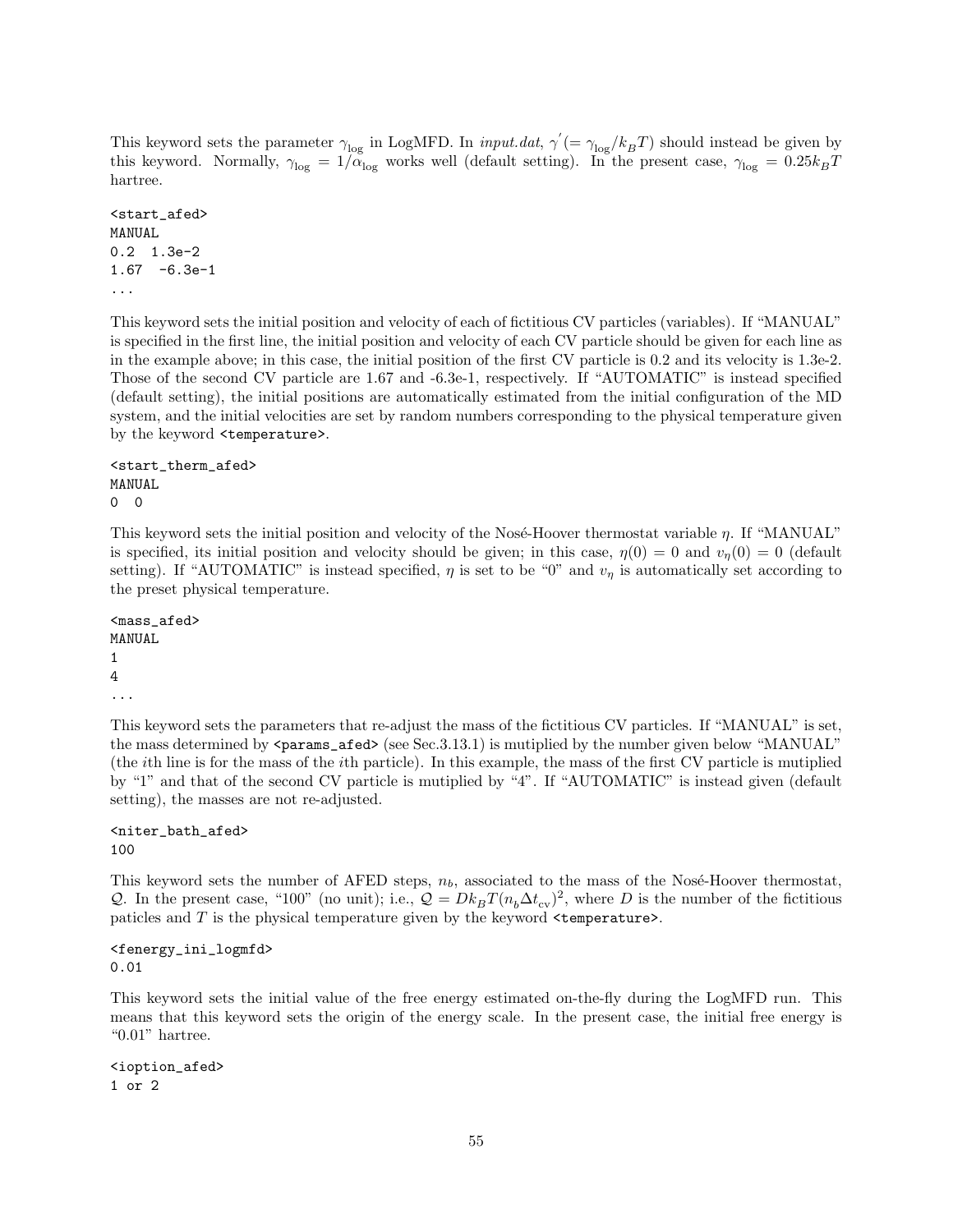This keyword sets the weight  $W_l$  in parallel-dynamics discussed in Sec.11.17. With "1",  $W_l = 1$  for all beads (replicas), while  $W_l$  is set by Eq.(238) (see Sec.11.17) with "2".

<iprint\_weight> 10

This keyword sets the print interval of the weight  $W_l$  in parallel-dynamics discussed in Sec.11.17. In the present case, *W<sup>l</sup>* are output every 10 steps to *afed weight.out*. No *W<sup>l</sup>* will be output with "-1" (default).

# **3.14 String method (STRING)**

The theoretical background of string method (STRING) is briefly explained in Section 11.7.

As an example, a set of input files for water dimer is available. So, let us copy it to the directory *run*:

### > cp -r examples/H4O2/mm\_string run

and enter that directory:

```
> cd run/mm_string
```
Let us look at the keywords one by one.

<method> STRING

This keyword sets the simulation method, the string method.

```
<ipotential>
MM
```
This keyword sets the potential, in the present case, the MM force field is chosen.

<iboundary>  $\Omega$ 

This keyword sets the boundary condition, in the present case, "0" means the free boundary condition.

<nbead> 32

This keyword sets the number of images, i.e., the number of beads, in the string method. In the present case, 32 images is chosen.

<nstep> 1000

This keyword sets the maximum number of updates of the string, in the present case, 1000 steps.

<dt> 0.01d0

This keyword sets the step size for updates of the string, in the present case,  $0.01$  hartree<sup> $0.5$ </sup> femtoseconds.

<ends\_string> FIXED

This keyword sets the condition for the end points of the string. In the present case, both of the end points are fixed.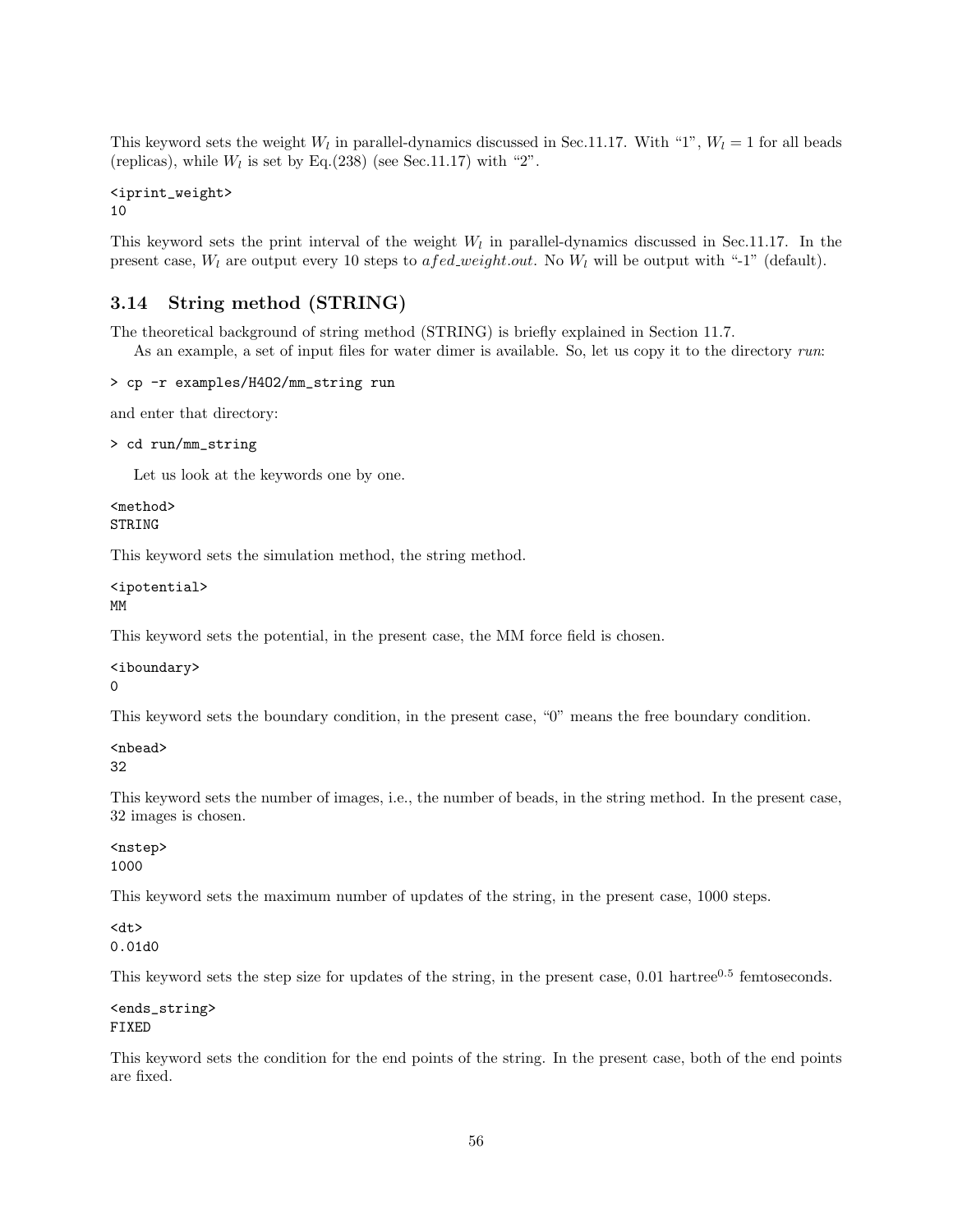<iprint\_std> 100

This keyword sets the print interval of standard output, in the present case, every 100 steps.

The output files *\*.out* and the restart files *\*.ini* will be explained in Section 10.2 and Section 10.3, respectively.

In order to run from scratch, one can start from a straight line interpolation of the atomic positions of the reactant end and the product ends, which are given in the file *structure.dat*. Otherwise, one can make the restart file *string.ini* file in which all the atomic positions of 120 images are listed. When both the restart file (*string.ini*) and the input file (*structure.dat*) are present, the former always has the priority.

### **3.15 Phonon calculation (PHONON)**

The theoretical background of phonon calculation (PHONON) is briefly explained in Section 11.6.

As an example, a set of input files for nickel FCC crystal is available. So, let us copy it to the directory *run*:

```
> cp -r examples/Ni/eam_phonon run
```
and enter that directory:

```
> cd run/eam_phonon
```
Let us look at the keywords one by one.

#### <method> PHONON

This keyword sets the simulation method, in the present case, the phonon calculation.

```
<ipotential>
EAM
```
This keyword sets the potential, in the present case, the embedded atom method.

```
<iboundary>
1
33.25917740 0.00000000 0.00000000
 0.00000000 33.25917740 0.00000000
 0.00000000 0.00000000 33.25917740
```
This keyword sets the boundary condition. In the present case, "1" means that the periodic boundary condition is applied, and the following nine numbers indicate that the simulation box is cubic with the side length of 33.25917740 bohr.

Now, the keywords specific to the phonon calculation is listed below.

<cells\_phonon> 5 5 5

This keyword sets the number of unit cells in the box along the *a*, *b*, *c* axes. In the present case, there are  $125 = 5 \times 5 \times 5$  unit cells in the box with the size  $\vec{a}_{u.c.} = (L, 0, 0), \vec{b}_{u.c.} = (0, L, 0)$  and  $\vec{c}_{u.c.} = (0, 0, L)$  where *L* = 33*.*25917740*/*5 = 6*.*65183548.

```
<kdisp_phonon>
20
0.00000 0.0 0.0
0.05000 0.0 0.0
```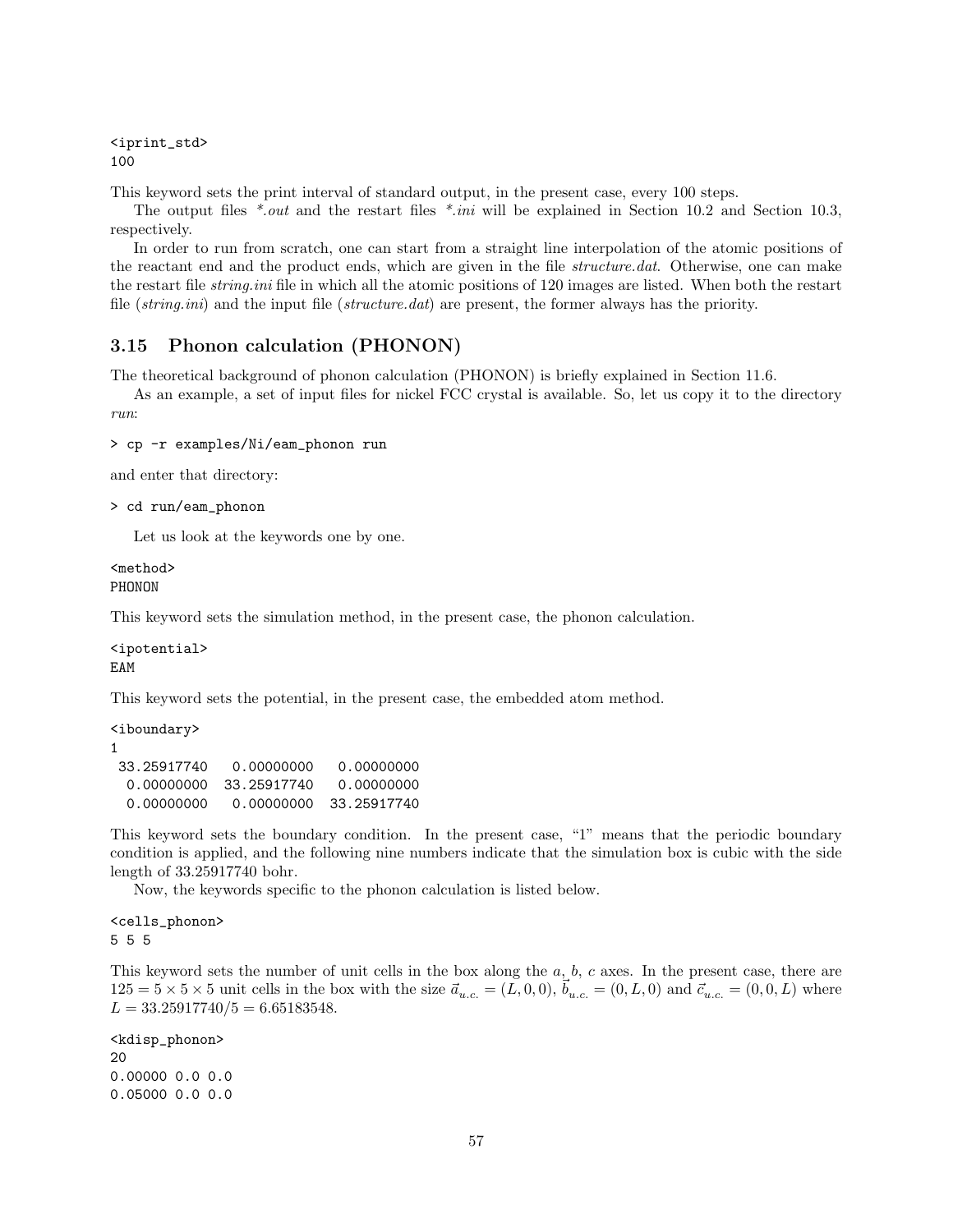0.10000 0.0 0.0 0.15000 0.0 0.0 0.20000 0.0 0.0 0.25000 0.0 0.0 0.30000 0.0 0.0 0.35000 0.0 0.0 0.40000 0.0 0.0 0.45000 0.0 0.0 0.50000 0.0 0.0 0.55000 0.0 0.0 0.60000 0.0 0.0 0.65000 0.0 0.0 0.70000 0.0 0.0 0.75000 0.0 0.0 0.80000 0.0 0.0 0.85000 0.0 0.0 0.90000 0.0 0.0 0.94458 0.0 0.0

This keyword sets the *k*-points for the calculation the phonon dispersion curve. In the present case, 20 points are computed up to the  $k_{\text{max}} = 2\pi/L = 0.94458$ . The results are displayed in the output file *phonon-kdisp.out.* 

<kdos\_phonon> 3 3 3

This keyword sets the *k*-point sampling for the calculation of phonon density of states. In the present case,  $3 \times 3 \times 3$  is chosen.

<dosrange\_phonon> 0.0 500.0 5.0

This keyword sets the frequency range of the phonon density of states, which is printed to the output file *phonon dos.out*. In the present case, the range is set to be from 0.0 cm*−*<sup>1</sup> to 500.0 cm*−*<sup>1</sup> with the increment of 5.0 cm*−*<sup>1</sup> .

<temprange\_phonon> 0.0 900.0 5.0

This keyword sets the temperature range of the phonon energies to be displayed in the output file *phonon energy.out*. In the present case, the range is set to be from 0.0 K to 900.0 K with the increment of 5.0 K.

The output files *\*.out* will be explained in Section 10.2 and Section 10.3, respectively.

# **3.16 Optimization of OM action (OMOPT)**

The theoretical background of OM action is briefly explained in Section 11.8.

As an example, a set of input files for water dimer is available. So, let us copy it to the directory *run*:

```
> cp -r examples/H4O2/mm_omopt run
```
and enter that directory:

```
> cd run/mm_omopt
```
Let us look at the keywords one by one.

<method> OMOPT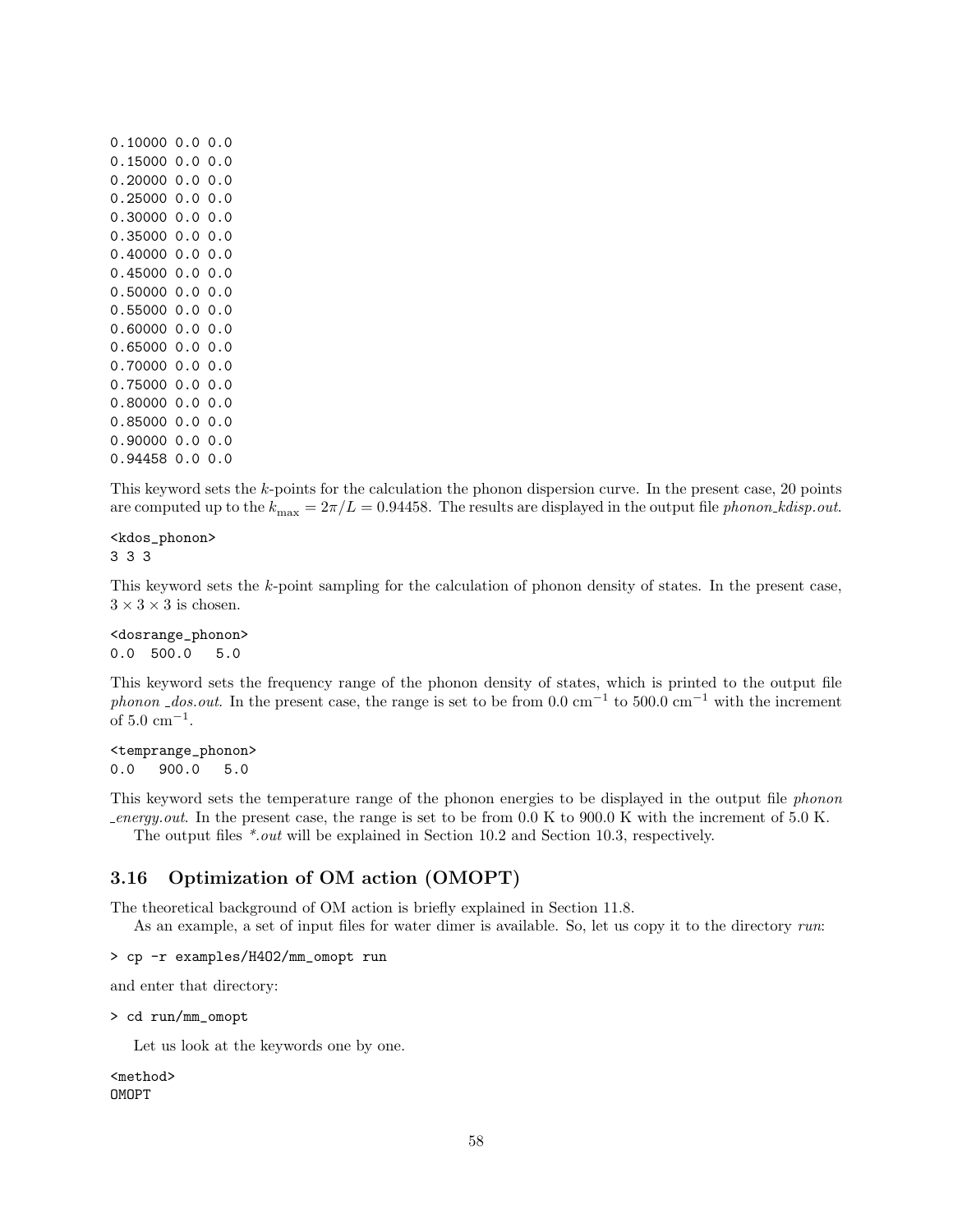This keyword sets the simulation method, the string method.

<ipotential> MM

This keyword sets the potential, in the present case, the MM force field is chosen.

<iboundary> 0

This keyword sets the boundary condition, in the present case, "0" means the free boundary condition.

<nbead> 120

This keyword sets the number of images, i.e., the number of beads, in the string method. In the present case, 120 images is chosen.

<nstep> 10000

This keyword sets the maximum number of updates of the string, in the present case, 10000 steps.

<dt> 0.625d0

This keyword sets the step size for updates of the string, in the present case, 0.625 femtoseconds.

<iprint\_std> 100

This keyword sets the print interval of standard output, in the present case, every 100 steps.

<gamma\_om> 0.00625d0

This keyword sets the friction constant in femtoseconds*−*<sup>1</sup> , in the present case, 0.00625 femtoseconds*−*<sup>1</sup> .

# <fdiff>

1.d-6

This keyword sets the maximum shift of atomic coordinates,  $\delta$ , to obtain the numerical gradient of OM action.

The output files *\*.out* and the restart files *\*.ini* will be explained in Section 10.2 and Section 10.3, respectively.

In order to run from scratch, one can start from a straight line interpolation of the atomic positions of the reactant end and the product ends, which are given in the file *structure.dat*. Otherwise, one can make the restart file *string.ini* file in which all the atomic positions of 120 images are listed. When both the restart file (*string.ini*) and the input file (*structure.dat*) are present, the former always has the priority.

When the keyword

#### <method> **TESTOM**

is used instead of  $\epsilon$ method> = OMOPT, the numerical gradient of OM action is tested.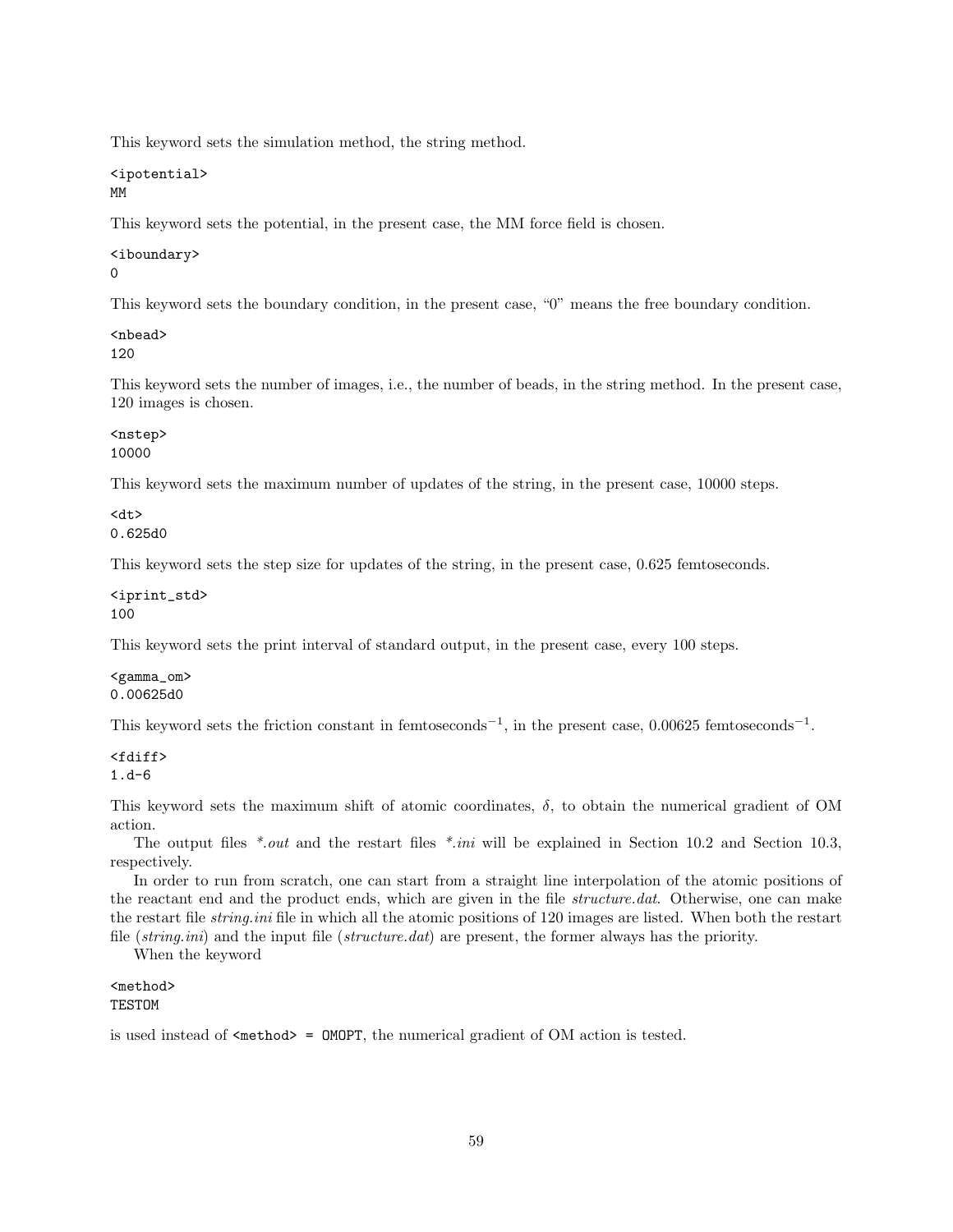### **3.17 User-made potentials**

end

One can modify the PIMD code in order to implement a user-made potentials. The easiest way is to modify the source files, *force\_user.F* and *force\_user\_MPI.F*, for the serial and parallel codes.

```
c***********************************************************************
     subroutine force_user
c***********************************************************************
c-----------------------------------------------------------------------
c /* shared variables */
c-----------------------------------------------------------------------
     use common_variables, only :
    & x, y, z, fx, fy, fz, pot, natom, nbead
c-----------------------------------------------------------------------
c /* local variables */c-----------------------------------------------------------------------
     implicit none
     .....
     .....
     return
     end
c***********************************************************************
     subroutine force_user_MPI
c***********************************************************************
    c-----------------------------------------------------------------------
c /* shared variables \star/c-----------------------------------------------------------------------
     use common_variables, only :
    & x, y, z, fx, fy, fz, pot, natom, nbead, myrank, nprocs
c-----------------------------------------------------------------------
c /* local variables \star/
c-----------------------------------------------------------------------
     implicit none
     .....
     .....
     return
```
and compile them normally as described in Section 2. When running the PIMD code, set to  $\epsilon$ ipotential> = USER to make use of these routines.

As the tools to check the user-made potentials, it is advisable to compare the analytical force and analytical virial values, with the numerical ones. For this sake, the following methods are supported.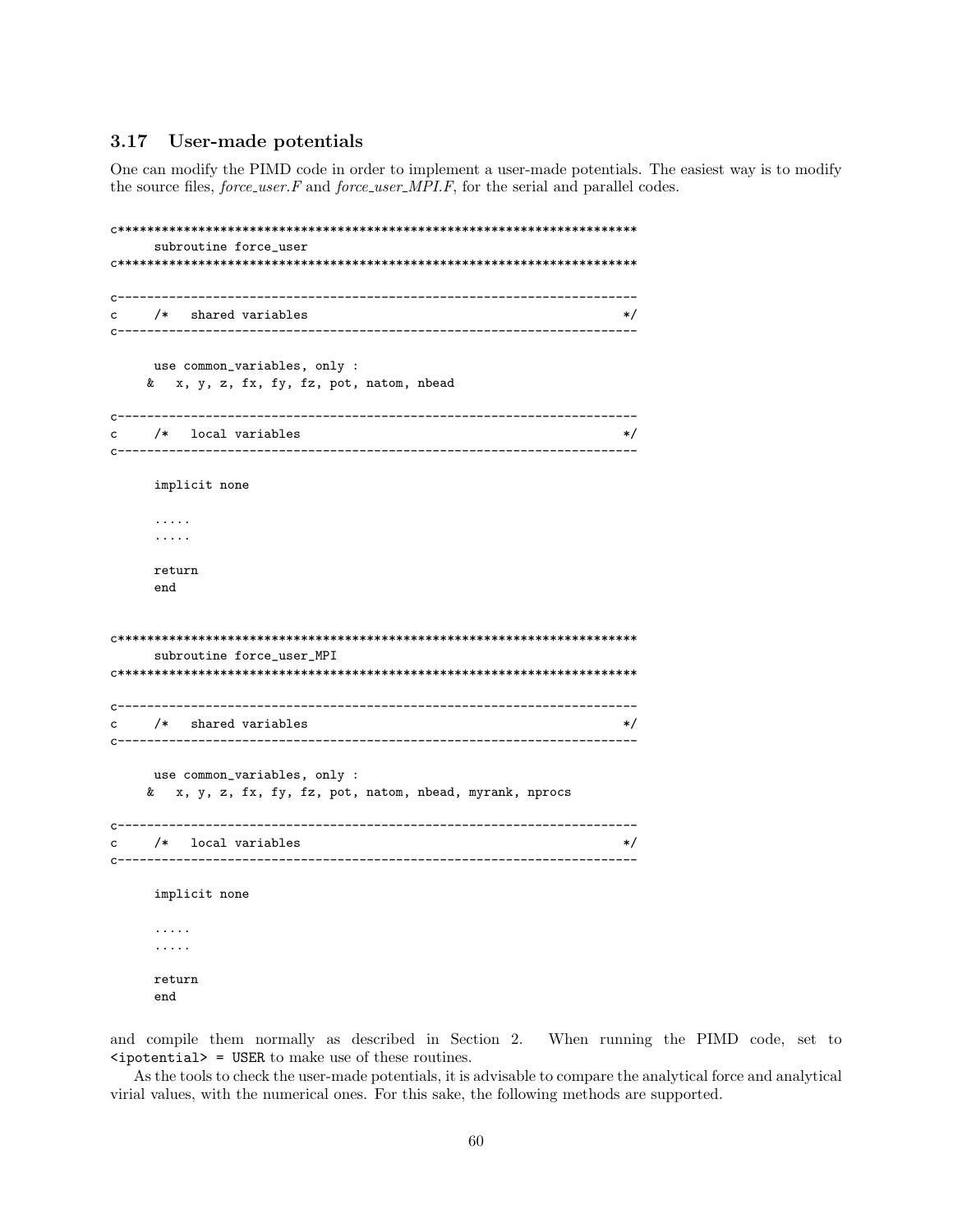- $\epsilon$  = TESTFORCE: A test of forces. The force of each atom are compared with that obtained numerically by varying the atomic position. This works both under the free boundary  $\langle$  iboundary  $\rangle$  = 0 or the periodic boundary conditions  $\langle$  iboundary > = 1.
- $\epsilon$  = TESTVIRIAL: A test of virial matrix. The potential derivative with respect to the box matrix is obtained analytically from the virial matrix. Then, this is compared with that obtained numerically by varying the box matrix. This only works under the periodic boundary condition  $\langle$ iboundary> = 1.

#### **3.17.1 Testing forces**

Starting from the setup of the static calculations, one has only to replace  $\zeta$  method = STATIC by

#### <method> **TESTFORCE**

The precision of the numerical differentiation can be controlled by the keyword

# <fdiff>

### 1.e-4

which sets the shift of atomic coordinates,  $\delta$ , to obtain the numerical force,

$$
-\frac{\partial V}{\partial r_{i\alpha,l}} = -\frac{V(r_{i\alpha} + \delta) - V(r_{i\alpha,l} - \delta)}{2\delta}.
$$
\n(1)

On the execution of the PIMD code, the following output will appear on the screen:

......

|                      |          |                  |                 | atom bead F (analytical) F (numerical) stat wall clock time |
|----------------------|----------|------------------|-----------------|-------------------------------------------------------------|
|                      |          |                  | 0.2275176520    | $0K$ 2015-05-19 TUE 10:08:23.N                              |
| $1 \quad \Box$       |          | 1 -0.0197918981  | $-0.0197918968$ | $0K$ 2015-05-19 TUE 10:08:23.N                              |
|                      |          | 1 1 0.0547412167 | 0.0547412165    | $0K$ 2015-05-19 TUE 10:08:23.N                              |
| $\ddot{\phantom{a}}$ | $\cdots$ |                  |                 |                                                             |

Here the analytical values (third column) and the numerical values (fourth column) of  $-\frac{\partial V}{\partial r_{ix,l}}$  (row 1),  $-\frac{\partial V}{\partial r_{iy,l}}$ (row 2) and  $-\frac{\partial V}{\partial r_{iz,l}}$  (row 3) are displayed for each atom *i* and for each bead *l*. In the fifth column, the status "OK" means that the analytical and numerical values are within the error tolerance. Otherwise, the status changes into "X".

### **3.17.2 Testing virial**

Starting from the setup of the static calculations, one has only to replace  $\zeta$  method = STATIC by

#### <method> TESTVIRIAL

The precision can be controlled by the keyword

<fdiff> 1.e-3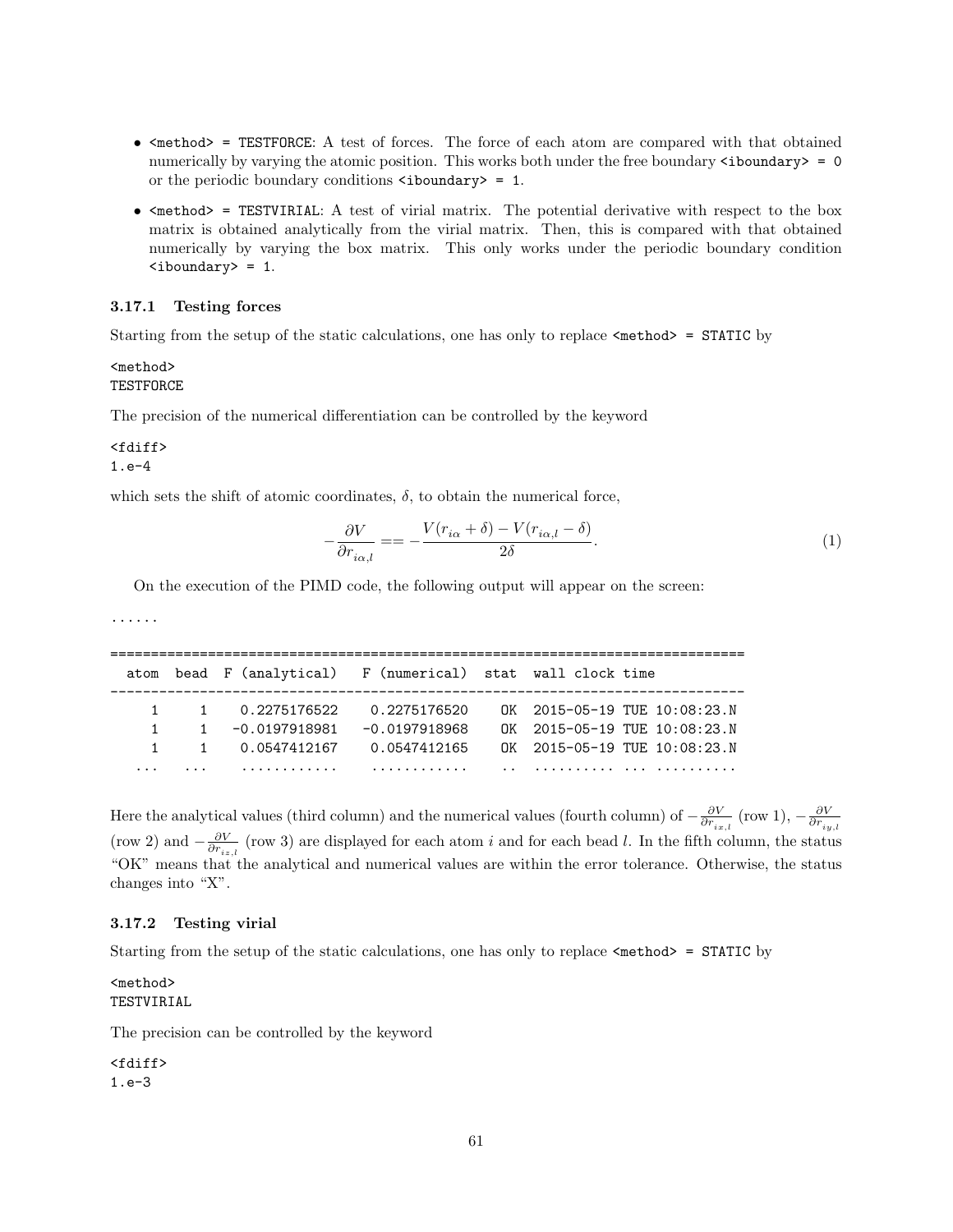which sets the shift of box matrix,  $\delta$ , to obtain the numerical derivatives,

$$
-\frac{\partial V}{\partial h_{\alpha\beta}} = -\frac{V(h_{\alpha\beta} + \delta) - V(h_{\alpha\beta} - \delta)}{2\delta}.
$$
\n(2)

Meanwhile, the analytical derivatives are obtained from the expression

$$
-\frac{\partial V}{\partial h_{\alpha\beta}} = \sum_{\gamma=1}^{3} A_{\alpha\gamma} h_{\beta\gamma}^{-1}.
$$
 (3)

where  $A_{\alpha\gamma}$  is the virial matrix.

On the execution of the PIMD code, the following output will appear on the screen:

......

| i                 | j.                | $-dV/dH$ (analy) |               |     | -dV/dH (numer) stat wall clock time |
|-------------------|-------------------|------------------|---------------|-----|-------------------------------------|
|                   |                   | 0.15682910       | 0.15682911    | nĸ. | $2015 - 05 - 19$ TUE $16:21:53$ . N |
|                   | $\mathcal{L}$     | $-0.11805355$    | $-0.11805355$ | 0K. | 2015-05-19 TUE 16:21:54.N           |
|                   | 3                 | $-0.15588884$    | $-0.15588884$ | nĸ. | $2015 - 05 - 19$ TUE $16:21:54$ . N |
| $\mathfrak{D}$    |                   | $-0.11710006$    | $-0.11710006$ | nĸ. | $2015 - 05 - 19$ TUE $16:21:54$ . N |
| $\mathcal{D}_{1}$ | $\mathfrak{D}$    | 0.15944027       | 0.15944027    | nĸ. | $2015 - 05 - 19$ TUE $16:21:54$ . N |
| $\mathfrak{D}$    | 3                 | $-0.15758104$    | $-0.15758104$ | nĸ. | 2015-05-19 TUE 16:21:54 N           |
| 3                 | 1                 | $-0.16004417$    | $-0.16004417$ | nĸ. | $2015 - 05 - 19$ TUE $16:21:54$ . N |
| 3                 | $\mathcal{D}_{1}$ | $-0.15969706$    | $-0.15969705$ | ΠK  | $2015 - 05 - 19$ TUE $16:21:54$ . N |
| 3                 | 3                 | 0.24311474       | 0.24311475    | ΠK  | $2015 - 05 - 19$ UTF $16:21:54$ . N |
|                   |                   |                  |               |     |                                     |

Here the analytical values (third column) and the numerical values (fourth column) of  $-\frac{\partial V}{\partial h_{\alpha\beta}}$  are displayed for all the indices *i* and *j*. In the fifth column, the status "OK" means that the analytical and numerical values are within the error tolerance. Otherwise, the status changes into "X". By definition, the virial tests can be only be done in the periodic boundary condition.

#### **3.17.3 Testing Ewald parameters**

In the case of non-polarizable MM force field,  $\langle$ ipotential> = MM, or polarizable MM force fields,  $\epsilon$ method> = POL, OSS, one can test the Ewald parameters, the precision (epsilon) and the computation ratio of real/reciprocal space (ratio). Starting from the setup of the static calculations, one has only to replace <method> = STATIC by

#### <method> TESTEWALD

for the Ewald parameters of charge-charge interactions.

<method> **TESTEWPOL** 

for the Ewald parameters of charge-dipole and dipole-dipole interactions in the case of polarizable force field. On the execution of the PIMD code, the following output will appear on the screen:

| . |                                             |                 |
|---|---------------------------------------------|-----------------|
|   | epsilon ratio n1 n2 n3 11 12 13 energy [au] | wall clock time |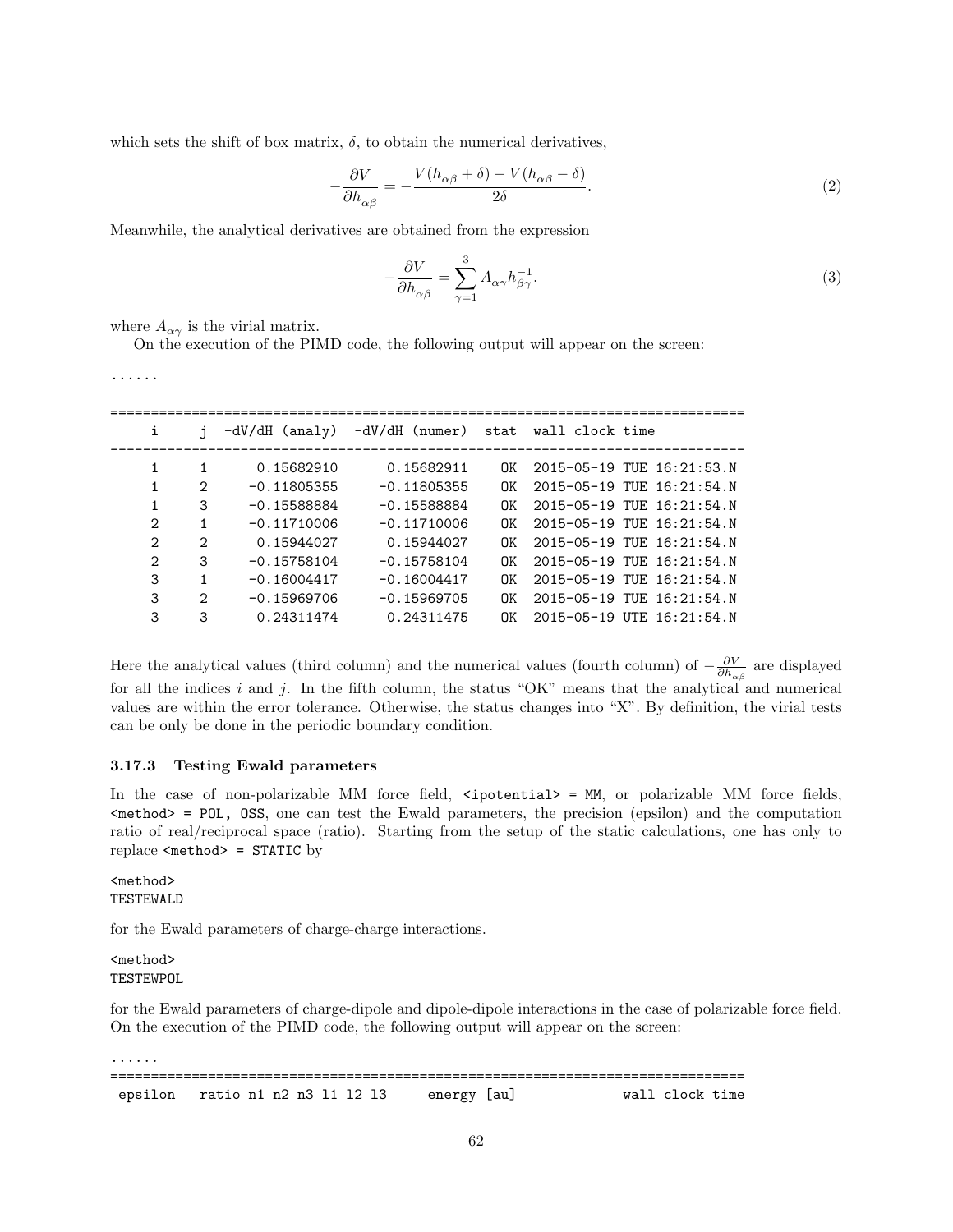------------------------------------------------------------------------------ 2020-05-10 Sun 09:11:52.89 0.1E-07 0.100 3 3 3 5 5 5 -339.755346433 2020-05-10 Sun 09:11:53.93 0.1E-05 0.100 2 2 2 4 4 4 -339.755326782 2020-05-10 Sun 09:11:54.54 0.1E-06 0.100 3 3 3 5 5 5 -339.755347885 2020-05-10 Sun 09:11:55.52 0.1E-07 0.100 3 3 3 5 5 5 -339.755346433 2020-05-10 Sun 09:11:56.55 0.1E-08 0.100 3 3 3 5 5 5 -339.755352183 2020-05-10 Sun 09:11:57.64 0.1E-09 0.100 3 3 3 6 6 6 -339.755352947 2020-05-10 Sun 09:11:59.05 0.1E-07 0.144 3 3 3 5 5 5 -339.755349913 2020-05-10 Sun 09:12:00.01 0.1E-07 0.120 3 3 3 5 5 5 -339.755343475 2020-05-10 Sun 09:12:01.02 0.1E-07 0.100 3 3 3 5 5 5 -339.755346433 2020-05-10 Sun 09:12:02.04 0.1E-07 0.083 3 3 3 5 5 5 -339.755343699 2020-05-10 Sun 09:12:03.09 0.1E-07 0.069 3 3 3 5 5 5 -339.755353672 2020-05-10 Sun 09:12:04.17

Here n1 n2 n3 are the cut offs in the real space, and 11 12 13 are the cut offs in the reciprocal space, which are automatically determined by epsilon and ratio parameters. Initial values of epsilon and ratio can be controlled by the keywords <ewald> and <ewpol> in the file  $mm.dat$ . By definition, the Ewald tests can be only be done in the periodic boundary condition.

# **3.18 Mechanochemistry**

The theoretical background of mechanochemical calculation (MECH) is briefly explained in Section 11.1.

The external force explicitly included (EFEI) method for mechanochemical calculations [37] is implemented in the PIMD code. The EFEI method can be used, in principle, in the combination with any other methods. An example for a water molecule can be found in the directory *examples/H2O/water mech*. and enter that directory:

```
> cd run/water_mech
```
The following keywords designate the inclusion of the external force.

<mech\_type> EFEI

This keyword sets the type of mechanochemical calculation to be the external force explicitly included (EFEI) method.

<efei>

```
2 3 0.01
```
This keyword sets the parameters of the EFEI method. In this case, the repulsive force is applied between the pair of atoms 2 and 3 with the amplitude of  $F = 0.01$  hartree/bohr.

<iprint\_mech>

1

This keyword sets the print interval of energy components to the output file, *mech.out*.

On the execution of the PIMD code, the output file, *mech.out*, will be created. See Section 10.2 for the data format of the output file.

# **3.19 Nonadiabatic dynamics**

The following methods for nonadiabatic dynamics are implemented in the PIMD code.

- *•* TFS: surface hopping dynamics (Tully's fewest switches).
- *•* MFE: mean field dynamics (Ehrenfest mean field).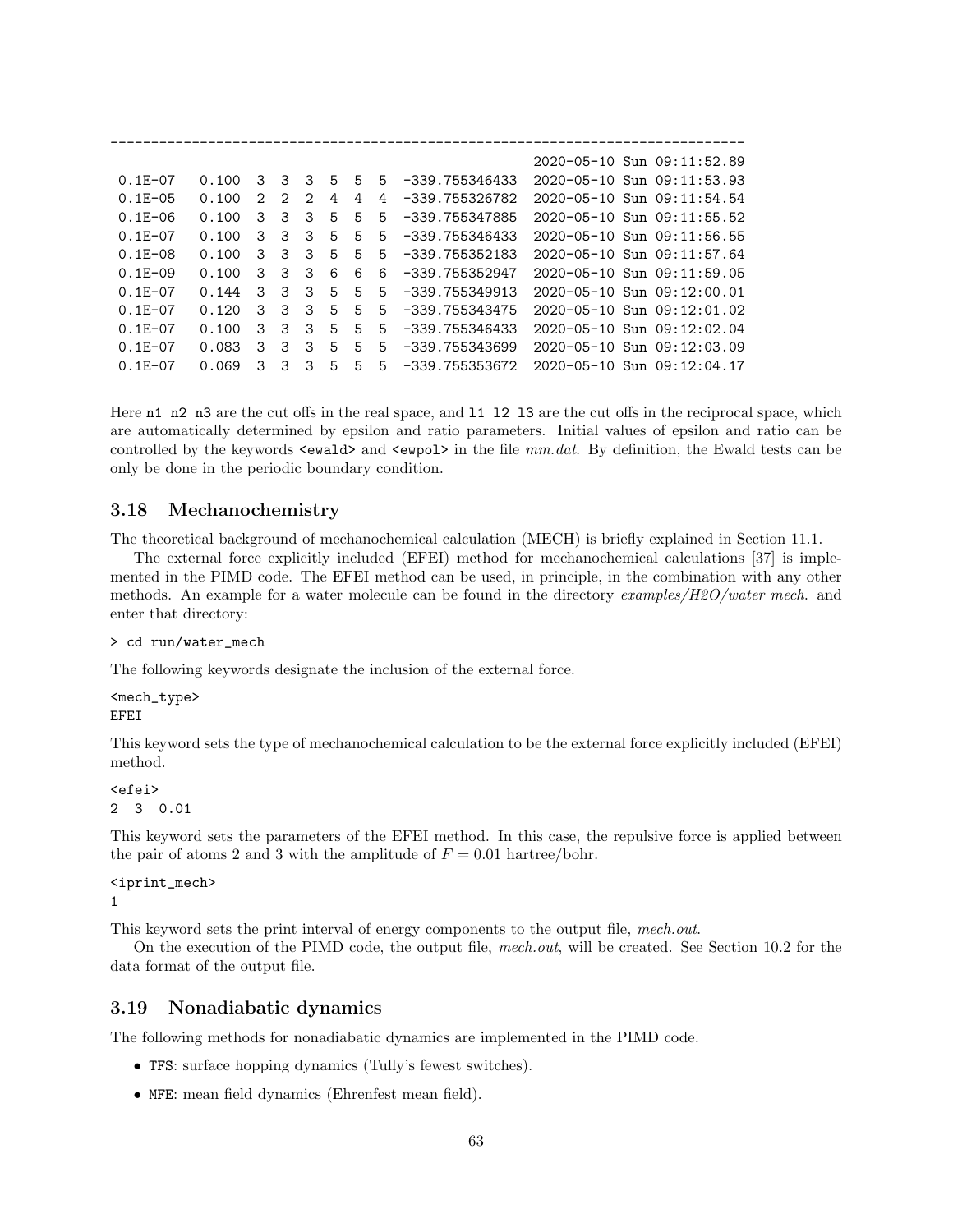## **3.19.1 Surface hopping dynamics**

The theoretical background of surface hopping dynamics is briefly explained in Section 11.18.

As an example, a set of input files for the LiH molecule is available. So, let us copy it to the directory *run*:

> cp -r examples/LiH/molpro\_tfs run

and enter that directory:

```
> cd run/molpro_tfs/
```
To prepare the file *input.dat*, all the keywords given in Sections 3.1 and 3.2 are important. In addition, the following keywords are also important.

### <method>

TFS

This keyword sets the simulation method. In the present case, surface hopping dynamics.

<nbead>

4

This keyword sets the number of independent trajectories, i.e., the number of beads, in the present case, four trajectories.

<dt>

0.25d0

This keyword sets the step size, in the present case, 0.25 femtoseconds.

<nstep>

400

This keyword sets the number of steps, in the present case, 400 steps.

<nref>

100

This keyword controls the time increment of the state coefficients, in the present case,  $1/100$  of  $\langle dt \rangle$ .

<nstate>

 $\mathcal{L}$ 

This keyword sets the number of adiabatic electronic states. In the present case, two states, the ground state and the first excited state, are chosen.

<istate\_init>

2

This keyword sets the state occupied initially. In the present case, the second lowest state (the first excited state) is chosen.

<temperature> 300.d0

This keyword sets the initial temperature of the system. The velocities are generated randomly according to Maxwell-Boltzmann distribution at this temperature, in the present case, 300 kelvin.

<iprint\_tfs>

1

This keyword sets the print interval of the output file *tfs.out*, in the present case, every step.

<iprint\_nac>

1

This keyword sets the print interval of the output file *nac.out*, in the present case, every step.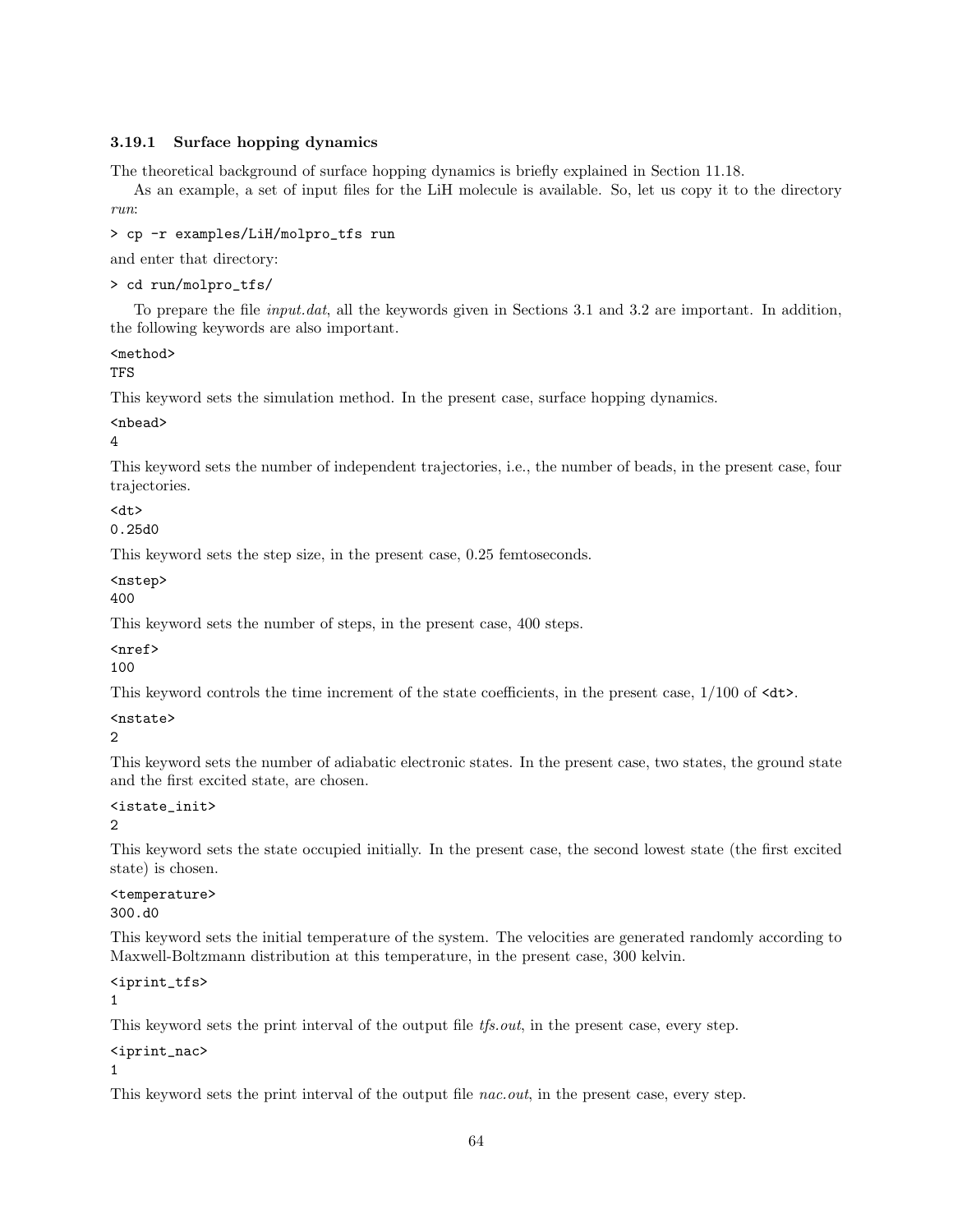**Input data for MOLPRO.** In the PIMD code, nonadiabatic dynamics, i.e., surface hopping dynamics and mean field dynamics, can be carried out with the MOLPRO code. The MOLPRO input file, *molpro.dat*, should be present in the execution directory. The following is an example of LiH molecule using the CASSCF method and  $6-31g(d,p)$  basis set. The input file sets up the static calculation of the potential energy, the dipole moment, the forces and the nonadiabatic coupling elements. It makes the data printed to the output file, *table.molpro*.

```
> cat molpro.dat
***,title
memory,100,m
basis=6-31g(d,p)geomtyp=xyz
geometry={nosym;noorient;
2
comment
li 0.0000 0.0000 0.0000
h 5.0000 0.0000 0.0000
}
int;
multi;
occ,3;frozen,0;closed,1;wf,4,1,0;state,2;weight,1,1
cpmcscf,nacm,1.1,2.1,accu=1.d-7,record=5101.1
cpmcscf,grad,1.1,accu=1.d-7,record=5102.1
cpmcscf,grad,2.1,accu=1.d-7,record=5103.1
e=energy
table, e \qquad \qquad \text{!print a table with results}save,table.molpro !save to file
title,<energy> !title for the table
format,(e24.16) !explicit format
table,dmx,dmy,dmz !print a table with results
save,table.molpro !save to file
title,<dipole> !title for the table
format,(3e24.16) !explicit format
force
samc,5101.1
varsav
table,gradx,grady,gradz !print a table with results
save,table.molpro !save to file
title,<nacme> 1 2 !title for the table
format,(3e24.16) !explicit format
force
samc,5102.1
varsav
table,gradx,grady,gradz !print a table with results
save,table.molpro !save to file
title,<grad> 1 !title for the table
format,(3e24.16) !explicit format
```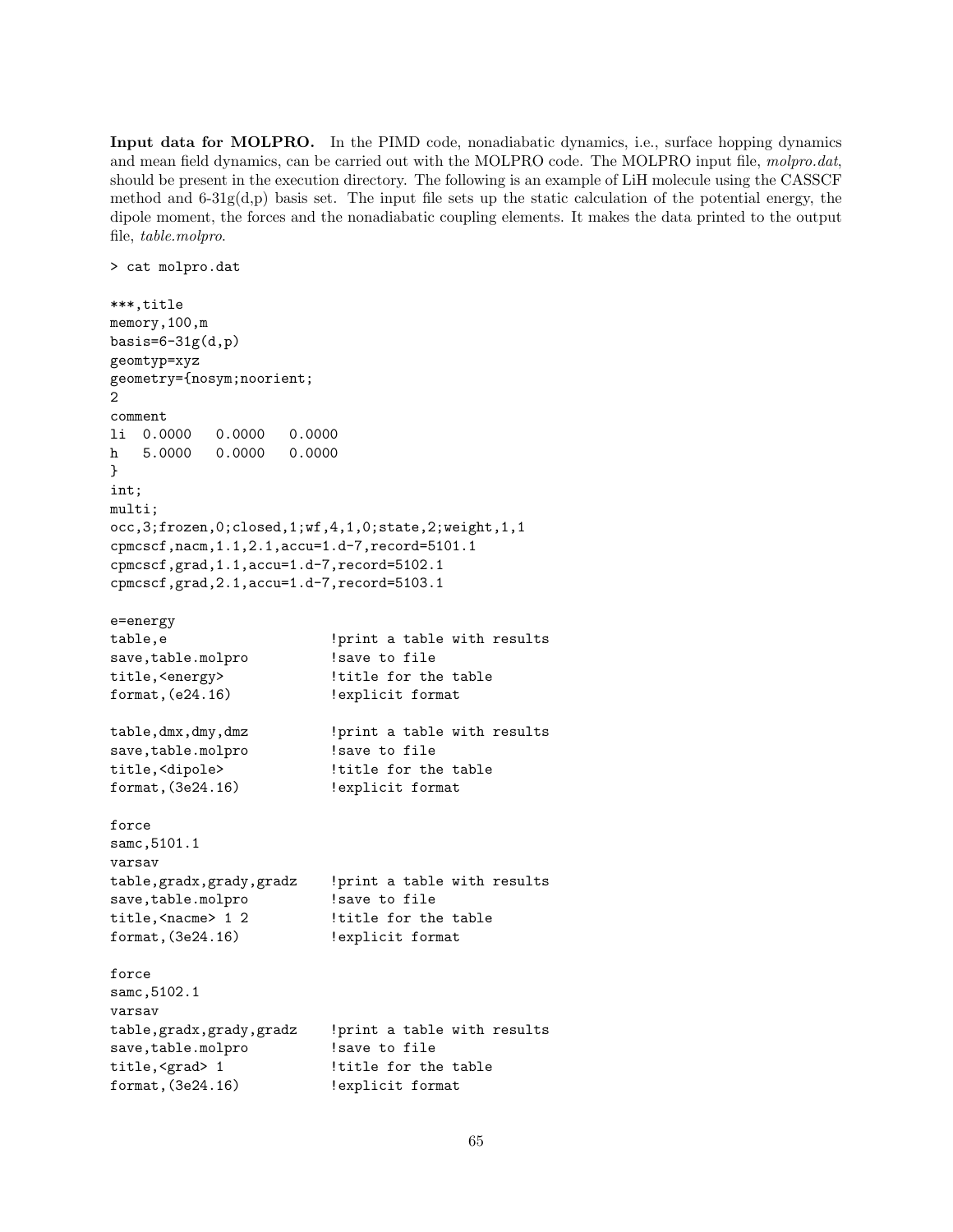force samc,5103.1 varsav table,gradx,grady,gradz !print a table with results save,table.molpro !save to file title,<grad> 2 !title for the table format,(3e24.16) !explicit format

This file could be tested by running directly the MOLPRO code,

> molpro < molpro.dat

If this works correctly, one is ready to run the PIMD code. On the execution of PIMD, the output file *tfs.out* is generated.

> less tfs.out

.....

| step |              | bead           |                | s occ             | pop/s    | ratio/s  | potential/s   | potential/occ |
|------|--------------|----------------|----------------|-------------------|----------|----------|---------------|---------------|
|      | $\Omega$     | 1              | 1              | $\mathfrak{D}$    | 0.000000 | 0.000000 | $-7.92966939$ | $-7.86722151$ |
|      | $\Omega$     | 1              | $\mathcal{D}$  | $\mathfrak{D}$    | 1.000000 | 1.000000 | $-7.86722151$ | $-7.86722151$ |
|      | $\Omega$     | $\overline{2}$ | $\mathbf{1}$   | 2                 | 0.000000 | 0.000000 | $-7.92966939$ | $-7.86722151$ |
|      | $\Omega$     | $\overline{2}$ | $\overline{2}$ | $\mathcal{D}_{1}$ | 1.000000 | 1.000000 | $-7.86722151$ | $-7.86722151$ |
|      | $\Omega$     | 3              | $\mathbf{1}$   | $\overline{2}$    | 0.000000 | 0.000000 | $-7.92966939$ | $-7.86722151$ |
|      | $\Omega$     | 3              | $\mathcal{D}$  | $\mathfrak{D}$    | 1.000000 | 1.000000 | $-7.86722151$ | $-7.86722151$ |
|      | $\Omega$     | $\overline{4}$ | $\mathbf{1}$   | $\mathfrak{D}$    | 0.000000 | 0.000000 | $-7.92966939$ | $-7.86722151$ |
|      | $\Omega$     | 4              | $\mathcal{D}$  | 2                 | 1.000000 | 1.000000 | $-7.86722151$ | $-7.86722151$ |
|      | $\mathbf{1}$ | $\mathbf{1}$   | $\mathbf{1}$   | $\mathfrak{D}$    | 0.000004 | 0.000000 | $-7.92988085$ | $-7.86730272$ |
|      | 1            | $\mathbf{1}$   | $\mathcal{D}$  | $\mathfrak{D}$    | 0.999996 | 1.000000 | $-7.86730272$ | $-7.86730272$ |
|      | 1            | $\mathfrak{D}$ | $\mathbf{1}$   | $\mathfrak{D}$    | 0.000003 | 0.000000 | $-7.92947539$ | $-7.86714613$ |
|      | 1            | $\overline{2}$ | $\overline{2}$ | 2                 | 0.999997 | 1.000000 | $-7.86714613$ | $-7.86714613$ |
|      | 1            | 3              | $\mathbf{1}$   | $\mathbf{2}$      | 0.000004 | 0.000000 | $-7.92988085$ | $-7.86730272$ |
|      | 1            | 3              | $\mathcal{D}$  | $\mathfrak{D}$    | 0.999996 | 1.000000 | $-7.86730272$ | $-7.86730272$ |
|      | 1            | 4              | $\mathbf{1}$   | $\mathfrak{D}$    | 0.000003 | 0.000000 | $-7.92947539$ | $-7.86714613$ |
|      | 1            | 4              | $\overline{2}$ | $\mathfrak{D}$    | 0.999997 | 1.000000 | $-7.86714613$ | $-7.86714613$ |
|      |              |                |                |                   |          |          |               |               |

The first three columns are the step number, the bead number, and the state number. The fourth column is the occupied state of the corresponding bead. The fifth column is the population of the corresponding state for each bead. The sixth column is the occupancy ratio of the corresponding state among all the beads. The seventh and the eighth columns are the potential energies of the corresponding state and the occupied state, respectively, of each bead.

#### **3.19.2 Mean field dynamics**

The theoretical background of mean field dynamics is briefly explained in Section 11.18.

As an example, a set of input files for the LiH molecule is available. So, let us copy it to the directory *run*:

#### > cp -r examples/LiH/molpro\_mfe run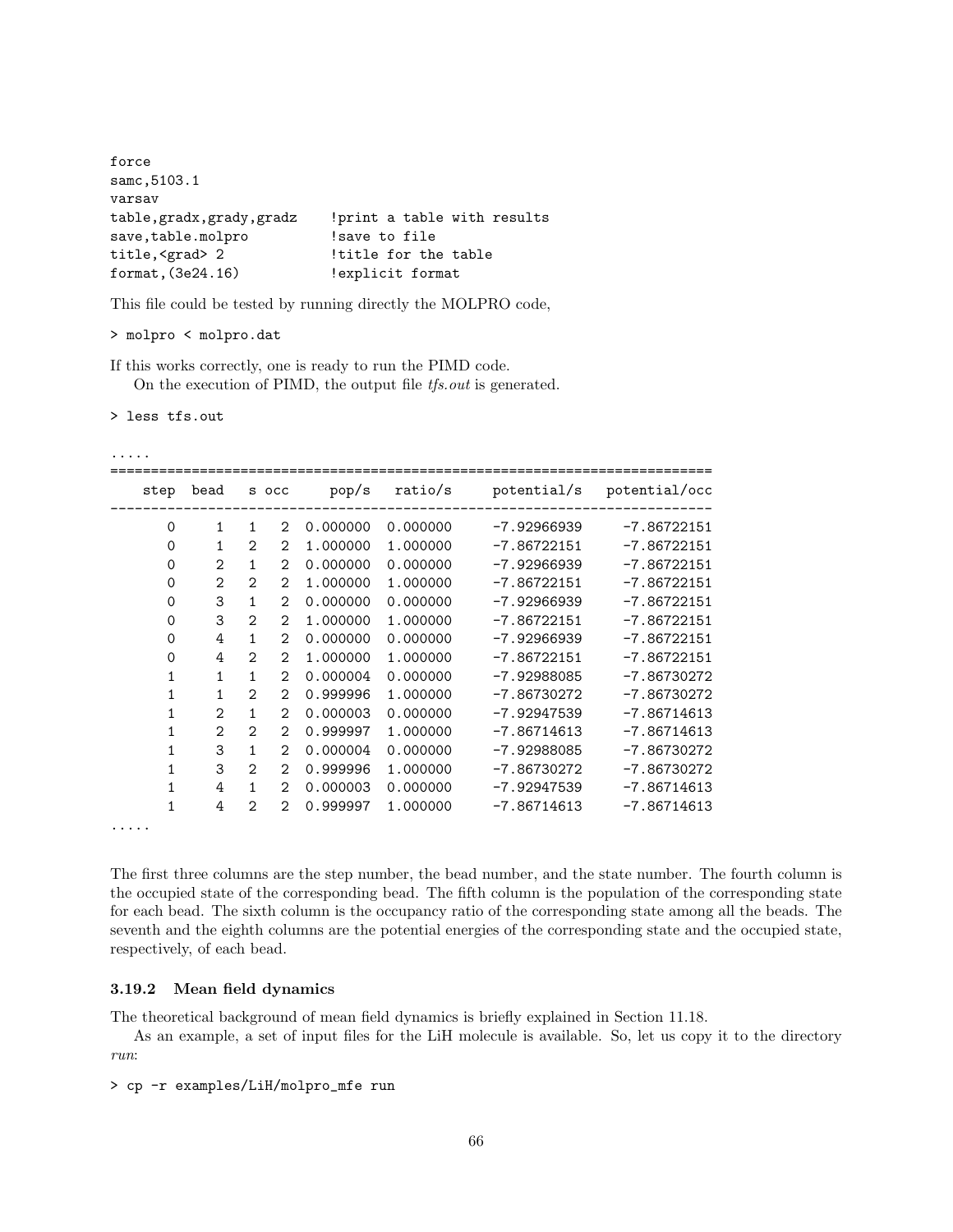and enter that directory:

```
> cd run/molpro_mfe/
```
The keywords for the file *input.dat* are basically the same as those in Section 3.19.1, except that the keyword <method> = TFS is replaced by

# <method>

MFE

and the keyword <iprint\_tfs> is replaced by

# <iprint\_mfe>

1

which controls the print interval of the output file, *mfe.out*. On the execution of PIMD, the output file *mfe.out* is generated.

> less mfe.out

.....

| step     | bead           |                             | s occ    | pop/s    | occ/s    | pot/state     | pot/occ       |
|----------|----------------|-----------------------------|----------|----------|----------|---------------|---------------|
| $\Omega$ | 1              | $\mathbf{1}$                | 0        | 0.000000 | 0.000000 | $-7.92966939$ | $-7.86722151$ |
| $\Omega$ | 1              | $\mathcal{D}_{\mathcal{L}}$ | $\Omega$ | 1.000000 | 1.000000 | $-7.86722151$ | $-7.86722151$ |
| 0        | $\mathcal{D}$  | 1                           | $\Omega$ | 0.000000 | 0.000000 | $-7.92966939$ | $-7.86722151$ |
| $\Omega$ | $\mathfrak{D}$ | $\mathcal{D}_{\mathcal{L}}$ | $\Omega$ | 1.000000 | 1.000000 | $-7.86722151$ | $-7.86722151$ |
| $\Omega$ | 3              | $\mathbf{1}$                | $\Omega$ | 0.000000 | 0.000000 | $-7.92966939$ | $-7.86722151$ |
| $\Omega$ | 3              | $\mathcal{D}_{\mathcal{L}}$ | $\Omega$ | 1.000000 | 1.000000 | $-7.86722151$ | $-7.86722151$ |
| $\Omega$ | 4              | $\mathbf{1}$                | $\Omega$ | 0.000000 | 0.000000 | $-7.92966939$ | $-7.86722151$ |
| $\Omega$ | 4              | $\overline{2}$              | $\Omega$ | 1.000000 | 1.000000 | $-7.86722151$ | $-7.86722151$ |
| 1        | 1              | 1                           | $\Omega$ | 0.000004 | 0.000003 | $-7.92988085$ | $-7.86730277$ |
| 1        | 1              | $\mathcal{D}$               | $\Omega$ | 0.999996 | 0.999997 | $-7.86730272$ | $-7.86730277$ |
| 1        | $\mathfrak{D}$ | 1                           | $\Omega$ | 0.000003 | 0.000003 | $-7.92947539$ | $-7.86714619$ |
| 1        | $\mathfrak{D}$ | $\mathfrak{D}$              | $\Omega$ | 0.999997 | 0.999997 | $-7.86714613$ | $-7.86714619$ |
|          | 3              | 1                           | $\Omega$ | 0.000004 | 0.000003 | $-7.92988085$ | $-7.86730277$ |
|          | 3              | $\mathcal{D}_{\mathcal{L}}$ | $\Omega$ | 0.999996 | 0.999997 | $-7.86730272$ | $-7.86730277$ |
|          | 4              | $\mathbf{1}$                | $\Omega$ | 0.000003 | 0.000003 | $-7.92947539$ | $-7.86714619$ |
| 1        | 4              | $\mathfrak{D}$              | $\Omega$ | 0.999997 | 0.999997 | $-7.86714613$ | $-7.86714619$ |
|          |                |                             |          |          |          |               |               |

The first three columns are the step number, the bead number, and the state number. The fourth column is zero (no meaning, since the occupied state is mixed). The fifth column is the population of the corresponding state for each bead. The sixth column is the occupancy ratio of the corresponding state among all the beads. The seventh and the eighth columns are the potential energies of the corresponding state and the mixed state, respectively, of each bead.

# **3.20 Molecular dynamics of rigid molecules**

As an example, a set of input files for the aqueous solution of NaCN is available. So, let us copy it to the directory *run*:

```
> cp -r examples/"NaCN(aq)"/mm_rotor run
```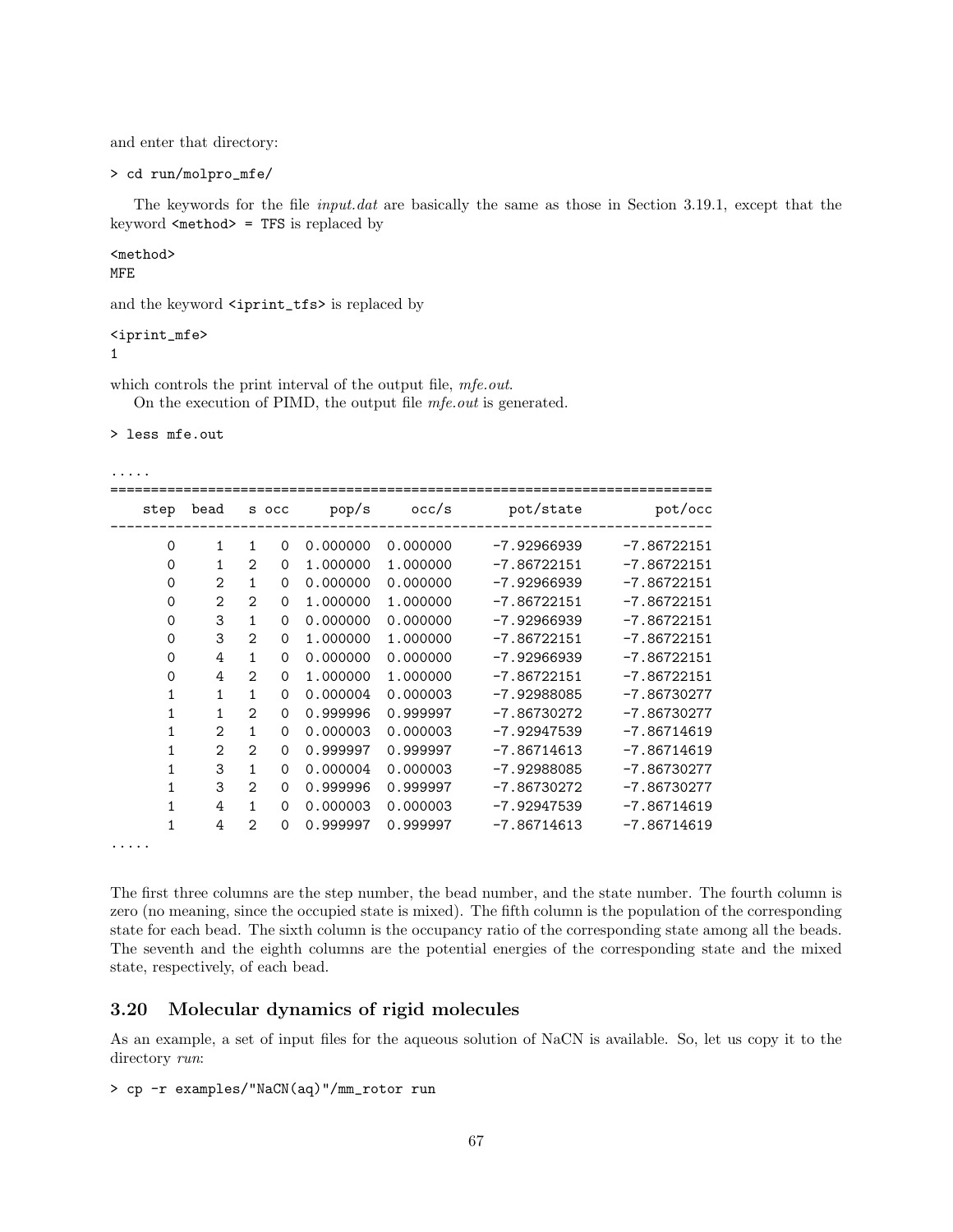and enter that directory:

```
> cd run/mm_rotor/
```
To prepare the file *input.dat*, all the keywords given in Sections 3.1 and 3.2 are important. In addition, the following keywords are also important.

<method> ROTOR

This keyword sets the simulation method, in the present case, molecular dynamics of rigid molecules.

<ensemble> NVT

<dt> 0.25d0

This keyword sets the step size, in the present case, 0.25 femtoseconds.

<nstep> 400

This keyword sets the number of steps, in the present case, 0.25 femtoseconds.

<temperature> 300.d0

This keyword sets the temperature of the system, in the present case, 300 kelvin.

<iboundary>

1 37.237981 0.000000 0.000000 0.000000 37.237981 0.000000 0.000000 0.000000 37.237981

This keyword sets the boundary condition and the initial box. In the present case, "1" means periodic boundary and the following three lines are the matrix of the initial box. In the present case, a cubic box with the side length of 37.237981 bohr is used.

<iread\_exit> 10

This keyword set the interval of reading *exit.dat*, in the present case, every 10 steps.

```
<iprint_std>
10
<iprint_rest>
10
<iprint_rdf>
10
<iprint_trj>
10
```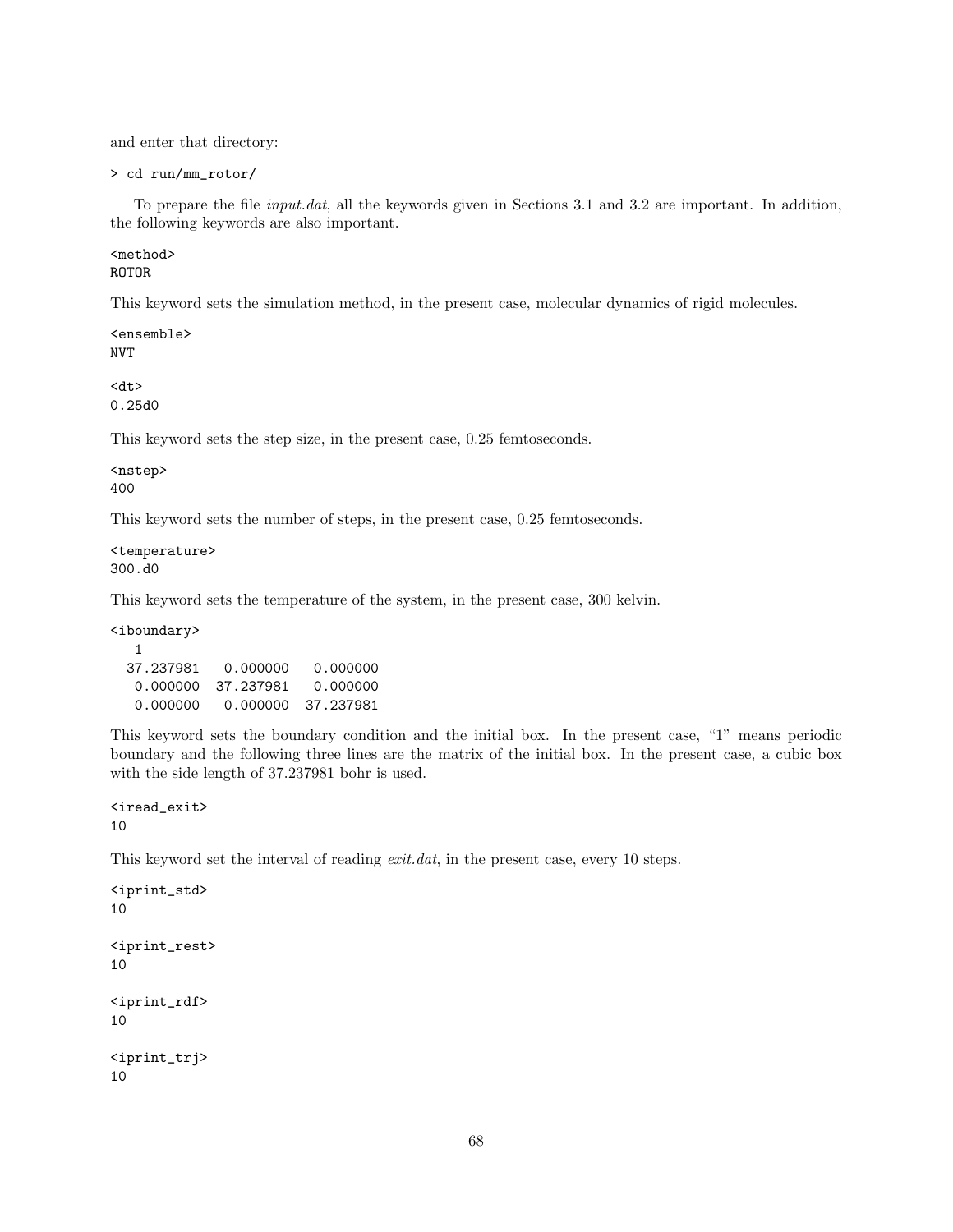```
<iprint_xyz>
10
```

```
<iprint_dip>
10
```
These keywords set the print intervals of the standard output, the restart files, the radial distributions, the trajectories in the regular and the xyz formats, and the dipole moments, respectively.

Now comes the keywords peculiar to <method> = ROTOR.

```
<components>
3
H2O 4 GENERAL
  -1.430429 -0.984140 0.0000001.430429 -0.984140 0.000000
   0.000000 0.123017 0.000000
   0.000000 -0.160441 0.000000
CN 4 LINEAR
   0.000000 0.000000 -1.020452
   0.000000 0.000000 0.805023
   0.000000 0.000000 1.190527
   0.000000 0.000000 1.610047
Na 1 MONOATOM
   0.000000 0.000000 0.000000
```
This keyword sets the molecular components. There are "3" components  $(H_2O, CN, Na)$ . The  $H_2O$  and CN molecules have four interaction sites, while Na has one interacting site. As the CN molecule is linear, the atoms of CN molecule must be arranged along the *z* axis.

#### <molecules>

| 256             |      |     |                                                  |      |
|-----------------|------|-----|--------------------------------------------------|------|
| H <sub>20</sub> | 1.   | 255 | 509                                              | 763  |
| H <sub>20</sub> | 2    | 256 | 510                                              | -764 |
|                 |      | .   |                                                  |      |
|                 |      |     | $\sim$ $\sim$ $\sim$ $\sim$ $\sim$ $\sim$ $\sim$ |      |
| H <sub>20</sub> |      |     | 254 508 762 1016                                 |      |
| $\text{CN}$     |      |     | 1017 1018 1019 1020                              |      |
| Na              | 1021 |     |                                                  |      |

This keyword sets the number of molecules, in the present case, 256. The following lines set the site numbers of each molecule.

#### **3.20.1 Gentlest ascent dynamics (GAD)**

In PIMD code, the gentlest ascent dynamics is implemented [74]. As an example, a set of input files for  $C_2H_4O$  is available. So, let us copy it to the directory *run*:

### > cp -r examples/C2H4O/smash\_gad run

and enter that directory:

```
> cd run/smash_gad
```
To prepare the file *input.dat*, all the keywords given in Sections 3.1 and 3.2 are important. In addition, the following keywords are also important.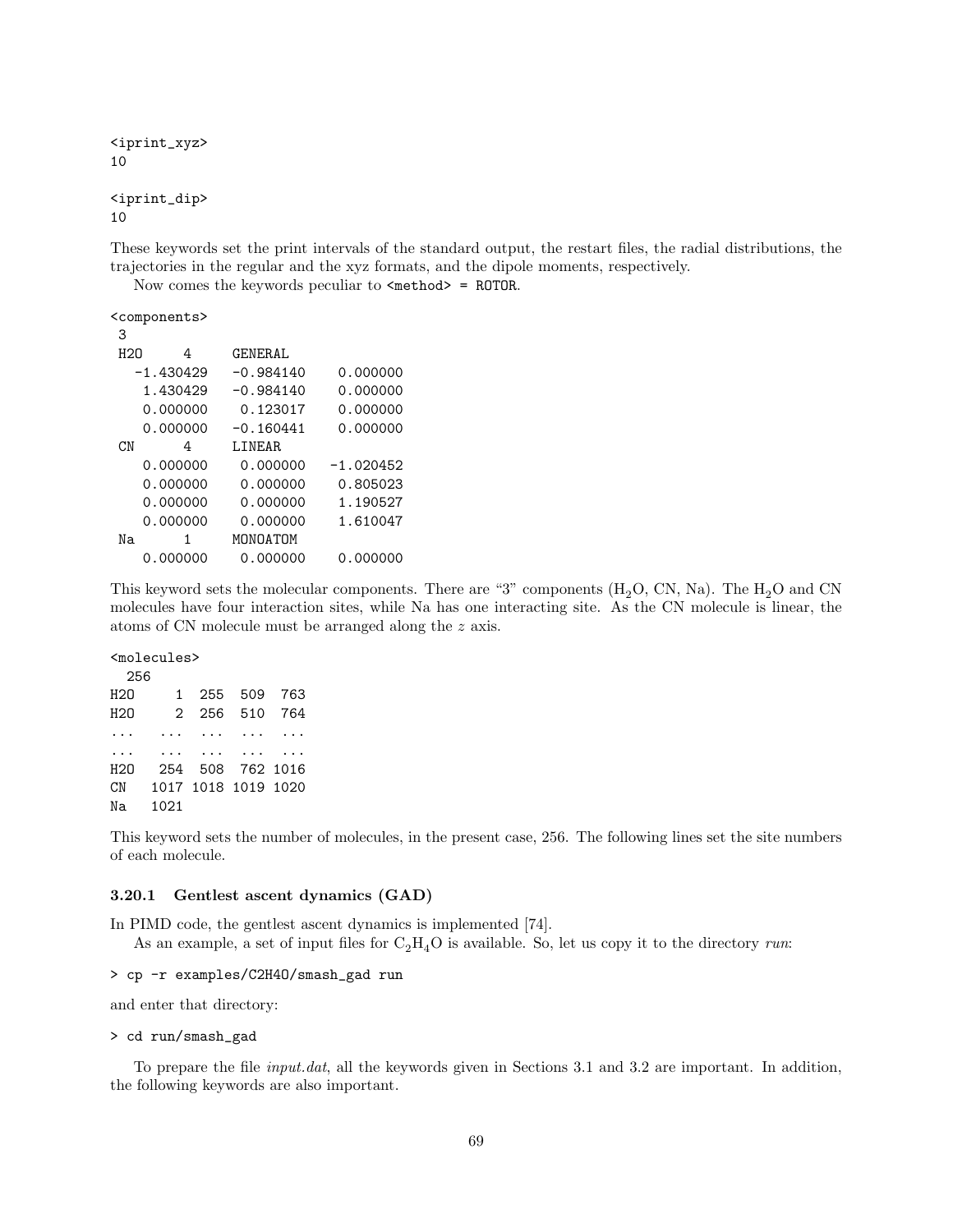### <method> GAD

This keyword sets the simulation method. In the present case, "GAD" corresponds to gentlest ascent dynamics.

#### <dt> 0.01d0

This keyword sets the step size in hartree<sup>0.5</sup> femtoseconds.

## <nstep> 1000

This keyword sets the number of GAD steps.

#### <iprint\_xyz> 1

This keyword sets the print interval of trajectory in xyz format. In the present case, every ten steps.

#### <nbead> 8

This keyword sets the number of GAD trajectories computed in parallel. In the present case, eight trajectories.

<fdiff> 1.d-3

This keyword sets the finite difference parameter used in GAD. In the present case, 10*−*<sup>3</sup> bohr.

# <irandom>

 $\Omega$ 

This keyword sets the random number. In the present case, the random number starting with a predefined seed.

#### <gamma\_gad> 0.1

This keyword sets the gamma value of GAD. In the present case, "0.1" atomic unit.

<energy\_max\_gad> -150.6

This keyword sets the maximum energy value of GAD. In the present case, "-150.6" hartree.

The output files *\*.out* and the restart files *\*.ini* will be explained in Section 10.2 and Section 10.3, respectively.

# **3.21 Consecutive static calculations (SCAN)**

Consecutive static calculations are performed with  $\epsilon$ method $>$  = SCAN. A series of molecular configurations are read from file *structure.dat*. On the execution of the PIMD code, the potential energy, forces, and dipole moment is computed based on  $\leq$  ipotential for each molecular configuration. The results are printed to files *coord scan.out* (atomic coordinates), *potential scan.out* (potential energy), *forces scan.out* (forces), and *dipole scan.out* (dipole moment).

In addition, external shell script can be executed for each structure. The file name of the shell script is given by the keyword <scan\_exe\_shell>.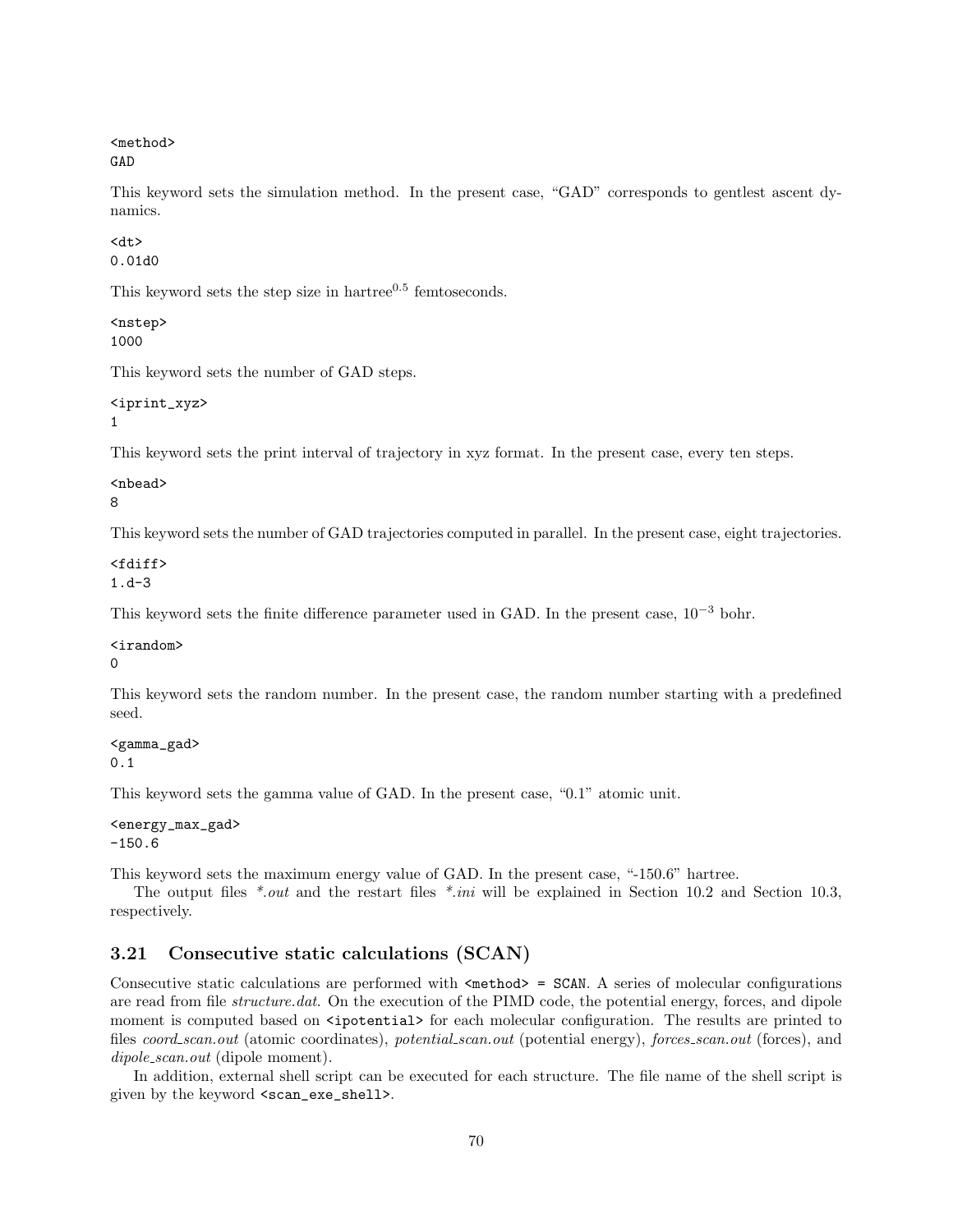# **4 Potentials**

In this section, the data in the potential files are explained. The file names and the data depend on the potential employed. The input data for external codes (e.g., for ab initio calculations) should be prepared by the user. In principle, the PIMD code reuses the input files that work in the external codes. To make it simple, most of the examples below are for a water molecule but with different potentials.

IMPORTANT: Beware that only the geometry information in the PIMD input files, *structure.dat*, *geometry.ini* or *string.ini*, will be used. Thus, the geometry given in the external codes will not be used in the PIMD code.

# **4.1 Empirical force fields**

In the PIMD code, the following empirical force fields are implemented.

- *•* MM: molecular mechanics (classical force field).
- EAM: embedded atom method.
- *•* ADP: angular dependent potential.
- *•* PAIR: pair potential.
- *•* TERSOFF: Tersoff potential.

### **4.1.1 Molecular mechanics (MM)**

In the PIMD code, the molecular mechanics potential is given by the sum of the following terms

- $V_{lin}$ : the linear bonds in the harmonic form.
- $V_{\text{genlin}}$ : the linear bonds in the general anharmonic form.
- $V_{\text{ang}}$ : the angular bonds.
- $V_{\text{dih}}$ : the dihedral angular bonds.
- $V_{\text{impr}}$ : the improper angular bonds.
- $V_{\text{cman}}$ : CMAP correction for CHARMM force field.
- *• V*lj: Lennard-Jones (LJ) interaction of 6-12 type.
- $V_{\text{es}}$ : the electrostatic interaction.
- $V_{\text{mrs}}$ : Morse interaction.
- $V_{\text{buck}}$ : Buckingham interaction.

The *V*es could be either polarizable (MM) or non-polarizable (POL). Parameters for each term must be specified in the input file called *mm.dat* in the execution directory. See Section 9.7 for details.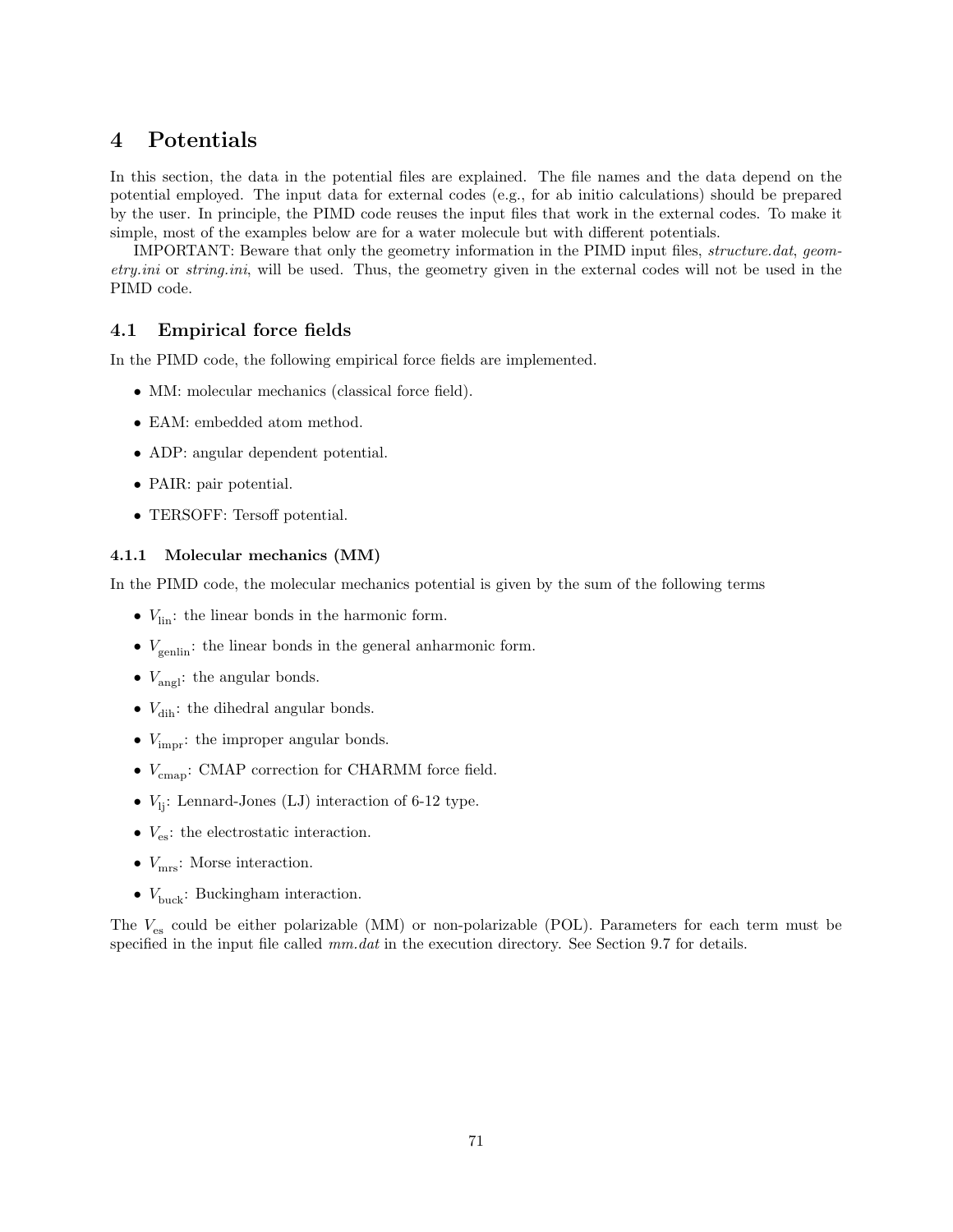**Example of non-polarizable liquid water.** The following is the example of the input file *mm.dat* for liquid water composed of 256 non-polarizable water molecules (768 atoms). The order of atoms is  $O(1), \cdots$ ,  $O(256)$ ,  $H(257)$ ,  $\cdots$ ,  $H(512)$ ,  $H(513)$ ,  $\cdots$ ,  $H(768)$ . The parameters are taken from the flexible TIP3P model [38, 39].

> less examples/water/water\_static/mm.dat <linear\_bonds> 512 1 257 0.180884D+01 0.401926D+00 1 513 0.180884D+01 0.401926D+00 ... ... ............ ............ ... ... ............ ............ 256 512 0.180884D+01 0.401926D+00 256 768 0.180884D+01 0.401926D+00 <angular\_bonds> 256 257 1 513 0.104520D+03 0.534400D-04 258 2 514 0.104520D+03 0.534400D-04 ... ... ... ............ ............ ... ... ... ............ ............ 511 255 767 0.104520D+03 0.534400D-04 512 256 768 0.104520D+03 0.534400D-04 <lennard-jones> 293760 0.153900D+02 0.182250D+02 1 2 0.242560D-03 0.595369D+01 1 3 0.242560D-03 0.595369D+01 ... ... ............ ............ ... ... ............ ............ 257 258 0.733600D-04 0.755910D+00 257 259 0.733600D-04 0.755910D+00 ... ... ............ ............ ... ... ............ ............ 256 766 0.133400D-03 0.335480D+01 256 767 0.133400D-03 0.335480D+01 <charges> 768 1 -0.834000D+00 2 -0.834000D+00 . ............. . ............. 767 0.417000D+00

# <nbcp>

768 1 257 0.0 257 513 0.0

768 0.417000D+00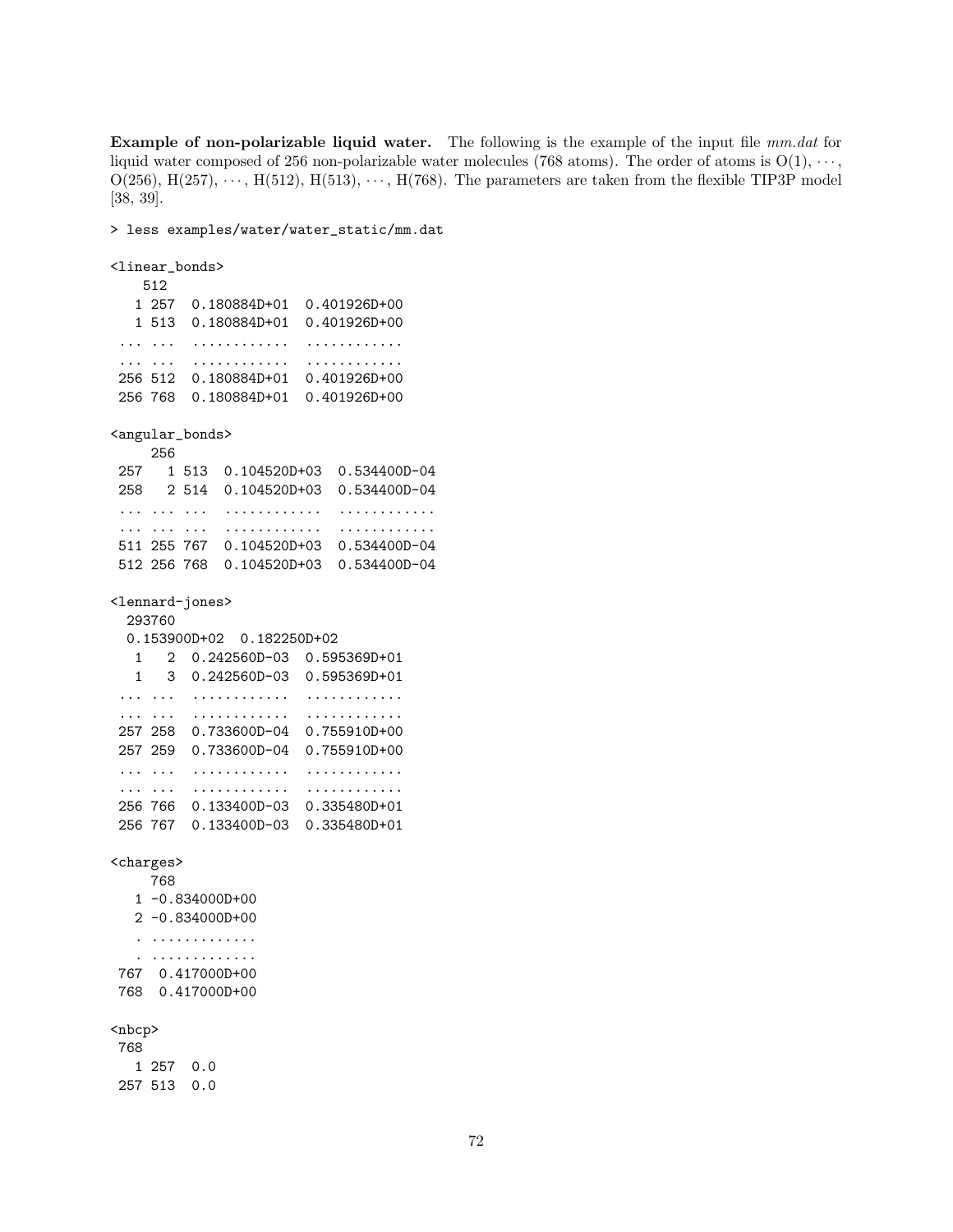... ... ... 512 768 0.0 768 256 0.0 <ewald> 1.d-08 11.d+00 0

- $\leq$  linear\_bonds>: There are two OH linear bonds per water molecule,  $O(n)$ -H( $n + 256$ ) and  $O(n)$ - $H(n+512)$  for  $1 \leq n \leq 256$ . Thus, there are  $256 \times 2 = 512$  OH linear bonds in total. In each line, the two atoms involved in the linear bond are listed together with the equilibrium bond lengths (1.80884 bohr) and the force constants  $(0.401926 \text{ hartree/bohr}^2)$ .
- $\epsilon$  <angular\_bonds>: There are one HOH angular bond per water molecule,  $H(n+256)-O(n)$ - $H(n+512)$ for  $1 \leq n \leq 256$ . Thus, there are 256 HOH angular bonds in total. In each line, the three atoms involved in the angular bond are listed together with the equilibrium bond angles (104.52 degrees) and the force constants  $0.5344 \times 10^{-4}$  hartree/degrees<sup>2</sup>.
- *•* <lennard-jones>: There are 256*×*255*/*2 = 32640 intermolecular OO pairs, 512*×*511*/*2*−*256 = 130560 intermolecular HH pairs, and  $256 \times 512 - 512 = 130560$  intermolecular OH pairs. Thus, there are  $32640 + 130560 + 130816 = 293760$  LJ interactions in total. The LJ cutoff distances is set to be 15.390 bohrs (inner) and 18.225 bohrs (outer), respectively, Within the range  $15.39 < r < 18.225$ , all the LJ interactions are damped smoothly with a switching function. The two atoms relevant to each linear bond are listed together with the LJ parameters, i.e.,  $\epsilon = (0.24256, 0.07336, 0.13340) \times 10^{-3}$  hartrees and  $\sigma = (5.95369, 0.75591, 3.35480)$  bohrs for the intermolecular (OO, HH, OH) pairs, respectively.
- <charges>: There are 768 atoms, all of them with atomic charges. Each line gives the atomic charge, -0.834 for O atom and 0.417 for H atom.
- $\epsilon$  **hbcp>**: The electrostatic interaction is neglected (the scaling factor being zero) for all the 1-2 and 1-3 bonded pairs. Such bonded charge pairs are three intramolecular pairs (two OH and one HH) per water molecule. So, there are 768 pairs in total. Each of these pairs are listed together with the scaling factor, 0.0.
- *•* <ewald>: For the Ewald sum of charge-charge interactions, the precision is set as 10*−*<sup>8</sup> hartrees. The ratio of computational time between the real and the reciprocal space contributions is set as 11.0. The dipole correction is not included (0).

**Example of polarizable liquid water.** The following is the example of the input file *mm.dat* for liquid water composed of 96 polarizable water molecules and a chloride ion (289 atoms). Here the parameters are taken from the RPOL model [80]. The intra-molecular parameters, as well as the Lennard-Jones parameters, should be set in the same manner as the last paragraph, while the inter-molecular parameters should be set as follows.

> less examples/water/water\_static/mm.dat

```
<linear_bonds>
.......
<angular_bonds>
.......
<lennard-jones>
.......
```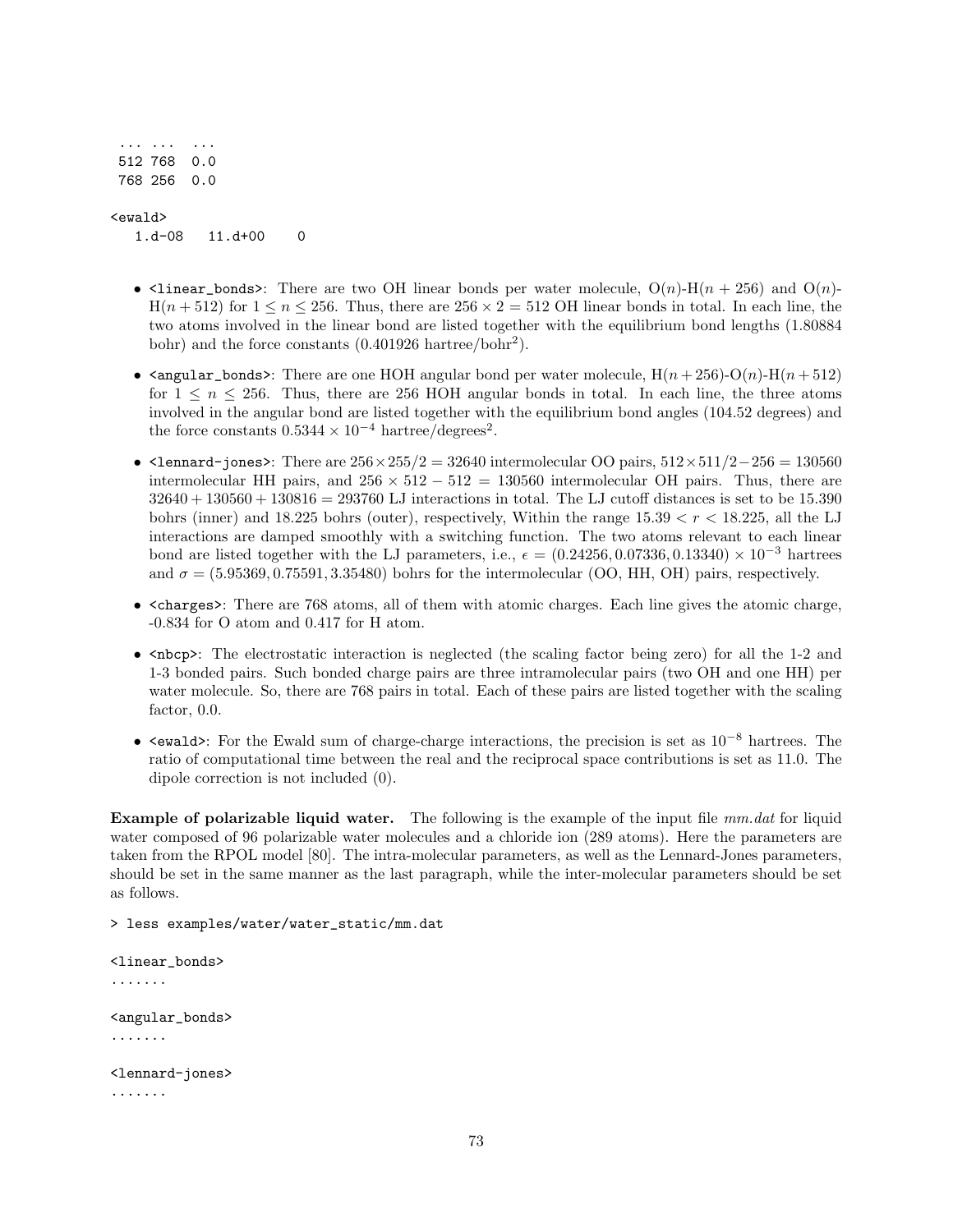```
<charges>
289
  1 -0.730000D+00 3.563119D+00 1
  2 -0.730000D+00 3.563119D+00 1
    . ............. ............ .
   . ............. ............ .
287 0.365000D+00 1.147216D+00 2
288 0.365000D+00 1.147216D+00 2
289 -1.000000D+00 3.698086D+01 3
<damping>
  4
  DD 1 3 EXP 1.111158D+01
  CC 2 3 EXP 4.119602D+00
  CD 2 3 EXP 4.119602D+00
  CD 3 2 EXP 4.119602D+00
<nbcp>
.......
<ewald>
.......
<ewpol>
1.d-8 0.1d0
```
- <charges>: There are 289 atoms, all of them with atomic charges. Each line gives the atomic charge (-0.730, 0.365 and -1.000 for O, H and Cl atoms, respectively), and the atomic polarizability in bohr*−*<sup>3</sup> units  $(3.563119, 1.147216, and 36.98086, for O, H, and Cl, atoms, respectively)$  and the atomic kind  $(1, 2)$ and 3 for O, H and Cl atoms, respectively).
- <damping>: There are 4 non-zero damping functions in the Thole exponential (EXP) form. The dipoledipole (DD) damping function between atomic kinds 1 and 3 (O and Cl), the charge-charge (CC), and charge-dipole (CD) damping function between atomic kinds 2 and 3 (H and Cl). The damping parameters (11.11158 and 4.119602) are given in bohr units. Note the CD damping functions must be designated separately for kinds *x* and *y* and for kinds *y* and *x*.
- $\epsilon$  <ewpol>: The parameters for the Ewald sum of the charge-dipole and dipole-dipole interactions are given by this keyword. The precision is 10*−*<sup>8</sup> , and the ratio of computational time between the real and the reciprocal space is 0.1.

#### **4.1.2 TIP4P**

A special routine for TIP4P potentials has been implemented. This can be used not only for pure water but also for aqueous solutions. To use this, one has to take care of three things mentioned below.

*•* Set the keyword

```
<ipotential>
TIP4P
```
in the file *input.dat*.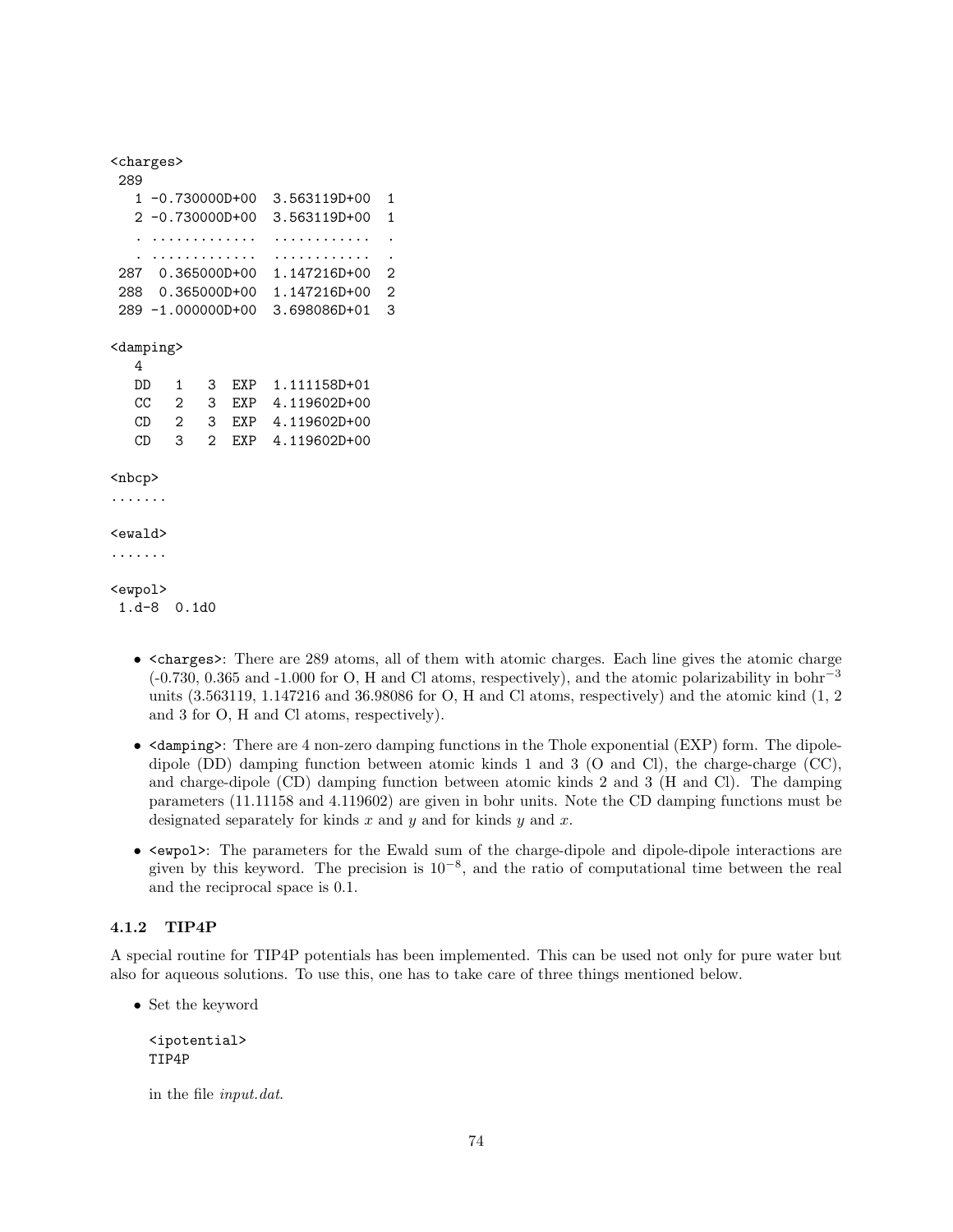*•* Set the keyword

<TIP4P> O H 0.744

in the file *mm.dat*. The first two characters, O and H, are the symbols of oxygen and hydrogen atoms. These symbols should correspond to those designated in the file *structure.dat* (in the case of old input style, those designated by the keyword nspec in *input.dat*). In this case, all the O and H atoms should belong to TIP4P water molecules. For each O atom, two H atoms must exist within the range of 1.4  $\AA$ and they must be unshared with any other O atoms. Otherwise the run will stop with an error message. The last value is  $\gamma$  value which determines the position of the M site, i.e.  $\vec{r}_{\rm M} = \gamma \vec{r}_{\rm O} + \frac{1-\gamma}{2} (\vec{r}_{\rm H'} + \vec{r}_{\rm H''})$ .

*•* Set the all parameters in *mm.dat* as in the case of TIP3P aqueous solution. A slight difference is that one assumes that the M charge belong to that of the nearest O atom. The keyword  $\langle$ charge> designates the charge values of M in TIP4P where those of O would have been designated in TIP3P. The keyword  $\langle$ nbcp> designates the non-interacting bonded charge pairs between M–H in TIP4P where those between O–H would have been designated in TIP3P.

## **4.1.3 Embedded atom method (EAM)**

The embedded atom method can be used by designating the keyword

<ipotential> EAM

The theoretical background is briefly described in Section 9.8.

**Example: hydrogen in FCC nickel crystal.** The following is the example of the input file *eam.dat* for nickel-hydrogen system composed of 500 nickel atoms and 1 hydrogen atom (501 atoms in total). The order of atoms is  $Ni(1), \dots, Ni(500), H(501)$ . The parameters are taken from the paper by Baskes et al. [44].

<nref\_eam> 1000

This keyword gives the number of reference points for the table functions  $\rho(r)$ ,  $F(\rho)$  and  $\phi(r)$ . in the present case, 1000.

<rcut\_eam> 5.7d0

This keyword gives the cutoff distance, in the present case,  $5.7 \text{ Å}.$ 

```
<rhor_eam>
```

```
1
0.0000000000000000E+00 0.0000000000000000E+00
0.5678391991991992E-02 0.1353993104251454E-10
...................... ......................
...................... ......................
\mathcal{D}0.0000000000000000E+00 0.0000000000000000E+00
0.5678391991991992E-02 0.8576998932607242E-09
...................... ......................
...................... ......................
```
This keyword gives the table for the electron density functions  $\varrho$  as a function of interatomic distance  $r$  in A. The data shown here are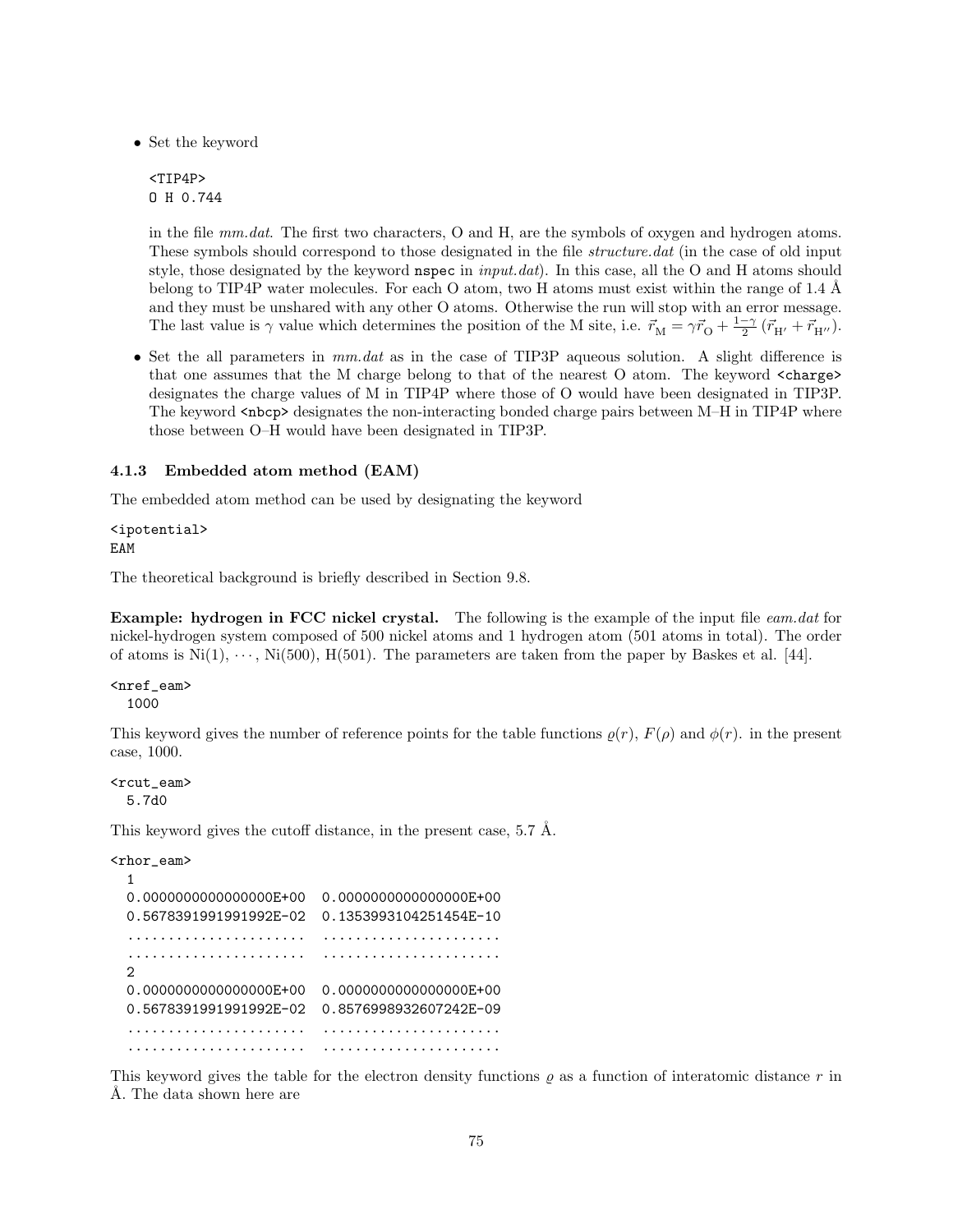- *•* "1", meaning the first atomic species, Ni.
- 1000 lines of *r* and  $\varrho_{\text{Ni}}(r)$ .
- *•* "2", meaning the second atom species, H.
- 1000 lines of *r* and  $\varrho_H(r)$ .

```
<frho_eam>
 1
 0.0000000000000000E+00 0.0000000000000000E+00
 0.1300722992992993E-01 -0.1332662793615358E+00
  ...................... ......................
  ...................... ......................
 2
 0.0000000000000000E+00 0.0000000000000000E+00
 0.1300722992992993E-01 -0.1535560579048078E+00
  ...................... ......................
  ...................... ......................
```
This keyword gives the table for the embedding functions *F* in eV as a function of the atomic electron density *ρ*. The data shown here are

- *•* "1", meaning the first atomic species, Ni.
- 1000 lines of  $\rho$  and  $F_{\text{Ni}}(\rho)$ .
- *•* "2", meaning the second atom species, H.
- 1000 lines of  $\rho$  and  $F_H(\rho)$ .

```
<phir_eam>
```

```
1 1
0.5678391959798995E-02 0.6631473037261000E+02
0.1135678395182324E-01 0.6516245220935400E+02
...................... ......................
...................... ......................
1 2
0.5678391959798995E-02 0.2625695627813300E+03
0.1135678395182324E-01 0.2552302121997200E+03
...................... ......................
...................... ......................
2 2
0.5678391959798995E-02 0.3685598530752200E+02
0.1135678395182324E-01 0.3572904277414200E+02
...................... ......................
...................... ......................
```
This keyword gives the table for the pair functions  $\phi$  in eV as a function of the interatomic distance r in  $\AA$ . The data shown here are

- *•* "1 1", meaning the atomic species, Ni and Ni.
- 1000 lines of *r* and  $\phi_{\text{Ni}-\text{Ni}}(r)$ .
- *•* "1 2", meaning the atomic species, Ni and H.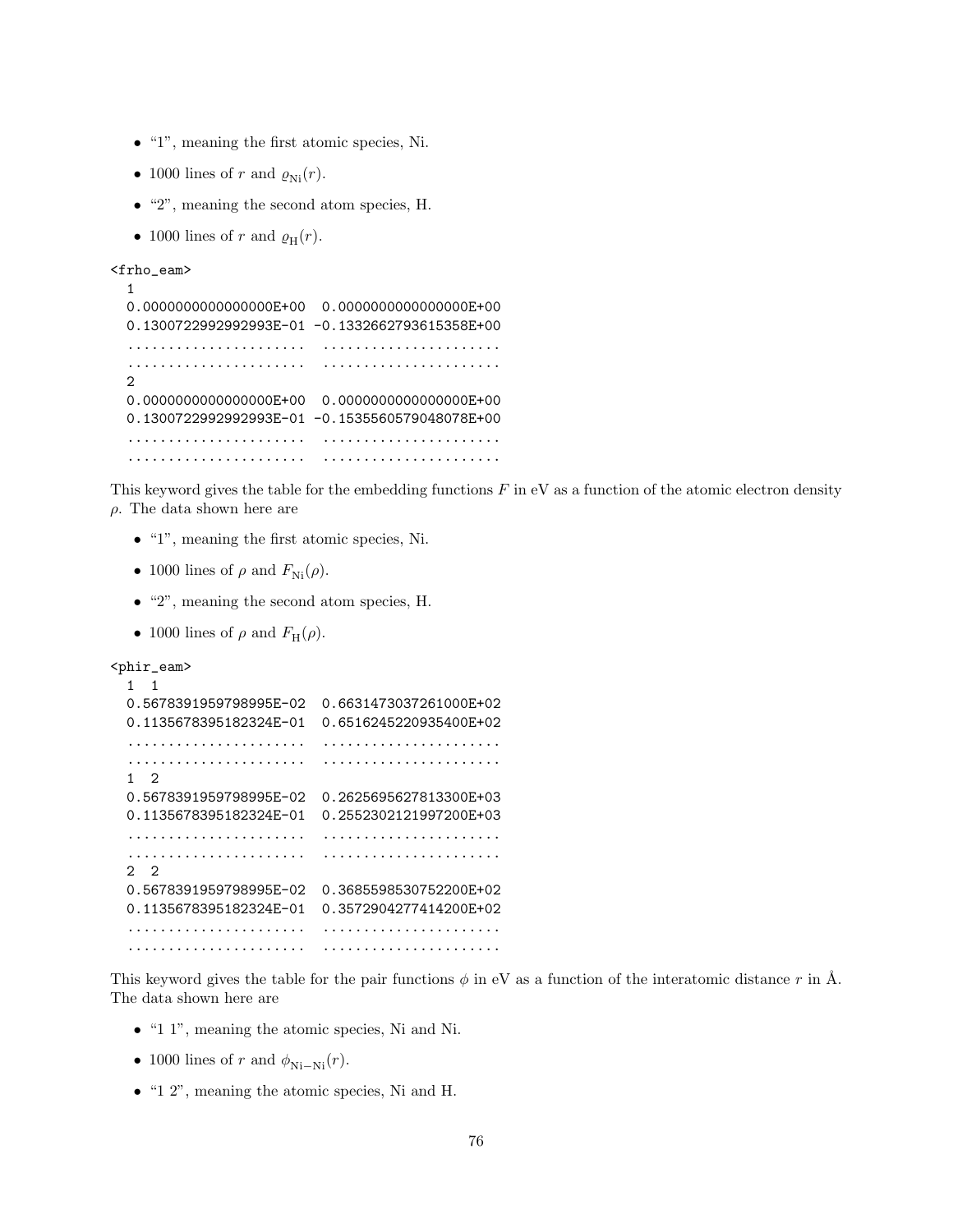- 1000 lines of *r* and  $\phi_{\text{Ni}-\text{H}}(r)$ .
- *•* "2 2", meaning the atomic species, H and H.
- 1000 lines of *r* and  $\phi_{H-H}(r)$ .

#### **4.1.4 Angular dependent potential (ADP)**

The angular dependent potential, developed by Mishin et al., [46] can be used by designating the keyword

```
<ipotential>
ADP
```
The theoretical background is briefly described in Section 9.8.

**Example: Iron-Nickel crystal.** The following is the example of the input file *eam.dat* for iron-nickel system composed of 3 nickel atoms and 1 iron atom (4 atoms in total). The order of atoms is  $Fe(1)$ ,  $Ni(2)$ ,  $Ni(3)$ ,  $Ni(4)$ . The parameters are taken from the paper by Mishin et al. [46]

<nref\_eam> 3000

This keyword gives the number of reference points for the table functions  $\rho(r)$ ,  $F(\rho)$  and  $\phi(r)$  *u*(*r*) and *w*(*r*). in the present case, 3000.

<rcut\_eam> 5.1683020

This keyword gives the cutoff distance, in the present case,  $5.1683020$  Å.

```
<rhor_eam>
```

```
1
1.50118494266664 0.135029877700000
1.50236988533328 0.135019407000000
................ .................
................ .................
2
1.50122276733329 7.97532702200000D-002
1.50244553466657 7.97200488300000D-002
................ .....................
................ .....................
```
This keyword gives the table for the electron density functions  $\rho$  as a function of interatomic distance  $r$  in A. The data shown here are

- *•* "1", meaning the first atomic species, Fe.
- 3000 lines of *r* and  $\varrho_{\text{Fe}}(r)$ .
- *•* "2", meaning the second atom species, Ni.
- 3000 lines of *r* and  $\varrho_{\text{Ni}}(r)$ .

<frho\_eam>

```
1
1.61583175409239D-003 -0.157213669000000
3.23166350818479D-003 -0.258334267800000
```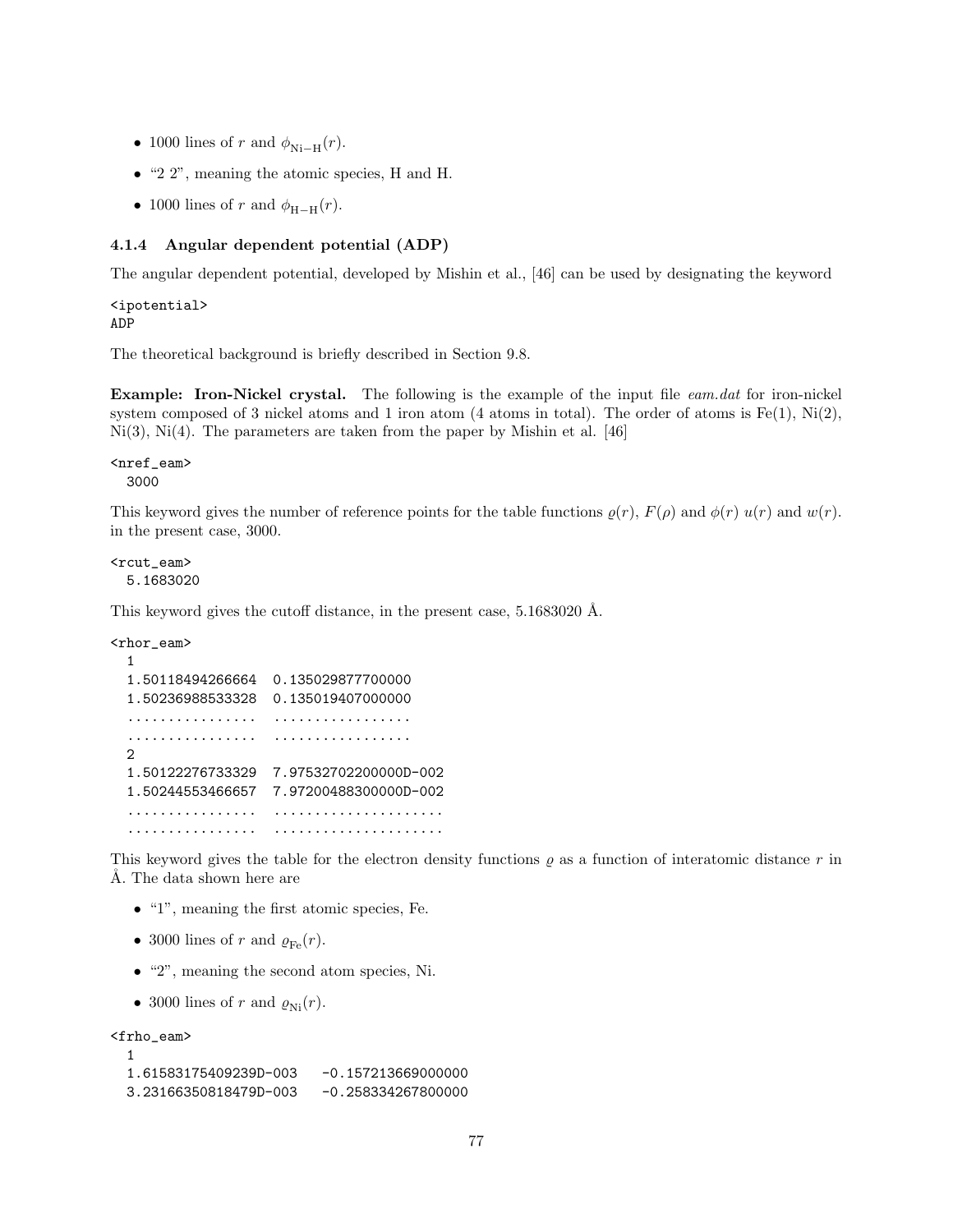...................... .................. ...................... .................. 2 9.70543866871617D-004 -3.02907373000000D-002 1.94108773374323D-003 -5.06347214800000D-002 ...................... ...................... ...................... ......................

This keyword gives the table for the embedding functions *F* in eV as a function of the atomic electron density *ρ*. The data shown here are

- *•* "1", meaning the first atomic species, Fe.
- 3000 lines of  $\rho$  and  $F_{\text{Fe}}(\rho)$ .
- *•* "2", meaning the second atom species, Ni.
- 3000 lines of  $\rho$  and  $F_{\text{Ni}}(\rho)$ .

```
<phir_eam>
```

```
1 1
1.50118494266664 81.8259297900000
1.50236988533328 81.1895109900000
................ ................
................ ................
1 2
1.50122786633336 50.0535601700000
1.50245573266673 49.6656730200000
................ ................
................ ................
2 2
1.50122276733329 2.92413458500000
1.50244553466657 2.91770869700000
................ ................
................ ................
```
This keyword gives the table for the pair functions  $\phi$  in eV as a function of the interatomic distance r in Å. The data shown here are

- *•* "1 1", meaning the atomic species, Fe and Fe.
- 3000 lines of *r* and  $\phi_{\text{Fe}-\text{Fe}}(r)$ .
- *•* "1 2", meaning the atomic species, Ni and H.
- 3000 lines of *r* and  $\phi_{\text{Fe}-\text{Ni}}(r)$ .
- *•* "2 2", meaning the atomic species, H and H.
- 3000 lines of *r* and  $\phi_{\text{Ni}-\text{Ni}}(r)$ .

```
<ur_adp>
```
1 1 0.1501184943E+01 0.8546158795E-01 0.1502369885E+01 0.8547910647E-01 ................ ................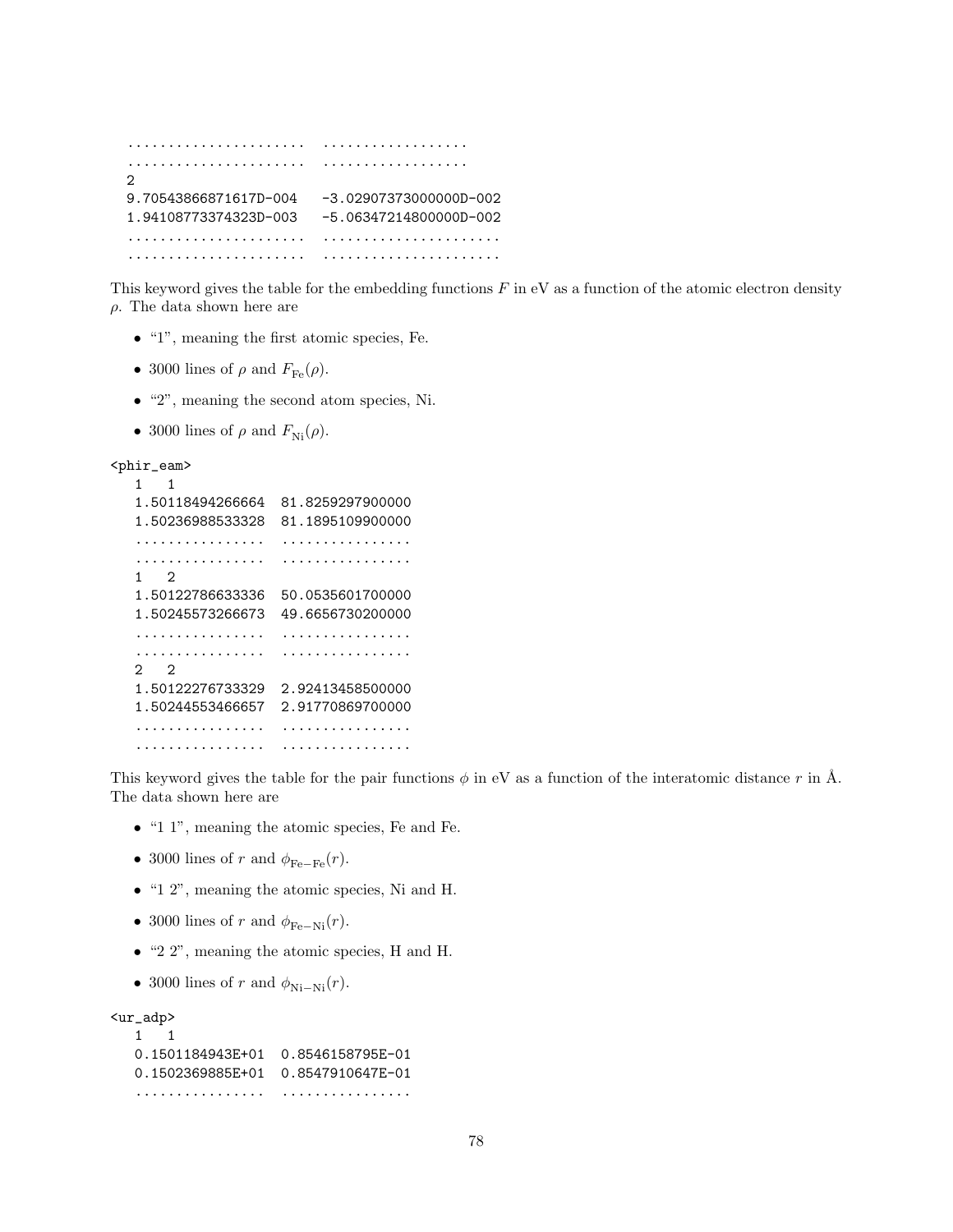```
................ ................
 1 2
1.50122786633336 4.31348913400000D-002
1.50245573266673 4.31657669700000D-002
................ .....................
................ .....................
2 2
0.1501222767E+01 -0.3653576403E-01
0.1502445535E+01 -0.3648116307E-01
................ ................
................ ................
```
This keyword gives the table for the pair functions *u* in eV<sup>1/2</sup>  $\AA^{-1}$  as a function of the interatomic distance *r* in Å. The data shown here are

- *•* "1 1", meaning the atomic species, Fe and Fe.
- 3000 lines of *r* and  $u_{\text{Fe}-\text{Fe}}(r)$ .
- *•* "1 2", meaning the atomic species, Ni and H.
- 3000 lines of *r* and  $u_{\text{Fe}-\text{Ni}}(r)$ .
- *•* "2 2", meaning the atomic species, H and H.
- 3000 lines of *r* and  $u_{\text{Ni}-\text{Ni}}(r)$ .

<wr\_adp>

```
1 1
0.1501184943E+01 0.1951794978E+00
0.1502369885E+01 0.1948689593E+00
................ ................
................ ................
1 2
1.50122786633336 0.111232678200000
1.50245573266673 0.111050965000000
................ ................
................ ................
2 2
0.1501222767E+01 0.1084737450E+00
0.1502445535E+01 0.1082973717E+00
................ ................
................ ................
```
This keyword gives the table for the pair functions *w* in eV<sup>1/2</sup> Å<sup>-1</sup> as a function of the interatomic distance  $r$  in  $A$ . The data shown here are

- *•* "1 1", meaning the atomic species, Fe and Fe.
- 3000 lines of *r* and  $w_{\text{Fe}-\text{Fe}}(r)$ .
- *•* "1 2", meaning the atomic species, Ni and H.
- 3000 lines of *r* and  $w_{\text{Fe}-\text{Ni}}(r)$ .
- *•* "2 2", meaning the atomic species, H and H.
- *•* 3000 lines of *r* and  $w_{\text{Ni−Ni}}(r)$ .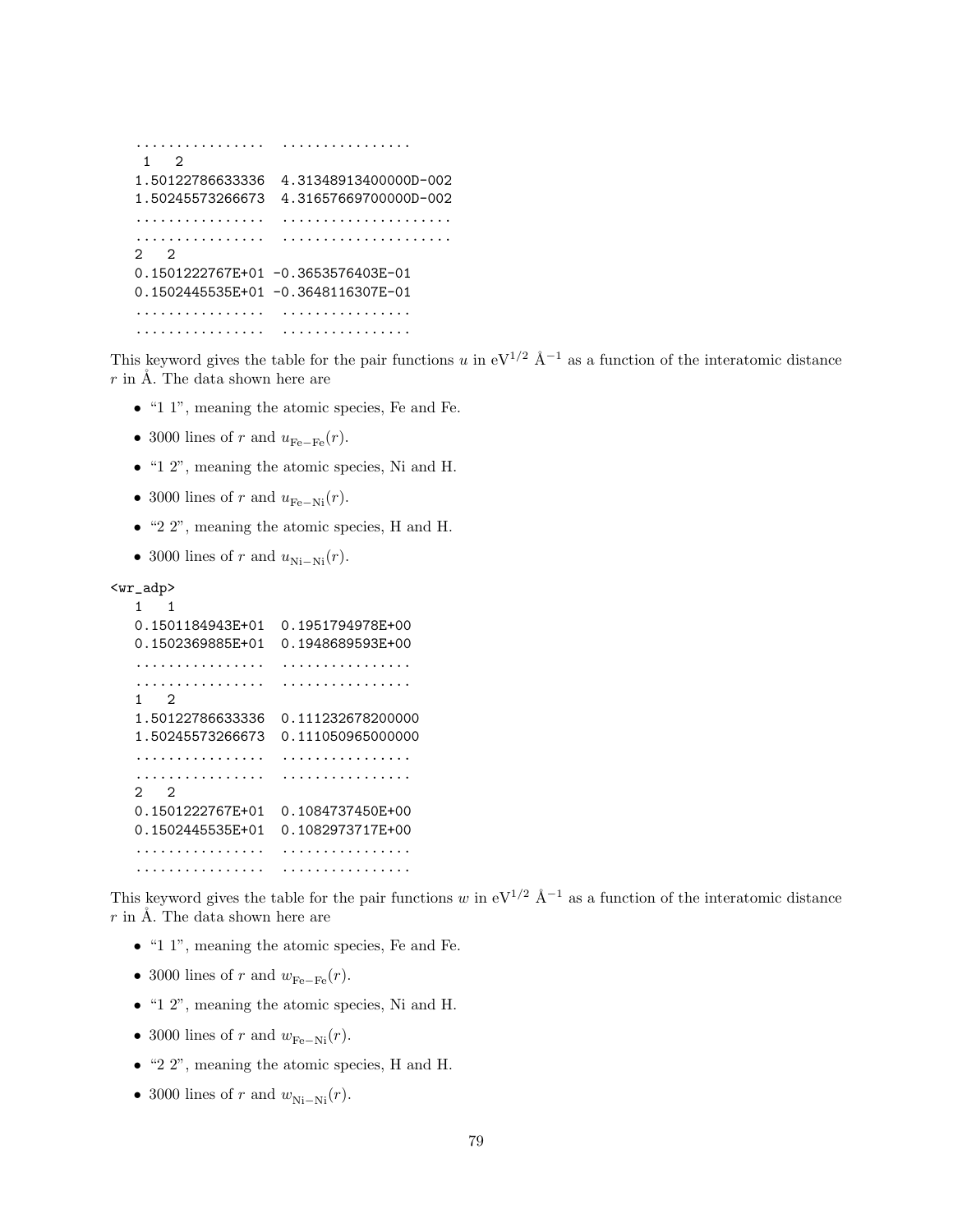## **4.1.5 Pair potential**

The tabulated pair potential can be used by designating the keyword

```
<ipotential>
PAIR
```
The input is given by the file  $eam.dat$  with the keywords  $\langle \text{rret\_eam}\rangle$ ,  $\langle \text{rcut\_eam}\rangle$ , and  $\langle \text{phir\_eam}\rangle$  in the same format as the case of EAM.

## **4.1.6 Tersoff potential**

Tersoff potential can be used by designating the keyword

```
<ipotential>
Tersoff
```
The input is given by the file *tersoff.dat* with the keywords <tersoff>. The theoretical background is briefly described in Section 9.9.

## **4.2 User defined potentials**

User defined potentials can be used by designating the keyword

```
<ipotential>
USER
```
along with the execution command, input file and output file, designated by the keywords  $\leq$ user\_command> <user\_input\_file> and <user\_output\_file>, respectively. See Section 9.4 for details.

# **4.3 Born-Oppenheimer potentials**

In the PIMD code, Born-Oppenheimer potentials are computed using the external codes for electronic structure calculations either by ab initio, density functional, or semiempirical methods. Currently, the PIMD code can be combined with the following codes.

- ABINIT-MP [64] (ab initio, fragment molecular orbital).
- DFTB [50] (density functional tight binding).
- MOPAC [49] (semiempirical).
- *•* GAMESS [56] (ab initio, density functional theory, semiempirical).
- *•* GAUSSIAN 98, 03, 09 [52, 53, 54] (ab initio, density functional theory, semiempirical).
- *•* MOLPRO [58] (ab initio).
- ORCA [60] (ab initio, density functional theory).
- SMASH [63] (ab initio, density functional theory).
- TURBOMOLE [57] (ab initio, density functional theory).
- VASP [62] (density functional theory).

Especially, the SMASH code is internally linked to the PIMD code.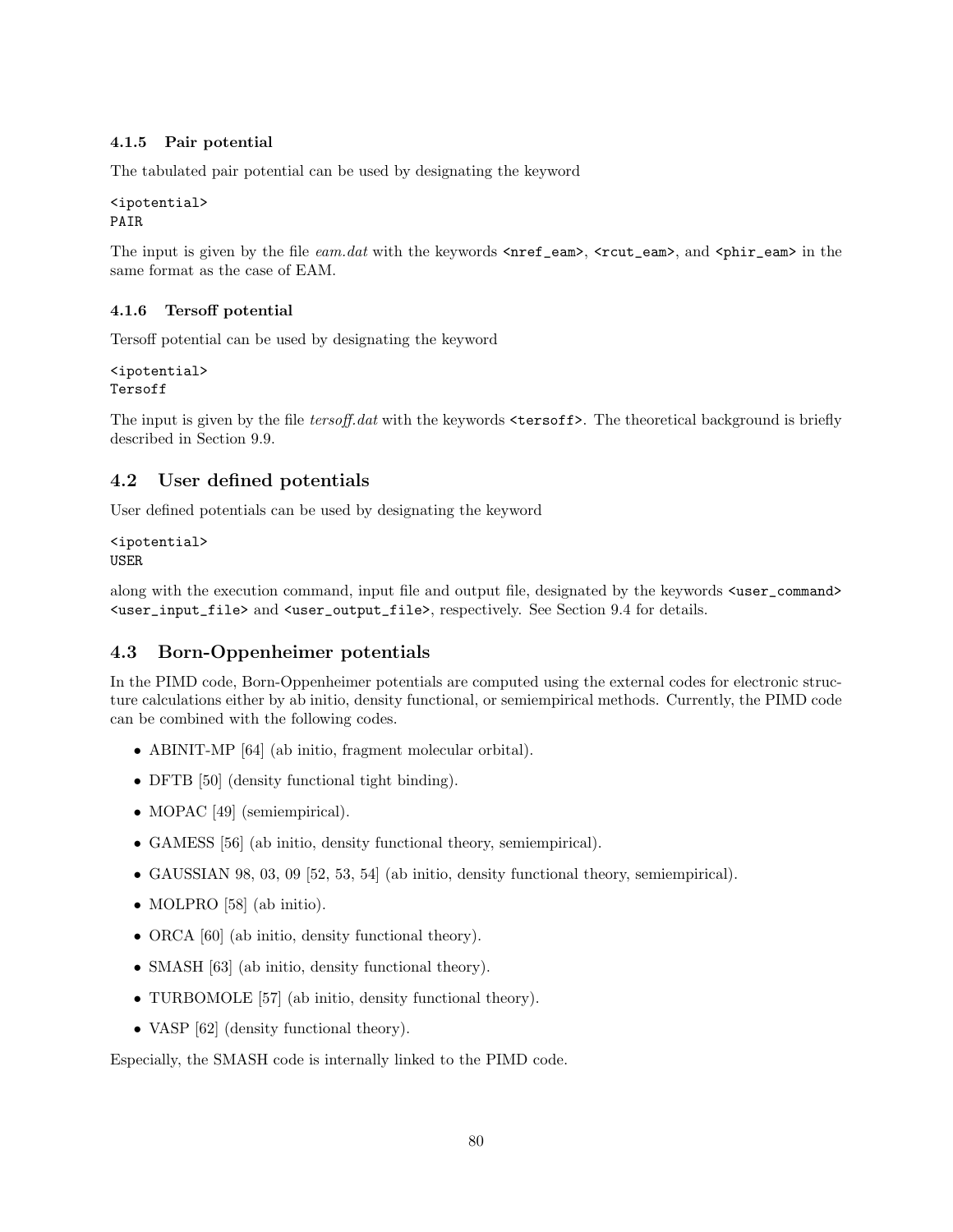#### **4.3.1 SMASH**

SMASH is an open-source software (Apache 2.0 license).

The ab initio SMASH code is linked at the subroutine *force smash.F*. SMASH should be compiled together with PIMD. To do so, modify *makefile* as follows:

- *•* Specify -Dsmash option to link PIMD to SMASH.
- Specify SMASHOPT and SMASHOPTMPI options for the modified SMASH code.

Prepare the original SMASH source files, e.g., in the directory *lib/smash/smash.1.1.0.src*. Copy it to a new one called *lib/smash/smash.1.1.0.modified*.

```
> cd lib/smash
> cp -r smash.1.1.0.src smash.1.1.0.modified
```
Now, by running makefile

```
> cd ../../compile
> make veryclean
> make
```
the following is done automatically. First, the bash script *lib/smash/smash.1.1.0.modified/modify smash.sh* modifies the SMASH code. Then, this code is compiled with the SMASHOPT and SMASHOPTMPI options. The archive called *lib/libsmash.a* is created. Finally, the PIMD code is compiled with -Dsmash option linking to *lib/libsmash.a*.

NOTE: In SMASH version 1.1.0, the force calculations are available for Hartree-Fock and DFT methods only (NOT for MP2 method). Also, the dipole moments are not available. These features are inherited in the PIMD code as well.

NOTE: In the *modify smash.sh* script, 'sed -i' should be implemented in your computer. This is not the case, for instance, in the default setting of MACOSX.

**Setups of SMASH.** The PIMD input file *input.dat* should be prepared. To make the calculation pass through the subroutine *force smash.F*, one has to set

<ipotential> **SMASH** 

The initial guess of molecular orbitals can be controlled by the keyword

<smash\_guess> PREVIOUS

In the present case, those of the previous step is reused. The SMASH standard input should be designated as follows.

```
<smash_options>
job method=b3lyp basis=6-31g(d) memory=1gb charge=0
control iprint=1
```
Here, the lines starting from 'job', 'control', etc. should be specified. Exceptionally, the lines 'geom' and the nuclear coordinates are not necessary.

**Execution of PIMD.** The execution is done in the usual way by *pimd.x* or *pimd.mpi.x* command.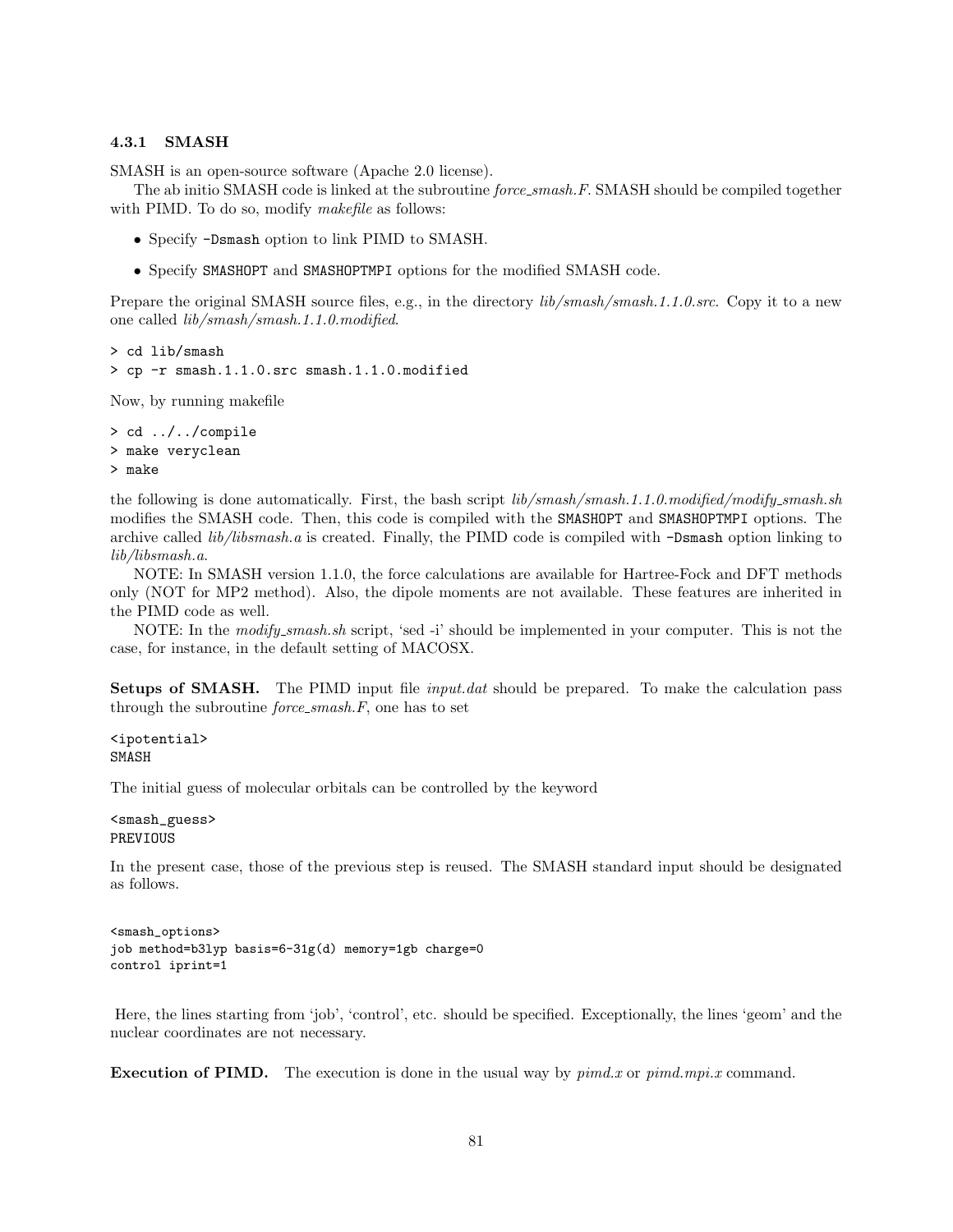#### **4.3.2 ABINIT-MP**

IMPORTANT: The user is solely responsible for all the issues of ABINIT-MP license. PIMD does not provide any ABINIT-MP license.

The ab initio ABINIT-MP code is linked externally at the subroutine *force abinit mp5.F* of the PIMD code. The ABINIT-MP code is linked internally at the subroutine *force abinit mp MPI.F*. The ABINIT-MP code must be installed beforehand in order to make use of this link. The source code is complete, but they are not tested with sufficient amount of examples. Therefore, the user's manual of this part is left incomplete. For the use of these methods, one is encourage to carefully read the source code.

#### **4.3.3 CP2K**

IMPORTANT: The user is solely responsible for all the issues of CP2K license. PIMD does not provide any CP2K license.

The quantum chemistry and solid state physics CP2K code [51] is linked directly into the code with the interface being located in the subroutine subroutine *force libcp2k.F* via calls to the F77 CP2K API. The CP2K API code must be compiled beforehand in order to make use of this link. This can for example be done by invoking *make ARCH=psmp libcp2k* in the directory where CP2K was compiled. Please refer to the CP2K documentation on compilation for further instructions on how to compile the CP2K code. This method was tested as of February 2020, using the development version of CP2K and the Linux-x86-64-intel-minimal.psmp architecture file.

**Linking the CP2K API** To make the link to the CP2K API one first have to make sure that the CP2K code is built with the API enabled. To link to the CP2K API a few changes are needed in the PIMD makefile around the following lines.

```
#-----------------------------------------------------------------------
# Usage of CP2K as static library - without MPI
#-----------------------------------------------------------------------
     compile PIMD with CP2K as a static library
#CP2KFLAG = -Dlibcpk
     compile PIMD without CP2K as a static library
CP2KFLAG =
ifdef CP2KLIBFLAG
  CP2KDIR = /home/g3/a184053/QM-Programs/cp2k_new
  CP2KVER = Linux-x86-64-intel-minimal/ssmp
  CP2KINC = -I$(CP2KDIR)/obj$(CP2KVER)/CP2KLIB = -L$(CP2KDIR)/lib$(CP2KVER)/\n-lcp2k -L$(CP2KDIR)/lib/$(CP2KVER)/exts/dbcsr/ -ldbcsr
endif
#-----------------------------------------------------------------------
# Usage of CP2K as static library - with MPI
     #-----------------------------------------------------------------------
     compile PIMD with CP2K as a static library
#CP2KMPIFLAG = -Dlibcpkmpi
```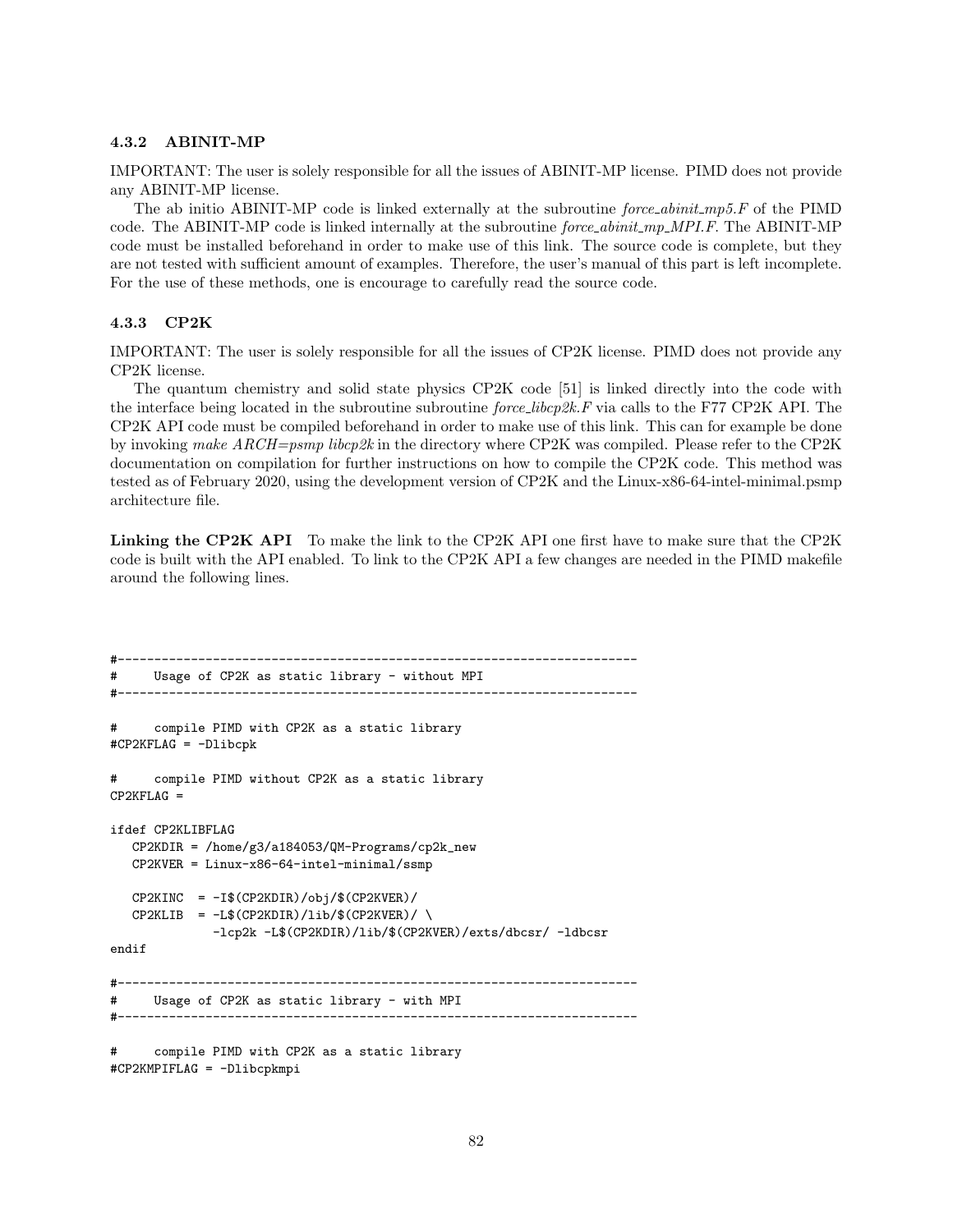```
# compile PIMD without CP2K as a static library
CP2KMPIFLAG =
ifdef CP2KMPIFLAG
  CP2KDIRMPI = /home/g3/a184053/QM-Programs/cp2k_new
  CP2KVER = Linux-x86-64-intel-minimal/psmp
  CP2KINCMPI = -I$(CP2KDIRMPI)/obj$(CP2KVER)/CP2KLIBMPI = -L$(CP2KDIRMPI)/lib$(CP2KVER)/\n-lcp2k -L$(CP2KDIRMPI)/lib/$(CP2KVER)/exts/dbcsr/ -ldbcsr
endif
```
Note here that one has to choose between adding support for CP2K in the serial and mpi parallelised version of the code separately. Please do not try to link a mpi parallelized version of CP2K to the serial PIMD code or vice versa. To enable compilation with linking to the CP2K API comment out either the *CP2KFLAG =* or *CP2KMPIFLAG =* line and remove the comment at the line containing the real flag. The *CP2KDIR* or corresponding MPI variable should be set to the main directory where the CP2K code was made. Secondly the *CP2KVER* and corresponding MPI variable should be set to the *architecture/parallel-version* of the CP2K the libcp2k file was made for.

**CP2K input file.** Before running PIMD code, the CP2K input files [51] should be prepared. The CP2K input files should correspond to a static calculation of the energy and gradient for the system of interest. The order of atoms in the CP2K input files must match the ones of the PIMD input files.

Here is an example for the *cp2k.dat* file for 32 water molecules:

&FORCE\_EVAL METHOD QS &DFT BASIS\_SET\_FILE\_NAME GTH\_BASIS\_SETS BASIS\_SET\_FILE\_NAME BASIS\_MOLOPT POTENTIAL\_FILE\_NAME POTENTIAL &PRINT &MOMENTS PERIODIC TRUE &END &END &MGRID CUTOFF 300 &END MGRID &QS EPS\_DEFAULT 1.0E-12 &END QS &SCF SCF\_GUESS ATOMIC EPS\_SCF 1.0E-5 &MIXING ALPHA 0.4  $k$ END &PRINT &RESTART OFF &END RESTART &END PRINT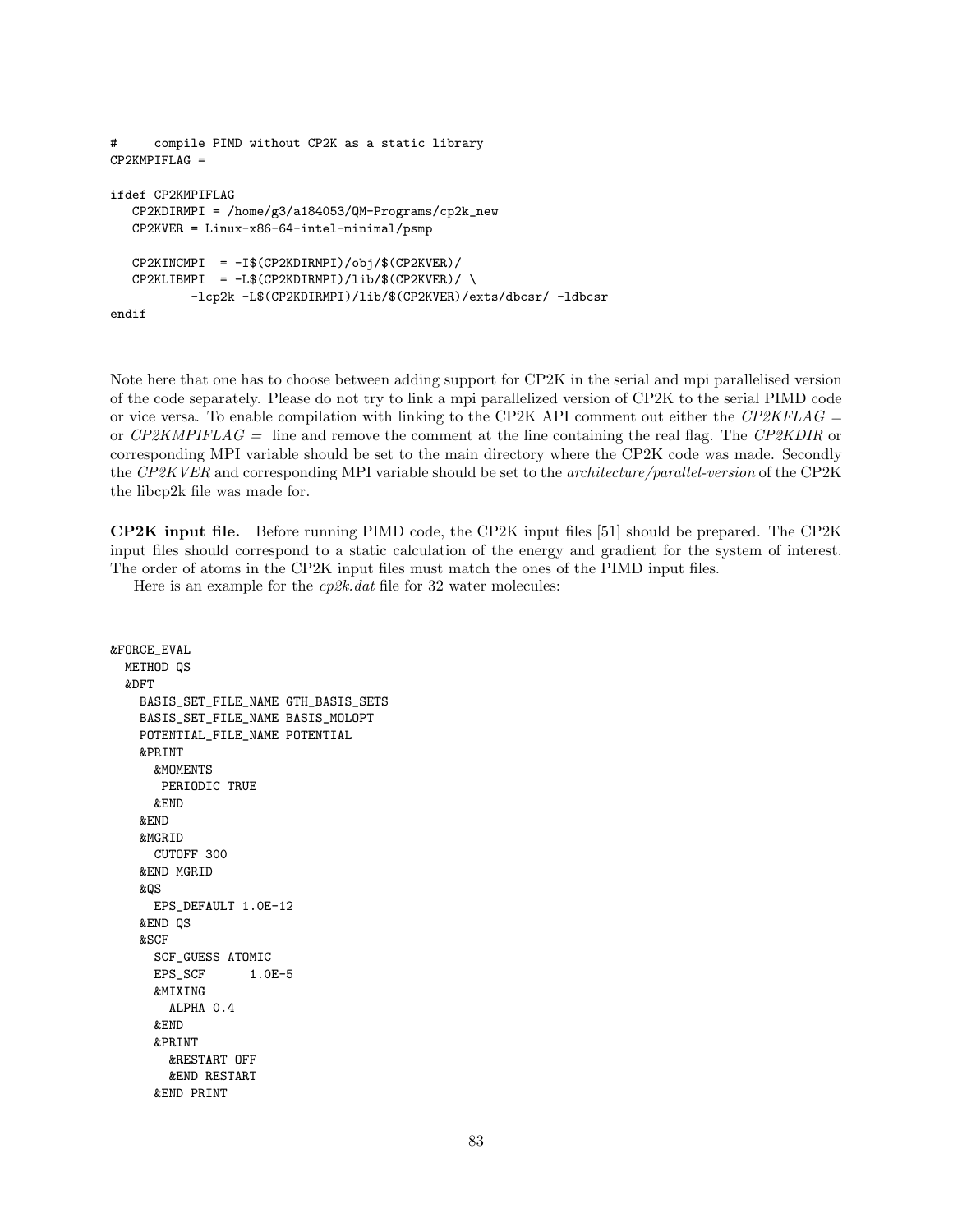&END SCF  $&XC$ &XC\_FUNCTIONAL Pade &END XC\_FUNCTIONAL &END XC &END DFT &SUBSYS &CELL ABC 9.8528 9.8528 9.8528 &END CELL # 32 H2O (TIP5P,1bar,300K) a = 9.8528 &COORD O 2.280398 9.146539 5.088696 ... H 8.687134 8.667252 2.448452 &END COORD &KIND H BASIS\_SET DZVP-GTH POTENTIAL GTH-PADE-q1 &END KIND &KIND O BASIS\_SET DZVP-GTH POTENTIAL GTH-PADE-q6 &END KIND &END SUBSYS &END FORCE\_EVAL &GLOBAL PROJECT H2O-32 PRINT\_LEVEL MEDIUM &END GLOBAL

The coordinates has been left out here, but can be found in the *examples/water 32/cp2k pimd dip* directory. Using this input file, one can test the CP2K execution.

```
cp2k.psmp -i cp2k.dat
```
Note here that the *RESTART OFF* print option under *SCF* is essential to ensuring that no unnecessary files are printed. This is especially important if one is using the input suppression keyword <cp2k\_lib\_output> is used in the PIMD input file as discussed below.

**PIMD input file.** The following keywords should be set in the file *input.dat*.

<ipotential> CP2KLIB

This keyword declares the usage of the CP2K code. Another useful option is the option to selectively print the output of a given CP2K calculation.

<cp2k\_lib\_output> 1

This can be set to -1, 0 or 1, where the option -1 suppresses the printing of any output from CP2K. 0 causes only the output of the first bead to be printed in the directory 001/, whereas setting it to 1 causes all beads to print their outputs in the numbered directories found in the main directory of the PIMD simulation. Note that if the output from CP2K is suppressed, it is doubly important to ensure that CP2K does not create any restart or other data files as part of the single point calculation described in the previous paragraph. This is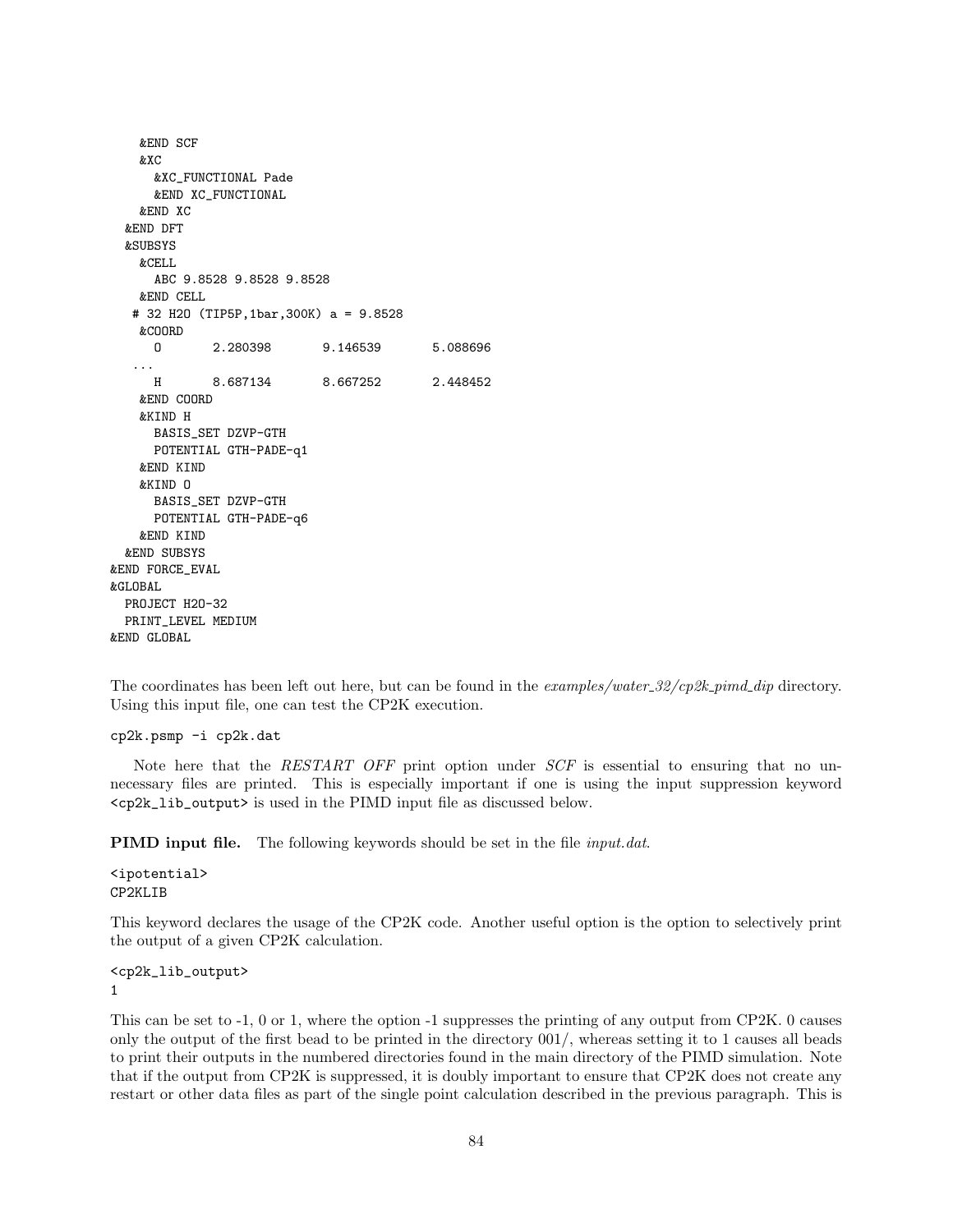because all CP2K processes launched will try to write to the same restart files located in the main simulation directory, thereby causing resource locking and severely decreased performance of the simulation. Finally, note that if one wishes to have PIMD output the dipoles of the system, by using

<iprint\_dip> 10

for instance. It is imperative that the CP2K calculation will calculate the dipole moments. If not this is not enabled in the CP2K input, PIMD will crash.

**Execution of PIMD.** The execution is done in the usual way by *pimd.x* or *pimd.mpi.x* command. Note that it might be necessary to set the system variable *OMP NUM THREADS* to allow for correct parallelization of the CP2K code. If running with the mpi version of the code for instance, *OMP NUM THREADS* times *the number of mpi processes* should be less than or equal to the amount of hardware threads available on your system.

#### **4.3.4 DFTB - Internal**

IMPORTANT: The user is solely responsible for all the issues of DFTB+ license. PIMD does not provide any DFTB+ license.

The semiempirical DFTB+ code [50] is linked directly into the code with the interface being located in the subroutine subroutine *force libdftb.F* via calls to the DFTB+ API. The DFTB API code must be compiled beforehand in order to make use of this link. This can for example be done by invoking *make api* in the directory where DFTB was compiled. Currently this feature only works for the development version of DFTB+, but it is expected to be included in the first release of DFTB+ of 2020.

**Linking the DFTB+ API** To make the link to the DFTB+ API one first have to make sure that the DFTB+ code is built with the API enabled. Secondly check if DFTB+ was compiled with support for DFTD3 dispersion correction or not. To link to the DFTB+ API a few changes are needed in the PIMD makefile around the following lines.

```
compile PIMD with DFTB+ as a static library
#DFTBLIB = -Ddftblib
      compile PIMD without DFTB+ as a static library
DFTBLIB =
ifdef DFTBLIB
   # Add openmp flag to make compilation comply with DFTB+
  OPTS += -fopenmp
  DFTBPDIR = ~/dftbplus/_build/_install/
  DFTBPINC := -I$(DFTBPDIR)/include/dftb+/modfiles/
  DFTBPLIB := -L$(DFTBPDIR)/lib/ -ldftbplus
         DFTB+ installation includes the DFTD3 library
   #DFTBPLIB += -ldftd3
endif
```
To enable compilation with linking to the DFTB+ API comment out the *DFTBLIB =* line and remove the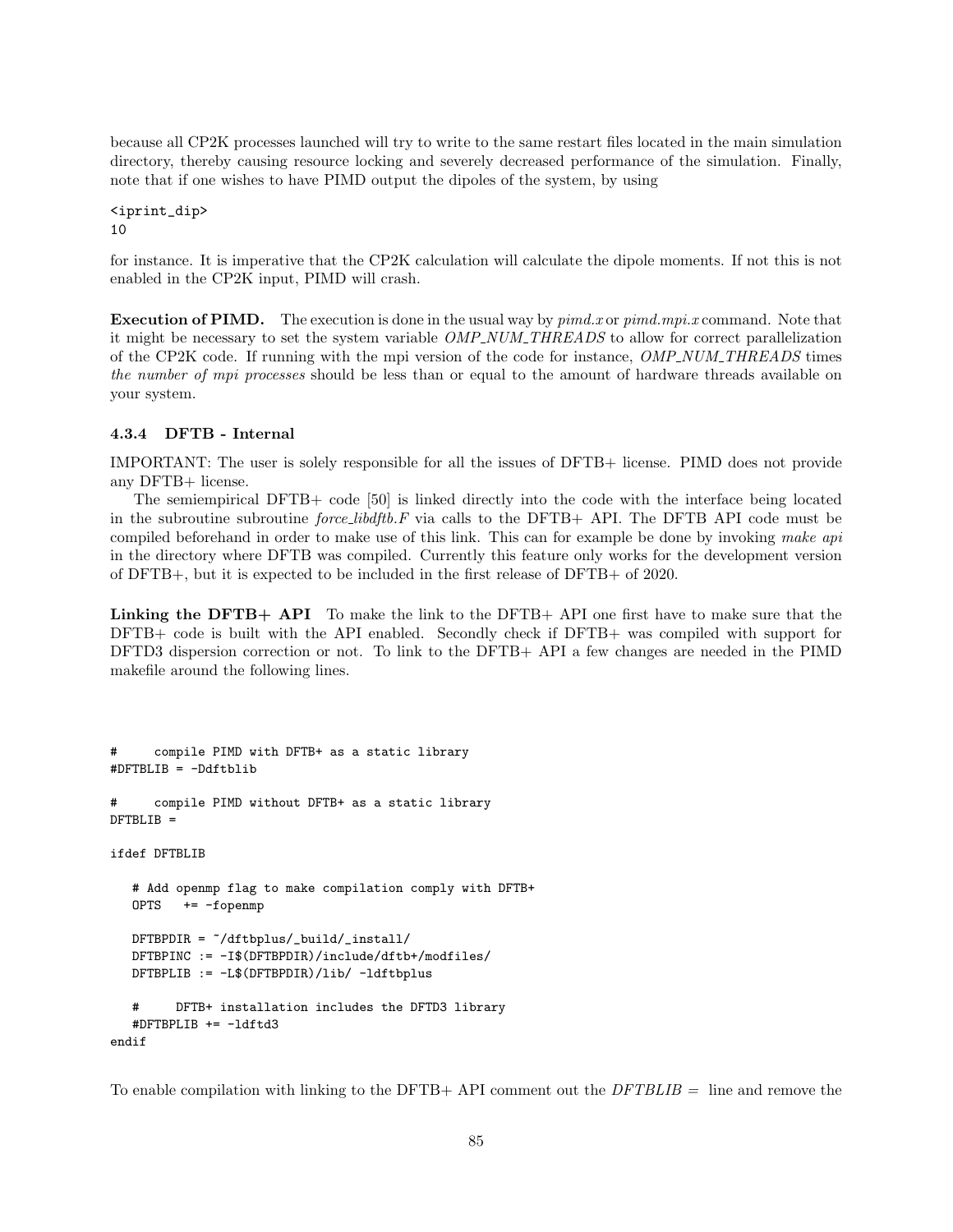comment at the *DFTBLIB = -Ddftblib* line. The *DFTBPDIR* should be set to the main directory where the DFTB+ code was installed after compilation (fx. *dftbplus/ build/ install*). If the DFTB+ code is built with the DFTD3 code enabled it is necessary to link this to the PIMD implementation too and the second last line *DFTBPLIB*  $+=$  -*ldftd3* should not be commented out.

**DFTB input file.** Before running PIMD code, the DFTB+ input files [50] should be prepared. The DFTB+ input files should correspond to a static calculation of the energy and gradient for the system of interest. The order of atoms in the DFTB+ input files must match the ones of the PIMD input files. There are some rules in the form of DFTB+ input file.

- *•* The name should be *dftb.dat*.
- *•* "GenFormat" should be used for the designation of geometry.
- The unit should be in  $\AA$ .

Here is an example for the *dftb.dat* file for water molecule:

```
Geometry = GenFormat {
3 C
O H
     1 1 0.00000000000E+00 -0.10000000000E+01 0.00000000000E+00
     2 2 0.00000000000E+00 0.00000000000E+00 0.78306400000E+00
     3 2 0.00000000000E+00 0.00000000000E+00 -0.78306400000E+00
}
Driver = SteepestDescent{
  MaxSteps = 0
}
Hamiltonian = DFTB {
  SCC = Yes
  SCCTolerance = 1.0e-5
  MaxSCCIterations = 1000
  Mixer = Broyden {
   MixingParameter = 0.2
  }
  SlaterKosterFiles = {
    0-0 = "0-0.skf"0-H = "0-H.skf"H - 0 = "0 - H \cdot skf"H-H = "H-H.skf"}
  MaxAngularMomentum = {
   0 = "p"H = "s"}
  Charge = 0.0SpinPolarisation = {}
  Filling = Fermi {
    Temperature [Kelvin] = 0.0
  }
}
Options = {
```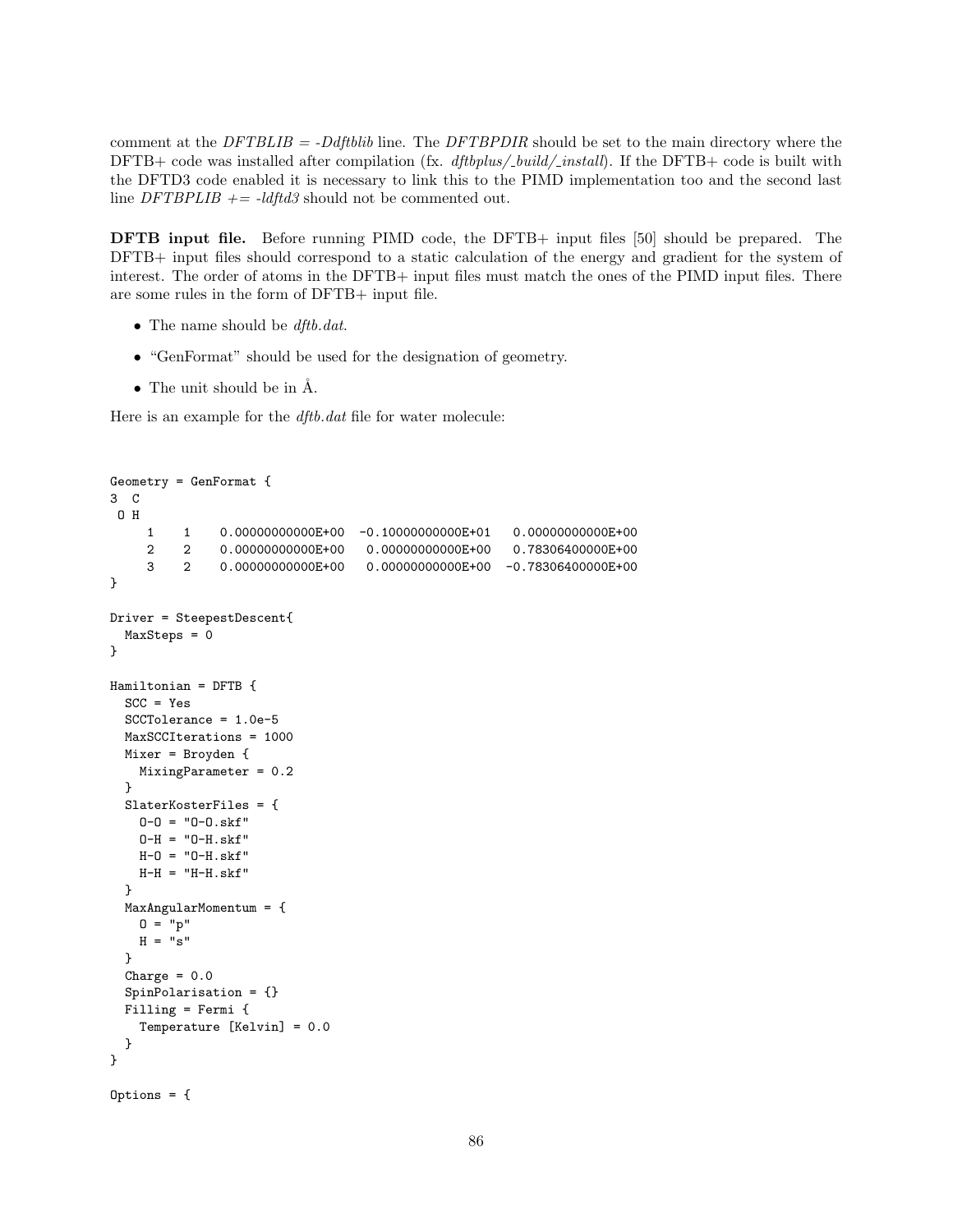```
WriteDetailedOut = No
RestartFrequency = 0
}
Analysis = {
WriteBandOut = No
}
ParserOptions = {
 ParserVersion = 3
}
```
The Slater-Koster files (*\*.skf*), in the present case, O-O.skf, O-H.skf and H-H.skf, should be present in the execution directory. Using this input file, one can test the DFTB execution.

#### > dftb+ < dftb.dat

Note that especially for the MPI version of PIMD it is essential to add the *(WriteDetailedOut = No*), (*RestartFrequency = 0*) and (*WriteBandOut = No*) options to the DFTB+ input. The reason being that all processes will try to write to the same files, thus leading to a potential performance loss due to race conditions in writing to these two files.

**PIMD input file.** The following keywords should be set in the file *input.dat*.

#### <ipotential> DFTBLIB

This keyword declares the usage of the DFTB+ code. Another useful option is the option to selectively print the output of a given DFTB+ calculation.

<dftb\_lib\_output>  $\Omega$ 

This can be set to -1, 0 or 1, where the option -1 suppresses the printing of any output from DFTB+. Both the options 0 and 1 cause the non MPI version of PIMD to print the calculation outputs to the 001 directory, this is due to the fact that all the beads in the calculation are using the same instance of DFTB+. In the MPI version of PIMD, 0 causes only the output of the first bead to be printed in the directory 001/, whereas setting it to 1 causes all beads to print their outputs in the numbered directories found in the main directory of the simulation. Note that in the MPI version, all MPI processes run separate instances of DFTB+.

**Execution of PIMD.** The execution is done in the usual way by  $p$ *imd.x* or  $p$ *imd.mpi.x* command. Note that it might be necessary to set the system variable *OMP NUM THREADS* to allow for correct parallelization of the DFTB+ code. If running with the mpi version of the code for instance, *OMP NUM THREADS* times *the number of mpi processes* should be less than or equal to the amount of hardware threads available on your system. Secondly *the number of mpi processes* should not be greater than the number of beads in the system, if this is not fulfilled the execution of PIMD will stop.

#### **4.3.5 DFTB - External**

IMPORTANT: The user is solely responsible for all the issues of DFTB license. PIMD does not provide any DFTB license.

The semiempirical DFTB code [50] is linked at the subroutine *force dftb.F* via the system calls. The DFTB code must be installed beforehand in order to make use of this link.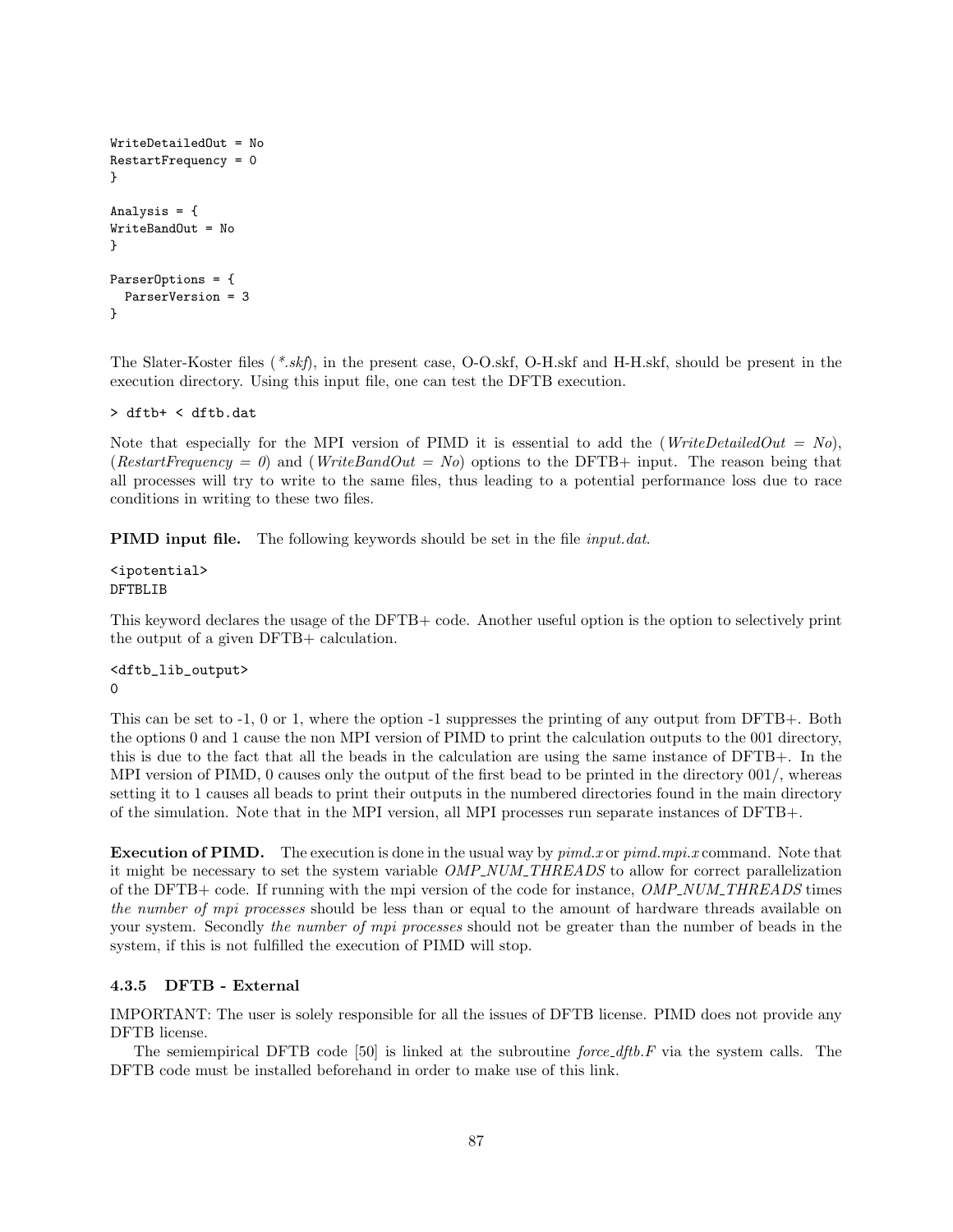**DFTB input file.** Before running PIMD code, the DFTB+ input files [50] should be prepared. The DFTB+ input files should correspond to a static calculation of the energy and gradient for the system of interest. The order of atoms in the DFTB+ input files must match the ones of the PIMD input files. There are some rules in the form of DFTB+ input file.

- *•* The name should be *dftb.dat*.
- *•* "GenFormat" should be used for the designation of geometry.
- The unit should be in  $\AA$ .

Here is an example for the it dftb.dat file for water molecule:

```
Geometry = GenFormat {
3 C
 O H
     1 1 0.00000000000E+00 -0.10000000000E+01 0.00000000000E+00
     2 2 0.00000000000E+00 0.00000000000E+00 0.78306400000E+00
     3 2 0.00000000000E+00 0.00000000000E+00 -0.78306400000E+00
}
Driver = SteepestDescent{
  MaxSteps = 0
}
Hamiltonian = DFTB {
  SCC = YesSCCTolerance = 1.0e-5
  MaxSCCIterations = 1000
  Mixer = Broyden {
   MixingParameter = 0.2
  }
  SlaterKosterFiles = {
   0-0 = "0-0.skf"0-H = "0-H.skf"H - 0 = "0 - H \cdot skf"H-H = "H-H.skf"}
  MaxAngularMomentum = {
   0 = "p"H = "s"}
  Charge = 0.0SpinPolarisation = {}
  Filling = Fermi {
    Temperature [Kelvin] = 0.0
  }
}
Options = {}
ParserOptions = {
  ParserVersion = 3
}
```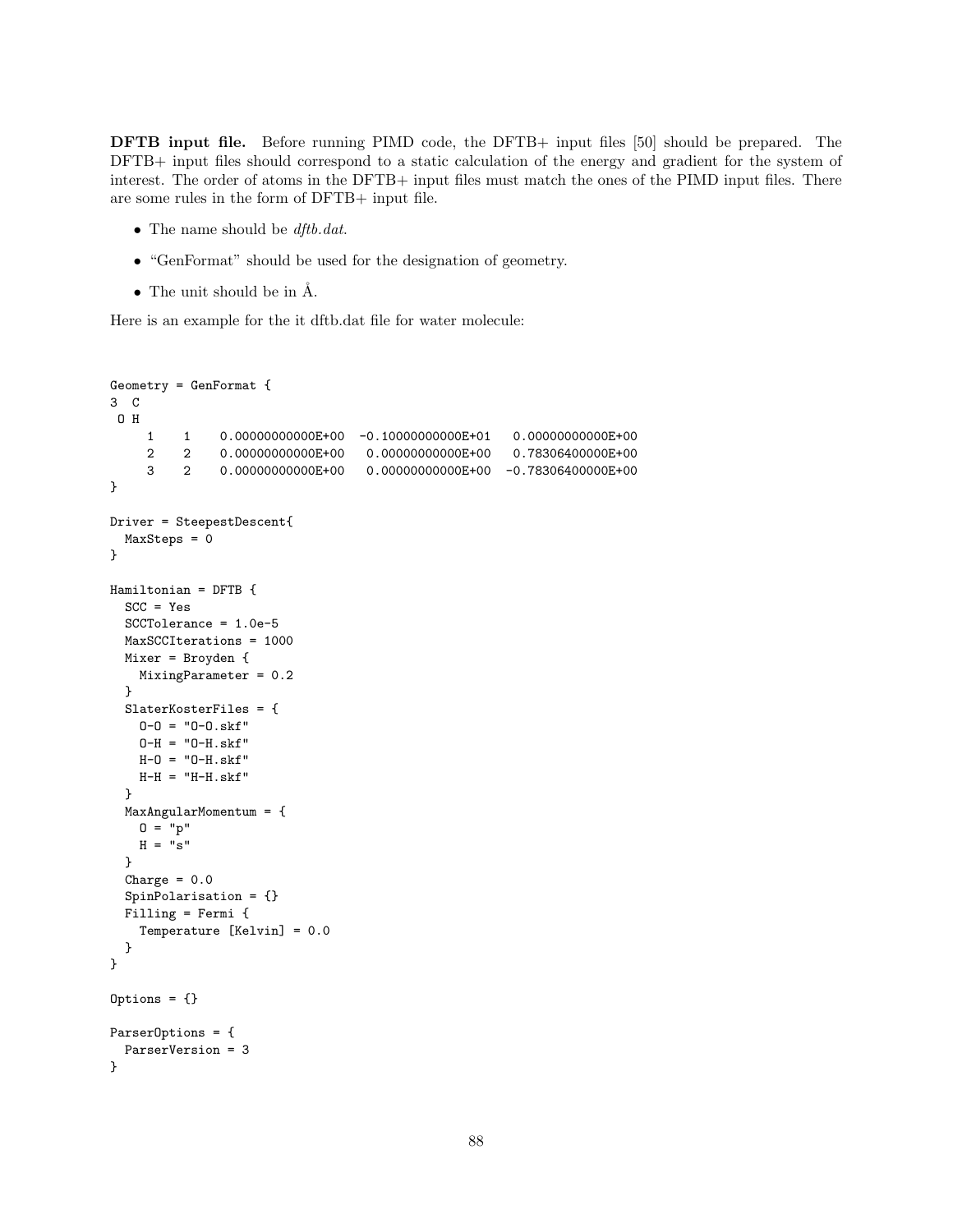The Slater-Koster files (*\*.skf*), in the present case, O-O.skf, O-H.skf and H-H.skf, should be present in the execution directory. Using this input file, one can test the DFTB execution.

> dftb+ < dftb.dat

Note that the file detailed.out needs to be printed (default option for DFTB+) in order for the code to work. So the setting

```
Options = {
WriteDetailedOut = No
}
```
should NOT be set in the DFTB+ input.

**PIMD input file.** The following keywords should be set in the file *input.dat*.

```
<ipotential>
DFTB
```
This keyword declares the usage of the DFTB+ code.

```
<dftb_command>
'dftb+'
```
This keyword sets the DFTB+ execution command.

**Execution of PIMD.** The execution is done in the usual way by  $p \text{ im}d.x$  or  $p \text{ im}d.mpi.x$  command. When the subroutine *force dftb.F* is called, the following procedure is undertaken automatically. First *dftb.dat* in the execution directory is read, then the lines where the geometry is written are detected and they are replaced by the current geometry. Then, the DFTB calculation is executed using the system calls. Finally, the energy and gradient values are read from the DFTB output, and the run is continued.

#### **4.3.6 GAMESS**

IMPORTANT: The user is solely responsible for all the issues of GAMESS license. PIMD does not provide any GAMESS license.

The ab initio GAMESS code [56] is linked at the subroutine *force gamess.F* via system calls. The GAMESS code must be installed beforehand in order to make use of this link.

**GAMESS input file.** Before running PIMD code, the GAMESS input file [56] must be prepared. The GAMESS input file should correspond to a static calculation of the energy and gradient for the system of interest. The order of atoms in the GAMESS input files must match the ones of the PIMD input files. There are some rules in the form of GAMESS input file.

- *•* The name should be *gamess.dat*.
- *•* There should be no symmetry in the molecule: C1.
- The SCF convergence should be tight enough so that the error of the energy/gradient value is small: NCONV=9.
- *•* The geometry lines should start from the next line after C1.
- *•* Cartesian coordinates should be used: COORD=UNIQUE.
- *•* Atomic units should be chosen: UNITS=BOHR.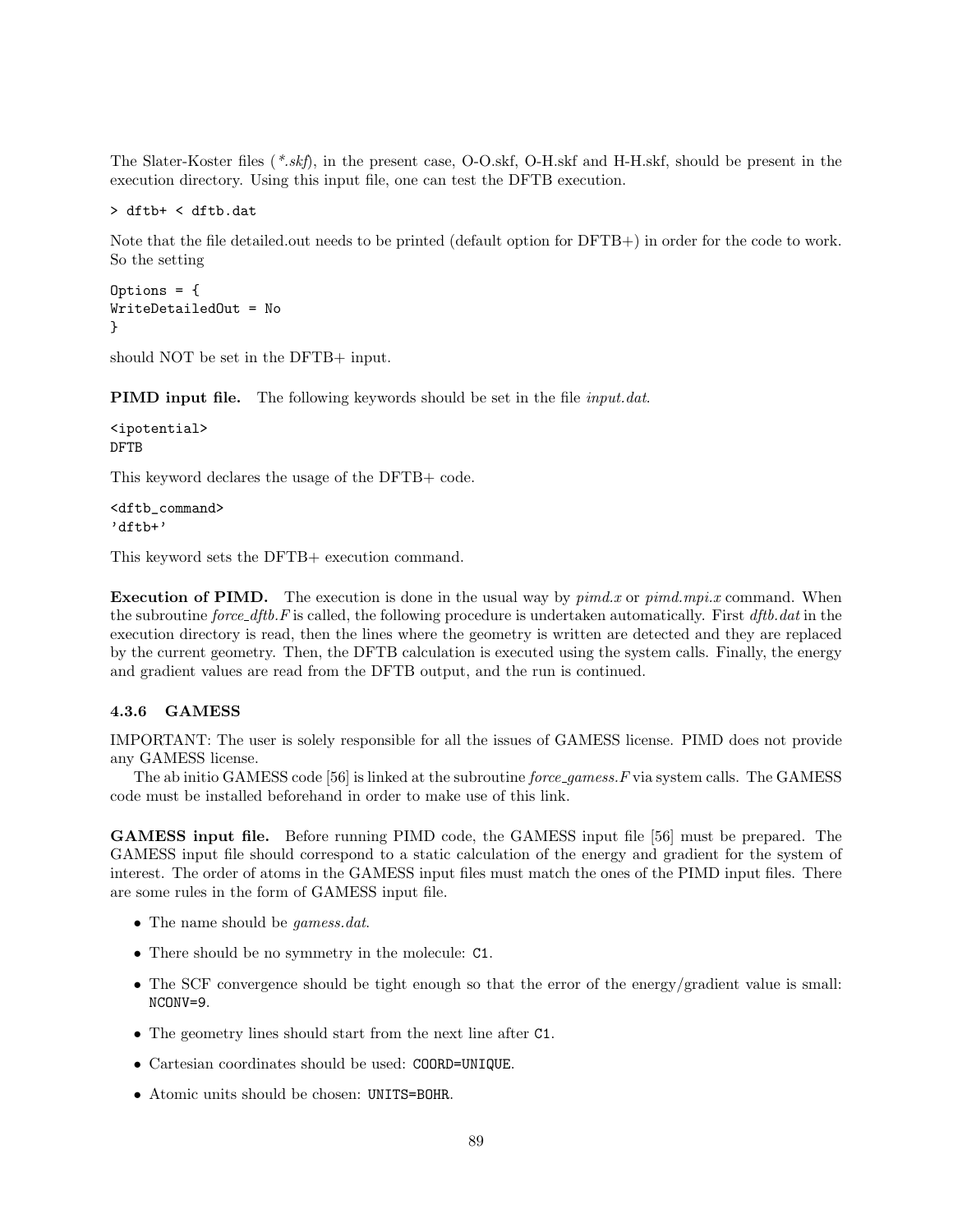*•* The gradient calculation should be included: RUNTYPE=GRADIENT.

Here is an example for GAMESS input file for water molecule:

```
$CONTRL SCFTYP=RHF MULT=1 RUNTYP=GRADIENT COORD=UNIQUE UNITS=BOHR $END
 $SYSTEM TIMLIM=1 $END
 $SCF DIRSCF=.TRUE. NCONV=9 $END
 $BASIS GBASIS=N31 NGAUSS=6 NDFUNC=1 NPFUNC=0 $END
 $GUESS GUESS=HUCKEL $END
 $DATA
TEST H2O MOLECULE
C<sub>1</sub>O 8.0 0.0000000000 0.0000000000 0.0000000000
H 1.0 1.4748637392 1.0778200416 0.0000000000
H 1.0 -1.4748637392 1.0778200416 0.0000000000
 $END
```
Using this input file, one can test the GAMESS execution.

> cp gamess.dat gamess.inp; rungms gamess 00 1

**PIMD input file.** The following keywords should be set in the file *input.dat*.

<ipotential> GAMESS

This keyword declares the usage of GAMESS code.

```
<gamess_command>
'rungms gamess 00 1'
```
This keyword sets the GAMESS execution command.

**Execution of PIMD.** The execution is done in the usual way by *pimd.x* or *pimd.mpi.x* command. When the subroutine *force gamess.F* is called, the following procedure is undertaken automatically. First *gamess.dat* in the execution directory is read, then the lines where the geometry is written are detected and they are replaced by the current geometry. Then, the GAMESS calculation is executed using the system calls. Finally, the energy and gradient values are read from the GAMESS output, and the run is continued.

#### **4.3.7 GAUSSIAN**

IMPORTANT: The user is solely responsible for all the issues of GAUSSIAN license. PIMD does not provide any GAUSSIAN license.

The ab initio GAUSSIAN 03 (98,09,16) code [52, 53, 54, 55] is linked at the subroutine  $force_{q}03.F$ (*force*  $q98.F$ , *force*  $q09.F$ ), *force*  $q16.F$ ) via the system calls. The GAUSSIAN code must be installed beforehand in order to make use of this link.

**GAUSSIAN input file.** Before running the PIMD code, the GAUSSIAN input file [52, 53, 54, 55] must be prepared. The GAUSSIAN input file should correspond to a static calculation of the energy and gradient for the system of interest. There are some rules in the form of the GAUSSIAN input file.

- *•* The name should be *g03.dat* (*g98.dat*, *g09.dat*), *g16.dat*).
- *•* There should be no symmetry in the molecule : Nosymm.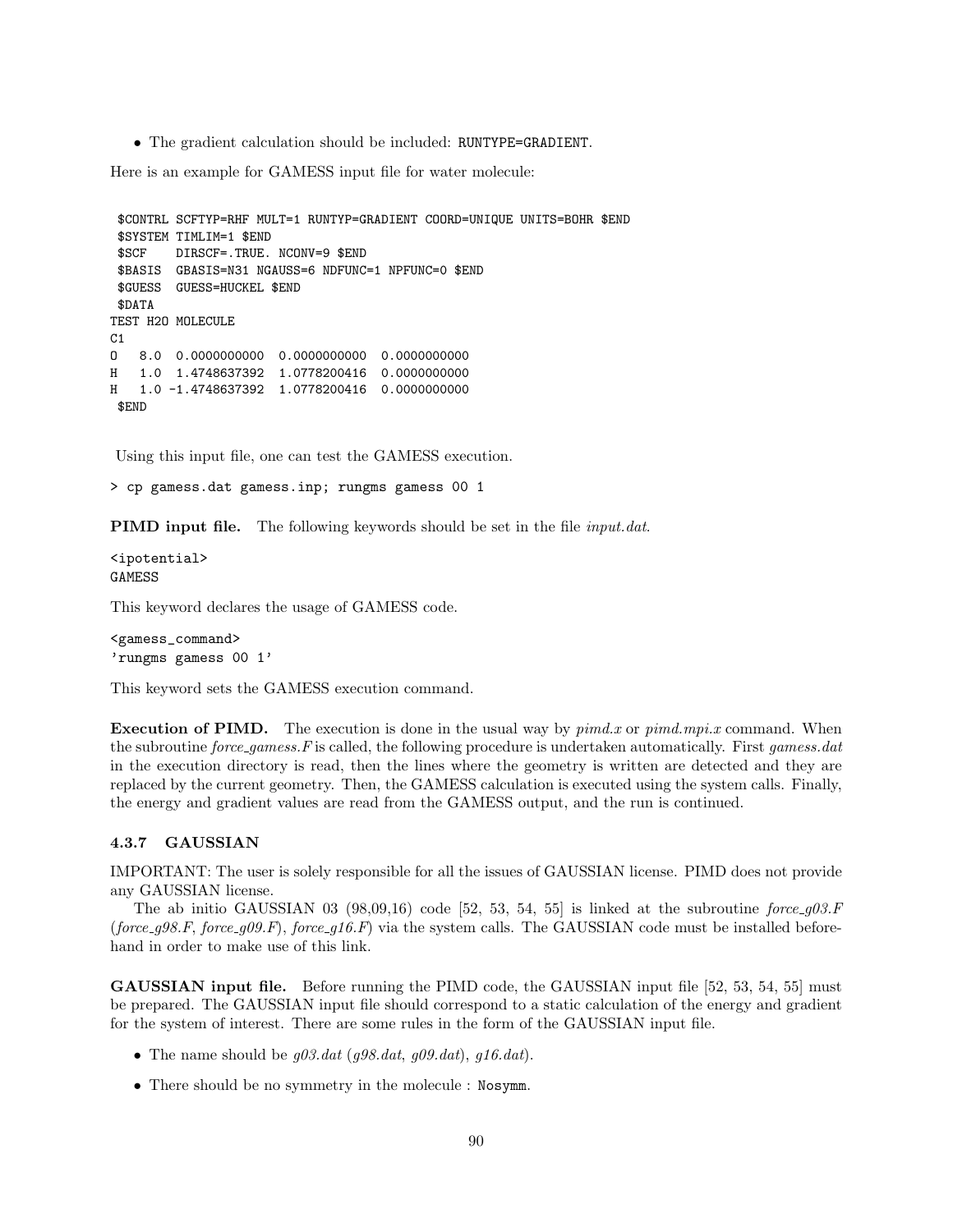- The SCF convergence should be tight enough so that the error of the energy/gradient value is small: SCF=Tight.
- *•* The check point file called *chk.g03* (*chk.g98*, *chk.g09*, *chk.g16*) should be produced: %chk=chk.g03 (%chk=chk.g98, %chk=chk.g09, %chk=chk.g16).
- The geometry lines should start from the second line below the second blank line.
- *•* Cartesian coordinates should be used.
- Atomic units should be chosen: Units=au.
- The memory size should be chosen properly: %mem. NOTE: This might affect the calculation time.
- *•* The gradient calculation should be included: Force.
- *•* It is of benefit to restart MO coefficients if possible: GUESS=TCHECK.

Here is an example for input file for water molecule called *g03.dat*:

```
%mem=20MB
%chk=chk.g03
#p HF/6-31G* SCF=TIGHT UNITS=AU NOSYMM FORCE GUESS=TCHECK
```

```
comment
```

```
0 1
8 0.0000000000 0.0000000000 0.0000000000
1 1.4891196813 1.1634278031 0.0000000000
1 -1.4891196813 1.1634278031 0.0000000000
```
NOTE: Do not forget the last blank line, as a rule of the GAUSSIAN input file. Using this input file, one can test the g03 (g98,g09,g16) execution and formchk execution [52, 53, 54, 55].

> g03 < g03.dat

> formchk chk.g03

> cat chk.fchk

**PIMD input file.** The following keywords should be set in the file *input.dat*.

```
<ipotential>
G03
<ipotential>
G98
<ipotential>
G09
<ipotential>
G16
```
These keywords declare the usage of g03, g98, g09, g16 codes.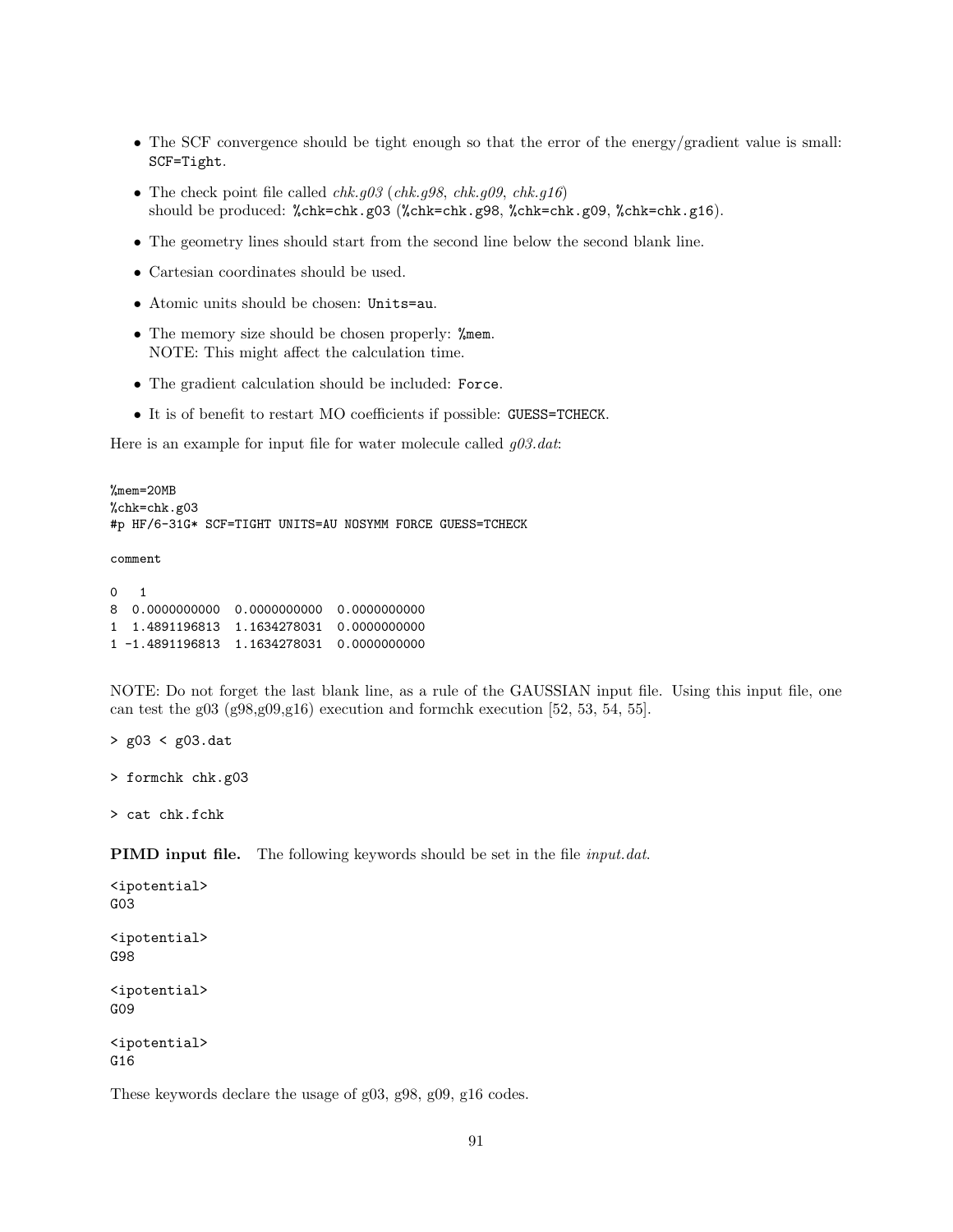```
<g03_command>
'g03'
'formchk'
<g98_command>
'g98'
'formchk'
<g09_command>
'g09'
'formchk'
<g16_command>
'g16'
'formchk'
```
These keywords designate g03, g98, g09, g16 and formchk execution commands.

**Execution of PIMD.** The execution is done in the usual way by *pimd.x* or *pimd.mpi.x* command. When the subroutine *force g98.F* (*force g03.F*, *force g09.F* or *force g16.F*) is called, the following procedure is undertaken automatically. First *g98.dat* (*g03.dat*, it g09.dat or it g16.dat) in the execution directory is read, then the lines where the geometry is written are detected and they are replaced by the current geometry. Then, GAUSSIAN is executed by *g98* (*g03*, *g09* or *g16*) and *formchk* commands using system calls. Finally, the energy and gradient values are read from the GAUSSIAN output, and the run is continued.

#### **4.3.8 MOLPRO**

IMPORTANT: The user is solely responsible for all the issues of MOLPRO license. PIMD does not provide any MOLPRO license.

Ab initio MOLPRO code [58] is linked at the subroutine *force molpro.F* via the system calls. The MOL-PRO code must be installed beforehand in order to make use of this link.

**MOLPRO input file.** Before running MOLPRO code, the MOLPRO input file [58] must be prepared. The MOLPRO input file should correspond to a static calculation of the energy and gradient for the system of interest. There are some rules in the form of the MOLPRO input file.

- *•* The name should be *molpro.dat*.
- Cartesian coordinates must be used by setting geomtyp=xyz.
- One must set up such that a table of potential energy is created after the keyword  $\langle$ energy>.
- One must set up such that a table of forces is created after the keyword  $\langle \text{grad} \rangle$ .
- One must set up such that a table of dipole moment is created after the keyword  $\langle$ dipole>.

Here is an example for input file for water molecule called *molpro.dat*:

```
geomtyp=xyz
geometry={
3
O 0.0000000000 0.0000000000 -0.1302052882
H 1.4891244004 0.0000000000 1.0332262019
H -1.4891244004  0.0000000000  1.0332262019
```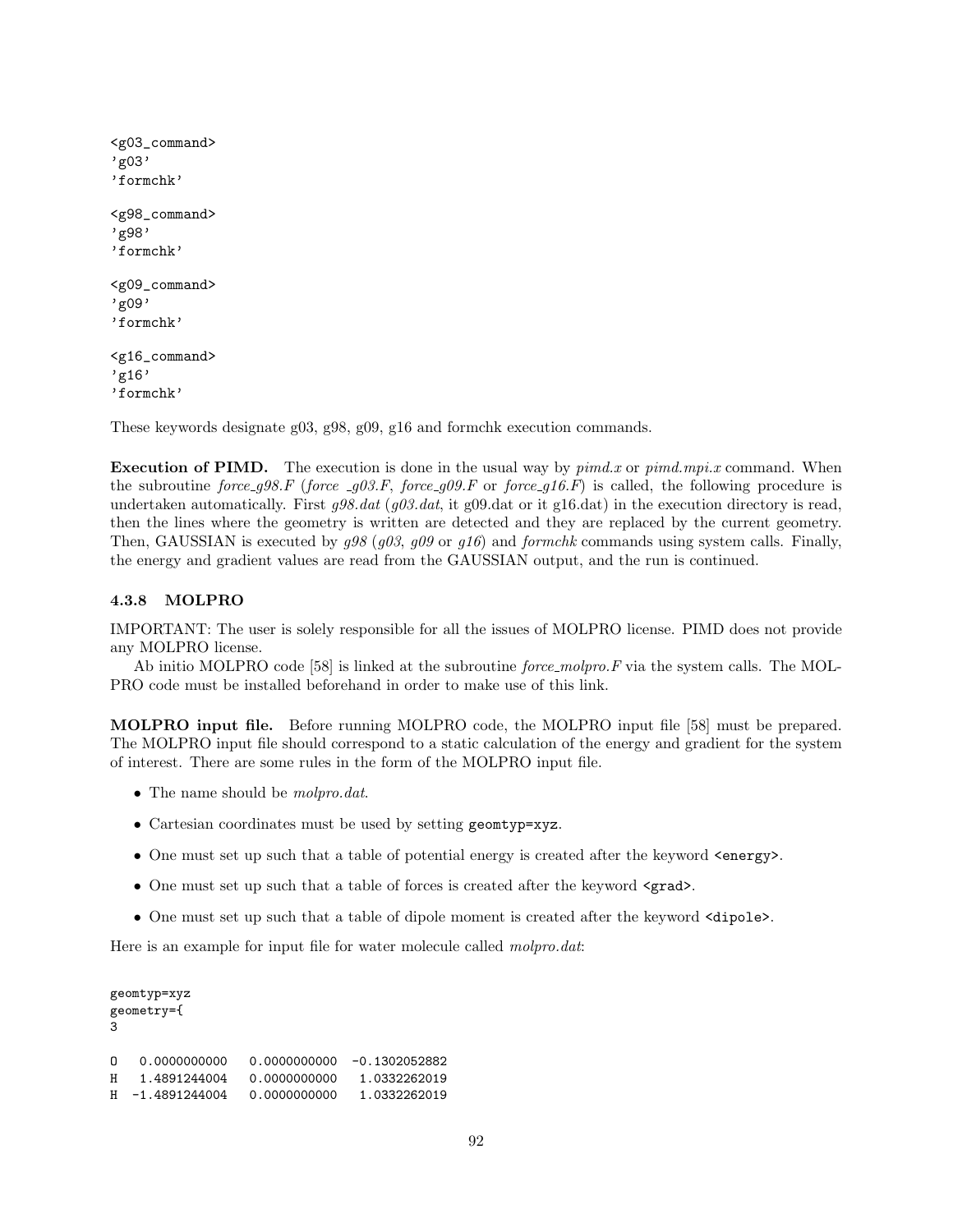```
}
hf
e(1)=energy
force
varsav
table, e \qquad \qquad !print a table with results
save,table.molpro !save to file
title,<energy> !title for the table
format,(e24.16) !explicit format
table,gradx,grady,gradz !print a table with results
save,table.molpro !save to file
title,<grad> 1 !title for the table
format,(3e24.16) !explicit format
table,dmx,dmy,dmz !print a table with results
save,table.molpro !save to file
title,<dipole> !title for the table
format,(3e24.16) !explicit format
```
Using this input file, one can test the MOLPRO execution.

> molpro < molpro.dat

**PIMD input file.** The following keywords should be set in the file *input.dat*.

<ipotential> MOLPRO

This keyword declares the usage of the MOLPRO code.

```
<molpro_command>
'molpro'
```
This keyword sets the MOLPRO execution command.

**Execution of PIMD.** The execution is done in the usual way by *pimd.x* or *pimd.mpi.x* command. When the subroutine *force\_molpro.F* is called, the wrapper code called  $run\_molpro.x$  is activated (NOTE: *run\_molpro.x* should be placed in the PATH is accessible). There, the following procedure is undertaken automatically. First, *molpro.dat* in the execution directory is read, then the lines where the geometry is written are detected and they are replaced by the current geometry. Then, MOLPRO is executed by commands using system calls. Finally, the energy and gradient values are read from the MOLPRO output, and the run is continued.

Additional setup is necessary to carry out nonadiabatic dynamics, i.e., surface hopping dynamics and mean field dynamics, with the MOLPRO code. See Section 3.19.1 for details.

#### **4.3.9 MOPAC**

IMPORTANT: The user is solely responsible for all the issues of MOPAC license. PIMD does not provide any MOPAC license.

The semi-empirical MOPAC code [49] is linked at the subroutine *force mopac.F* via the system calls. The MOPAC code must be installed beforehand in order to make use of this link.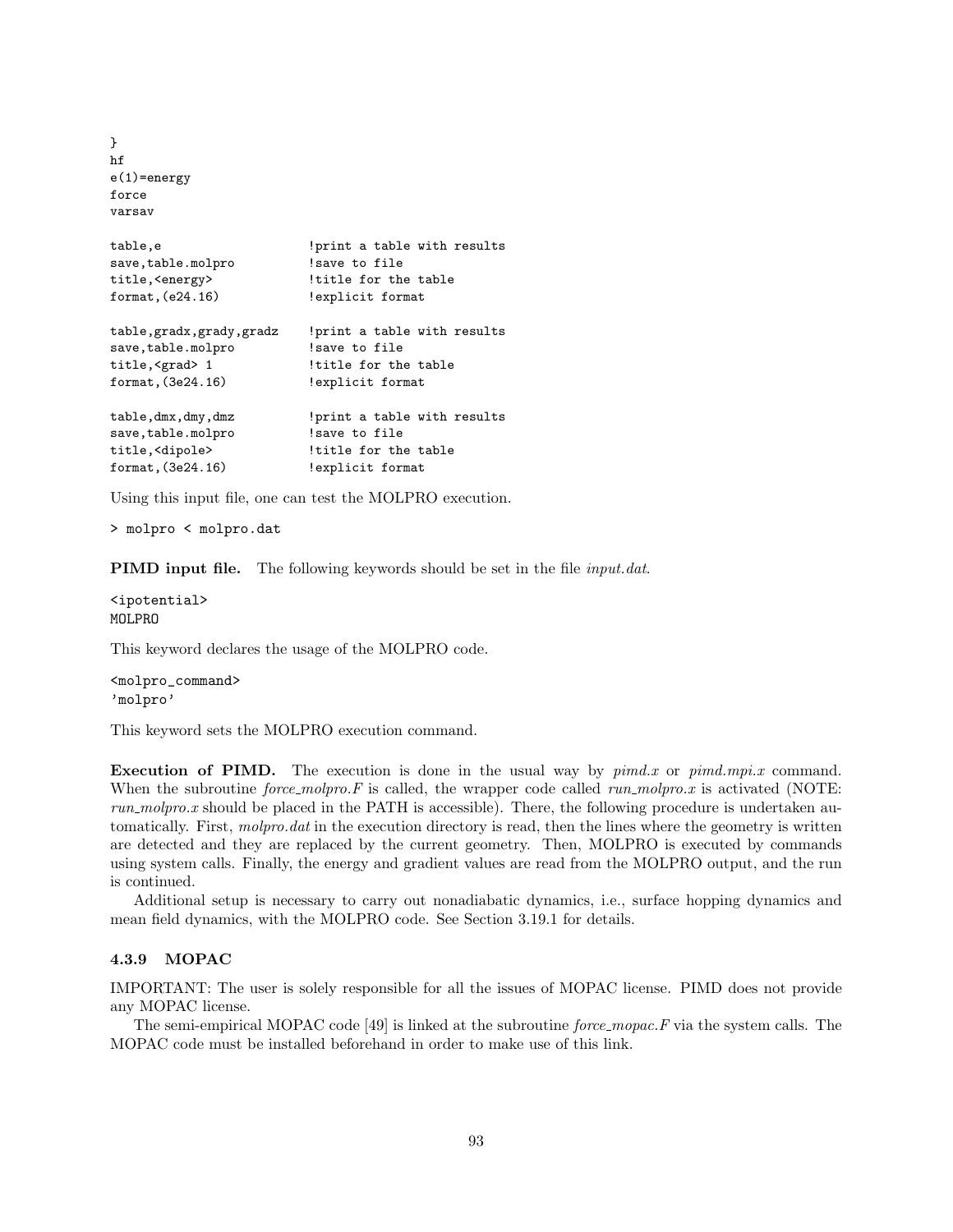**MOPAC input file.** Before running the PIMD code, MOPAC input file [49] must be prepared. The MOPAC input file should correspond to a static calculation of the energy and the gradients (the negative sign of the forces) for the system of interest. There are some rules in the form of the MOPAC input file.

- *•* The file name should be *mopac.dat*.
- *•* Do one SCF cycle then stop: 1SCF.
- *•* The gradient calculation should be included: GRADIENTS.
- *•* Do not reorient molecule: NOREOR.
- There should be no symmetry in the molecule: NOSYM.
- The SCF convergence should be tight enough so that the error of energy/gradient value is small: PRECISE.
- *•* Cartesian coordinates should be used: XYZ.
- *•* The geometry lines should start from the fourth line.

Here is an example for the MOPAC input file for water molecule:

```
PM3 1SCF XYZ PRECISE GRADIENTS NOSYM NOREOR GEO-OK
```

```
molecule
comment
8 0.0000000000 1 0.0000000000 1 0.0000000000 1
1 0.7804643317 1 0.5703578412 1 0.0000000000 1
1 -0.7804643317 1 0.5703578412 1 0.0000000000 1
```
Using this input file, one can test a MOPAC calculation.

> nohup /opt/mopac/mopac/MOPAC2007.out mopac.dat

**PIMD input file.** The following keywords should be set in the file *input.dat*.

<ipotential> MOPAC

This keyword declares the usage of the MOPAC code.

<mopac\_command> 'nohup /opt/mopac/mopac/MOPAC2007.out'

This keyword sets the MOPAC execution command.

**Execution of PIMD.** The execution is done in the usual way by  $p \text{ im}d.x$  or  $p \text{ im}d.mpi.x$  command. When the subroutine *force mopac.F* is called, the following procedure is taken automatically. First *mopac.dat* in the execution directory is read, then the lines where the geometry is written are detected and they are replaced by the current geometry. Then, MOPAC is executed using system calls. Finally, the energy and gradient values are read from MOPAC output, and the run is continued.

## **4.3.10 NTCHEM**

IMPORTANT: The user is solely responsible for all the issues of NTChem license. PIMD does not provide any NTChem license.

The MultiNTChem code is linked internally at the subroutine *force ntchem MPI.F*. To make use of the internal link, the MultiNTChem code must be installed together with the PIMD code. Note that the user must legally possess the permission of the usage of MultiNTChem. The directions for the internal link, the setups and the execution are shown below.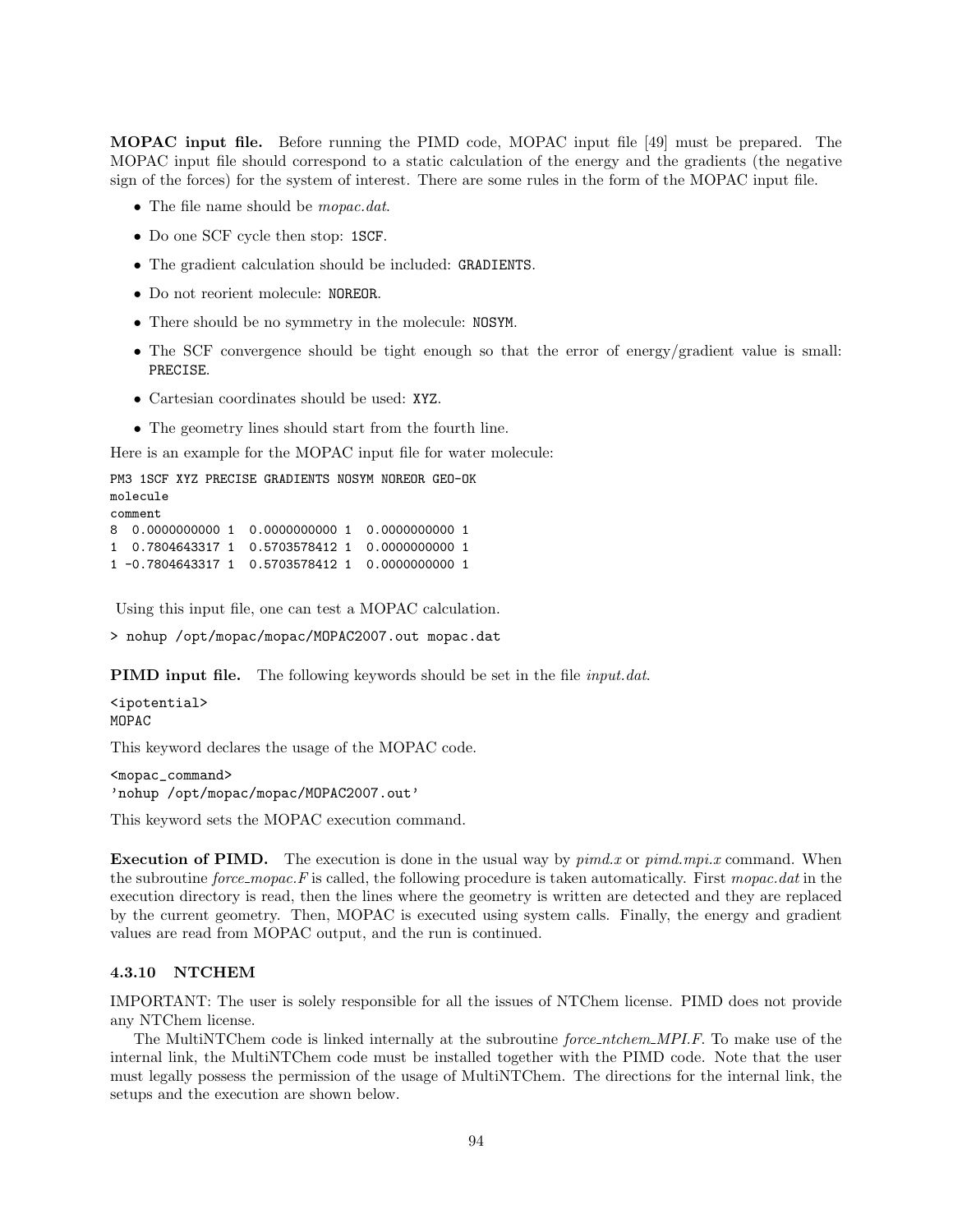**Internal link of NTChem.** Follow the directions below (an example for  $H_2O$  molecule). 1) Compilation.

NTChem and MNTChem is a binary code. PIMD should be linked to the library of MNTChem, either without OpenMP (libmntchem\_mpi.a) or or with OpenMP (libmntchem\_mpiomp.a).

In makefile, set NTCHEM = -Dntchem for the former case, NTCHEM = -Dntchem -Domp for the latter case.

For intel computers, sometimes one needs the following on both compilation and execution.

> module unload mpt; module load intel/cur intel-mpi/cur

2) Prepare INPUT - the NTCHEM input file. To calculate the dipole moments, one must set

&prop Dipole\_TxtOut=T /

3) INPUT.MNTChem - the MNTCHEM input file. Be sure to set the following values correctly NCorePerIO =  $n$  and NCorePerReplica =  $n$ , where  $n$  should be the number of processors (nprocs) divided by number of beads (nbead). Also set DoProp = T. 4) INPUT.xyz - the MNTCHEM/PIMD interface input file.

3 O 0.000 0.000 0.000 8.0 8.0 H 1.489 1.163 0.000 1.0 1.0 H -1.489 1.163 0.000 1.0 1.0

5) To secure memory space, Sometimes one needs the following on execution.

> ulimit -s unlimited; export OMP\_STACKSIZE=1G

**Setups of NTCHEM.** In the PIMD input file, input.dat, set the following keywords.

<ipotential> NTCHEM

This keywords sets the use of NTChem.

**Execution of PIMD.** The execution is done in the usual way by *pimd.mpi.x* command.

#### **4.3.11 ORCA**

IMPORTANT: The user is solely responsible for all the issues of ORCA license. PIMD does not provide any ORCA license.

The ab initio ORCA code [60] is linked at the subroutine *force orca.F* via system calls. The ORCA code must be installed beforehand in order to make use of this link.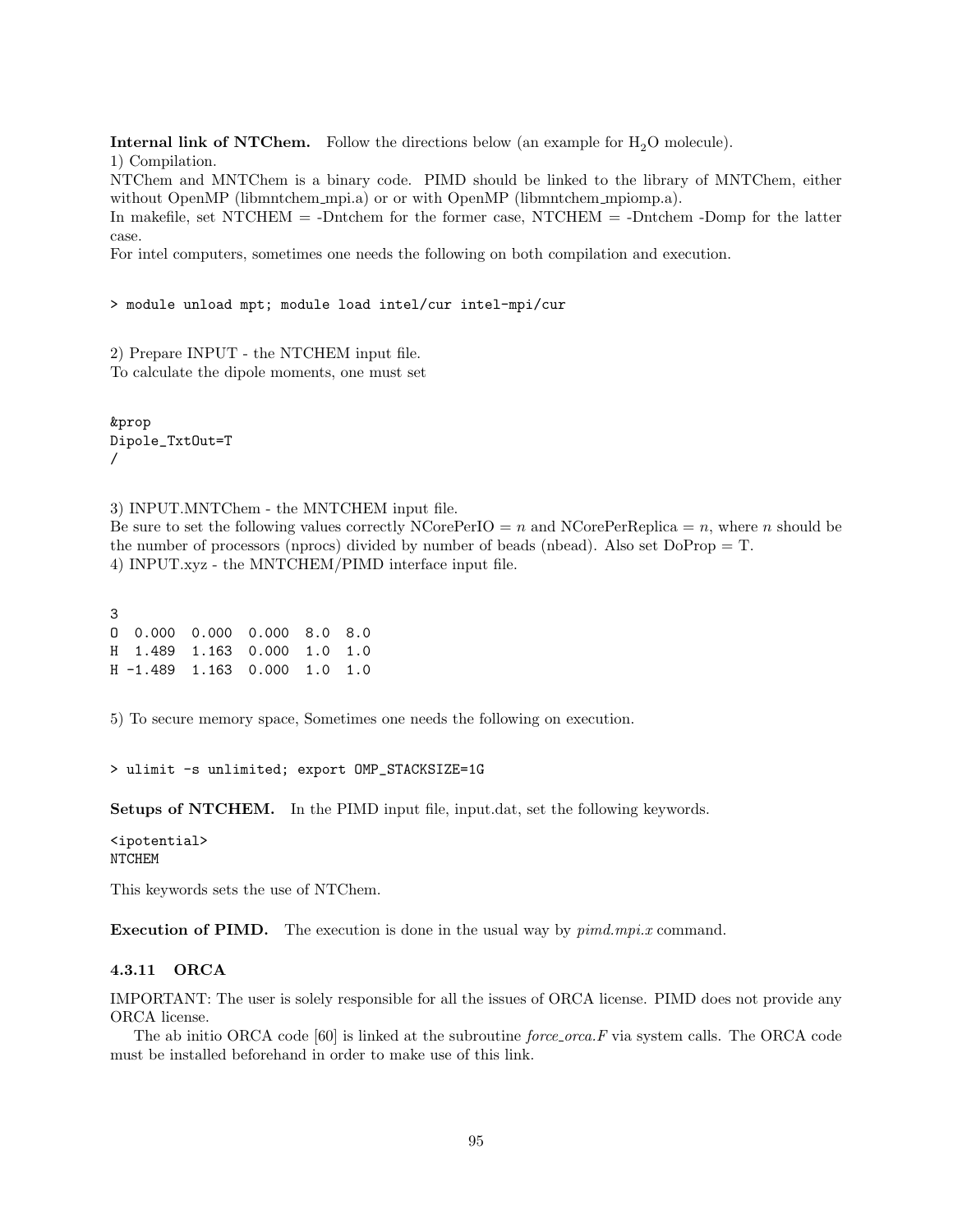**ORCA input file.** Before running ORCA code, the ORCA input file [60] must be prepared. The ORCA input file should correspond to a static calculation of the energy and gradient for the system of interest. The order of atoms in the ORCA input files must match the ones of the PIMD input files. There are some rules in the form of ORCA input file.

- *•* The name should be *orca.dat*.
- The geometry lines should start from the next line after \*xyz.
- *•* Cartesian coordinates should be used.
- *•* Atomic units should be chosen: Bohrs.
- *•* The gradient calculation should be included, ENGRAD.

Here is an example for ORCA input file for water molecule:

```
! HF def2-SV(P) ENGRAD Bohrs
%elprop
 Dipole true
end
*xyz 0 1
O 0.0 0.0 0.0
H 0.0 1.0 0.2
H 0.0 0.0 1.1
*
```
Using this input file, one can test the ORCA execution.

> cp orca.dat orca\_test.inp; orca orca\_test.inp

NOTE: The dipole moment is currently not implemented in the PIMD-ORCA interface.

**PIMD input file.** The following keywords should be set in the file *input.dat*.

<ipotential> ORCA

This keyword declares the usage of ORCA code.

```
<orca_command>
'orca'
```
This keyword sets the ORCA execution command.

**Execution of PIMD.** The execution is done in the usual way by  $p \text{ im}d.x$  or  $p \text{ im}d.mpi.x$  command. When the subroutine *force orca.F* is called, the following procedure is undertaken automatically. First *orca.dat* in the execution directory is read, then the lines where the geometry is written are detected and they are replaced by the current geometry. Then, the ORCA calculation is executed using the system calls. Finally, the energy and gradient values are read from the ORCA output, and the run is continued.

## **4.3.12 QUANTUM ESPRESSO**

IMPORTANT: The user is solely responsible for all the issues of Quantum Espresso (QE) license. PIMD does not provide any QE license.

The QE code is linked internally in the subroutine *force qe MPI.F*. To make use of the internal link, the QE code must be installed together with the PIMD code. Note that the user must legally possess the source code of QE version 6.2.1 and the permission of its usage and modification. The directions for the internal link, the setups and the execution are shown below.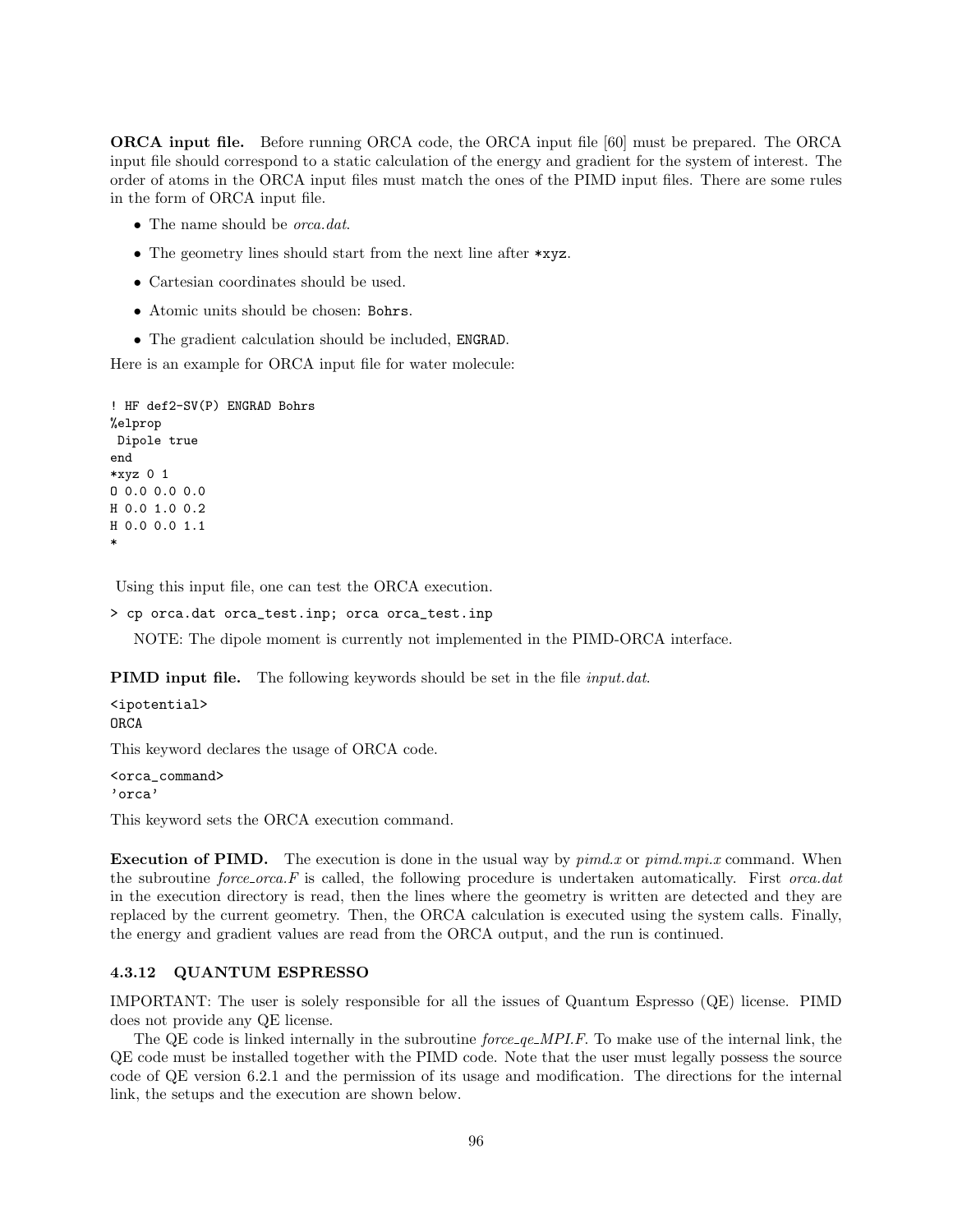**Internal link with QE.** Follow the directions described below.

• **Step 1: Prepare makefile of the PIMD code.** Make a copy of the source directory named "compile" where the PIMD code will be compiled.

> cp -r ~/pimd/source ~/pimd/compile

Activate the option " $QE = -Dqe$ " in the PIMD makefile so that it links with  $QE$  when compiling.

> vi ~/pimd/compile/makefile

Note that the libraries used should be consistent with those used to compile QE (see below).

• **Step 2: Prepare PIMD modules for QE** In the  $\overline{\text{/pimd}/\text{compile}}$  directory, generate the modules necessary to compile the modified QE.

> make common\_variables.o

*•* **Step 3: Download the QE source code.** Go to the QE library directory (*˜/pimd/lib/qe*). Download and unzip the source code of QE version 6.2.1, *q-e-qe-6.2.1*.

```
> cd ~/pimd/lib/qe
> wget https://github.com/QEF/q-e/archive/qe-6.2.1.zip
> unzip q-e-qe-6.2.1.zip
```
Make sure the list of files

 $\sim 1e$ 

| - 10               |                   |                           |
|--------------------|-------------------|---------------------------|
| README             | make_patch_qe.sh* | qe-6.2.1.zip              |
| apply_patch_qe.sh* | q-e-qe-6.2.1/     | qe-6.2.1_to_pimdlib.patch |

Also make sure that fftw library (fftw3 or equivalent) for QE is present, see below.

• **Step 4: Apply a patch to the QE code.** In the QE library directory, apply the patch file as follows.

> patch -p0 < qe-6.2.1\_to\_pimdlib.patch

The QE source will be modified such that it is linked to PIMD.

*•* **Step 5: Prepare makefile of the QE code.** Configure QE in the *q-e-qe-6.2.1* directory.

```
> cd ~/pimd/lib/qe/q-e-qe-6.2.1
> ./configure
```
*•* **Step 6: Compile QE** Go to the QE directory and compile it.

```
> cd ~/pimd/lib/qe/q-e-qe-6.2.1
> make pw
```
*•* **Step 7: Compile and link PIMD and QE codes.** Go to PIMD compile directory and edit the makefile.

```
> vi ~/pimd/compile/makefile
```
and compile the code.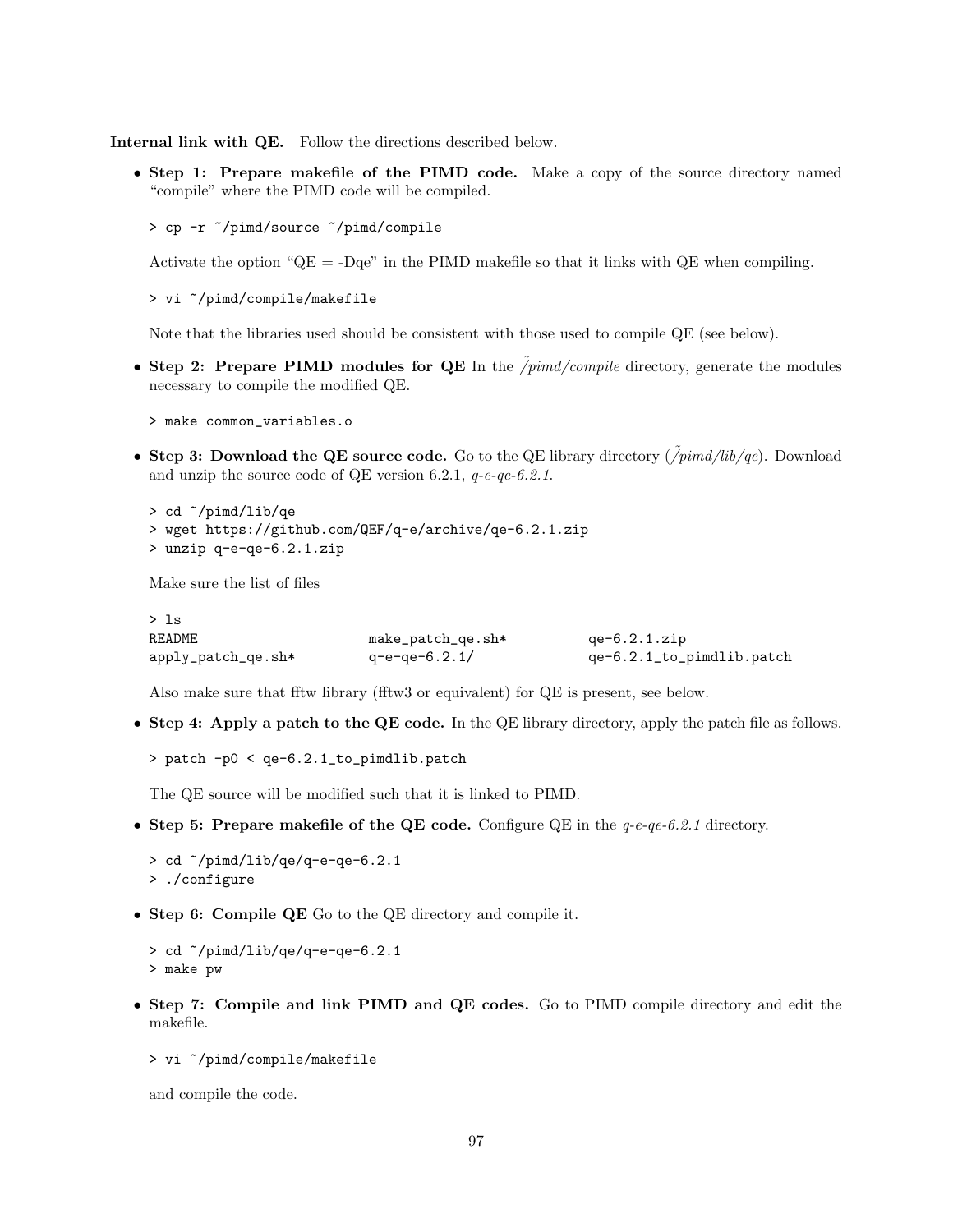**Setups of QE.** In addition to the PIMD input files (*input.dat*, *input default.dat*, *structure.dat*), the QE input file (*qe.dat*) are necessary. See the QE manual for the preparation of these input files, https://www.quantum-espresso.org/Doc/INPUT\_PW.html. In the PIMD input file, input.dat, set the following keywords.

<ipotential> QE

This keywords sets the use of QE.

<qe\_input\_file\_name> si.md8.in

This keyword sets the input file name of QE.

<qe\_output> 1 10

This keyword sets the print option of QE output. The first number should be set to '0' or '1' (integer). The output of QE is printed for the first bead only if '1', for all the beads if '0'. The second number is the print interval, in the present case, every 10 steps.

In *qe.dat*, it is recommended not to use "nosym=.false.".

**Execution of PIMD.** The execution is done in the usual way by *pimd.mpi.x* command.

## **4.3.13 TURBOMOLE**

IMPORTANT: The user is solely responsible for all the issues of TURBOMOLE license. PIMD does not provide any TURBOMOLE license.

The ab initio TURBOMOLE code [57] is linked at the subroutine *force turbo.F* via the system calls. The TURBOMOLE code must be installed beforehand in order to make use of this link.

**TURBOMOLE input file.** Before running PIMD code, the TURBOMOLE input files [57] should be prepared. The TURBOMOLE input files should correspond to a static calculation of the energy and gradient for the system of interest. The order of atoms in the TURBOMOLE input files must match the ones of the PIMD input files. In the TURBOMOLE code, the energy and the gradient are computed by two consecutive commands (dscf,grad), (ridft,rdgrad), (dscf,mpgrad), (dscf,rimp2) or (dscf,ricc2) [57]. Prepare properly the *control* file as well as all other necessary files (*coord*, *mos*, *basis*, *auxbasis*, etc.). All of these could be obtained using the *define* command of the TURBOMOLE code [57]. Here is an example for the TURBOMOLE *control* file for water molecule:

> cat control

```
$title
water molecule
$operating system unix
$symmetry c1
$coord file=coord
$user-defined bonds file=coord
$atoms
o 1 \sqrt{ }basis =o def-SV(P)
h 2-3 \simbasis =h def-SV(P)
```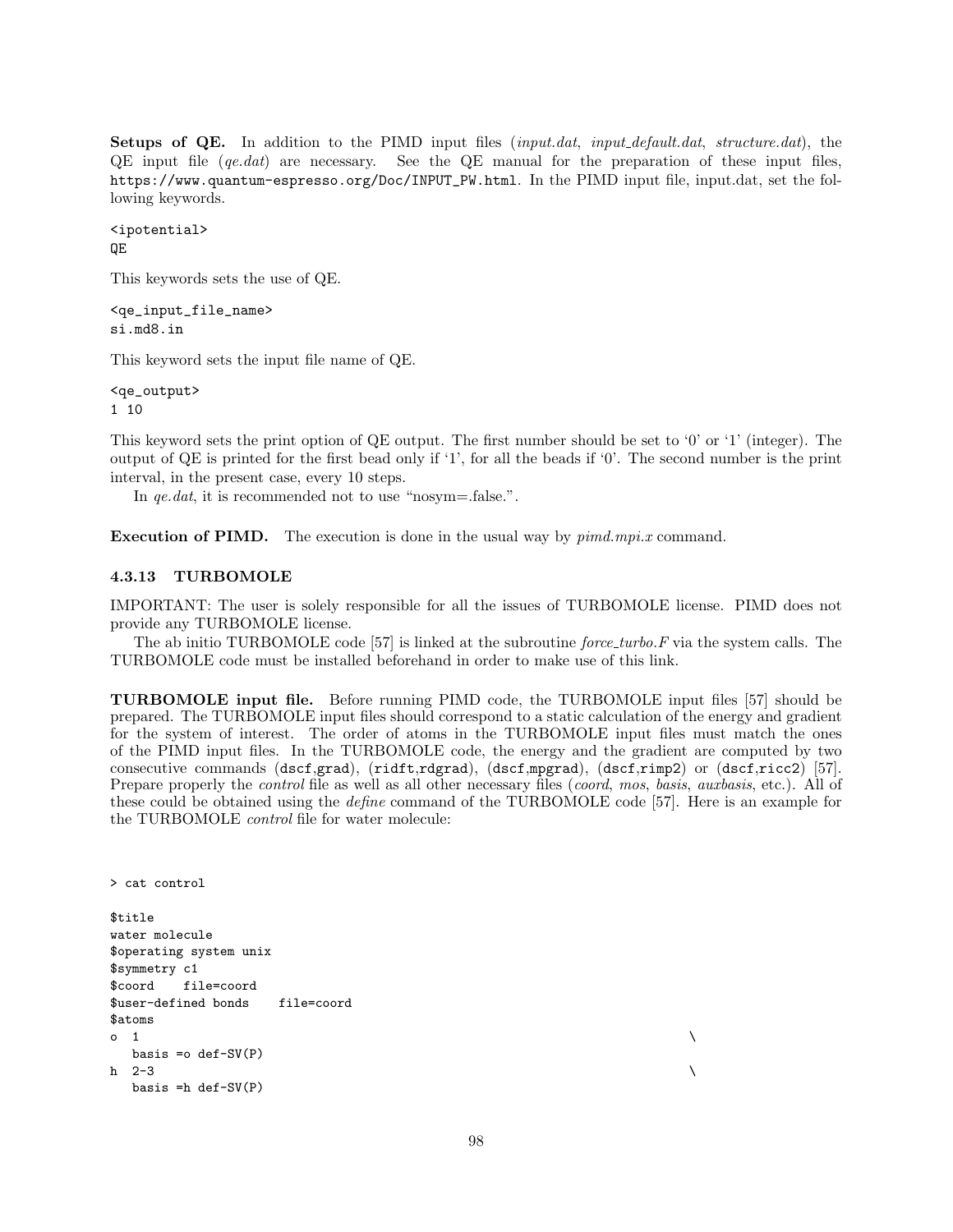```
$basis file=basis
$rundimensions
  dim(fock,dens)=211
  natoms=3
  nshell=10
  nbf(CAO)=19
  nbf(A0)=18dim(trafo[SAO<-->AO/CAO])=21
  rhfshells=1
$scfmo file=mos
$closed shells
a 1-5 ( 2 )
$scfiterlimit 30
$scfconv 8
$thize 0.10000000E-04
$thime 5
$scfdamp start=0.300 step=0.050 min=0.100
$scfdump
$scfintunit
unit=30 size=0 file=twoint
$scfdiis
$scforbitalshift automatic=.1
$drvopt
  cartesian on
  basis off
  global off
  hessian on
  dipole on
  nuclear polarizability
$interconversion off
  qconv=1.d-7
  maxiter=25
$optimize
  internal off
  cartesian on
  global off<br>basis off
  basis off logarithm
$coordinateupdate
  dqmax=0.3
  interpolate on
  statistics 5
$forceupdate
  ahlrichs numgeo=0 mingeo=3 maxgeo=4 modus=<g|dq> dynamic fail=0.3
  threig=0.005 reseig=0.005 thrbig=3.0 scale=1.00 damping=0.0
$forceinit on
  diag=default
$energy file=energy
$grad file=gradient
$forceapprox file=forceapprox
$lock off
$end
```
There are some rules in the form of TURBOMOLE *control* files.

- *•* There should be no symmetry in the molecule.
- The SCF convergence should be tight enough so that the error of energy/gradient value is small.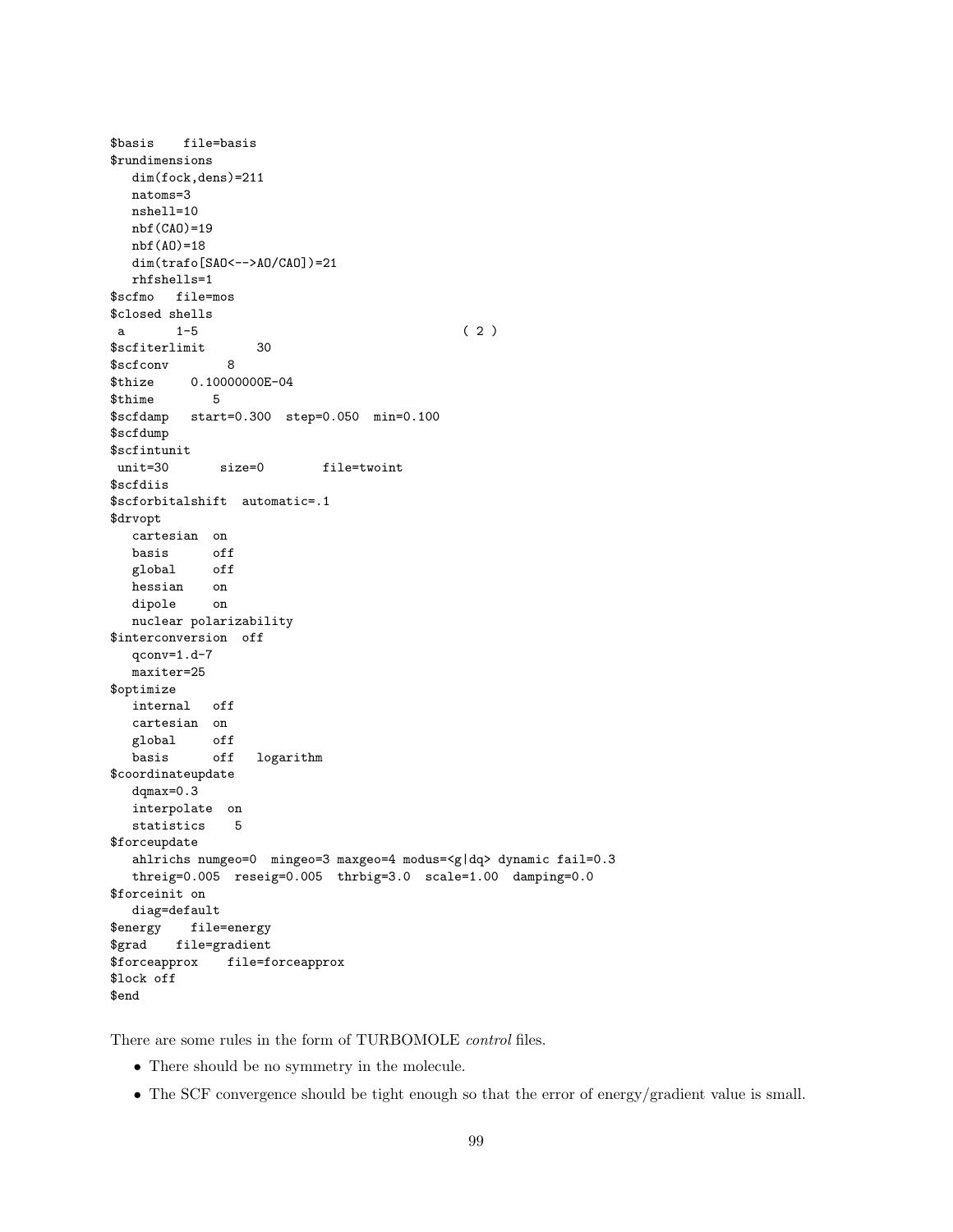Let us give the example of the (dscf,grad) combination. One can test the TURBOMOLE execution of dscf command with *a control* file as well as all other the input files.

> dscf

If it works correctly, copy the *control* file to *control.1* file. Then test the TURBOMOLE execution of grad command using the *control* file as well as all other the input files.

> grad

If it works correctly, copy the *control* file to *control.2* file.

**PIMD input file.** The following keywords should be set in the file *input.dat*.

<ipotential> TURBOMOLE

This keyword declares the usage of the TURBOMOLE code.

```
<turbo_command>
     dscf control.1
     grad control.2
```
This keyword sets the TURBOMOLE commands with the control files. In the present case, the TURBO-MOLE command consist of dscf and grad commands, and the name of the control files are *control.1* and *control.2*, respectively.

<turbo\_guess> PREVIOUS

This keyword gives the option for the initial guess of molecular orbital coefficients. In the present case, those of the previous step is reused.

**Execution of PIMD.** The execution is done in the usual way by  $p$ *imd.x* or  $p$ *imd.mpi.x* command. When the subroutine *force\_turbo.F* is called, the following procedure is undertaken automatically. First the TUR-BOMOLE *coord* file is created using the current geometry. Then, the TURBOMOLE calculation is executed using the system calls. Finally, the energy and the gradient values are read from the TURBOMOLE output, and the run is continued. NOTE: When the subroutine *force turbo.F* is called, this keyword is searched primarily in *input.dat* file, secondarily in *turbo.dat* file, and finally in *input default.dat* file.

#### **4.3.14 VASP**

IMPORTANT: The user is solely responsible for all the issues of VASP license. PIMD does not provide any VASP license.

The VASP code is linked externally at the subroutine *force vasp5.F* of the PIMD code. To make use of the external link, the VASP code must be installed beforehand.

The VASP code is linked internally at the subroutine *force vasp MPI.F*. To make use of the internal link, the VASP code must be installed together with the PIMD code. Note that the user must legally possess the source code of VASP version 5.3.5 and the permission of its usage and modification. The directions for the internal link, the setups and the execution are shown below.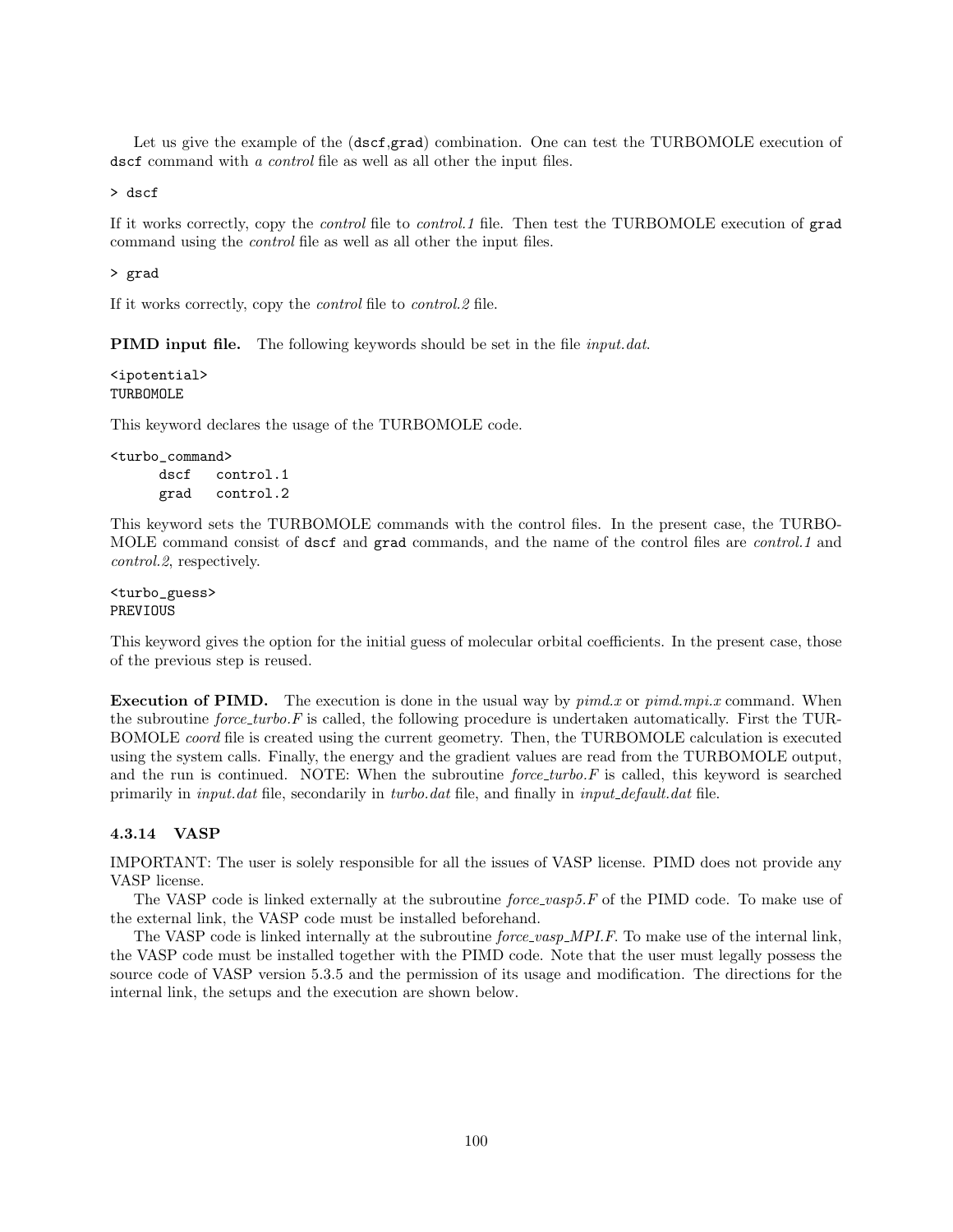**Internal link of VASP.** Follow the following directions.

• **Step 1: Copy the source code.** First, copy the source code of VASP version 5.3.5 and library to the library directory of PIMD.

> cp -r vasp.5.3.5 lib/vasp > cp -r vasp.5.lib lib/vasp

• **Step 2: Compilation of the VASP library.** Starting from the main directory, go to vasp.5.lib directory.

> cd lib/vasp/vasp.5.lib

Then, edit properly Makefile with respect to the Fortran compiler, the compile options for the lapack/blas libraries, etc., depending on the machine.

> cp makefile.\*\*\* Makefile > vi Makefile

Start compiling the VASP library.

> make

If successful, a new file called *libdmy.a* will be created. Copy it to lib directory.

> cp libdmy.a ../../../lib

Return to main directory.

 $> cd$  ../../../lib

*•* **Step 3: Compilation of the modified VASP code.** Go to vasp directory.

> cd lib/vasp

Apply the patch to modify the VASP source by

> patch -u -p1 -d vasp.5.3.5/ < vasp.5.3.5\_to\_pimdlib.patch

If successful, we should see

```
patching file acfdt.F
patching file aedens.F
...
patching file xml.F
patching file zgemmtest.F
```
without any error message. Go to vasp.5.3.5 directory.

> cd vasp.5.3.5

Then, edit properly Makefile with respect to the Fortran compiler, the compile options for the lapack/blas libraries, etc., depending on the machine.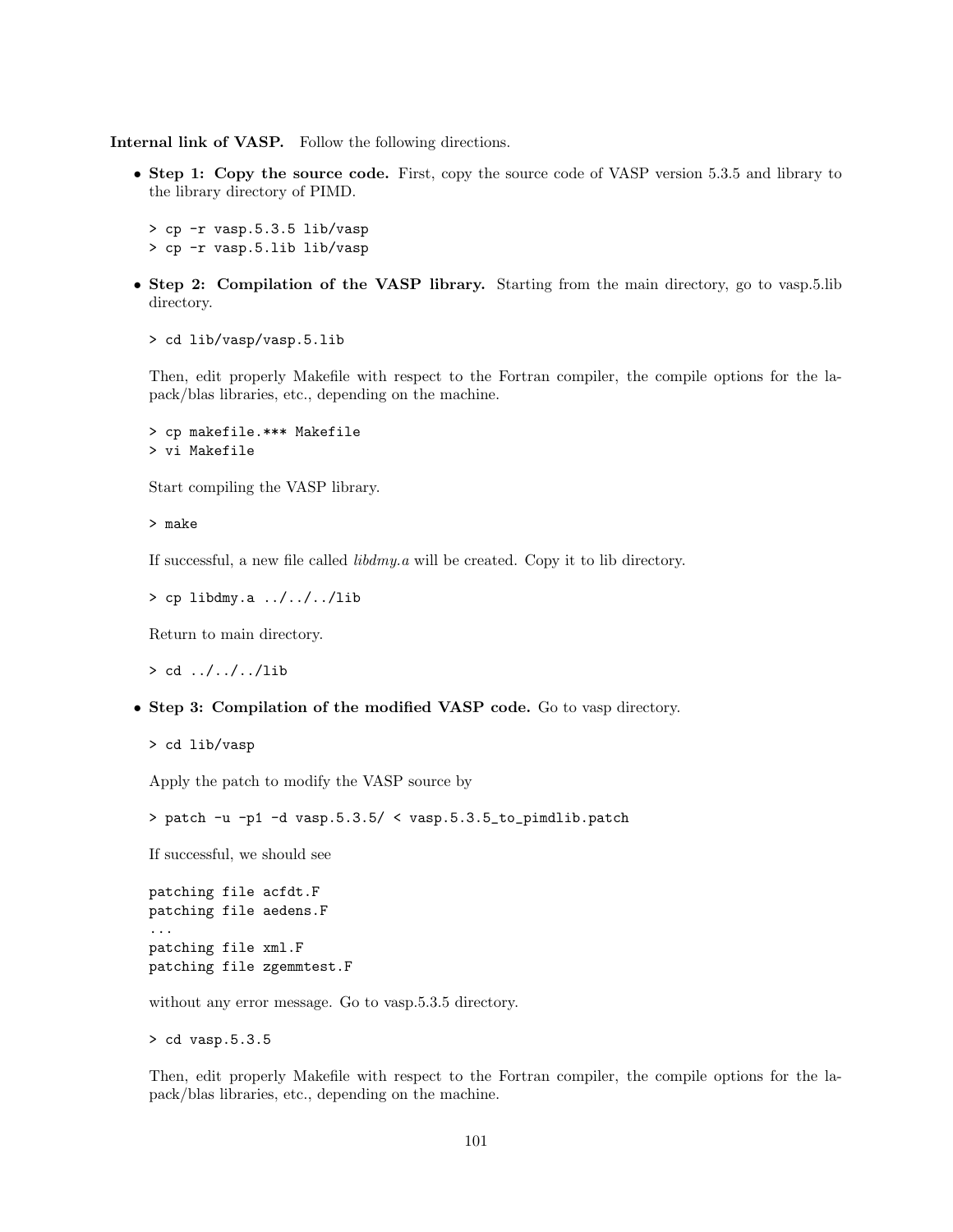> vi Makefile

Here, do not overwrite Makefile by the original makefile.\*\*\*, because Makefile is created by the patch. Start compiling the modified VASP code.

> make

If successful, a new file called *libvasp.a* will be created. Copy it to lib directory.

> cp libvasp.a ../../../lib

Return to the main directory.

> cd ../../../

*•* **Step 4: Compilation of the PIMD code.** In compiling the PIMD code, edit the file *makefile* to activate -Dvasp option.

```
> cp -r source compile
> cd compile
> vi makefile
> make
```
If successful, this generates *pimd.mpi.x*, an executable of PIMD internally linked to VASP.

**Setups of VASP.** In addition to the PIMD input files (*input.dat*, *input default.dat*, *structure.dat*), the VASP input files are necessary (*INCAR*, *POSCAR*, *POTCAR*, *KPOINTS*). See the VASP manual for the preparation of these input files. In the file *INCAR*, the following keywords must always be set.

IBRION = 1 NSW = 100  $ISIF = 3$  $ISYM = 0$ 

On the other hand, in the file *input.dat*, the following variables should be set. The following keyword sets the use of VASP.

<ipotential> VASP5

for the external link, and

<ipotential> VASP

for the internal link.

```
<vasp_output>
0 10
```
This keyword controls the output of VASP. The first number should be set to '0' or '1' (integer). The output of VASP is printed for the first bead only if '1', for all the beads if '0'. The second number is the print interval, in the present case, every 10 steps.

```
<vasp_reuse_wavefunction>
```
1

This keyword controls the initial guess of Kohn-Sham orbitals can be controlled by the keyword. The Kohn-Sham orbitals built from scratch if '0', taken from of that of the previous step if '1'.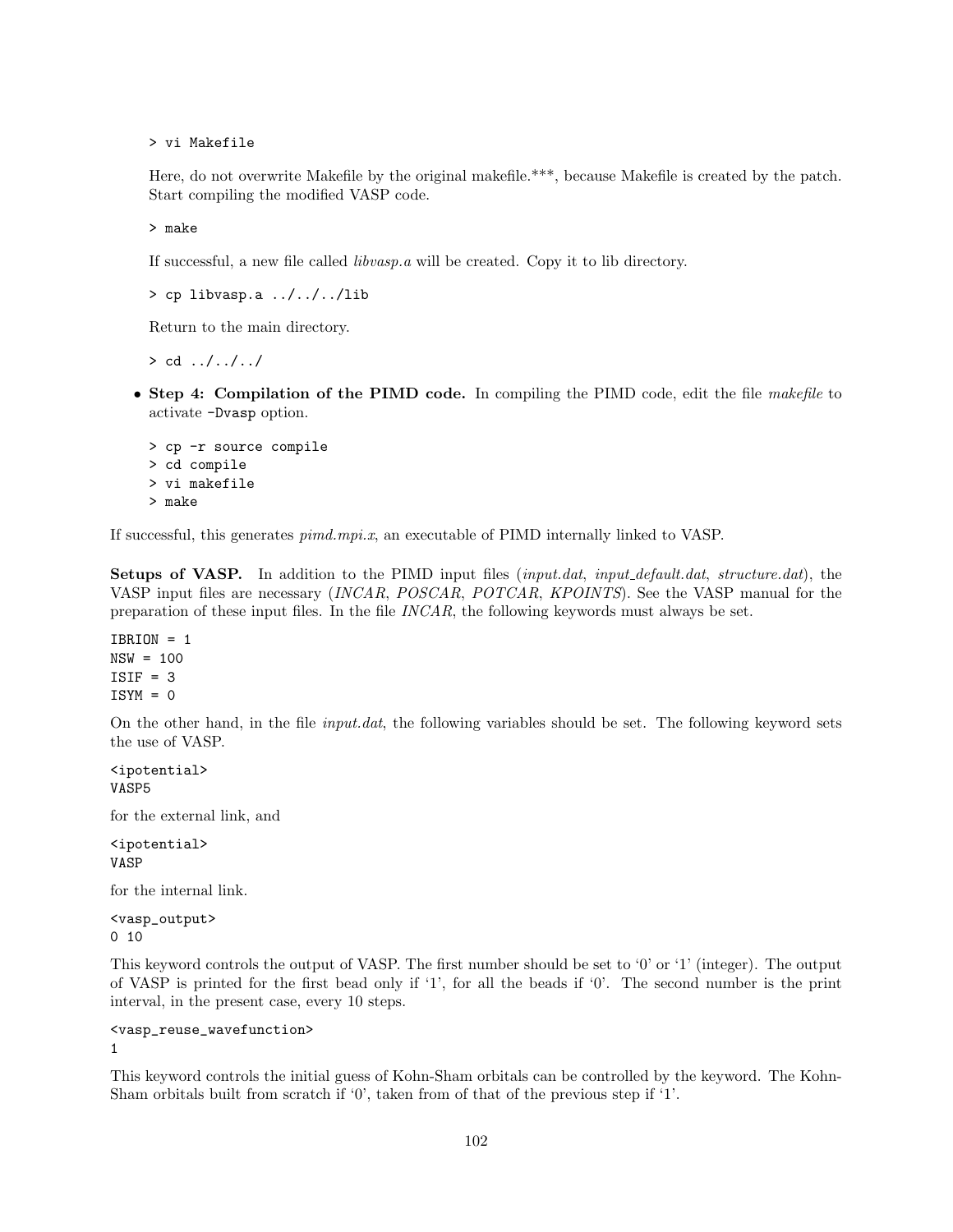**Execution of PIMD.** The execution is done in the usual way by  $pimd.x$  command or  $pimd.mpi.x$  command.

#### **4.4 Artificial neural network potential**

The PIMD can be combined also with artificial neural network potential.

*•* AENET [79] (artificial neural network)

#### **4.4.1 AENET**

IMPORTANT: The user is solely responsible for all the issues of AENET license. PIMD does not provide any AENET license.

The artificial neural network AENET code [79] is linked at the subroutines *force aenet.F* and *force\_aenet\_MPI.F.* The AENET code must be installed properly in order to make use of this link.

**Internal link of AENET.** Follow the following directions.

• **Step 1: Copy the source code.** First, copy the source code of AENET version 2.0.3 and its library to the library directory of PIMD.

> cp -r aenet-2.0.3/src lib/aenet

- > cp -r aenet-2.0.3/lib lib/aenet
- **Step 2: Compilation of the AENET library.** Starting from the main directory, go to Lbfgs library directory.

> cd lib/aenet/lib

Then, edit properly Makefile with respect to the Fortran compiler.

> vi Makefile

Start compiling the AENET library.

> make

If successful, a new file called *liblbfgsb.a* will be created, so copy it to lib directory.

> cp liblbfgsb.a ../../

Return to the main directory.

 $> cd$  ../../../

*•* **Step 3: Compilation of the modified AENET code.** Go to AENET directory.

> cd lib/aenet

Apply the patch to modify the AENET source by

> cp -r src src\_modified > patch -u -p1 -d src\_modified < src.patch

Go to modified AENET source directory.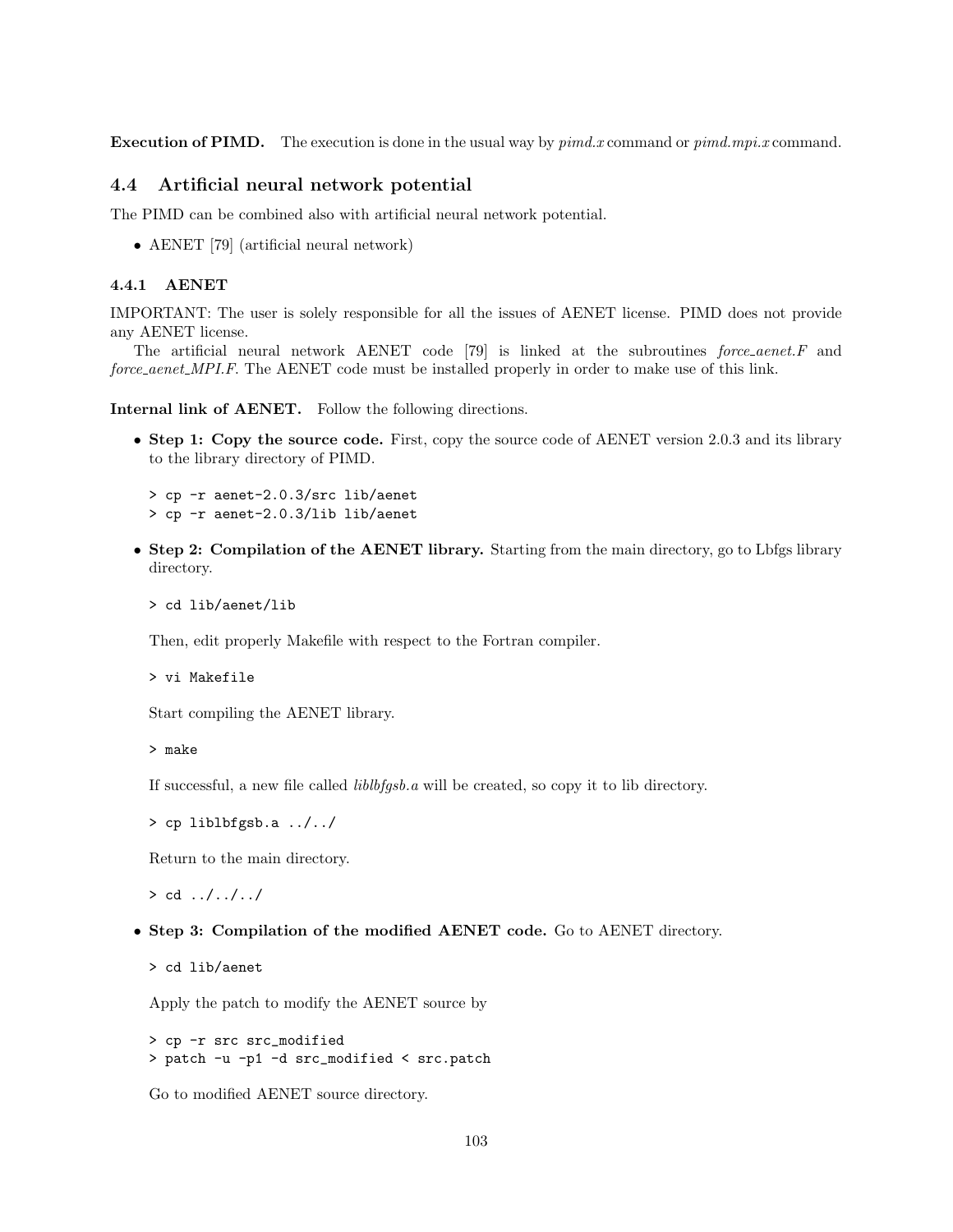> cd src\_modified

Then, edit properly Makefile with respect to the Fortran compiler, the compile options for the lapack/blas libraries, etc., depending on the machine.

```
> vi makefiles/Makefile.options
```
Start compiling the modified AENET code.

```
> make -f makefiles/Makefile.options lib
```
If successful, a new file called *libaenet.a* will be created, so copy it to lib directory.

> cp libaenet.a ../../

Return to the main directory.

> cd ../../../

*•* **Step 4: Compilation of the PIMD code.** In compiling the PIMD code, edit the file *makefile* to activate -Daenet option.

> cp -r source compile > cd compile > vi makefile > make

If successful, this generates *pimd.mpi.x*, an executable of PIMD internally linked to AENET.

**PIMD input file to create xsf files.** Use PIMD, PIHMC or REHMC method to create a set of xsf files. The following keyword should be set in the file *input.dat*.

<iprint\_xsf\_aenet> 10

This keyword designates the step interval of printing xsf files of AENET, in this case, every "10" steps. If PIHMC or REHMC method is chosen, one can also set

<ioption\_xsf\_aenet> 1

This keyword sets the print option of xsf files. In this case, "1" means that xsf files are printed for both the accepted and rejected structures. The xsf files will be created under the directory called "structures".

**PIMD input file to generate/train using xsf files.** Use PIMD, PIHMC or REHMC method to generate input and train networks using a set of xsf files. The following keywords should be set in the file *input.dat*.

```
<istep_train_aenet>
100
```
This keyword designates the step interval of generating and training of AENET. In this case, "100" means that generate/train is done every 100 steps.

```
<lstep_train_aenet>
3000
```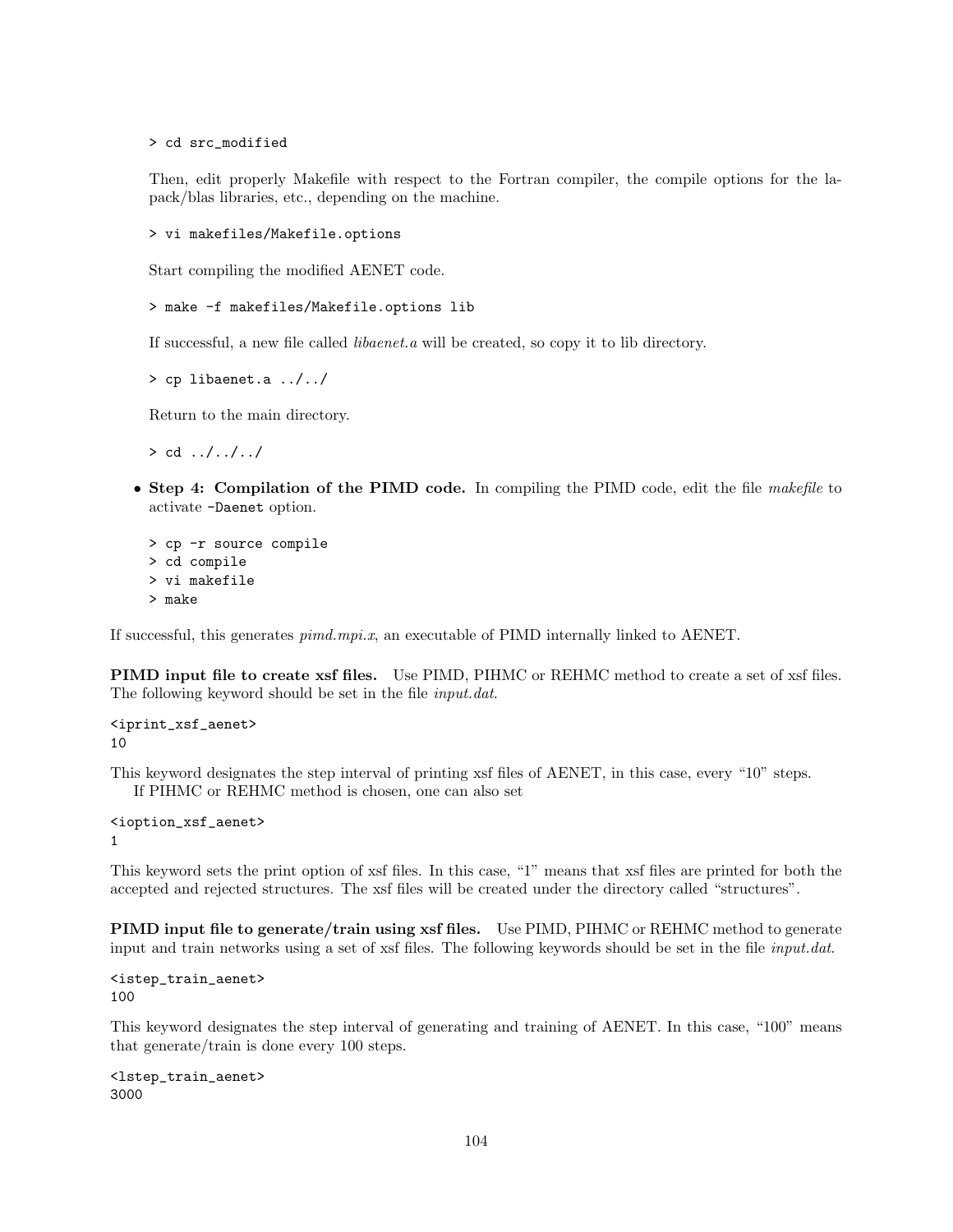This keyword sets the last step of generating and training of AENET. In this case, "3000" means that generate/train is finished at step 3000.

<minxsf\_train\_aenet> 300

This keyword designates the minimum number of xsf files required to train AENET. In this case, "300" means that generate/train process is skipped until 300 xsf files are found in "structures" directory.

```
<generate_aenet>
OUTPUT SiO2.train
TYPES
2
Si -5.420474 | eV
O -4.939198 | eV
SETUPS
Si Si.fingerprint.stp
O O.fingerprint.stp
```
This keyword designates the generate inputs in AENET potential.

```
<train_aenet>
TRAININGSET SiO2.train
TESTPERCENT 10
ITERATIONS 5000
MAXENERGY 1.0
TIMING
METHOD
bfgs
NETWORKS
! atom network hidden
! types file-name layers nodes:activation
Si Si.15-15.ann 2 15:tanh 15:tanh
O O.15-15.ann 2 15:tanh 15:tanh
```
This keyword designates the train inputs in AENET potential.

```
<dir_train_aenet>
"trained_networks"
```
This keyword designates the name of scratch directory for trained networks in AENET potential, in the present case, "trained networks". The final network files are copied to the execution directory after the training is completed.

**PIMD input file to run simulations (predict).** The following keywords should be set in the file *input.dat*.

<ipotential> AENET This keyword declares the usage of AENET code. <ntype\_aenet> 2

```
Si Si.15-15.ann
O O.15-15.ann
```
This keyword designates and the number of atomic types and the artificial neural network potential for each atomic type.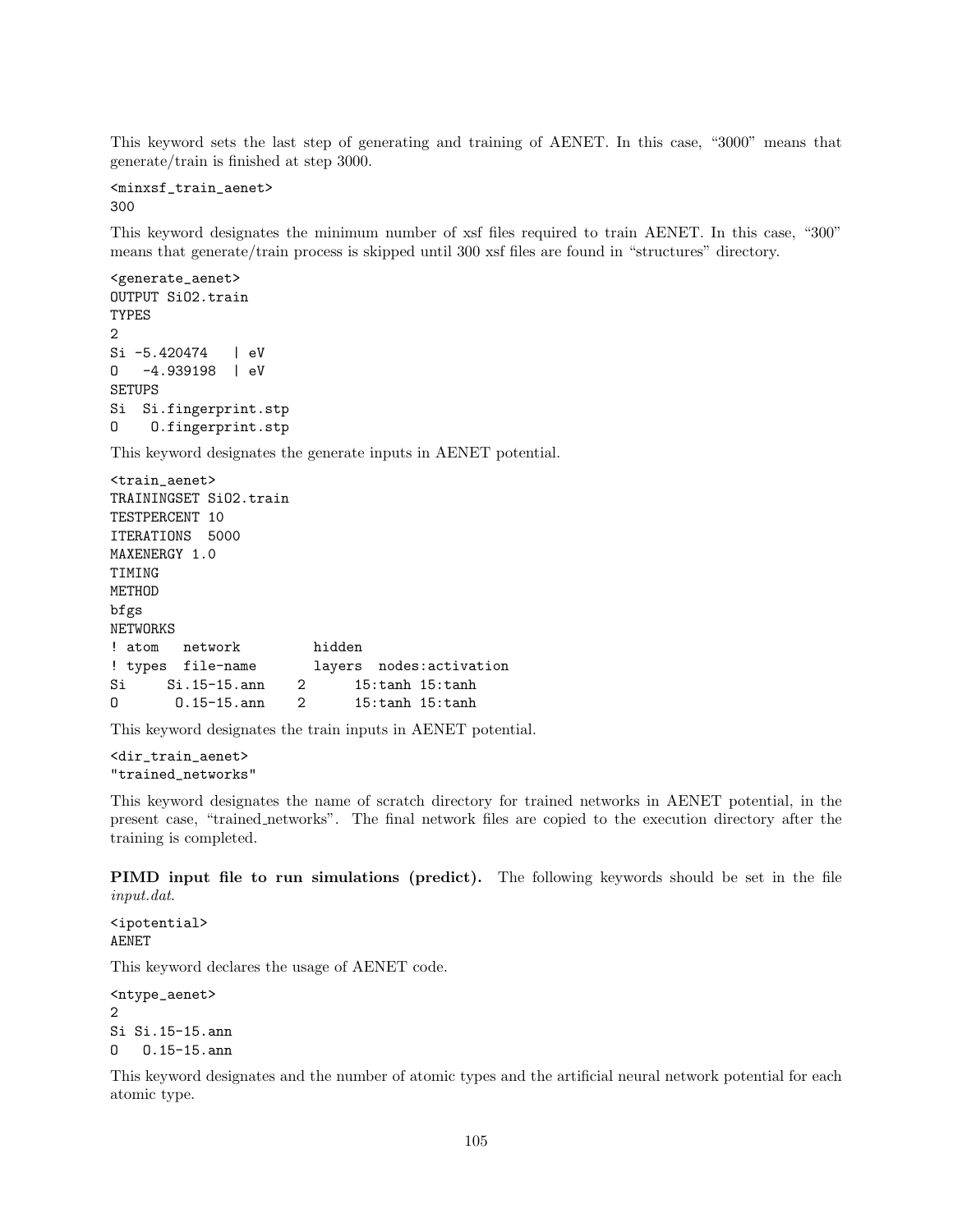**PIMD input file to run simulations (predict/generate/train).** In PIHMC or REHMC method with the dual potential, with the low-level being the AENET potential, the generate/train could be done on the fly. For example, use the combination

<method> PIHMC

<ipotential> DUAL

<dual\_potential> VASP AENET

The following keywords are useful.

<istep\_hmc> 8 128 2 100 0.30 0.50

This keyword sets a variable MD step per Metropolis step. In this case, the MD steps per Metropolis step could be varied from "8" to "128" with a geometric progression by the common ratio "2". The following is done at every "100" Metropolis steps: The MD steps per Metropolis step is decreased if the acceptance ratio is lower than '0.30'. while it is increased if the acceptance ratio is higher than '0.50'.

**Execution of PIMD.** The execution is done in the usual way by *pimd.x* or *pimd.mpi.x* command. When the subroutine *force aenet.F* is called, the input file *predict.in* is automatically generated.

# **5 Hybrid potentials**

The hybrid potentials based on QM/MM and ONIOM methods can be used in the PIMD code.

# **5.1 QM/MM**

The following QM/MM methods are implemented in the PIMD code.

- The mechanical embedding  $QM/MM$  method.
- *•* The electronic embedding QM/MM method with SMASH.
- The multiple time scale method with mechanical embedding QM/MM method.

These methods could be used in combination with the link atom. The following methods are NOT implemented, although they might be future targets.

- *•* The electronic embedding QM/MM method with codes other than SMASH.
- *•* The multiple time scale method with electronic embedding QM/MM method.

The theoretical background of the QM/MM methods is briefly explained in Section 11.19.

IMPORTANT: The user is solely responsible for all the license issues of external softwares used to compute hybrid potentials, e.g., SMASH, ABINIT-MP, DFTB, GAMESS, GAUSSIAN, MOLPRO, MOPAC, ORCA, TURBOMOLE. PIMD does not provide any of these licenses.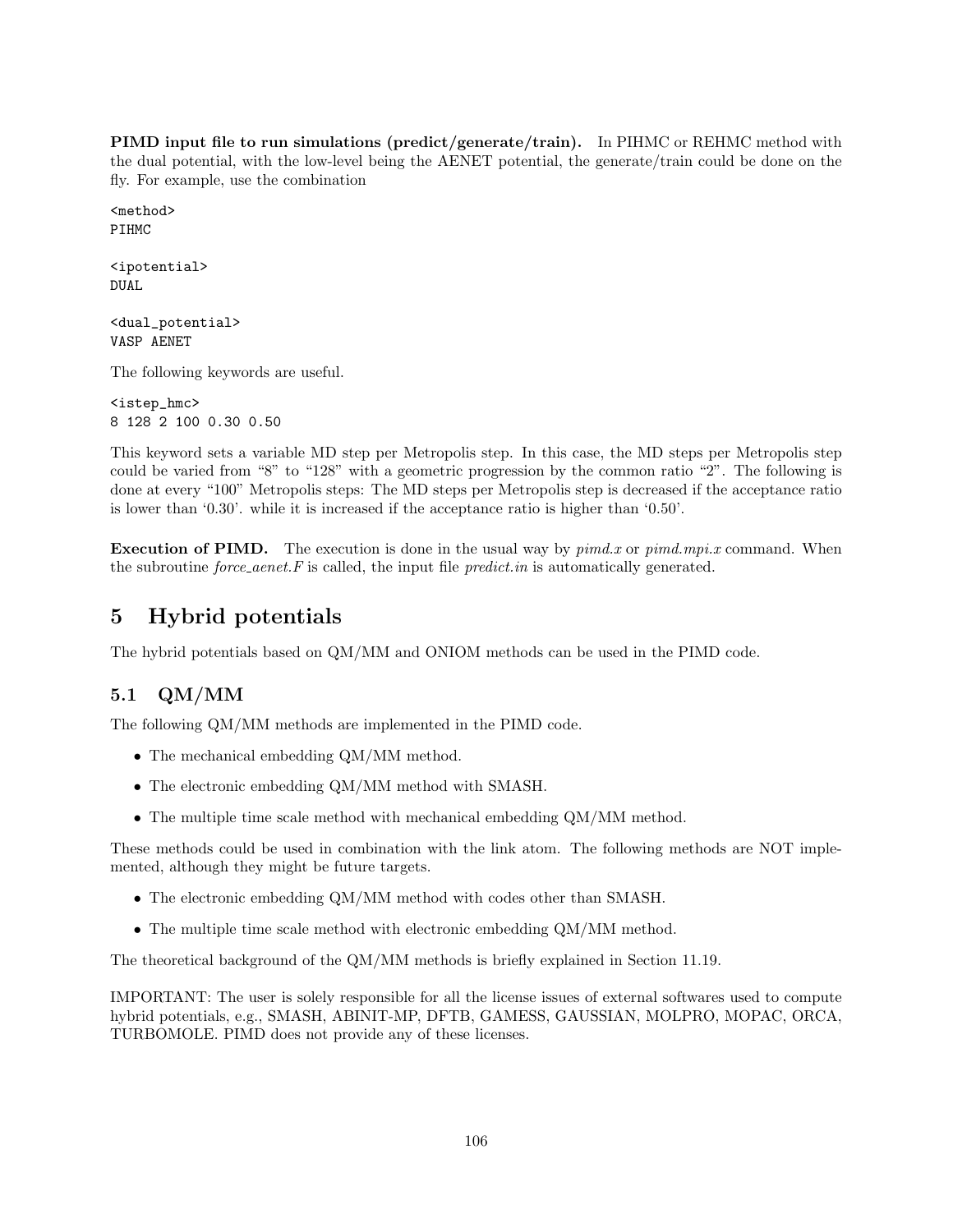#### **5.1.1 QM/MM setup**

In the two-layer QM/MM method, the whole system is composed of two layers A and B. The layer A is the primary region (e.g., the solute), while the layer B is the secondary region (e.g., solvent). If the boundary of the layers A and B are chosen such that a bonded pair is separated in the layers A and B, the link atom method should be used. The link atom L caps the bonds broken in the layer A, when the layer A is separated from the layer B. The following files are required in the QM/MM method.

- *•* All files required for QM calculations
- *• mm.dat*
- *• structure.dat*
- *• input.dat*

**Prepare all files required for QM calculations.** The data files required for QM calculations are

- *• abinit-mp.dat* for ABINIT-MP
- *• dftb.dat* for DFTB
- *• gamess.dat* for GAMESS
- *• g98.dat* for GAUSSIAN 98
- *• g03.dat* for GAUSSIAN 03
- *• g09.dat* for GAUSSIAN 09
- *• g16.dat* for GAUSSIAN 16
- *• molpro.dat* for MOLPRO
- *• mopac.dat* for MOPAC
- *• orca.dat* for ORCA
- *• turbo.dat*, *control.1* and *control.2* for TURBOMOLE

They should be placed in a subdirectory *./dat*, corresponding to the QM calculations of the subsystem (A) or (A+L). The atoms should be exactly in the same order as defined in *structure.dat*, i.e., the list of atoms in the primary region followed by the list of the link atoms. Note that the files is not required for SMASH calculations since the information is already given by the keyword <smash\_input> in the file *input.dat*.

**Prepare mm.dat.** The file  $mm.dat$  must be prepared as in the same manner as the case of classical force field, ipotential = MM. Note that the double counting of QM-QM and QM-MM interactions is avoided automatically within the PIMD code. It is therefore not necessary to edit *mm.dat* in order to remove those interactions.

**Prepare structure.dat.** The file *structure.dat* must be in the following format for water dimer,

| 6     |                      |                      |                     |                |
|-------|----------------------|----------------------|---------------------|----------------|
| BOHR. |                      |                      |                     |                |
| 0     | $-1.13151$           |                      | $1.10684 - 0.67760$ | $1 \text{ A}$  |
| H     | $-2.30412$           | $-0.29737 - 0.45427$ |                     | 2A             |
| H     | 0.45453              | 0.27505              | $-0.94620$          | 2A             |
| 0     | $-5.29474$           | $-1.87202$           | 0.09742             | $1 \text{ } B$ |
| H     | $-5.90817$           | $-0.13639$           | 0.18675             | 2B             |
| H     | $-6.79303 - 2.84927$ |                      | 0.37973             | 2 <sub>B</sub> |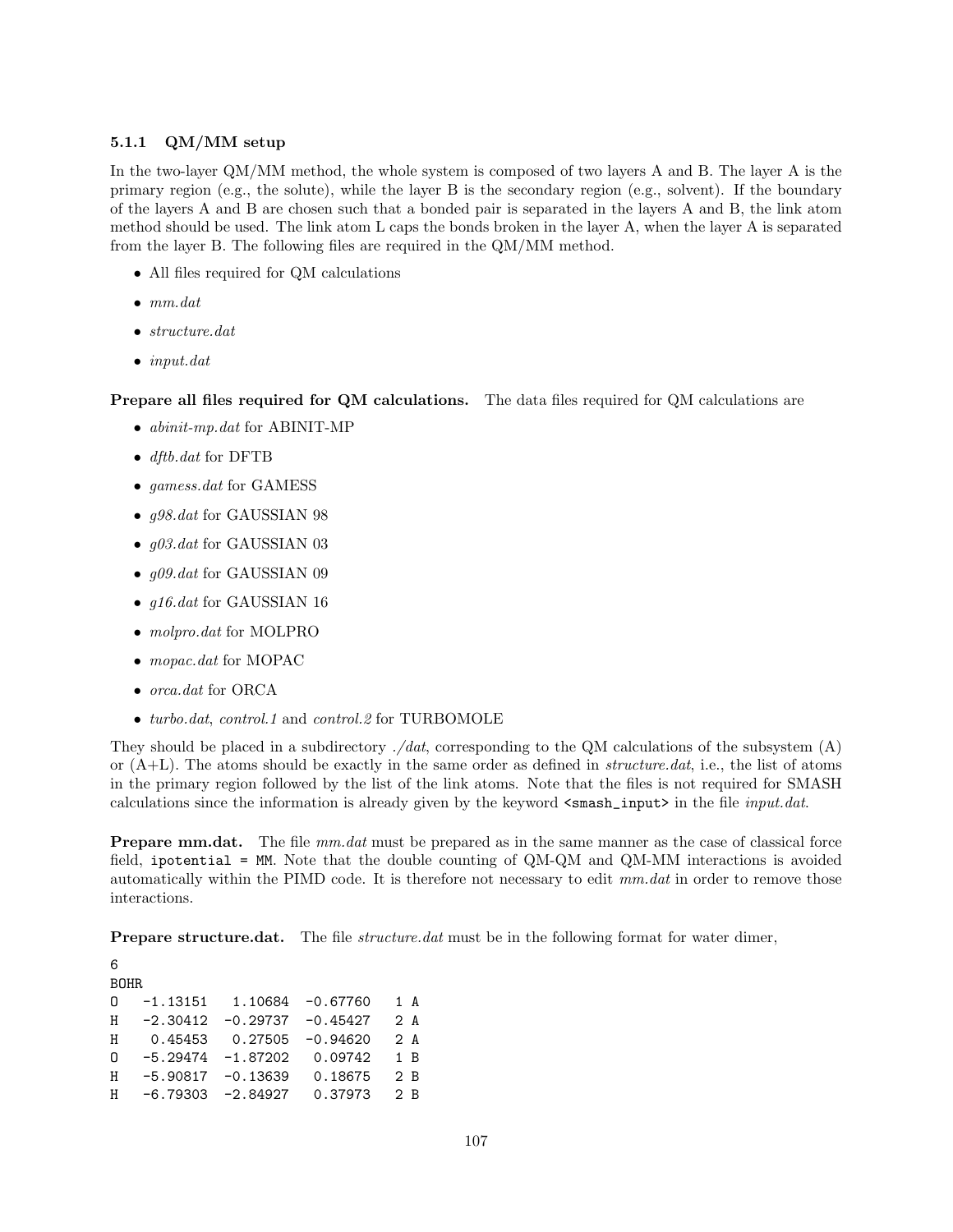where "A" and "B" are the primary and secondary regions, respectively. Otherwise, the region "B" can be abbreviated as

6

| <b>BOHR</b>  |            |                                 |         |                             |
|--------------|------------|---------------------------------|---------|-----------------------------|
| <sup>n</sup> |            | $-1.13151$ $1.10684$ $-0.67760$ |         | $1 \text{ A}$               |
| H            | $-2.30412$ | $-0.29737 - 0.45427$            |         | 2A                          |
| H            |            | $0.45453$ $0.27505$ $-0.94620$  |         | 2A                          |
| <sup>n</sup> |            | $-5.29474 - 1.87202$            | 0.09742 | 1                           |
| H            |            | $-5.90817 - 0.13639$            | 0.18675 | $\mathcal{D}_{\mathcal{L}}$ |
| H            |            | $-6.79303 -2.84927$             | 0.37973 | $2^{1}$                     |
|              |            |                                 |         |                             |

The file *structure.dat* must be in the following format for ethane,

8 ANGSTROM C 2.14200 1.39500 -8.93200 1 AL 5 0.70 H H 1.60400 0.76000 -8.26000 2 A H 1.74500 2.38800 -8.88000 2 A H 2.04300 1.02400 -9.93000 2 A C 3.63100 1.41600 -8.53700 1 B H 4.16900 2.05100 -9.21000 2 B H 3.73100 1.78800 -7.53900 2 B H 4.20300 -0.01200 -8.61200 2 B

"AL" means the atom in the primary region  $(C_1)$  connected to a link atom  $(L)$ . "5" means the atom in the secondary region  $(C_5)$  which is linked to  $C_1$ . "0.70" is the equilibrium bond length ratio between  $C_1$ -L and  $C_1 - C_5$ . "H" is the atomic element of the link atom, L=H. The region "B" could be abbreviated in this case as well. The file *structure.dat* must be in the following format for butane,

14 ANGSTROM

| C | 2.14200 | 1.39500         | $-8.93200$ | 1 B                     |
|---|---------|-----------------|------------|-------------------------|
| H | 1.60400 | 0.76000         | $-8.26000$ | 2 B                     |
| H | 1.74500 | 2.38800         | -8.88000   | 2 B                     |
| H | 2.04300 | 1.02400         | $-9.93000$ | 2 B                     |
| C | 3.63100 | 1.41600         | -8.53700   | 1 AL2 1 0.70 H 8 0.70 H |
| H | 4.16900 | 2.05100         | $-9.21000$ | 2 A                     |
| H |         | 3.73100 1.78800 | -7.53900   | 2 A                     |
| C | 4.20300 | $-0.01200$      | -8.61200   | 1 B                     |
| H | 3.66500 | -0.64700        | -7.94000   | 2 B                     |
| H | 4.10400 | -0.38400        | $-9.61000$ | 2 B                     |
| C | 5.69100 | 0.00900         | $-8.21800$ | 1 B                     |
| Η | 6.08800 | $-0.98300$      | -8.27000   | 2B                      |
| H | 5.79100 | 0.38100         | -7.22000   | 2 B                     |
| H | 6.23000 | 0.64400         | $-8.89000$ | 2B                      |

"AL2" means the atom in the primary region  $(C_4)$  connected to two link atoms (L2).

**Prepare input.dat.** The detail is explained in the next sections.

## **5.1.2 QM/MM with SMASH**

The following keywords are important in the QM/MM method using internal link with the SMASH code.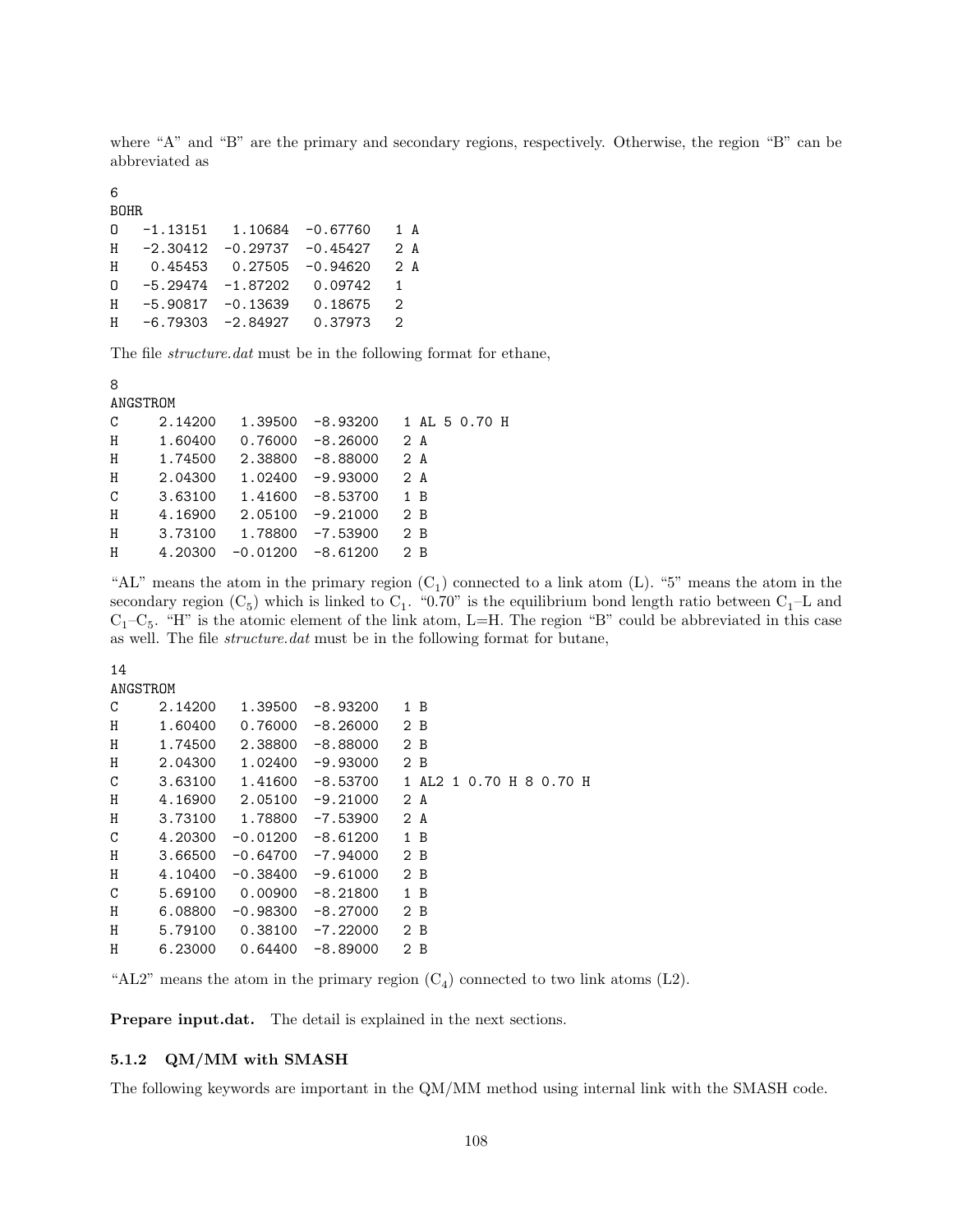<ipotential> QM/MM

This keyword specifies to the use of QM/MM method.

```
<qmmm_potential>
SMASH
```
This keyword specifies to the use of the SMASH code.

```
<qmmm_embedding>
EE
```
This keyword specifies the embedding scheme, in the present case, electronic embedding. The use of mechanical embedding can be specified in the following way.

<qmmm\_embedding> ME

# **5.1.3 QM/MM with other codes**

The following keywords are important in the QM/MM method using external link with any codes other than SMASH.

<ipotential> QM/MM

This keyword specifies to the use of QM/MM method.

```
<qmmm_potential>
ORCA
```
This keyword specifies to the use of external code for QM calculations, in the present case, ORCA.

```
<qmmm_embedding>
ME
```
This keyword specifies to the use of mechanical embedding.

```
<qmmm_dat_dir>
dat
```
This keyword specifies to the input directory of QM calculations.

```
<qmmm_scr_dir>
scr
```
This keyword specifies to the temporary scratch directory of QM calculations.

## **5.1.4 QM/MM with BEST method**

The following keywords are important in the QM/MM method with the Boundary based on Exchange Symmetry Theory (BEST).

```
<ioption_best>
```
1

This keyword specifies the use of BEST.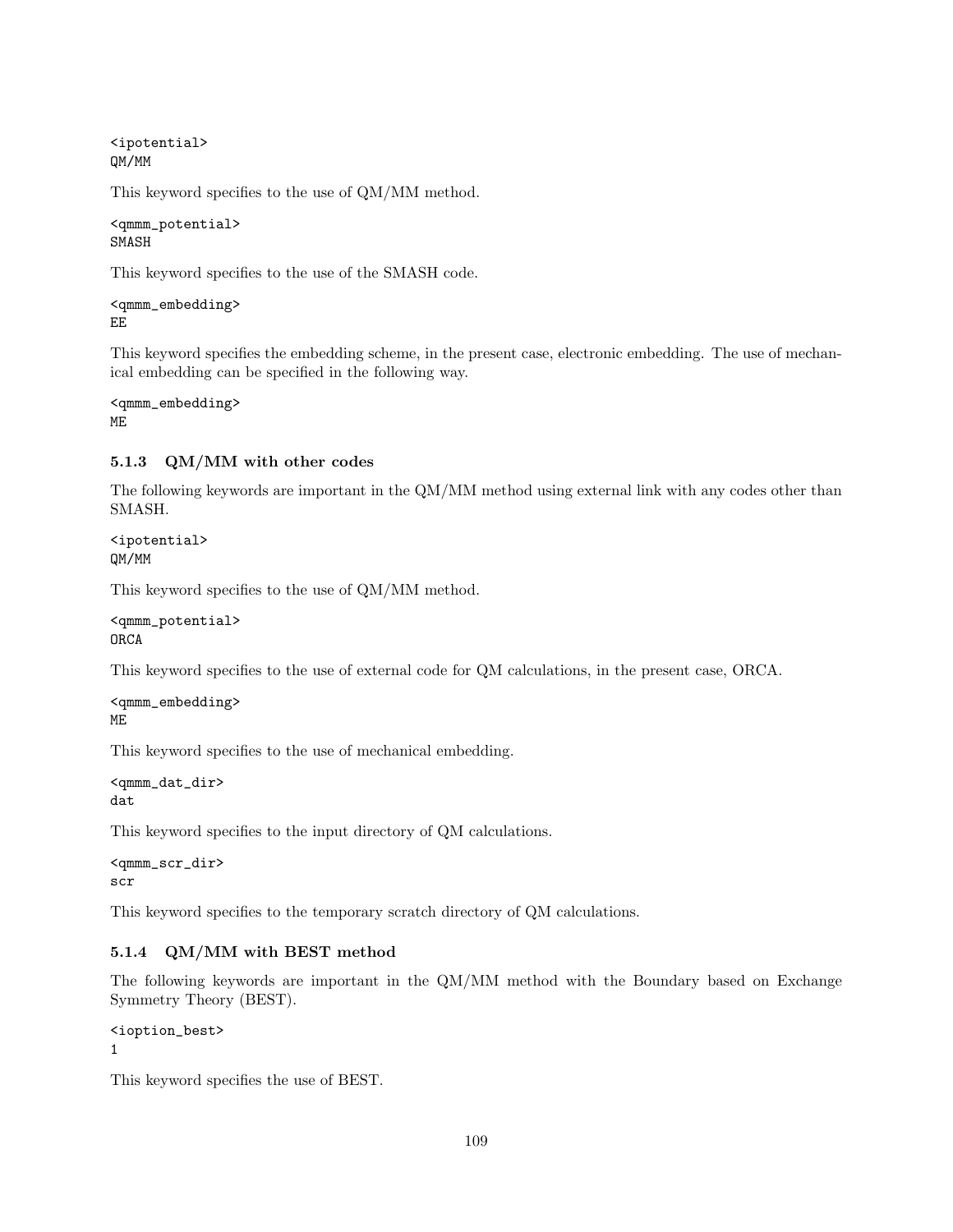<iobest> 1

This keyword specifies the central atom of BEST, in the present case, the first atom.

```
<ikind_best>
1
```
This keyword specifies the atomic kind of BEST, in the present case, the first kind.

```
<fc_best>
1.0
```
This keyword specifies the force constant of BEST, in the present case, 1.0 hartree/bohr<sup>2</sup>.

<eps\_best> 1.e-16

This keyword specifies the energy cut of BEST, in the present case, 10*−*<sup>16</sup> hartree.

```
<iprint_best>
1
```
This keyword specifies the print interval of BEST in *best.out*.

# **5.1.5 Multiple time scale QM/MM method**

The multiple time scale (MTS) molecular dynamics and path integral molecular dynamics methods are implemented in the PIMD code. The massive Nosé-Hoover chain thermostat is used to generate for the NVT ensemble. The method can be used either with the ONIOM potential or the QM/MM potential. The method can be used in the combination with the BEST method to deal with systems under open boundary conditions. The theoretical background of the MTS method is briefly described in Section 11.20.

To run the MTS simulations, the following keywords needs to be specified.

<method> MTS

This keyword sets the simulation method, the MTS method.

```
<ensemble>
NVT
```
This keyword sets the statistical ensemble, the NVT ensemble.

<bath\_type> MNHC

This keyword sets the type of thermostats, massive Nosé-Hoover chain thermostat.

```
<ipotential>
QMMM
```
This keyword sets the potential, in the present case, QM/MM.

<dt> 0.25d0

This keyword sets the step size, in the present case, 0.25 femtoseconds.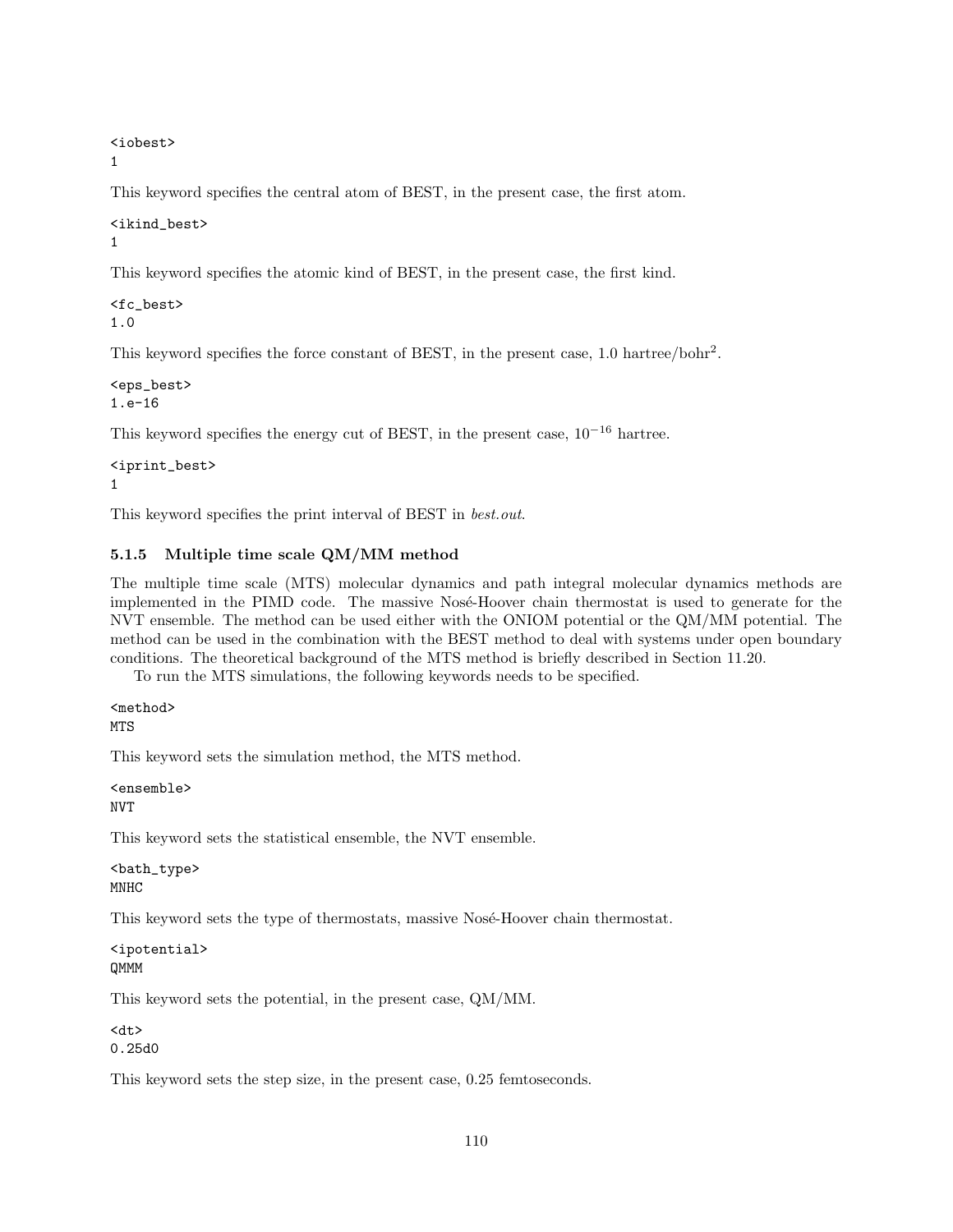<nstep> 10

This keyword sets the number of steps, in the present case, ten steps.

<nmulti> 100

This keyword controls the time increment and the mass scaling factor for the layer B. In the present case, the time increment for updating the forces with respect to the layer B and the interaction between the layers A and B. is set to be 1*/*100 of <dt>, which means 0.0025 fs. In addition, the masses of all atoms in the layer B are set to be 1*/*10000 of the physical masses.

# **5.2 ONIOM**

The two-layer ONIOM method is implemented in the PIMD code. It could be used in combination with the link atom. The three-layer ONIOM method is NOT implemented, although they might be a future target. The theoretical background of the ONIOM method is briefly explained in Section 11.19.

IMPORTANT: The user is solely responsible for all the license issues of external softwares used to compute hybrid potentials, e.g., SMASH, ABINIT-MP, DFTB, GAMESS, GAUSSIAN, MOLPRO, MOPAC, ORCA, TURBOMOLE. PIMD does not provide any of these licenses.

# **5.2.1 ONIOM setup**

In the two-layer ONIOM method, the whole system is composed of two layers, A and B. The layer A is the primary region (e.g. the solute), while the layer B is the secondary region (e.g. solvent). If the boundary of the layers A and B are chosen such that a bonded pair is separated in the layers A and B, the link atom method is used. The link atom L caps the bonds broken in the layer A when the layer A is separated from the layer B.

The following files are required in the ONIOM method,

- *•* All files required for high and low-level calculations
- *• structure.dat*
- *• input.dat*

**Prepare all files required for high and low-level calculations.** The data files required for high and low-level calculations are

- *• abinit-mp.dat* for ABINIT-MP
- *• dftb.dat* for DFTB
- *• eam.dat* for EAM
- *• gamess.dat* for GAMESS
- *• g98.dat* for GAUSSIAN 98
- *• g03.dat* for GAUSSIAN 03
- *• g09.dat* for GAUSSIAN 09
- *• g16.dat* for GAUSSIAN 16
- *• mm.dat* for MM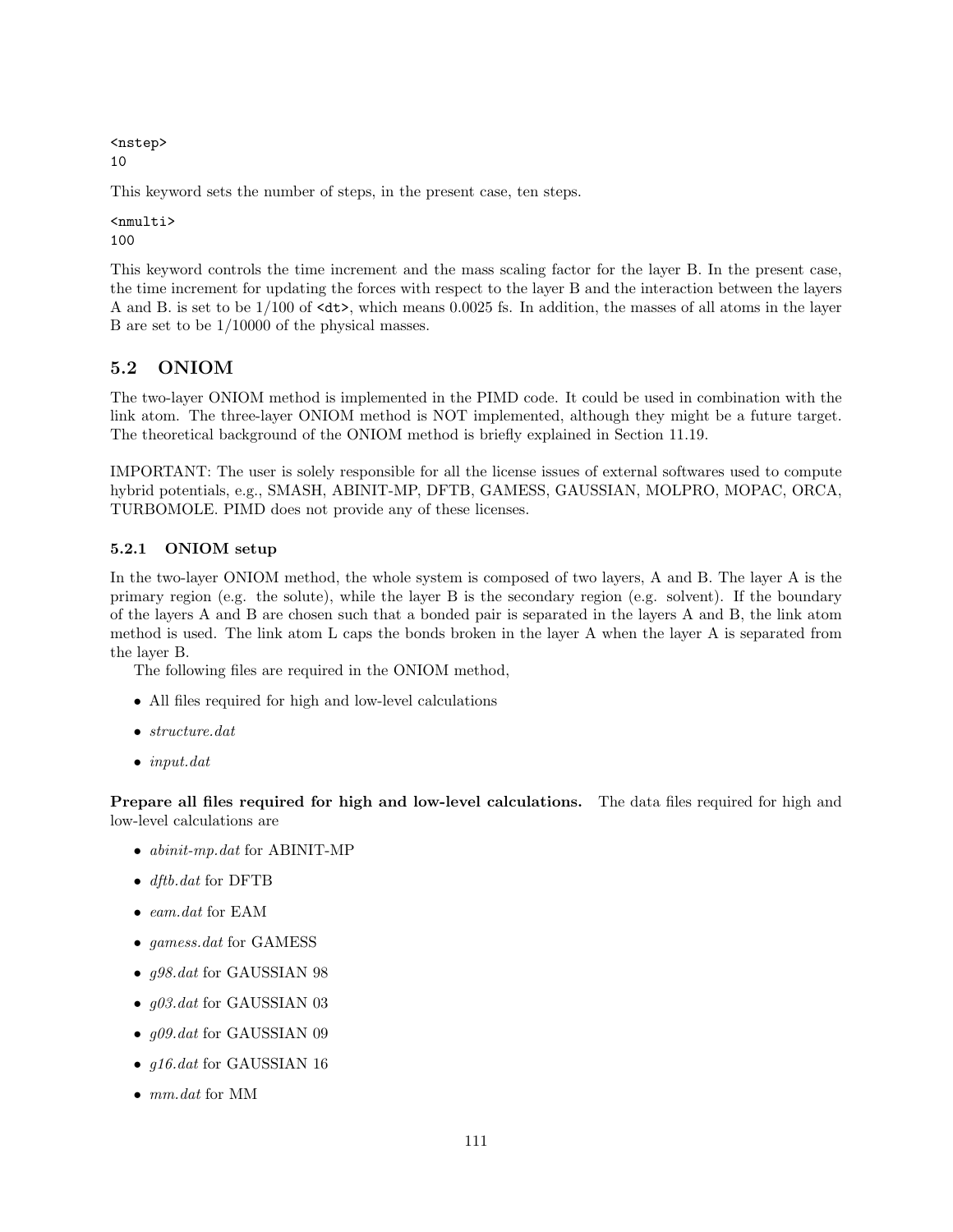- *• molpro.dat* for MOLPRO
- *• mopac.dat* for MOPAC
- *• orca.dat* for ORCA
- *• smash.dat* for SMASH (external link to PIMD)
- *• turbo.dat*, *control.1* and *control.2* for TURBOMOLE

They should be placed in three subdirectories *./dat 1*, *./dat 2* and *./dat 3*, corresponding to the calculations, respectively, as follows.

- The calculation of the subsystem (A) or (A+L) using a high-level potential. The atoms should be exactly in the same order as defined in *structure.dat*, i.e., the list of atoms in the primary region followed by the list of the link atoms.
- The calculation of the subsystem (A) or  $(A+L)$  using a low-level potential. The atoms should be exactly in the same order as defined in *structure.dat*, i.e., the list of atoms in the primary region followed by the list of the link atoms.
- The calculation of the system  $(A+B)$  using a low-level potential. The atoms should be exactly in the same order as defined in *structure.dat* irrelevant of the region.

**Prepare structure.dat.** The file *structure.dat* must be in the following format for water dimer,

| 6           |                      |          |                      |                |
|-------------|----------------------|----------|----------------------|----------------|
| <b>BOHR</b> |                      |          |                      |                |
| 0           | $-1.13151$           | 1.10684  | $-0.67760$           | $1 \text{ A}$  |
| Η           | $-2.30412$           |          | $-0.29737 - 0.45427$ | 2A             |
| Η           | 0.45453              | 0.27505  | $-0.94620$           | 2A             |
| 0           | $-5.29474$           | -1.87202 | 0.09742              | 1 B            |
| Η           | $-5.90817$           | -0.13639 | 0.18675              | 2B             |
| H           | $-6.79303 - 2.84927$ |          | 0.37973              | 2 <sub>B</sub> |
|             |                      |          |                      |                |

where "A" and "B" are the primary and secondary regions, respectively. Otherwise, the region "B" can be abbreviated as

6 BOHR

| U. | $-1.13151$ $1.10684$ $-0.67760$ |         | 1 A           |
|----|---------------------------------|---------|---------------|
| н  | $-2.30412 - 0.29737 - 0.45427$  |         | 2A            |
| H  | $0.45453$ $0.27505$ $-0.94620$  |         | 2A            |
| U  | $-5.29474 -1.87202$             | 0.09742 | $\mathbf{1}$  |
| н  | $-5.90817 - 0.13639$            | 0.18675 | $2^{1}$       |
| H  | -6.79303 -2.84927               | 0.37973 | $\mathcal{P}$ |

The file *structure.dat* must be in the following format for ethane,

8 ANGSTROM

| ANGSIKUM |         |                      |                     |               |  |  |
|----------|---------|----------------------|---------------------|---------------|--|--|
| C        | 2.14200 |                      | $1.39500 - 8.93200$ | 1 AL 5 0.70 H |  |  |
| H        | 1.60400 |                      | $0.76000 - 8.26000$ | 2 A           |  |  |
| H        | 1.74500 |                      | $2.38800 - 8.88000$ | 2 A           |  |  |
| H        | 2.04300 |                      | $1.02400 - 9.93000$ | 2 A           |  |  |
| C        | 3.63100 |                      | $1.41600 - 8.53700$ | 1 B           |  |  |
| H        | 4.16900 |                      | $2.05100 - 9.21000$ | 2B            |  |  |
| H        | 3.73100 |                      | $1.78800 - 7.53900$ | 2B            |  |  |
| H        | 4.20300 | $-0.01200 - 8.61200$ |                     | 2B            |  |  |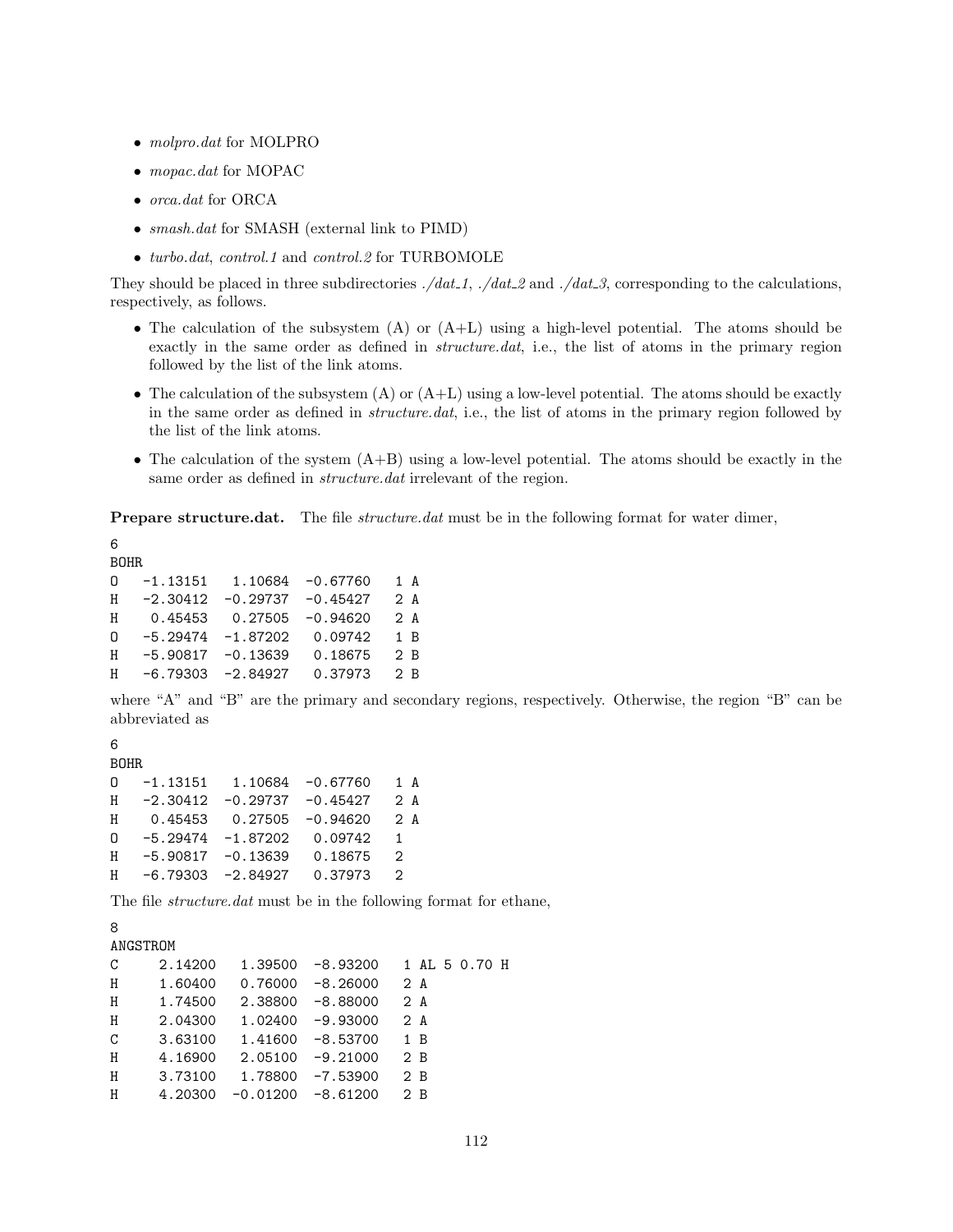"AL" means the atom in the primary region  $(C_1)$  connected to a link atom  $(L)$ . "5" means the atom in the secondary region  $(C_5)$  which is linked to  $C_1$ . "0.70" is the equilibrium bond length ratio between  $C_1$ -L and  $C_1 - C_5$ . "H" is the atomic element of the link atom, L=H. The region "B" could be abbreviated in this case as well. The file *structure.dat* must be in the following format for butane,

| 14 |          |            |            |                         |
|----|----------|------------|------------|-------------------------|
|    | ANGSTROM |            |            |                         |
| C  | 2.14200  | 1.39500    | $-8.93200$ | 1 B                     |
| Η  | 1.60400  | 0.76000    | $-8.26000$ | 2B                      |
| Η  | 1.74500  | 2.38800    | $-8.88000$ | 2 B                     |
| Η  | 2.04300  | 1.02400    | $-9.93000$ | 2B                      |
| C  | 3.63100  | 1.41600    | $-8.53700$ | 1 AL2 1 0.70 H 8 0.70 H |
| Η  | 4.16900  | 2.05100    | $-9.21000$ | 2A                      |
| Η  | 3.73100  | 1.78800    | $-7.53900$ | 2 A                     |
| C  | 4.20300  | $-0.01200$ | $-8.61200$ | 1 B                     |
| Η  | 3.66500  | $-0.64700$ | $-7.94000$ | 2 B                     |
| Η  | 4.10400  | $-0.38400$ | $-9.61000$ | 2B                      |
| C  | 5.69100  | 0.00900    | $-8.21800$ | 1 B                     |
| Η  | 6.08800  | $-0.98300$ | $-8.27000$ | 2B                      |
|    |          |            |            |                         |

H 5.79100 0.38100 -7.22000 2 B H 6.23000 0.64400 -8.89000 2 B

"AL2" means the atom in the primary region  $(C_4)$  connected to two link atoms (L2).

**Prepare input.dat.** The detail is explained in the next sections.

## **5.2.2 ONIOM with any codes**

The following keywords are important in the ONIOM method using external link with any codes other than SMASH.

```
<ipotential>
ONIOM
```
This keyword specifies to the use of ONIOM method.

```
<oniom_hi_potential>
ORCA
```
This keyword specifies to the use of external code for high-level calculations, in the present case, ORCA.

```
<oniom_hi_potential>
MM
```
This keyword specifies to the use of external code for low-level calculations, in the present case, MM.

```
<oniom_dat_dir>
dat_1 dat_2 dat_3
```
This keyword specifies to the input directories of the high-level calculation of the subsystem, the low-level calculation of the subsystem, and the high-level calculation of the system.

```
<oniom_scr_dir>
scr_1 scr_2 scr_3
```
This keyword specifies to the temporary scratch directories of the high-level calculation of the subsystem, the low-level calculation of the subsystem, and the high-level calculation of the system.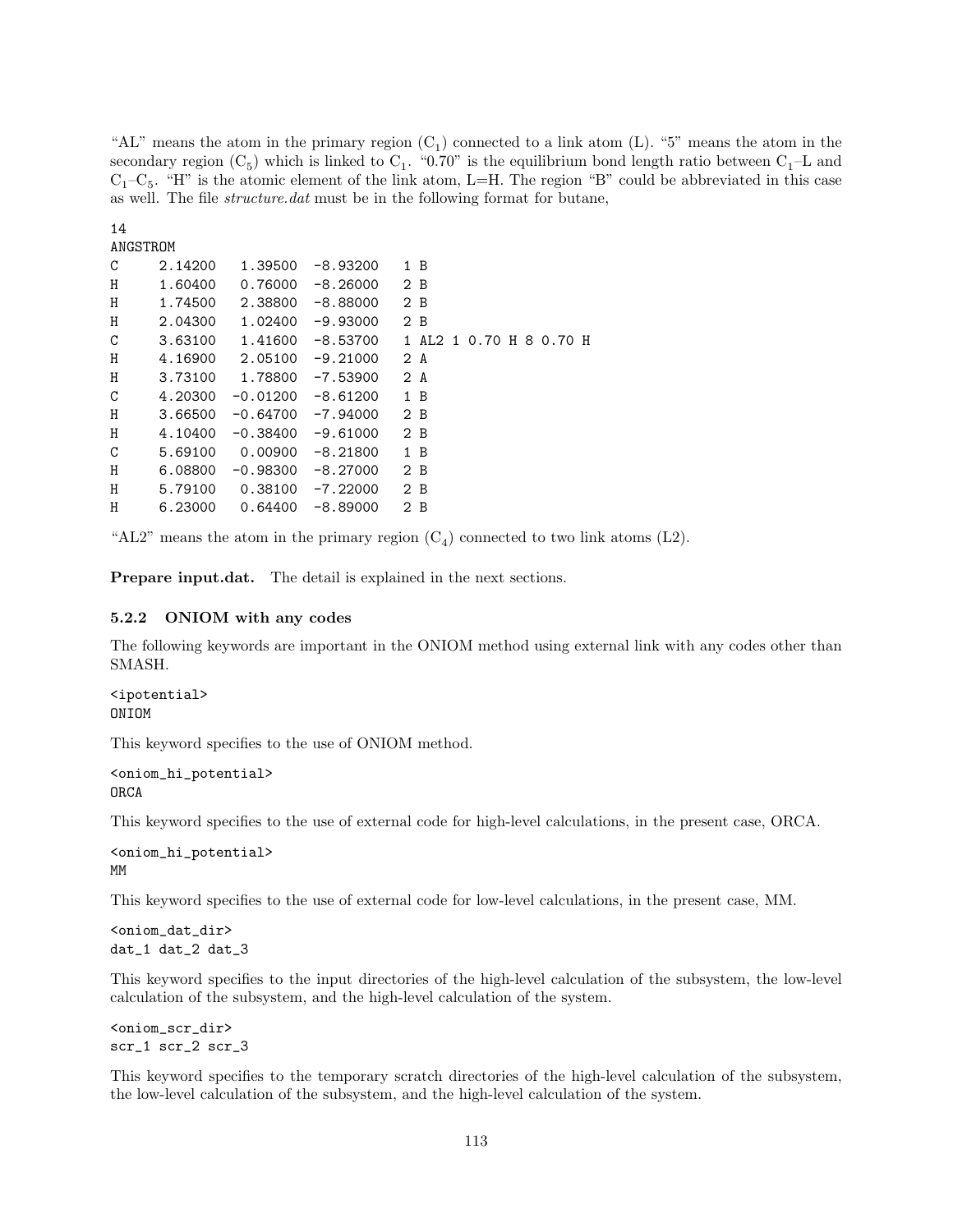# **5.2.3 ONIOM with BEST method**

The following keywords are important in the ONIOM method with the Boundary based on Exchange Symmetry Theory (BEST).

<ioption\_best> 1

This keyword specifies the use of BEST.

<iobest> 1

This keyword specifies the central atom of BEST, in the present case, the first atom.

<ikind\_best> 1

This keyword specifies the atomic kind of BEST, in the present case, the first kind.

<fc\_best> 1.0

This keyword specifies the force constant of BEST, in the present case, 1.0 hartree/bohr<sup>2</sup>.

<eps\_best> 1.e-16

This keyword specifies the energy cut of of BEST, in the present case, 10*−*<sup>16</sup> hartree.

# **6 Data analysis**

The PIMD code prints the trajectory file, *trj.out*. The code *calc.x* is able to do the following analysis using the information of *trj.out*.

- Visualization of trajectory: Transform the data into the xyz format that can be read from a visualizing software, such as Visual Molecular Dynamics (VMD): http://www.ks.uiuc.edu/Research/vmd.
- *•* Statistical analysis: Create the lists and the distributions of the geometrical variables specified by the user. The variables includes the bond lengths (interatomic distances), the bond angles, the dihedral angles, out-of-plane distances, etc. These variables could be either specified by the set of specific atoms or the set of the specific atomic species.

The code reads three files which should be placed in the execution directory; The trajectory file, *trj.out*, the input file to be edited by the user, *calc.dat*, and the input file that contains the list of all the default parameters, *calc default.dat*. The file *calc default.dat* can be copied from the directory *examples*.

# **6.1 Visualization of trajectory**

The trajectory file *trj.out* can be transformed into xyz format that can be read from a visualizing software. By the execution of *calc.x*, the data is printed to a file named *calc.xyz*. NOTE: the data of *trj.out* are in bohrs, while those of *calc.xyz* are in angstroms.

As an example, a set of input files for water molecule is available. So, let us copy it to the directory *run*:

## > cp -r examples/H2O/calc\_xyz run

and enter that directory: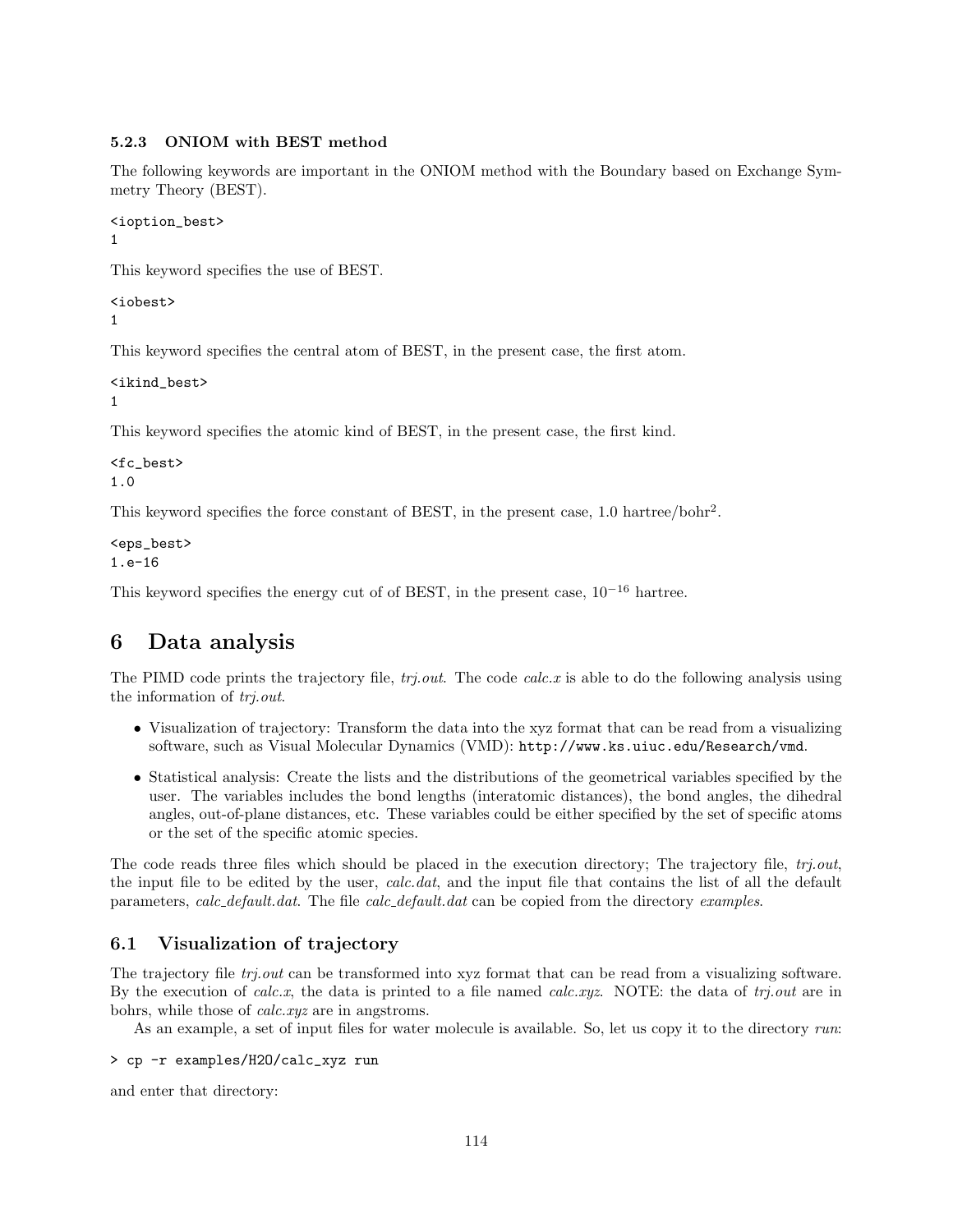> cd run/calc\_xyz

Let us look at the keywords present in *calc.dat* one by one.

```
<iboundary>
```
0

This keyword sets the boundary condition, in the same way as in *input.dat*. In the present case, "0" means the free boundary condition.

<nbead>

32

This keyword sets the number of beads, in the same way as in *input.dat*. In present case, 32 beads is chosen. Now comes the keywords peculiar to *calc.dat*.

<iconf\_ini\_calc> 1

This keyword sets the first configuration to be used for the analysis. In this case, "1" means the first configuration of *trj.out*.

<iconf\_fin\_calc> -1

This keyword sets the last configuration to be used for the analysis. In this case, "-1" means the last configuration of *trj.out*.

<iprint\_std\_calc> 10

This keyword sets the standard output. In this case, the standard output is printed every 10 configurations.

<jprint\_xyz> 1

This keyword sets the print interval of xyz data. In this case, "1" means every step.

<jorigin\_xyz> 2

This keyword sets the origin of the system. In this case, "2" means the origin is fixed in space.

<jformat\_xyz> 2

This keyword sets the format of the xyz file. In this case, "2" means that all bead configurations is printed together.

To run, type

```
> calc.x
```
then the xyz trajectory will be printed to the file *calc.xyz*.

NOTE: By *calc.x* command, the file *calc.xyz* is always overwritten onto the old one.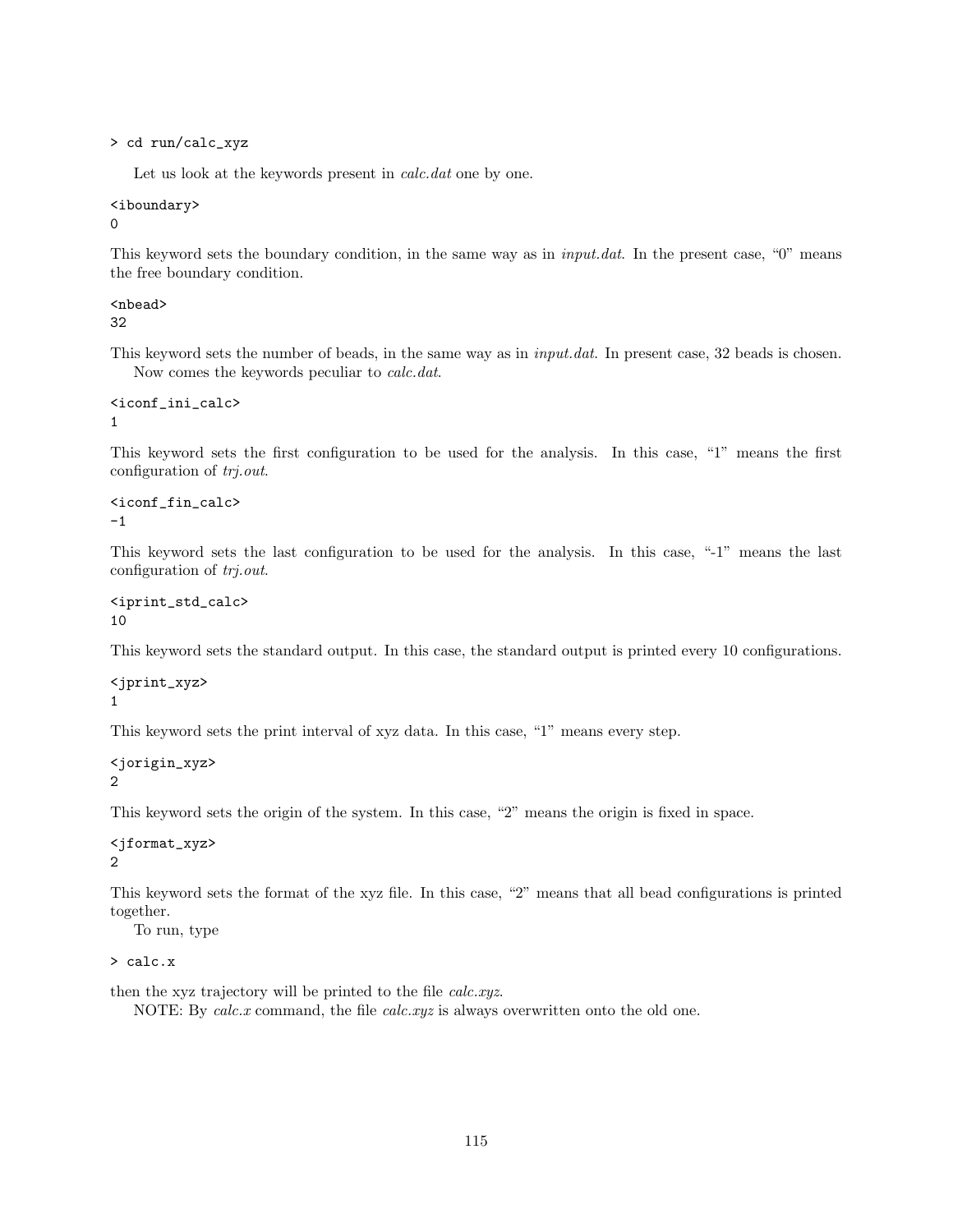# **6.2 Statistical analysis**

For the statistical analysis using *calc.x*, all the keywords in 6.1 are important. Additionally, the following keywords are important.

<iprint\_calc> 1

This keyword sets the print interval of statistical analysis. In the present case, "1" means every step.

```
<ncalc>
5
 lin.atom.dens 1 2 'calc.12a.dens'
angl.atom.dens 2 1 3 'calc.213.dens'
 lin.atom.list 1 2 'calc.12a.list'
 lin.spec.list 1 2 'calc.12s.list'
angl.atom.list 2 1 3 'calc.213.list'
```
This keyword sets the data for the analysis. In this case, the analysis of "5" kinds are specified.

- The density with respect to the distances between the atoms  $#1$  and  $#2$  is printed to the file *calc.12a.dens*.
- The density with respect to the angles with respect to the atoms  $\#1, \#2$  and  $\#3$  is printed to the file *calc.213.dens*.
- The list of interatomic distances of the atoms  $#1$  and  $#2$  is printed to the file *calc.12a.list.*
- The list of interatomic distances with respect to the atomic species  $#1$  and  $#2$  is printed to the file *calc.12s.list*.
- The list of bond angles with respect to the atoms  $#1 \#2$  and  $#3$  is printed to the file *calc.213.list*.

To run, type

```
> calc.x
```
After the run, the five output files, *calc.12a.dens*, *calc.213.dens*, *calc.12a.list*, *calc.12s.list* and *calc.213.list*, will be created.

NOTE: By *calc.x* command, all the output files specified in the keyword <ncalc> are always overwritten onto the old ones.

# **7 Codes**

# **7.1 main codes**

The main codes are

- *• pimd.x*: The serial version.
- *• pimd.mpi.x*: The parallel version.

The latter can be used for the following methods using multiple beads.

- *•* static calculations (STATIC), with multiple structures.
- classical molecular dynamics (MD) for NVE and NVT ensembles, with multiple trajectory.
- *•* normal mode analysis (NMA), with multiple geometric shifts.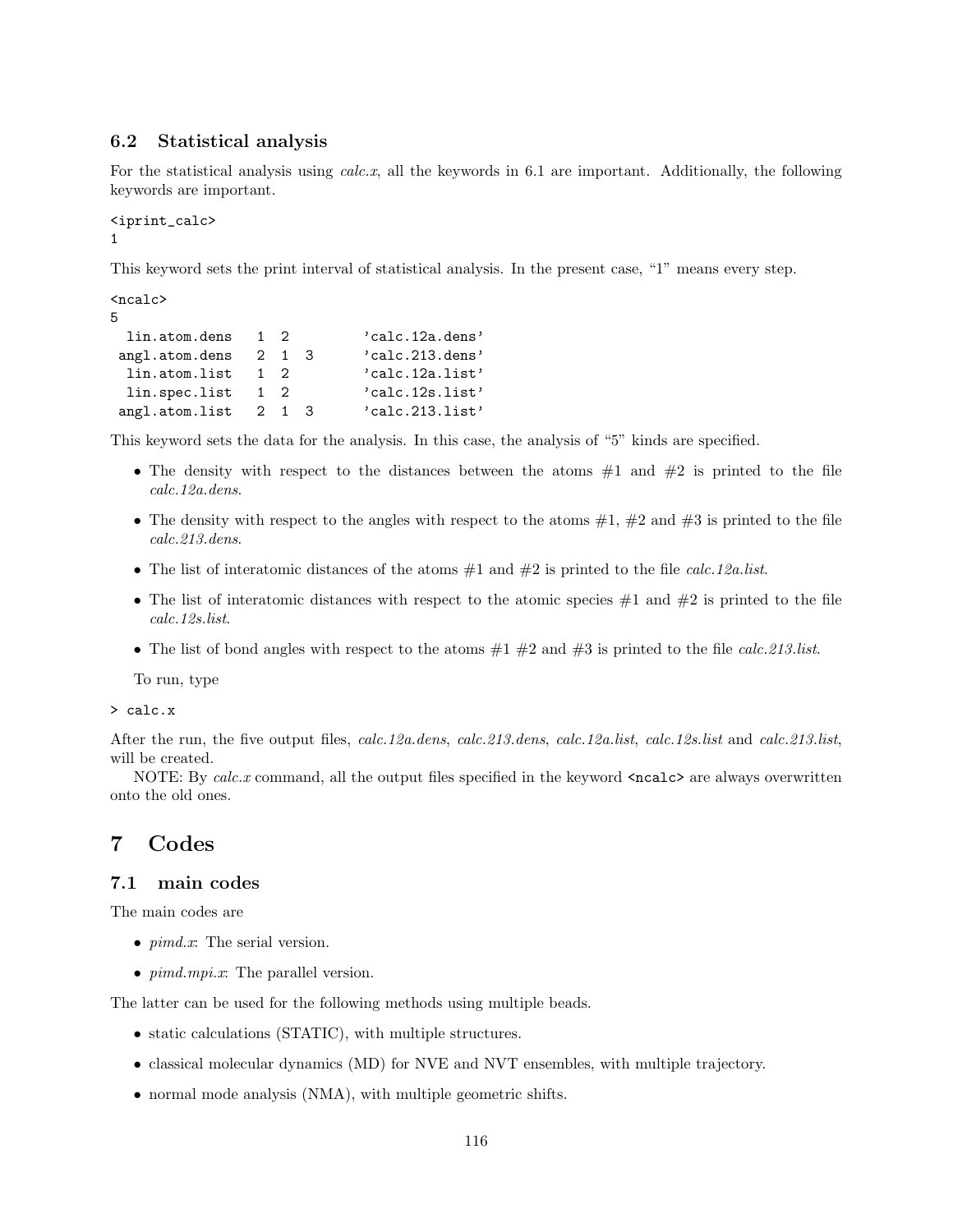- phonon calculations (PHONON), with multiple geometric shifts.
- *•* path integral simulations (PIMD, CMD, RPMD, PIHMC), with multiple beads.
- *•* string method (STRING), with multiple images.
- metadynamics (MTD), with multiple walkers.
- replica exchange hybrid Monte Carlo (REHMC), with multiple replica.

In general, only the "bead parallelization" has been implemented. In this case, the number of processors must not exceed the number of beads, <nbead>.

However, there are exceptions. For specific potentials, <ipotential> = SMASH, <ipotential> = VASP and  $\langle$ ipotential> = ABINIT-MP, (the latter two are external codes requiring user license), the force of each bead can be computed in parallel as well. In this case, the hierarchical parallelization has been implemented, i.e., the force parallel and the bead parallel calculations can be done simultaneously. The hierarchical parallelization is done by the following rule. When the number of beads *P* is less than the number of processors *C*, the *P* beads are calculated in parallel, each bead treated with *C/P* processors. When the number of beads *P* is more than the number of processors *C*, the *C* beads are calculated in parallel, and this is sequentially repeated *P/C* times.

The MPI command depends on the MPI version. Typically, one has only to type

> mpirun -np 4 -machinefile host.list pimd.mpi.x >> monitor.out &

where the file *host.list* contains list of machine names as:

```
> cat host.list
machine_name_for_process_1
machine_name_for_process_2
machine_name_for_process_3
machine_name_for_process_4
>
```
Please refer to the manual of MPI version installed in your computer.

# **7.2 Codes for post processes**

The codes for post processes

*• calc.x*: Statistical analysis.

See Section 6.2 for details.

### **7.3 Subsidiary codes**

The subsidiary codes are

- *• run molpro.x*: Run the MOLPRO code.
- *• run vasp.x*: Run the VASP code.

These codes are called from the main codes only when they are necessary.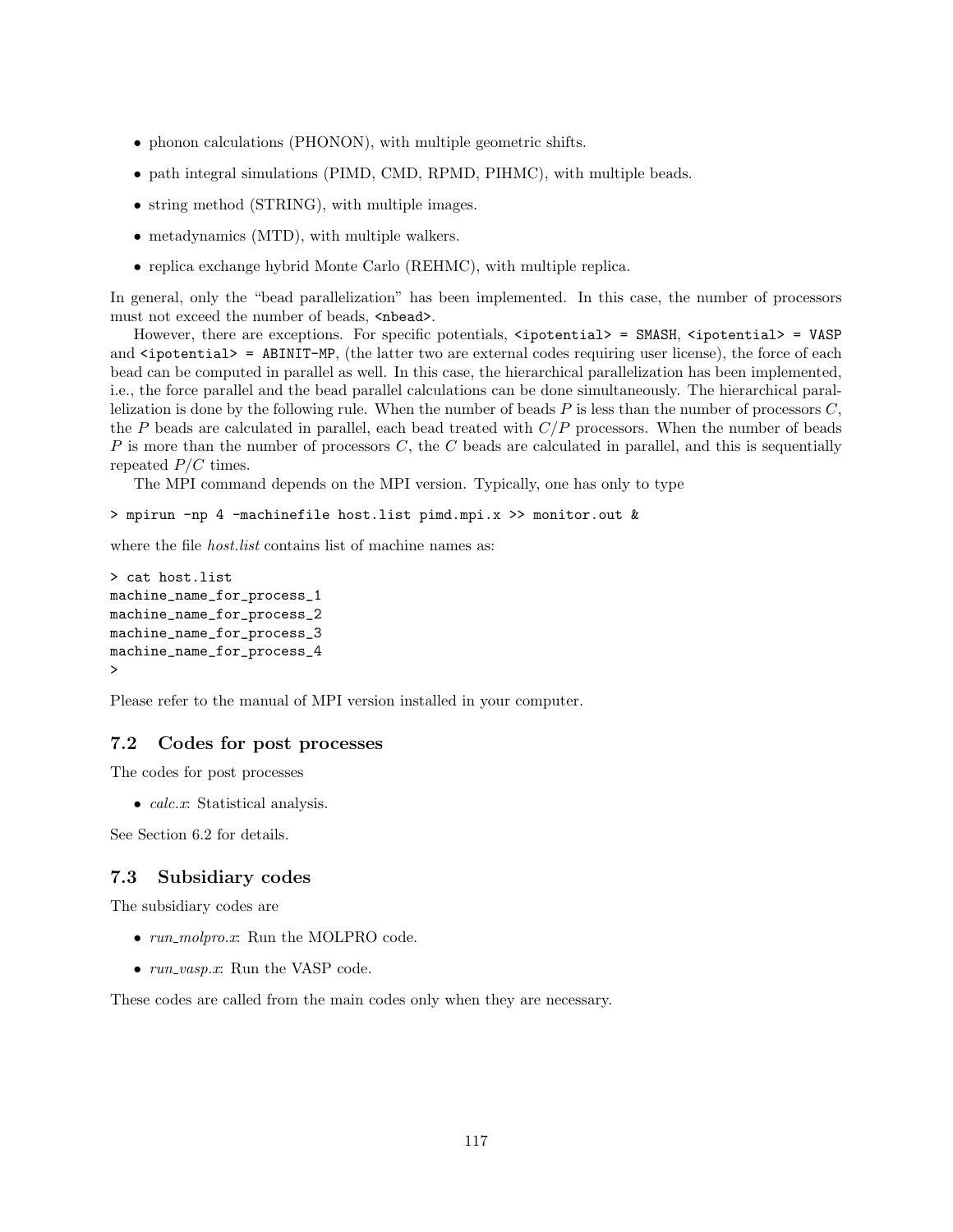# **7.4 Utility codes**

The utility codes are

- *convert\_tinker.x*: Conversion of TINKER classical force field into the PIMD input format.
- *convert\_charmm.x*: Conversion of CHARMM classical force field into the PIMD input format.
- *prep\_liquid.x*: Preparation of random geometry for molecular liquids. Creation of TINKER xyz file.

See Section 8 for details.

# **7.5 External calls**

The PIMD code can be called externally from other programs. For example, external keyword in the GAUS-SIAN code is useful when one wants to obtain partially optimized structures or transition state structures. For this aim, the code *gau.x* plays a role as an interface between GAUSSIAN and *pimd.x* (serial version only). A simple example for a water molecule is found in the directory examples/H2O/gau\_static.

# **8 Classical force field**

As a convenient way to set up the classical force field, it is recommended to prepare an input file used for the TINKER code [65], which is referred here as the TINKER xyz format (txyz). The TINKER xyz format (which is different from the usual xyz format for visualization) is a simple way to designate the atom types and the bond topologies, which are necessary to describe the classical force field. Once the TINKER xyz file is prepared, a utility code called *convert tinker.x* is useful. Together with the parameter file (prm), the code is able to convert the file into the format used in the PIMD code, *mm.dat*, see Section 9.7. Currently, the parameter files available are

- *•* OPLS-AA (oplsaa.prm) [66].
- *•* AMBER 94 (amber94.prm) and AMBER 99 (amber99.prm) [67].
- *•* CHARMM 19 (charmm19.prm) and CHARMM 22 (charmm22.prm) [68].
- *•* CLAYFF (clayff.prm) [47].

which can be found in the directory *./lib/tinker/*.

Currently, it is required that the force fields has the form of  $Eq.(10)$ . Thus, the following force fields are NOT supported.

- *•* Force fields including "ghost" atoms, such as TIP4P and TIP5P.
- *•* United atom force fields.
- Polarizable force fields.
- Allinger force fields.
- *•* Force fields including multipoles.
- Any other force fields that are NOT in the form of Eq.(10).

In the next section, the instruction of this utility is described with some examples.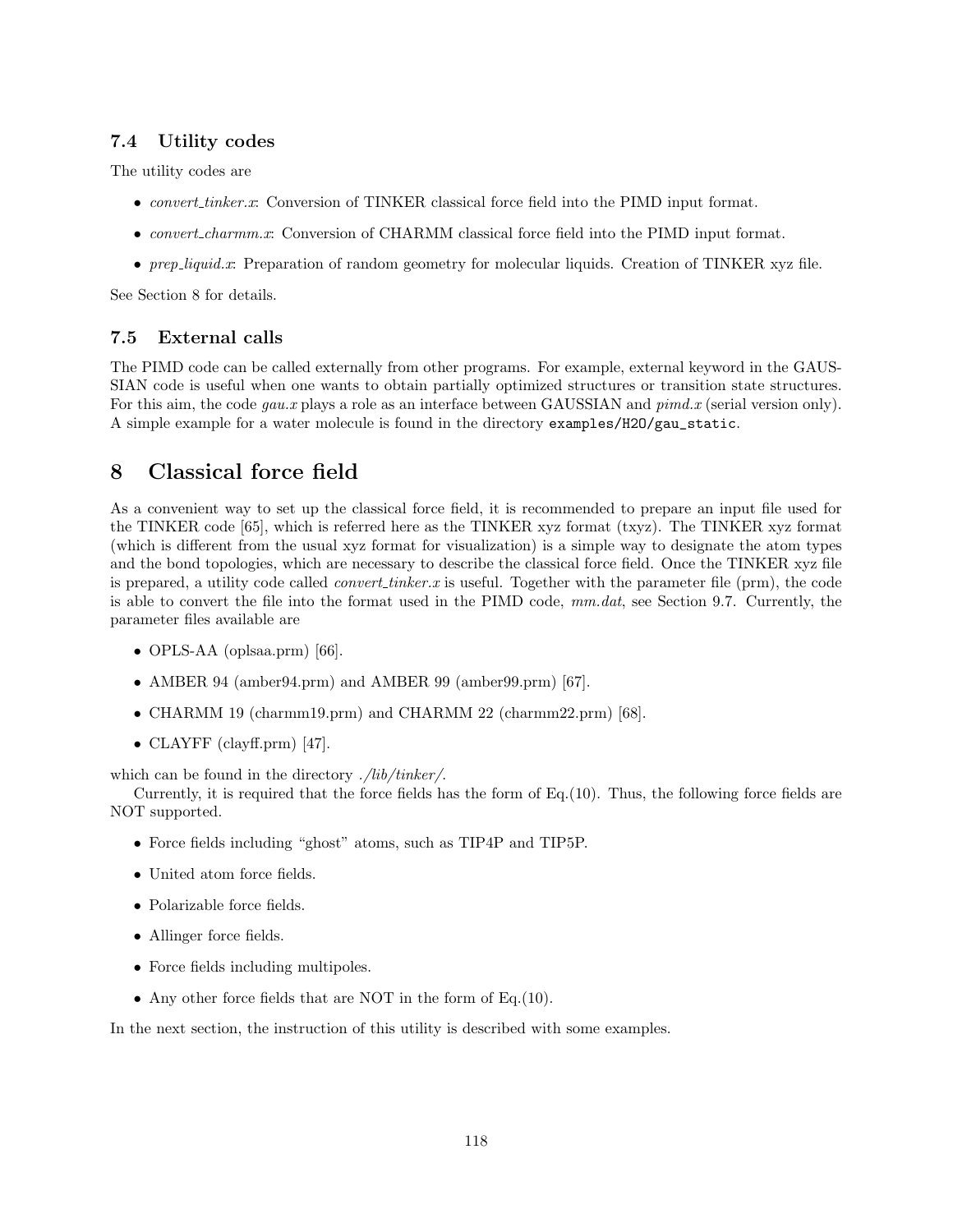## **8.1 How to convert TINKER files**

IMPORTANT: The user is solely responsible for all the issues of TINKER license. PIMD does not provide any TINKER license.

As mentioned above, the utility code *convert tinker.x* helps creating an input file *mm.dat* from a TINKER input file. As an example, a set of input files for alanine dipeptide is available. So, let us copy it to the directory *run*:

## > cp -r examples/dialanine/tinker run

and enter that directory:

> cd run/tinker

Two files should be present in the execution directory:

- *•* An input file in TINKER xyz format (*\*.txyz*), in the present case, *dialanine.txyz*.
- *•* A parameter file in TINKER format (*\*.prm*) in the present case, *charmm22.prm*.

The former is supposed to be edited by the user, while the latter is supposed to be left as is. Note that the format of TINKER xyz file is not in the standard xyz format, and here it is renamed as *\*.txyz* for convenience.

Let us have a look at the input file.

> cat dialanine.txyz

| 22             |                 | Alanine Dipeptide // CHARMM22 C5 Minimum |             |             |              |                |    |                |    |
|----------------|-----------------|------------------------------------------|-------------|-------------|--------------|----------------|----|----------------|----|
| $\mathbf{1}$   | CT <sub>3</sub> | $-2.249880$                              | $-0.851680$ | $-0.058940$ | 27           | 2              | 4  | 5              | 6  |
| $\overline{2}$ | C               | $-0.786160$                              | $-1.071640$ | $-0.041920$ | 20           | $\mathbf{1}$   | 3  | $\overline{7}$ |    |
| 3              | 0               | $-0.312190$                              | $-2.152570$ | 0.279550    | 74           | $\overline{2}$ |    |                |    |
| 4              | HA              | $-2.764750$                              | $-1.780850$ | 0.268810    | $\mathbf{1}$ | $\mathbf{1}$   |    |                |    |
| 5              | HA              | $-2.586730$                              | $-0.597290$ | $-1.085860$ | $\mathbf{1}$ | $\mathbf 1$    |    |                |    |
| 6              | HA              | $-2.521030$                              | $-0.027170$ | 0.633690    | $\mathbf{1}$ | $\mathbf{1}$   |    |                |    |
| $\overline{7}$ | NH1             | $-0.025660$                              | $-0.031640$ | $-0.391820$ | 63           | $\overline{2}$ | 8  | 11             |    |
| 8              | CT <sub>1</sub> | 1.415230                                 | $-0.079650$ | $-0.382260$ | 23           | $\overline{7}$ | 9  | 12             | 13 |
| 9              | C               | 1.933490                                 | 1.322610    | $-0.124130$ | 20           | 8              | 10 | 17             |    |
| 10             | $\Omega$        | 1.170440                                 | 2.286690    | $-0.127990$ | 74           | 9              |    |                |    |
| 11             | H               | $-0.424700$                              | 0.854010    | $-0.611480$ | 3            | $\overline{7}$ |    |                |    |
| 12             | HB              | 1.746460                                 | $-0.702310$ | 0.439450    | 4            | 8              |    |                |    |
| 13             | CT <sub>3</sub> | 1.958160                                 | $-0.619200$ | $-1.723660$ | 27           | 8              | 14 | 15             | 16 |
| 14             | HA              | 1.627360                                 | 0.025240    | $-2.565870$ | $\mathbf{1}$ | 13             |    |                |    |
| 15             | HA              | 3.066090                                 | $-0.674020$ | $-1.723780$ | $\mathbf{1}$ | 13             |    |                |    |
| 16             | HA              | 1.559770                                 | $-1.642940$ | $-1.895670$ | $\mathbf{1}$ | 13             |    |                |    |
| 17             | NH <sub>1</sub> | 3.251530                                 | 1.467720    | 0.116150    | 63           | 9              | 18 | 19             |    |
| 18             | CT <sub>3</sub> | 3.834060                                 | 2.763270    | 0.377670    | 61           | 17             | 20 | 21             | 22 |
| 19             | H               | 3.852350                                 | 0.675210    | 0.119160    | 3            | 17             |    |                |    |
| 20             | HA              | 4.929130                                 | 2.674280    | 0.551220    | $\mathbf{1}$ | 18             |    |                |    |
| 21             | HA              | 3.372750                                 | 3.226480    | 1.279840    | $\mathbf{1}$ | 18             |    |                |    |
| 22             | HA              | 3.670130                                 | 3.449260    | $-0.484700$ | $\mathbf{1}$ | 18             |    |                |    |

In this file, the number of atoms  $n (= "22"')$ , in the present case) and the title (Alanine Dipeptide) appears in the first line. The next *n* lines are the information on the respective atoms; The atom number (in the present case, "1", in the second line), the atomic symbol ("CT3"), the Cartesian coordinates  $(x, y, z) = ($ "-2.249880", "-0.851680", "-0.058940") in angstroms, the atom type ("27"), and the bonded atoms ("2, 3, 5, 6"). The atom types defined here should match those given in the parameter file. Therefore, the input file is specific to the force field chosen.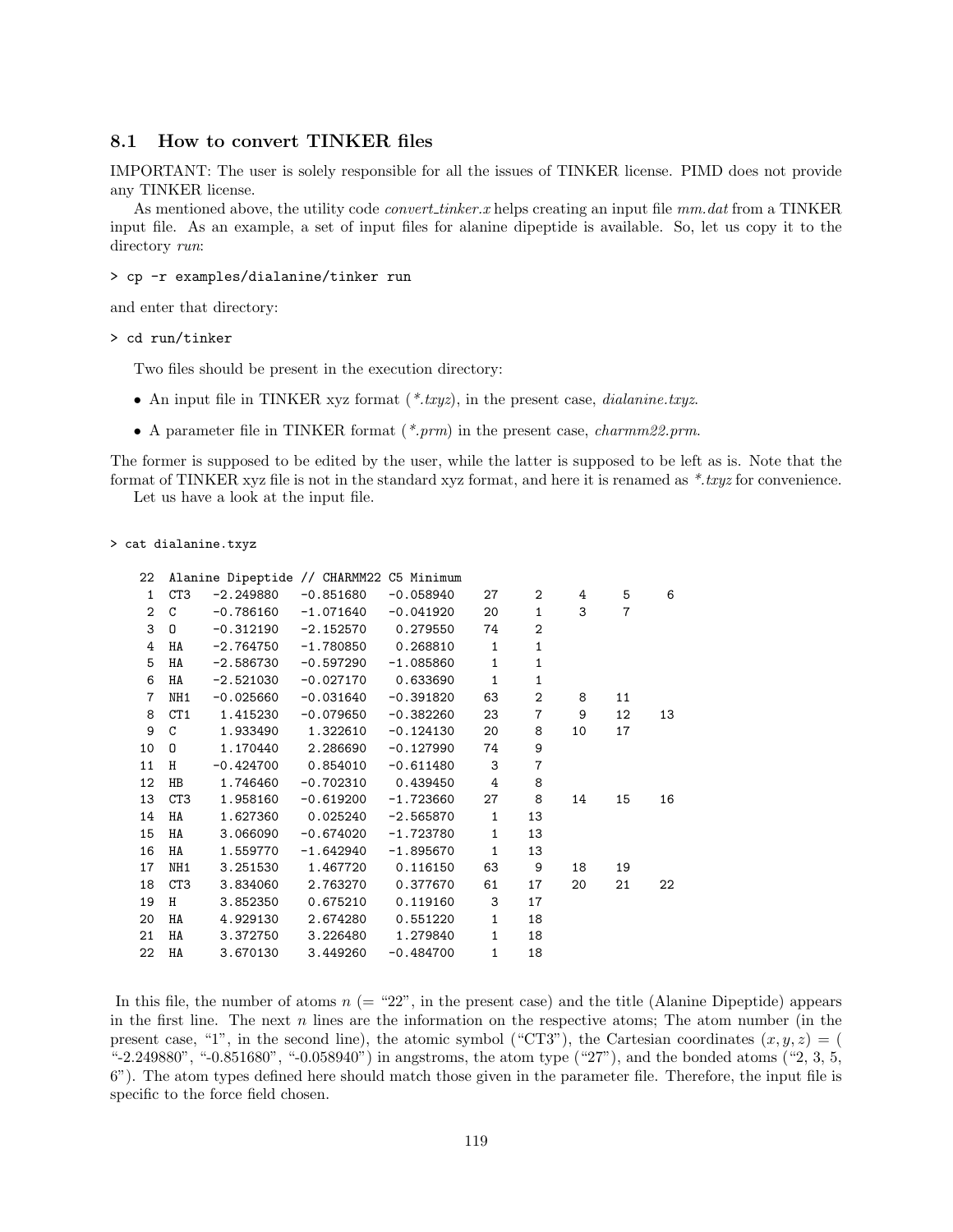Meanwhile, all the information on the force field is included in the parameter file, in the present case, *charmm22.prm*. The users are encouraged to look inside the file for the details.

To run, type

> convert\_tinker.x \$1 \$2 \$3 \$4 \$5 \$6 \$7 \$8

where the eight arguments (\$1–\$8) are explained as follows.

- *•* \$1 is the name of TINKER input file (INPUT), for example, "*dialanine.txyz*".
- *•* \$2 is the name of TINKER parameter file (INPUT), for example, "*charmm22.prm*".
- \$3 is the inner Lennard-Jones cutoff distance in bohr, for example, "20.0". This is where the LJ interaction starts to damp.
- \$4 is the outer Lennard-Jones cutoff distance in bohr, for example, "25.0". This is where the LJ interaction disappears.
- *•* \$5 is the name of PIMD force field file (OUTPUT), "*mm.dat*".
- *•* \$6 is the name of PIMD geometry file (OUTPUT), centroid.dat.
- *•* \$7 is the name of the geometry in printed in the xyz format (OUTPUT), for example, "*structure.dat*.
- *•* \$8 is the name of PIMD input file (OUTPUT), "*input.dat*.

On the execution, the following will appear on the screen:

```
> convert_tinker.x dialanine.txyz charmm22.prm 20.0 25.0
  mm.dat centroid.dat structure.dat input.dat
```
Input file: dialanine.txyz Parameter file: charmm22.prm PIMD MM file: mm.dat Geometry file: centroid.dat xyz file: structure.dat PIMD input file: input.dat Reading tinker file. Reading input file. force field: CHARMM22 vdwindex: CLASS vdwtype: LENNARD-JONES radiusrule: ARITHMETIC radiustype: R-MIN radiussize: RADIUS epsilonrule: GEOMETRIC bondunit: 1.00 angleunit: 1.00 torsionunit: 1.00 impropunit: 1.00 imptorunit: 1.00 vdw-14-scale: 1.00 chg-14-scale: 1.00 scaling factors: sigma: 1.78 eps\_14: 1.00 q\_14: 1.00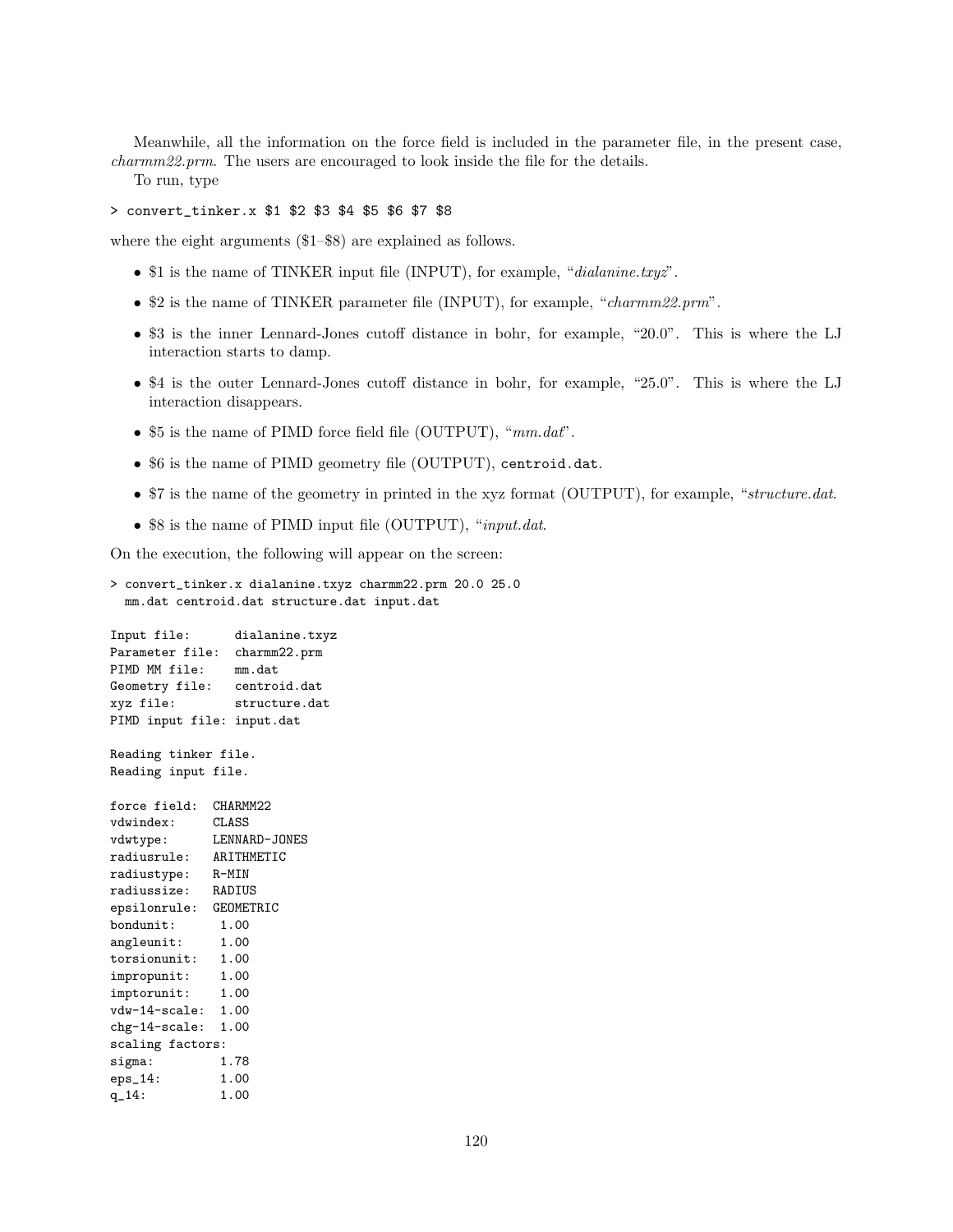torsion: 2.00 imp. torsion: 2.00 improper: 2.00 econst (au): 332.064035 econst (mm): 332.071600 ratio: 1.000023 Looking for linear bond parameters. Looking for angular bond parameters. Looking for urey-bradley parameters. Looking for torsion parameters. Looking for improper torsion parameters. Looking for improper dihedral parameters. Looking for charge parameters. Looking for bonded charge pairs. Looking for Lennard-Jones parameters.

Summary:

| lj inner cutoff (bohr)  | 20.00          |
|-------------------------|----------------|
| lj outer cutoff (bohr)  | 25.00          |
| number of atoms:        | 22             |
| bond connections:       | 21             |
| urey-bradley terms:     | 15             |
| number of linear bonds: | 36             |
| number of angles:       | 36             |
| number of torsions:     | 41             |
| torsion terms:          | 123            |
| improper torsions:      | 0              |
| number of dihedrals:    | 123            |
| number of impropers:    | $\overline{4}$ |
| number of charges:      | 22             |
| bonded charge pairs:    | 98             |
| number of lj pairs:     | 174            |
| net charge:             | 0.00           |
| hartree to kcal/mol:    | 627.5100       |

Checking LJ interactions: OK.

PIMD MM created: mm.dat PIMD input created: centroid.dat

| Type     | Atom Names |         | Ideal  | Actual | Energy | Fconst   |
|----------|------------|---------|--------|--------|--------|----------|
| Bond     | $1 - CT3$  | $2 - C$ | 1.4900 | 1.4803 | 0.0238 | 500,0000 |
| Bond     | $1 - CT3$  | $4-HA$  | 1.1110 | 1.1117 | 0.0002 | 644,0000 |
| .        |            |         |        |        |        |          |
| Type     | Atom Names |         | Ideal  | Actual | Energy | Fconst   |
| Ureybrad | $2 - C$    | $4-HA$  | 2.1630 | 2.1247 | 0.0440 | 60,0000  |
| Ureybrad | $2 - C$    | $5-HA$  | 2.1630 | 2.1347 | 0.0241 | 60,0000  |

.....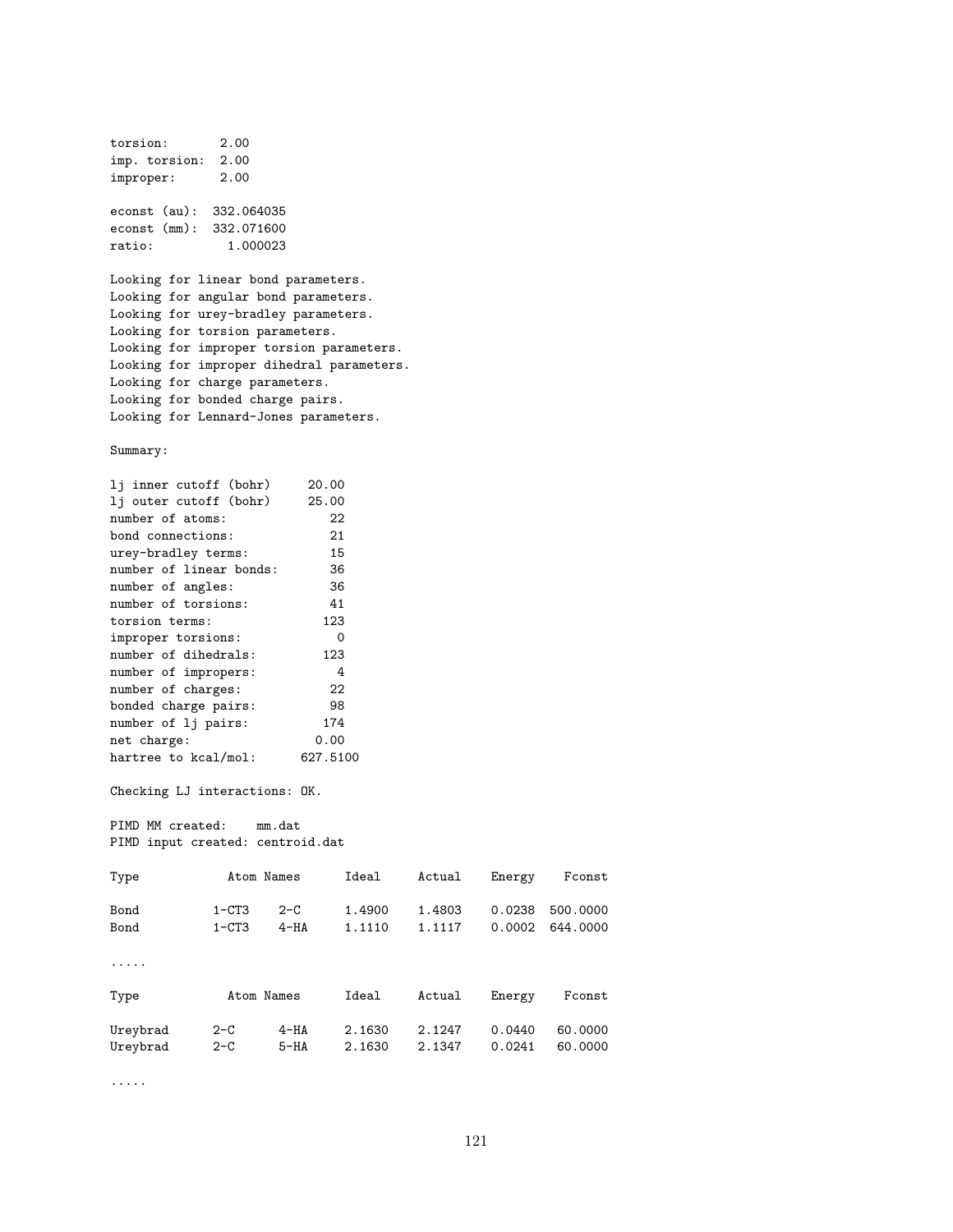| Type                                                                                                                                                          |                                     | Atom Names                                                                                     |                  | Ideal                                                                           | Actual                                          | Energy              | Fconst                                             |  |
|---------------------------------------------------------------------------------------------------------------------------------------------------------------|-------------------------------------|------------------------------------------------------------------------------------------------|------------------|---------------------------------------------------------------------------------|-------------------------------------------------|---------------------|----------------------------------------------------|--|
| Angle<br>Angle                                                                                                                                                | $1 - CT3$<br>$1 - CT3$              | $2 - C$<br>$2 - C$                                                                             | $3 - 0$<br>7-NH1 | 121.0000<br>116.5000                                                            | 121.1620<br>116.3917                            | 0.0006<br>0.0003    | 160.0000<br>160.0000                               |  |
| .                                                                                                                                                             |                                     |                                                                                                |                  |                                                                                 |                                                 |                     |                                                    |  |
| Type                                                                                                                                                          |                                     | Atom Names                                                                                     |                  |                                                                                 | Angle                                           | Energy              | Barrier Mu Nu                                      |  |
| Torsion<br>Torsion                                                                                                                                            | $1 - CT3$<br>$1 - CT3$              | $2 - C$<br>$2-C$                                                                               | 7-NH1<br>$7-NH1$ | $8-CT1$<br>$8-CT1$                                                              | 177.9610<br>177.9610                            | 0.0010<br>0.0063    | 3.2000<br>1<br>1<br>$5.0000 - 1$<br>$\overline{2}$ |  |
| .                                                                                                                                                             |                                     |                                                                                                |                  |                                                                                 |                                                 |                     |                                                    |  |
| Type                                                                                                                                                          |                                     | Atom Names                                                                                     |                  |                                                                                 | Ideal                                           | Actual              | Energy<br>Fconst                                   |  |
| Imprdih<br>Imprdih                                                                                                                                            | $2 - C$<br>7-NH1                    | $1 - CT3$<br>$2 - C$                                                                           | $7 - C$<br>8-NH1 | $3 - CT3$<br>$11-C$                                                             | 0.0000<br>0.0000                                | 0.0599<br>2.4148    | 0.0001<br>240.0000<br>0.0355<br>40.0000            |  |
| .                                                                                                                                                             |                                     |                                                                                                |                  |                                                                                 |                                                 |                     |                                                    |  |
| Type                                                                                                                                                          | Atom Names                          |                                                                                                | Ideal            | Actual                                                                          | Energy                                          | Epsilon             |                                                    |  |
| VDW-LJ<br>VDW-LJ<br>2.8449<br>5.                                                                                                                              | $1 - CT3$<br>$1 - CT3$<br>$-0.0016$ | $8-CT1$<br>$9-C$<br>0.0318                                                                     | 3.8000<br>4.0600 | 3.7595<br>4.7151                                                                | $-0.0100$<br>$-0.0609$                          | 0.0100<br>0.0938    |                                                    |  |
| .                                                                                                                                                             |                                     |                                                                                                |                  |                                                                                 |                                                 |                     |                                                    |  |
| Type                                                                                                                                                          | Atom Names                          |                                                                                                | Distance         | Energy                                                                          |                                                 | Charges             | Scale                                              |  |
| Charge<br>Charge                                                                                                                                              | $1 - CT3$<br>$1 - CT3$              | $2 - C$<br>$3 - 0$                                                                             | 1.4803<br>2.3583 | $-0.0000$<br>0.0000                                                             | $-0.2700$<br>$-0.2700$                          | 0.5100<br>$-0.5100$ | 0.0000<br>0.0000                                   |  |
| .                                                                                                                                                             |                                     |                                                                                                |                  |                                                                                 |                                                 |                     |                                                    |  |
| Total Energy:<br>TE + es correction:                                                                                                                          |                                     | hartree<br>$-0.024827$<br>$-0.024828$                                                          |                  | kcal/mol<br>$-15.5791$<br>$-15.5796$                                            |                                                 |                     |                                                    |  |
| Energy Decomposition:<br>Bond Stretching:<br>Angle Bending:<br>Urey-Bradley:<br>Improper Dihedral:<br>Torsional Angle:<br>Improper Torsion:<br>Van der Waals: |                                     | hartree<br>0.000650<br>0.001325<br>0.000191<br>0.000060<br>0.005052<br>0.000000<br>$-0.001737$ |                  | kcal/mol<br>0.4079<br>0.8315<br>0.1201<br>0.0375<br>3.1699<br>0.0000<br>-1.0898 | counts<br>21<br>36<br>15<br>4<br>41<br>0<br>174 |                     |                                                    |  |
| Charge-Charge:<br>$C-C + es correction:$                                                                                                                      |                                     | -0.030368<br>$-0.030369$                                                                       |                  | $-19.0562$<br>$-19.0567$                                                        | 174<br>174                                      |                     |                                                    |  |

Normal termination.

Thus, the details of all the individual interactions are displayed. At the end of the run, four files, *mm.dat*,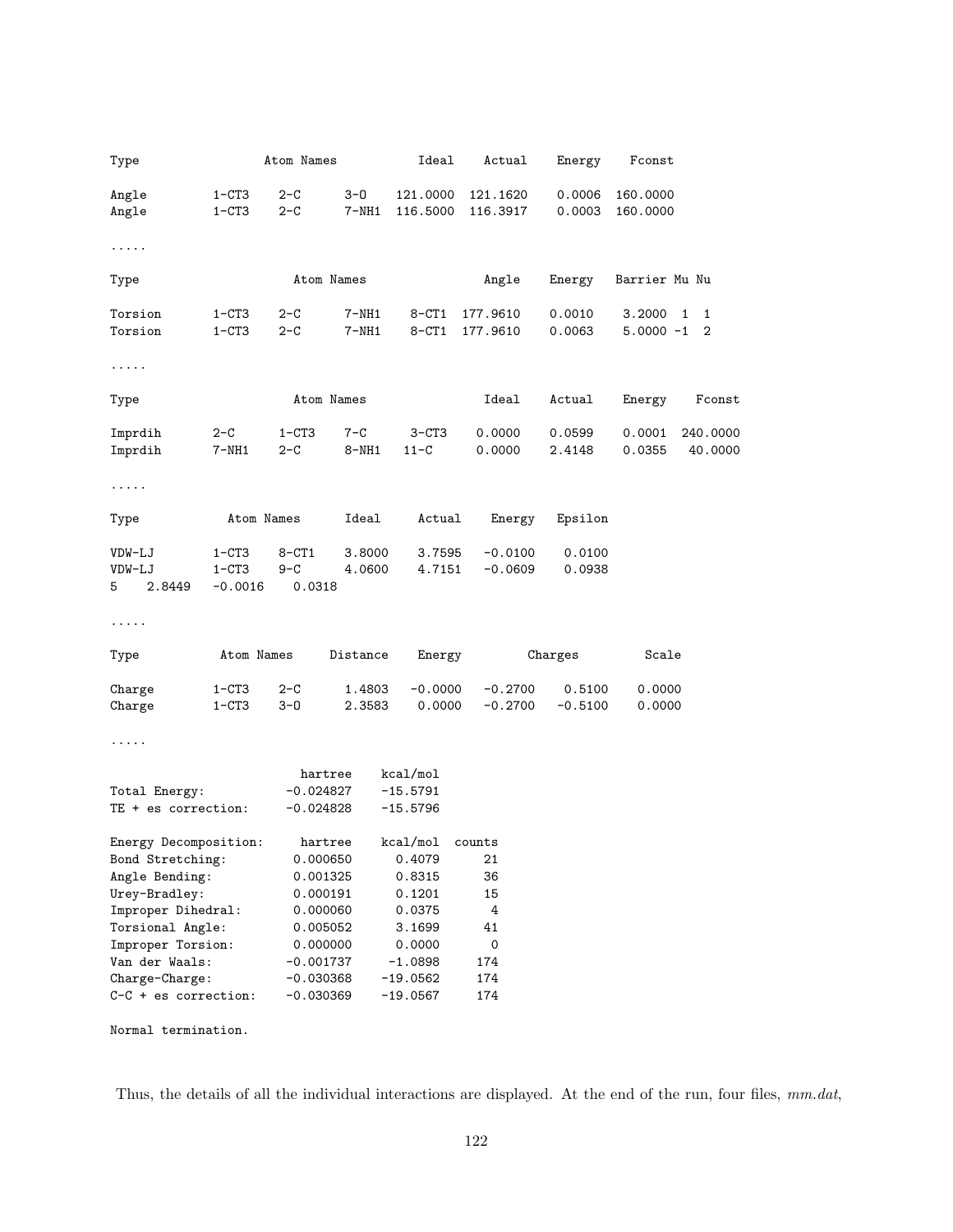*input.dat*, *centroid.dat* and *structure.dat*, will be created. The files *mm.dat*, *structure.dat* and *input.dat* are to meant be used for the input for the PIMD code. The file *input.dat* works for the static calculation, so the user needs to modify it appropriately. The file *structure.dat* is in the xyz format, and it can be used to check the geometry with a visualizing software.

If the TINKER code is installed in your computer, the results can be cross-checked. The details of all individual interactions can be calculated individually with the "analyze" code implemented in TINKER [65]. This is done in the following way.

## > analyze dialanine.txyz charmm22.prm D

One can see that the results are identical.

NOTE: In the *convert tinker.x* code, the energy calculation is always done in the free boundary condition. It may happen that the result on the intermolecular interactions (i.e., LJ and charges) is different when the TINKER "analyze" code has been used with the periodic boundary condition.

Now, by running the PIMD code, the following result will appear on the screen.

#### > pimd.x

| potential energy values |               |              |              |  |  |  |  |
|-------------------------|---------------|--------------|--------------|--|--|--|--|
| bead                    | hartree       | kcal/mol     | kJ/mol       |  |  |  |  |
|                         | $-0.02482693$ | $-15.579146$ | $-65.183148$ |  |  |  |  |
|                         |               |              |              |  |  |  |  |

Again, one can check that the energy value is completely the same.

## **8.2 Preparation of initial structure**

The *prep liquid.x* code is a utility code for the generation of random structure of molecular liquids and the TINKER xyz file.

This code creates the geometry files of the PIMD code in three different forms, *centroid.dat* (for initiations with  $\langle$ input\_style> = 0LD), *structure.dat* (for initiations with  $\langle$ input\_style> = NEW), and *geometry.ini* (for restarts). It also creates the TINKER xyz file, *structure.txyz*, to prepare the classical force field.

This code reads the keywords from the file *input.dat* which should be prepared by the user. The following is an example of the file *input.dat* to prepare the simulation of aqueous hexanediol.

<natom>

280

This keyword sets number of atoms, in this case, "280" atoms, with 86 water molecules (3 atoms) and one hexanediol molecule (22 atoms).

<nspec>

 $\circ$ 

| ပ |             |                   |     |                   |
|---|-------------|-------------------|-----|-------------------|
| 0 | 15.99900    | 86                | 63  | 2                 |
| Η | 1.00800 172 |                   | 64  | 1                 |
| Η | 1.00800     | 2                 | 97  | 1                 |
| 0 | 15.99900    | 2                 | 96  | $\mathcal{D}_{1}$ |
| C | 12.01100    | $\mathcal{D}_{1}$ | 81  | 4                 |
| C | 12.01100    | 2                 | 100 | 4                 |
| C | 12.01100    | $\mathcal{D}_{1}$ | 80  | 4                 |
| Η | 1.00800     | 12                | 85  |                   |
|   |             |                   |     |                   |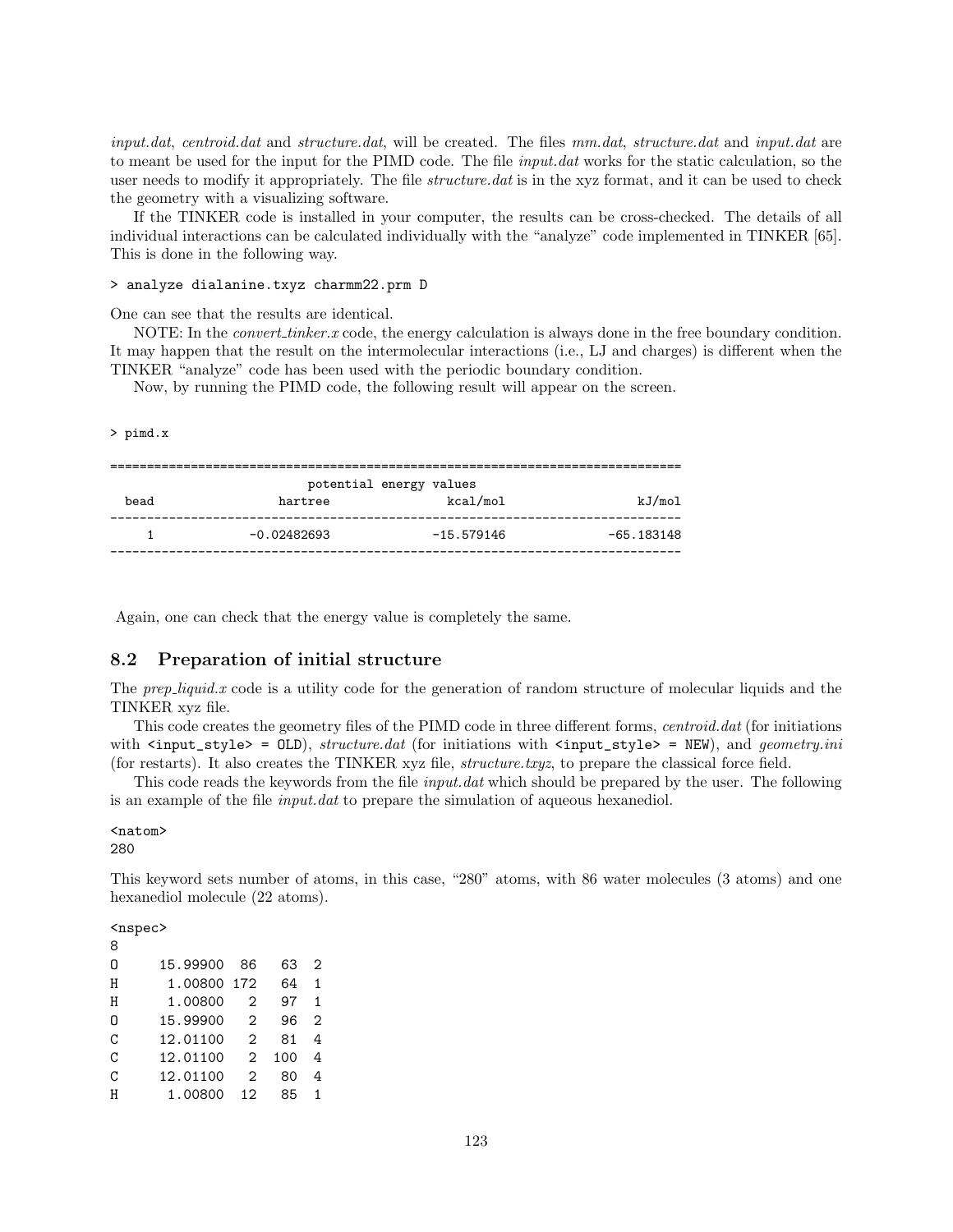This keyword sets the number of species, followed by the atomic symbol, the atomic mass, the number of atoms of each species, the atomic type of classical force field (in the present case *opls aa.prm*), and the bond order. The atomic type and the bond order affects only the tinker input file (txyz). In this case, there are "8" species.

<iboundary>

1

| 26.589 | 0.000  | 0.000  |
|--------|--------|--------|
| 0.000  | 26.589 | 0.000  |
| 0.000  | 0.000  | 26.589 |

This keyword sets the boundary condition and the simulation box, in this case, periodic boundary condition and the cubic box with the side length of 26.589 bohr.

<components> 2 MOL 22 GENERAL  $-0.93099 -4.50041$  4.00409 5.14070 5.24963 3.62029 -2.29140 -3.36393 3.96554 3.33204 5.23867 3.69512 0.36177 1.74551 2.75309 -0.00389 -0.45356 0.96768 -2.44787 -1.91602 1.71015 2.74906 3.32740 1.96319  $-3.38480 -3.57747 -0.43337$ 2.37017 4.79893 -0.48344 0.69625 5.79104 -0.37705 3.89386 6.10662 -0.98025 1.86864 3.71234 -2.06514 0.89071 1.18086 4.72407 -1.27549 2.94303 2.68714  $-0.25390$  0.24564  $-0.88274$ 1.53510 -1.80849 1.13095 -3.80829 -0.46565 1.98775 4.20755 1.93864 1.77308 -5.47767 -3.92499 -0.29825  $-3.16181 -2.45213 -2.13450$  $-2.49738$   $-5.43979$   $-0.67147$ H2O 3 GENERAL 0.00000 0.00000 0.00000 1.48911 1.16342 0.00000 -1.48911 1.16342 0.00000

This keyword sets each molecular components. In this case, there are two components in the system, "MOL" and H2O. "MOL" is a non-linear molecule composed of "22" atom, while "H2O" is a non-linear molecule composed of "3" atoms. The atomic coordinates in the molecular frame are given after "MOL" and "H2O".

<molecules> 87 MOL 259 260 261 262 263 264 265 266 267 268 269 270 271 272 273 274 275 276 277 278 279 280 H2O 1 87 173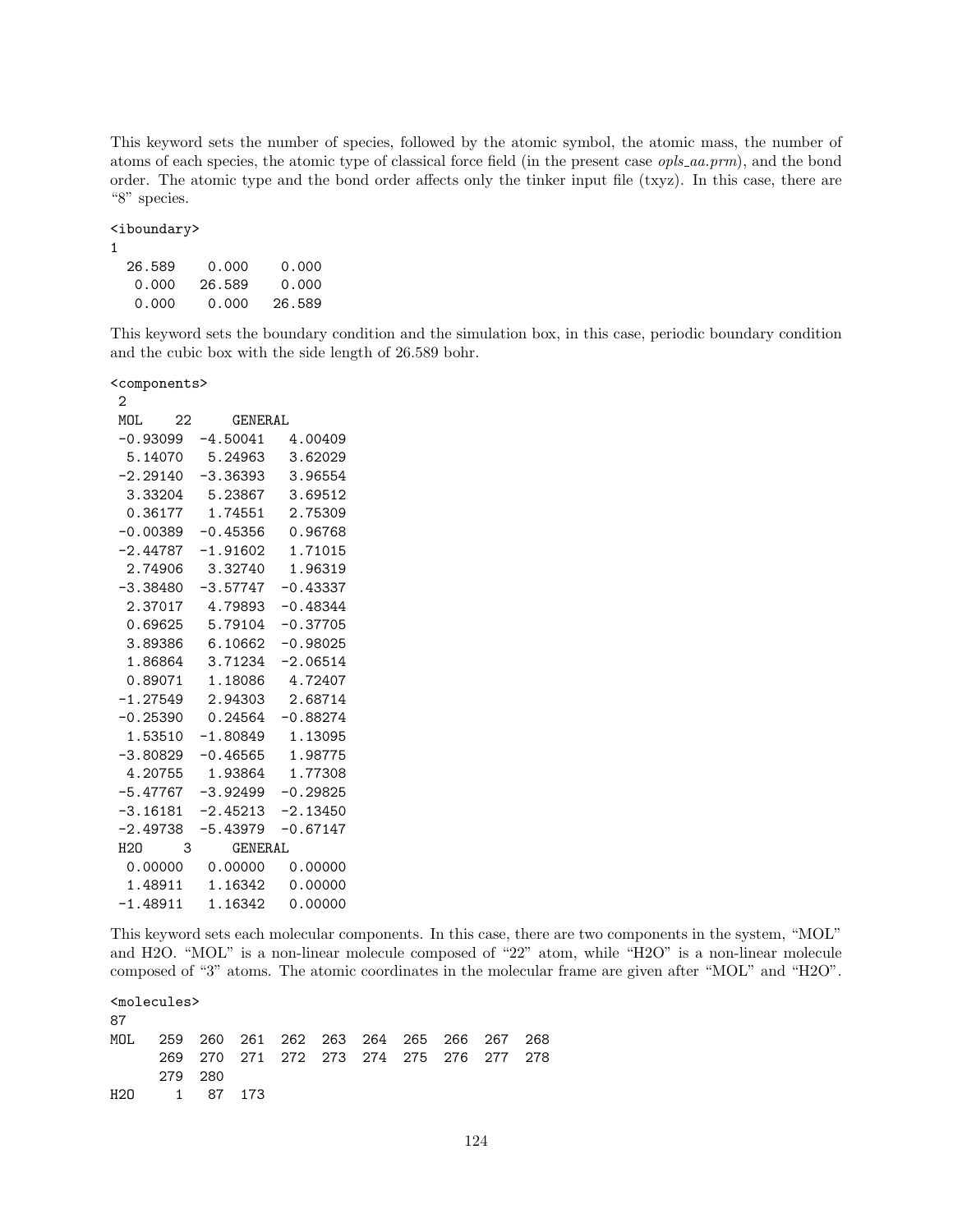| H <sub>20</sub> | 2  | 88  | 174 |
|-----------------|----|-----|-----|
| H <sub>20</sub> | 3  | 89  | 175 |
|                 |    |     |     |
|                 |    |     |     |
|                 |    |     |     |
| H <sub>20</sub> | 84 | 170 | 256 |
| H <sub>20</sub> | 85 | 171 | 257 |
| H <sub>20</sub> | 86 | 172 | 258 |

This keyword gives the list the atoms in the molecules. The numbering should be consistent with that given by the keyword <nspec>.

To run, type

> prep\_liquid.x

|               |     |              |               | atom 1 atom 2 bond order dist/au r1+r2/au |                 |
|---------------|-----|--------------|---------------|-------------------------------------------|-----------------|
|               | 87  | $\mathbf{1}$ | $\mathbf{2}$  | 1.88971                                   | 3.45000         |
| 1             | 173 | $2^{\circ}$  | $\mathcal{P}$ |                                           | 1.88971 3.45000 |
| $\mathcal{L}$ | 88  | $\mathbf{1}$ | $\mathcal{P}$ | 1.88971                                   | 3.45000         |
|               |     | $\bullet$    |               |                                           |                 |
|               |     | $\bullet$    |               |                                           |                 |
|               |     | ٠            |               |                                           |                 |

Created: structure.dat.

Created: centroid.dat.

Created: geometry.ini.

Created: structure.dat.

Normal of termination of PREP\_LIQUID.

Confirm that the files are created properly. The file *geometry.xyz* is in xyz format that can be visualized. The file *structure.txyz* can be used to create *mm.dat* as shown in the previous section.

NOTE: If one gets the following message, there are ways to fix it.

Warning - Number of bonds do not match: 4 and 3 for atom: 265.

This warns that the number of neighboring atoms of atom  $265 (= 3)$ , did not match the bond order of atom  $265 (= 4)$ . Therefore, one can

- *•* check if the bond order is correct.
- tune the atomic radius in  $\langle \text{symbol} \rangle$  in *input default.dat*, which changes the values of the cutoff radii  $(r1 + r2)$  and thus reflects the number of neighboring atoms.
- change manually the tinker input file (txyz).

## **8.3 How to use CHARMM force field**

IMPORTANT: Now that the *convert tinker.x* code can convert CHARMM force fields as well, the prescription introduced in this section is becoming obsolete.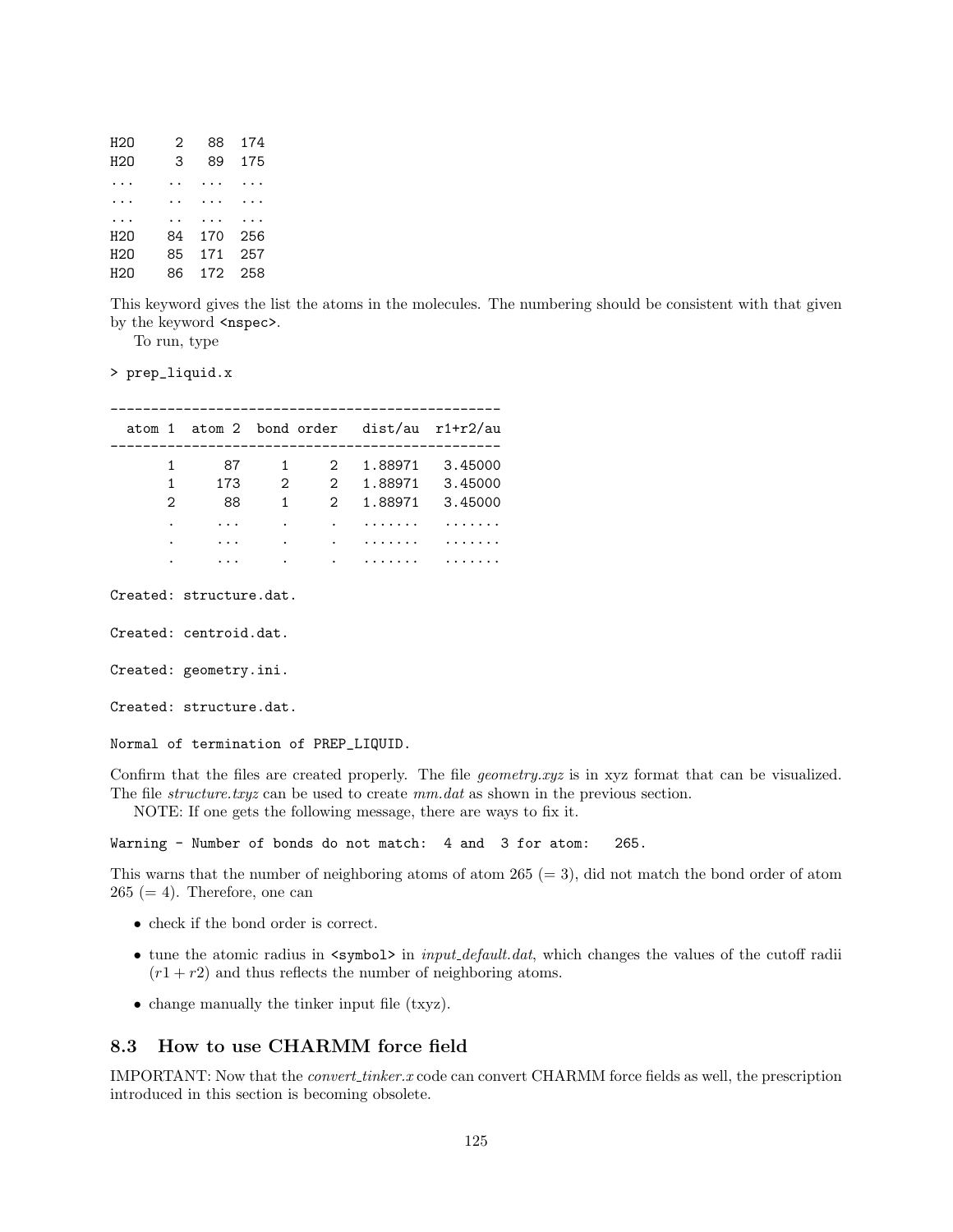The *convert charmm.x* code helps creating the input files, especially *mm.dat*, with CHARMM force field. In order to use this, three files should be prepared:

- *•* CHARMM parameter file (*par \*.prm*)
- *•* CHARMM protein structure file (*\*.psf*)
- *•* Structure file in protein data base format (*\*.pdb*)

All the parameters for intramolecular bonds and Lennard-Jones interactions as well as atomic charges are read from the *par* file. The residue name, the atom name, the atom type, the atomic masses as well as the intramolecular bond topologies are read from the *psf* file. The atomic coordinates are read from the *pdb* file.

With these data the *convert charmm.x* code generates

- *• mm.dat*
- *• input.dat*
- *• centroid.dat*

which can be directly used as the input of the PIMD code. The files *mm.dat*, *centroid.dat* and *input.dat* are to meant be used for the input for the PIMD code. The file *input.dat* works for the static calculation, so the user needs to modify it appropriately.

To run, type

```
> convert_charm.x
```
Then, the user is asked to provide the following data interactively.

- *•* The name of *par* file.
- *•* The name of *psf* file.
- *•* The name of *pdb* file.
- *•* Cutoff parameters for Lennard-Jones interaction.

## NOTES:

- The order of atoms in *psf* and *pdb* file must be exactly the same, or else the result will be completely meaningless.
- In CHARMM force field, a special parameter set for 1-4 Lennard-Jones interaction is prepared for some atoms, and 1-4 electrostatic interaction is assumed to be zero. This is properly considered in this code.
- Not only bonded interaction but also Urey-Bradley interaction is included below <linear\_bonds> keyword in *mm.dat*. Note that they have the same mathematical form (harmonic oscillator).
- *•* The *psf* file can be created from CHARMM topology file (*top \*.prm*) using, for instance, the VMD code [4].

# **9 Keywords**

In this section, the keywords used in the PIMD code are explained.

NOTE: The keyword should be written from the first column. Do not put any letters or spaces before the keyword.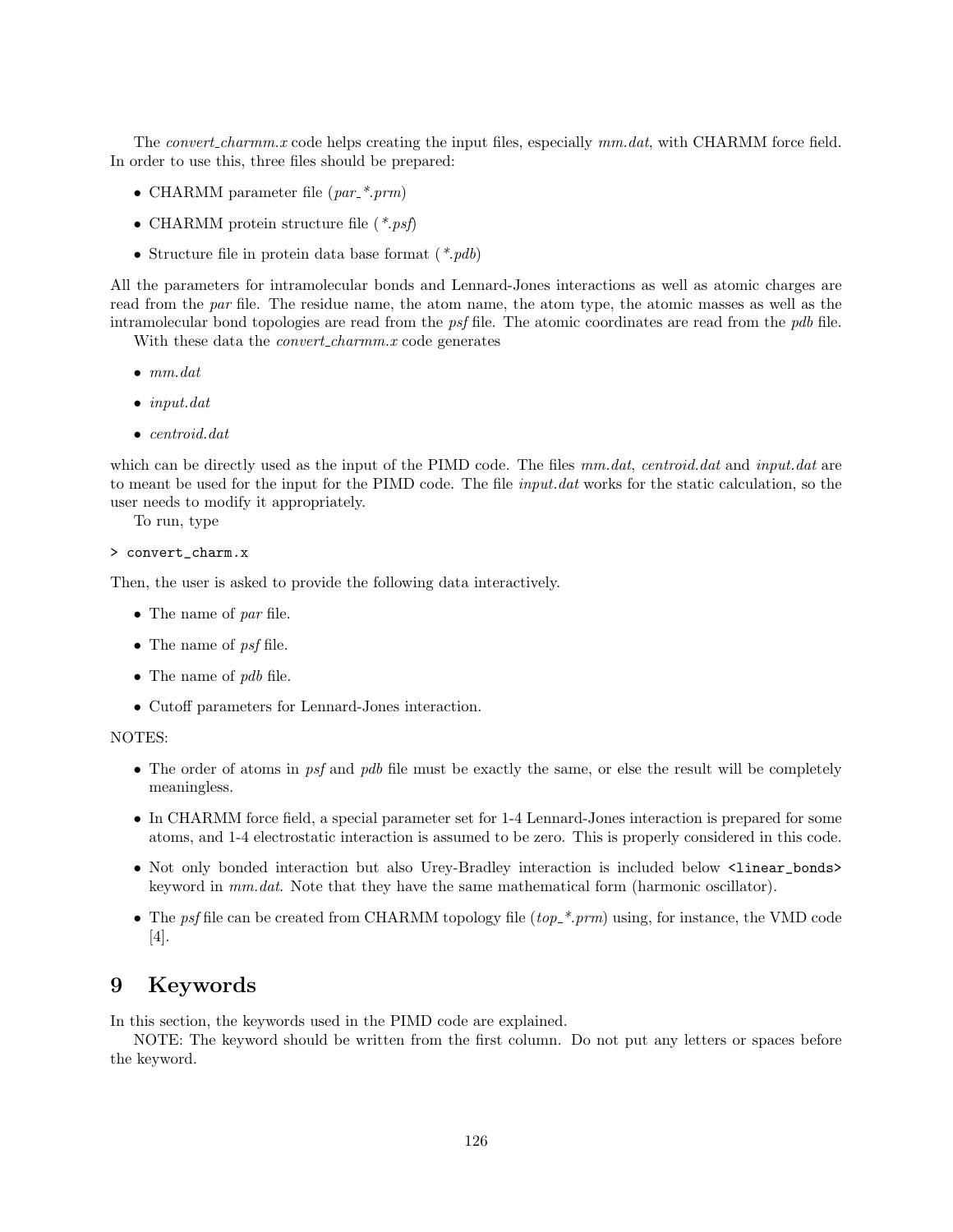## **9.1 Necessary keywords in** *input.dat*

#### **9.1.1** <ensemble>

Used in ALL methods. This keyword sets the type of thermodynamic ensemble. The data should be provided in the first line (character). The options are as follows.

- *•* <ensemble> = NONE: unspecified.
- $\epsilon$  <ensemble> = NVE: constant volume and energy.
- $\leq$  **Example>** = NVT: constant volume and temperature.
- *•* <ensemble> = NPT: constant pressure and temperature.
- $\epsilon$  **<ensemble>** = NTT: constant tension and temperature.
- *•* <ensemble> = NPH: constant pressure and enthalpy.
- *•* <ensemble> = NTH: constant tension and enthalpy.

The conditions are as follows.

- For <method> = CMD, RPMD, one must choose NVE.
- For <method> = MTD, MTS, REHMC, one must choose NVT.
- For <method> = MD, ROTOR, NVE, one must choose NVT.
- For <method> = PIMD, one must choose among NVT, NPT, NPH, NTH.
- For <method> = PIHMC, one must choose among NVT, NPT.

The default value is "NONE".

#### **9.1.2** <ipotential>

Used in ALL methods. This keyword sets the potential. The data should be provided in the first line (character). Choose one from below for standard potentials.

- *•* <ipotential> = ABINIT-MP: ABINIT-MP.
- *•* <ipotential> = ADP: angular dependent potential.
- *•* <ipotential> = AENET: AENET.
- *•* <ipotential> = CP2KLIB: CP2K (internal link).
- *•* <ipotential> = DFTB: DFTB (external link).
- *•* <ipotential> = DFTBLIB: DFTB (internal link).
- *•* <ipotential> = EAM: embedded atom method.
- *•* <ipotential> = G98: GAUSSIAN 98.
- *•* <ipotential> = G03: GAUSSIAN 03.
- *•* <ipotential> = G09: GAUSSIAN 09.
- *•* <ipotential> = GAMESS: GAMESS.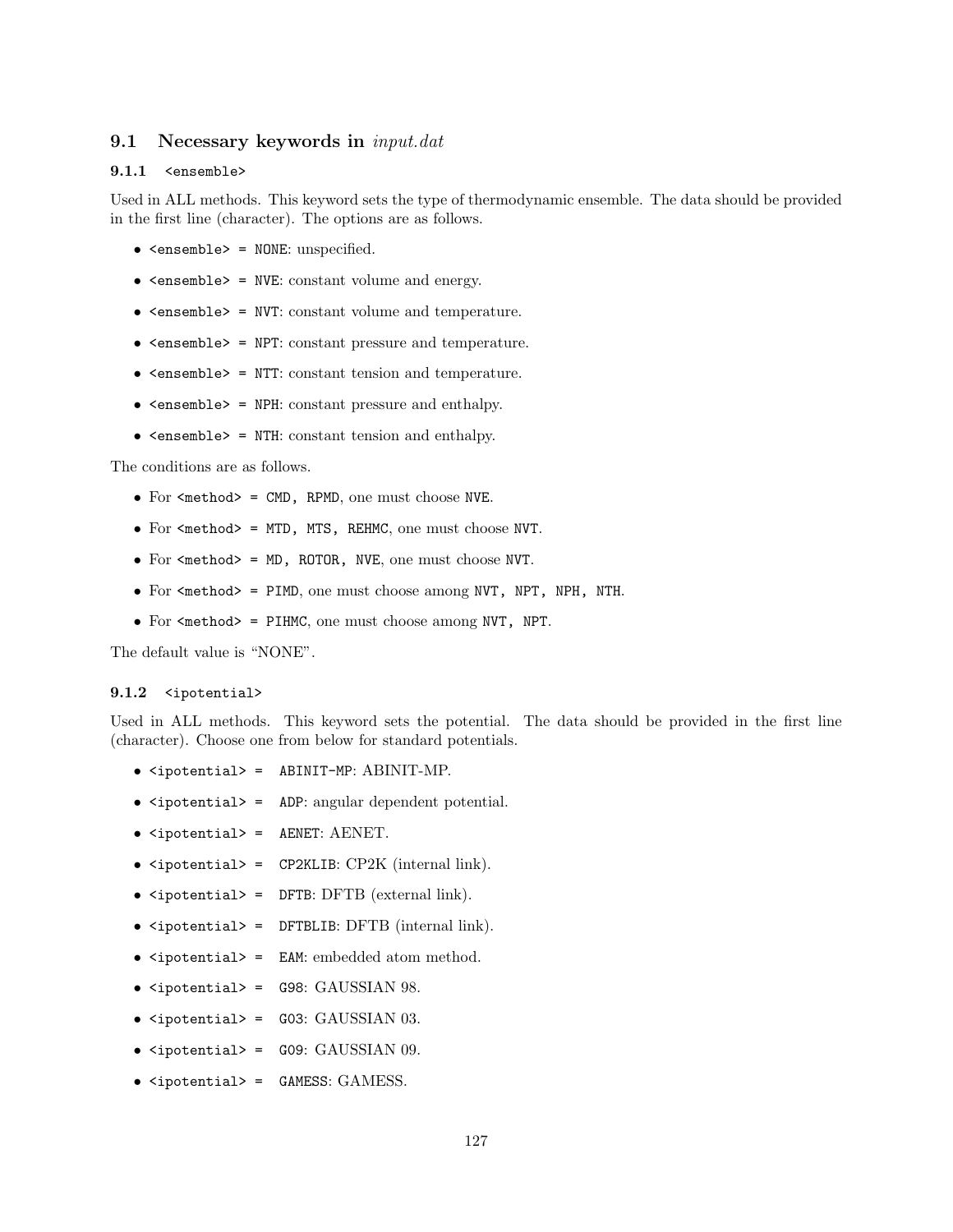- *•* <ipotential> = MM: molecular mechanics (non-polarizable).
- *•* <ipotential> = MOLPRO: MOLPRO.
- *•* <ipotential> = MOPAC: MOPAC.
- *•* <ipotential> = NTCHEM: NTCHEM.
- *•* <ipotential> = ORCA: ORCA.
- *•* <ipotential> = OSS: Ojamae-Shavitt-Singer (OSS2).
- *•* <ipotential> = POL: molecular mechanics (polarizable).
- *•* <ipotential> = PAIR: tabulated pair potential.
- *•* <ipotential> = QE: QUANTUM ESPRESSO.
- *•* <ipotential> = SMASH: SMASH.
- *•* <ipotential> = TERSOFF: Tersoff potential.
- *•* <ipotential> = TURBOMOLE: TURBOMOLE.
- *•* <ipotential> = VASP: VASP (internal link).
- *•* <ipotential> = VASP5: VASP (external link).
- *•* <ipotential> = WATER: water (test).
- *•* <ipotential> = ONIOM: ONIOM (two layer).
- $\epsilon$ ipotential> = QMMM: QM/MM (mechanical embedding).
- *•* <ipotential> = USER: user defined.

The default value is not available.

#### **9.1.3** <method>

Used in ALL methods. This keyword sets the simulation method. The data should be provided in the first line (character). Choose one from below:

- $\langle \text{method} \rangle$  = STATIC: static calculation.
- $\leq$  **hethod>** = **TESTFORCE**: test forces by numerical differentiation.
- $\leq$  **hethod>** = **TESTVIRIAL**: test virial by numerical differentiation.
- $\epsilon$  = GEOOPT: geometry optimization using limited memory BFGS method.
- $\langle \text{method} \rangle$  = NMA: normal mode analysis.
- $\langle \text{method} \rangle$  = SD: steepest descent method.
- $\epsilon$  **example**  $\epsilon$  **= BOXOPT:** box optimization using limited memory BFGS method.
- <method> = FULLOPT: geometry and box optimization using limited memory BFGS method.
- $\langle \text{method} \rangle$  = ELASTIC: static elastic constants.
- $\epsilon$  **/method>** = MD: classical molecular dynamics.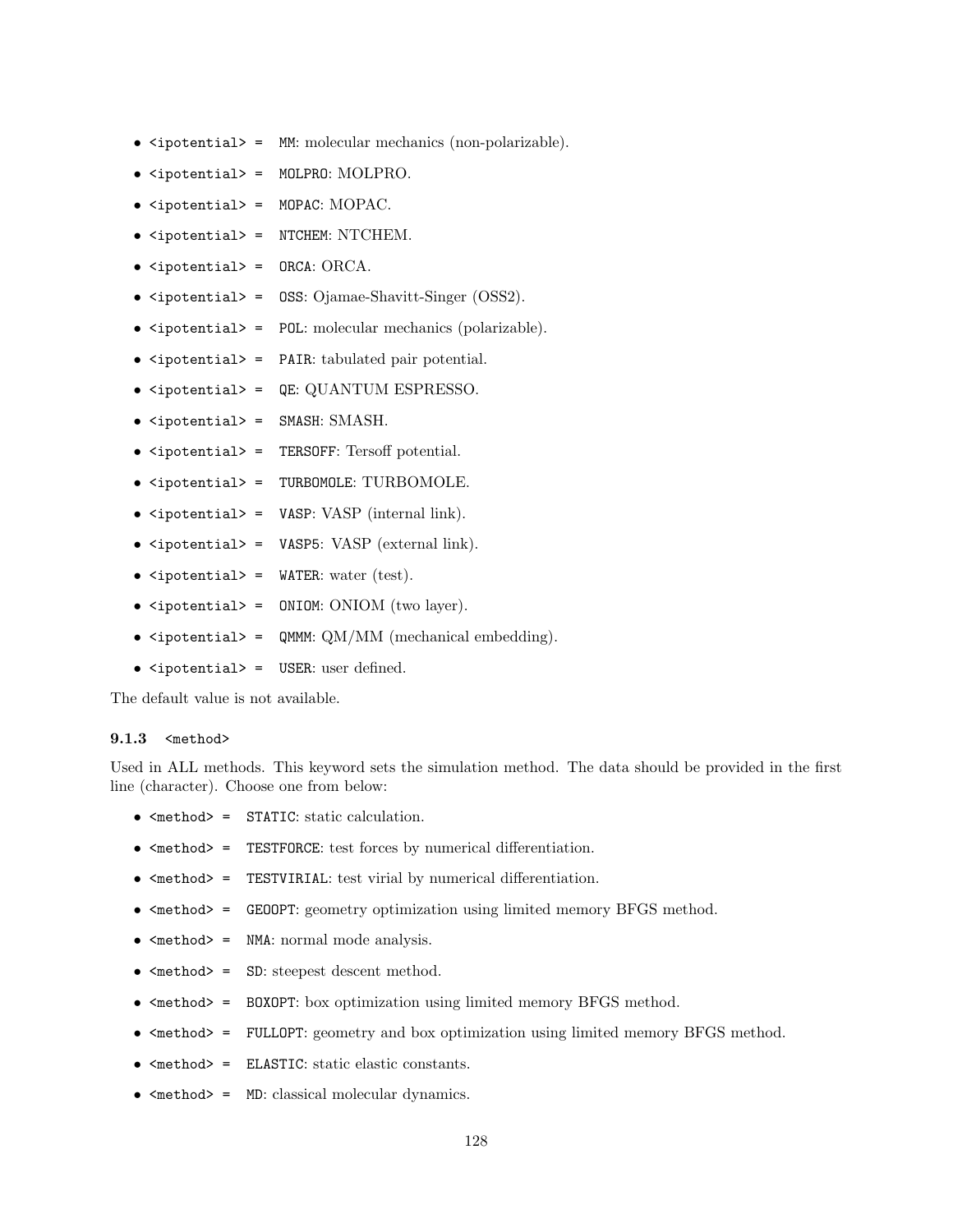- $\epsilon$  **/method>** = PIMD: path integral molecular dynamics.
- $\langle \text{method} \rangle$  = CMD: centroid molecular dynamics.
- $\leq$  method> = RPMD: ring polymer molecular dynamics.
- $\langle \text{method} \rangle$  = MTD: metadynamics.
- *•* <method> = MTS: multiple time scale path integral molecular dynamics.
- *•* <method> = PIHMC: path integral hybrid Monte Carlo.
- $\epsilon$  **/\***  $\epsilon$  **/\***  $\epsilon$  **/\***  $\epsilon$  **/\***  $\epsilon$  **/\***  $\epsilon$  **/\***  $\epsilon$  **/\***  $\epsilon$  **/\***  $\epsilon$  **/\***  $\epsilon$  **/\***  $\epsilon$  **/\***  $\epsilon$  **/\***  $\epsilon$  **/\***  $\epsilon$  **/\***  $\epsilon$  **/\***  $\epsilon$  **/\***  $\epsilon$  **/\***  $\epsilon$  **/\***  $\epsilon$  **/\***  $\epsilon$  **/\***  $\epsilon$  **/\***  $\epsilon$  **/\***
- *•* <method> = STRING: string method.
- $\langle \text{method} \rangle$  = PHONON: phonon calculation.
- $\epsilon$  **/**  $\epsilon$  **/**  $\epsilon$  **/**  $\epsilon$  **/**  $\epsilon$  **/**  $\epsilon$  **/**  $\epsilon$  **/**  $\epsilon$  **/**  $\epsilon$  **/**  $\epsilon$  **/**  $\epsilon$  **/**  $\epsilon$  **/**  $\epsilon$  **/**  $\epsilon$  **/**  $\epsilon$  **/**  $\epsilon$  **/**  $\epsilon$  **/**  $\epsilon$  **/**  $\epsilon$  **/**  $\epsilon$  **/**  $\epsilon$  **/**  $\epsilon$  **/**  $\epsilon$  **/**  $\epsilon$  **/**  $\epsilon$
- $\epsilon$  **/method>** = MFE: nonadiabatic mean field dynamics (mean field Ehrenfest).
- $\epsilon$  **/\***  $\epsilon$  **/\***  $\epsilon$  **/\***  $\epsilon$  **/\***  $\epsilon$  **/\***  $\epsilon$  /\*  $\epsilon$  /\*  $\epsilon$  /\*  $\epsilon$  /\*  $\epsilon$  /\*  $\epsilon$  /\*  $\epsilon$  /\*  $\epsilon$  /\*  $\epsilon$  /\*  $\epsilon$  /\*  $\epsilon$  /\*  $\epsilon$  /\*  $\epsilon$  /\*  $\epsilon$  /\*  $\epsilon$  /\*  $\epsilon$  /\*  $\epsilon$  /\*  $\epsilon$  /\*  $\epsilon$  /\*  $\epsilon$  /\*  $\epsilon$  /\*  $\epsilon$  /\*  $\$
- $\epsilon$  **/method>** = SCAN: consecutive static calculations.
- $\langle \text{method} \rangle$  = GAD: gentlest ascent dynamics.

The default value is "STATIC".

#### 9.1.4 < natom>

Used in ALL methods. This keyword sets the number of atoms. The data should be provided in the first line (integer). The default value is 0 (not available).

NOTE: This keyword is only used for <input\_style> = OLD (default). For <input\_style> = NEW, this keyword has become obsolete. See Section 1 for details.

## 9.1.5 <nspec>

Used in ALL methods. This keyword sets the atomic species present in the system. In the first line, the number of species should be given. In the following lines, the parameter set of each atomic species, i.e., the atomic symbol (character), the atomic mass in amu (real number) and the number of atoms (integer) of the respective atomic species, should be given. The default value is 0 (not available). NOTE: The same atomic symbol can be used more than twice.

NOTE: This keyword is only used for  $\langle \text{input_style} \rangle = \text{OLD}$ . For  $\langle \text{input_style} \rangle = \text{NEW}$  (default), this keyword has become obsolete. See Section 1 for details.

## **9.2 Important keywords in** *input.dat*

## $9.2.1$  <br/> <br/>bath\_type>

Used in the cases of  $\zeta$ method> = MD, PIMD, MTS, CMD, MTD. This keyword sets the type of Nosé-Hoover thermostats. The data should be provided in the first line (character).

- $$
- $\triangleleft$   $\triangleleft$   $\triangleleft$   $\triangleleft$   $\triangleleft$   $\triangleleft$   $\triangleleft$   $\triangleleft$   $\triangleleft$   $\triangleleft$   $\triangleleft$   $\triangleleft$   $\triangleleft$   $\triangleleft$   $\triangleleft$   $\triangleleft$   $\triangleleft$   $\triangleleft$   $\triangleleft$   $\triangleleft$   $\triangleleft$   $\triangleleft$   $\triangleleft$   $\triangleleft$   $\triangleleft$   $\triangleleft$   $\triangleleft$   $\triangleleft$   $\triangleleft$   $\triangleleft$   $\triangleleft$   $\triangleleft$   $\triangleleft$   $\triangleleft$   $\triangleleft$   $\triangleleft$   $\triangleleft$
- *•* <bath\_type> = NHCS: Nos´e-Hoover chain thermostat attached independently to x, y, z.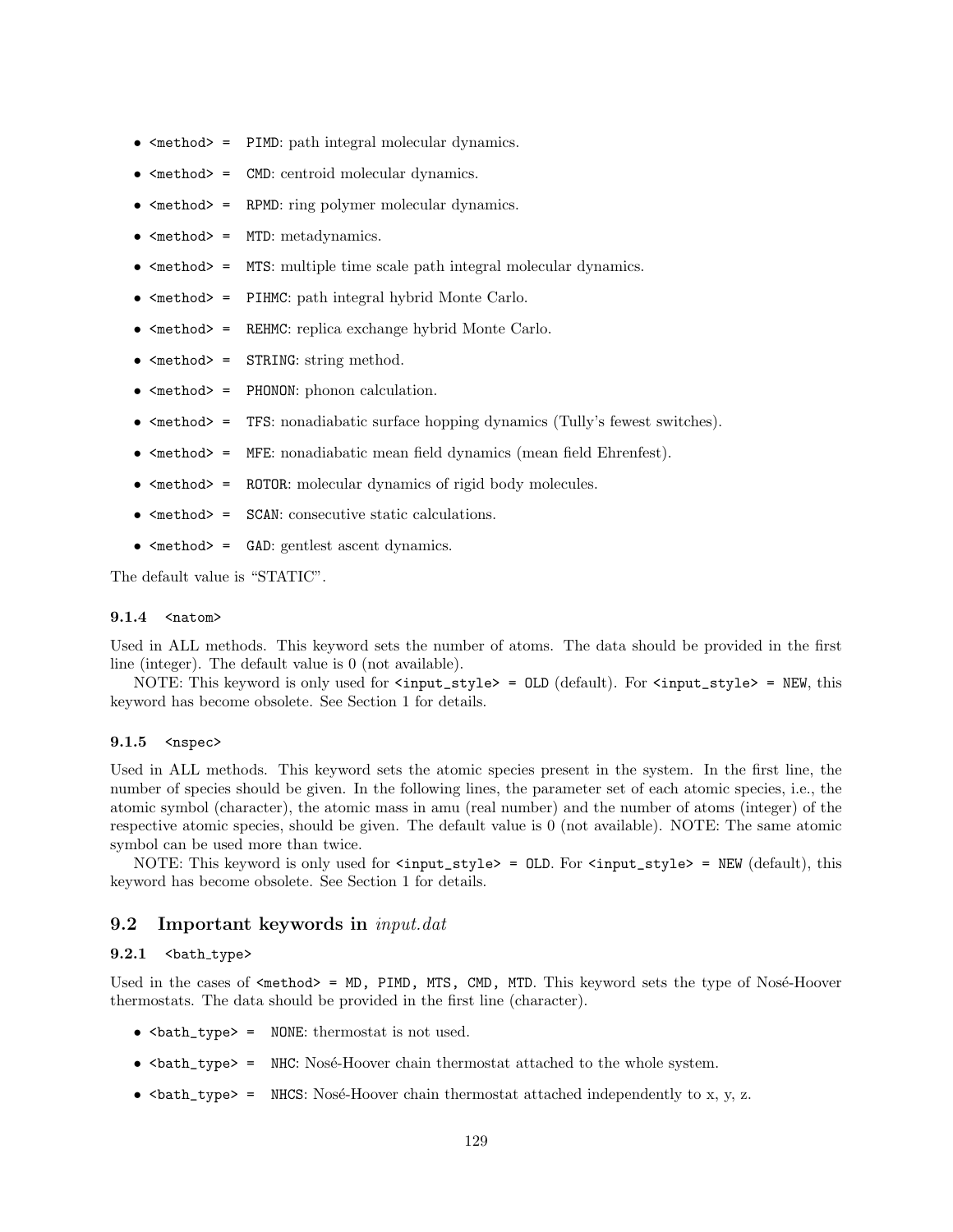•  $\delta$  <br/>bath\_type> = MNHC: massive Nosé-Hoover chain thermostat attached to each degrees of freedom and to each beads.

The condition is as follows.

- For <method> = MD with <ensemble> = NVT, one must choose MNHC.
- For <method> = CMD, MTD, MTS, one must choose MNHC.

The default value is "NONE" (no thermostat).

## **9.2.2** <dt>

Used in ALL cases except <method> = STATIC, TESTFORCE, TESTVIRIAL, GEOOPT, NMA, PHONON, BOXOPT, FULLOPT. This keyword sets the step size. The data should be provided in the first line (real number).

- For <method> = SD, STRING, GAD: the step size in hartree<sup>0.5</sup> femtoseconds.
- For <method> = MD, PIMD, PIHMC, CMD, RPMD, REHMC, TFS, MFE, MTS, MTD, ROTOR: the step size in femtoseconds.

The default value is "0.25" (either femtoseconds or hartree<sup>0.5</sup> femtoseconds depending on the method chosen).

NOTE: In  $\text{Kmethod}$  = CMD, it is recommended that  $\text{dt}$  value set smaller than usual by  $\text{sigma}$  igamma imes, to ensure the adiabatic separation between the centroid and the non-centroid modes.

#### **9.2.3** <iboundary>

Used in the ALL cases. This keyword sets the boundary condition. The data should be provided in the first line (integer). Choose one from below:

- $\langle$ iboundary> = 0: free boundary (isolated system).
- $\leq$  iboundary = 1: periodic boundary, trajectory folded within the box; box matrix **h** in bohr.
- $\leq$  iboundary = 2: periodic boundary, trajectory not limited within the box; box matrix **h** in bohr.
- $\leq$  thoundary = BOHR: periodic boundary, trajectory folded within the box; box matrix **h** in bohr (same as 1).
- $\leq$  iboundary = ANGSTROM: periodic boundary, trajectory folded within the box; box matrix **h** in angstrom.

The default value is "0" (free boundary).

For iboundary = 1, the information of box should be specified. By default, the last step and the box  $\overrightarrow{h}$ , is read from the file *box.ini*. The file *box.ini* should include three lines

*i*, *h*(1*,* 1), *h*(1*,* 2), *h*(1*,* 3)  $i, h(2,1), h(2,2), h(2,3)$ *i*, *h*(3*,* 1), *h*(3*,* 2), *h*(3*,* 3)

where the first column is the last step (integer), and the second, third, and fourth columns (real numbers) correspond to the box matrix elements in bohrs,  $(h(1,1), h(2,1), h(3,1)) = (a_x, a_y, a_z), (h(1,2), h(2,2), h(3,2)) =$  $(b_x, b_y, b_z)$ , and  $(h(1, 3), h(2, 3), h(3, 3)) = (c_x, c_y, c_z)$ .

If the file *box.ini* is not found, the box matrix is read from the three lines after the keyword  $\leq$ **iboundary** in the file *input.dat* as: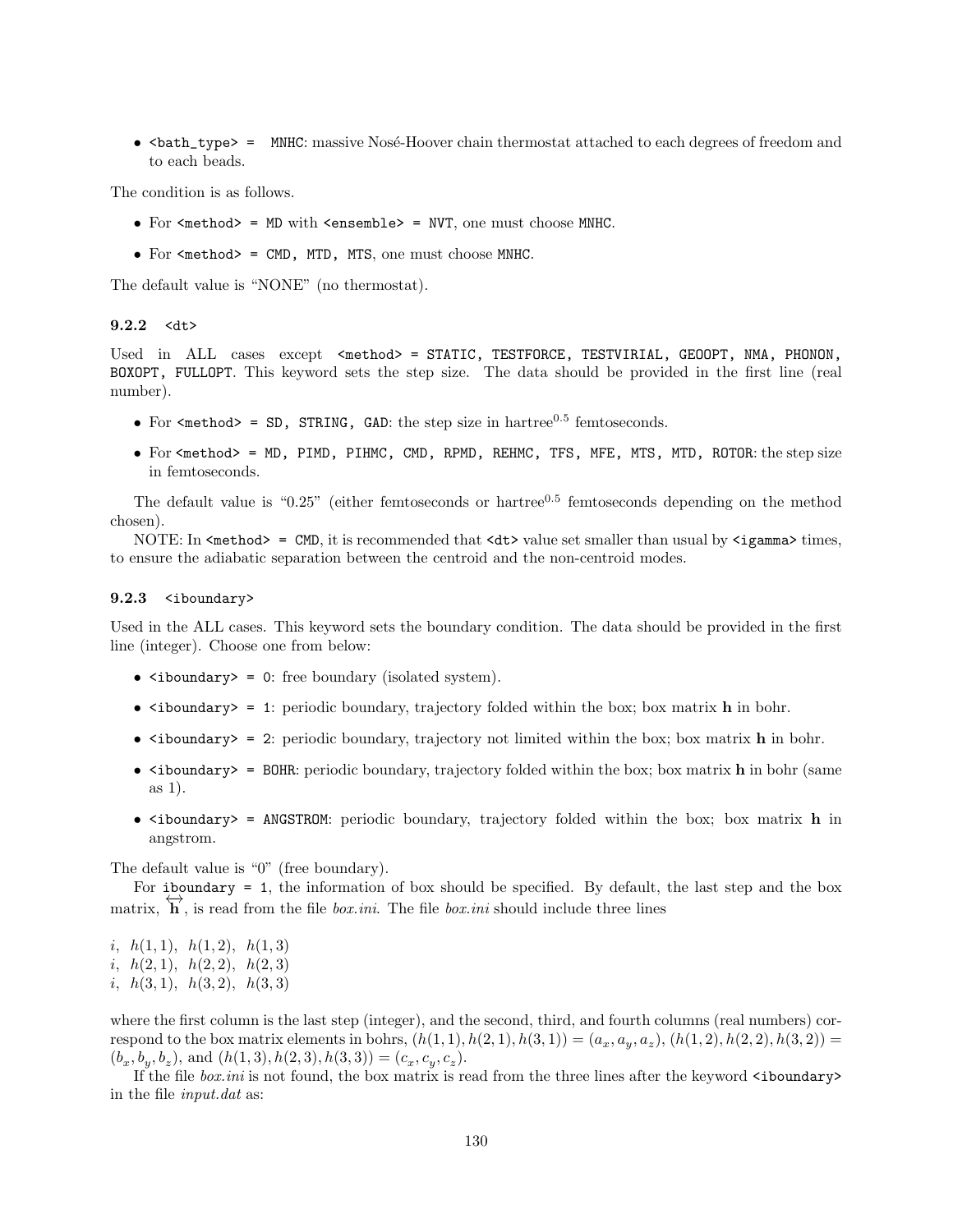#### <iboundary>

| 1 |                        |  |
|---|------------------------|--|
|   | h(1,1), h(1,2), h(1,3) |  |
|   | h(2,1), h(2,2), h(2,3) |  |
|   | h(3,1), h(3,2), h(3,3) |  |

#### **9.2.4** <iprint rest>

This keyword sets the print interval of generating and overwriting the restart files, *\*.ini*. The data should be provided in the first line (integer). The default value is "-1" (do not print).

## 9.2.5 <iprint\_std>

This keyword sets the print interval of the standard output *standard.out*. The data should be provided in the first line (integer). The default value is "1" (every step). Set to "-1" to switch off.

## $9.2.6$   $\le$  iprint\_trj>

This keyword sets the print interval of the standard trajectory file *trj.out*. The data should be provided in the first line (integer). The default value is "-1" (do not print).

## **9.2.7** <iread exit>

This keyword sets the interval of checking the existence of *exit.dat* file for soft exit. The data should be provided in the first line (integer). The default value is "1" (every step). Set to "-1" to switch off.

NOTE: reading the file *exit.dat* in the hard disk will slightly slow down the computation. which is visible when running test calculations with a small molecular system using the MM potential. In such a case, set  $\epsilon$ iread\_exit> either to a larger value so as to check less frequently, or "-1" so as not to check at all.

#### **9.2.8** <nbead>

Used in ALL cases except  $\langle \text{method} \rangle = \text{STATIC}$ , SD, GEOOPT. This keyword sets the number of beads.

- For <method> = PIMD, CMD, RPMD, PIHMC, MTS: the number of beads.
- For <method> = TESTFORCE, TESTVIRIAL: the number of structures.
- For  $\langle \text{method} \rangle$  = MTD: the number of walkers.
- For <method> = STRING: the number of images.
- For  $\epsilon$ method> = REHMC: the number of replicas.
- For  $\zeta$ method> = NMA, PHONON; the number of shifted geometries calculated in parallel.
- For  $\epsilon$ method> = MD with  $\epsilon$ ncons> = 0, MFE, TFS: the number of independent trajectories.
- For  $\epsilon$  method > = MD with  $\epsilon$ ncons > = 1: the number of independent trajectories with different constraints.

The data should be provided in the first line (integer). The default value is "1".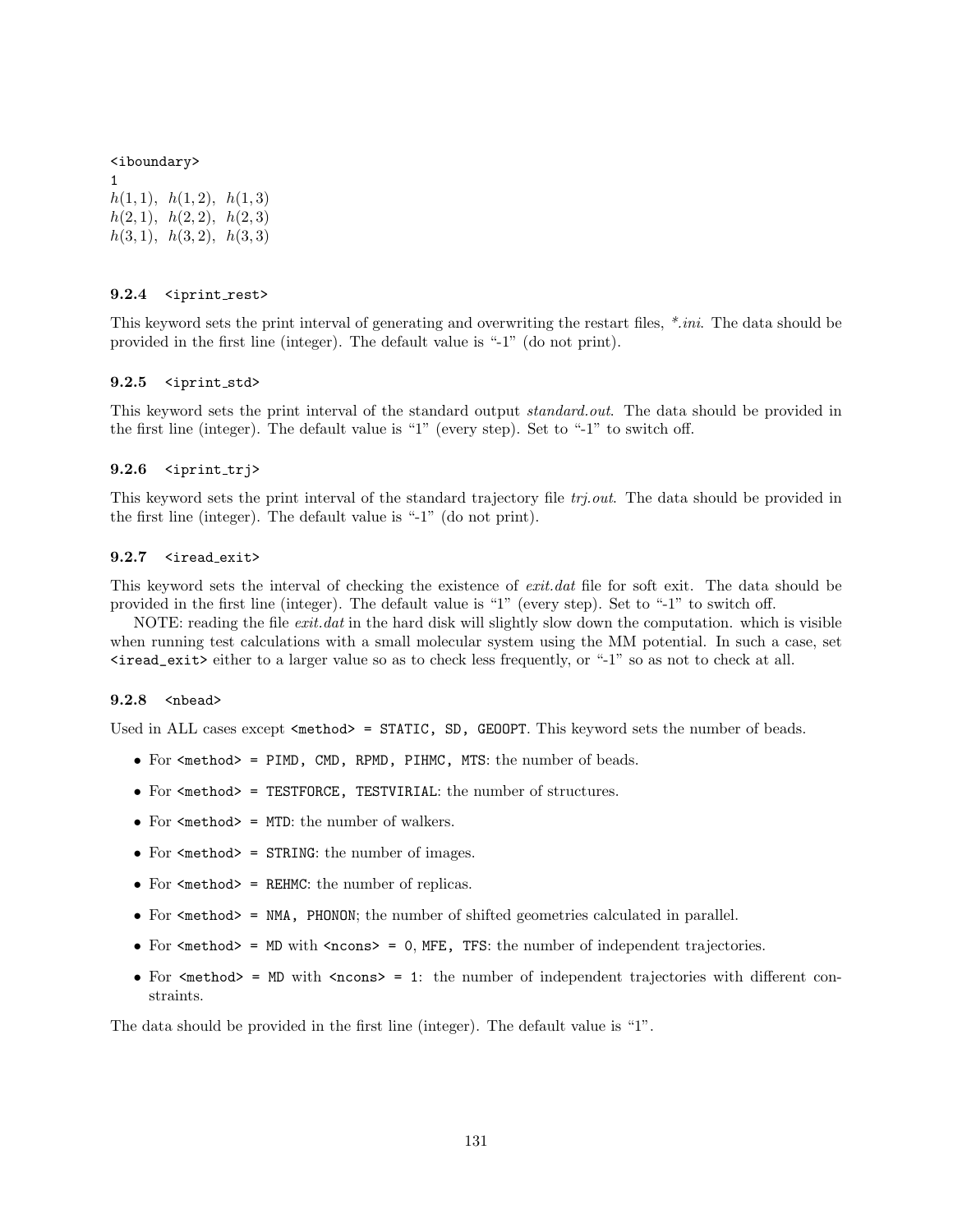#### **9.2.9** <nstep>

Used in ALL cases except <method> = STATIC, TESTFORCE, TESTVIRIAL, NMA. This keyword sets the number of steps.

- For  $\epsilon$ method> = GEOOPT, BOXOPT, FULLOPT: the maximum number of optimization steps.
- For  $\epsilon$  method > = STRING: the maximum number of updates of the string.
- For <method> = SD: the steps along the steepest descent trajectory.
- For other methods: the number of time steps of the trajectory.

The data should be provided in the first line (integer). The default value is "4".

#### **9.2.10** <temperature>

Used in ALL cases except <method> = STATIC, TESTFORCE, TESTVIRIAL, GEOOPT, NMA, PHONON, BOXOPT, FULLOPT, ELASTIC. This keyword sets the temperature of the system in kelvin. The data should be provided in the first line (real number).

- For <method> = MD, PIMD, CMD, RPMD, MTD, MTS, PIHMC, REHMC, TFS, MFE, ROTOR: the temperature of Maxwell-Boltzmann distribution used in the generation of initial random velocity.
- For  $\leq$ method> = MD, PIMD, CMD, MTD, MTS, PIHMC, REHMC, ROTOR, with ensemble=NVT, NPT, NTT: the temperature of Nosé-Hoover thermostats.

The default value value is "300" kelvin.

## **9.3 Frequently used keywords in** *input.dat*

## 9.3.1 <br />beadspread>

Used in the cases of  $\epsilon$ method> = PIMD, PIHMC, CMD, RPMD, MD, MTS, REHMC, MTD.

- For  $\epsilon$ method> = PIMD, PIHMC, MTS, CMD and RPMD, this keyword controls the generation of initial set of the bead configurations. After the centroid configuration is read from the file *centroid.dat*, the initial position of each bead is generated randomly around the centroid with the distribution being that of a free quantum atom. This keyword sets the temperature, in kelvin, by which the bead spread of a free quantum atom is characterized. The data should be provided in the first line (real number). As the temperature becomes high, the bead spread shrinks, and all the beads are generated nearby the centroid.
- The same idea is inherited for  $\langle \text{method} \rangle = \text{MD}$ , REHMC, MTD. This keyword sets the temperature, in kelvin, by which the bead spread is characterized, to generate the initial set of configurations of each trajectory in MD, each replica in REHMC, and each walker in MTD.

The default value is "500" kelvin.

NOTE: The temperature in the keyword <br/>beadspread> has nothing to do with the real temperature of the system designated by the keyword <temperature>. If one prefers the initial configurations to be more different from one another, a smaller value should be chosen.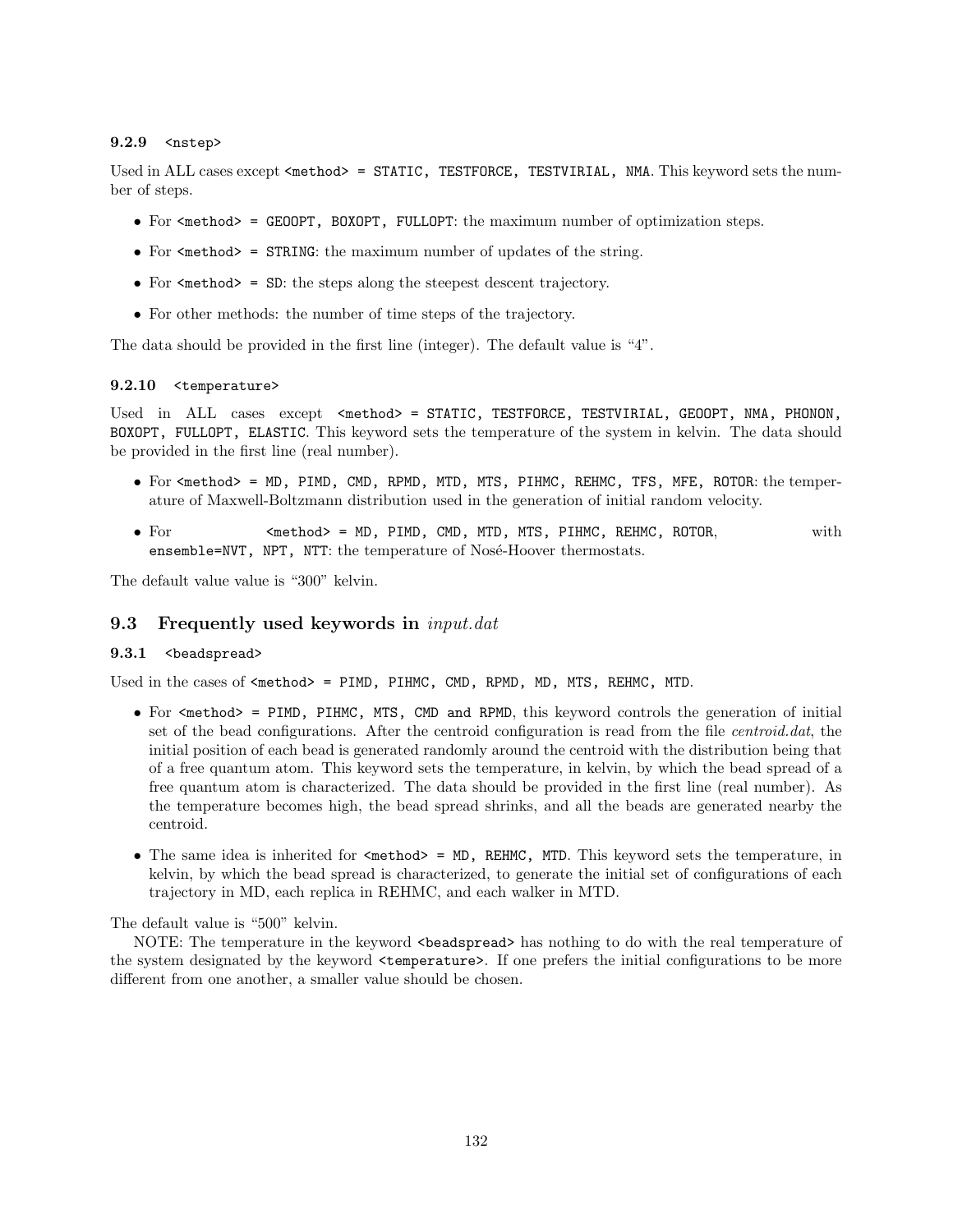#### **9.3.2** <corrections>

Used in the cases of  $\epsilon$ method> = PIMD, PIHMC, MTS, CMD and RPMD. This keyword sets the translational and rotational corrections applied to path integral simulations. The data should be provided in the first line (two integers).

- *•* The first integer: the option of the translational corrections.
	- **–** If "0", the correction is not applied.
	- **–** If "1", the correction is applied at the initial step only.
	- **–** If "2", the correction is applied at every step.
- The second integer: the option of the rotational corrections.
	- **–** If "0", the correction is not applied.
	- **–** If "1", the correction is applied at the initial step only.
	- **–** If "2", the correction is applied at every step.

The default values are "0, 0", which mean that both the translational and rotational corrections are not applied.

NOTE: In the PIMD code, there is a limitation using the rotational correction for diatomic systems. In this specific case, the atoms must be aligned initially on the x axis.

## 9.3.3 <input\_style>

Used in ALL cases. This keyword sets the input style of initial molecular structure. The data should be provided in the first line (character).

- *•* OLD: Old format using the file *centroid.dat*.
- *•* NEW: New format using the file *structure.dat*.

The default value is "NEW".

#### **9.3.4** <iprint dcd>

This keyword sets the print interval of several binary files, *\*.dcd*. The data should be provided in the first line (integer). The default value is "-1" (do not print).

The format of the files, *box.dcd, dipoles.dcd, force.dcd, potential.dcd, trj.dcd, trj unfolded.dcd, vel.dcd*, are described in the the output files section.

The files *box.dcd* and *trj unfolded.dcd* are only printed if periodic boundary conditions are used.

Note that in some cases the files *box.dcd, trj.dcd, trj unfolded.dcd, vel.dcd* and *force.dcd* will be printed for each bead and will contain the bead number as part of their filename, *e.g. trj.001.dcd*.

The file *force.dcd* will in the case of dual potentials be replaced by *force low.dcd* and *force high.dcd*, which contains the forces of the low and high accuracy potentials respectively.

## **9.3.5** <iprint xsf>

This keyword sets the print interval of trajectory file in xsf format, *trj.xsf*. The data should be provided in the first line (integer). The default value is "-1" (do not print).

## **9.3.6** <iprint xyz>

This keyword sets the print interval of trajectory file in xyz format, *trj.xyz*. The data should be provided in the first line (integer). The default value is "-1" (do not print).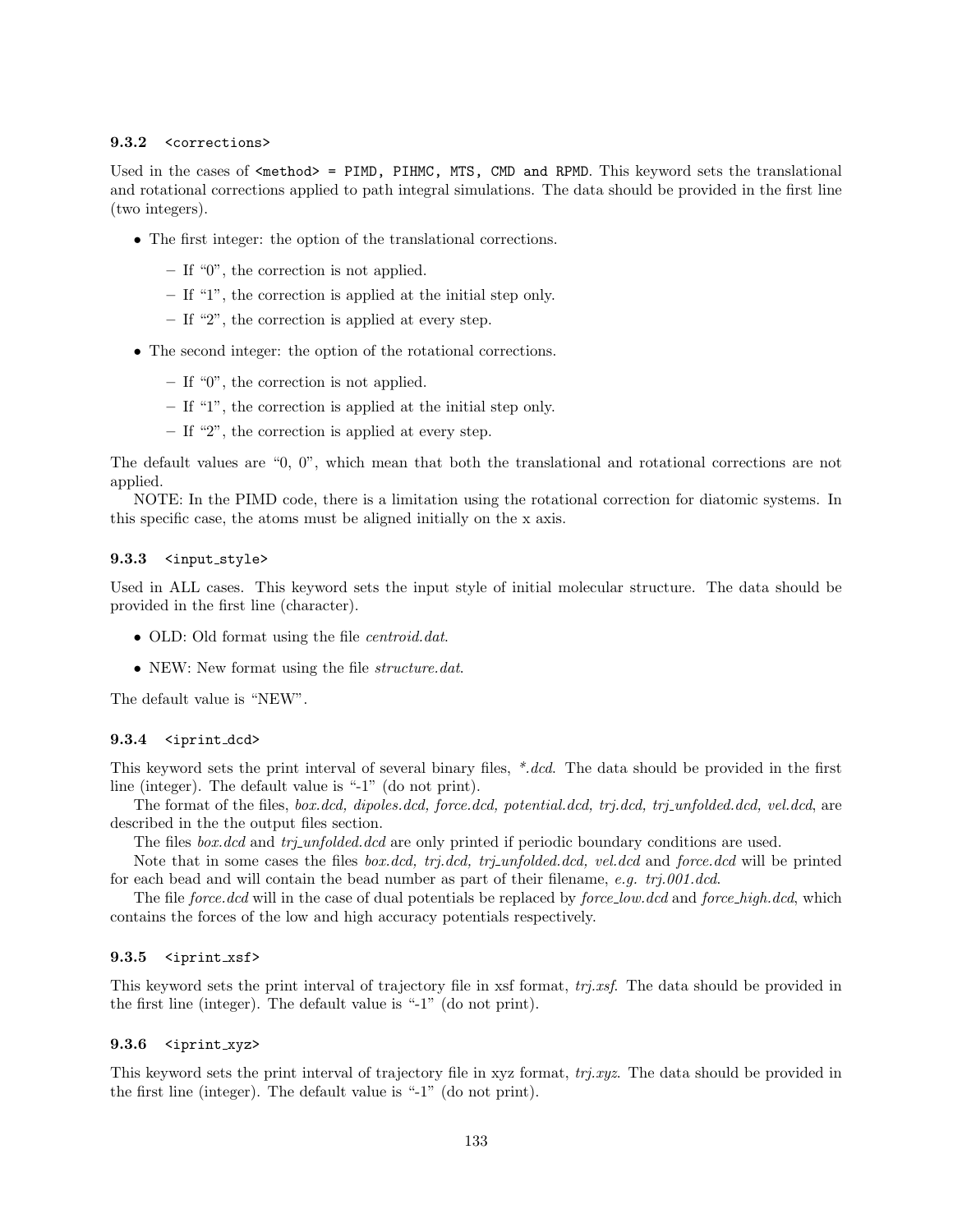#### **9.3.7** <ncolor>

Used in the cases of  $\langle \text{method} \rangle = \text{MD}$ , PIMD, CMD, MTD. This keyword is only necessary when one wants to control the temperature very strongly by massive Nosé-Hoover chain thermostats. Nosé-Hoover chain thermostats are multiply attached with different masses, see Section 11.10.3 for details. This keyword sets the multiplicity  $M$ . The data should be provided in the first line (integer). The default value is "1" (single).

## 9.3.8 <mhc>

Used in the cases of  $\langle \text{method} \rangle = \text{MD}$ , PIMD, CMD, MTD. This keyword sets the chain length of the thermostat. The data should be provided in the first line (integer). The default value is "4". This keyword is neglected if thermostat is not used.

#### **9.3.9** <nref>

Used in the cases of  $\zeta$ method> = MD, PIMD, CMD, MTS, MFE, TFS, AFED. This sets the number of updates for fast varying forces per unit step <dt>.

- For  $\epsilon$  = MD with  $\epsilon$  nsemble > = NVE or NVT: the number of updates for the harmonic forces of constraints per step <dt>.
- For  $\epsilon$  method > = PIMD and CMD: the number of updates for the harmonic forces in path integrals, i.e., the forces between the beads, are updated per step <dt>.
- For  $\epsilon$  method > = MTS: the number of updates for the harmonic forces path integrals, i.e., between the beads, are updated per step in the multiple time scale method, <dt>*/*<nmulti>.
- For  $\epsilon$  method > = MFE and TFS: the number of updates the electronic state coefficients per step  $\langle dt \rangle$ .
- For  $\mathsf{S}$  For  $\mathsf{S}$  = AFED with  $\mathsf{S}$  afed\_type> = TAMD or AFED: the number of updates for the harmonic forces of constraints per step <dt>.

In principle, the accuracy could be improved but the computation is required more, as the  $\langle$ nref> value becomes larger. The data should be provided in the first line (integer). The default value is "1".

#### **9.3.10** <nsymbol>

Used in ALL methods when  $\langle \text{input\_style} \rangle = \text{NEW}$ . Usually, this keyword is not used in the file *input.dat* by keeping the file *input default.dat* as is. This keyword sets the atomic species followed by the atomic number, atomic mass in amu, and atomic radius in au. The atomic radius is not used in the *pimd.x* and *pimd.mpi.x* codes; It is used specifically in the *prep liquid.x* code to set the cutoff distance when identifying the bond topology of classical force field.

This keyword is slightly modified after version 2.1.

#### **9.3.11** <nys>

Used in the cases of  $\epsilon$ method> = MD, PIMD, CMD, MTD. This keyword sets the number of updates of the NHC, NHCS and MNHC thermostats per unit step <dt>. The accuracy is usually improved by increasing the number of updates for the thermostats. The data should be provided in the first line (integer).

- $\langle n \rangle$  = 3 or 5: Suzuki–Yoshida time step decomposition method is employed.
- other values of  $\langle \text{nys} \rangle$ : the step size  $\langle \text{dt} \rangle$  is divided equally into  $\langle \text{dt} \rangle / \langle \text{nys} \rangle$ .

The default value is "5".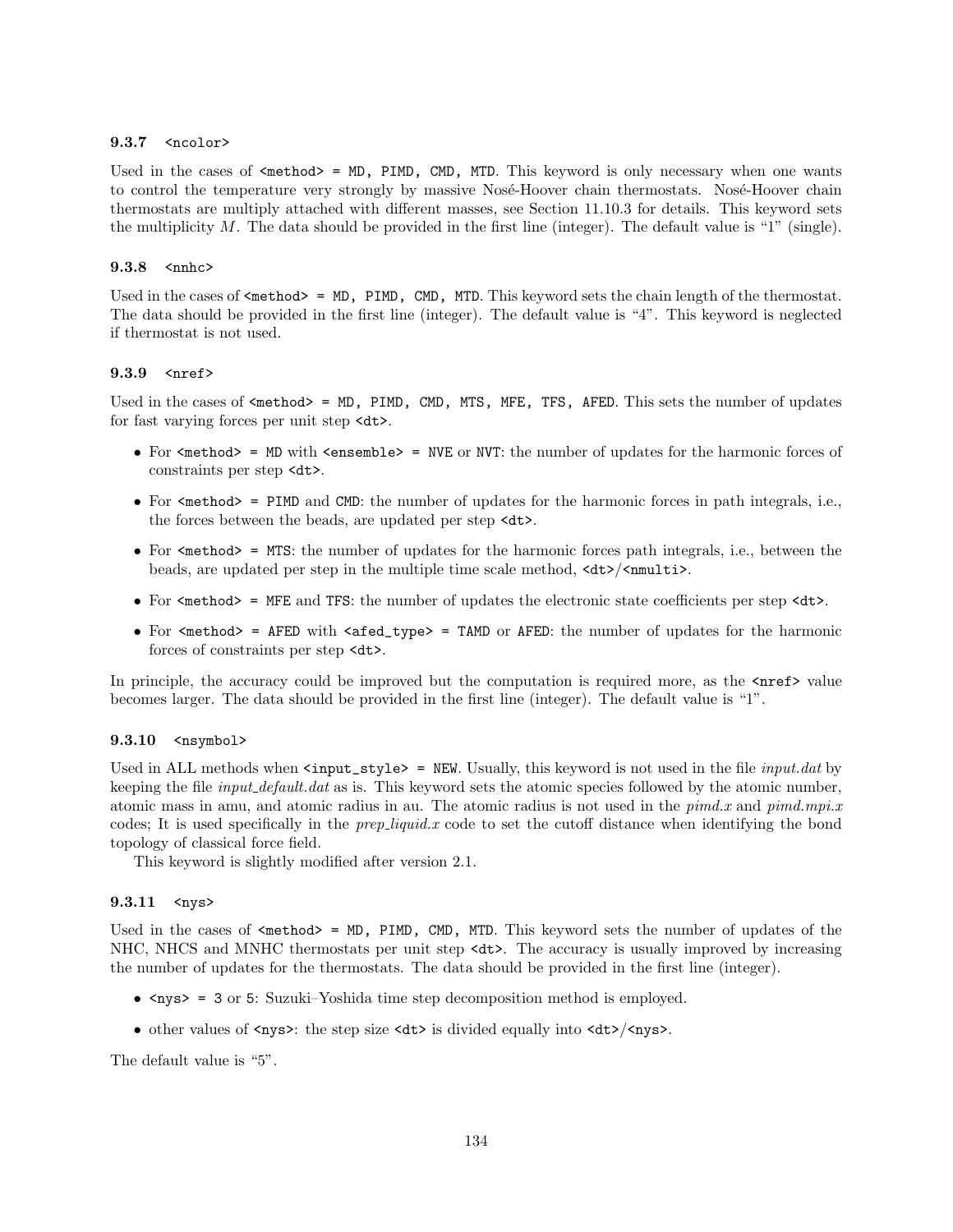## 9.3.12 <pimd\_command>

Used for the cases of  $\leq$ ipotential> = ONIOM, QMMM, ALCHEM, DUAL. This is the execution command for the PIMD code (serial version). This information is only required when the PIMD code is called recursively via system calls. The default is "pimd.x".

## **9.3.13** <pressure>

Used for the cases of  $\epsilon$ nsemble $\epsilon$  = NPH, NPT. The external isotropic pressure is read from the first line (real value) in megapascals. The default value is "0.101325" megapascals, which is equal to 1 atm.

## **9.3.14** <time bath>

Used in the cases of  $\langle \text{method} \rangle = \text{MD}$ , PIMD, CMD, MTD. This keyword controls the masses of thermostats. The masses of thermostats are related to the characteristic time scale of the system. This keyword sets this time scale in femtoseconds. The data should be provided in the first line (real number). The default value is "10" femtoseconds.

# **9.4 Specific keywords in** *input.dat*

## 9.4.1 <abinit\_mp\_exe\_command>

Used in the case of  $\langle$ ipotential> = ABINIT-MP5. This keyword sets the execution command of the ABINIT-MP5 code (the system call version). The first line gives the ABINIT-MP5 execution command. The default is "abinitmp".

## **9.4.2** <abinit mp input>

Used in the case of  $\epsilon$ ipotential> = ABINIT-MP, ABINIT-MP5. This keyword sets the input file of the ABINIT-MP code. The name of the input file should be provided in the first line. The default is "input.ajf".

## **9.4.3** <abinit mp output>

Used in the case of  $\langle$ ipotential> = ABINIT-MP, ABINIT-MP5. This keyword sets the log file of the ABINIT-MP code. Three data should be provided in the first line.

- The name of the log file (character).
- The option, "0" or "1" (integer).
	- **–** If "0", the information of only the first bead is printed.
	- **–** If "1", the information of all the beads are printed.
- *•* The print interval (integer) of the ABINIT-MP log file.

The default is "output.abi 0 1", which means that the information of the first bead at every step is printed to the ABINIT-MP log file, *output.abi*.

## **9.4.4** <abinit mp reuse mo>

Used in the case of  $\langle$ ipotential> = ABINIT-MP. This keyword controls the initial guess of monomer, dimer, and trimer molecular orbitals calculated in the ABINIT-MP code. Three integers should be provided in the first line.

- The option, "0" or "1" (integer).
	- **–** If "0", the guess of monomer molecular orbitals is built from scratch at each step.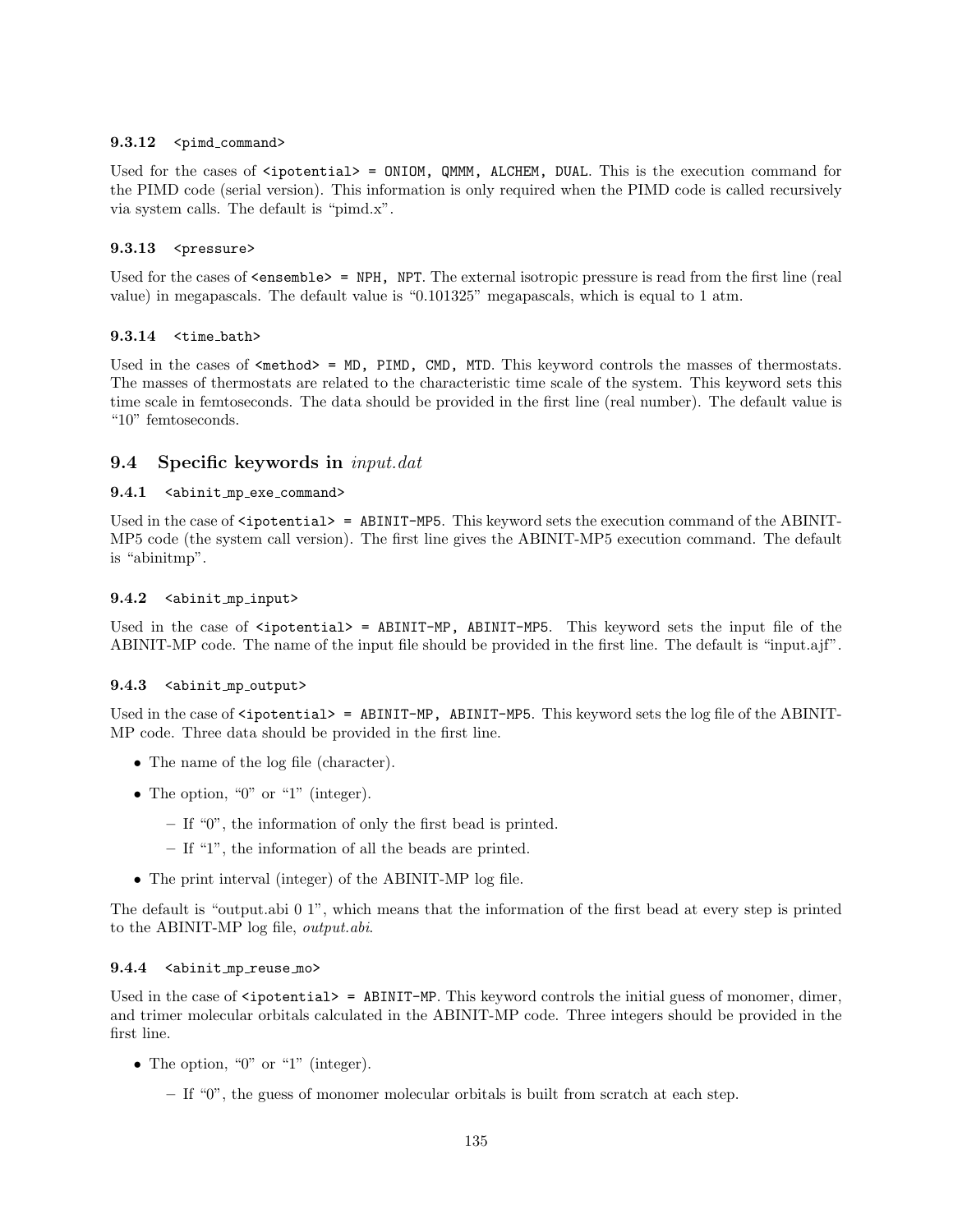- **–** If "1", the monomer molecular orbitals of the last step is reused as the guess for those of the next step.
- The option, "0" or "1" (integer).
	- **–** If "0", the guess of dimer molecular orbitals is built from scratch at each step.
	- **–** If "1", the dimer molecular orbitals of the last step is reused as the guess for those of the next step.
- The option, "0" or "1" (integer).
	- **–** If "0", the guess of trimer molecular orbitals is built from scratch at each step.
	- **–** If "1", the trimer molecular orbitals of the last step is reused as the guess for those of the next step.

The default values are "1, 1, 0", which means that the monomer and dimer molecular orbitals are reused while the trimer molecular orbitals are built from scratch.

NOTE: When the orbital information is reused (with "1"), the memory space should be sufficient to preserve the molecular orbitals. The trimer molecular orbitals requires the largest memory size.

## **9.4.5** <alchem dat dir>

Used in the case of  $\langle \text{method} \rangle$  = PIHMC with  $\langle \text{irem_type} \rangle$  = HX. This keyword sets the input directories of alchemical potential which include input files for the two potentials specified by the keyword  $\epsilon$ alchem\_potential>. Two characters should be provided in the first line. The default values are "dat.1" and "dat 2".

#### **9.4.6** <alchem potential>

Used in the case of  $\epsilon$ method> = PIHMC with  $\epsilon$ irem\_type> = HX. This keyword sets the two potentials of alchemistry. Two characters should be provided in the first line. The default values are "MM" and "MM".

## 9.4.7 <alchem\_scr\_dir>

Used in the case of  $\epsilon$ method> = PIHMC with  $\epsilon$ irem\_type> = HX. This keyword sets the temporary scratch directories of alchemical potential. Two characters should be provided in the first line. The default values are "scr 1" and "scr 2".

#### 9.4.8 <auto\_string>

Used in the case of  $\epsilon$ method> = STRING. This keyword sets the option to control the step size in string method. When  $+i$ auto string;  $=$ OFF $+$ , the step size is a constant value set by the keyword  $<$ dt>. When  $+i$ auto string;  $=$  ON+, the step size, initially set by the keyword  $\langle dt \rangle$ , is controlled during the run. In this case the step size decreases or increases automatically at a step interval by monitoring the change of the highest energy value among the images. The default value is "ON".

## **9.4.9** <cells phonon>

Used in the case of  $\epsilon$  = PHONON. This keyword sets the unit cell within the box. In the first line, three integers,  $n_i$ ,  $n_j$  and  $n_k$  are read, which correspond to the number of unit cells replicated in  $\vec{a}$ ,  $\vec{b}$  and  $\vec{c}$ directions, respectively. In other words, the unit cell is comprised of Bravais lattice vectors  $\vec{i} = \vec{a}/n_i$ ,  $\vec{j} = \vec{b}/n_j$ and  $\vec{k} = \vec{c}/n_k$ . The default value is "1, 1, 1" (the box is the unit cell).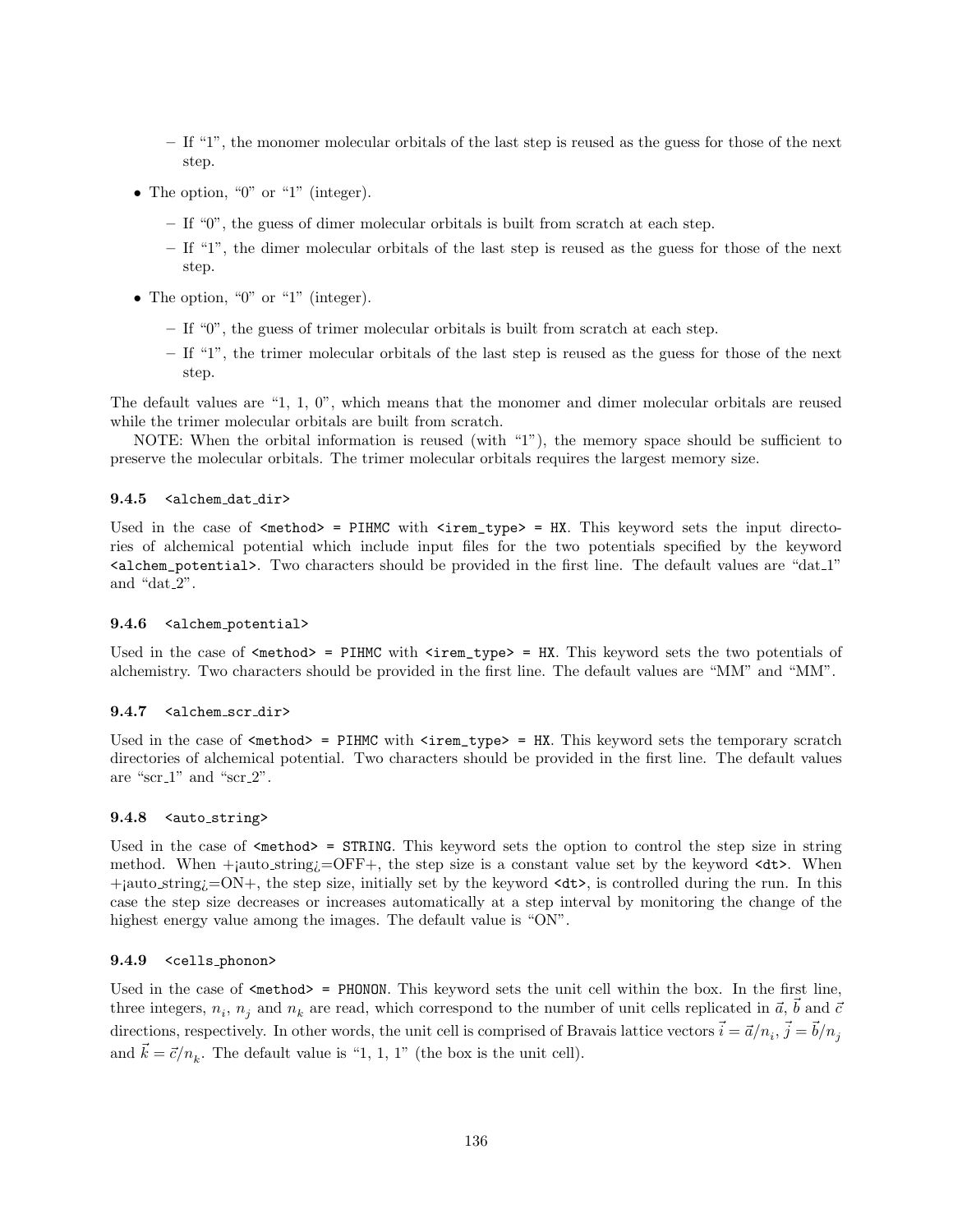#### **9.4.10** <cluster>

Used in the case of  $\langle \text{mech}_type \rangle$  = CLUSTER This keyword sets the parameters of the external force applied to prevent from molecular evaporation under free boundary condition. In the first line, two real numbers should be provided, corresponding to the radius  $r_c$  (bohr) and the force constant  $k_c$  (hartree/bohr<sup>2</sup>) of the trapping barrier. The default values are not available.

#### **9.4.11** <cp2k lib output>

Used in the case of  $\epsilon$ ipotential> = CP2KLIB. This keyword sets the amount of calculations which will provide a output.cp2k file. If the serial code (pimd.x) is executed, setting this to 0 or 1 will result in a single file being created in the 001 directory of the calculation, this file keeps track of all the CP2K output. In the case of the parallel code (pimd.mpi.x), setting this to 0 will result in only the results of the first bead to be printed to the directory 001. On the other hand, setting this to 1 will result in the DFTB+ output for each bead to be stored in a directory with a number corresponding to the bead index. In both cases; setting this to any other integer results in all contents of output.dftb from CP2K going to /dev/null, i.e. it will never be written. The default is "0".

## 9.4.12 <cut\_rec\_3d>

Used in the case of  $\epsilon$  method  $\epsilon$  = MTD. This keyword sets the cutoff parameter, x (real number), for the hill reconstruction in three-dimensional metadynamics. The data is read from the first line.

The Gaussian hills are added only to the mesh points where the contributions are larger than exp(*−x*). A value larger than "10.0" is recommended to suppress the error. For a value more than "37.0", the cutoff is simply neglected. The default value is "100.0" (no cutoff).

#### 9.4.13 <dftb\_exe\_command>

Used in the case of  $\langle$ ipotential> = DFTB. This keyword sets the execution of DFTB. The DFTB execution command should be provided in the first line. The default is "dftb+".

#### 9.4.14 <dftb\_lib\_output>

Used in the case of  $\epsilon$ ipotential> = DFTBLIB. This keyword sets the amount of calculations which will provide a output.dftb file. If the serial code (pimd.x) is executed, setting this to 0 or 1 will result in a single file being created in the 001 directory of the calculation, this file keeps track of all the DFTB+ output. In the case of the parallel code (pimd.mpi.x), setting this to 0 will result in only the results of the first bead to be printed to the directory 001. On the other hand, setting this to 1 will result in the DFTB+ output for each bead to be stored in a directory with a number corresponding to the bead index. In both cases; setting this to any other integer results in all contents of output.dftb from DFTB+ going to /dev/null, i.e. it will never be written. The default is "0".

### 9.4.15 <dftb\_version>

Used in the case of  $\epsilon$  ipotential> = DFTB. This keyword sets the version of DFTB. The DFTB version should be provided in the first line, either "18.2" or "19.1". The default is "19.1".

#### 9.4.16 <dir\_save\_aenet>

Used in the case of  $\epsilon$  ipotential> = AENET. This keyword sets the save directory for the trained networks which are saved periodically through the setting the <istep\\_save\\_aenet> keyword. The default value is "saved networks"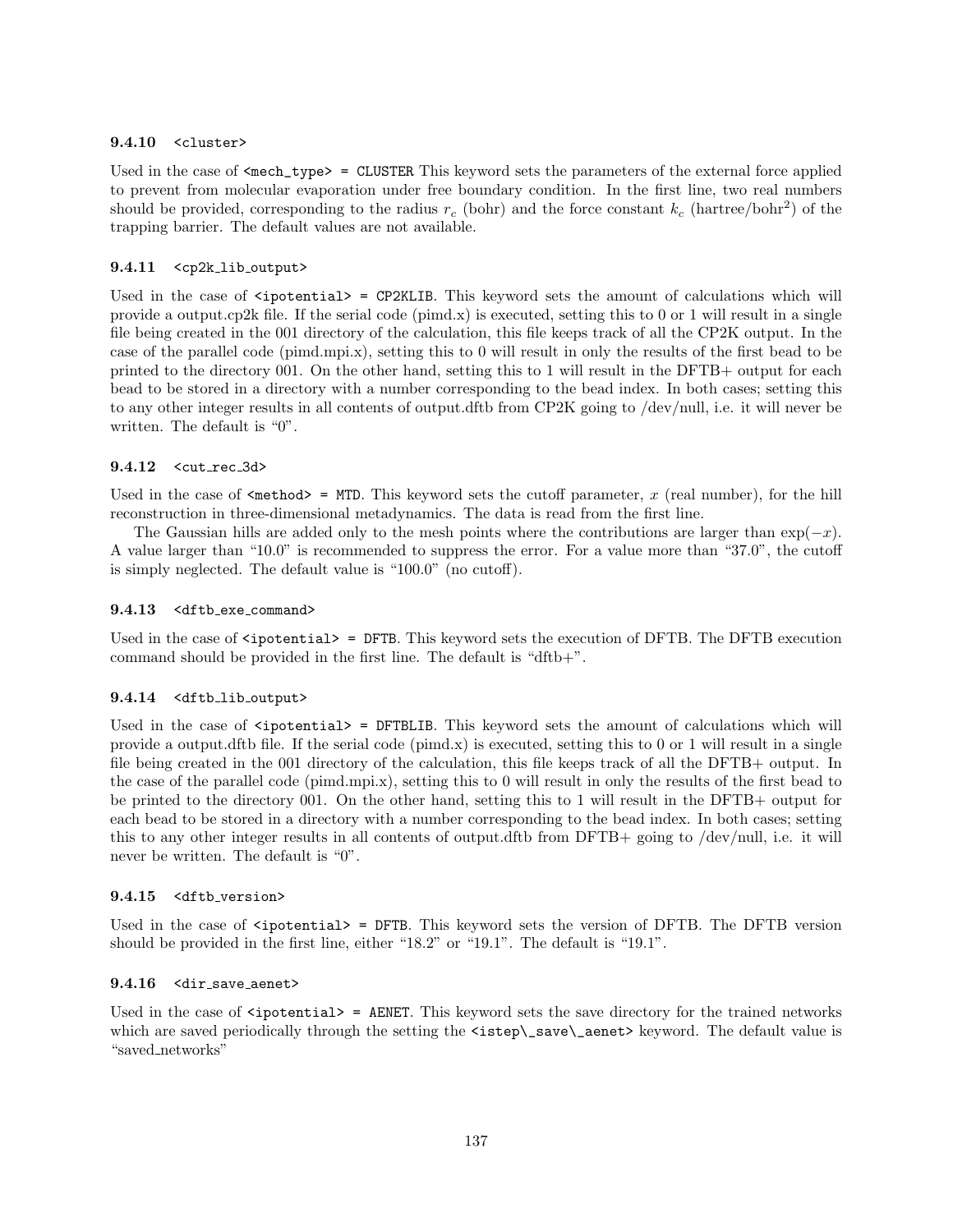## 9.4.17 <dir\_train\_aenet>

Used in the case of  $\epsilon$ ipotential> = AENET. This keyword sets the scratch directory of trained networks in AENET potential. The data should be provided in the first line (character). The default value is "trained networks".

## **9.4.18** <dosrange phonon>

Used in the case of  $\epsilon$ method = PHONON. This keyword sets the frequency range of the phonon density of states to be printed in the output file *phonon dos.out*. Three real values should be provided in the first line designating the lower bound, the upper bound, and the increment frequencies in cm*−*<sup>1</sup> . The default values are "0.0" cm*−*<sup>1</sup> , "5000.0" cm*−*<sup>1</sup> and "5.0" cm*−*<sup>1</sup> , respectively.

## 9.4.19 <dt\_om>

Used in the case of  $\zeta$  method = 0MOPT, TESTOM. This keyword sets the time increment of Onsager-Machlup action. The data should be provided in the first line (real) in femtoseconds.

## **9.4.20** <dt poly>

Used in the POLYMER code. This keyword sets the displacement of centroid images per update cycle. The data should be provided in the first line (real number). The default value is "0.04d0".

## **9.4.21** <dtemp meta>

Used in the case of  $\epsilon$  method = MTD. This keyword sets the temperature parameter of well tempered metadynamics. A real number should be provided in the first line in kelvin. If the value is equal to or less than zero, well tempered metadynamics is switched off, and conventional metadynamics is chosen. The default value is "0.0" (conventional metadynamics).

#### **9.4.22** <dual dat dir>

Used in the case of  $\epsilon$ method> = PIHMC with  $\epsilon$ ipotential> = DUAL. This keyword sets the potential of the DUAL method. Two characters, corresponding to the high-level potential and the low-level potential, should be provided. In the second line, two characters, corresponding to the input data directory of highlevel potential and that of the low-level potential, should be provided. The default values are "dat hi" and "dat lo".

#### **9.4.23** <dual potential>

Used in the case of  $\zeta$  = PIHMC with  $\zeta$  ipotential = DUAL. This keyword sets the potential of the DUAL method. Two characters, corresponding to the high-level and low-level potentials, should be provided. The default values are "MM" and 'MM".

## **9.4.24** <dual scr dir>

Used in the case of  $\zeta$  = PIHMC with  $\zeta$  ipotential = DUAL. This keyword sets the potential of the DUAL method. Two characters, corresponding to the high-level potential and the low-level potential, should be provided. In the second line, two characters, corresponding to the temporary execution directories of high-level potential and that of the low-level potential, should be provided. The default values are "scr hi" and "scr lo".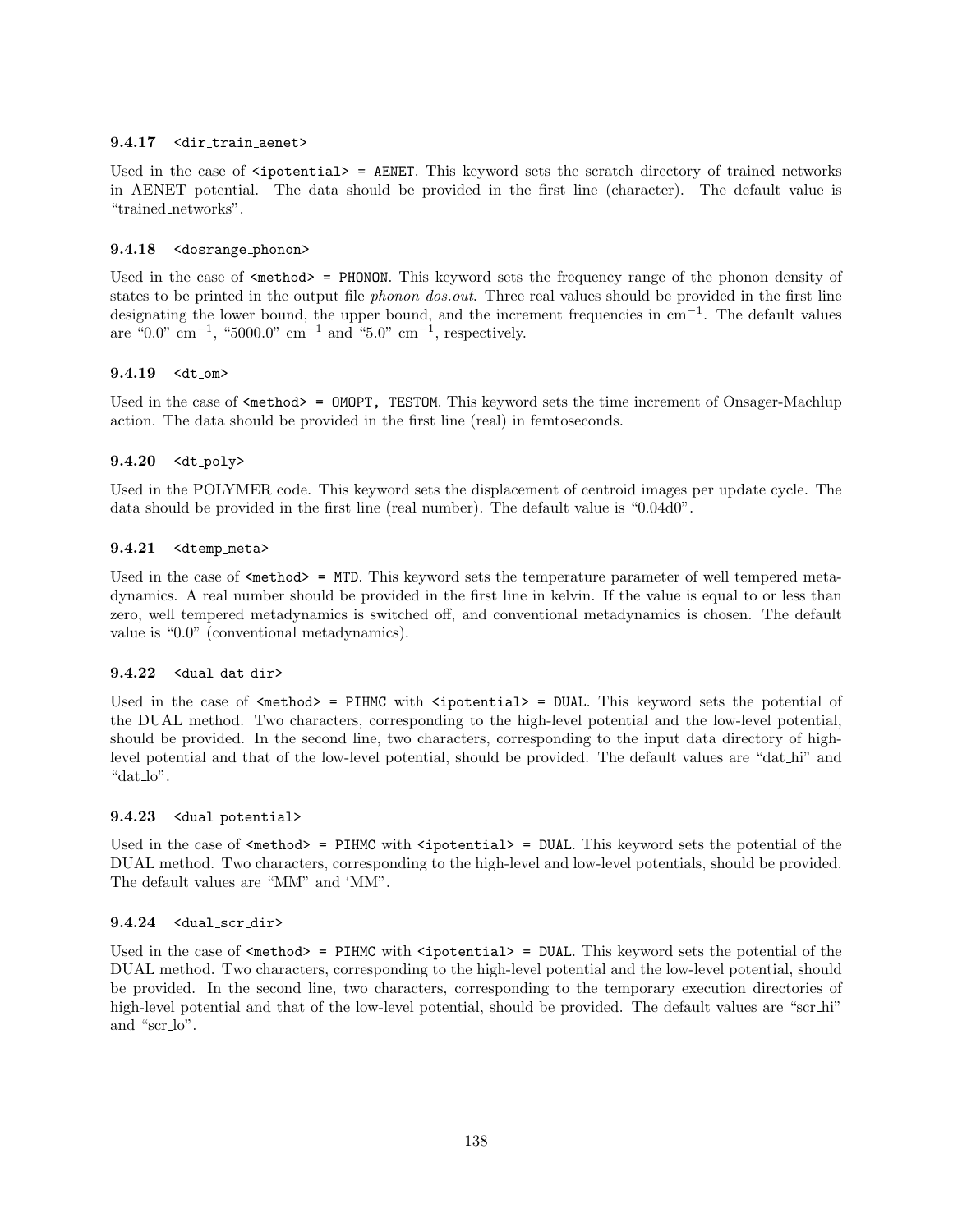#### **9.4.25** <efei>

Used in the case of  $\epsilon$ mech\_type $\epsilon$  = EFEI. This keyword sets the parameters of the EFEI method. In the first line, two integer and a real number should be provided, corresponding to the two atoms in which the external force is applied, and the strength of the force between those atoms in hartree/bohr. The positive (negative) value of the force means repulsive (attractive). The default values are not available.

# 9.4.26 <ends\_poly>

Used in the POLYMER code. This keyword sets the option for end centroid images, either "FIXED" or "FREE". The data should be provided in the first line (character). The default value is "FIXED".

#### **9.4.27** <ends string>

Used in the case of  $\epsilon$ method> = STRING. This keyword sets the boundary condition of the string. The data should be provided in the first line (character).

- For <method> = STRING:
	- **–** <ends\_string> = FIXED: Both ends of the string is fixed.
	- **–** <ends\_string> = FREE: Both ends of the string is optimized.
	- **–** <ends\_string> = FREEFIXED: The reactant end is optimized while the product end is fixed.
	- **–** <ends\_string> = FIXEDFREE: The reactant end is fixed while the product end is optimized.

The default is "FIXED".

## 9.4.28 <energy\_max\_gad>

Used in the case of  $\zeta$  method = GAD. This keyword sets the maximum energy value of GAD, in hartree. The data should be provided in the first line. The default is "1.0e+100".

#### **9.4.29** <eps best>

Used in the case of  $\langle$ ipotential> = QMMM and  $\langle$ ioption\_best> = 1. This keyword sets the cut off energy of the BEST method in hartree. The data should be provided in the first line (real number). The default is "1.0e-16" hartree.

#### 9.4.30 <equation\_om>

Used in the case of  $\epsilon$ method> = OMOPT, TESTOM. This keyword sets the equation of motion of Onsager-Machlup action. The data should be provided in the first line (character).

- OVERDAMPED+: Overdamped Langevin equation.
- *•* UNDERDAMPED+: Underdamped Langevin equation.

The default is "OVERDAMPED".

## **9.4.31** <fc best>

Used in the case of  $\langle$ ipotential> = QMMM and  $\langle$ ioption\_best> = 1. This keyword sets the force constant of the BEST method in hartree/bohr<sup>2</sup> . The data should be provided in the first line (real number). The default is "25.0" hartreebohr<sup>2</sup>.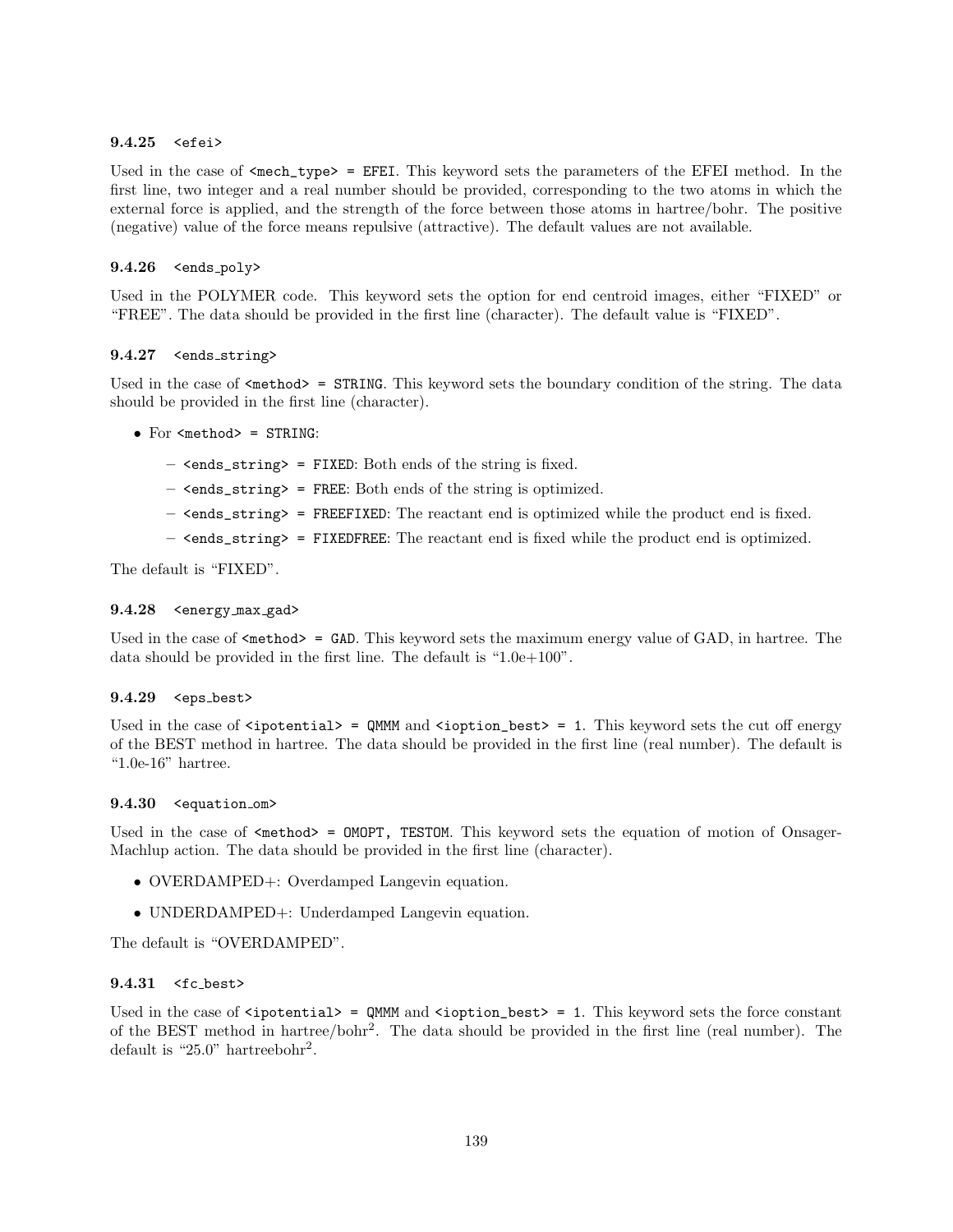#### **9.4.32** <fdiff>

Used in the case of <method> = NMA, PHONON, TESTFORCE, TESTVIRIAL, OMOPT, TESTOM. This keyword sets the finite shifts (in bohr) to compute those numerical derivatives. The data should be provided in the first line (real number).

- For  $\epsilon$ method> = NMA, PHONON: the Hessian matrix is evaluated as the numerical derivative of forces with the finite geometric shifts,  $\leq$ fdiff>.
- For  $\epsilon$  **rethod** = **TESTFORCE**: the force is evaluated as the numerical derivative of potential with the finite geometric shifts, <fdiff>.
- For  $\epsilon$  **restrict Formular is evaluated as the numerical derivative of potential with the** finite box shifts, <fdiff>.
- For  $\epsilon$ method > = OMOPT and TESTOM: the gradient of OM action is evaluated as the numerical derivative of forces with the maximum geometric shifts, <fdiff>.

The default value is "0.0001" bohr.

## **9.4.33** <g03 command>

Used in the case of  $\langle$ ipotential> = G03. This keyword sets the execution of G03. The first line gives the G03 execution command, and the second line gives the *formchk* execution command. The default is "g03" and "formchk".

## **9.4.34** <g03 dip>

Used in the case of  $\langle$ ipotential> = G03. This keyword sets the option for G03 calculation of dipole moment. The data should be provided in the first line (integer). The dipole calculation is switched on if "1", switched off if "0". The default value is "1" (on).

#### **9.4.35** <g03 grad>

Used in the case of  $\epsilon$  ipotential = G03. This keyword sets the option for G03 calculation of potential gradient. The data should be provided in the first line (integer). The gradient calculation is switched on if "1", switched off if "0". The default value is "1" (on).

## **9.4.36** <g09 command>

Used in the case of  $\langle$ ipotential> = G09. This keyword sets the execution of G09. The first line gives the G09 execution command, and the second line gives the *formchk* execution command. The default is "g09" and "formchk".

## **9.4.37** <g09 dip>

Used in the case of  $\text{Lipotential} > = 0.09$ . This keyword sets the option for G09 calculation of dipole moment. The data should be provided in the first line (integer). The dipole calculation is switched on if "1", switched off if "0". The default value is "1" (on).

#### **9.4.38** <g09 grad>

Used in the case of  $\epsilon$  ipotential = G09. This keyword sets the option for G09 calculation of potential gradient. The data should be provided in the first line (integer). The gradient calculation is switched on if "1", switched off if "0". The default value is "1" (on).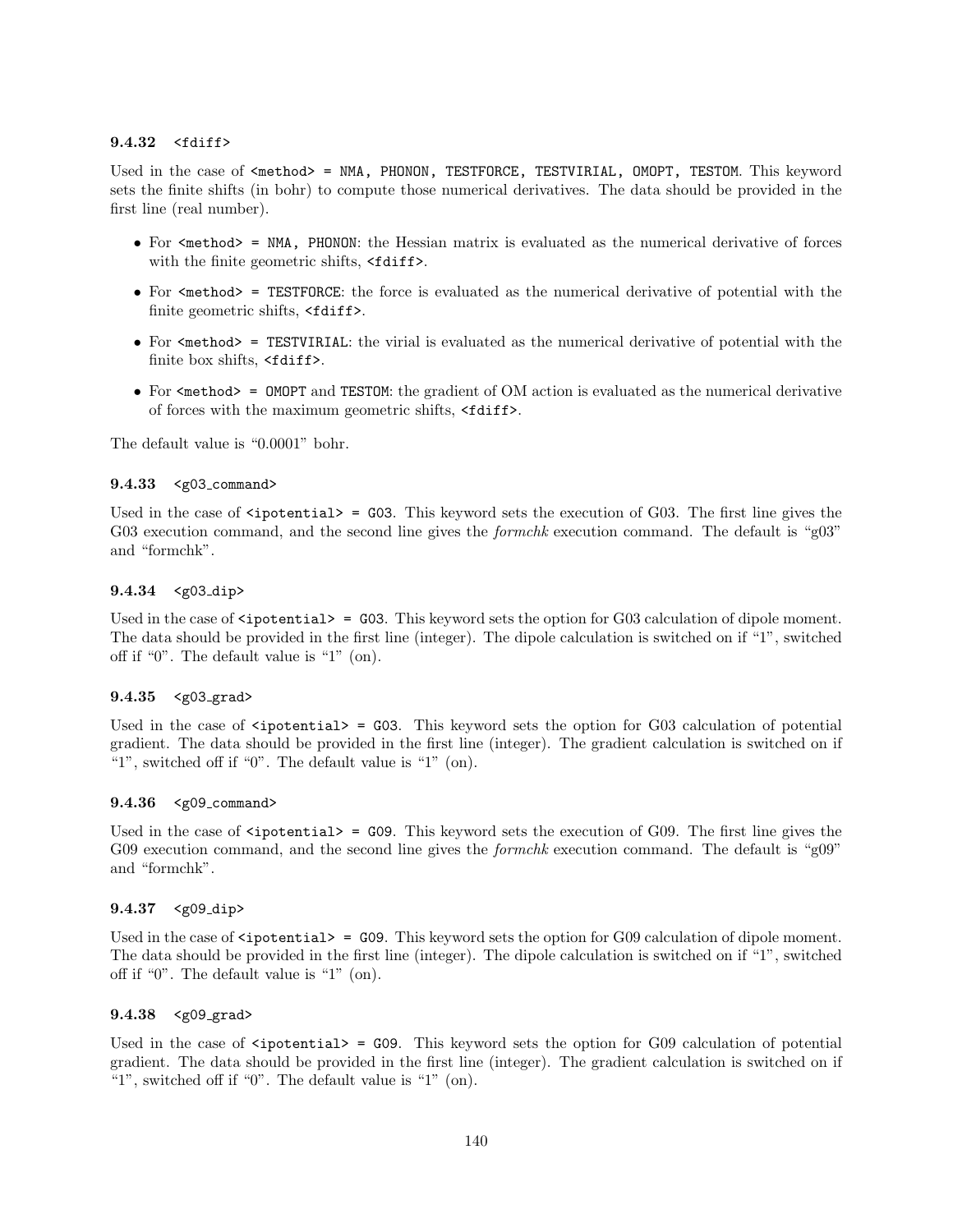## **9.4.39** <g09 oniom>

Used in the case of  $\langle$ ipotential> = G09. This keyword sets the option for the use of ONIOM implemented in G09. The data should be provided in the first line (integer). The ONIOM is switched on if "1", switched off if "0". The default value is "0" (off).

## **9.4.40** <g16 command>

Used in the case of  $\langle$ ipotential> = G16. This keyword sets the execution of G16. The first line gives the G16 execution command, and the second line gives the *formchk* execution command. The default is "g16" and "formchk".

## **9.4.41** <g16 dip>

Used in the case of  $\langle$ ipotential> = G16. This keyword sets the option for G16 calculation of dipole moment. The data should be provided in the first line (integer). The dipole calculation is switched on if "1", switched off if "0". The default value is "1" (on).

## **9.4.42** <g16 grad>

Used in the case of  $\epsilon$ ipotential> = G16. This keyword sets the option for G16 calculation of potential gradient. The data should be provided in the first line (integer). The gradient calculation is switched on if "1", switched off if "0". The default value is "1" (on).

## **9.4.43** <g16 oniom>

Used in the case of  $\langle$ ipotential> = G16. This keyword sets the option for the use of ONIOM implemented in G16. The data should be provided in the first line (integer). The ONIOM is switched on if "1", switched off if "0". The default value is "0" (off).

#### **9.4.44** <g98 command>

Used in the case of  $\langle$ ipotential> = G98. This keyword sets the execution of G98. The first line gives the G98 execution command, and the second line gives the *formchk* execution command. The default is "g98" and "formchk".

## **9.4.45** <g98 dip>

Used in the case of  $\langle$ ipotential> = G98. This keyword sets the option for G98 calculation of dipole moment. The data should be provided in the first line (integer). The dipole calculation is switched on if "1", switched off if "0". The default value is "1" (on).

#### **9.4.46** <g98 grad>

Used in the case of  $\epsilon$  ipotential = G98. This keyword sets the option for G98 calculation of potential gradient. The data should be provided in the first line (integer). The gradient calculation is switched on if "1", switched off if "0". The default value is "1" (on).

#### **9.4.47** <gamess command>

Used in the case of  $\langle$ ipotential> = GAMESS. This keyword sets the execution of GAMESS. The first line gives the GAMESS execution command. The default is "rungms gamess 00 1".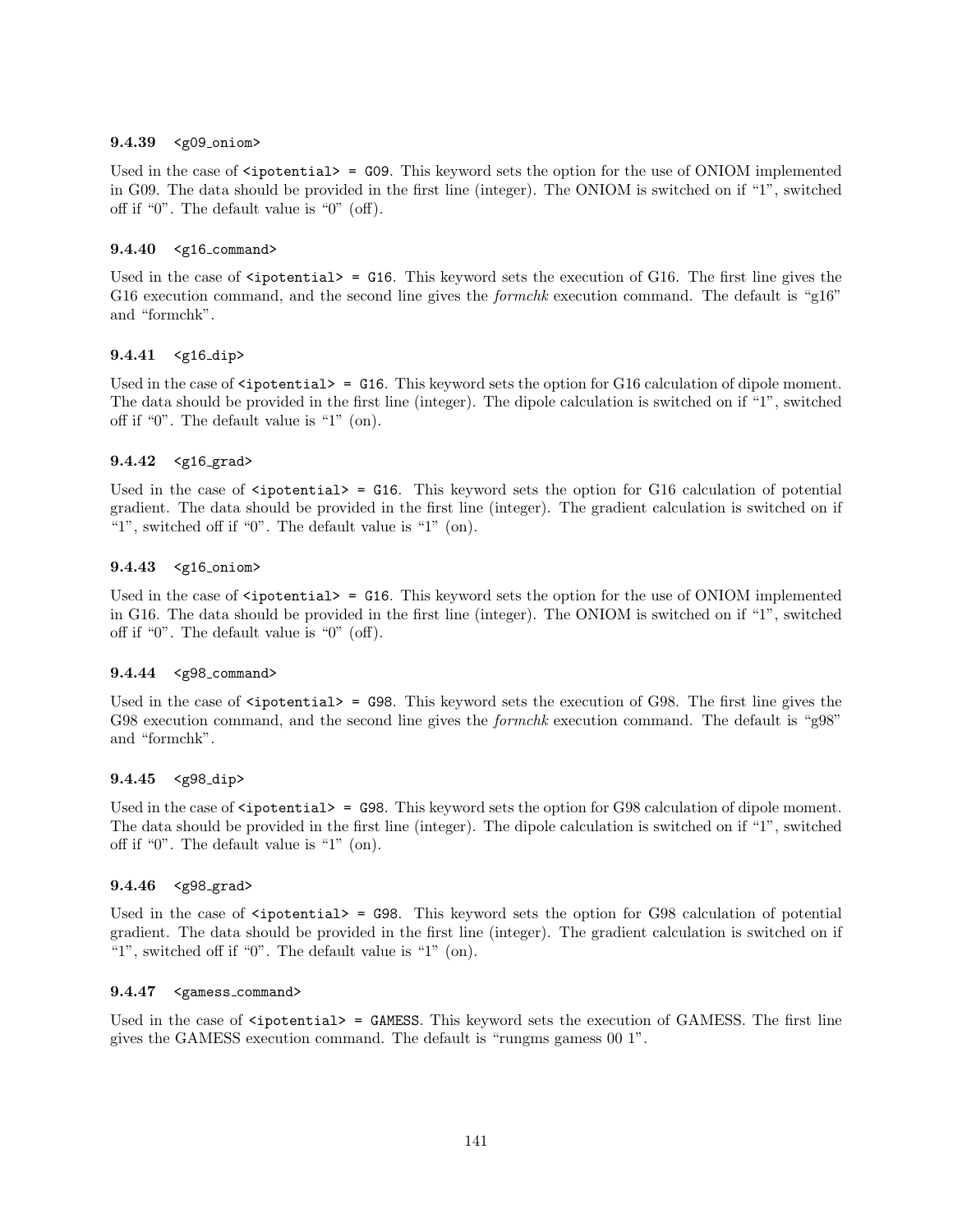## **9.4.48** <gamma gad>

Used in the case of  $\langle \text{method} \rangle = \langle \text{GAD} \rangle$ . This keyword sets the gamma value of  $\langle \text{GAD} \rangle$ , in atomic unit. The data should be provided in the first line. The default is "0.1".

## 9.4.49 <gamma\_om>

Used in the case of  $\zeta$  method =  $\zeta$  = 0MOPT, TESTOM. This keyword sets the friction constant of Onsager-Machlup action. The data should be provided in the first line (real) in femtosecond*−*<sup>1</sup> . The default is "0.00625" femtosecond*−*<sup>1</sup> .

## **9.4.50** <generate aenet>

Used in the case of  $\epsilon$ ipotential> = AENET. This keyword sets the generate inputs in AENET potential. Following this keyword, all the lines of AENET train input should be copied, except the AENET keyword "FILES", the number of xsf files, and xsf file names. The default values are not available.

#### **9.4.51** <gh meta>

Used in the case of  $\epsilon$  = MTD. This keyword sets the height of Gaussian hills of metadynamics simulation, in kelvin (energy divided by Boltzmann constant). The data should be provided in the first line (real number). In principle, this value should not be higher than the value specified by the keyword <temperature>. The default value is "150" kelvin.

## **9.4.52** <guess poly>

Used in the POLYMER code. This keyword sets the initial guess of centroid images from the file *structure.dat*, either "LINE" (line interpolation of two ends) or "SPLINE" (spline interpolation of all images). The data should be provided in the first line (character). The default value is "LINE".

## **9.4.53** <gw meta>

Used in the case of  $\epsilon$  method = MTD. This keyword sets the Gaussian width for each type of the collective variable (CV). Each line gives the CV type (integer) followed by the Gaussian width (real number). The default values are as follows.

| DIST |  |  | 0.100d0 ! width of bond distance [bohr]                        |
|------|--|--|----------------------------------------------------------------|
|      |  |  | ANGL 1.000d0 ! width of bond angle [deg]                       |
|      |  |  | DIH 1.000d0 ! width of dihedral angle [deg]                    |
| DIFF |  |  | 0.100d0 ! width of bond difference [bohr]                      |
|      |  |  | CN 0.025d0 ! width of coordination number [no unit]            |
| DCN  |  |  | 0.025d0 ! width of difference in coordination number [no unit] |
|      |  |  | XYZ 0.100d0 ! width of center of mass                          |
| DXYZ |  |  | 0.100d0 ! width of difference in center of masses              |

Note that the width values are specified by the CV type, not the CV number. These values are shared for all the CV's specified after the keyword <nmeta>. Therefore, a full set of data with five lines should be always given even if some of them are not used.

#### **9.4.54** <iformat trj>

This keyword sets the print option of *trj.out*. It could be chosen from below.

- iformat\_trj = 1: trajectory is printed in 16 digits.
- iformat\_trj = 2: trajectory is printed in 8 digits.

The default value is "0".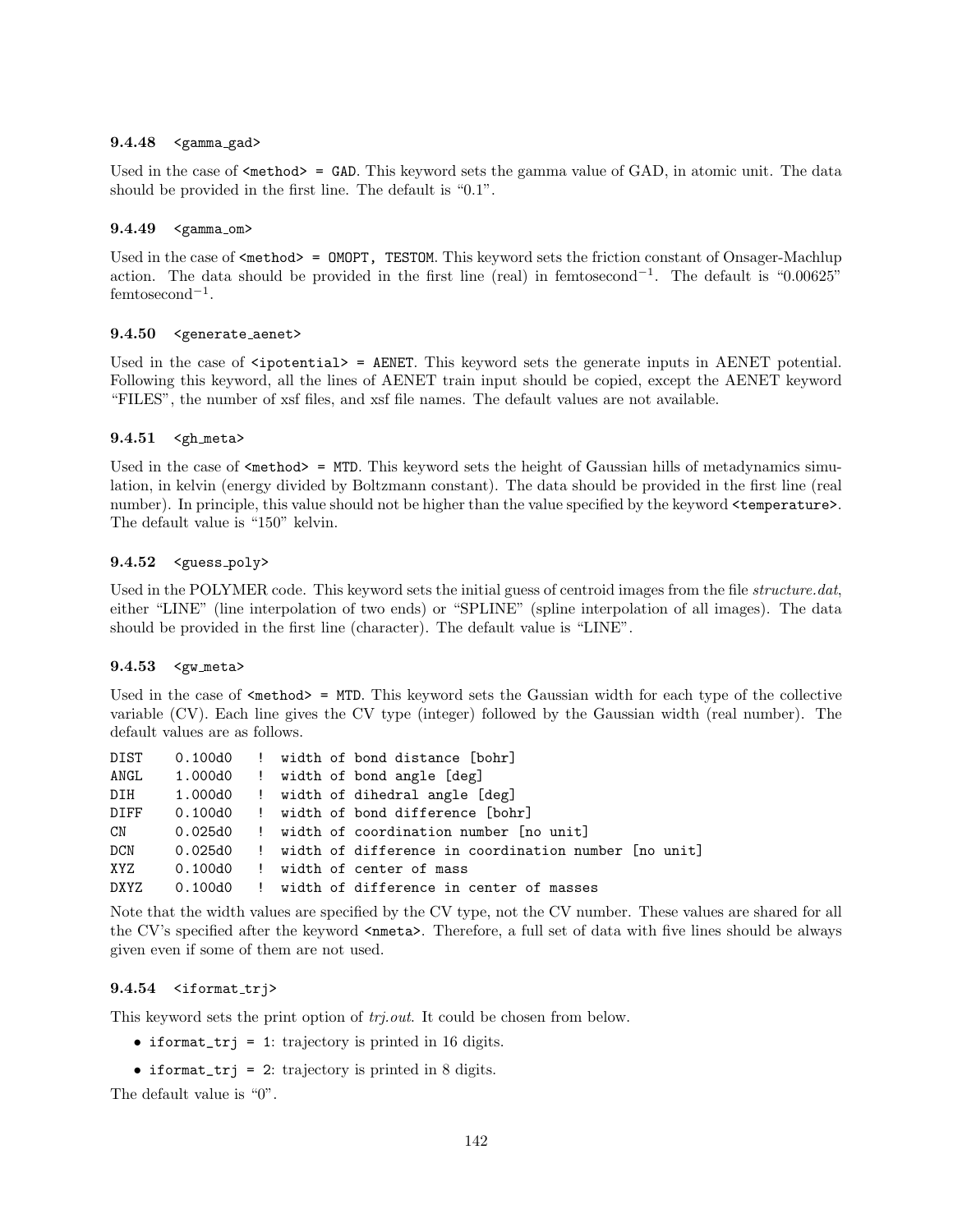## 9.4.55 <iformat\_xyz>

This keyword sets the print option of *trj.xyz*. It could be chosen from below:

- iformat\_xyz = 1: print each bead configuration separately.
- iformat\_xyz = 2: print all beads into one configuration.
- iformat\_xyz = 3: print only the centroid configuration.

The data should be provided in the first line (integer). The default value is "2".

#### **9.4.56** <igamma>

Used in the case of  $\zeta$  method  $\zeta$  = CMD. This keyword controls the adiabaticity in centroid molecular dynamics. The data should be provided in the first line (integer). The accuracy of CMD will increase as the value is larger. Note that the adiabaticity parameter,  $\gamma$ , is given by  $\gamma = 1/\text{sigma}^2$ . The default value is "10".

#### **9.4.57** <ikind best>

Used in the case of  $\langle$ ipotential> = QMMM and  $\langle$ ioption\_best> = 1. This keyword designates the atomic kind in the QM/MM BEST method. The default value is "1".

## **9.4.58** <ikind xyz>

Used in the case of  $\langle \text{iprint}_x yz \rangle > 0$ . This keyword controls the print range of atomic kinds in the output trajectory file, *trj.xyz*. The minimum and maximum values of atomic kinds should be provided in the first line (two integers). For the maximum value of atomic kind, the value "-1" could be used to specify the number of atomic kinds present in the system. The default values are "1, -1" (all atomic kinds).

## **9.4.59** <iobest>

Used in the case of  $\langle$ ipotential> = QMMM and  $\langle$ ioption\_best> = 1. This keyword designates the atomic kind in the QM/MM BEST method. The data should be provided in the first line (integer). The default value is "1".

#### **9.4.60** <ioption best>

Used in the case of  $\zeta$ method> > QMMM. This keyword designates the usage of the QM/MM BEST method. The data should be provided in the first line (integer), either 0 (off: BEST method not used) or 1 (on: BEST method used). The default value is "0" (off).

## 9.4.61 <ioption\_meta>

Used in the case of  $\epsilon$ method = MTD. This keyword sets the option for multiple walker metadynamics. It could be chosen from below:

- *•* ioption\_meta = 0: the hills are added for all walkers.
- ioption\_meta = 1: the hills are for all walkers that are well separated. One hill is added for a walker close to another walker.

The data should be provided in the first line (integer). The default value is "1".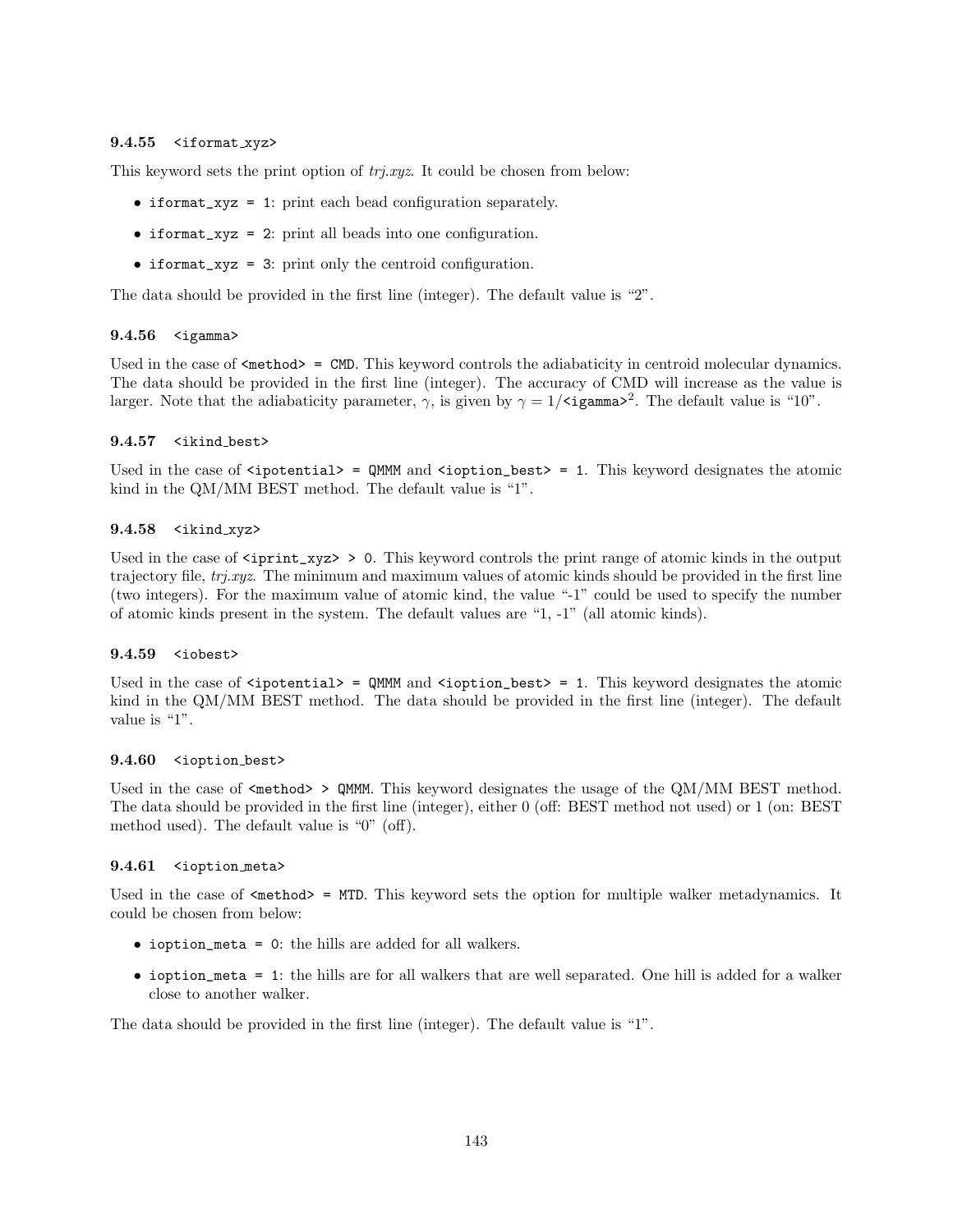#### 9.4.62 <ioption\_xsf\_aenet>

Used in the case of  $\langle$ ipotential> = AENET with  $\langle$ method> = PIHMC or  $\langle$ method> = REHMC. This keyword sets the option of printing xsf files for AENET potential. It could be chosen from below:

- ioption\_xsf\_aenet = 0: the xsf files are printed only for the accepted structures; the last accepted structure is copied when a trial structure is rejected.
- ioption\_xsf\_aenet = 1: the xsf files are printed for all the trial strucutres, both for the accepted and rejected structures.

The data should be provided in the first line (integer). The default value is "1".

#### **9.4.63** <iorder hmc>

Used in the case of  $\zeta$  method = PIHMC. This keyword sets the order of Suzuki-Trotter expansion, "2" or "4".

- iorder\_hmc = 2: the second order Suzuki-Trotter expansion.
- iorder\_hmc = 4: the fourth order Suzuki-Trotter expansion.

The data should be provided in the first line. The default value is "2" (the second order).

## **9.4.64** <iprint alc>

Used in the case of  $\epsilon$ method> = PIHMC with  $\epsilon$ irem\_type> = HX. This keyword sets the print interval of the alchemical analysis to the output file *alc.out*. The data should be provided in the first line (integer). The default value is "1" (every step). Set to "-1" to switch off printing.

#### **9.4.65** <iprint best>

Used in the case of  $\langle$ ipotential> = QMMM and  $\langle$ ioption\_best> = 1. This keyword sets the print interval to the output file *dipole.out*. The data should be provided in the first line (integer). The default value is "1" (every step). Set to "-1" to switch off printing.

#### 9.4.66 <iprint\_bond>

Used in ALL cases except <method> = STATIC, NMA, PHONON, MTD, STRING, MFE, TFS, REHMC. This keyword sets the print interval of the bond lengths (interatomic distances) to the output file *dipole.out*. The data should be provided in the first line (integer). The default value is "-1" (do not print).

NOTE: This analysis is not recommended when the number of atomic species is large, since the amount of computation grows quadratically.

#### **9.4.67** <iprint box>

Used in the cases of  $\zeta$ method> = PIMD, PIHMC with  $\zeta$ ensemble> = NPT, NTT, NPH, NTH. This keyword sets the print interval of the following data to the output file *box.out*.

- For  $\epsilon$ **nsemble>** = NPT, NPH, the print interval of the box matrix and the pressure matrix.
- For  $\epsilon$ **nsemble>** = NPT, NPH, the print interval of the box matrix, the pressure matrix, the stress matrix and the strain matrix.

The data should be provided in the first line (integer). The default value is "-1" (do not print).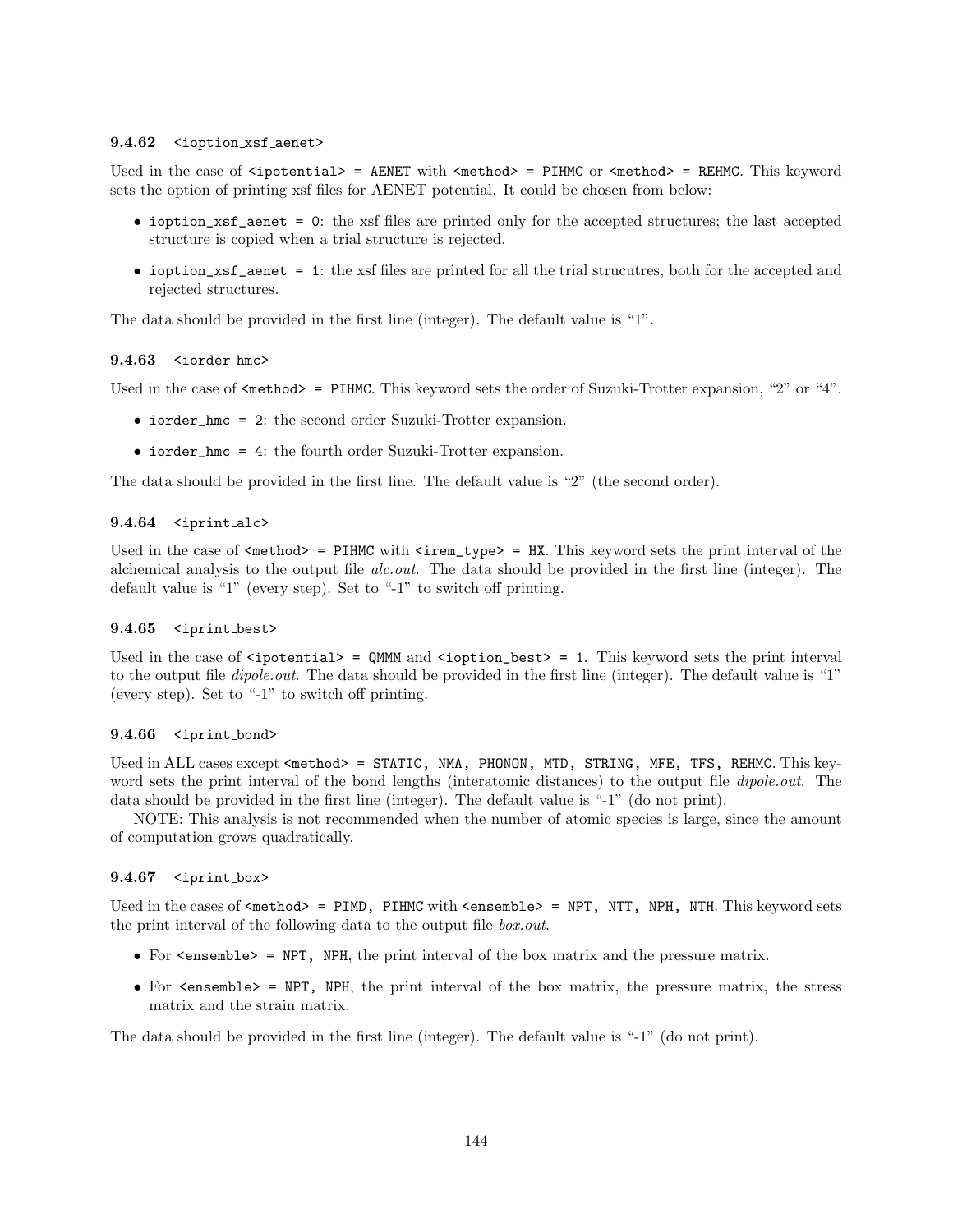# 9.4.68 <iprint\_cons>

Used in the case of  $\zeta$  method  $\geq$  = MD. This keyword sets the print interval of the results of constrained molecular dynamics to the output file *cons.out*. The data should be provided in the first line (integer). The default value is "1" (every step). Set to "-1" to switch off printing.

## 9.4.69 <iprint\_cv\_meta>

Used in the case of  $\epsilon$  method = MTD. This keyword sets the print interval of the trajectory of the collective variables to the output file *cv.out*. The data should be provided in the first line (integer). The default value is "1" (every step). Set to "-1" to switch off printing.

# **9.4.70** <iprint dip>

Used in ALL cases except <method> = STATIC, NMA, PHONON, MTD, STRING, MFE, TFS, REHMC. This keyword sets the print interval of the dipole moments to the output file *dipole.out*. The data should be provided in the first line (integer). The default value is "-1" (do not print).

# **9.4.71** <iprint dual>

Used in the case of  $\epsilon$ method> = PIHMC with  $\epsilon$ ipotential> = DUAL. This keyword sets the print interval of high and low-level potentials to the output file *dual.out*. The data should be provided in the first line (integer). The default value is "1" (every step). Set to "-1" to switch off printing.

# 9.4.72 <iprint\_eavg>

Used in ALL cases except <method> = STATIC, NMA, PHONON, MTD, STRING, MFE, TFS, REHMC. This keyword print interval of energy averages to the output file *eavg.out*. The data should be provided in the first line (integer). The default value is "-1" (do not print).

## **9.4.73** <iprint mech>

Used in ALL cases except <method> = STATIC, NMA, PHONON, MTD, STRING, MFE, TFS, REHMC. This keyword sets the print interval of energy components in the file *mech.out*. The data should be provided in the first line (integer). The default value is "1" (every step). Set to "-1" to switch off printing.

### **9.4.74** <iprint meta>

Used in the case of  $\langle \text{method} \rangle$  = MTD. This keyword sets the print interval of energy components to the output file *meta.out*. The data should be provided in the first line (integer). The default value is "1" (every step). Set to "-1" to switch off printing.

# **9.4.75** <iprint mfe>

Used in the case of  $\epsilon$ method = MFE. This keyword sets the print interval of the data of nonadiabatic mean field dynamics to the output file *mfe.out*. The data should be provided in the first line (integer). The default value is "1" (every step). Set to "-1" to switch off printing.

# **9.4.76** <iprint mom>

Used in ALL cases except <method> = STATIC, NMA, PHONON, MTD, STRING, MFE, TFS, REHMC. The keyword sets the print interval of linear momentum and angular momentum to the output file *momentum.out*. The data should be provided in the first line (integer). The momentum conservation can be checked for MD and RPMD methods without thermostats. For the free boundary condition, both linear and angular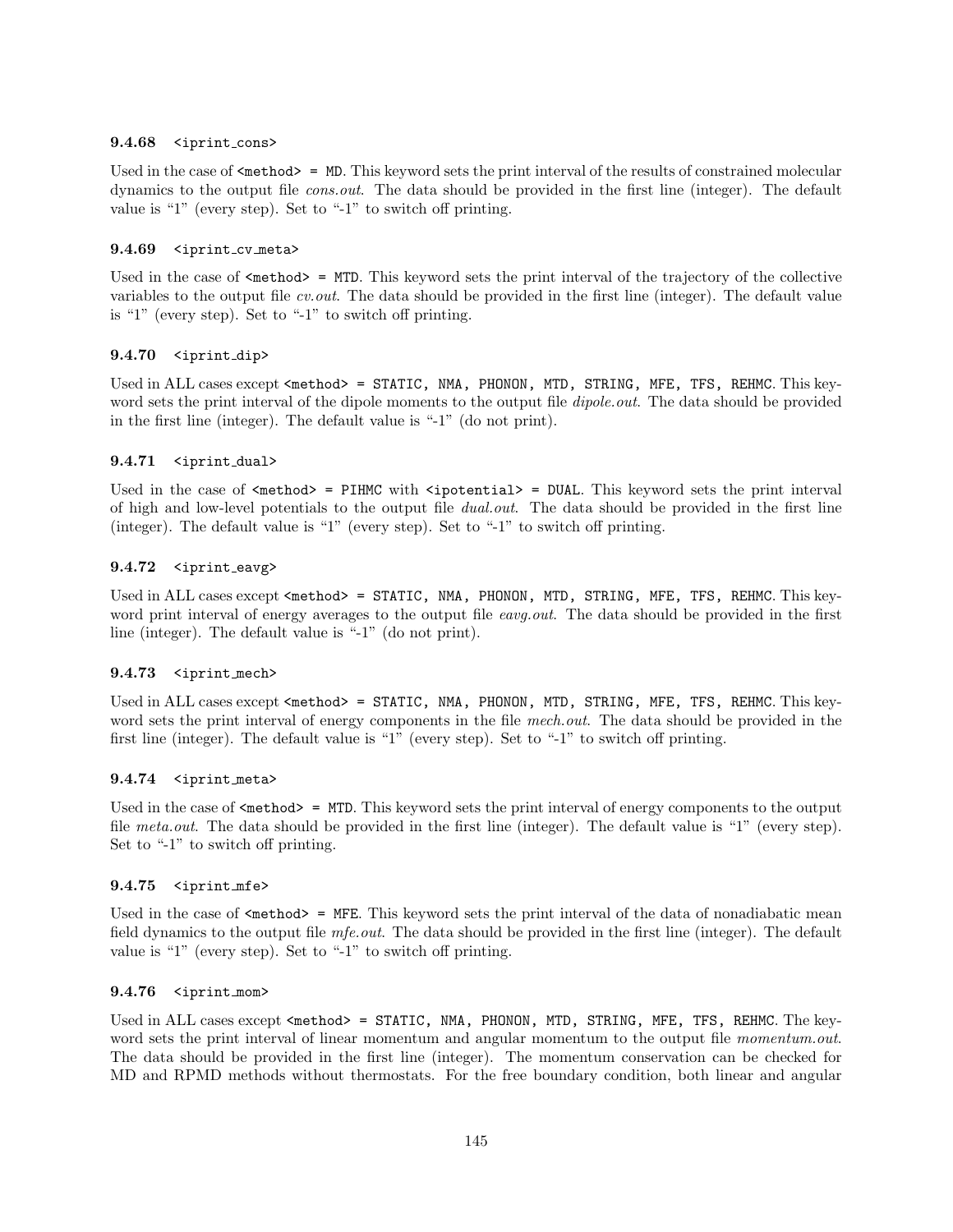momenta are conserved, while for the periodic boundary condition only the linear momentum is conserved. The default value is "-1" (do not print).

## **9.4.77** <iprint nac>

Used in the case of  $\epsilon$ method $\epsilon$  = MFE and TFS. This keyword sets the print interval of the data of nonadiabatic dynamics to the output file *nac.out*. The data should be provided in the first line (integer). The default value is "1" (every step). Set to "-1" to switch off printing.

# 9.4.78 <iprint\_oniom>

Used in the case of  $\epsilon$  ipotential = ONIOM. The keyword sets the print interval of the potential energy compositions to the output file *oniom.out*. The data should be provided in the first line (integer). The default value is "1" (every step). Set to "-1" to switch off printing.

#### **9.4.79** <iprint poly>

Used in the POLYMER code. This keyword sets the print interval of centroid mean force during the PIMD runs. The data should be provided in the first line (integer). The default value is "10".

#### **9.4.80** <iprint qmmm>

Used in the case of  $\epsilon$ ipotential> = QMMM. The keyword sets the print interval of the potential energy compositions to the output file *qmmm.out*. The data should be provided in the first line (integer). The default value is "1" (every step). Set to "-1" to switch off printing.

## **9.4.81** <iprint rdf>

Used in ALL cases except <method> = STATIC, NMA, PHONON, MTD, STRING, MFE, TFS. This keyword sets the print interval of the distribution of atomic pairs to the output file *rdf.out*. The data should be provided in the first line (integer). The default value is "1" (every step). Set to "-1" to switch off printing.

NOTE: The meshes is given by the keyword <params\_rdf>.

NOTE: This analysis is not recommended when the number of atomic species is large, since the amount of computation grows quadratically.

## **9.4.82** <iprint rdfbead>

This keyword sets the print interval of the bead-wise distribution of atomic pairs to the output file *rdfcent.out*. The data should be provided in the first line (integer). The default value is "-1" (not printed).

NOTE: The meshes is given by the keyword <params\_rdf>.

NOTE: This analysis is not recommended when the number of atomic species is large, since the amount of computation grows quadratically.

#### **9.4.83** <iprint rdfcent>

This keyword sets the print interval of the centroid-wise distribution of atomic pairs to the output file *rdfbead.out*. The data should be provided in the first line (integer). The default value is "-1" (not printed).

NOTE: The meshes is given by the keyword  $\epsilon$  params\_rdf>.

NOTE: This analysis is not recommended when the number of atomic species is large, since the amount of computation grows quadratically.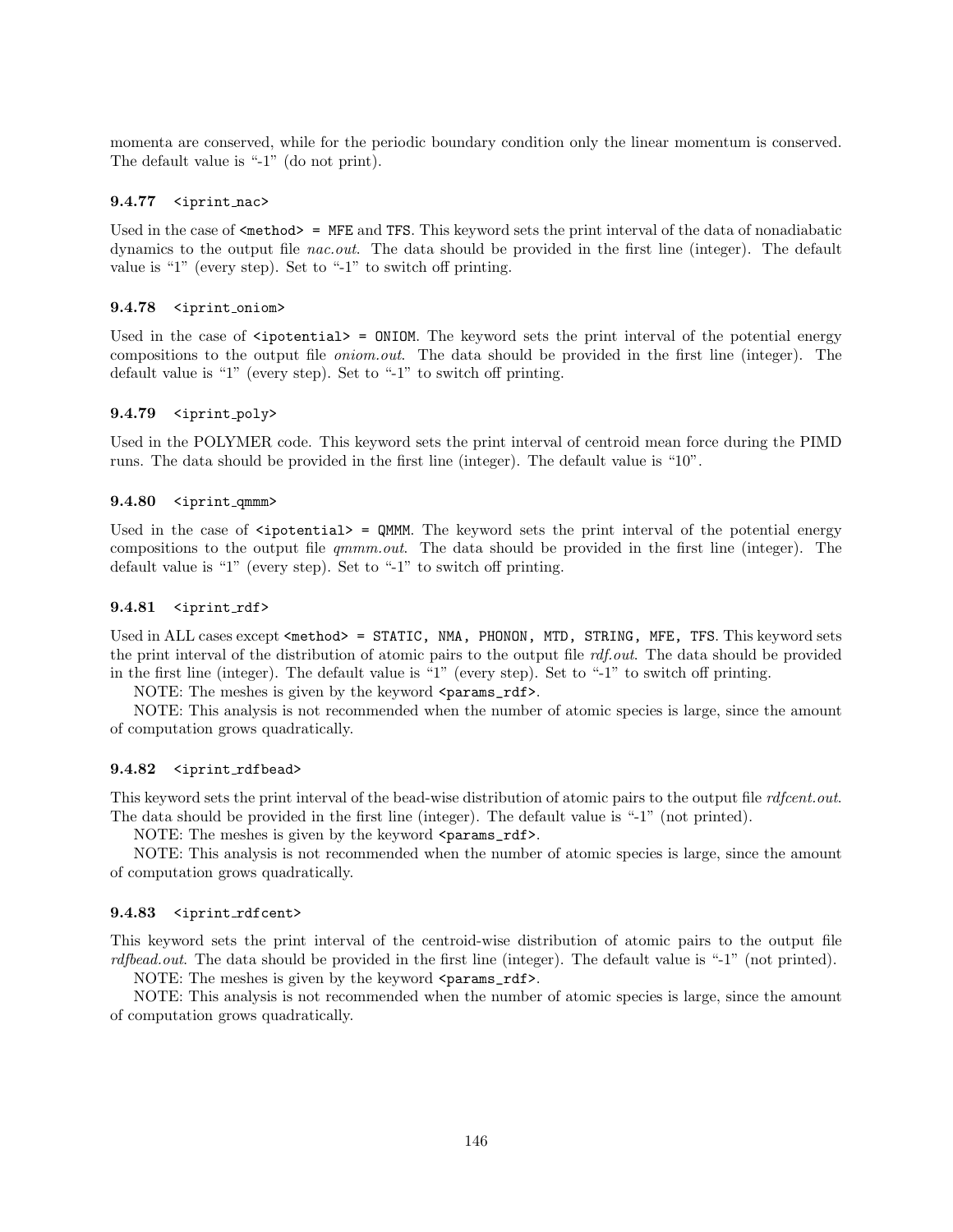#### 9.4.84 <iprint\_rec\_meta>

Used in the case of  $\langle \text{method} \rangle$  = MTD. This keyword sets the print interval of free energy in metadynamics to the output file *rec.out*. The data should be provided in the first line (integer). The default value is "100" (every 100 steps). Set to "-1" to switch off.

NOTE: The accuracy of reconstructed hills in three dimensional metadynamics is controlled by the keyword <cut\_rec\_3d>.

#### **9.4.85** <iprint rgy>

Used in ALL cases except <method> = STATIC, NMA, PHONON, MTD, STRING, MFE, TFS, REHMC. This keyword sets the print interval of the radius of gyration to the output file *rgy.out*. The data should be provided in the first line (integer). The default value is "-1" (do not print).

## **9.4.86** <iprint str>

Used in the cases of  $\zeta$  method = STRING, OMOPT. This keyword sets the print intervals of the output files *string.xyz* and *string pot.out*. The data should be provided in the first line (integer). The default value is "1" (every step). Set to "-1" to switch off printing.

# $9.4.87$   $\langle$ iprint\_tfs>

Used in the case of  $\zeta$  method = TFS. This keyword sets the print interval of the data of nonadiabatic surface hopping dynamics to the output file *tfs.out*. The default value is "1" (every step). Set to "-1" to switch off printing.

#### **9.4.88** <iprint xsf aenet>

Used in the case of  $\langle$ ipotential> = AENET. This keyword sets the print interval of xsf files which are used to train and upgrade the AENET potential. The data should be provided in the first line (integer). The default value is "-1" (do not print).

#### **9.4.89** <irandom>

Used in the ALL the cases. Sometimes it is convenient to use time-dependent random numbers. This is useful for the cases in which the initial geometry, the initial velocity, etc. are randomly generated for each run. The data in the first line (integer) should be chosen from below:

- $\epsilon$  irandom > = 0: random numbers are time-independent, giving the same series of random numbers.
- $\epsilon$  irandom> = 1: random numbers are time-dependent by generating the seed from date command.

The default value is "0".

# **9.4.90** <irem type>

Used in the case of  $\epsilon$ method> = REHMC. This keyword specifies the type of replica exchange hybrid Monte Carlo method. It could be chosen from the following options.

- $\langle$ **irem\_type>** = T: parallel temperatures without the replica exchange.
- $\langle$ irem\_type> = TX: temperature replica exchange.
- $\text{Circm\_type}$  = HX: Hamiltonian replica exchange.

The data (character) should be specified in the first line. The default value is "TX".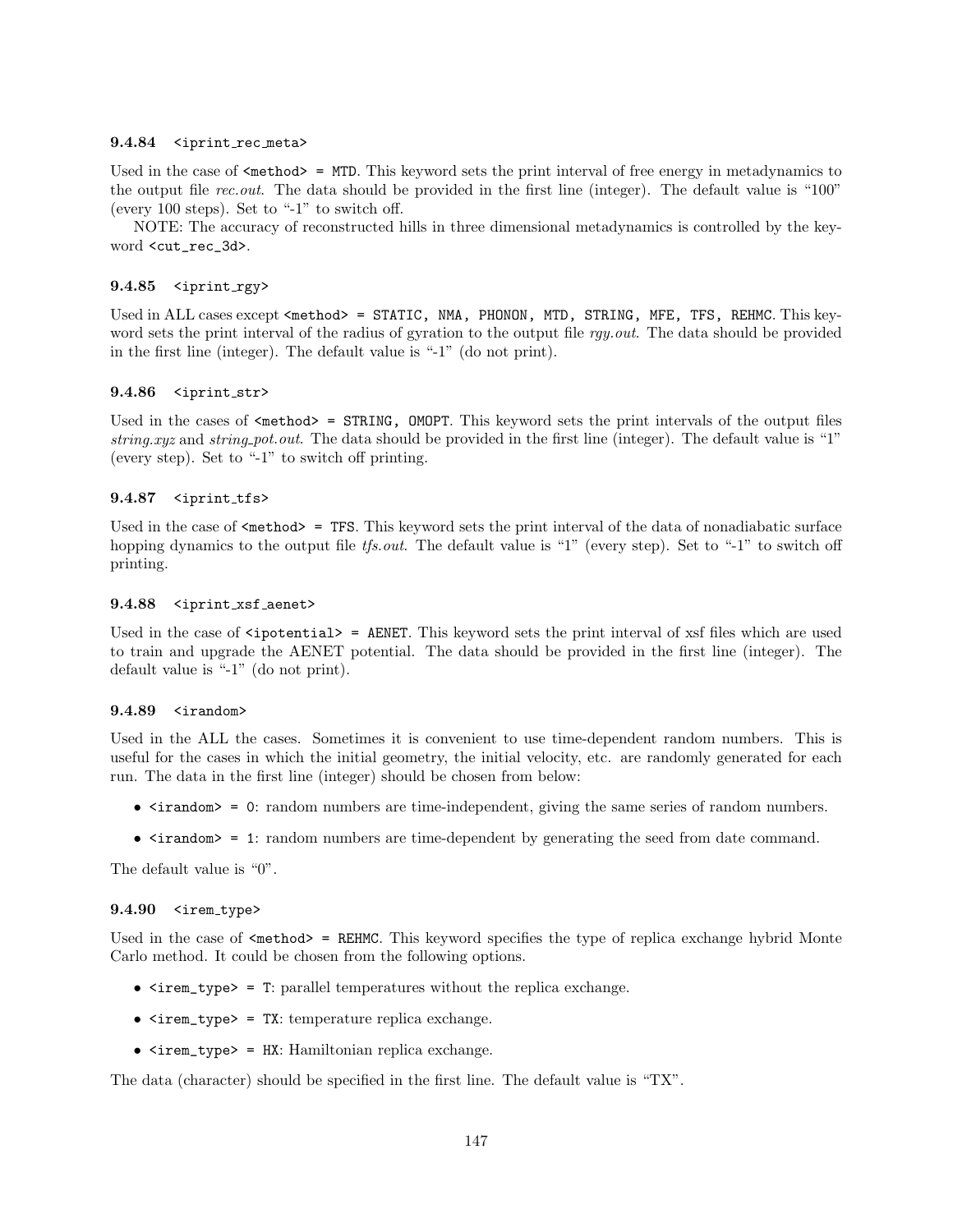# **9.4.91** <istate init>

Used in the cases of  $\epsilon$ method> = MFE and  $\epsilon$ method> = TFS. This keyword sets the initial electronic state for the nonadiabatic dynamics. The default value is "1" (the ground state).

## **9.4.92** <istep adjust hmc>>

Used in the cases of  $\zeta$ method > = PIHMC and  $\zeta$ method > = REHMC. This keyword sets the step interval of changing the MD steps per Metropolis step. When it is "-1" the MD steps per Metropolis step is set constant. The default value is "-1".

# **9.4.93** <istep hmc>

Used in the cases of  $\zeta$  method> = PIHMC and  $\zeta$  method> = REHMC. This keyword sets the number of MD steps per Metropolis step in hybrid Monte Carlo. When it is set to be varied by istep\_adjust\_hmc > 0, this keyword sets the smallest value. The default value is "2" (every two steps).

# **9.4.94** <istep max hmc>>

Used in the cases of  $\zeta$  = PIHMC and  $\zeta$  method> = REHMC with istep\_adjust\_hmc > 0. This keyword sets the largest value of the interval of changing the MD steps per Metropolis step. The default value is "128".

### **9.4.95** <istep mul hmc>>

Used in the cases of  $\zeta$  = PIHMC and  $\zeta$  method = REHMC with istep\_adjust\_hmc > 0. This keyword sets the common ratio of geometric progression, respectively, for the MD steps per Metropolis step. The default value is "2".

### 9.4.96 <istep\_save\_aenet>

Used in the case of  $\langle$ ipotential> = AENET. This keyword sets the save frequency for the trained networks. If set to a positive integer value the trained networks will be saved in the directory set by  $\langle \text{dir}\rangle$ \_save $\setminus$ \_aenet> keyword. The trained networks will have the suffix " iter XXXXXX", where XXXXXX will be a number indicating which iteration the saved network stems from. The default value is "-1" (do not save intermediary networks).

# 9.4.97 <istep\_train\_aenet>

Used in the case of  $\leq$  ipotential = AENET. This keyword sets the integer i to set the step interval to train and upgrade the AENET potential. The data should be provided in the first line (integer). The default value is "-1" (do not train).

# **9.4.98** <joption meta>

Used in the case of  $\epsilon$ method> = MTD. This keyword sets the option for metadynamics. It could be chosen from below:

- joption\_meta = 0: a new hill is added every time the walker has displaced for more than 1.5 times the width of the hill. Otherwise a new hill is added when the time limit is reached given by the keyword <time\_limit\_meta>.
- *•* joption\_meta = 1: a new hill is added at constant time interval given by the keyword <time\_limit\_meta>.

The data should be provided in the first line (integer). The default value is "0".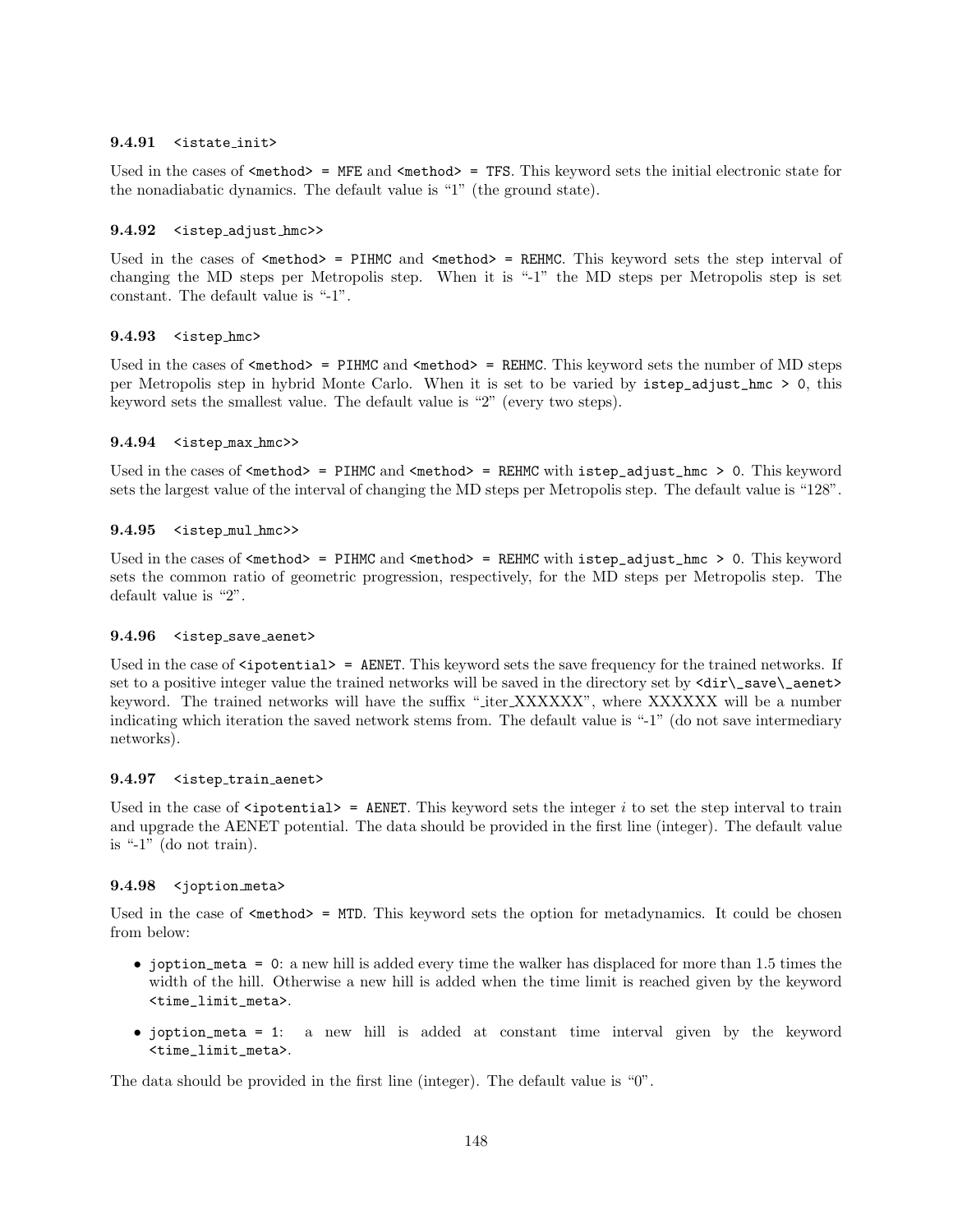## 9.4.99 <kdisp\_phonon>

Used in  $\epsilon$  = PHONON. This keyword sets the k-points for the calculation of phonon dispersion curve. In the first line, the number of k-points *n* should be provided. Then, in each of the following *n* lines, three real numbers should be provided specifying the  $k_x$ ,  $k_y$  and  $k_z$  values. The default value is "0" (not calculated).

# **9.4.100** <kdos phonon>

Used in  $\epsilon$  = PHONON. This keyword sets the k-point sampling for the calculation of the vibrational density of states. Three integers should be provided. The default values are "1, 1, 1" (Γ point only).

#### 9.4.101 <mech\_type>

This keyword sets the use of external forces. The data in the first line (character) should be chosen from below:

- NONE: no external force.
- *•* EFEI: external force explicitly included.
- *•* CLUSTER: external force explicitly included.
- *•* ZONE: confined to a zone with half harmonic potentials.

If "EFEI" is chosen, the EFEI term

$$
V_{\text{mech}} = -F r_{ij},\tag{4}
$$

is added to the potential. In this case, three parameters, atom  $i$ , atom  $j$ , and the force amplitude  $F$  in au (hartree/bohr), should be provided by the keyword <efei>.

If "CLUSTER" is chosen, external force is applied to prevent from molecular evaporation under free boundary condition. This option could be used for molecular clusters. A trapping barrier

$$
V_{\text{mech}} = \frac{1}{2} \sum_{i=1}^{n} k_c \left\{ \max \left( 0, r_{i,g} - r_c \right) \right\}^2 \tag{5}
$$

is added to the potential, where

$$
r_{i,g} = |\mathbf{r}_i - \mathbf{r}_g| \tag{6}
$$

is the distance of the *i*-th atom from the center of mass of the molecular system,

$$
\frac{\sum_{j=1}^{n} m_i \mathbf{r}_i}{\sum_{j=1}^{n} m_i}.
$$
\n(7)

In this case, two parameters, the radius  $r_c$  (bohr) and the force constant  $k_c$  (hartree/bohr<sup>2</sup>) of the trapping barrier should be provided by the keyword <cluster>.

If "ZONE" is chosen, external force is applied so as to confine the set of collective variables,  $\{q\}$ , within a given zone. We use the sum of half-harmonic potentials with respect to the outward shift from the zone of each collective variable,  $\Delta q_\alpha$ , namely,

$$
V_{\text{mech}} = \frac{1}{2} \sum_{\alpha} k_{\alpha} \Delta q_{\alpha}^2 \tag{8}
$$

where  $k_{\alpha}$  is the force constant and

$$
\Delta q_{\alpha} = \min\left(\max\left(0, q_{\alpha} - q_{\alpha}^{\max}\right), q_{\alpha} - q_{\alpha}^{\min}\right)\right),\tag{9}
$$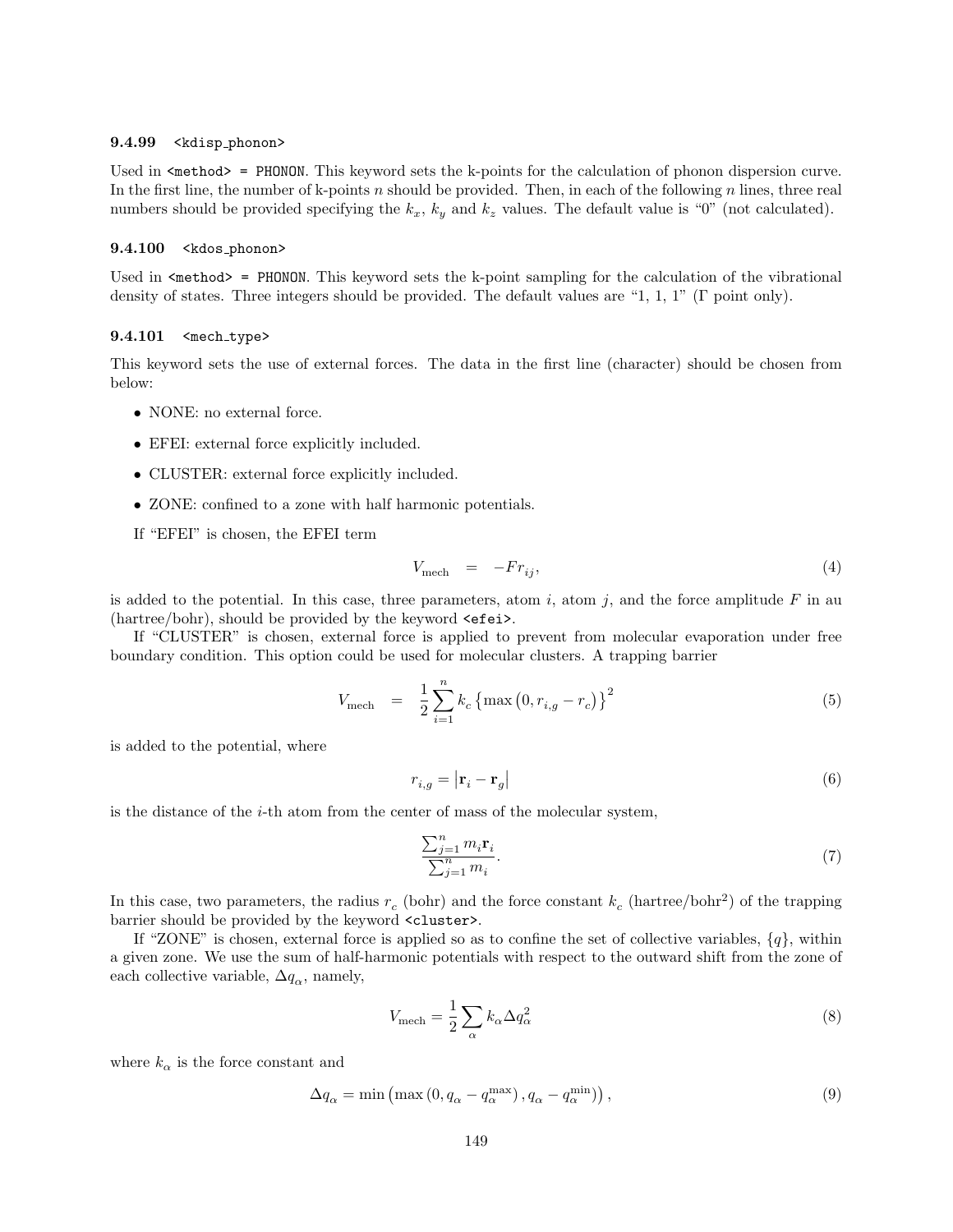and  $q_\alpha^{\text{min}}$  and  $q_\alpha^{\text{max}}$  are the minimum and maximum values, respectively, of the zone without external forces. In this case, the parameters are provided by the keyword  $\langle$ zone $\rangle$ . In the first line, number of collective variables, *n*, is specified. The following *n* lines should contain the parameters of collective variable, either "DIST" or "CN", in the following way:

```
• DIST $1 $2 $3 $4 $5
       ... distance of atoms $1 and $2
       is confined in a zone with the lower bound $3
      and the upper bound $4 (in bohrs). A half-harmonic
      potential with force constant $5 is applied outside
      the zone.
• CN $1 $2 $3 $4 $5 $6 $7 $8
       ... coordination number of species $1 and $2 given
       as a rational function (nu, mu, req = $3, $4, $5)
       is confined in a zone with the lower bound $6
       and the upper bound $7. A half-harmonic potential
      with force constant $8 is applied outside the zone.
```
The default value is "NONE'.

# **9.4.102** <mg meta>

Used in the case of  $\zeta$  method  $\geq$  MTD. This keyword sets maximum number of Gaussian hills in metadynamics. The data should be provided in the first line (integer). This is necessary in the code in order to control the memory size. The default value is "50000".

# 9.4.103 <minxsf\_train\_aenet>

Used in the case of  $\leq$  ipotential> = AENET. This keyword sets the minimum number of xsf structure files required to train the artificial neural network potential. The data should be provided in the first line (integer). The default value is 100.

#### **9.4.104** <model water>

Used in the case of  $\epsilon$  ipotential> = WATER. This keyword sets the water potential. The data should be provided in the first line (character). Choose one from below:

- $\leq$ model\_water> = 1: flexible SPC potential [40].
- <model\_water> = 2: Reimers-Watts-Klein potential [41].

The default value is "1" (flexible SPC).

NOTE: When using these water potentials, the atomic order must be "O, H, H, O, H, H, *· · ·* ".

NOTE: Since the ewald sum has not been implemented for these water potentials, it could be used safely under the free boundary conditions only.

#### 9.4.105 <molpro\_command>

Used in the case of  $\leq$  ipotential> = MOLPRO. This keyword sets the execution command of MOLPRO. The data (character) should be provided in the first line. The default is "molpro".

# 9.4.106 <mopac\_command>

Used in the case of <ipotential> = MOPAC. This keyword sets the execution of MOPAC. The first line gives the MOPAC execution command. The default is "nohup /opt/mopac/mopac/MOPAC2007.out"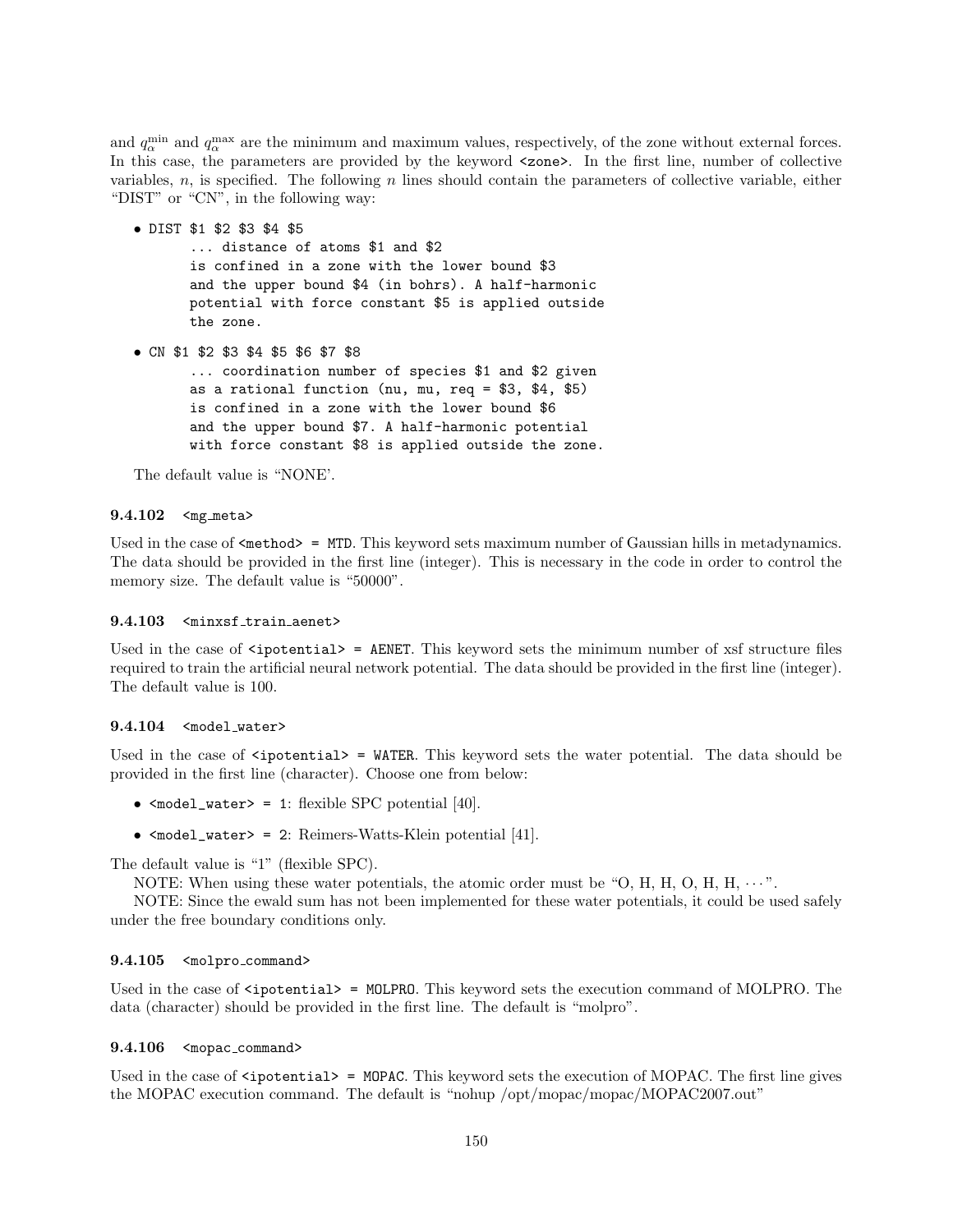## **9.4.107** <ncons>

Used in the case of  $\epsilon$ method> = MD, AFED. This keyword sets the number of constraints followed by the parameters of each constraint. In line 1, the number constraints, *n* (integer), is given. In lines  $2-(n+1)$ , the format depends on the type of constraints. The format is as follows:

- type 1: bond distance of atoms  $\#1-\#2$ . "1, atom  $#1$ , atom  $#2$ , minimum distance [bohr], maximum distance [bohr]".
- type 2: bond angle of atoms  $\#1-\#2-\#3$ . "2, atom  $\#1$ , atom  $\#2$ , atom  $\#3$ , minimum angle [degrees], maximum angle [degrees]".
- type 3: dihedral angle of atoms  $\#1-\#2-\#3-\#4$ . "3, atom  $\#1$ , atom  $\#2$ , atom  $\#3$ , atom  $\#4$ , minimum angle [degrees], maximum angle [degrees]".
- type 4: bond difference of atoms  $\#1-\#2$  and atoms  $\#2-\#3$ . "4, atom  $\#1$ , atom  $\#2$ , atom  $\#3$ , minimum value [bohr], maximum value [bohr]"
- type 5: coordination number of species  $#1$  surrounded by species  $#2$ . "5, spec  $\#1$ , spec  $\#2$ ,  $\mu$ ,  $\nu$ , equilibrium distance [bohr], minimum coordination number, maximum coordination number".
- type 6: difference in coordination numbers for species  $\#1$  surrounded by species  $\#2$  and  $\#3$  surrounded by  $#4$ .

"6, spec  $\#1$ , spec  $\#2$ ,  $\mu$ ,  $\nu$ , equilibrium distance [bohr],  $\#3$ , spec  $\#4$ ,  $\mu$ ,  $\nu$ , equilibrium distance [bohr], minimum difference in coordination numbers, maximum difference in coordination numbers".

- type 7: center of mass of species  $#2$ . "7, xyz component  $(1-3)$ , spec  $\#1$ , minimum value [bohr], maximum value [bohr]".
- type 8: difference in center of masses of species  $#2$  and  $#3$ . "8, xyz component  $(1-3)$ , spec  $\#1$ , spec  $\#2$ , minimum value [bohr], maximum value [bohr]".

The constraint types, 1–8, can be replaced by "DIST", "ANGL", "DIH", "DIFF', "CN", "DCN", "XYZ" and "DXYZ", respectively. For the definition of coordination number, see Section 11.15.1.

## **9.4.108** <ncycle poly>

Used in the POLYMER code. This keyword sets the number of update cycles of centroid images by the string method. The data should be provided in the first line (integer). The default value is "1".

# 9.4.109 <ngrid\_string>

Used in the case of  $\epsilon$ method> = STRING. This keyword sets the number of fine grids to interpolate between the images of the string. The default value is "11".

# **9.4.110** <nmeta>

Used in the case of  $\zeta$  method  $\geq$  = MTD. This keyword sets the dimension of collective variables in metadynamics, and the parameters necessary for each collective variable.

- LINE 1: the dimension of collective variables *n*.
- LINE 2: the parameter set of 1st collective variable.
- LINE 3: the parameter set of 2nd collective variable.
- LINE  $(n+1)$ : the parameter set of *n*-th collective variable.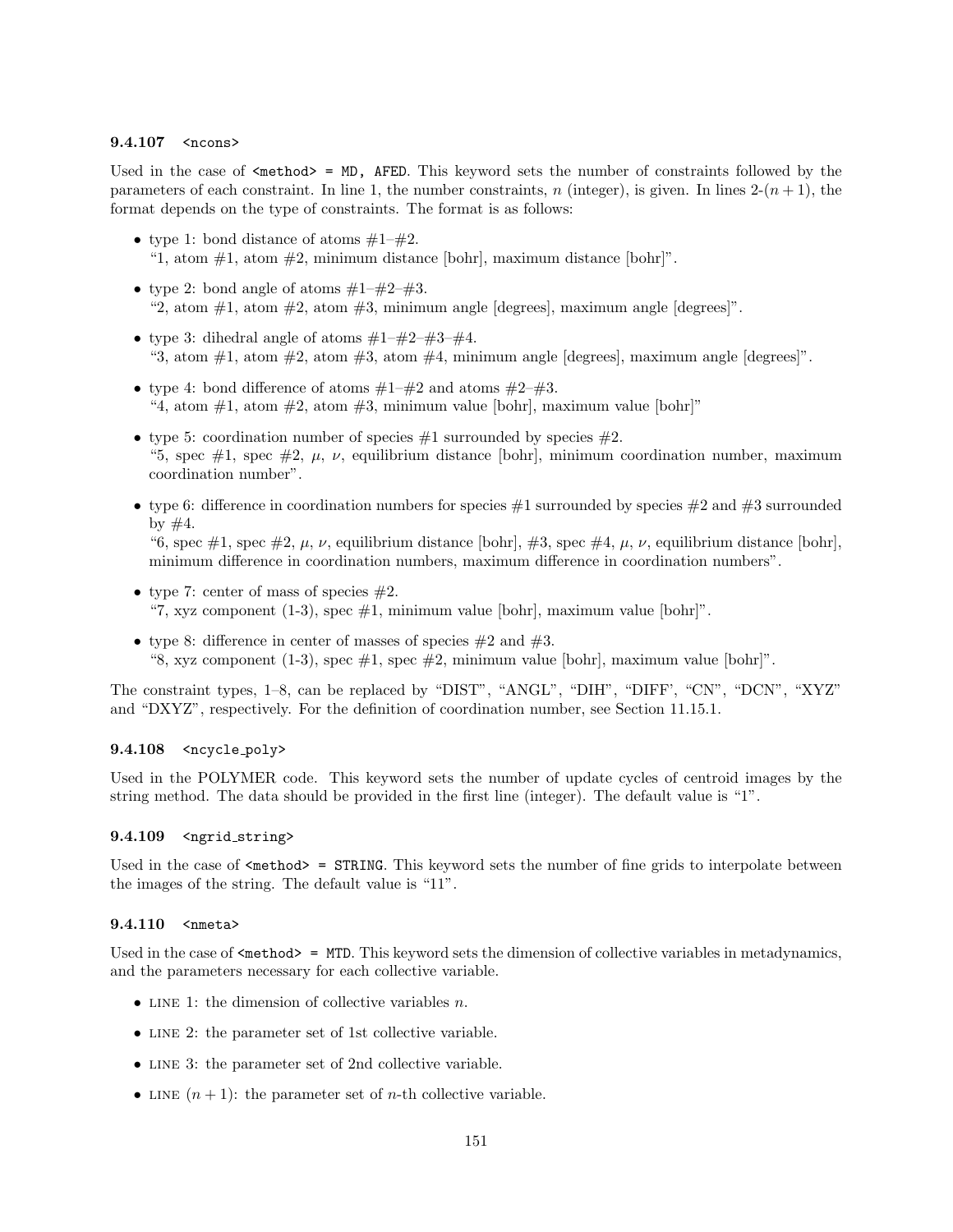In lines  $2-(n+1)$ , the format depends on the type of collective variables. The format is as follows:

- type 1: bond distance of atoms  $\#1-\#2$ . "1, atom  $\#1$ , atom  $\#2$ ".
- type 2: bond angle of atoms  $\#1-\#2-\#3$ . "2, atom  $\#1$ , atom  $\#2$ , atom  $\#3$ ".
- type 3: dihedral angle of atoms  $\#1-\#2-\#3-\#4$ . "3, atom  $\#1$ , atom  $\#2$ , atom  $\#3$ , atom  $\#4$ ".
- type 4: bond difference of atoms  $\#1-\#2$  and atoms  $\#2-\#3$ . "4, atom  $\#1$ , atom  $\#2$ , atom  $\#3"$
- type 5: coordination number of species  $\#1$  surrounded by species  $\#2$ . "5, spec  $\#1$ , spec  $\#2$ ,  $\mu$ ,  $\nu$ , distance [bohr]"
- type 6: difference coordination numbers of species  $\#1$  surrounded by species  $\#2$  and  $\#3$  surrounded by species  $#4$ .

"6, spec  $\#1$ , spec  $\#2$ ,  $\mu$ ,  $\nu$ , distance [bohr], spec  $\#3$ , spec  $\#4$ ,  $\mu$ ,  $\nu$ , distance [bohr]"

- type 7: center of mass of species  $#2$ . "7, xyz component  $(1-3)$ , spec  $\#1$ ".
- type 8: difference in center of masses of species  $#2$  and  $#3$ . "8, xyz component  $(1-3)$ , spec  $\#1$ , spec  $\#2$ ".

The collective variable types, 1–8, can be replaced by "DIST", "ANGL", "DIH", "DIFF', "CN", "DCN", "XYZ" and 'DXYZ", respectively. For the definition of coordination number, see Section 11.15.1.

From version 2.1.1, it is possible to set the boundary to each collective variables. Add two numbers, i.e., the minimum value and the maximum value, at the end of each line. If these values are not set, the free boundary is assumed.

# **9.4.111** <nmulti>

Used in the case of  $\epsilon$  method = MTS. This keyword controls the time increment in the multiple time scale molecular dynamics and path integral molecular dynamics using the ONIOM or QM/MM potentials. In the MTS method, the time step for updating the forces with respect to the layer A is given by  $\langle dt \rangle$ . Meanwhile, the time step for updating the forces with respect to the layer B, and the interaction between the layers A and B, is set to be  $\text{dt}>/\text{mmulti}$ . Thus, the parameter  $\text{mmulti}>$  is the number of updates with respect to the changes in the layer B. In addition, the atomic masses in the layer B are set smaller that the reality, by the scaled factor of  $1/\text{cm}$ ulti><sup>2</sup>. The default value is "100".

# **9.4.112** <np poly>

Used in the POLYMER code. This keyword sets the parallel number with respect to centroid images. The data should be provided in the first line (integer). The default value is "1".

#### **9.4.113** <nph type>

Used in the case of  $\epsilon$ nsemble> = NPH. This keyword sets the box shape of the NPH ensemble.

- *•* For <ensemble> = NPH:
	- **–** <nph\_type> = CUBIC1: Andersen's isobaric molecular dynamics for a cubic box.
	- **–** <nph\_type> = CUBIC2: Martyna's isobaric molecular dynamics for a cubic box.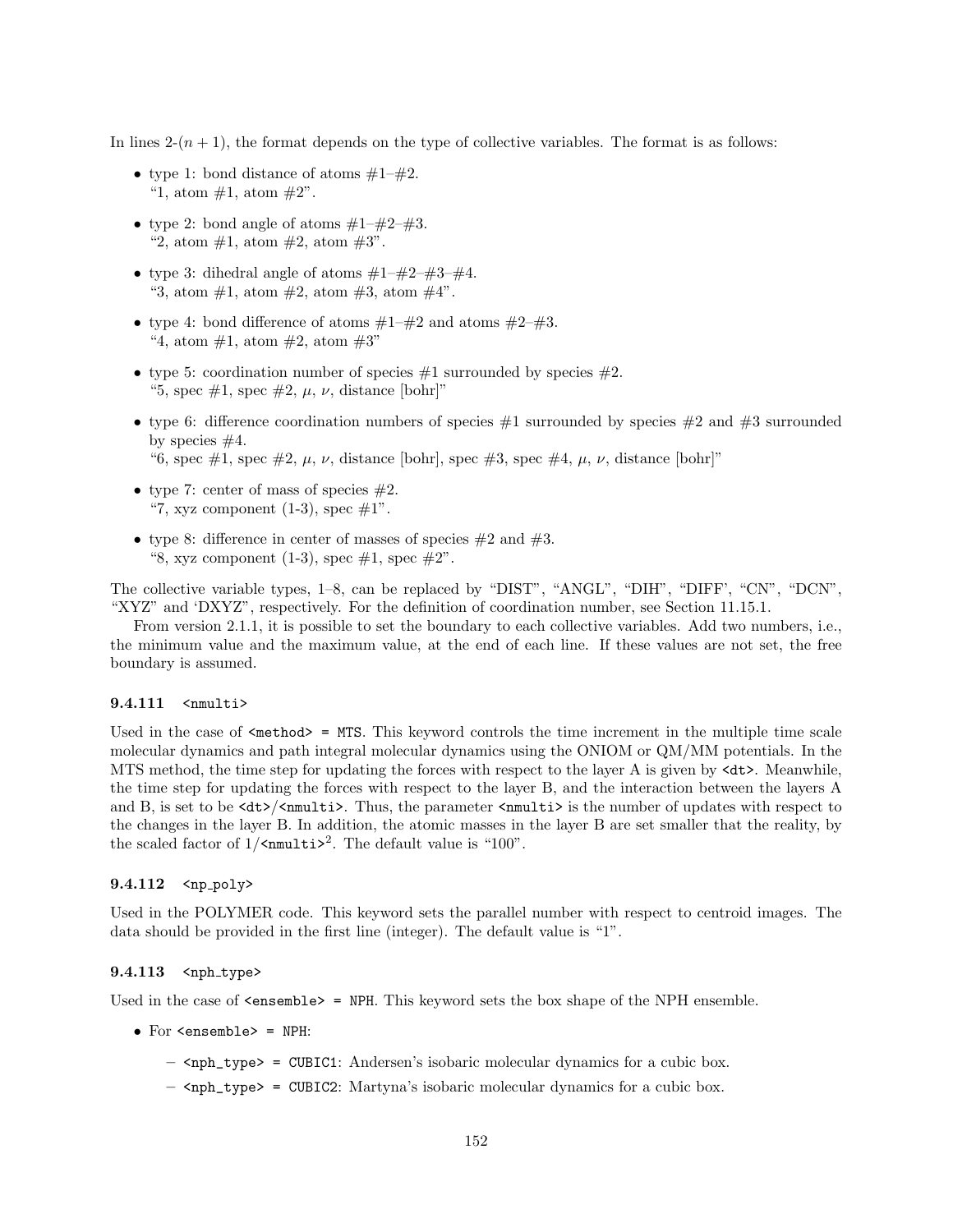**–** <nph\_type> = PPHEX: Parrinello-Rahman's isobaric molecular dynamics for a parallel-piped hexahedron box.

The default value is "CUBIC2".

#### **9.4.114** <npoly>

Used in the POLYMER code. This keyword sets the the number of centroid images. The data should be provided in the first line (integer). The default value is "16".

#### **9.4.115** <upt\_type>

Used in the case of  $\epsilon$ nsemble> = NPT. This keyword sets the box shape of the NPT ensemble.

- *•* For <ensemble> = NPT:
	- **–** <npt\_type> = CUBIC1: Andersen's isobaric molecular dynamics for a cubic box.
	- **–** <npt\_type> = CUBIC2: Martyna's isobaric molecular dynamics for a cubic box.
	- **–** <npt\_type> = PPHEX: Parrinello-Rahman's isobaric molecular dynamics for a parallel-piped hexahedron box.

The default value is "CUBIC2".

#### **9.4.116** <nref meta>

Used in the case of  $\langle \text{method} \rangle$  = MTD. This keyword controls the reference step size of harmonic forces between collective variable and fictitious particle in metadynamics. The data should be provided in the first line (integer). The default value is "100".

NOTE: The harmonic force is controlled by the keyword <time\_fc\_meta>.

# **9.4.117** <nstate>

Used in the cases of  $\langle \text{method}\rangle = \text{TFS}$  and  $\langle \text{method}\rangle = \text{MFE}$ . This keyword sets the number of electronic states in nonadiabatic dynamics. The default value is "1".

NOTE: If  $\kappa$  state> = 1, both TFS and MFE methods are equal to the standard (Born-Oppenheimer) MD of the NVE ensemble.

#### **9.4.118** <nth type>

Used in the case of  $\epsilon$ nsemble> = NTH. This keyword sets the box type of NtH ensemble.

- *•* For <ensemble> = NTH:
	- **–** <nth\_type> = CUBIC1: Andersen's isobaric molecular dynamics for a cubic box.
	- **–** <nth\_type> = CUBIC2: Martyna's isobaric molecular dynamics for a cubic box.
	- **–** <nth\_type> = PPHEX: Parrinello-Rahman's isobaric molecular dynamics for a parallel-piped hexahedron box.

The default value is "PPHEX".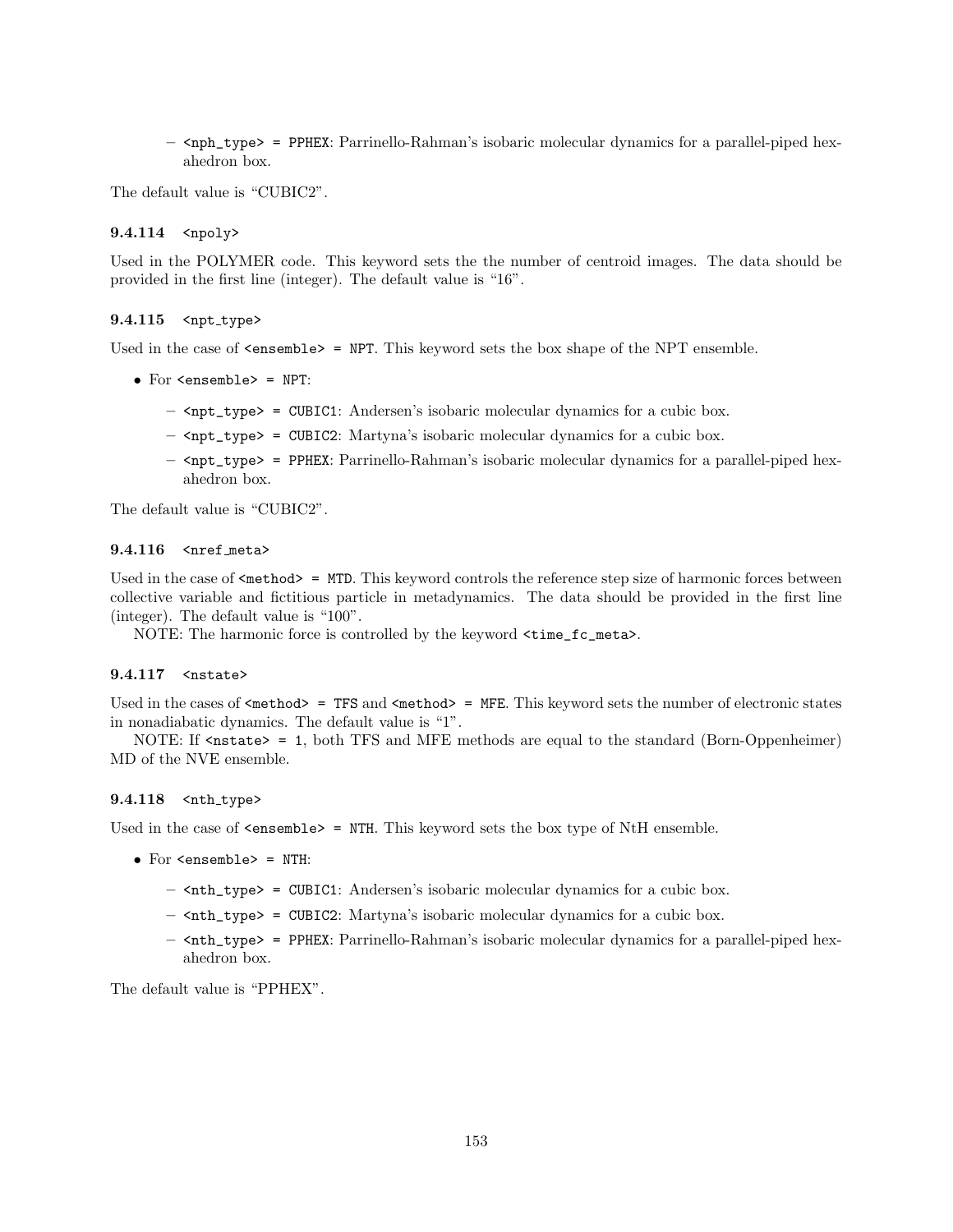# 9.4.119 <ntt\_type>

Used in the case of  $\epsilon$ nsemble> = NTT. This keyword sets the box type of NtT ensemble.

- *•* For <ensemble> = NTT:
	- **–** <ntt\_type> = CUBIC1: Andersen's isobaric molecular dynamics for a cubic box.
	- **–** <ntt\_type> = CUBIC2: Martyna's isobaric molecular dynamics for a cubic box.
	- **–** <ntt\_type> = PPHEX: Parrinello-Rahman's isobaric molecular dynamics for a parallel-piped hexahedron box.

The default value is "PPHEX".

#### 9.4.120 <ntype\_aenet>

Used in the case of  $\langle$ ipotential> = AENET. This keyword sets the atomic types used in the artificial neural network potential. The data in the first line (integer) should be the number of atomic types, *n*. The next *n* lines should be the atomic type, followed by the artificial neural network potential file of the atomic type. The default value is not available.

# **9.4.121** <oniom dat dir>

Used in the case of  $\langle$ ipotential> =  $ONIOM$ . This keyword sets the input directories of ONIOM method. Three data (characters) should be provided in the first line, corresponding to the directory names which include the input files for the high-level calculations of subsystem A, for the low-level calculations of subsystem A, and for the low-level calculations of the system  $A+B$ . The default value is "dat 1, dat 2, dat 3".

#### **9.4.122** <oniom hi potential>

Used in the case of  $\langle$ ipotential> = ONIOM. This keyword sets the high-level potential of ONIOM method. A data (character) should be provided in the first line, corresponding to the the high-level potential. The default value is "SMASH".

### **9.4.123** <oniom lo potential>

Used in the case of  $\leq$ ipotential> = ONIOM. This keyword sets the low-level potential of ONIOM method. A data (character) should be provided in the first line, corresponding to the the low-level potential. The default value is "MM".

# **9.4.124** <oniom scr dir>

Used in the case of  $\langle$ ipotential> = ONIOM. This keyword sets the temporary scratch directories of ONIOM method. Three data (characters) should be provided in the first line, corresponding to the directory names which include the scratch files for the high-level calculations of subsystem A, for the low-level calculations of subsystem A, and for the low-level calculations of the system  $A+B$ . The default value is "scr  $-1$ , scr  $-2$ , scr  $-3$ ".

# **9.4.125** <orca command>

Used in the case of  $\langle$ ipotential> = ORCA. This keyword sets the execution command of ORCA. The data (character) should be provided in the first line. The default is "orca".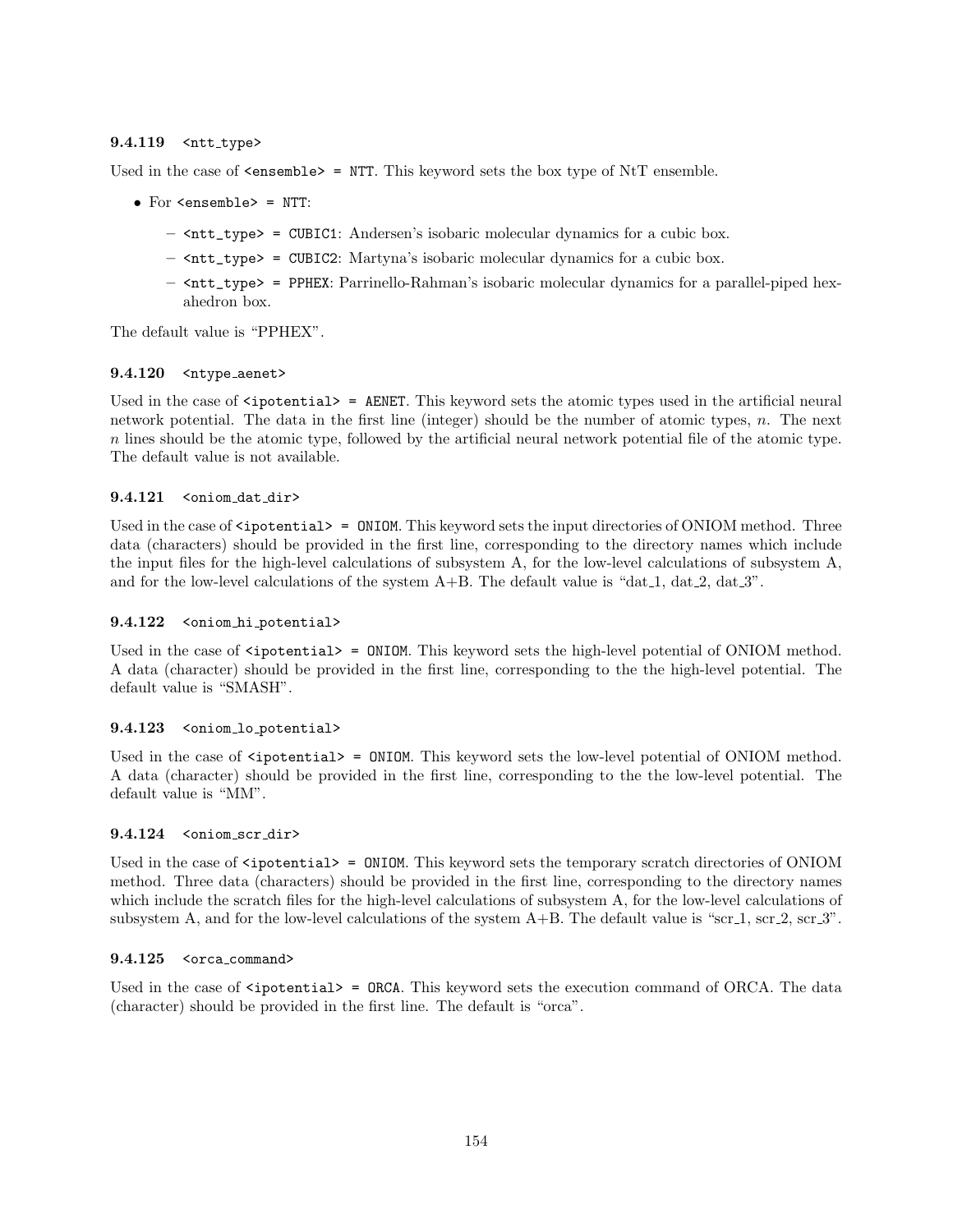## 9.4.126 <params\_cons>

Used in the cases of  $\zeta$ method > = MD with ncons=1, and  $\zeta$ method > = AFED. This keyword sets the force constants of the constraints. For each line, the type of constraint is followed by the force constant. The default values are as follows:

| DIST |      |  |  | 1.d0    ! force constant of bond distance [hartree/bohr**2]          |
|------|------|--|--|----------------------------------------------------------------------|
| ANGL |      |  |  | 4.d-4 ! force constant of bond angle [hartree/degree**2]             |
| DIH  |      |  |  | 1.d-4 ! force constant of bond dihedral [hartree/degree**2]          |
| DIFF |      |  |  | 1.d0    ! force constant of bond difference [hartree/bohr**2]        |
| CN   |      |  |  | 1.d0    ! force constant of coordination number [hartree]            |
| DCN  | 1.d0 |  |  | ! force constant of difference in coordination numbers [hartree]     |
| XYZ  |      |  |  | 1.d0 : force constant of center of mass [hartree/bohr**2]            |
| DXYZ | 1.d0 |  |  | ! force constant of difference in center of masses [hartree/bohr**2] |

Note that the values are specified for the type of constraint, not the constraint itself. These values are shared for the constraints specified after the keyword  $\alpha$  cons>. Therefore, the full set of data with five lines should be always given even if only some of them are used.

## 9.4.127 <params\_lbfgs>

Used in the cases of  $\epsilon$ method> = GEOOPT, BOXOPT, FULLOPT. This keyword sets the convergence criteria in the limited memory BFGS method. The data (four real numbers) should be provided in the first line. The four numbers correspond to the maximum displacement in au (bohr), the root-mean-square displacement in au (bohr), the maximum force in au (hartree/bohr), and the root-mean-square force in au (hartree/bohr), respectively.

#### **9.4.128** <params rdf>

Used in the cases when  $\text{approx}$   $\text{approx}$  is positive. This keyword sets the meshes of the atomic pair distribution. Three real numbers should be provided in the first line, i.e., the minimum value, the maximum value, and the mesh size in au (bohr). The default values are "1.0, 20.0, 0.01".

## 9.4.129 <params\_rec\_meta>

Used in the case of  $\langle\text{method}\rangle$  = MTD. This keyword sets the parameters necessary for hills reconstruction in metadynamics. For each line, the CV type is followed by three real numbers, i.e., minimum, maximum, and mesh size of the reconstructed hills. The default values are as follows:

```
DIST 2.0 5.0 0.1 ! min, max, mesh of bond distance [bohr]
ANGL 0.0 180.0 6.0 ! min, max, mesh of bond angle [deg]
DIH 0.0 360.0 12.0 ! min, max, mesh of dihedral angle [deg]
DIFF -3.0 3.0 0.2 ! min, max, mesh of bond difference [bohr]
CN 0.0 3.0 0.1 ! min, max, mesh of coordination number [no unit]
DCN 0.0 3.0 0.1 ! min, max, mesh of difference in coordination numbers [no unit]
XYZ 2.0 5.0 0.1 ! min, max, mesh of center of mass [bohr]
DXYZ 2.0 5.0 0.1 ! min, max, mesh of difference in center of masses [bohr]
```
Note that the values are specified for the CV type, not the CV number. These values are shared for all the CV's specified after the keyword  $\langle$ nmeta>. Therefore, the full set of data with five lines should be always given even if only some of them are used.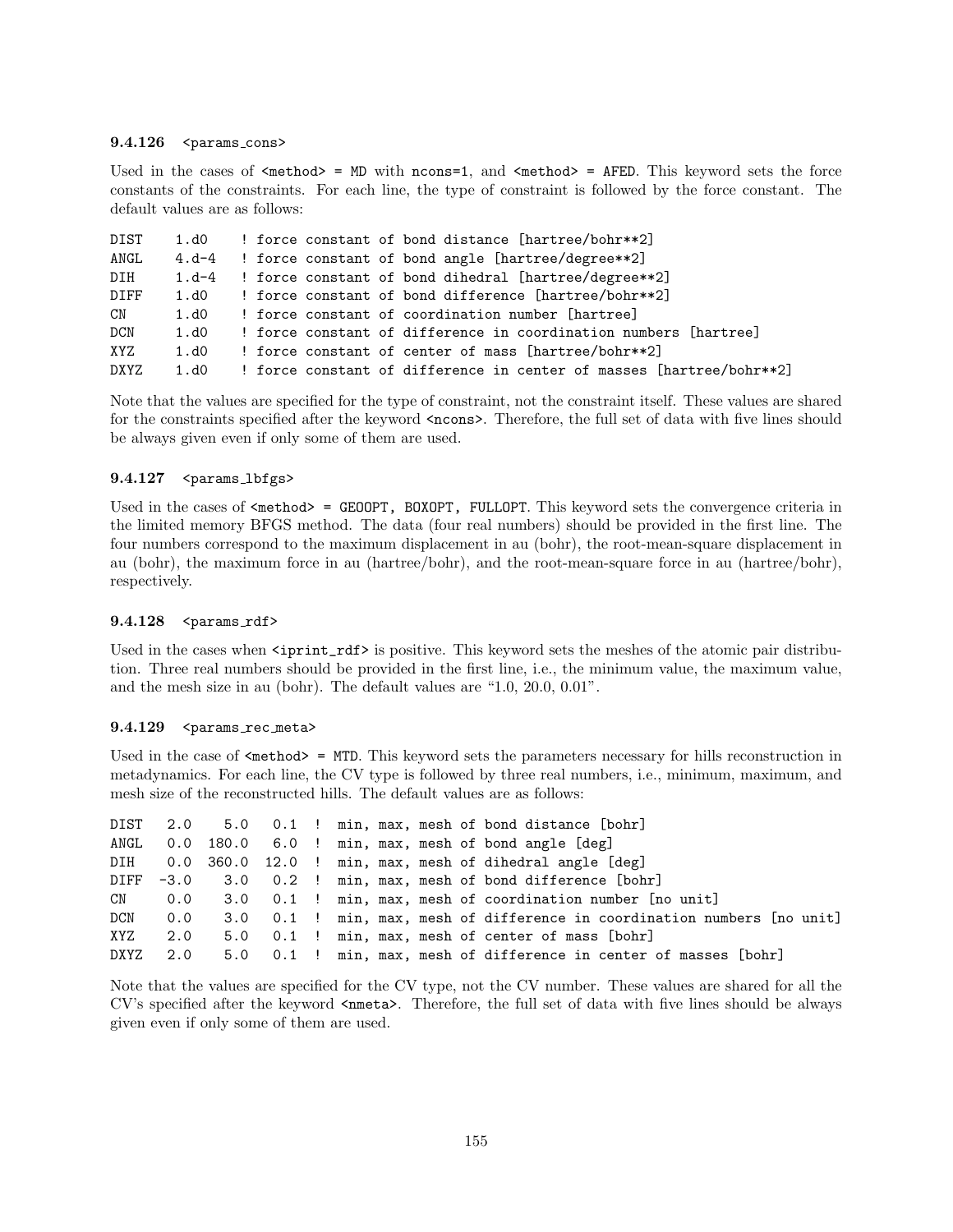# 9.4.130 <projcmf\_poly>

Used in the POLYMER code. This keyword sets the projection of mean forces applied to centroid images, either "ON" (projection applied) or "OFF" (not applied). The data should be provided in the first line (character). The default value is "OFF".

#### **9.4.131** <qe input file name>

Used in the case of  $\langle$ ipotential> = QE. This keyword sets the input file name of the QE code. The data should be provided in the first line.

The default value is "qe.dat".

#### **9.4.132** <qe output>

Used in the case of  $\langle$ ipotential> = QE. This keyword sets the log file of the QE code. The following two data should be provided in the first line.

- The option, "0" or "1". If "0", the log file of only the first bead is printed. If "1", the log files of all the beads are printed.
- *•* The print interval *n* (integer). The log file is printed every *n* steps.

The default values are "0, 1", which means that the first bead is printed every step.

## **9.4.133** <qmmm embedding>

Used in the case of  $\langle$ ipotential> = QMMM. This keyword sets the embedding type of electrostatic interaction in QM/MM method. A data (character) should be provided in the first line, either "ME" (mechanical embedding) or "EE" (electronic embedding). The default value is "EE".

#### **9.4.134** <qmmm dat dir>

Used in the case of  $\epsilon$  ipotential> = QMMM and  $\epsilon$ qmmm\_embedding> = ME. This keyword sets the input directory of QMMM method. A data (character) should be provided in the first line, corresponding to the directory name which includes the input files for the QM calculations of subsystem A. The default value is "dat".

## 9.4.135 <qmmm\_potential>

Used in the case of  $\langle$ ipotential> = QMMM. This keyword sets the QM potential in QM/MM method. A data (character) should be provided in the first line. The default value is "SMASH".

# **9.4.136** <qmmm scr dir>

Used in the case of  $\langle$ ipotential> = QMMM and  $\langle$ qmmm\_embedding> = ME. This keyword sets the temporary scratch directory of QMMM method. A data (character) should be provided in the first line, corresponding to the directory name which includes the scratch files for the QM calculations of subsystem A. The default value is "scr".

#### **9.4.137** <ratio max hmc>>

Used in the cases of  $\zeta$  = PIHMC and  $\zeta$  method = REHMC with istep\_adjust\_hmc > 0. This keyword sets the lower bound of the target acceptance ratio. The MD steps per Metropolis step is decreased if the acceptance ratio is higher than this value. The default value is "0.20".

geometric progression, respectively, for the MD steps per Metropolis step.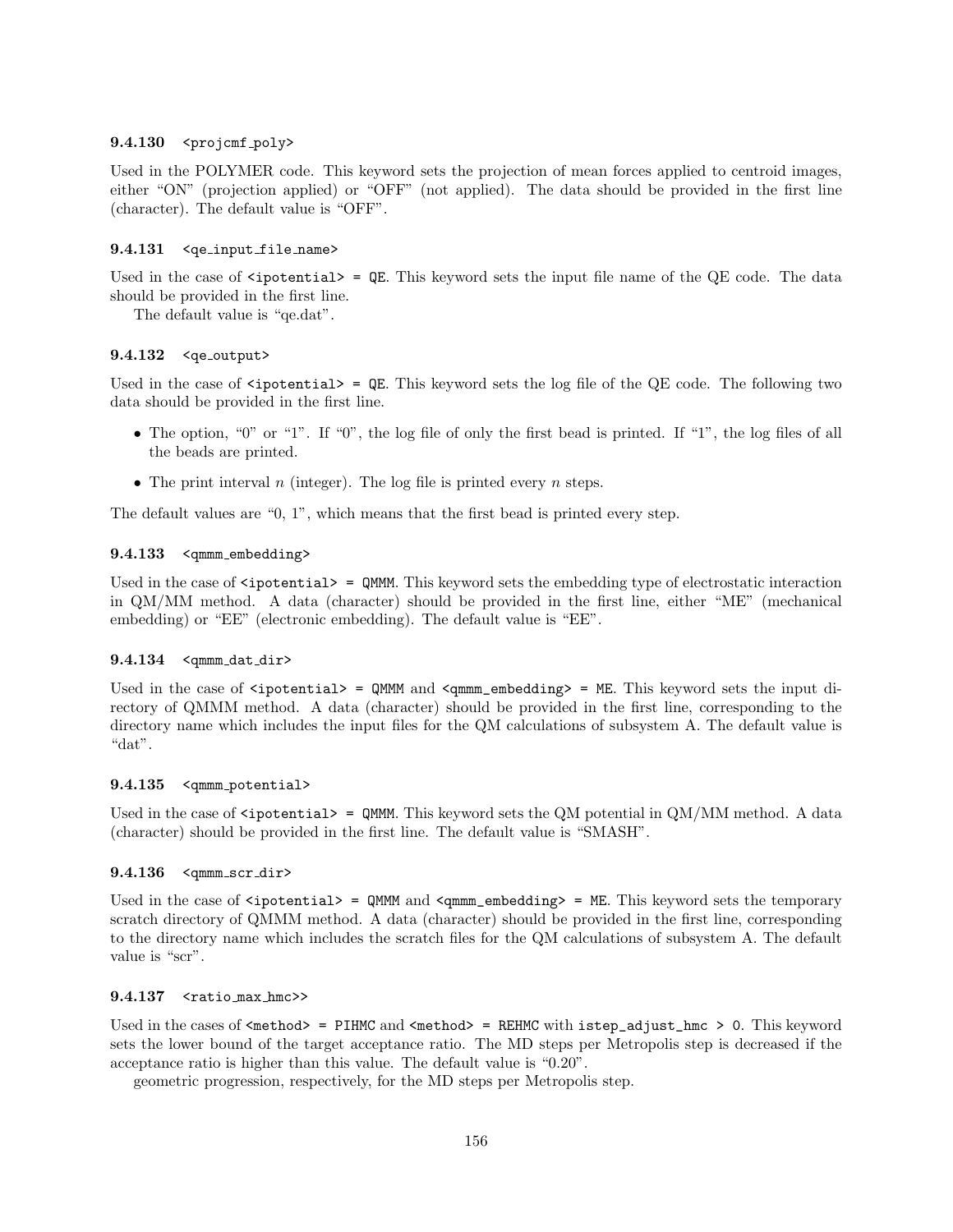#### **9.4.138** <ratio min hmc>>

Used in the cases of  $\zeta$  = PIHMC and  $\zeta$  method = REHMC with istep\_adjust\_hmc > 0. This keyword sets the lower bound of the target acceptance ratio. The MD steps per Metropolis step is increased if the acceptance ratio is lower than this value. The default value is "0.05".

# **9.4.139** <scan exe shell>

Used in the case of <method> = SCAN. This keyword sets the shell command executed for each structure in the SCAN method. A data (character) should be provided in the first line, corresponding to the part of the file name of shell command (*name*). The file name is *name*.*integer*.sh. The *integer* is the bead number in three digits. The default value is "./scan". By default ( $\epsilon$ nbead> = 1) the file "./scan.001.sh" is executed for each structure. Otherwise, for instance,  $\langle \text{nbead}\rangle = 4$ , the files "./scan.001.sh" "./scan.002.sh" "./scan.003.sh" and "./scan.004.sh" are executed for bead 1, 2, 3 and 4, respectively.

## 9.4.140 <smash\_command>

Used in the case of  $\langle$ ipotential> = SMASH. This keyword sets the execution command of SMASH. NOTE: This option has an effect only when SMASH is linked externally with PIMD.

# **9.4.141** <smash dip>

Used in the case of  $\langle$ ipotential> = SMASH. This keyword sets the computation of dipole moment for the SMASH code, either "1" (on) or "0" (off). The default value is "1" (on).

NOTE: This option has an effect only when the SMASH code is linked externally with the PIMD code. NOTE: This option is obsolete from version 2.2.0.

# **9.4.142** <smash grad>

Used in the case of  $\langle$ ipotential> = SMASH. This keyword sets the computation of forces for the SMASH code, either "1" (on) or "0" (off). The default value is "1" (on).

NOTE: This option has an effect only when the SMASH code is linked externally with the PIMD code.

#### **9.4.143** <smash guess>

Used in the case of  $\text{NASH}$ . This keyword gives the option for the initial guess of molecular orbital coefficients.

- $\frac{\text{38}}{2}$  <smash\_guess> = PREVIOUS: molecular orbital coefficients of the last step is used as the initial guess.
- $\frac{1}{2}$  <smash\_guess> = PULAY: extrapolation of the molecular orbital coefficients of the last four steps are used as the initial guess using Pulay's parameter set [18].
- $\frac{\text{38}}{2}$  <smash\_guess> = KOLAFA, extrapolation of the molecular orbital coefficients of the last six steps are used as the initial guess using Kolafa's parameter set [19].

The default value is PREVIOUS.

## 9.4.144 <smash\_options>

Used in the case of  $\langle$ ipotential> = SMASH. This keyword sets the options of SMASH standard input. The lines starting from 'job', 'control', etc. should be specified. The information of basis sets and electron core potentials could be included when necessary. Exceptionally, the lines 'geom' and the nuclear coordinates are not necessary.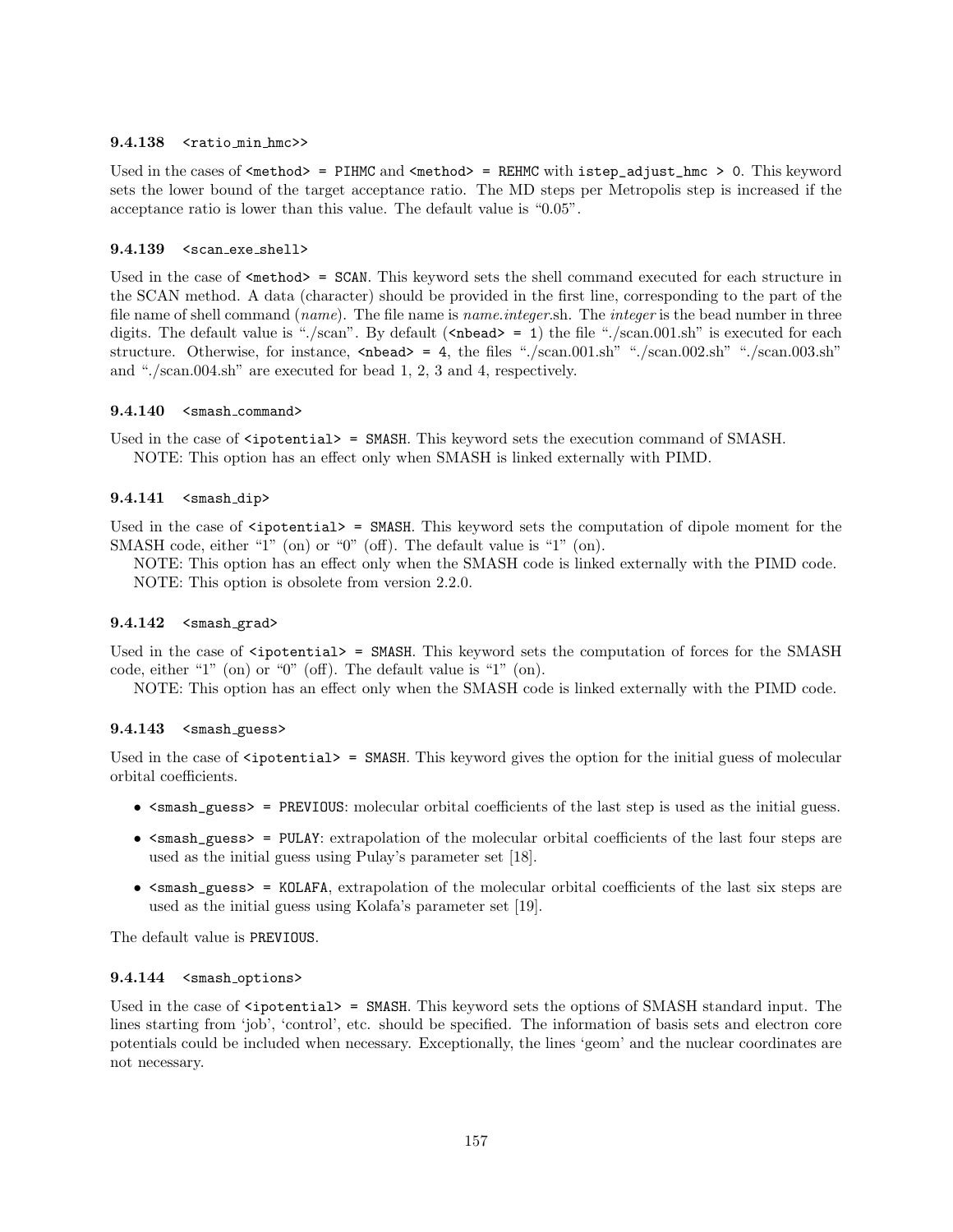## 9.4.145 <smash\_threads>

Used in the case of  $\langle$ ipotential> = SMASH. This keyword sets the number of OPENMP threads used for the SMASH code. The default value is "1".

NOTE: This option has an effect only when the SMASH code is linked externally with the PIMD code.

#### **9.4.146** <temprange phonon>

Used in the case of  $\epsilon$  method = PHONON. This keyword sets the temperature range of phonon energy calculation. Three real numbers should be provided in the first line, i.e., the minimum value, the maximum value, and the increment in kelvin. The default values are "0.0, 3000.0, 10.0".

#### 9.4.147 <temprange\_rem>

Used in the case of  $\epsilon$ method $\epsilon$  = PHONON. This keyword sets the temperature range of replica exchange hybrid Monte Carlo. From  $\zeta$  **choose**  $\zeta$   $\zeta$  **temprange\_rem>**, the temperature  $T_i$  of each replica is set automatically by the equation  $T_i = (T_n/T_1)^{\frac{i-1}{n-1}}T_1$ , where *n* is the number of replicas specified in the keyword <nbead>. The default values are "300.0, 1000.0".

#### **9.4.148** <tension>

Used in the cases of  $\epsilon$ nsemble> = NTH, NTT. This keyword sets the tension matrix.

 $t_{xx}$ *,*  $t_{xy}$ *,*  $t_{xz}$  $t_{xy}$ *, t<sub>yy</sub>, t<sub>yz</sub>*  $t_{xz}$ *,*  $t_{yz}$ *,*  $t_{zz}$ The default values are nine zeros (zero tension).

NOTE: the tension matrix must be real and symmetric.

# **9.4.149** <time baro>

Used in the cases of  $\epsilon$ nsemble> = NPT, NTT, NPH, NTH. This keyword controls the mass of barostat. The mass of barostat is related to the characteristic time scale of the system. This keyword sets this time scale in femtoseconds. The data should be provided in the first line (real number). The default value is "1000.0" femtoseconds.

## 9.4.150 <time\_cv\_bath>

Used in the case of  $\langle \text{method} \rangle$  = MTD. This keyword sets the characteristic time scale of thermostat attached to fictitious particle in femtoseconds. The data should be provided in the first line (real number). The default value is "1000.0" femtoseconds.

# 9.4.151 <time\_cv\_meta>

Used in the case of  $\epsilon$ method> = MTD. This keyword sets characteristic time scale, in femtoseconds, for the fictitious particle to travel 1.5 times of the Gaussian hill width, It is therefore the characteristic time interval of adding Gaussian hills. By controlling the mass of the fictitious particle, the adiabatic separation between the collective variables (slow) and fast all other degrees of freedom (fast) is controlled. A better adiabaticity and thus higher accuracy should be accomplished as the <time\_cv\_meta> value is larger. The data should be provided in the first line (real number). The default value is "75.0" femtoseconds.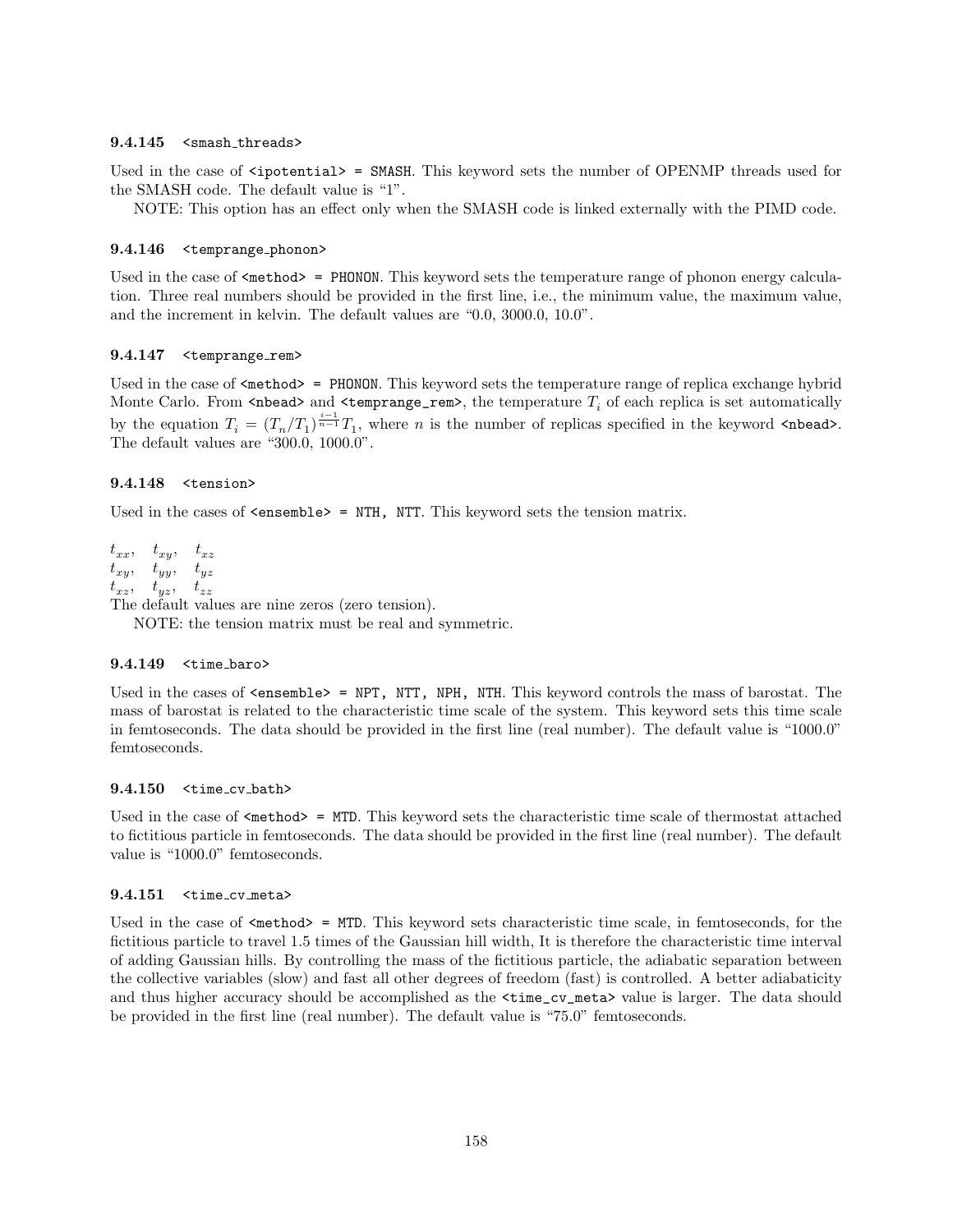# **9.4.152** <time fc meta>

Used in the case of  $\epsilon$ method $\epsilon$  = MTD. This keyword sets time scale of oscillation, in femtoseconds, that controls the the strength of harmonic force between collective variable and fictitious particle. The value should be large enough so that harmonic interaction is strong, keeping the collective variable and the position of fictitious particle close to each other. The data should be provided in the first line (real number). The default value is "30.0" femtoseconds.

NOTE: The time increment of updating of the harmonic force is controlled by the keyword  $\langle$ nref\_meta>.

# **9.4.153** <time limit meta>

Used in the case of  $\langle \text{method} \rangle$  = MTD. This keyword sets the time limit of adding a new hill in femtoseconds. It is recommended to set this value at least more than three times as large as the value of <time\_cv\_meta>. The data should be provided in the first line (real number). The default value is "225.0" femtoseconds, three times the default value of  $\times$ time\_cv\_meta>.

# **9.4.154** <train aenet>

Used in the case of  $\leq$  ipotential> = AENET. This keyword sets the train inputs in AENET potential. Following this keyword, all the lines of AENET train input should be copied, with all blank lines removed. The default values are not available.

# 9.4.155 <turbo\_command>

Used in the case of  $\leq$  ipotential> = TURBOMOLE. This keyword sets the execution of TURBOMOLE. Two execution commands should be given to compute energy, forces, and dipole moment. The first line gives the first TURBOMOLE execution command followed by the name of the first *control* file. The second line gives the second TURBOMOLE execution command followed by the name of the second *control* file.

### 9.4.156 <turbo\_guess>

Used in the case of  $\epsilon$  ipotential> = TURBOMOLE. This keyword gives the option for the initial guess of molecular orbital coefficients.

- $\times$ turbo\_guess> = PREVIOUS: Molecular orbital coefficients of the last step is used as the initial guess.
- $\times$ turbo\_guess> = PULAY: Extrapolation of the molecular orbital coefficients of the last four steps are used as the initial guess using Pulay's parameter set [18].
- $\times$ turbo\_guess> = KOLAFA, Extrapolation of the molecular orbital coefficients of the last six steps are used as the initial guess using Kolafa's parameter set [19].

The default value is PREVIOUS.

NOTE: For safe execution of TURBOMOLE, it is recommended to set this value to PREVIOUS.

### 9.4.157 <user\_command>

Used in the case of  $\epsilon$  ipotential = USER. This keyword gives the user execution command to calculate potential, forces, and optionally, virial, for a given atomic positions. The default value is not available.

### **9.4.158** <user input file>

Used in the case of  $\langle$ ipotential> = USER. This keyword gives the name of the input file of user execution command. The input file should be in the following format. For a single bead case,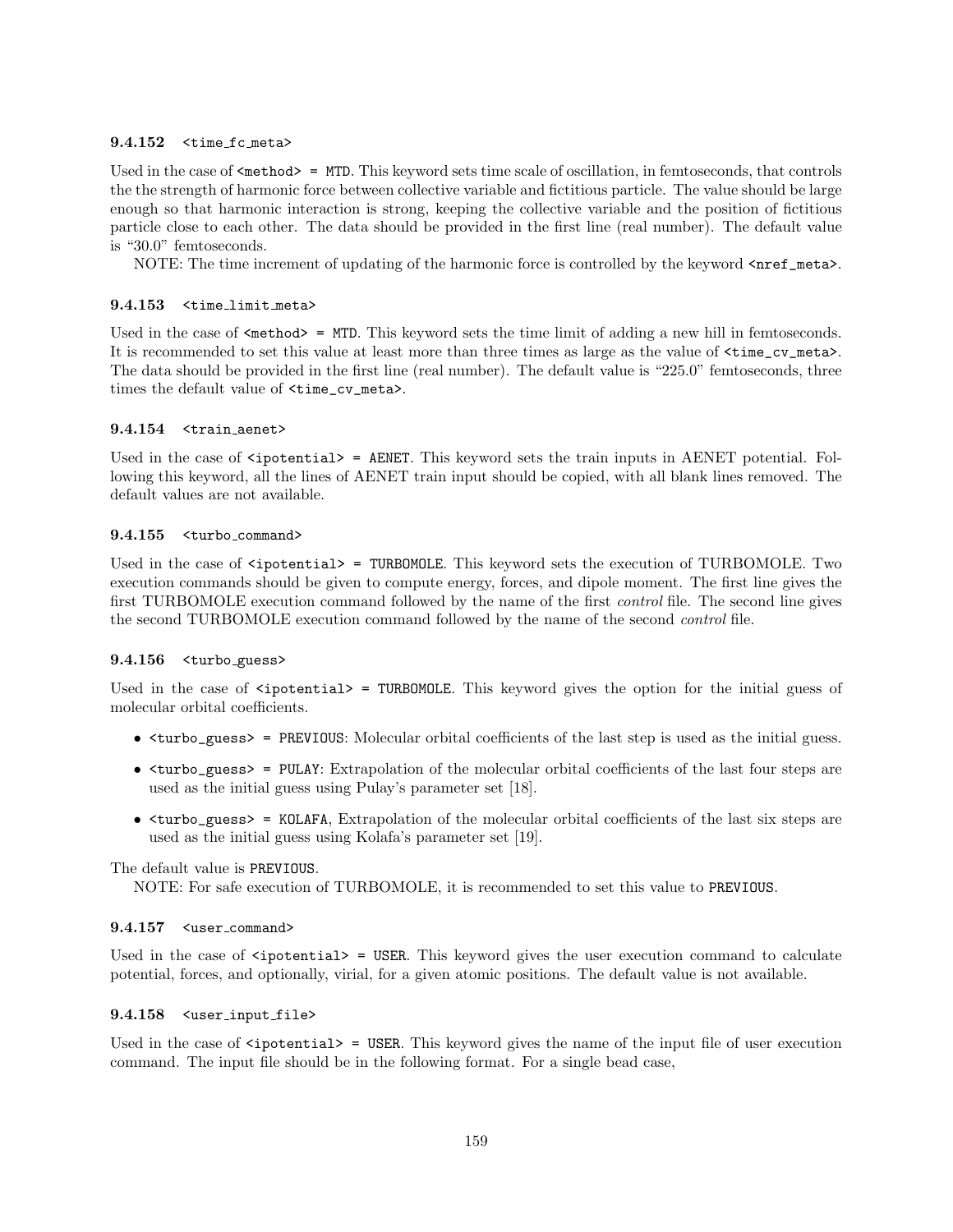x1 y1 z1 (Cartesian coordinates of atom 1 in bohr) x2 y2 z2 (Cartesian coordinates of atom 2 in bohr) .. .. .. .. .. .. xn yn yz (Cartesian coordinates of atom n in bohr) For a multiple bead case, x1 y1 z1 (Cartesian coordinates of atom 1 of bead 1 in bohr) x2 y2 z2 (Cartesian coordinates of atom 2 of bead 1 in bohr) .. .. .. xn yn yn (Cartesian coordinates of atom n of bead 1 in bohr) x1 y1 z1 (Cartesian coordinates of atom 1 of bead 2 in bohr) x2 y2 z2 (Cartesian coordinates of atom 2 of bead 2 in bohr) .. .. .. xn yn yn (Cartesian coordinates of atom n of bead 2 in bohr) .. .. .. .. .. .. x1 y1 z1 (Cartesian coordinates of atom 1 of bead m in bohr) x2 y2 z2 (Cartesian coordinates of atom 2 of bead m in bohr) .. .. .. xn yn yn (Cartesian coordinates of atom n of bead m in bohr)

The default value is not available.

#### 9.4.159 <user\_output\_file>

Used in the case of  $\langle$ ipotential> = USER. This keyword gives the name of the output file of user execution command. The output file should be in the following format. For a single bead case,

|                                                       | pot (potential)                                |
|-------------------------------------------------------|------------------------------------------------|
|                                                       | fx1 fy1 fz1 (force of atom 1 in bohr)          |
|                                                       | $f x2 f y2 f z2$ (force of atom 2 in bohr)     |
| $\cdot\cdot\cdot$ $\cdot\cdot\cdot$ $\cdot\cdot\cdot$ |                                                |
|                                                       |                                                |
|                                                       | fxn fyn fyn (forces of atom n in hartree/bohr) |
|                                                       | v11 v12 v13 (virial matrix in au, optional)    |
|                                                       | v21 v22 v23 (virial matrix in au, optional)    |

For a multiple bead case,

pot (potential of bead 1) fx1 fy1 fz1 (force of atom 1 of bead 1 in bohr) fx2 fy2 fz2 (force of atom 2 of bead 1 in bohr) ... ... ... fxn fyn fyn (force of atom n of bead 1 in hartree/bohr) fx1 fy1 fz1 (force of atom 1 of bead 2 in hartree/bohr) fx2 fy2 fz2 (force of atom 2 of bead 2 in hartree/bohr) ... ... ... fxn fyn fyn (force of atom n of bead 2 in hartree/bohr) ... ... ... ... ... ... fx1 fy1 fz1 (force of atom 1 of bead m in hartree/bohr) fx2 fy2 fz2 (force of atom 2 of bead m in hartree/bohr)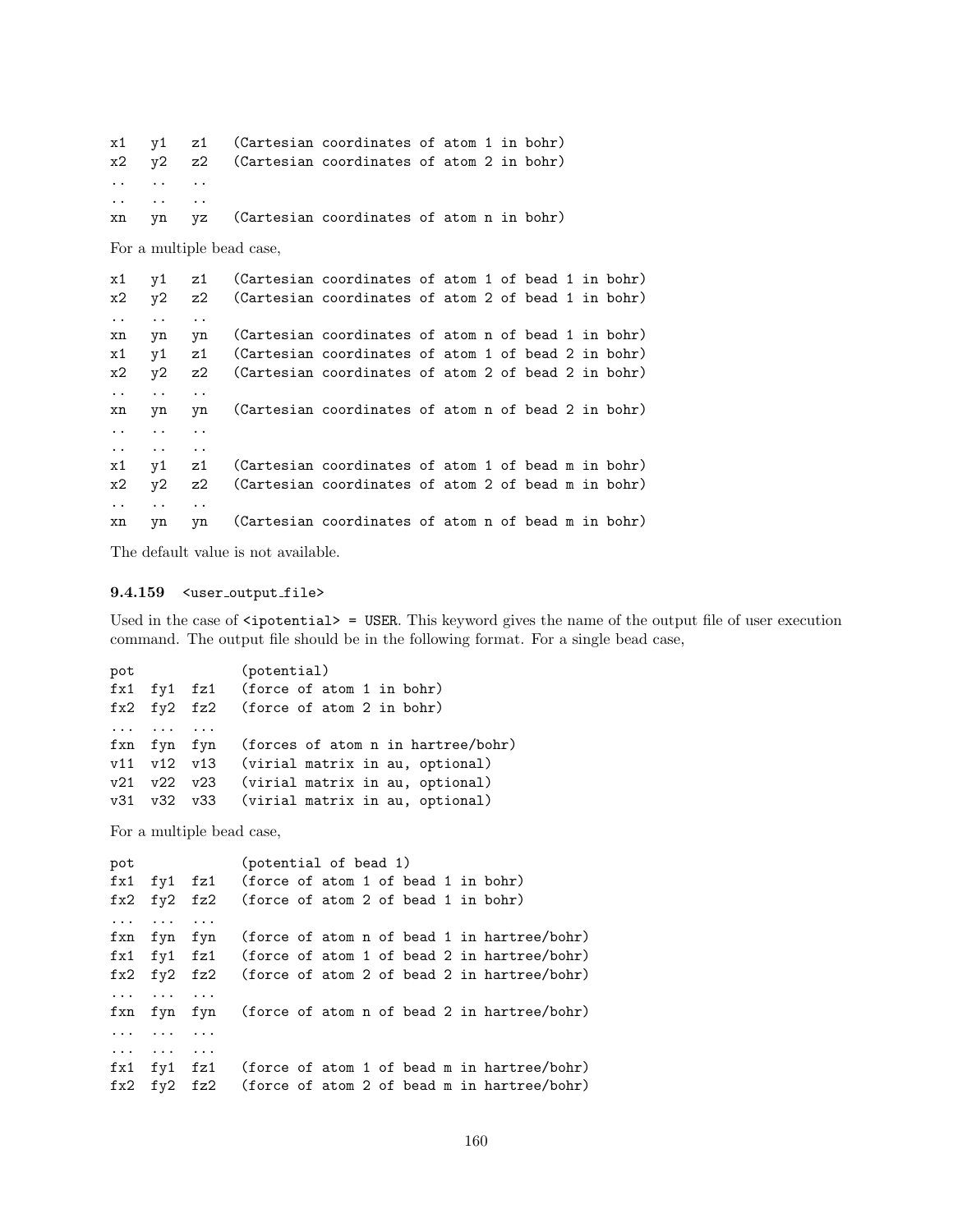```
... ... ...
fxn fyn fyn (force of atom n of bead m in hartree/bohr)
v11 v12 v13 (virial matrix in au, optional)
v21 v22 v23 (virial matrix in au, optional)
v31 v32 v33 (virial matrix in au, optional)
```
The default value is not available.

# 9.4.160 <vasp\_command>

Used in the case of  $\langle$ ipotential> = VASP5. This keyword sets the execution command of the VASP code. The data should be provided in the first line. The default is "mpirun -np 4 vasp *>* output.vasp".

## **9.4.161** <vasp keyword energy>

Used in the case of  $\epsilon$  ipotential> = VASP5. This keyword sets the energy keyword in the output file of the VASP code. The data should be provided in the first line. The default is "FREE ENERGIE OF THE ION-ELECTRON SYSTEM (eV)".

## **9.4.162** <vasp keyword gradient>

Used in the case of  $\langle$ ipotential> = VASP5. This keyword sets the gradient keyword in the output file of the VASP code. The data should be provided in the first line. The default is "POSITION TOTAL-FORCE  $(eV/Angst)$ ".

# 9.4.163 <vasp\_output>

Used in the case of  $\langle$ ipotential> = VASP. This keyword sets the log file of the VASP code. The following two data should be provided in the first line.

- The option, "0" or "1". If "0", the log file of only the first bead is printed. If "1", the log files of all the beads are printed.
- *•* The print interval *n* (integer). The log file is printed every *n* steps.

The default values are "0, 1", which means that the first bead is printed every step.

## 9.4.164 <vasp\_reuse\_wavefunction>

Used in the case of  $\leq$  ipotential> = VASP. This keyword controls the reuse the guess of Kohn-Sham (KS) orbitals of VASP. An integer, "0" or "1", should be provided in the first line. If "0", the guess of the KS orbitals is build from scratch at each step. If "1", the KS molecular orbitals of the last step is reused as the guess for those of the next step. The default value is "1" (reuse).

# **9.5 Optional keywords in** *input.dat*

#### **9.5.1** <components>

Used in the case of  $\epsilon$ method> = ROTOR. Also used in the *prep\_liquid.x* code. This keyword sets the molecular components. The data should be given in the following format.

- *•* The first line: the number of molecular components, *n* (integer).
- *•* The next *n* blocks: data of each molecular component.

Each of the latter block is in the following format.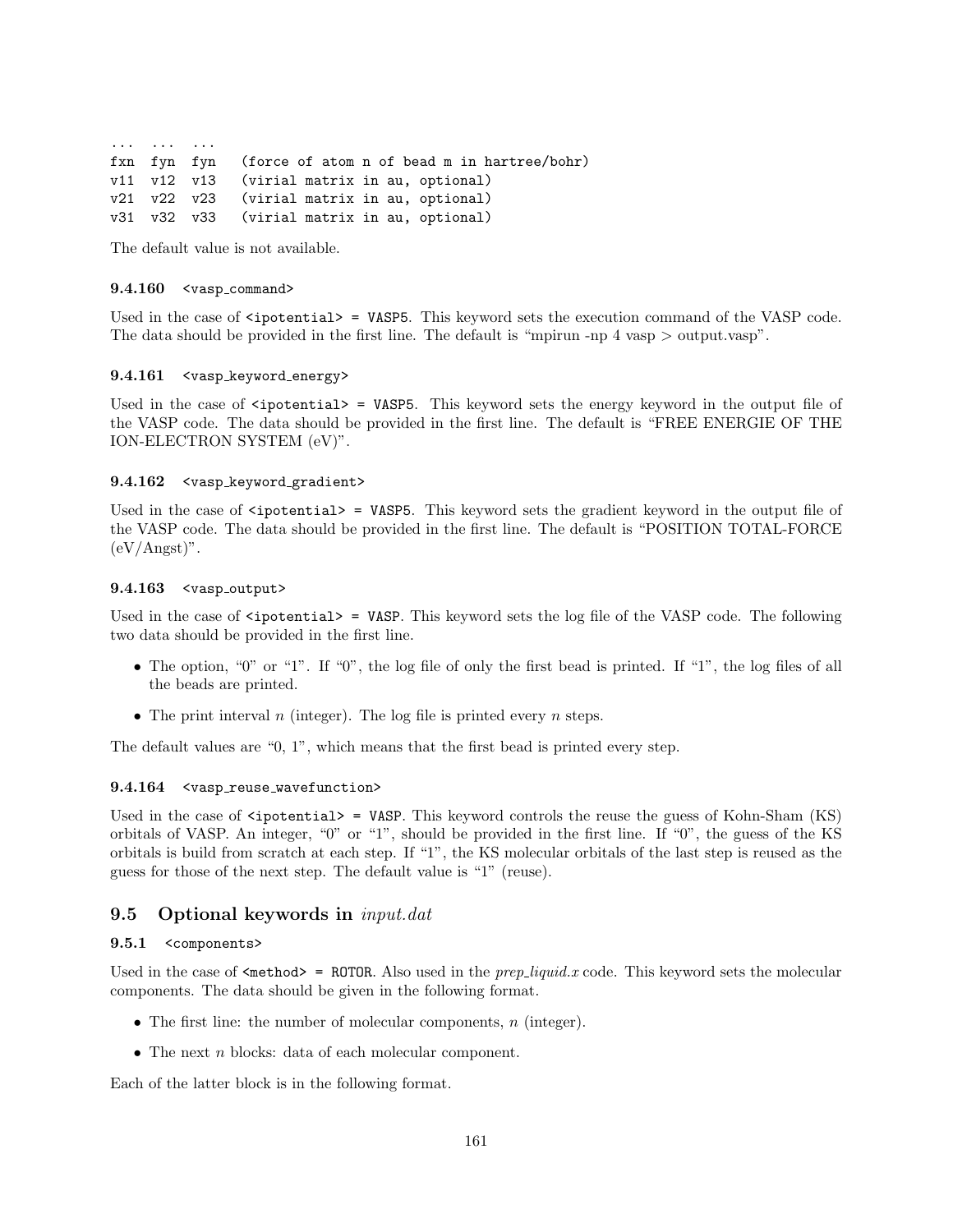- The first line has three data. The name of the molecule (character), The number of atoms per molecule *m* (integer), and the molecular type (character). The molecular type is specified from the following options.
	- **–** GENERAL: the molecule has a nonlinear structure with six degrees of freedom.
	- **–** LINEAR: the molecule has a linear structure with five degrees of freedom.
	- **–** MONOATOM: the molecule is monoatomic and it has three degrees of freedom.
- *•* Each of the next *m* lines has three data, corresponding to the coordinates *x*, *y* and *z* of each atom in the molecule, in bohr.

### **9.5.2** <molecules>

Used in the case of  $\langle \text{method}\rangle = \text{ROTOR}$ . Also used in the *prep\_liquid.x* code. This keyword sets the atoms of each molecule.

- *•* The first line: the number of molecules, *n* (integer).
- The next *n* lines: the name of the molecule and the atoms that belong to the molecule. The name of the molecule must be chosen from the ones given by the keyword <component>.

# **9.6 Keywords in** *calc.dat*

## **9.6.1** <ncalc>

This keyword sets the statistical analysis.

- LINE 1: number of variables, *n*.
- LINES  $2-(n+1)$ : information of variables (analysis keywords, followed by integers specifying atoms or species and the names of output files).

The default value is "0" (no variables). The analysis keywords should be chosen from the following:

- *•* lin.atom.list, #1, #2, file name This makes a list of bond length between atoms  $#1$  and  $#2$ .
- *•* angl.atom.list, #1, #2, #3, file name This makes a list of bond angles of atoms  $\#1-\#2-\#3$ .
- *•* dih.atom.list, #1, #2, #3, #4, file name This makes a list of dihedral angles of atoms  $\#1-\#2-\#3-\#4$ .
- *•* diff.atom.list, #1, #2, #3, file name This makes a list of bond length difference between atoms  $\#1-\#2$  and atoms  $\#2-\#3$ .
- *•* lin.spec.list, #1, #2, file name This makes a list of bond length of atomic species  $#1$  and  $#2$ .
- *•* angl.spec.list, #1, #2, #3, file name This makes a list of bond angles of atomic species  $\#1-\#2-\#3$ .
- *•* dih.spec.list, #1, #2, #3, #4, file name This makes a list of dihedral angles of atomic species #1-#2-#3-#4.
- *•* diff.spec.list, #1, #2, #3, file name This makes a list of bond length difference between atomic species  $\#1-\#2$  and  $\#2-\#3$ .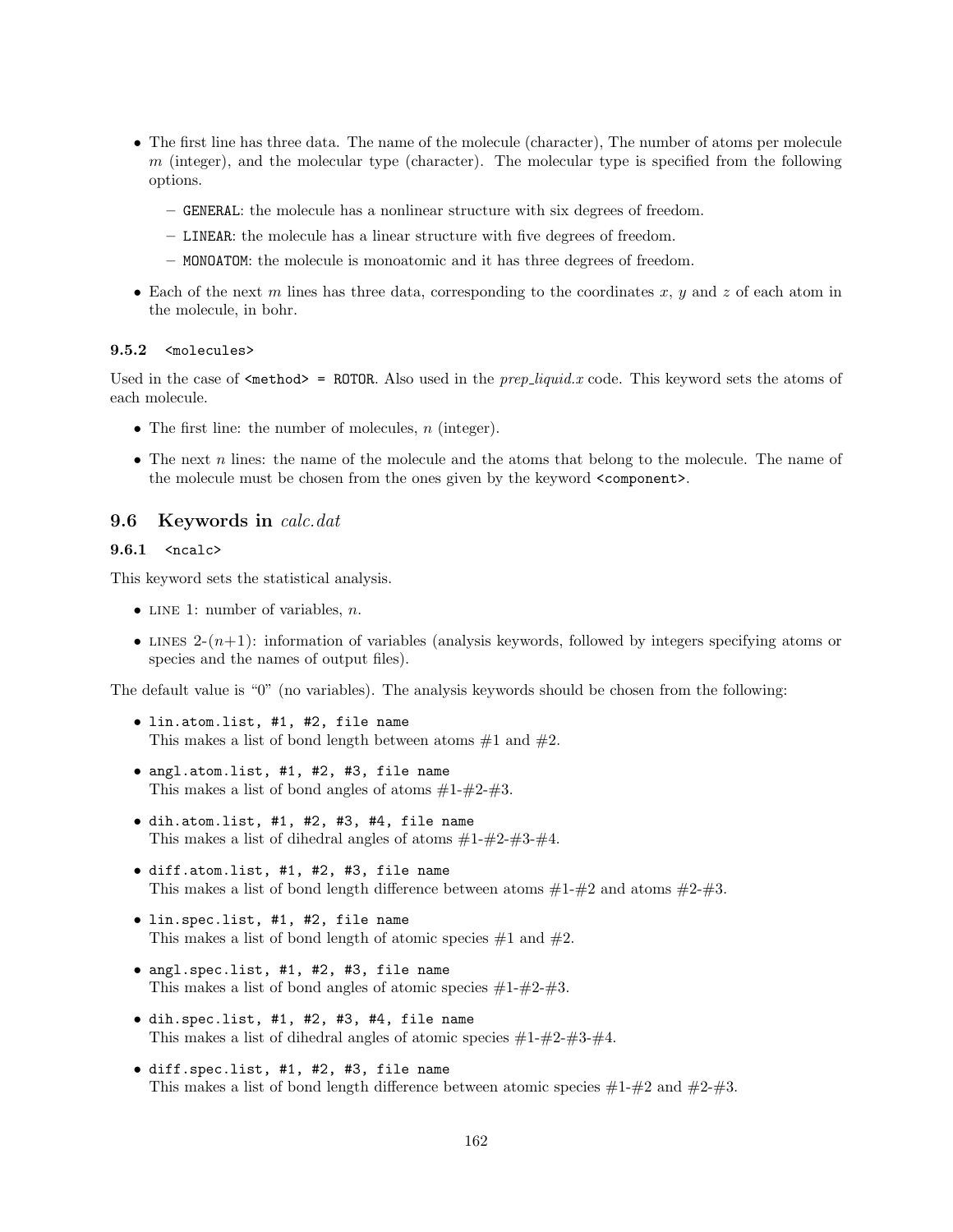- *•* sdiff.spec.list, #1, #2, #3, file name This makes a list of absolute bond length difference between atomic species  $\#1-\#2$  and  $\#2-\#3$ .
- *•* lin.atom.dens, #1, #2, file name This makes a density profile of bond length between atoms  $\#1$  and  $\#2$ . The mesh size of the density profile is set by the keyword <params\_lin\_dens>.
- *•* angl.atom.dens, #1, #2, #3, file name This makes a density profile of bond angles of atoms  $\#1-\#2-\#3$ . The mesh size of the density profile is set by the keyword <params\_angl\_dens>.
- *•* dih.atom.dens, #1, #2, #3, #4, file name This makes a density profile of dihedral angles of atoms  $\#1-\#2-\#3-\#4$ . The mesh size of the density profile is set by the keyword <params\_dih\_dens>.
- *•* diff.atom.dens, #1, #2, #3, file name This makes a density profile of bond length difference between atoms  $\#1-\#2$  and atoms  $\#2-\#3$ . The mesh size of the density profile is set by the keyword  $\epsilon$  params\_diff\_dens>.
- *•* sdiff.atom.dens, #1, #2, #3, file name This makes a density profile of absolute bond length difference between atoms  $\#1-\#2$  and atoms  $\#2-\#3$ . The mesh size of the density profile is set by the keyword  $\epsilon$  arams\_sdiff\_dens>.
- *•* lin.spec.dens, #1, #2, file name This makes a density profile of bond length of atomic species  $\#1$  and  $\#2$ . The mesh size of the density profile is set by the keyword <params\_lin\_dens>.
- *•* angl.spec.dens, #1, #2, #3, file name This makes a density profile of bond angles of atomic species  $\#1-\#2-\#3$ . The mesh size of the density profile is set by the keyword <params\_angl\_dens>.
- *•* dih.spec.dens, #1, #2, #3, #4, file name This makes a density profile of dihedral angles of atomic species  $\#1-\#2-\#3-\#4$ . The mesh size of the density profile is set by the keyword <params\_dih\_dens>.
- *•* diff.spec.dens, #1, #2, #3, file name This makes a density profile of bond length difference between atomic species  $\#1-\#2$  and  $\#2-\#3$ . The mesh size of the density profile is set by the keyword <params\_diff\_dens>.
- *•* sdiff.spec.dens, #1, #2, #3, file name This makes a density profile of absolute bond length difference between atomic species  $#1-\#2$  and  $\#2-\#3$ . The mesh size of the density profile is set by the keyword  $\epsilon$  params\_sdiff\_dens>.
- *•* lin.atom.avg, #1, #2, file name This calculates the average and dispersion values of bond length between atoms  $#1$  and  $#2$ .
- *•* angl.atom.avg, #1, #2, #3, file name This calculates the average and dispersion values of bond angles of atoms  $\#1-\#2-\#3$ .
- *•* dih.atom.avg, #1, #2, #3, #4, file name This calculates the average and dispersion values of dihedral angles of atoms  $\#1-\#2-\#3-\#4$ .
- *•* diff.atom.avg, #1, #2, #3, #4, file name This calculates the average and dispersion values of bond length difference between atoms  $#1-\#2$  and  $#2 - #3.$
- *•* lin.spec.avg, #1, #2, file name This calculates the average and dispersion values of bond length between atomic species  $#1$  and  $#2$ .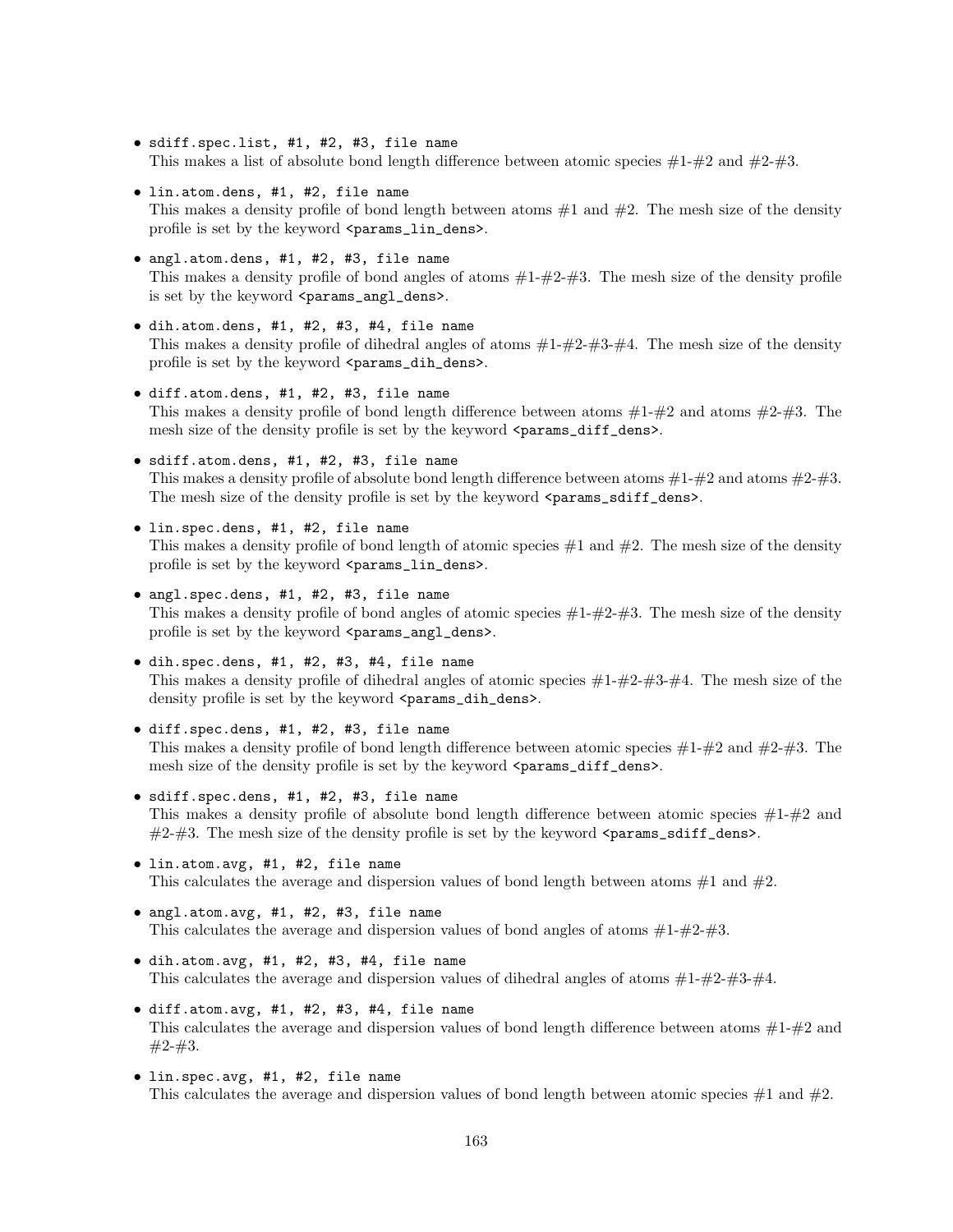- *•* angl.spec.avg, #1, #2, #3, file name This calculates the average and dispersion values of bond angles of atomic species  $#1-\#2-\#3$ .
- *•* dih.spec.avg, #1, #2, #3, #4, file name This calculates the average and dispersion values of dihedral angles of atomic species  $\#1-\#2-\#3-\#4$ .
- *•* diff.spec.avg, #1, #2, #3, #4, file name This calculates the average and dispersion values of bond length difference between atomic species  $\#1-\#2$  and  $\#2-\#3$ .
- *•* xla.spec.dens, #1, #2, #3, file name This makes two-dimensional density profile between bond length of atomic species  $\#1-\#2$  and bond angles of atomic species  $\#1-\#2-\#3$ . The mesh sizes of the density profile is set by the keyword <params\_lin\_dens> and <params\_angl\_dens>.

The species numbers are those in the file *structure.dat*. NOTE: In the calculation of bond angles and dihedral angles, Jacobian is not included.

# 9.6.2 <iprint\_calc>

This keyword sets the print interval of statistical analysis. The data should be provided in the first line (integer). The default value is "1" (every step).

# 9.6.3 <iprint\_std\_calc>

This keyword sets the print interval of standard output. The data should be provided in the first line (integer). The default value is "100" (every 100 steps).

# **9.6.4** <istep fin calc>

This keyword sets the final step number read from *trj.out*. The data should be provided in the first line (integer). The default value is "-1" (the last step in *trj.out*).

# **9.6.5** <istep ini calc>

This keyword sets the initial step number read from *trj.out*. The data should be provided in the first line (integer). The default is 1 (the first step in *trj.out*).

# **9.6.6** <jformat xyz>

This keyword sets the print option of xyz trajectory. One could be chosen from below:

- *•* jformat\_xyz = 1: print each bead configuration separately.
- *•* jformat\_xyz = 2: print all beads into one configuration.
- **jformat\_xyz = 3:** print only the centroid configuration.
- jformat\_xyz = 4: print only the selected bead defined by the keyword  $\langle$ jxyz\_bead>.

The data should be provided in the first line (integer). The default value is "2".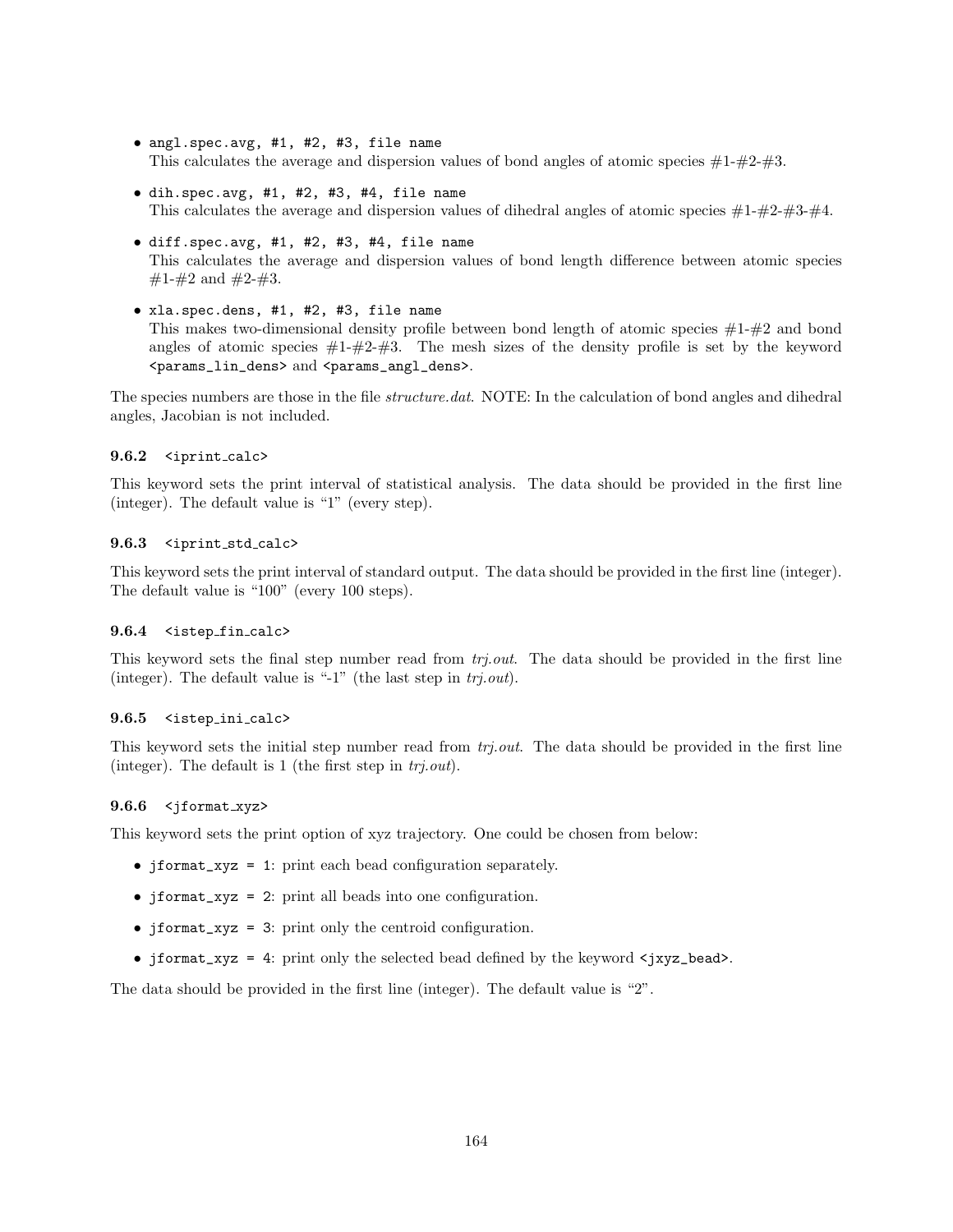# **9.6.7** <jorigin xyz>

This keyword sets the option of the origin in xyz trajectory. One could be chosen from below:

- *•* jorigin\_xyz = 1: origin is (0*.*0*,* 0*.*0*,* 0*.*0).
- jorigin\_xyz = 2: Cartesian coordinates of origin is defined by the keyword  $\langle ixyz \rangle$  origin.
- jorigin\_xyz = 3: origin is fixed to an atom defined by the keyword <jxyz\_atom>.

The data should be provided in the first line (integer). The default value is "1".

# **9.6.8** <jprint xyz>

This keyword sets the print interval of xyz trajectory. The data should be provided in the first line (integer). The default is -1 (do not print).

# **9.6.9** <jspec xyz>

Used in the cases when  $\langle$  iprint\_xyz> is positive. This keyword specifies the species to be printed in the output file *calc.xyz*. Two integers should be provided in the first line, which indicate the first species to be printed and the last species to be printed, respectively. Exceptionally, "-1" is the last species in the system. The default values are "1" (first species in the system) and "-1" (last species in the system), which means that all the species are printed.

# **9.6.10** <jxyz atom>

This keyword sets the central atom of xyz trajectory. This keyword is activated only when jorigin\_xyz = 2. The data should be provided in the first line (integer). The default is 1 (the first atom).

# **9.6.11** <jxyz bead>

This keyword sets the bead number of xyz trajectory. This keyword is activated only when iformat\_xyz = 4. The data should be provided in the first line (integer). The default value is "1" (the first bead).

# **9.6.12** <jxyz origin>

This keyword sets the origin of xyz trajectory. This keyword is activated only when jorigin\_xyz = 3. The data should be provided in the first line (integer). The default values are "0.0, 0.0, 0.0" (the origin).

# 9.6.13 <params\_lin\_dens>

This keyword sets the mesh for bond length distributions. Three real numbers should be provided in the first line, i.e., the minimum value, the maximum value, and the mesh size in au (bohr).

# 9.6.14 <params\_angl\_dens>

This keyword sets the mesh for bond angle distributions. Three real numbers should be provided in the first line, i.e., the minimum value, the maximum value, and the mesh size in degrees.

# 9.6.15 <params\_dih\_dens>

This keyword sets the mesh for dihedral angle distributions. Three real numbers should be provided in the first line, i.e., the minimum value, the maximum value, and the mesh size in degrees.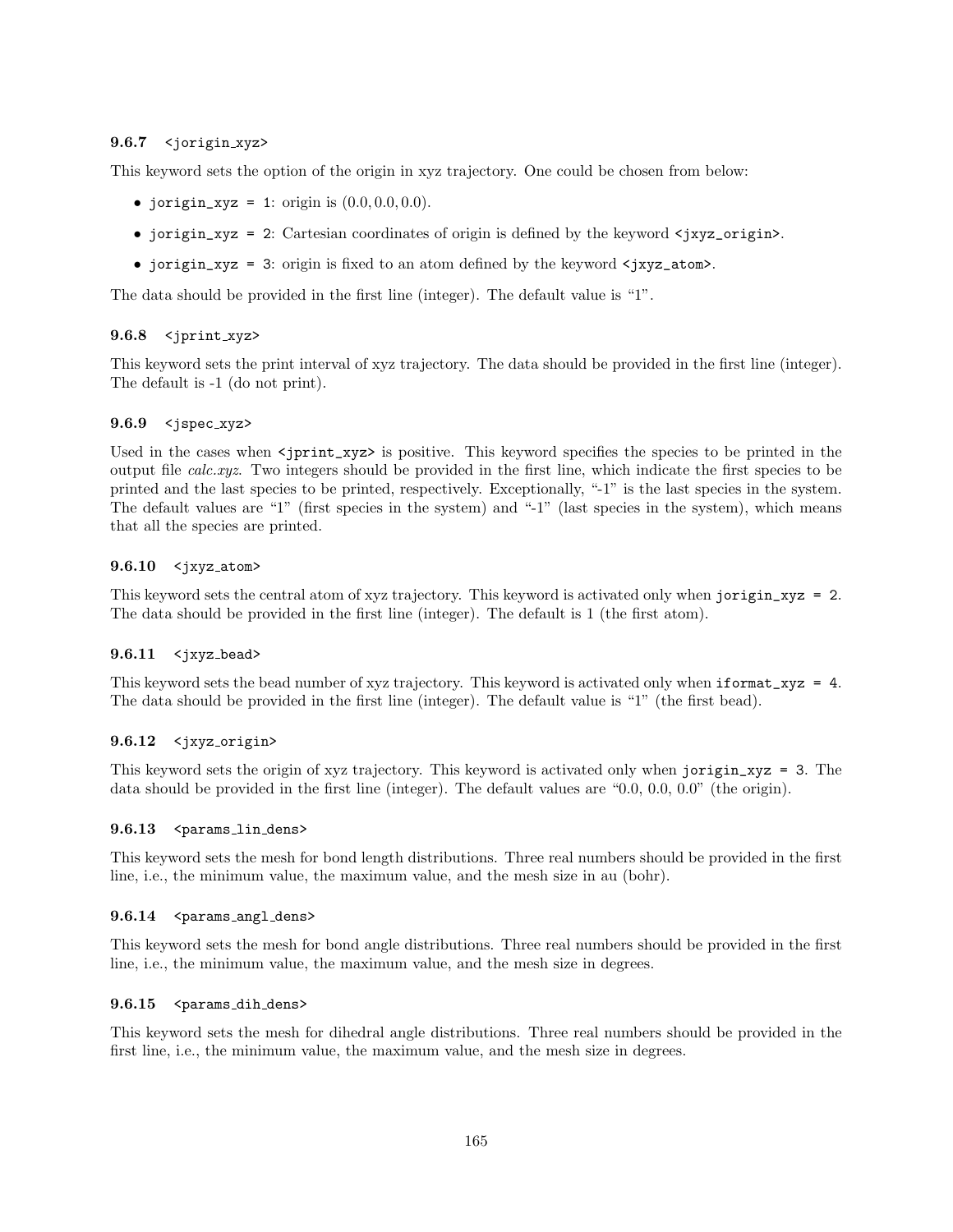# **9.7 Keywords for MM potential in** *mm.dat*

In the PIMD code, the molecular mechanics potential is defined as follows.

$$
V_{\text{mm}} = V_{\text{lin}} + V_{\text{gen}} + V_{\text{angl}} + V_{\text{impr}} + V_{\text{dih}} + V_{\text{cmap}} + V_{\text{lj}} + V_{\text{es}} + V_{\text{mrs}} + V_{\text{buck}}.
$$
 (10)

Each term is associated with each keyword in the input file, *mm.dat*.

- $V_{\text{lin}}$ : <linear\_bonds>.
- *• V*gen: <genlin\_bonds>.
- $V_{\text{angl}}$ : <angular\_bonds>.
- *• V*impr: <improper\_bonds>.
- $V_{\text{dih}}$ : <dihedral\_bonds>.
- $V_{\text{cman}}$ : <ncmap>, <nkind\_cmap>.
- $V_{1i}$ : <lennard-jones>.
- $V_{\text{es}}$ : <charges>, <nbcp>, <ewald> (optionally <ewald\_type> and <pme\_ewald> for particle-mesh Ewald method, and <damping> and <ewpol> for polarizable force field).
- $V_{\text{mrs}}$ : <morse>.
- $V_{\text{buck}}$ : <br/> **//>
containg ham>.**

If the keyword is not present in the file *mm.dat*, the corresponding contribution is assumed to be zero. For instance, if <linear\_bonds> is not present,  $V_{lin}$  is zero.

#### 9.7.1 <linear\_bonds>

This keyword sets the harmonic bond distance potential, which has the form

$$
V_{\text{lin}} = \sum_{\alpha=1}^{N_{\text{lin}}} \frac{1}{2} k_{\text{lin}}^{(\alpha)} \left( r_{ij}^{(\alpha)} - r_{\text{lin}}^{(\alpha)} \right)^2 \tag{11}
$$

where

$$
r_{ij}^{(\alpha)} = \left| \mathbf{r}_{ij}^{(\alpha)} \right| \tag{12}
$$

is the bond length of the *α*-th pair of atoms,  $i^{(\alpha)}$  and  $j^{(\alpha)}$ , with

$$
\mathbf{r}_{ij}^{(\alpha)} = \mathbf{r}_{i^{(\alpha)}} - \mathbf{r}_{j^{(\alpha)}}.
$$
 (13)

In the file *mm.dat*, the parameters are given in the following way.

<linear\_bonds>

*N*lin  $i^{(1)}$  $\, \, , \, \, j^{(1)}, \, \, r^{(1)}_{\text{lin}}, \, k^{(1)}_{\text{lin}}$ lin  $i^{(2)}$  $\, \, , \, \, j^{(2)}, \, \, r_{\text{lin}}^{(2)}, \, k_{\text{lin}}^{(2)}$ lin *· · ·*

In the first line after the keyword <linear\_bonds>, the number of terms  $N_{lin}$ , is given (integer). In the following  $N_{lin}$  lines, the data for each interaction is given. Here, *i* and *j* are the interacting atoms (two integers),  $r_{\text{lin}}$  is the equilibrium bond distance in bohr (real number), and  $k_{\text{lin}}$  is the force constant in hartree/bohr<sup>2</sup> (real number).

NOTE: Urey-Bradley potentials (1-3 bonded harmonic potentials) could be included in this class.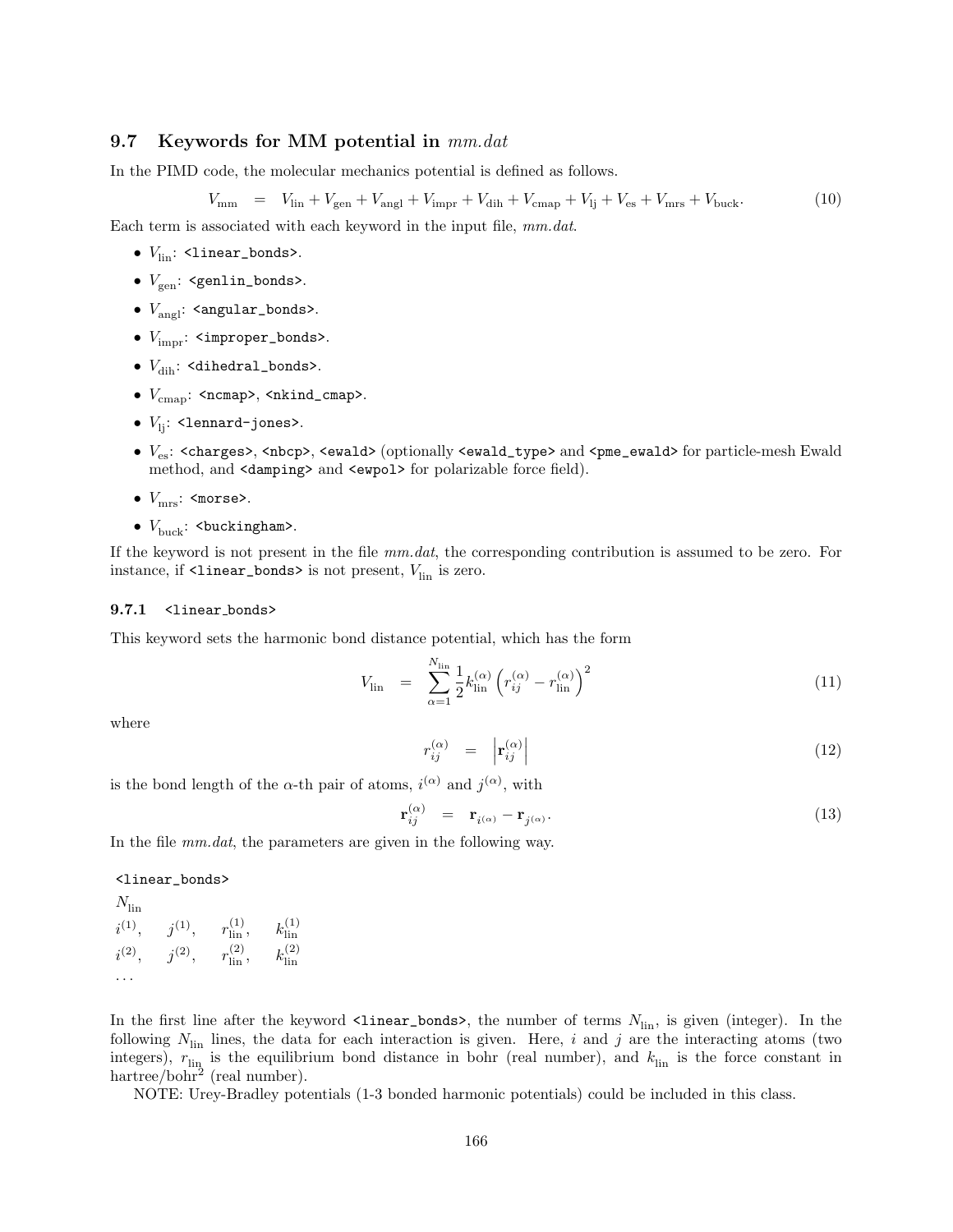# **9.7.2** <genlin bonds>

This keyword sets the general bond distance potential, which has the form of the Taylor series.

$$
V_{\text{gen}} = \sum_{\alpha=1}^{N_{\text{gen}}} k_{\text{gen}}^{(\alpha)} \left( r_{ij}^{(\alpha)} - r_{\text{gen}}^{(\alpha)} \right)^{m_{\text{gen}}^{(\alpha)}}
$$
(14)

In the file *mm.dat*, the parameters are given in the following way.

#### <genlin\_bonds>

*N*gen  $i^{(1)}, \quad j^{(1)}, \quad m_{\text{gen}}^{(1)}, \quad r_{\text{gen}}^{(1)}, \quad k$ (1) gen  $i^{(2)}, \, j^{(2)}, \, m_{\text{gen}}^{(2)}, \, r_{\text{gen}}^{(2)}, \, k$ (2) gen *· · ·*

In the first line after the keyword **<genlin\_bonds>**, the number of terms,  $N_{\text{gen}}$ , is given (integer). In the following  $N_{\text{gen}}$  lines, the data for each interaction is given. Here, *i* and *j* are the interacting atoms (two integers),  $m_{gen}$  is the power (integer),  $r_{gen}$  is the equilibrium bond distance in bohr (real number), and  $k_{gen}$ is the force constant in hartree/bohr<sup>2</sup> (real number).

## 9.7.3 <angular\_bonds>

This keyword sets the harmonic bond angle potential, which has the form

$$
V_{\text{angl}} = \sum_{\alpha=1}^{N_{\text{angl}}} \frac{1}{2} k_{\text{angl}}^{(\alpha)} \left( \theta_{ijk}^{(\alpha)} - \theta_{\text{angl}}^{(\alpha)} \right)^2 \tag{15}
$$

where the angle  $\theta_{ijk}$  is defined as

$$
\cos \theta_{ijk}^{(\alpha)} = \frac{\mathbf{r}_{ij}^{(\alpha)} \cdot \mathbf{r}_{kj}^{(\alpha)}}{\left| \mathbf{r}_{ij}^{(\alpha)} \right| \left| \mathbf{r}_{kj}^{(\alpha)} \right|},\tag{16}
$$

In the file *mm.dat*, the parameters are given in the following way.

# <angular\_bonds>

*N*angl  $i^{(1)}, \quad j^{(1)}, \quad k^{(1)}, \quad \theta_{\text{angl}}^{(1)}, \quad k_{\text{angl}}^{(1)}$ angl  $i^{(2)}, \, j^{(2)}, \, k^{(2)}, \, \theta_{\text{angl}}^{(2)}, \, k_{\text{angl}}^{(2)}$ angl *· · ·*

In the first line after the keyword **<angular\_bonds>**, the number of terms,  $N_{\text{angl}}$ , is given (integer). In the following  $N_{\text{angl}}$  lines, the data for each interaction is given. Here, *i*, *j*, and *k* are the interacting atoms (three integers),  $\theta_{\text{angl}}$  is the equilibrium bond angle in degrees (real number), and  $k_{\text{angl}}$  is the force constant in hartree/degrees<sup>2</sup> (real number).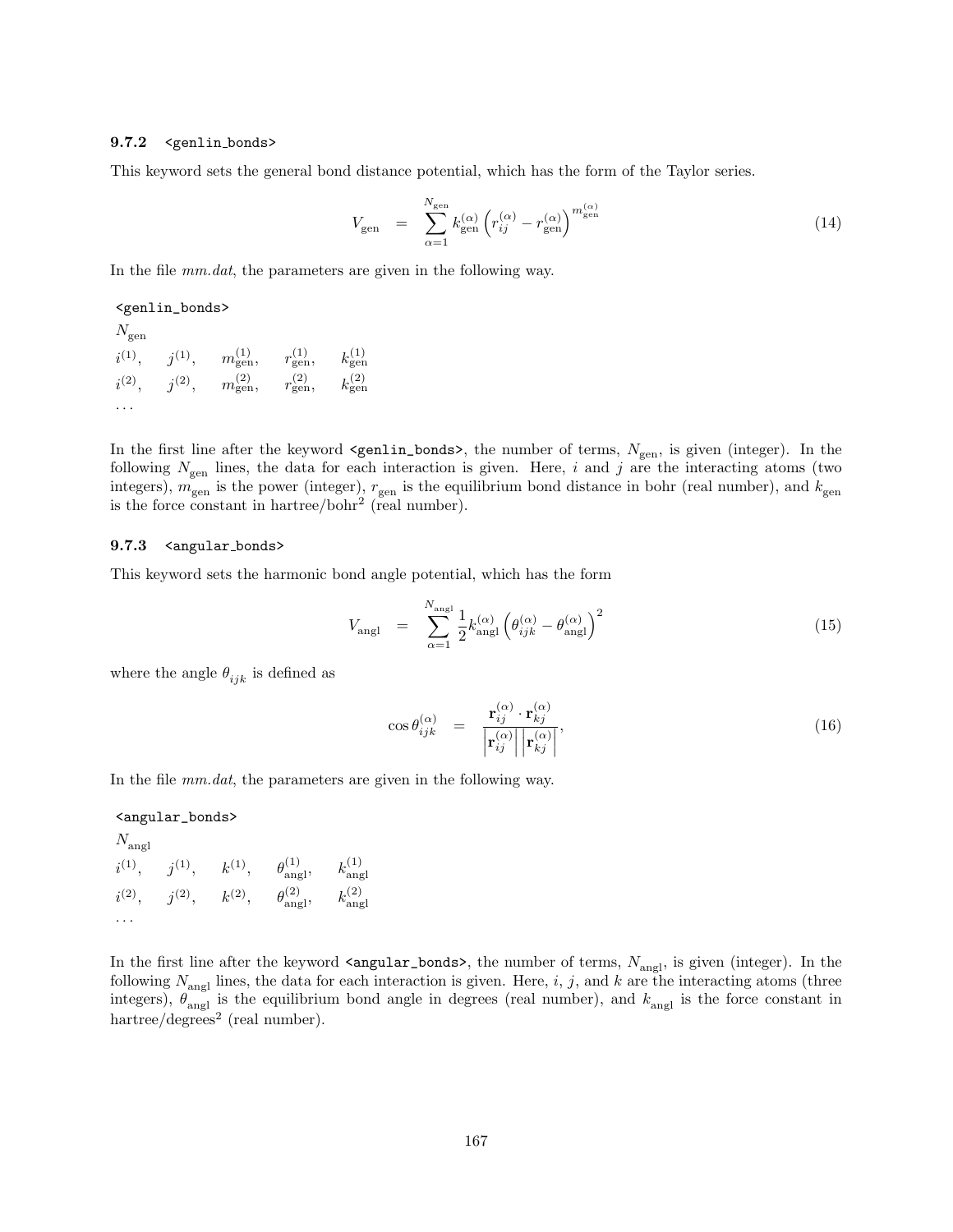## **9.7.4** <improper bonds>

This keyword sets the harmonic improper angle potential, which has the form

$$
V_{\text{impr}} = \sum_{\alpha=1}^{N_{\text{impr}}} \frac{1}{2} k_{\text{impr}}^{(\alpha)} \left( \chi_{ijkl}^{(\alpha)} - \chi_{\text{impr}}^{(\alpha)} \right)^2.
$$
 (17)

The improper angle,  $\chi_{ijkl}$ , is defined as the angle between the vector normal to the *i*-*j*-*k* plane and the vector normal to the *j*-*k*-*l* plane,

$$
\cos \chi_{ijkl}^{(\alpha)} = \frac{\mathbf{s}_{ijk}^{(\alpha)} \cdot \mathbf{s}_{ljk}^{(\alpha)}}{\left| \mathbf{s}_{ljk}^{(\alpha)} \right| \left| \mathbf{s}_{ljk}^{(\alpha)} \right|},\tag{18}
$$

where

$$
\mathbf{s}_{ijk}^{(\alpha)} = \mathbf{r}_{ij}^{(\alpha)} \times \mathbf{r}_{kj}^{(\alpha)}, \quad \mathbf{s}_{ijk}^{(\alpha)} = \mathbf{r}_{lj}^{(\alpha)} \times \mathbf{r}_{kj}^{(\alpha)}, \tag{19}
$$

Note that the definition of the improper angle is the same with that of the dihedral angle. In the file *mm.dat*, the parameters are given in the following way.

#### <improper\_bonds>

| $N_{\rm{impr}}$ |           |           |           |                             |                                    |
|-----------------|-----------|-----------|-----------|-----------------------------|------------------------------------|
| $i^{(1)}$ .     | $i^{(1)}$ | $k^{(1)}$ | $l^{(1)}$ | $\chi^{(1)}_{\text{impr}},$ | $k_{\rm{impr}}^{\left( 1\right) }$ |
| $i^{(2)}$       | $i^{(2)}$ | $k^{(2)}$ | $l^{(2)}$ | $\chi^{(2)}_{\rm{impr}},$   | $k_{\rm{impr}}^{\left( 2\right) }$ |
| $\cdots$        |           |           |           |                             |                                    |

In the first line after the keyword  $\langle$ **improper\_bonds>**, the number of terms,  $N_{\text{impr}}$ , is given (integer). In the following  $N_{\text{impr}}$  lines, the data for each interaction is given. Here, *i*, *j*, *k*, and *l* are the interacting atoms (four integers),  $\chi_{\rm{impr}}$  is the equilibrium bond angle in degrees (real number), and  $k_{\rm{impr}}$  is the force constant in hartree/degrees<sup>2</sup> (real number).

### **9.7.5** <dihedral bonds>

This keyword sets the dihedral angle potential, which has the form

$$
V_{\text{dih}} = \sum_{\alpha=1}^{N_{\text{dih}}} \frac{1}{2} v_{\text{dih}}^{(\alpha)} \left\{ 1 + \mu_{\text{dih}}^{(\alpha)} \cos \left( \nu_{\text{dih}}^{(\alpha)} \chi_{ijkl}^{(\alpha)} \right) \right\}.
$$
 (20)

The dihedral angle  $\chi_{ijkl}$  is defined as the angle between the vector normal to the *i*-*j*-*k* plane and the vector normal to the *j*-*k*-*l* plane,

$$
\cos \chi_{ijkl}^{(\alpha)} = \frac{\mathbf{s}_{ijk}^{(\alpha)} \cdot \mathbf{s}_{ljk}^{(\alpha)}}{\left| \mathbf{s}_{ljk}^{(\alpha)} \right| \left| \mathbf{s}_{ljk}^{(\alpha)} \right|}.
$$
\n(21)

Note that the definition of the dihedral angle is the same as that of the improper angle. However, the improper and dihedral angle potentials are different in the functional form. In the file *mm.dat*, the parameters are given in the following way.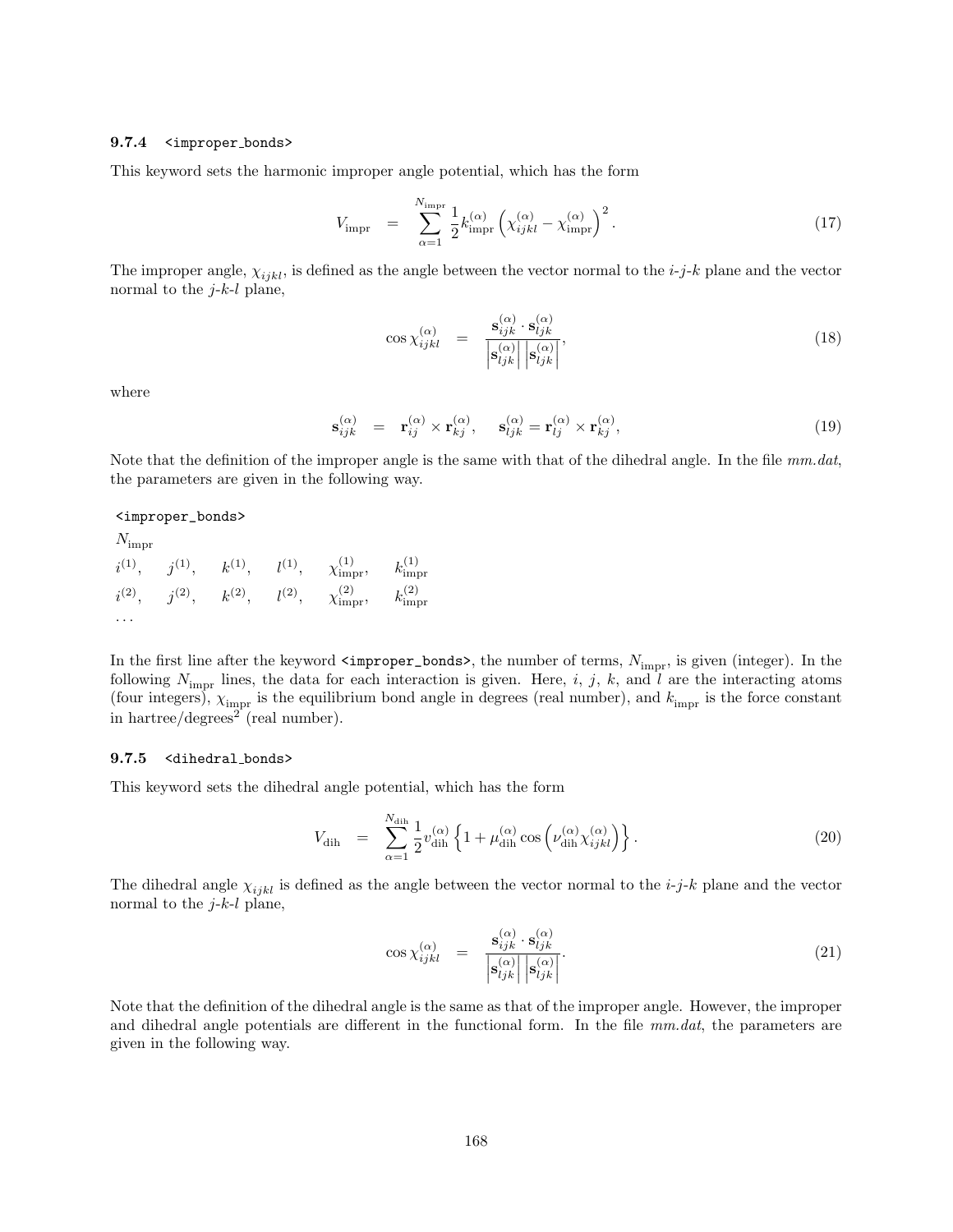<dihedral\_bonds>

| $N_{\rm dih}$ |  |  |                                                                                                                                                                                             |  |
|---------------|--|--|---------------------------------------------------------------------------------------------------------------------------------------------------------------------------------------------|--|
|               |  |  | $i^{(1)}, \hspace{0.5cm} j^{(1)}, \hspace{0.5cm} k^{(1)}, \hspace{0.5cm} l^{(1)}, \hspace{0.5cm} v^{(1)}_{\rm dih}, \hspace{0.5cm} \nu^{(1)}_{\rm dih}, \hspace{0.5cm} \mu^{(1)}_{\rm dih}$ |  |
|               |  |  | $i^{(2)}, \quad j^{(2)}, \quad k^{(2)}, \quad l^{(2)}, \quad v_{\text{dih}}^{(2)}, \quad v_{\text{dih}}^{(2)}, \quad \mu_{\text{dih}}^{(2)}$                                                |  |
| $\cdot$       |  |  |                                                                                                                                                                                             |  |

In the first line after the keyword  $\alpha$  integral bonds>, the number of terms,  $N_{\text{dip}}$ , is given (integer). In the following  $N_{\text{dih}}$  lines, the data for each interaction is given. Here, *i*, *j*, *k*, and *l* are the interacting atoms (four integers),  $\chi_{\rm{impr}}$  is the equilibrium bond angle in degrees (real number),  $v_{\rm{dih}}$  is the rotational barrier in hartree (real number),  $\nu_{\text{dih}}$  is the degeneracy (integer), and  $\mu_{\text{dih}}$  is the phase  $=\pm 1$  (integer).

#### 9.7.6 <ncmap>, <nkind\_cmap>

This keyword sets the CMAP correction. In the file *mm.dat*, the parameters are given in the following way.

<ncmap>

*N*cmap  $i^{(1)}$ , *j* (1) , *k* (1) , *l* (1) , *m*(1) , *α* (1)  $i^{(2)}$ , *j* (2) , *k* (2) , *l* (2) , *m*(2) , *α* (2) *· · ·*

In the first line after the keyword  $\langle ncmap \rangle$ , the number of terms,  $N_{cmap}$ , is given (integer). In the following  $N_{\text{cmap}}$  lines, the data for each interaction is given. Here, *i*, *j*, *k*, *l*, and *m* are atoms comprising the two dihedral angles  $(i - j - k - l$  and  $j - k - l - m$ , and  $\alpha$  is the label of the CMAP kind, each of which is specified as follows.

<nkind\_cmap>

*M*cmap

1,  $V_{\text{cmap}}^{(1)}(0^{\circ}, 0^{\circ}), \quad V_{\text{cmap}}^{(1)}(15^{\circ}, 0^{\circ}), \quad \cdots, \quad V_{\text{cmap}}^{(1)}(330^{\circ}, 345^{\circ}), \quad V_{\text{cmap}}^{(1)}(345^{\circ}, 345^{\circ})$ 2,  $V_{\text{cmap}}^{(2)}(0^{\circ}, 0^{\circ}), \quad V_{\text{cmap}}^{(2)}(15^{\circ}, 0^{\circ}), \quad \cdots, \quad V_{\text{cmap}}^{(2)}(330^{\circ}, 345^{\circ}), \quad V_{\text{cmap}}^{(2)}(345^{\circ}, 345^{\circ})$ *· · ·*

In the first line after the keyword  $\langle \text{nkind\_cmap} \rangle$ , the number of CMAP kinds,  $M_{\text{cmap}}$ , is given (integer). The data of each CMAP kind is given in the following  $M_{\text{cmap}}$  blocks; The CMAP kind,  $\alpha$ , is followed by  $576 = 24 \times 24$  real numbers corresponding to the values of  $V_{\text{cmap}}^{(\alpha)}(x, y)$  at the evenly spaced grid points in the set of dihedral angles x and  $y$  ( $0$ °  $\leq x, y \leq 345$ ° with the interval of 15<sup>°</sup>). The grid data could be separated by lines with a divisor of 24.

# **9.7.7** <lennard-jones>

This keyword sets Lennard-Jones (LJ) potential, which has the form

$$
V_{lj} = \sum_{\alpha=1}^{N_{lj}} V_{lj}^{(\alpha)} \left( r_{ij}^{(\alpha)} \right) = \sum_{\alpha=1}^{N_{lj}} 4 \epsilon_{lj}^{(\alpha)} \left\{ \left( \frac{\sigma_{lj}^{(\alpha)}}{r_{ij}^{(\alpha)}} \right)^{12} - \left( \frac{\sigma_{lj}^{(\alpha)}}{r_{ij}^{(\alpha)}} \right)^{6} \right\}.
$$
 (22)

In the file *mm.dat*, the parameters are given in the following way.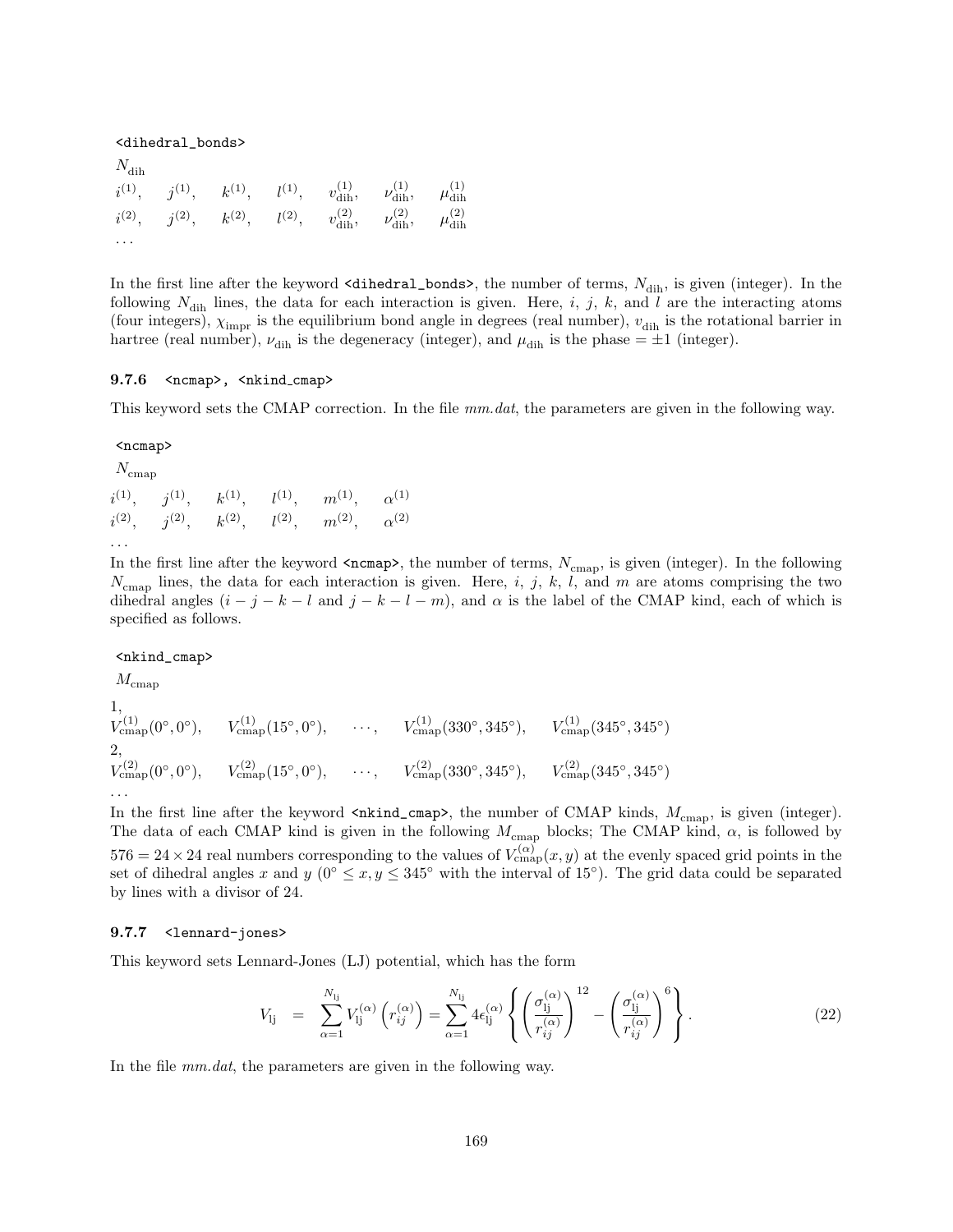$$
\begin{aligned} &\texttt{}\\ &N_{lj} \\ &r_{\text{in}},\,r_{\text{out}} \\ &i^{(1)},\quad j^{(1)},\quad \epsilon_{lj}^{(1)},\quad \sigma_{lj}^{(1)} \\ &i^{(2)},\quad j^{(2)},\quad \epsilon_{lj}^{(2)},\quad \sigma_{lj}^{(2)} \\ &\cdots \end{aligned}
$$

In the first line after the keyword  $\Omega$  interactional steps. The number of terms,  $N_{\text{li}}$ , is given (integer). In the second line, *r*in and *r*out are the inner and the outer Lennard-Jones cutoff distances (two real numbers), respectively, which are shared by all the atomic pairs. As mentioned below, these values correspond to the range in which LJ interaction is smoothly cut off. In the following  $N_{\rm{li}}$  lines, the data for each interaction is given. Here, *i* and *j* are the interacting atoms (two integers),  $\epsilon_{lj}$  is the LJ energy depth in hartree (real number), and  $\sigma_{li}$  is the LJ radius in bohr (real number).

To cutoff Lennard-Jones interaction smoothly, the switching function  $f(r)$  is applied:

$$
\tilde{V}_{lj}^{(\alpha)}(r) = V_{lj}^{(\alpha)}(r) \times f(r). \tag{23}
$$

The same form of  $f(r)$  is shared for all the atomic pairs;  $f(r) = 1$  ( $r \le r_{\rm in}$ ),  $f(r) = 0$  ( $r \ge r_{\rm out}$ ) and

$$
f(r) = \sum_{n=0}^{3} c_n r^n \quad (r_{\text{in}} < r < r_{\text{out}})
$$
 (24)

with the coefficients

$$
c_0 = \frac{r_{\text{out}}^3 - 3r_{\text{in}}r_{\text{out}}^2}{(r_{\text{out}} - r_{\text{in}})^3},
$$
  
\n
$$
c_1 = \frac{6r_{\text{in}}r_{\text{out}}}{(r_{\text{out}} - r_{\text{in}})^3},
$$
  
\n
$$
c_2 = \frac{-3r_{\text{in}} - 3r_{\text{out}}}{(r_{\text{out}} - r_{\text{in}})^3},
$$
  
\n
$$
c_3 = \frac{2}{(r_{\text{out}} - r_{\text{in}})^3}.
$$
\n(25)

The function smoothly decreases from  $f(r_{\text{in}}) = 1$  to  $f(r_{\text{out}}) = 0$ . Within the inner cutoff distance,  $r < r_{\text{in}}$ ,  $f(r)$  is set to be 1, so that the switching function does not have an effect. Beyond the outer cutoff distance,  $r > r_{\text{out}}$ ,  $f(r)$  is set to be zero, and thus the Lennard-Jones interaction is zero.

## 9.7.8 <charges>, <nbcp>, <ewald>

These keywords designates the electrostatic (Coulombic) potential. This potential has the form

$$
V_{\rm es}^{\rm non-pol} = \sum_{i=1}^{N_{\rm chrg}} \sum_{j>i}^{N_{\rm chrg}} \frac{q_i q_j}{r_{ij}} - \sum_{\alpha=1}^{N_{\rm htop}} \left(1 - s^{(\alpha)}\right) \frac{q_{i_\alpha} q_{j_\alpha}}{r_{ij}^{(\alpha)}}.
$$
 (26)

The first term is the electrostatic interaction between all pairs of charged atoms. The second term subtracts the electrostatic interaction for the specific pairs of charged atoms. The second term is needed when the electrostatic interaction is scaled down or neglected for the specific atomic pairs that belong to the same molecule (such as 1-2, 1-3 and 1-4 bonded pairs of charged atoms).

In the file *mm.dat*, the parameters are given in the following way. For the first term,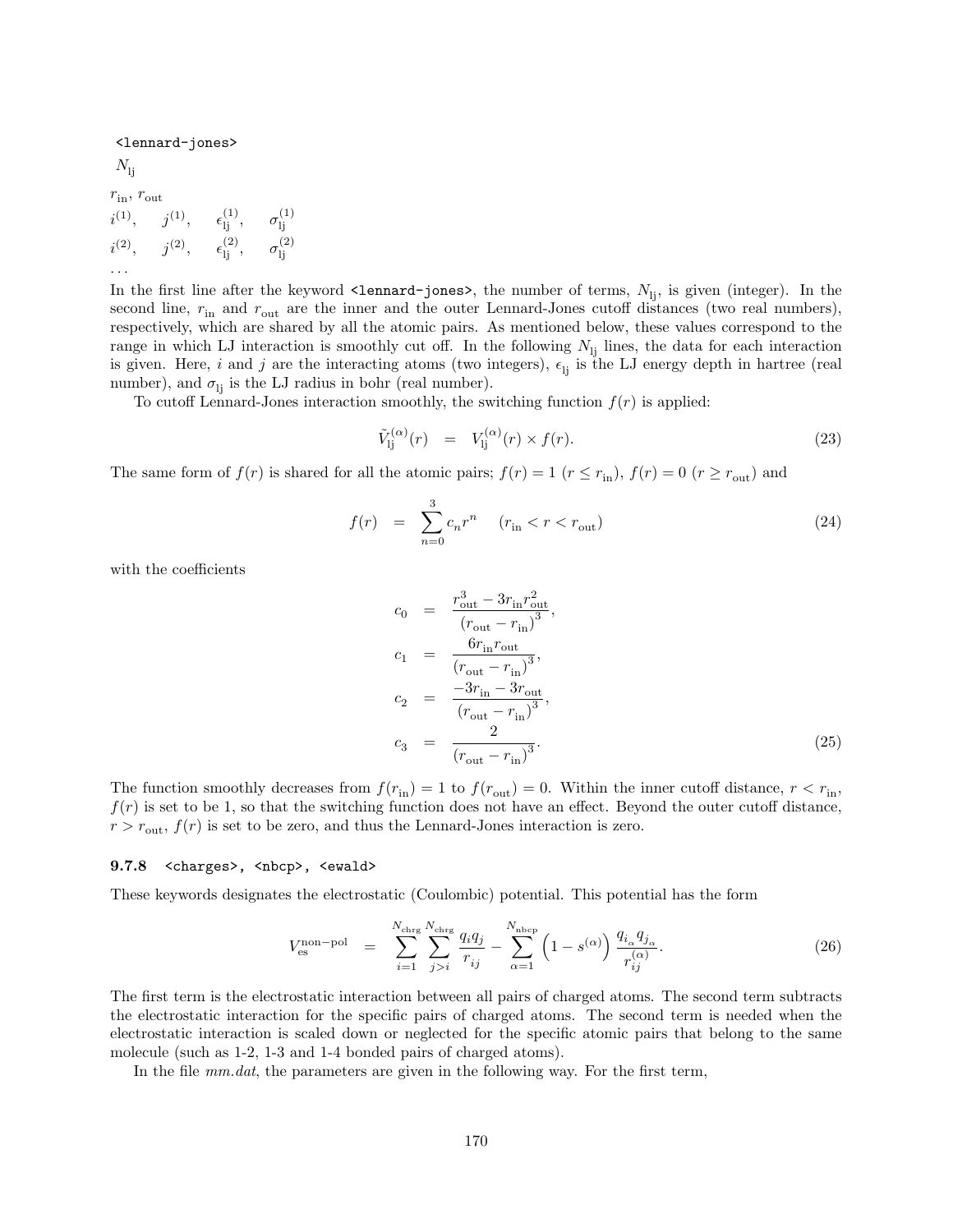<charges>  $N_{\rm chrg}$ 1, *q*<sup>1</sup> 2, *q*<sup>2</sup>

*· · ·*

In the first line after the keyword **<charges>**, the number of charges,  $N_{\text{chrg}}$ , is given (integer). In the following  $N_{\text{chrg}}$  lines, the data for each charge is given: *i* is the charged atom (integer), the value of the charge is  $q_i$ (real number) in au.

For the second term,

<nbcp>

*N*nbcp  $i^{(1)}$ , *j* (1) , *s* (1)  $i^{(2)}$ , *j* (2) , *s* (2) *· · ·*

In the first line after the keyword  $\langle \text{nbcp}\rangle$ , the number of bonded charge pairs,  $N_{\text{nbcp}}$ , is given (integer). In the following  $N_{\text{nbcp}}$  lines, the bonded atomic pairs  $i^{(\alpha)}$  and  $j^{(\alpha)}$  as well as the screening factor  $s^{(\alpha)}$  are listed. If  $s^{(\alpha)} = 0.0$  the electrostatic interaction is neglected for the atomic pairs, if  $s^{(\alpha)} = 0.5$  the interaction is scaled down to 50%, and if  $s^{(\alpha)} = 1.0$  the electrostatic interaction is fully included and thus there is no effect.

When the periodic boundary condition is applied, the electrostatic interactions are calculated by Ewald method. In this case, the parameters to control the precision and efficiency of the Ewald sum are given by the following keyword:

# <ewald>

1.d-8, 4.d0 0

The first value (real number) is the precision of energy. The second value (real number) is the ratio of the computational time between the real space Ewald sum and the reciprocal space Ewald sum. The third value (integer) is where to include  $(=1)$  or not to include  $(=0)$  the dipole contribution of the unit cell.

# 9.7.9 < ewald\_type>, <pme\_ewald>

For large systems, the particle mesh Ewald (PME) method can save computational time to compute the electrostatic interactions under periodic boundary condition. In this case, specify

# <ewald\_type> PME

(The default value for this keyword is "STANDARD", which means that PME is not used.) The mesh size of PME can be controlled by the keyword

<pme\_ewald> 1.09

The value (real number) is a number related to the meshes per bohr. This is converted to numbers,  $n_x$ ,  $n_y$ and  $n_z$  with which the *x*, *y* and *z* components of the unit cell are divided into  $2^{n_x}$ ,  $2^{n_y}$  and  $2^{n_z}$  meshes, respectively.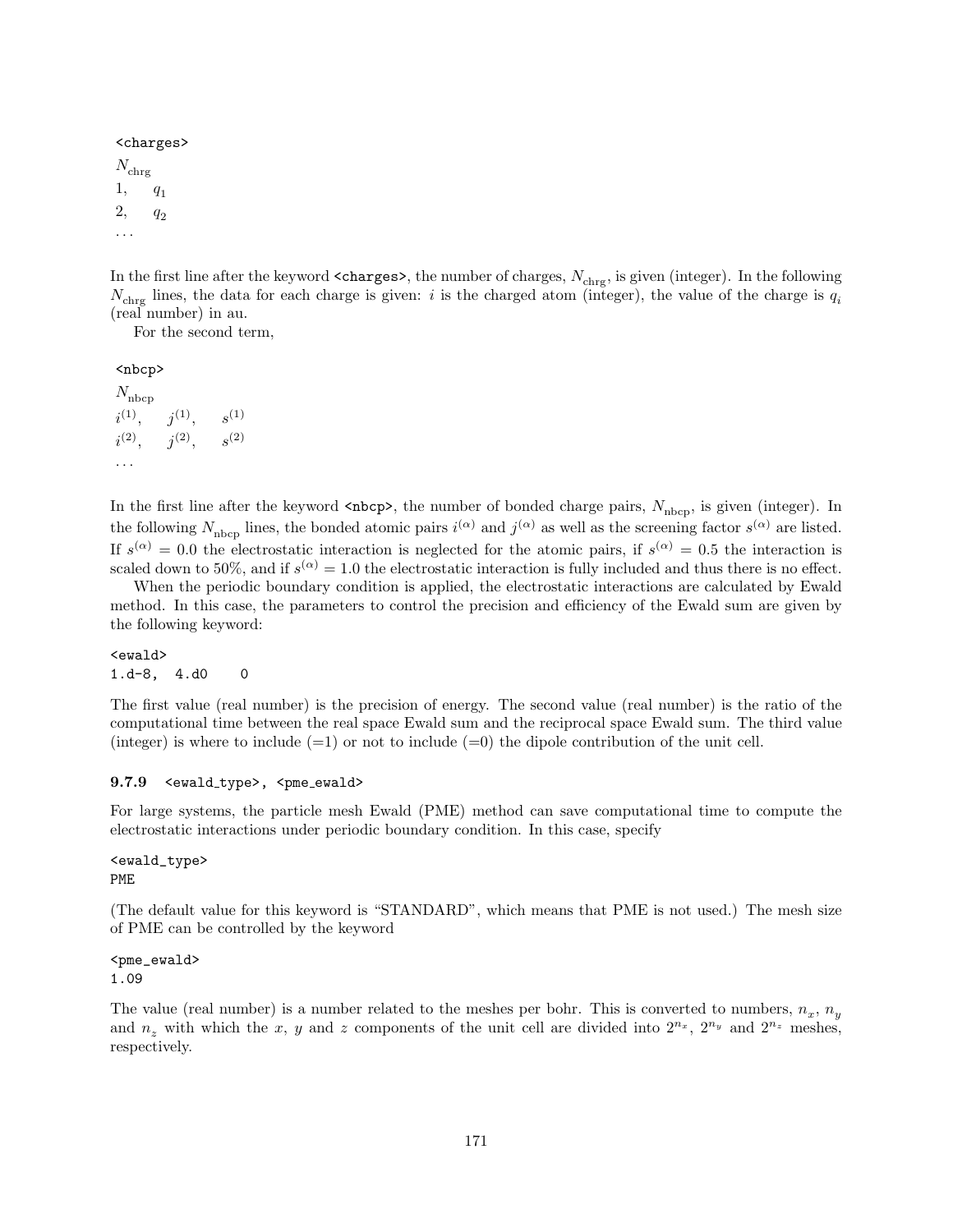# **9.7.10** <charges>, <damping>, <ewald>, <ewpol>

These keywords designate the electrostatic potential for polarizable force field. This potential has the form

$$
V_{\rm es}^{\rm pol} = +\sum_{i=1}^{N_{\rm chrg}} \frac{\mu_i^2}{2\alpha_i} + \sum_{i>j}^{N_{\rm chrg}} \frac{s_{cc}q_iq_j}{r_{ij}} + \sum_{i\neq j}^{N_{\rm chrg}} \mu_i \mathbf{t}_{ij} q_j + \sum_{i>j}^{N_{\rm chrg}} \mu_i \mathbf{T}_{ij} \mu_j - \sum_{\alpha=1}^{N_{\rm hdep}} \left(1 - s^{(\alpha)}\right) \frac{q_{i_\alpha}q_{j_\alpha}}{r_{ij}^{(\alpha)}}.
$$
 (27)

The first term in the rhs is the same as the non-polarizable force field. The second term is the polarization energy where  $\alpha_i$  is the atomic polarizability. The third, fourth, and fifth terms are the electrostatic interactions of charge-charge, charge-dipole and dipole-dipole interactions, respectively, where  $\mu_i$  is the induced dipole moment of atom *i*. These interactions are scaled by damping functions  $s_{\rm cc} = s_{\rm cc}(r)$ ,  $s_{\rm cd} = s_{\rm cd}(r)$  and  $s_{\text{cd}} = s_{\text{cd}}(r)$  which are dependent on the interatomic distances  $r = r_{ij}$  at the short range and converge to 1 at the long range. The last term subtracts the electrostatic interaction for the specific pairs of charged atoms. The last term is needed when the electrostatic interaction is scaled down or neglected for the specific atomic pairs that belong to the same molecule (such as 1-2, 1-3 and 1-4 bonded pairs of charged atoms).

In the file *mm.dat*, the parameters are given in the following way. For the first term,

#### <charges>

 $N_{\text{chr}g}$ 1,  $q_1$ ,  $\alpha_1$ ,  $\,n_1$ 2,  $q_2$ ,  $\alpha_2$ ,  $n<sub>2</sub>$ *· · ·*

In the first line after the keyword <charges>, the number of charges,  $N_{\text{chrg}}$ , is given (integer). In the following  $N_{\text{chrg}}$  lines, the data for each charge is given: *i* is the charged atom (integer), the value of the charge is  $q_i$  (real number) in au, the value of the polarizability is  $\alpha_i$  (real number) in bohr<sup>3</sup>, and the atom type  $n_i$  (integer) used to specify the damping function in the following manner.

#### <damping>

 $N_{\text{damp}}$  $t^{(1)}, \quad n^{(1)}, \quad m^{(1)}, \quad f^{(1)}, \quad a^{(1)}, \ (b^{(1)})$  $t^{(2)}, n^{(2)}, m^{(2)}, f^{(2)}, a^{(2)}, (b^{(2)})$ *· · ·*

In the first line after the keyword  $\langle$  damping>, number of damping functions,  $N_{\text{damp}}$ , is given. In the following  $N_{\text{damp}}$  lines, the data for the damping function is given: The interaction,  $t^{(i)}$ , is either the CC (charge-charge), CD (charge-dipole) or DD (dipole-dipole). The pair  $n^{(i)}$  and  $m^{(1)}$  are the atomic types specified in the keyword  $\epsilon$ charges>. The functional forme,  $f^{(i)}$ , is either EXP (exponential Thole), LIN (linear Thole), GAU (Gaussian) [80], **OSS** (Ojamae-Shavitt-Singer) [81], or NONE (no damping).  $a^{(1)}$  (and optionally  $b^{(1)}$ ) are the parameters (real numbers) that is present in the damping functions. See Section 11.23 for the details.

For the last term,

# <nbcp>

*N*nbcp  $i^{(1)}, \quad j$  $i^{(1)}$ . , *s* (1)  $i^{(2)}$ , *j* (2) , *s* (2) *· · ·*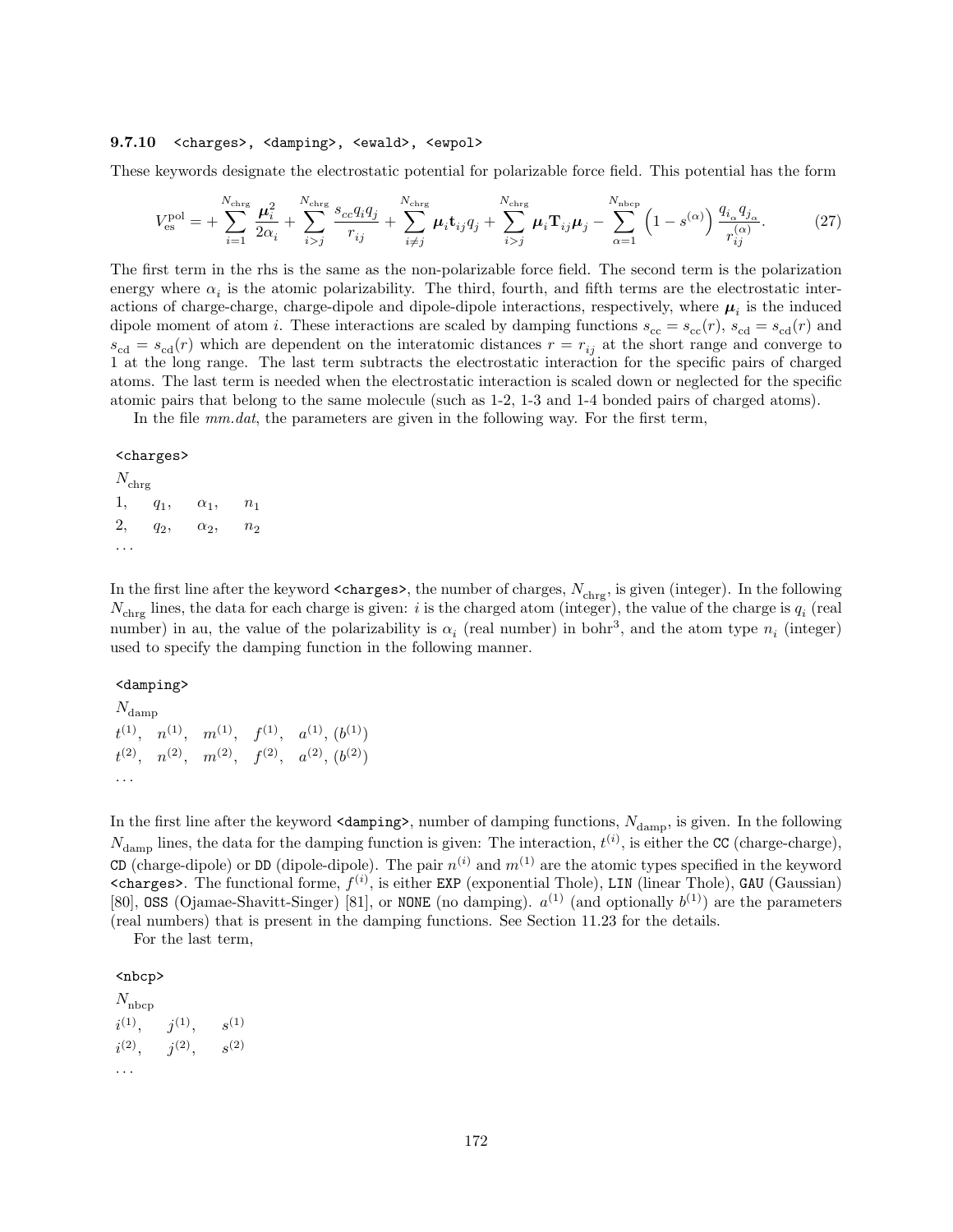In the first line after the keyword  $\langle \text{nbcp}\rangle$ , the number of bonded charge pairs,  $N_{\text{nbcp}}$ , is given (integer). In the following  $N_{\text{nbcp}}$  lines, the bonded atomic pairs  $i^{(\alpha)}$  and  $j^{(\alpha)}$  as well as the screening factor  $s^{(\alpha)}$  are listed. If  $s^{(\alpha)} = 0.0$  the electrostatic interaction is neglected for the atomic pairs, if  $s^{(\alpha)} = 0.5$  the interaction is scaled down to 50%, and if  $s^{(\alpha)} = 1.0$  the electrostatic interaction is fully included and thus there is no effect.

When the periodic boundary condition is applied, the electrostatic interactions are calculated by Ewald method. In this case, the parameters to control the precision and efficiency of the Ewald sum are given by the following keyword:

<ewald> 1.d-8, 4.0d0, 0

# <ewpol>

1.d-8, 0.1d0

The keyword  $\leq$  takes care of the Ewald sum of the charge-charge interactions while  $\leq$  when  $\geq$  takes care of the Ewald sum of the charge-dipole and dipole-dipole interactions. The first value (real number) is the precision of energy. The second value (real number) is the ratio of the computational time between the real space Ewald sum and the reciprocal space Ewald sum. The third value in the keyword <ewald> (integer) is where to include  $(=1)$  or not to include  $(=0)$  the dipole contribution of the unit cell.

# **9.7.11** <morse>

This keyword sets Morse potential. This potential has the form

$$
V_{\text{mrs}} = \sum_{\alpha=1}^{N_{\text{mrs}}} d_{\text{mrs}}^{(\alpha)} \left( \left[ 1 - \exp\left\{-a_{\text{mrs}}^{(\alpha)} \left( r_{ij}^{(\alpha)} - r_{\text{mrs}}^{(\alpha)} \right) \right\} \right]^2 - 1 \right). \tag{28}
$$

In the file *mm.dat*, the parameters are given in the following way.

#### <morse>

| $N_{\rm mrs}$ |             |                         |                         |                     |
|---------------|-------------|-------------------------|-------------------------|---------------------|
| $i^{(1)}$ .   | $i^{(1)}$   | $r_{\text{mrs}}^{(1)},$ | $d_{\text{mrs}}^{(1)},$ | $a_{\rm mrs}^{(1)}$ |
| $i^{(2)}$ .   | $i^{(2)}$ . | $r_{\text{mrs}}^{(2)},$ | $d_{\text{mrs}}^{(2)},$ | $a_{\rm mrs}^{(2)}$ |
|               |             |                         |                         |                     |

In the first line after the keyword  $\langle \text{morse} \rangle$ ,  $N_{\text{mrs}}$  is the number of interactions (integer). In the following  $N_{\rm mrs}$  lines, the data for each interaction is given. Here, *i* and *j* are the interacting atoms (two integers),  $r_{\rm mrs}$ is the equilibrium bond distance in bohr (real number).  $d_{\text{mrs}}$  is the energy depth in hartree (real number), and *a*mrs is the exponent in bohr*−*<sup>1</sup> (real number).

When periodic boundary condition is applied, the minimum image convention is used without cutoff.

# **9.7.12** <buckingham>

This keyword sets Buckingham potential, which has the form

$$
V_{\text{buck}} = \sum_{\alpha=1}^{N_{\text{buck}}} V_{\text{buck}}^{(\alpha)} \left( r_{ij}^{(\alpha)} \right) = \sum_{\alpha=1}^{N_{\text{buck}}} A_{\text{buck}}^{(\alpha)} \exp \left( -B_{\text{buck}}^{(\alpha)} r_{ij}^{(\alpha)} \right) C r_{ij}^{(\alpha)^{-6}}.
$$
 (29)

In the file *mm.dat*, the parameters are given in the following way.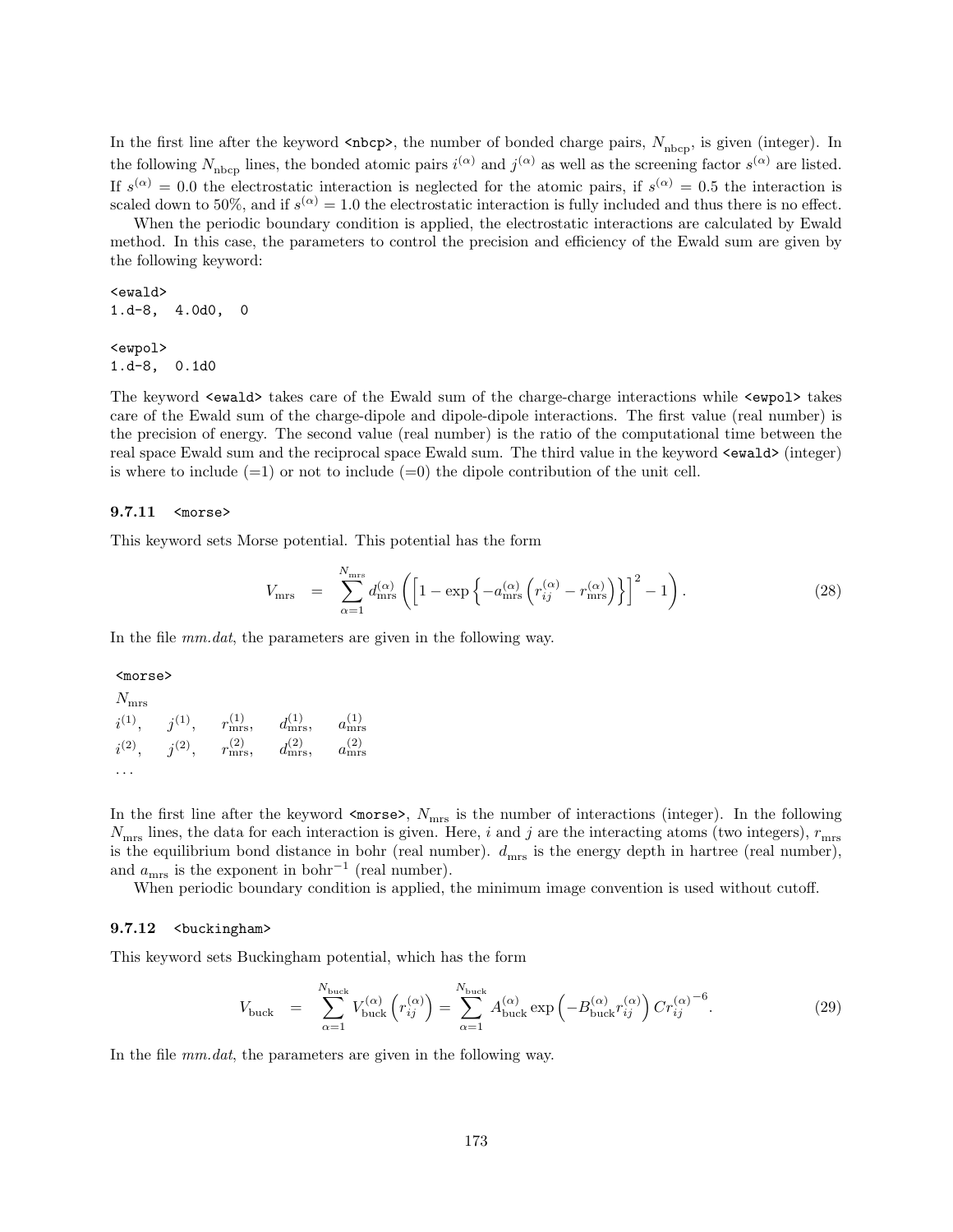<buckingham>

*N*buck

 $r_{\rm in}$ ,  $r_{\rm out}$  $i^{(1)}$  $j^{(1)}, \quad a_{\text{buck}}^{(1)}, \quad b_{\text{buck}}^{(1)}, \quad c_{\text{buck}}^{(1)},$  $i^{(2)}$  $j^{(2)}, \quad a_{\text{buck}}^{(1)}, \quad b_{\text{buck}}^{(1)}, \quad c_{\text{buck}}^{(1)},$ *· · ·*

In the first line after the keyword **<br/>buckingham>**, the number of terms,  $N_{\text{buck}}$ , is given (integer). In the second line,  $r_{\text{in}}$  and  $r_{\text{out}}$  are the inner and the outer Buckingham cutoff distances (two real numbers), respectively, which are shared by all the atomic pairs. As mentioned below, these values correspond to the range in which the interaction is smoothly cut off. In the following  $N_{\text{buck}}$  lines, the data for each interaction is given. Here, *i* and *j* are the interacting atoms (two integers),  $a_{\text{buck}}$ ,  $b_{\text{buck}}$ , and  $c_{\text{buck}}$  are the parameters in atomic units (three real numbers).

To cutoff Buckingham interaction smoothly, the switching function  $f(r)$  is applied:

$$
\tilde{V}_{\text{buck}}^{(\alpha)}(r) = V_{\text{buck}}^{(\alpha)}(r) \times f(r). \tag{30}
$$

The same form of  $f(r)$  is shared for all the atomic pairs;  $f(r) = 1$  ( $r \le r_{\rm in}$ ),  $f(r) = 0$  ( $r \ge r_{\rm out}$ ) and

$$
f(r) = \sum_{n=0}^{3} c_n r^n \quad (r_{\text{in}} < r < r_{\text{out}})
$$
 (31)

with the coefficients

$$
c_0 = \frac{r_{\text{out}}^3 - 3r_{\text{in}}r_{\text{out}}^2}{(r_{\text{out}} - r_{\text{in}})^3},
$$
  
\n
$$
c_1 = \frac{6r_{\text{in}}r_{\text{out}}}{(r_{\text{out}} - r_{\text{in}})^3},
$$
  
\n
$$
c_2 = \frac{-3r_{\text{in}} - 3r_{\text{out}}}{(r_{\text{out}} - r_{\text{in}})^3},
$$
  
\n
$$
c_3 = \frac{2}{(r_{\text{out}} - r_{\text{in}})^3}.
$$
\n(32)

The function smoothly decreases from  $f(r_{\text{in}}) = 1$  to  $f(r_{\text{out}}) = 0$ . Within the inner cutoff distance,  $r < r_{\text{in}}$ ,  $f(r)$  is set to be 1, so that the switching function does not have an effect. Beyond the outer cutoff distance,  $r > r_{\text{out}}$ ,  $f(r)$  is set to be zero, and thus the Buckingham interaction is zero.

# **9.8 Keywords for EAM potential in** *eam.dat*

The EAM potential has the form [42, 43]

$$
V_{\text{eam}} = \sum_{i=1}^{N_{\text{atom}}} f_{s_i}(\rho_i) + \sum_{i=1}^{N_{\text{atom}}} \sum_{j>i}^{N_{\text{atom}}} \phi_{s_i, s_j}(r_{ij}), \qquad (33)
$$

where  $s_i$  and  $s_j$  are the atomic species of atoms *i* and *j*, respectively. The electron density  $\rho_i$  is a function of the coordinates of all the surrounding atoms

$$
\rho_i = \sum_{j \neq i}^{N_{\text{atom}}} \varrho_{s_j}(r_{ij}). \tag{34}
$$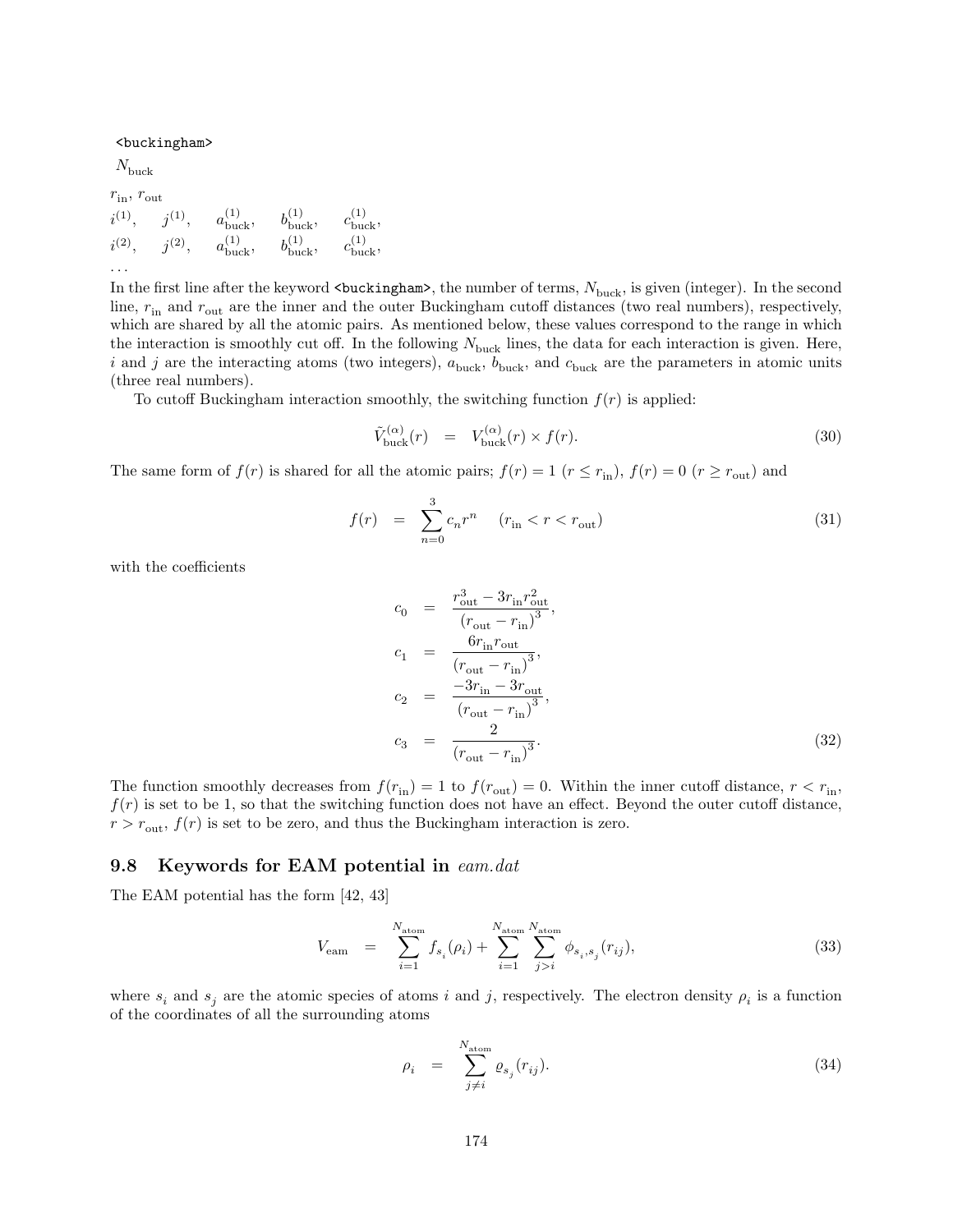The electron density  $\varrho_s(r)$  for each species, the embedding energy  $f_s(\rho)$  for each species, and the pair interaction  $\phi_{s,s'}(r)$  for each pair of species are three functions that constitute the EAM potential. These functions are given as the interpolation of tables. In the file *eam.dat*, the tables for  $\varrho_i(r)$ ,  $f_s(\rho)$ , and  $\varphi_{s,s'}(r)$ should be given following the keywords <rhor\_eam>, <frho\_eam>, and <phir\_eam>, respectively. The number of reference data points,  $N_{\text{dp}}$ , given by the keyword **<nref\_eam>**, should be common for  $\varrho_s(r)$ ,  $f_s(\rho)$ , and  $\phi_{s,s'}(r)$  for all *s* and *s'*. The cutoff distance,  $r_{\text{cut}}$ , given by the keyword  $\text{2}\text{cut\_eam}\text{,}$  should be common for  $\varrho_s(r)$  and  $\phi_{s,s'}(r)$  for all the atomic species.

The ADP potential has the form [46]

$$
V_{\rm adp} = V_{\rm cam} + \frac{1}{2} \sum_{i=1}^{N} \sum_{\alpha=1}^{3} (\mu_{i,\alpha})^2 + \frac{1}{2} \sum_{i=1}^{N} \sum_{\alpha=1}^{3} \sum_{\beta=1}^{3} (\lambda_{i,\alpha\beta})^2 - \frac{1}{6} \sum_{i=1}^{N} \nu_i^2,
$$
\n(35)

where

$$
\mu_{i,\alpha} = \sum_{j(\neq i)}^{N} u_{ij} (r_{ij}) (\mathbf{r}_{ij})_{\alpha}, \qquad (36)
$$

$$
\lambda_{i,\alpha\beta} = \sum_{j(\neq i)}^{N} w_{ij} (r_{ij}) (r_{ij})_{\alpha} (r_{ij})_{\beta}, \qquad (37)
$$

$$
\nu_{i} = \sum_{\alpha=1}^{3} \lambda_{i,\alpha\alpha} = \sum_{\alpha=1}^{3} \sum_{j(\neq i)}^{N} w_{ij} (r_{ij}) (\mathbf{r}_{ij})_{\alpha} (\mathbf{r}_{ij})_{\alpha} = \sum_{j(\neq i)}^{N} w_{ij} r_{ij}^{2},
$$
\n(38)

and  $r_{ij} = |\mathbf{r}_{ij}|$ .

In addition to the functions of EAM potential, the dipole function  $u_{s,s'}(r)$  and the quadrupole function  $w_{s,s'}(r)$  for each pair of species constitute the ADP potential. These functions are given as the interpolation of tables. In the file *eam.dat*, the tables for  $u_{s,s'}(r)$  and  $w_{s,s'}(r)$  following the keywords  $\langle \text{ur\_adp>}\rangle$  and  $\langle \text{wr\_adp>}$ , respectively. The number of reference data points,  $N_{dp}$ , given by the keyword  $\texttt{~(}n\texttt{~6}$   $\texttt{~6}$ , should be common for  $u_{s,s'}(r)$  and  $w_{s,s'}(r)$  for all *s* and *s'*. The cutoff distance,  $r_{\text{cut}}$ , given by the keyword  $\text{scut\_eam>}$ , should be common for  $u_{s,s'}(r)$  and  $w_{s,s'}(r)$  for all the atomic species.

#### 9.8.1 <nref\_eam>

This keyword gives the number of data points for the tables for  $\varrho_s(r)$ ,  $f_s(\rho)$ , and  $\phi_{s,s'}(r)$ . The data should be provided in the first line (integer).

#### <nref\_eam>

 $N_{\rm dp}$ 

The number of data points,  $N_{\rm{dp}}$ , is commonly used for all the tables given by the keyword  $\langle \text{rhor} \rangle$ ,  $\langle \text{frho} \rangle$ and <phir>.

#### 9.8.2 <rcut\_eam>

This keyword gives the cutoff distance,  $r_{\text{cut}}$  in Å. The data should be provided in the first line (integer).

#### <rcut\_eam>

 $r_{\rm cut}$ 

The cutoff distance is commonly used for all the tables given by the keyword  $\langle \text{char} \rangle$ ,  $\langle \text{frho} \rangle$  and  $\langle \text{phir} \rangle$ .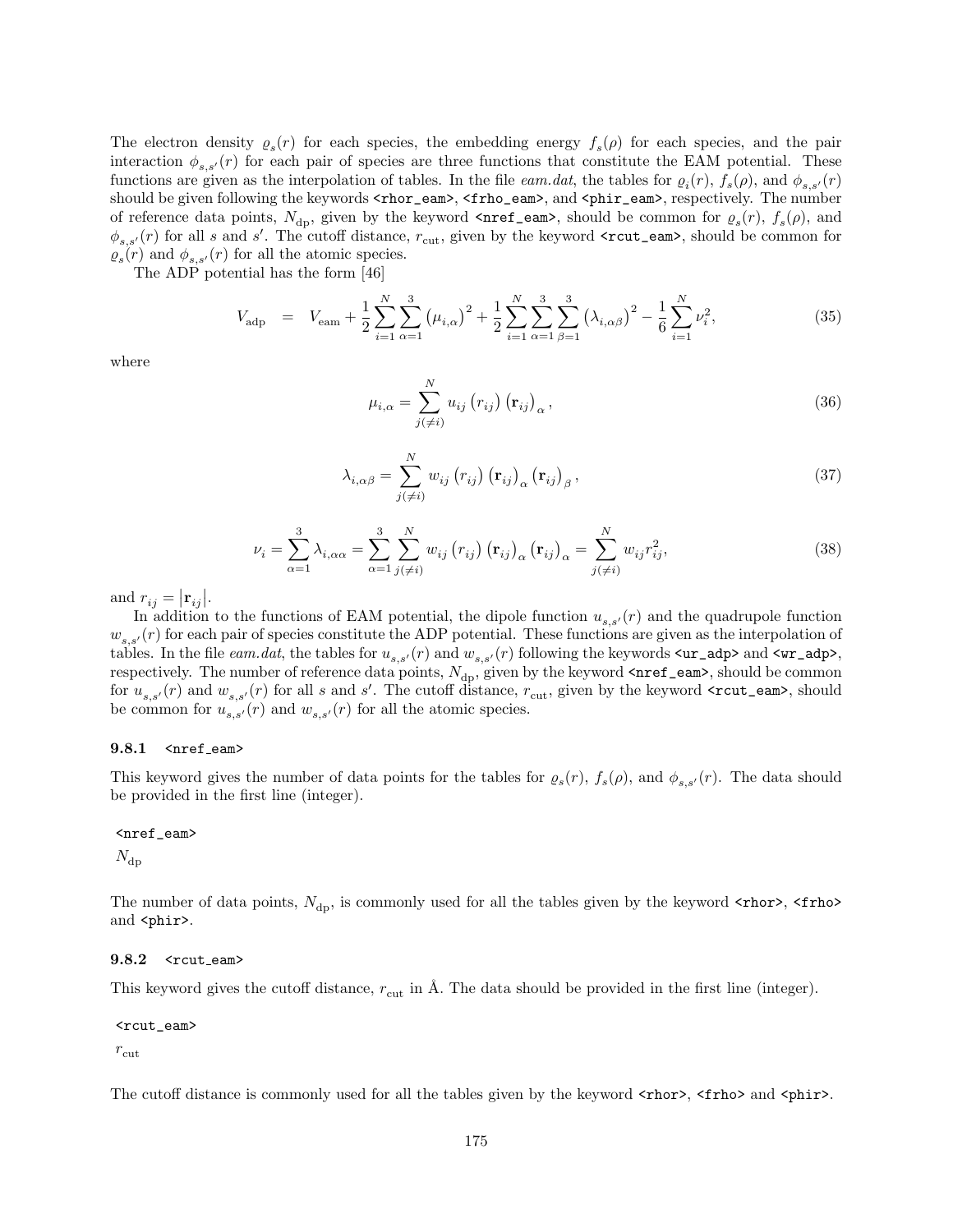# 9.8.3 < rhor\_eam>

This keyword gives the tables of  $\varrho_s(r)$  as a function of interatomic distance r in Å, for all the atomic species  $1 \leq s \leq N_{\rm spec}$  where the number of atomic species  $N_{\rm spec}$  by the file *structure.dat*. The number of data points,  $N_{\rm{dp}}$ , is given by the keyword **<nref\_eam>**.

```
<rhor_eam>
1
Table of r and \rho_1(r) (This consists of N_{dp} lines)
2
Table of r and \varrho_2(r)(This consists of N_{dp} lines)
· · ·
```
NOTE: The part with the *r* values (in  $\AA$ ) larger than the cutoff distance  $r_{\text{cut}}$  (in  $\AA$ ) is not used.

### **9.8.4** <frho eam>

This keyword gives the tables of  $f_s(\rho)$  in eV, for all the atomic species  $1 \leq s \leq N_{\rm spec}$  where the number of atomic species  $N_{\rm spec}$  is given by the file *structure.dat*. The number of data points,  $N_{\rm dp}$ , is given by the keyword <nref\_eam>.

```
<frho_eam>
1
Table of \rho and f_1(\rho) (This consists of N_{dp} lines)
2
Table of \rho and f_2(\rho) (This consists of N_{dp} lines)
· · ·
```
#### 9.8.5 <phir\_eam>

This keyword gives the tables of  $\phi_{s,s'}(r)$  in eV as a function interatomic distance  $\AA$ , for all the combinations of atomic species, i.e.,  $N_{\text{spec}}(N_{\text{spec}}+1)/2$  combinations  $(1 \leq s \leq N_{\text{spec}}$  and  $s' \geq s)$ , where the number of atomic species  $N_{\text{spec}}$  is given by the file *structure.dat*. The number of data points,  $N_{\text{dp}}$ , is given by the keyword <nref\_eam>.

```
<phir_eam>
1 1
Table of r and \phi_{1,1}(r) (This consists of N_{dp} lines)
1 2
Table of r and \phi_{1,2}(r)(This consists of N_{dp} lines)
2 2
Table of r and \phi_{2,2}(r)(This consists of N_{\rm dp} lines)
· · ·
```
NOTE: The part with the *r* values (in  $\AA$ ) larger than the cutoff distance  $r_{\text{cut}}$  (in  $\AA$ ) is not used.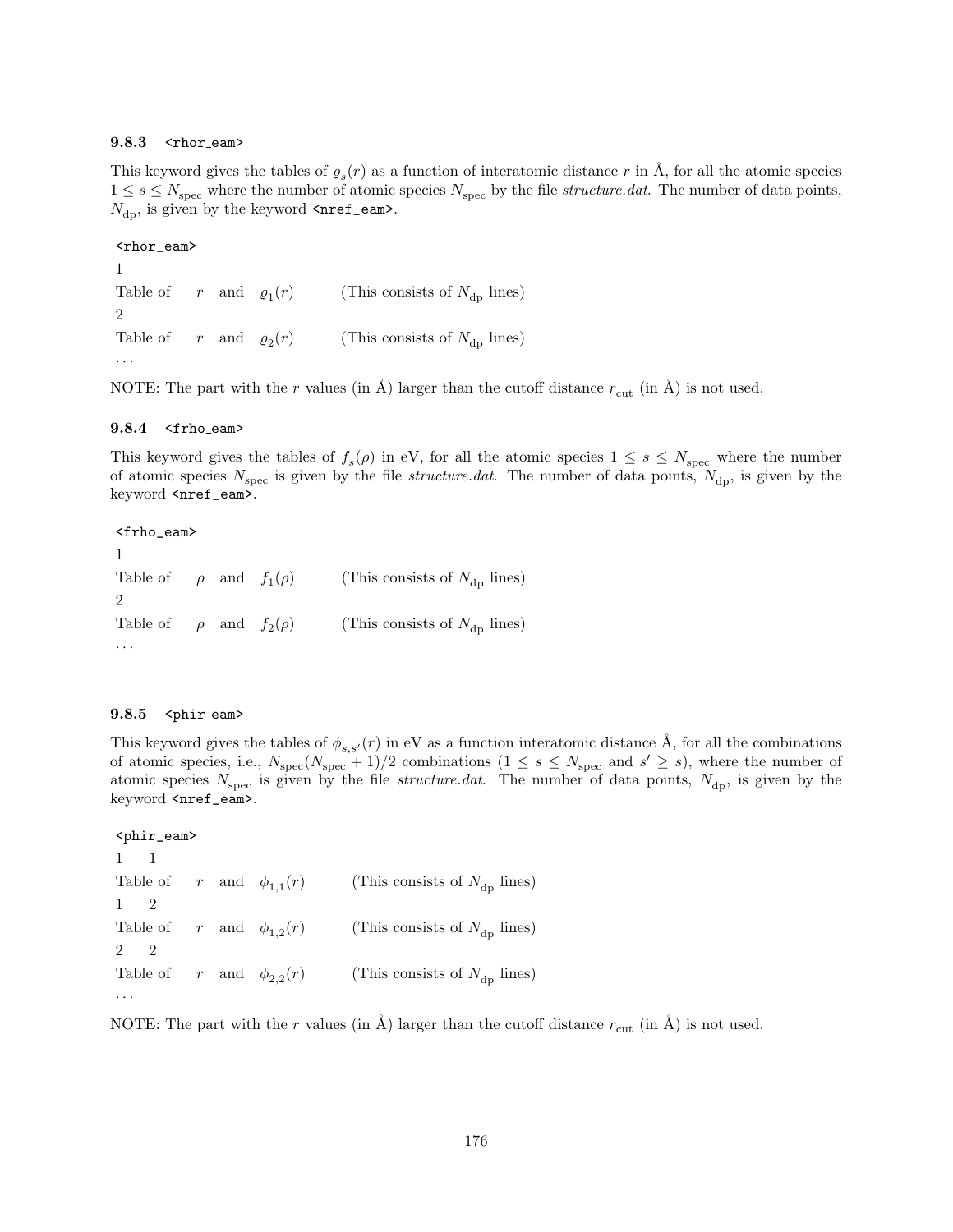# **9.8.6** <ur adp>

This keyword gives the tables of  $u_{s,s'}(r)$  in eV<sup>1/2</sup>Å<sup>-1</sup> as a function interatomic distance Å, for all the combinations of atomic species, i.e.,  $N_{\text{spec}}(N_{\text{spec}}+1)/2$  combinations  $(1 \leq s \leq N_{\text{spec}}$  and  $s' \geq s)$ , where the number of atomic species  $N_{\text{spec}}$  is given by the file *structure.dat*. The number of data points,  $N_{\text{dp}}$ , is given by the keyword <nref\_eam>.

<ur\_adp> 1 1 Table of  $r$  and  $u_{1,1}(r)$  (This consists of  $N_{dp}$  lines) 1 2 Table of  $r$  and  $u_{1,2}(r)$ (This consists of  $N_{dp}$  lines) 2 2 Table of  $r$  and  $u_{2,2}(r)$ (This consists of  $N_{\rm dp}$  lines) *· · ·*

NOTE: The part with the *r* values (in  $\AA$ ) larger than the cutoff distance  $r_{\text{cut}}$  (in  $\AA$ ) is not used.

#### 9.8.7  $\langle \text{wr\_adp} \rangle$

This keyword gives the tables of  $w_{s,s'}(r)$  in eV<sup>1/2</sup>Å<sup>-1</sup> as a function interatomic distance Å, for all the combinations of atomic species, i.e.,  $N_{\text{spec}}(N_{\text{spec}}+1)/2$  combinations  $(1 \leq s \leq N_{\text{spec}}$  and  $s' \geq s)$ , where the number of atomic species  $N_{\text{spec}}$  is given by the file *structure.dat*. The number of data points,  $N_{\text{dp}}$ , is given by the keyword <nref\_eam>.

<wr\_adp> 1 1 Table of  $r$  and  $w_{1,1}(r)$  (This consists of  $N_{dp}$  lines) 1 2 Table of  $r$  and  $w_{1,2}(r)$ (This consists of  $N_{\text{dp}}$  lines) 2 2 Table of  $r$  and  $w_{2,2}(r)$ (This consists of  $N_{\rm dp}$  lines) *· · ·*

NOTE: The part with the *r* values (in  $\AA$ ) larger than the cutoff distance  $r_{\text{cut}}$  (in  $\AA$ ) is not used.

# **9.9 Keywords for Tersoff potential in** *tersoff.dat*

Tersoff potential has the form [45]

$$
V_{\text{tersoff}} = \frac{1}{2} \sum_{i=1}^{N} \sum_{j \neq i}^{N} f_c(r_{ij}) \left\{ A_{ij} e^{-\lambda_{ij} r_{ij}} - b_{ij} (\{\mathbf{r}\}) B_{ij} e^{-\mu_{ij} r_{ij}} \right\} \tag{39}
$$

where we have defined the functions

$$
f_c(r_{ij}) = \begin{cases} 1 & (r_{ij} < R_{ij}) \\ \frac{1}{2} + \frac{1}{2} \cos\left(\pi \frac{r_{ij} - R_{ij}}{S_{ij} - R_{ij}}\right) & (R_{ij} < r_{ij} < S_{ij}) \\ 0 & (r_{ij} > S_{ij}), \end{cases}
$$
(40)

$$
b_{ij}(\{\mathbf{r}\}) = \chi_{ij} \left(1 + \gamma_{ij}^{n_{ij}} \zeta_{ij}^{n_{ij}}\right)^{-\frac{1}{2n_{ij}}},\tag{41}
$$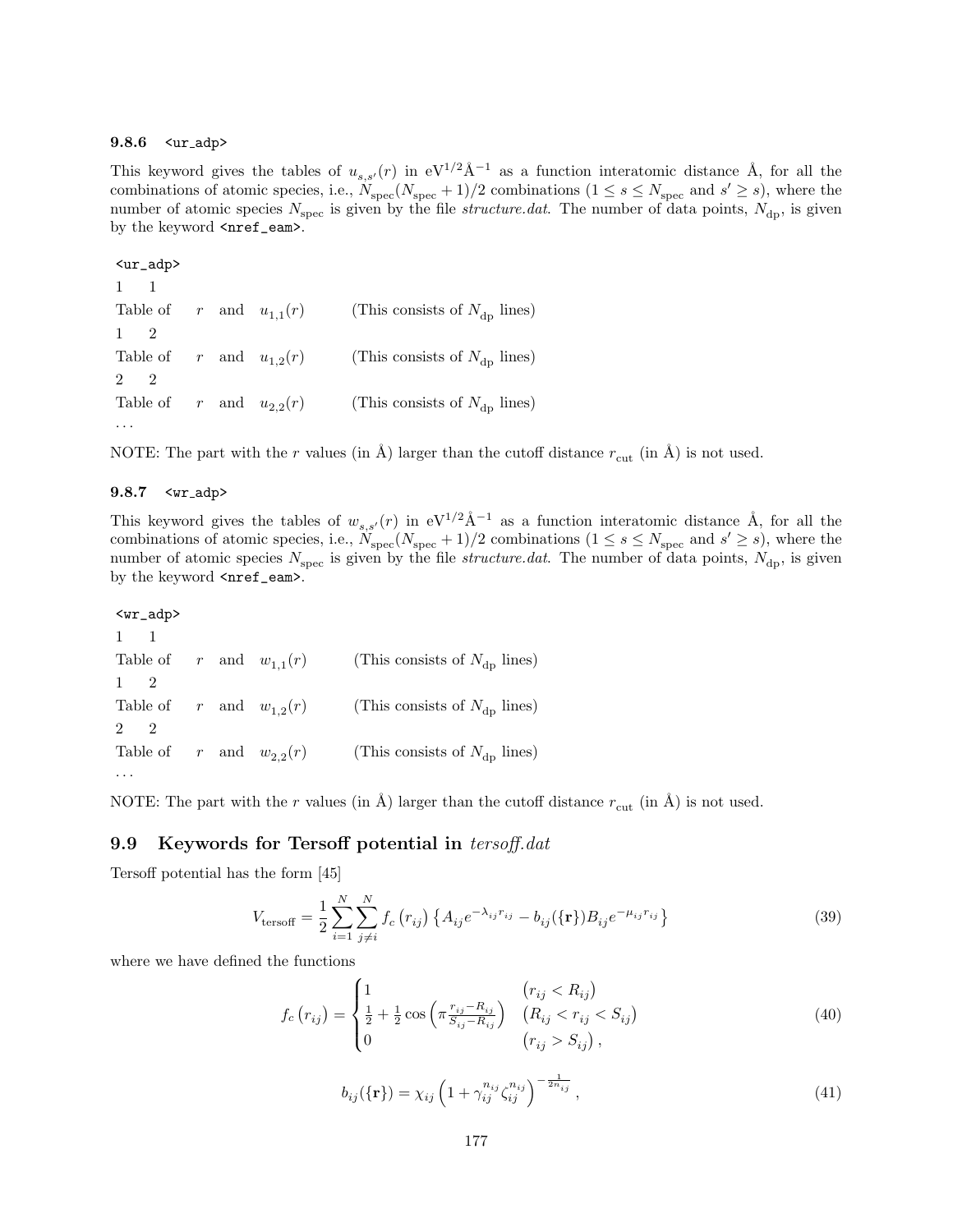$$
\zeta_{ij} = \sum_{k \neq i,j}^{N} f_c(r_{ik}) g\left(\theta_{kij}\right) \omega_{ik} e^{-\sigma_{ij}(r_{ij} - r_{ik})^3},\tag{42}
$$

and

$$
g\left(\theta_{kij}\right) = 1 + \frac{c_{ij}^2}{d_{ij}^2} - \frac{c_{ij}^2}{d_{ij}^2 + \left(h_{ij} - \cos\theta_{kij}\right)^2},\tag{43}
$$

with

$$
\cos \theta_{kij} = \frac{\mathbf{r}_{ij} \cdot \mathbf{r}_{ik}}{|\mathbf{r}_{ij}| \, |\mathbf{r}_{ik}|}.
$$
\n(44)

There are 14 parameters for each pair of species:

$$
A = A_{ij}, \t B = B_{ij}, \t lambda = \lambda_{ij}, \t gamma = \gamma_{ij}, \t mu = \mu_{ij},
$$
  
\n
$$
n = n_{ij}, \t c = c_{ij}, \t d = d_{ij}, \t h = h_{ij}, \t R = R_{ij},
$$
  
\n
$$
S = S_{ij}, \t chi = \chi_{ij}, \t omega = \omega_{ij}, \t signa = \sigma_{ij}.
$$
\n(45)

These parameters are specified in the input file *tersoff.dat* as follows. This is an example for SiC system.

| <tersoff></tersoff> |            |          |            |   |              |
|---------------------|------------|----------|------------|---|--------------|
| 2                   | $C-C$      | C-Si     | $Si-Si$    |   |              |
| A                   | 1393.60    | 1681.731 | 1839.80    |   | eV           |
| B                   | 346.740    | 432.154  | 471.180    | Ţ | eV           |
| lambda              | 3.48790    | 2.97260  | 2.47990    |   | angstrom**-1 |
| mu                  | 2.21190    | 2.01930  | 1.73220    |   | angstrom**-1 |
| gamma               | 1.57240e-7 | 0.00000  | 1.10000e-7 | ш | none         |
| n                   | 0.72751    | 0.00000  | 0.78734    |   | none         |
| C                   | 38049.0    | 0.00000  | 100390.0   |   | none         |
| d                   | 4.34840    | 0.00000  | 16.2170    |   | none         |
| h                   | $-0.57058$ | 0.00000  | $-0.59825$ |   | none         |
| R                   | 1.95000    | 2.20454  | 2.70000    |   | angstrom     |
| S                   | 2.10000    | 2.50998  | 3.00000    |   | angstrom     |
| chi                 | 1.00000    | 1.00000  | 1.00000    |   | none         |
| omega               | 1.00000    | 1.00000  | 1.00000    |   | none         |
| sigma               | 0.00000    | 0.00000  | 0.00000    |   | angstrom**-3 |

The first line after the keyword  $\langle$ **tersoff>** is the number of species for the parameter set, in this case  $n = 2$ . The next 14 lines are the name of Tersoff parameter followed by the data for each pair of species given in  $n(n+1)/2$  colomns. They should be ordered as 1-1, 1-2,  $\cdots$ , 1-*n*, 2-2,  $\cdots$ , 2-*n*,  $\cdots$ , *n*-*n*, and be given in the units of eV and Å. If one sets  $\mathbf{n} = 0.0$  for a given *i-j* pair  $(n_{ij} = 0)$ , it is assumed that  $b_{ij}(\{\mathbf{r}\}) = \chi_{ij}$  has a constant value and thus the *i*-*j* pair has only two-body interaction.

# **9.10 Common keywords shared with constrained MD and metadynamics**

**9.10.1** <ncons>

See Section 9.4.107.

#### **9.10.2** <nref>

See Section 9.3.9.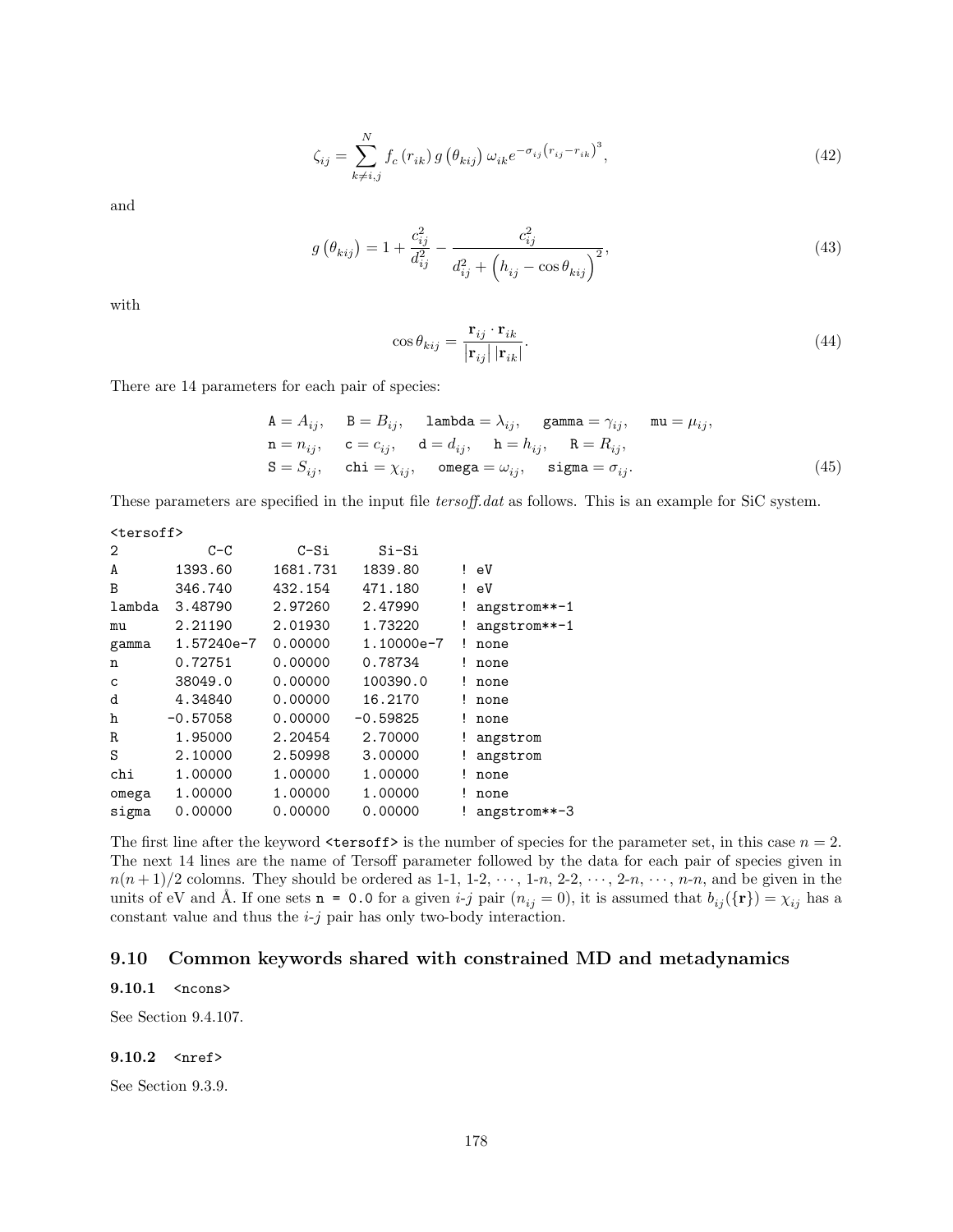# 9.10.3 <params\_cons>

See Section 9.4.126.

# **9.11 Common keywords shared in all types of AFED**

# **9.11.1** <afed type>

Used in the cases of  $\epsilon$ method> = AFED. This keyword sets the type of adiabatic free energy dynamics. The data should be provided in the first line (character). The options are as follows.

- *•* GRAD: calculation of free energy gradient with a constant constraint.
- DESCENT: descent search for free energy minimum points using steepest descent method.
- *•* ASCENT: ascent search for free energy saddle points.
- *•* AUTO: automated search for free energy stationary points by combining DESCENT and ASCENT.
- *•* TAMD: temperature accelerated molecular dynamics.
- *•* LOGMFD: logarithmic mean force dynamics.

The default value is "GRAD".

# **9.11.2** <fenergy max afed>

Used in the cases of  $\zeta$ method> = AFED, with  $\zeta$ afed\_type> = DESCENT, ASCENT, AUTO, TAMD, LOGMFD. This keyword sets the upper bound of the free energy to be explored in adiabatic free energy dynamics. The data should be provided in the first line (real number). The default value is "0.16" hartree (about 100 kcal/mol).

# 9.11.3 <mdcycle\_pro\_afed>

Used in all the cases of  $\epsilon$ method $\epsilon$  = AFED. This keyword sets the ensemble of productive MD runs to compute the average free energy gradients in adiabatic free energy dynamics. The data should be provided in the first line (character).

- *•* NVT: NVT ensemble.
- NVE: NVE ensemble.

The default value is "NVT".

### 9.11.4 < niter\_afed>

Used in all the cases of <method> = AFED and <afed\_type> = DESCENT, ASCENT, AUTO, TAMD, LOGMFD.

- For  $\langle \text{afed_type} \rangle$  = DESCENT, ASCENT, AUTO: This keyword sets the maximum number of AFED steps (iterations) in adiabatic free energy dynamics.
- For  $\leq$  **f**afed\_type> = TAMD, LOGMFD: This keyword sets the number of AFED steps (iterations) in temperature accelerated molecular dynamics and logarithmic mean force dynamics.

The data should be provided in the first line (real number). The default value is "200" steps.

### 9.11.5 < nstep\_pre\_afed>

Used in all the cases of  $\epsilon$  method = AFED. This keyword sets the number of preliminary MD steps in adiabatic free energy dynamics to equilibrate the system under constraint. The data should be provided in the first line (real number). The default value is "1000" steps.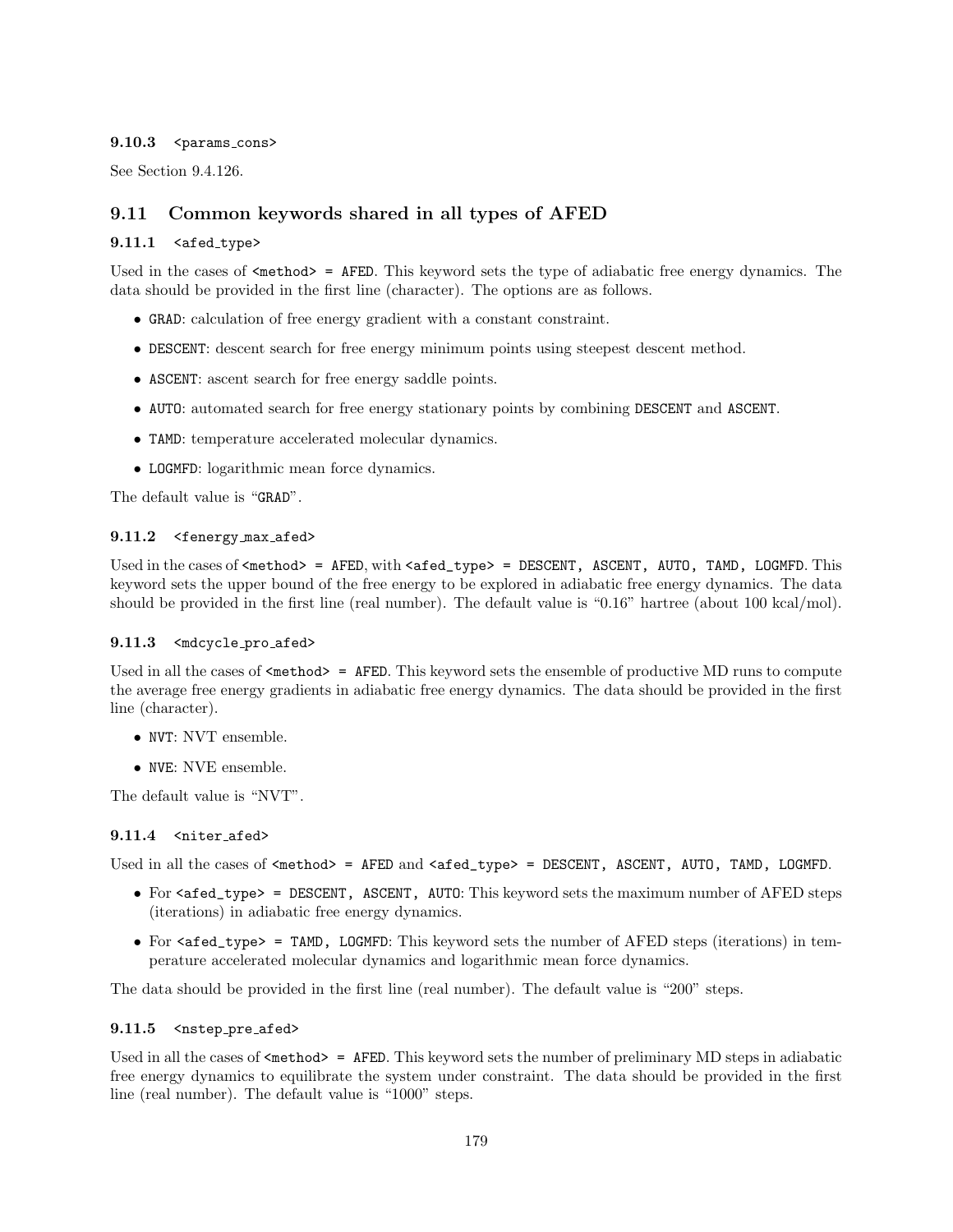## 9.11.6 < nstep\_pro\_afed>

Used in all the cases of  $\epsilon$ method $>$  = AFED, This keyword sets the number of productive MD steps to compute the average free energy gradients in adiabatic free energy dynamics. The data should be provided in the first line (real number). The default value is "2000" steps.

## 9.11.7 <params\_afed>

Used in all the cases of  $\epsilon$ method = AFED. This keyword sets the parameters for the collective variables in adiabatic free energy dynamics. For each line, the type of collective variable is followed by the four parameters, the reference shift  $\Delta \mathcal{R}_d^{\text{ref}}$ , the lower bound  $\mathcal{R}_d^{\text{min}}$  and the upper bound  $\mathcal{R}_d^{\text{max}}$ . The default values are as follows:

|     |        |       |  | DIST 0.08d0 1.0d0 10.0d0 ! bond distance                    |
|-----|--------|-------|--|-------------------------------------------------------------|
|     |        |       |  | ANGL 3.00d0 0.0d0 180.0d0 ! bond angle                      |
|     |        |       |  | DIH 5.00d0 -180.0d0 180.0d0 ! bond dihedral                 |
|     |        |       |  | DIFF 0.04d0 -3.0d0 3.0d0 ! difference in distances          |
|     |        |       |  | $CN$ 0.02d0 0.0d0 4.0d0 ! coordination number               |
|     |        |       |  | DCN 0.02d0 0.0d0 4.0d0 ! difference in coordination numbers |
| XYZ | 0.08d0 | 1.0d0 |  | 10.0d0 ! center of mass                                     |
|     |        |       |  | DXYZ 0.08d0 1.0d0 10.0d0 ! difference in center of masses   |

Note that the values are specified for the type of collective variable, not the collective variable itself. The type of the collective variable is the same as that specified after the keyword  $\langle$ ncons> and  $\langle$ params\_cons>. The full set of data with five lines should be always given even if only some of them are used. In the case of TADM and LOGMFD, the mass of the fictitious CV particle  $\mathcal{M}_d$  is determined by  $\Delta \mathcal{R}_d^{\text{ref}}$  from

Eq.(271) or (277) in Sec. 11.17; the resultant mass values are written in *logmfd.out*.

# **9.12 Additional keywords in DESCENT, ASCENT and AUTO**

### 9.12.1 <algo\_ascent\_afed>

Used in the cases of  $\epsilon$ method> = AFED, with  $\epsilon$ afed\_type> = ASCENT. This keyword sets the numerical algorithm for ascent search in adiabatic free energy dynamics. The data should be provided in the first line (character).

- *•* GAD: Gentlest ascent dynamics.
- EVF: Eigenvector following.

The default value is "GAD".

### 9.12.2 <ascent\_sampling\_afed>

Used in the cases of  $\langle \text{method}\rangle = \text{AFED}$ , with  $\langle \text{afed_type}\rangle = \text{ASCII}$ . This keyword sets the sampling of hessian term for the ascent search in adiabatic free energy dynamics. The data should be provided in the first line (character).

- *•* ANALYTICAL: Analytical evaluation of the hessian term.
- NUMERICAL: Numerical evaluation of the hessian term by finite difference method.

The default value is "NUMERICAL". For numerical evaluation, the finite difference value can be controlled by the keyword <fdiff\\_sampling\\_afed>.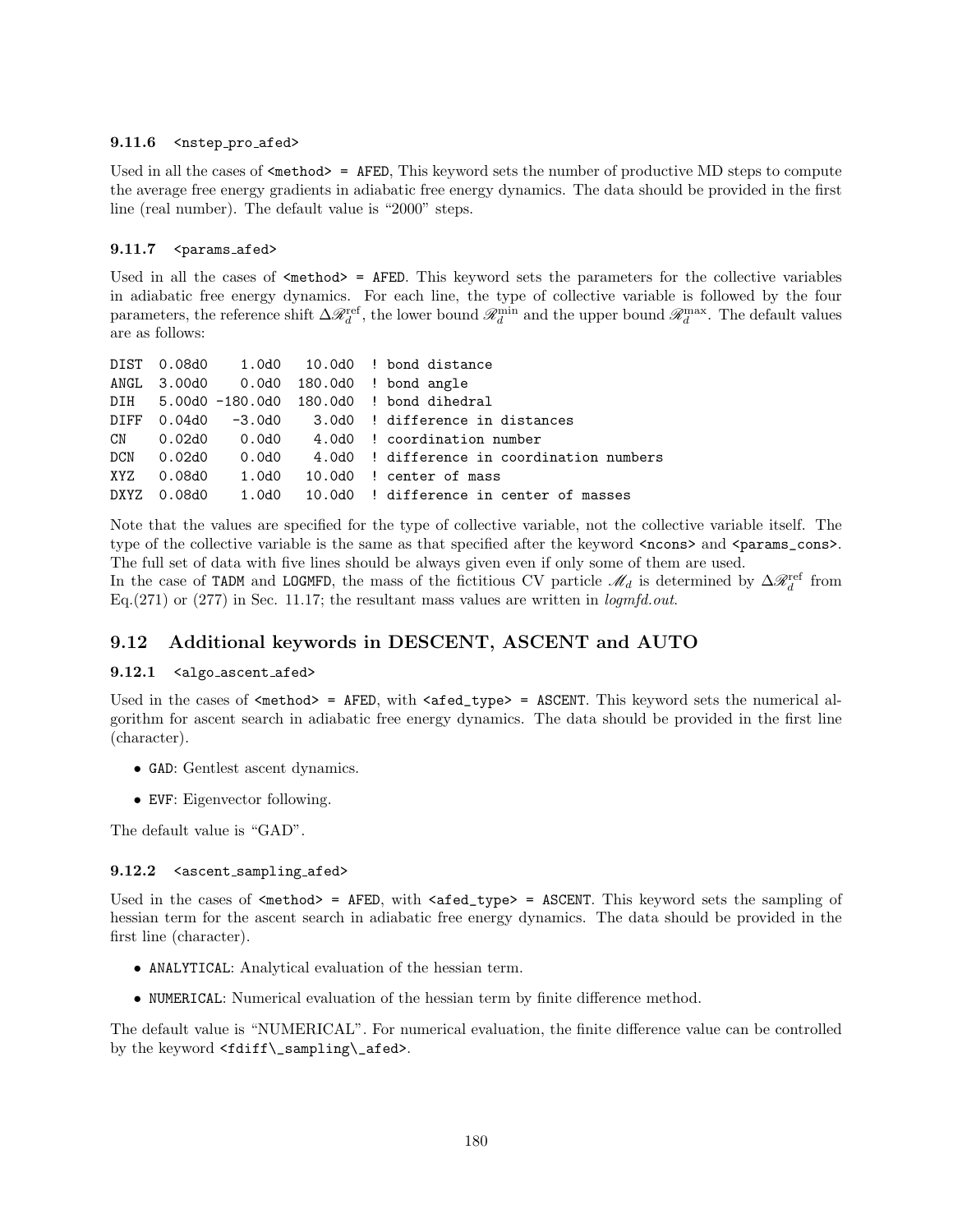### 9.12.3 <dt\_ascent\_afed>

Used in the cases of  $\zeta$ method> = AFED with  $\zeta$ afed\_type> = ASCENT, AUTO. This keyword sets the initial step size of ascent search in adiabatic free energy dynamics. The data should be provided in the first line (real number). The default value is "1.0" femtoseconds.

### 9.12.4 <dt\_conv\_afed>

Used in the cases of <method> = AFED, with <afed\_type> = DESCENT, ASCENT, AUTO. This keyword sets the AFED step size at the convergence in adiabatic free energy dynamics. The data should be provided in the first line (real number). The default value is "0.05" (dimensionless).

### **9.12.5** <dt damp afed>

Used in the cases of  $\epsilon$ method> = AFED, with  $\epsilon$ afed\_type> = DESCENT, ASCENT, AUTO. This keyword sets the damping factor,  $\lambda^{\text{afed}}$ , of AFED step size as approaching the convergence to a stationary point in adiabatic free energy dynamics. The data should be provided in the first line (real number). The default value is "0.7" (dimensionless).

### 9.12.6 <fdiff\_sampling\_afed>

Used in the cases of  $\leq$  method> = AFED, with  $\leq$  afed\_type> = ASCENT and  $\{\text{assert}\_\text{sampling}\_\text{afed}$  = NUMERICAL. This keyword sets the finite difference value used to sample numerically the hessian term for the ascent search in adiabatic free energy dynamics. The data should be provided in the first line (real number). The default value is "5.0".

### 9.12.7 <gamma\_ascent\_afed>

Used in the cases of  $\langle \text{method} \rangle = \text{AFED}$ , with  $\langle \text{afed_type} \rangle = \text{ASCENT}$ , AUTO. This keyword sets the parameter *γ* gad in the ascent search of adiabatic free energy dynamics, in hartree. The data should be provided in the first line (real number). The default value is "1.0" hartree.

### 9.12.8 <hessian\_ascent\_afed>

Used in the cases of  $\zeta$  method > = AFED with  $\zeta$  and  $\zeta$  = ASCENT, AUTO. This keyword sets the option for the evaluation of Hessian term in the ascent search of adiabatic free energy dynamics. The data should be provided in the first line (character), either "ANALYTICAL" or "NUMERICAL". The default value is "NU-MERICAL".

### 9.12.9 < niter\_gad2evf\_afed>

Used in the cases of <method> = AFED with <afed\_type> = ASCENT, AUTO and  $\langle \text{algo\_ascent\_afed} \rangle$  = GAD. This keyword sets the step to switch the algorithm from GAD to EVF as approaching the saddle point The data should be provided in the first line (integer). The default value is "80".

# 9.12.10 < niter\_refresh\_afed>

Used in the cases of  $\leq m \leq b$  = AFED with  $\leq a \leq b$  = ASCENT, AUTO and  $\langle$ algo\_ascent\_afed> = GAD, EVF. This keyword sets the step interval of numerical hessian calculations, refreshing the guiding vector to be the lowest eigenvector of the hessian. The data should be provided in the first line (integer). The default value is "20".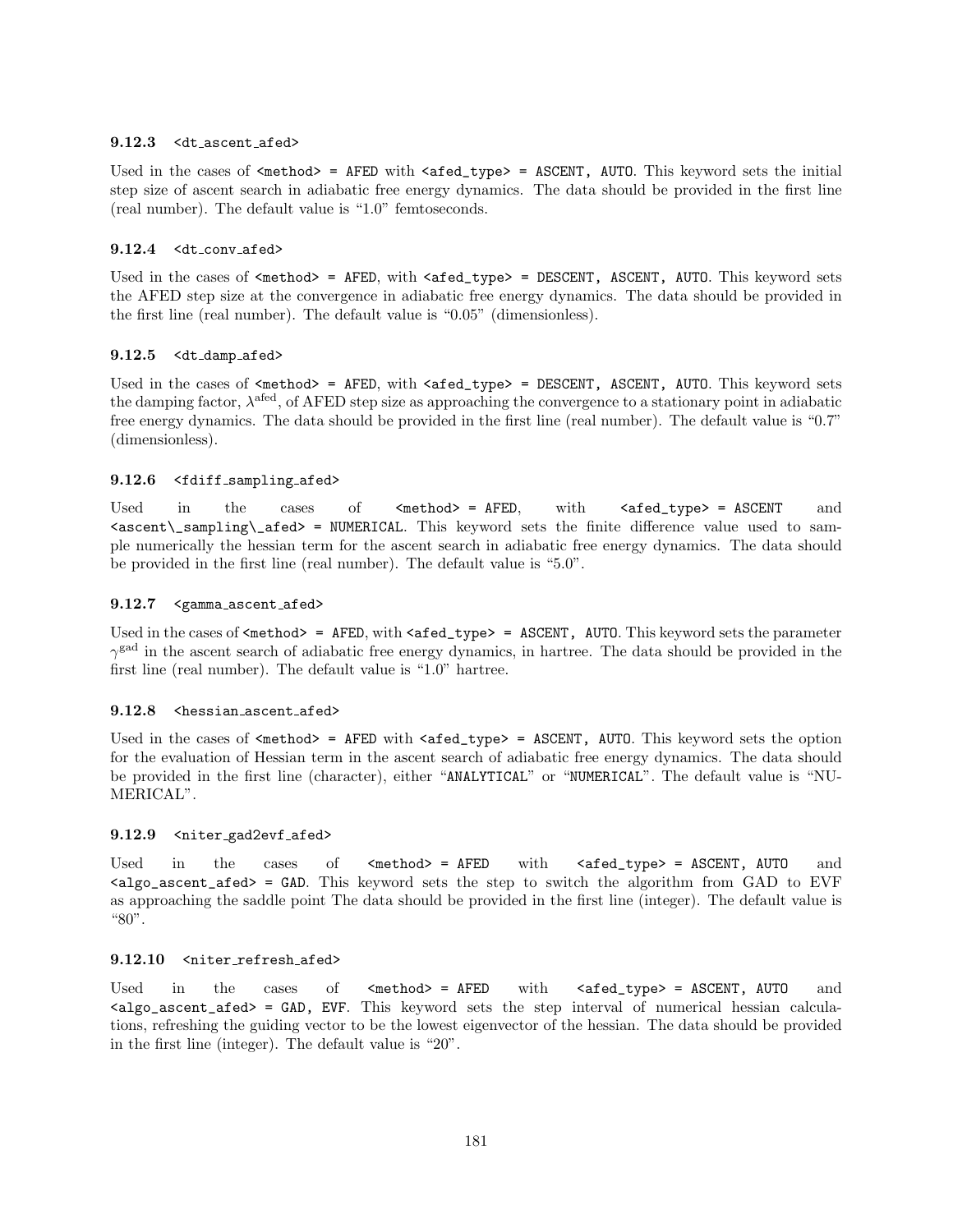### 9.12.11 <nmiss\_auto\_afed>

Used in the cases of  $\epsilon$ method> = AFED, with  $\epsilon$ afed\_type> = AUTO. This keyword sets the number of consecutive missed shots from each minimum,  $N_{\text{miss}}$ . Exceeding this number, the new shooting starts from another minimum, which is listed in the file *auto.ini* with the label "EQ". The data should be provided in the first line (integer). The default value is "5".

### 9.12.12 <ioption\_eigen\_afed>

Used in the cases of  $\epsilon$ method> = AFED with  $\epsilon$ afed\_type> = DESCENT, ASCENT, AUTO. This keyword sets the option for eigenvalue calculations at the free energy stationary points which are found in adiabatic free energy dynamics. The data should be provided in the first line (integer).

- 1: Eigenvalues are calculated.
- *•* 0: Eigenvalues are not calculated.

The default value is "1".

### 9.12.13 <nshot\_auto\_afed>

Used in the cases of  $\zeta$  =  $\triangle$   $\zeta$  =  $\triangle$   $\zeta$  =  $\zeta$  =  $\zeta$  =  $\zeta$  =  $\zeta$  =  $\zeta$  =  $\zeta$  =  $\zeta$  =  $\zeta$  =  $\zeta$  =  $\zeta$  =  $\zeta$  =  $\zeta$  =  $\zeta$  =  $\zeta$  =  $\zeta$  =  $\zeta$  =  $\zeta$  =  $\zeta$  =  $\zeta$  =  $\zeta$  =  $\zeta$  of shots from each minimum, *N*shot. Exceeding this number, the new shooting starts from another minimum, which is listed in the file *auto.ini* with the label "EQ". The data should be provided in the first line (integer). The default value is "10".

### 9.12.14 <radius\_auto\_afed>

Used in the cases of  $\zeta$  =  $\triangle$   $\zeta$  =  $\triangle$   $\zeta$  =  $\zeta$  =  $\zeta$  =  $\zeta$  =  $\zeta$  =  $\zeta$  =  $\zeta$  =  $\zeta$  =  $\zeta$  =  $\zeta$  =  $\zeta$  =  $\zeta$  =  $\zeta$  =  $\zeta$  =  $\zeta$  =  $\zeta$  =  $\zeta$  =  $\zeta$  =  $\zeta$  =  $\zeta$  =  $\zeta$  =  $\zeta$  the automated search in adiabatic free energy dynamics. The data should be provided in the first line (real number). The default value is "5.0".

### **9.12.15** <iprint xyz afed>

Used in the cases of  $\langle \text{method} \rangle = AFED$ , with  $\langle \text{afed_type} \rangle = DESCENT$ , ASCENT, AUTO, TAMD, LOGMFD. This keyword sets the print interval of molecular snapshots written in the file *afed.xyz*. A snapshot is taken at the final step of the MD run per AFED step in adiabatic free energy dynamics, temperature accelerated molecular dynamics, and logarithmic mean force dynamics. The data should be provided in the first line (integer). The default value is "1" step (every AFED step). Set to "-1" to switch off.

### 9.12.16 <iprint\_test\_afed>

Used in the cases of  $\langle \text{method} \rangle = AFED$ , with  $\langle \text{afed_type} \rangle = DESCENT$ , ASCENT, AUTO, TAMD, LOGMFD. This keyword sets the print interval of mean force in the convergence test. The data should be provided in the first line (integer). The default value is "100" steps.

# **9.13 Additional keywords in TAMD and LogMFD**

# **9.13.1** <alpha logmfd>

Used in the case of  $\zeta$  = thod> = AFED and  $\zeta$ afed\_type> = LOGMFD. This keyword sets the parameter  $\alpha_{\text{loc}}($  $\alpha'/k_B T > 0$ ) for logarithmic mean force dynamics ( $\alpha'$  is specified by this keyword). The data should be provided in the first line (dimensionless real number). Note that *T* is the physical temperature given by the keyword <temperature>.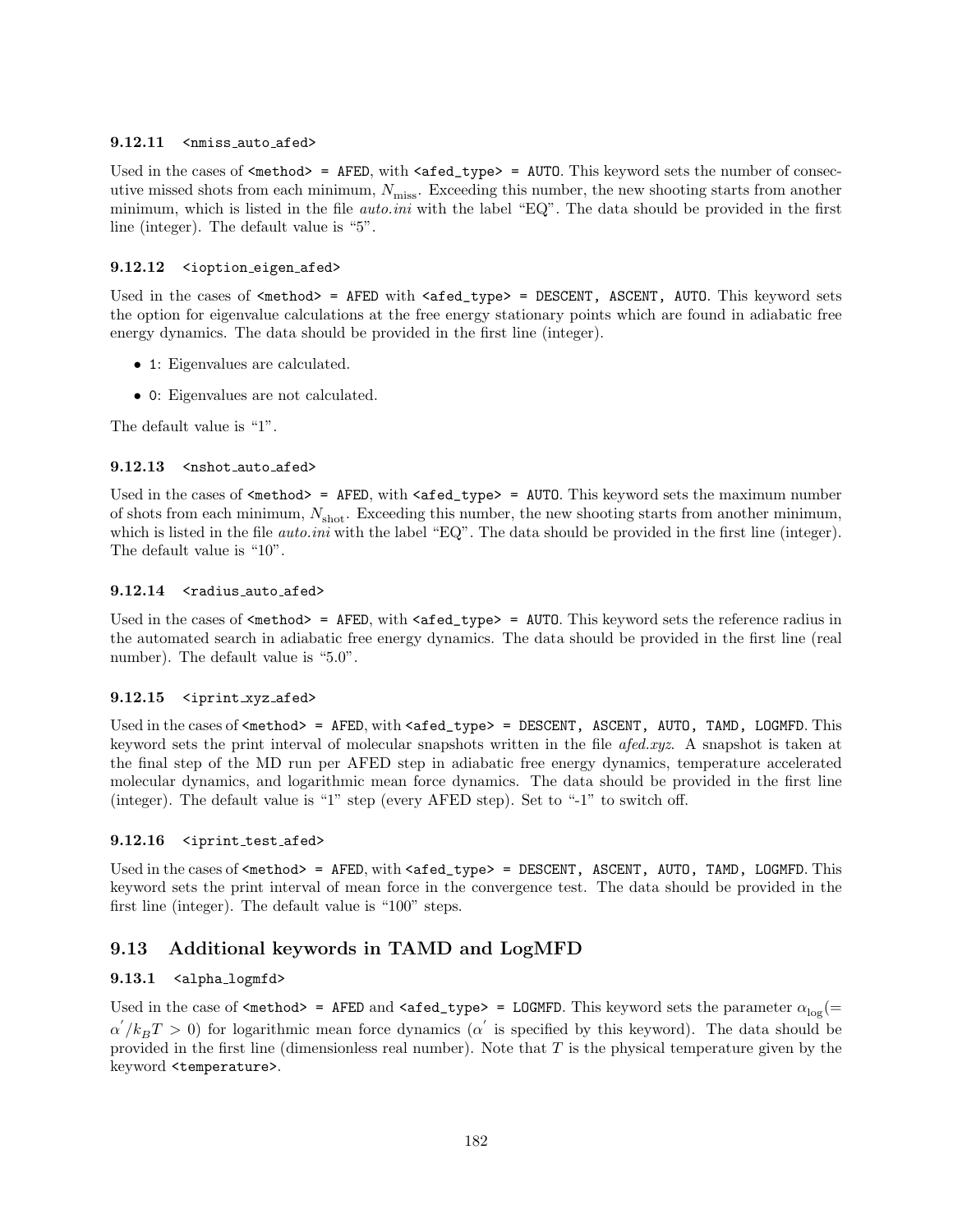### **9.13.2** <dt logmfd>

Used in the case of  $\epsilon$ method> = AFED with  $\epsilon$ afed\_type> = LOGMFD. This keyword sets the step size in logarithmic mean force dynamics,  $\Delta t_{cv}$ . The data should be provided in the first line (real number). The default value is "1.0".

### 9.13.3 <dt\_tamd>

Used in the case of  $\epsilon$ method> = AFED with  $\epsilon$ afed\_type> = TAMD. This keyword sets the step size in temperature accelerated molecular dynamics,  $\Delta t_{cv}$ . The data should be provided in the first line (real number). The default value is 1.0.

### **9.13.4** <fenergy ini logmfd>

Used in the case of  $\langle \text{method} \rangle = \text{AFED}$ , with  $\langle \text{afed_type} \rangle = \text{LOGMFD}$ . This keyword sets the initial value of the free energy estimated on-the-fly during the LogMFD run. This means that this keyword sets the origin of the energy scale. The default value is "0.005" hartree.

### **9.13.5** <fenergy ini tamd>

Used in the case of  $\zeta$  method = AFED, with  $\zeta$  afed\_type = TAMD. This keyword sets the initial value of the free energy estimated on-the-fly during the TAMD run. This means that this keyword sets the origin of the energy scale. The default value is "0.0" hartree.

### **9.13.6** <gamma logmfd>

Used in the case of  $\epsilon$ method> = AFED and  $\epsilon$ afed\_type> = LOGMFD. This keyword sets the parameter  $\gamma_{\text{log}}($  $\gamma' k_B T$ ) in logarithmic mean force dynamics ( $\gamma'$  is specified by this keyword). The data should be provided in the first line (dimensionless real number). The default setting is " $\gamma' = 1/\alpha'$ ", i.e., " $\gamma_{\text{log}} = 1/\alpha_{\text{log}}$ ". Note that  $T$  is the physical temperature given by the keyword  $\leq$ temperature>.

# 9.13.7 <ioption\_afed>

Used in the cases of  $\epsilon$ method> = AFED, with  $\epsilon$ afed\_type> = TAMD, LOGMFD. This keyword sets the weight  $W_l$  in parallel-dynamics discussed in Sec.11.17. With "1",  $W_l = 1$  for all the beads (replicas), while  $W_l$  is set by Eq.(238) (see Sec.11.17) with "2". The default value is "1" ( $W_l = 1$  for all the beads).

### 9.13.8 <logmfd\_type>

Used in the case of  $\epsilon$ method = AFED and  $\epsilon$  and  $\epsilon$  is the Lype in Eugmennian Eugenomean Sets the type of equation of motion of logarithmic mean force dynamics. The data should be provided in the first line. Choose one from below:

- *•* <logmfd\_type> = NVE: no thermostat is used for fictitious particles.
- <logmfd\_type> = NVT: single Nosé-Hoover thermostat is attached to fictitious particles.
- $\triangleleft$   $\triangleleft$   $\triangleleft$   $\triangleleft$   $\triangleleft$   $\triangleleft$   $\triangleleft$   $\triangleleft$   $\triangleleft$   $\triangleleft$   $\triangleleft$   $\triangleleft$   $\triangleleft$   $\triangleleft$   $\triangleleft$   $\triangleleft$   $\triangleleft$   $\triangleleft$   $\triangleleft$   $\triangleleft$   $\triangleleft$   $\triangleleft$   $\triangleleft$   $\triangleleft$   $\triangleleft$   $\triangleleft$   $\triangleleft$   $\triangleleft$   $\triangleleft$   $\triangleleft$   $\triangleleft$   $\triangleleft$   $\triangleleft$   $\triangleleft$   $\triangleleft$   $\triangleleft$   $\triangleleft$

The default value is "NVE".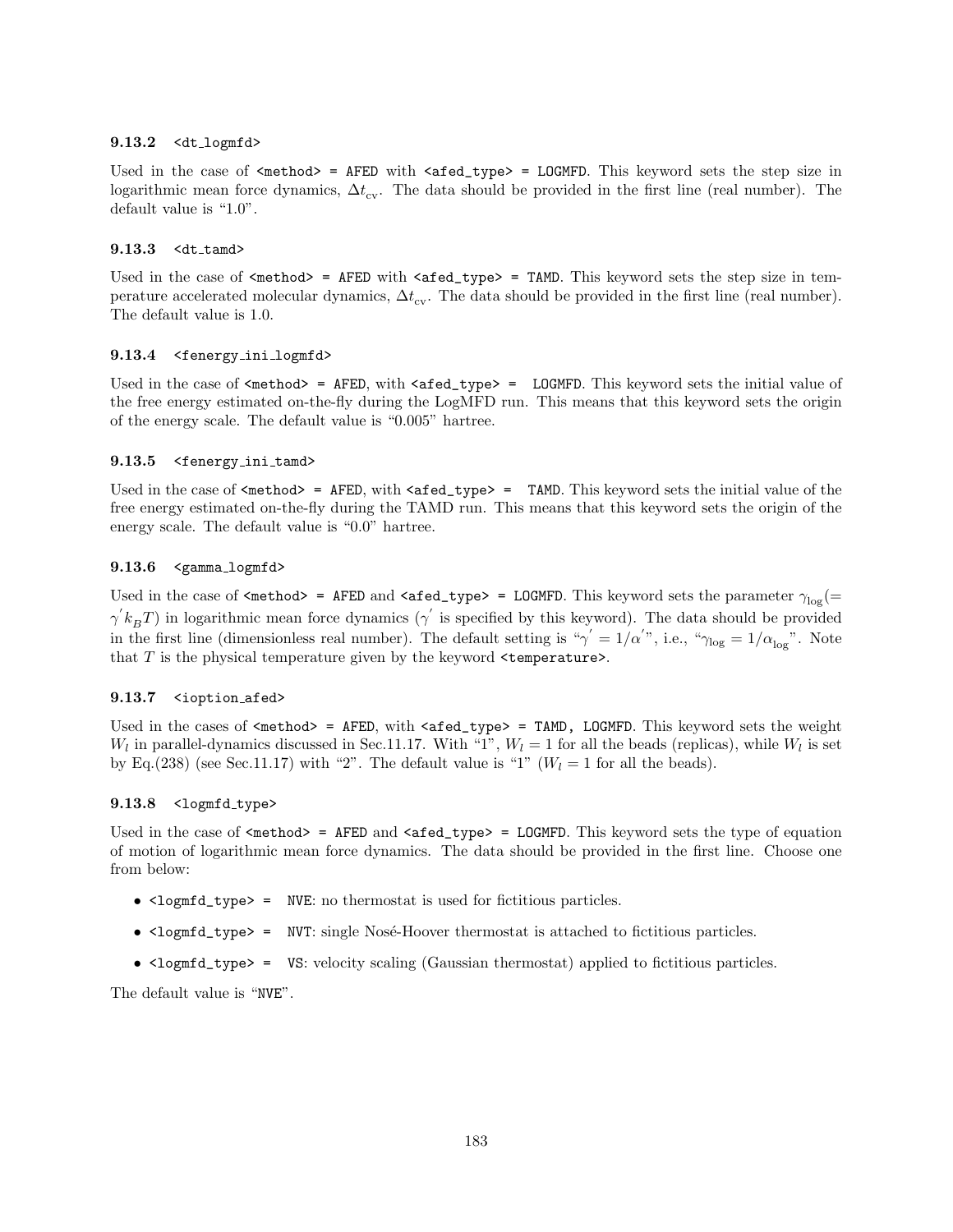### **9.13.9** <mass afed>

Used in the case of  $\zeta$  method > = AFED with  $\zeta$  afed\_type > = TAMD, LOGMFD. This keyword sets the parameters that re-adjust the mass of the fictitious CV particles. If "AUTOMATIC" is set the mass is given by default by the keyword  $\epsilon$  params\_afed>, see Sec.9.11.7. If "MANUAL" is set, the mass given by  $\epsilon$  params\_afed> is multiplied by scaling factors. The scale factor of the mass of the *i*th particle should be provided in the *i*th line below "MANUAL". The mass values used in the LogMFD/TAMD run can be checked in the output file *logmfd.out*.

#### 9.13.10 < niter\_bath\_afed>

Used in the case of  $\text{Kmethod} >$  = AFED with  $\text{Gd-d-type} >$  = TAMD, LOGMFD and  $\text{Kam-d-type} >$  = NVT or  $\langle$ logmfd\_type $\rangle$  = NVT. This keyword sets the number of AFED steps  $n_b$  which determines the time scale,  $\tau_{\rm cv} = n_b \Delta t_{\rm cv}$ , of the Nosé-Hoover thermostat attached to fictitious particles in TAMD and LogMFD in the NVT ensemble. This sets the mass of the Nosé-Hoover thermostat,  $Q$ , from the relation,  $Q = Dk_B T \tau_{\text{cv}}^2$ , where *D* is the number of the fictitious particles. The data should be provided in the first line (real number). The default value is "100" (dimensionless). Note that *n<sup>b</sup>* should be appropriately adjusted according to the value of  $\Delta \mathcal{R}_d^{\text{ref}}$ ;  $n_b$  should be increased when  $\Delta \mathcal{R}_d^{\text{ref}}$  is decreased, and vice versa.

### 9.13.11 <tamd\_type>

Used in the case of  $\epsilon$ method> = AFED and  $\epsilon$ afed\_type> = TAMD. This keyword sets the type of equation of motion of temperature accelerated molecular dynamics. The data should be provided in the first line. Choose one from below:

- *•* <tamd\_type> = NVE: no thermostat is used for fictitious particles.
- $\tt stand_type> = NVT$ : single Nosé-Hoover the most at tached to fictitious particles.
- $\tanh$   $\tan \theta$   $\tan \theta$   $\tan \theta$  **vs**: velocity scaling (Gaussian thermostat) applied to fictitious particles.

The default value is "NVT".

#### 9.13.12 <temperature\_tamd>

Used in the case of  $\zeta$  method = AFED with  $\zeta$ afed\_type = TAMD. This keyword sets the temperature  $T_{t, \text{and}}$ for temperature accelerated molecular dynamics. The data should be provided in the first line (real number) in kelvin. The default value is "3000.0" kelvin.

### **9.13.13** <start afed>

Used in the case of  $\epsilon$ method> = AFED with  $\epsilon$ afed\_type> = TAMD, LOGMFD. This keyword sets the initial position and velocity of each of fictitious CV particles (variables). If "MANUAL" is set in the first line, the initial position and velocity of each CV particle should be given for each line (see Sec.3.13.6). If "AUTO-MATIC" is instead given (default setting), the initial positions are automatically estimated from the initial configuration of the MD system, and the initial velocities are set by random numbers corresponding to the physical temperature given by the keyword <temperature>.

#### **9.13.14** <start therm afed>

Used in the case of  $\epsilon$ method> = AFED with  $\epsilon$ afed\_type> = TAMD, LOGMFD. This keyword sets the initial position and velocity of the Nos´e-Hoover thermostat variable *η*. If "MANUAL" is specified, its initial position and velocity should be given (default setting is "MANUAL" with  $\eta(0) = 0$  and  $v_\eta(0) = 0$ ). If "AUTOMATIC" is instead specified,  $\eta$  is set to be "0" and  $v_{\eta}$  is automatically set according to the preset physical temperature.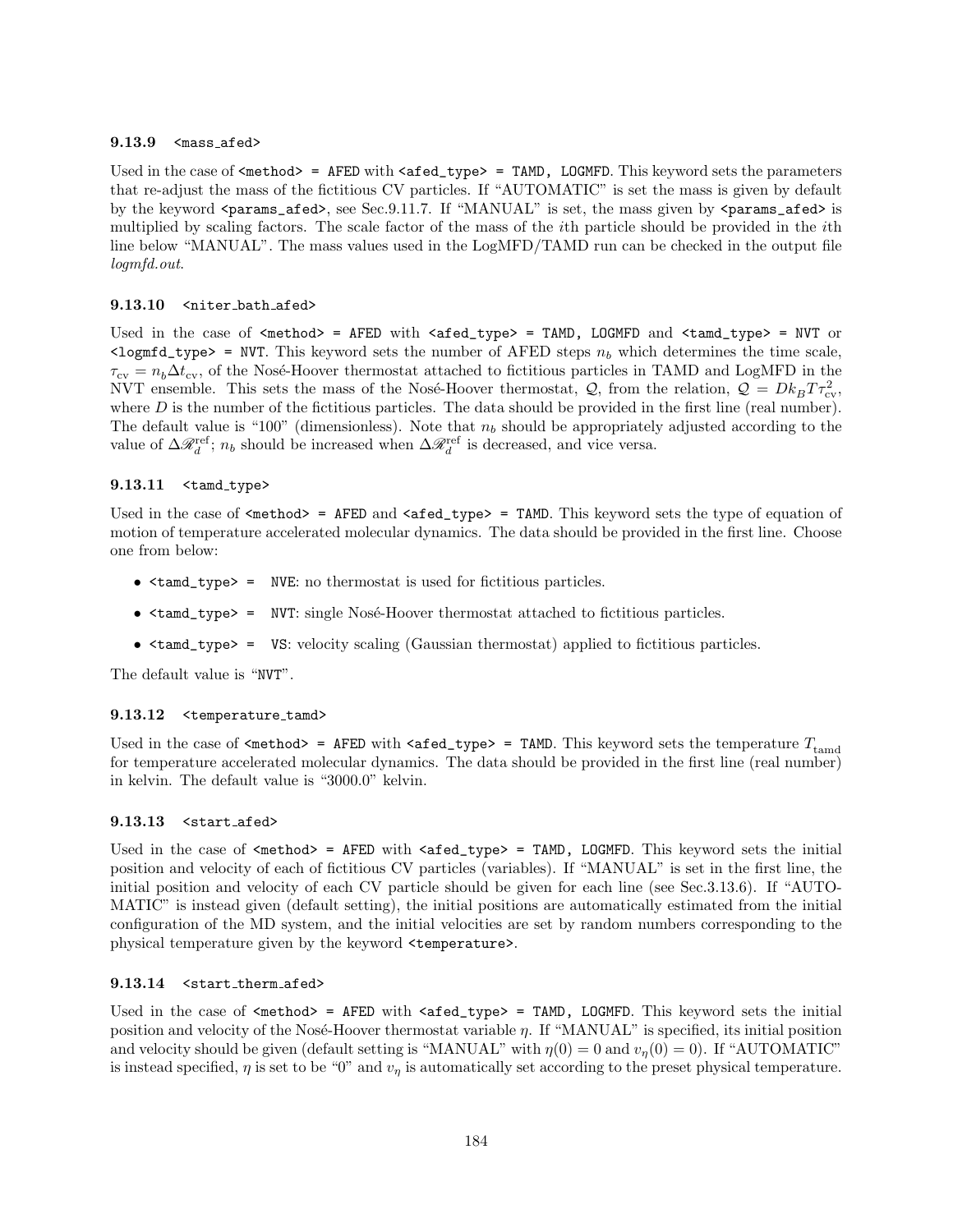# **10 Files**

The files can be categorized as follows.

- *•* The input files: They are named as *\*.dat*.
- *•* The output files: Most of them are named as *\*.out*. The exception are the trajectory files in xyz format, *trj.xyz* and *calc.xyz*.
- *•* The restart files: They are named as *\*.ini*. These files are created at the end of each run. The data to restart the next run are included. In principle, these files need not be altered by the user.

# **10.1 Input files**

### **10.1.1** *input.dat*

Used in ALL calculations. This file contains the main input data which are necessary to set up the calculation. The keyword is represented as the brackets  $\langle \ldots \rangle$ . The following line(s) after the keyword is the data to be read by the code. The remaining parts are comment lines. The order of appearance of the keywords is completely arbitrary.

This file is expected to be edited by the user. However, a full set of keywords need not be contained, since the keywords that are not present in this file is complemented by those of *input default.dat*. The details of each keyword is listed in Section 9.

### **10.1.2** *input default.dat*

Used in ALL calculations. This file contains the default values for the keywords. For those unavailable in *input default.dat* must be explicitly specified in *input.dat*.

It is expected that this file is copied and kept unchanged. This file could be useful as a reference when the user edits *input.dat*.

#### **10.1.3** *centroid.dat*

NOTE: This file is only used for <input\_style> = OLD (default). For <input\_style> = NEW, *structure.dat* is used instead.

Used in ALL calculations for initial start except  $\langle \text{method} \rangle = \text{STRING}$ . This file contains a list of Cartesian coordinates of atoms in au (bohr) as:

x y z (of atom 1) x y z (of atom 2) ...

The number of lines should be equal to the number of atoms.

### **10.1.4** *eam.dat*

Used for EAM and ADP potentials, when  $\langle$ ipotential> = EAM, ADP, PAIR. This file contains all the parameters necessary for EAM and ADP potentials, and the tabulated pair potentials. See Section 9.8.

### **10.1.5** *tersoff.dat*

Used for Tersoff potentials, when  $\langle$ ipotential> = TERSOFF. This file contains all the parameters necessary for Tersoff potentials. See Section 9.9.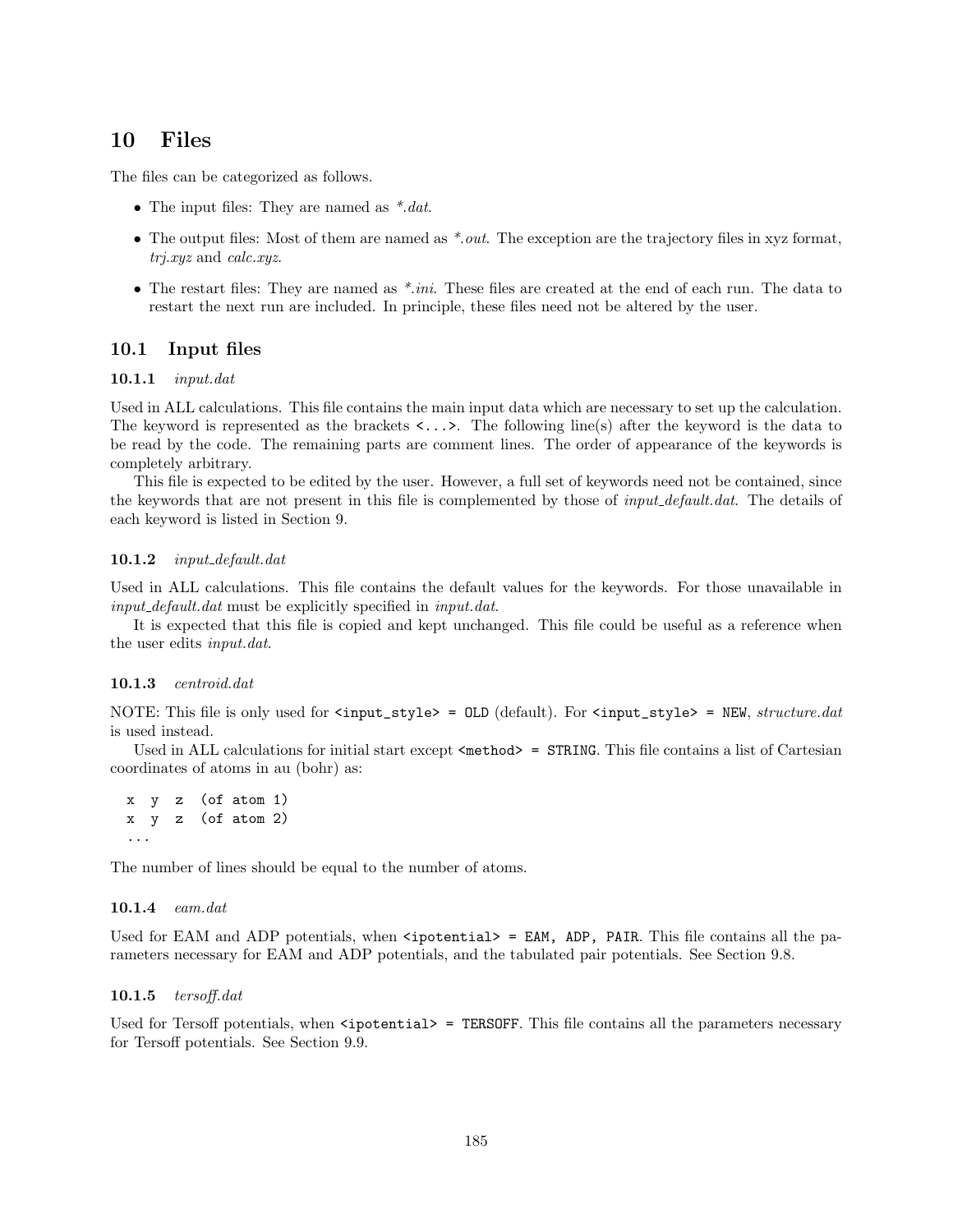### **10.1.6** *gamess.dat*

Used for GAMESS potential, when  $\langle$ ipotential> = GAMESS. This file should be a GAMESS input file. See Section 4.3.6.

### **10.1.7** *g03.dat*

Used for GAUSSIAN 03 potential, when  $\epsilon$ ipotential> = G03. This file should be a G03 input file. See Section 4.3.7.

# **10.1.8** *g98.dat*

Used for GAUSSIAN 98 potential, when  $\epsilon$ ipotential> = G98. This file should be a G98 input file. See Section 4.3.7.

### **10.1.9** *mm.dat*

Used for MM potential, when  $\langle$ ipotential> = MM. This file contains all the parameters necessary for MM potential. See Section 9.7.

### **10.1.10** *molpro.dat*

Used for MOLPRO potential, when  $\langle$ ipotential> = MOLPRO. This file should be a MOLPRO input file. See Section 4.3.8. See also Section 3.19.1 to perform the nonadiabatic dynamics calculations, i.e., surface hopping dynamics and mean field dynamics, using MOLPRO.

### **10.1.11** *mopac.dat*

Used for MOPAC potential, when  $\langle$ ipotential> = MOPAC. This file should be a MOPAC input file. See Section 4.3.9.

### **10.1.12** *orca.dat*

Used for ORCA potential, when  $\epsilon$ ipotential> = ORCA. This file should be a ORCA input file. See Section 4.3.11.

# **10.1.13** *structure.dat*

Used in ALL calculations for initial start. This file contains a list of Cartesian coordinates of atoms in the xyz format as

```
N
unit
symbol x y z
symbol x y z
...... .......
```
In the first line, N is the number of atoms (integer). In the second line, unit is an option (character), either 'BOHR' or 'ANGSTROM'. In the  $3-(N+2)$  lines, symbol is the atomic species, and x, y and z are the Cartesian coordinates, for the respective atoms.

In the case  $\epsilon$  method = STRING, OMOPT the list of Cartesian coordinates of atoms is duplicated, i.e., those for the reactant and the product. Initial guess is generated as a linear path interconnecting the reaction and the product.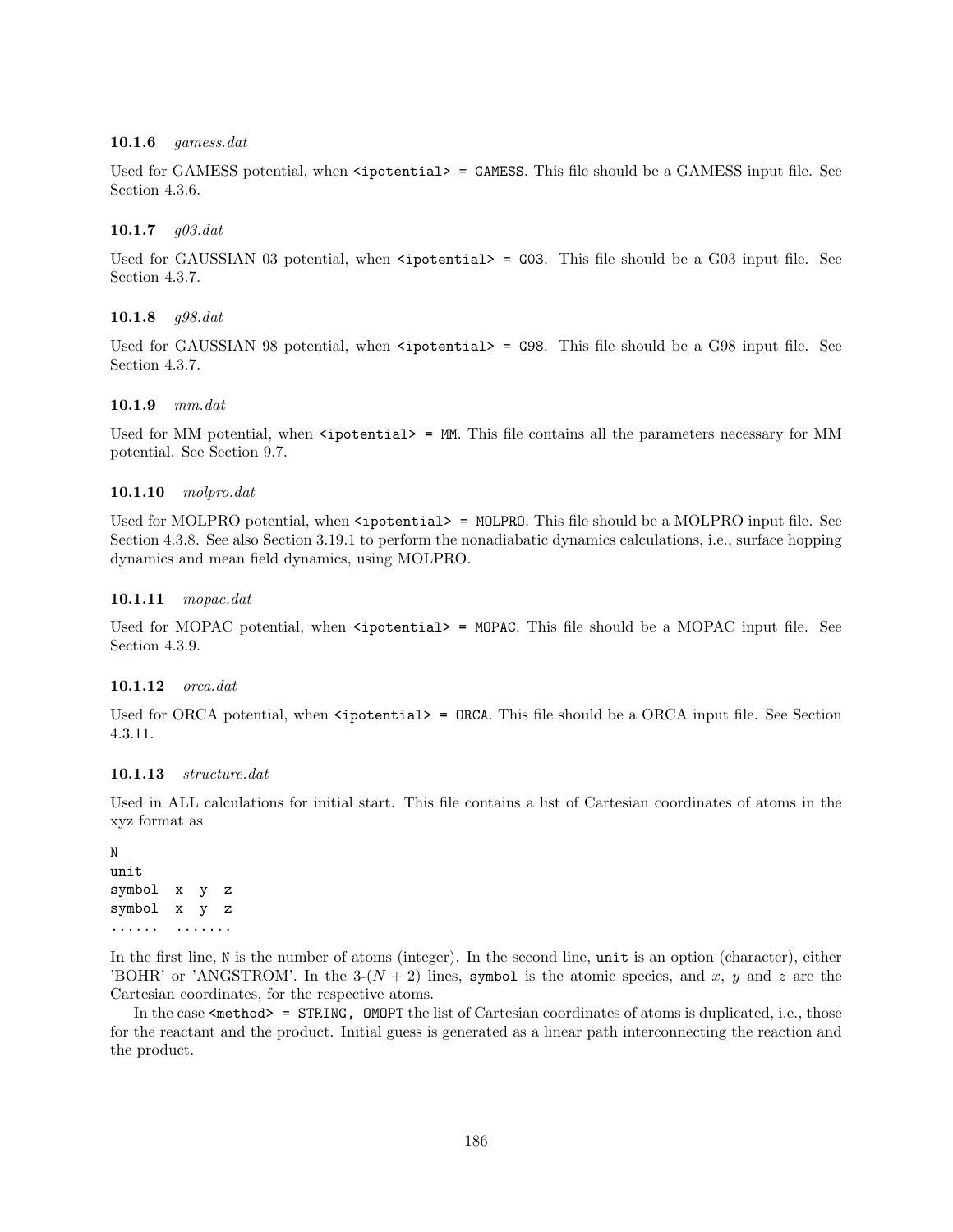Basically, this file must be prepared to start a new calculation. However, when the restart file *geometry.ini* is present, this file will no longer be necessary. The PIMD code always looks for the restart file *geometry.ini* before looking for *centroid.dat*.

NOTE: This file is only used for <input\_style> = NEW. For <input\_style> = OLD (default), *centroid.dat* is used instead.

### **10.1.14** *turbo.dat*

Used for TURBOMOLE, when  $\epsilon$ ipotential> = TURBOMOLE. This file contains the set of TURBOMOLE execution commands to perform the calculations of energy and forces, and the corresponding TURBOMOLE control file. When this file is not found in the execution directory, the code alternatively looks for the data in the file *input.dat*, or else in the file *input default.dat*, following the keyword <turbo\_command>. The following lines should be written.

*•* Hartree-Fock calculation:

dscf control.1 grad control.2

*•* MP2 calculation:

dscf control.1 mpgrad control.2

*•* DFT calculation:

dscf control.1 grad control.2

*•* RI-MP2 calculation:

dscf control.1 rimp2 control.2

*•* RI-DFT calculation:

ridft control.1 rdgrad control.2

*•* RI-CC2 calculation:

dscf control.1 ricc2 control.2

# **10.1.15 TAMD**

(For the initial run) The following files are needed; *input.dat*, *input default.dat*, *mm.dat*, *centroid.dat* (if <input\_style> = NEW, *structure.dat* should be prepared instead of *centroid.dat*.)

(For restart) The following files are needed;

*input.dat*, *input default.dat*, *mm.dat*, *centroid.dat*, *geometry.ini*, *bath.ini*, *step.ini*, *afed.ini* (if <input\_style> = NEW, *structure.dat* should be prepared instead of *centroid.dat*.)

Optional files: *average.ini*

Note that \*\*\*.*ini* is overwritten at the end of the run.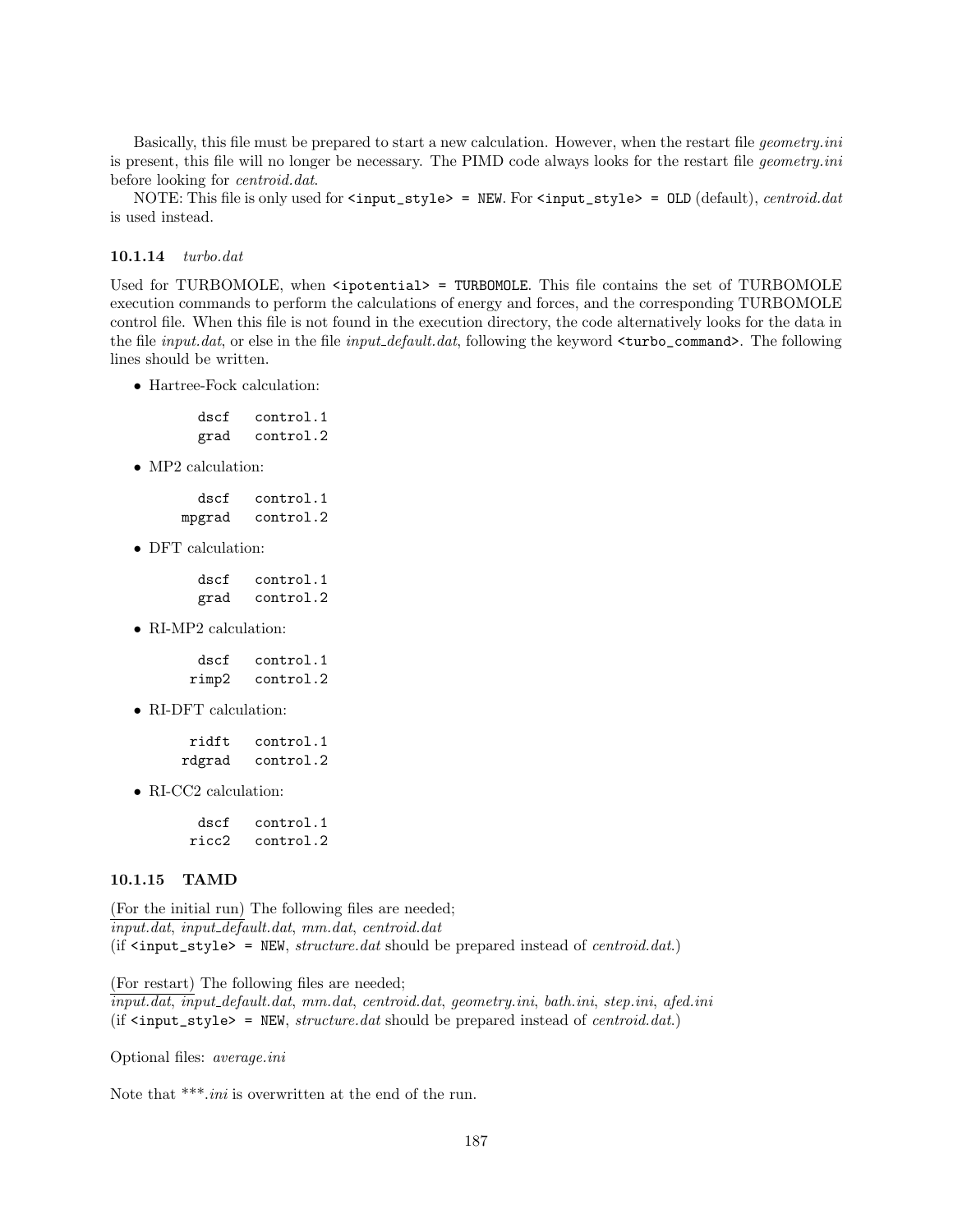### **10.1.16 LogMFD**

(For the initial run) The following files are needed; *input.dat*, *input default.dat*, *mm.dat*, *centroid.dat* (if <input\_style> = NEW, *structure.dat* should be prepared instead of *centroid.dat*.)

(For restart) The following files are needed;

*input.dat*, *input default.dat*, *mm.dat*, *centroid.dat*, *geometry.ini*, *bath.ini*, *step.ini*, *afed.ini* (if <input\_style> = NEW, *structure.dat* should be prepared instead of *centroid.dat*.)

Optional files: *average.ini*

Note that \*\*\*.*ini* is overwritten at the end of the run.

# **10.2 Output files**

# **10.2.1** *afed.out*

Used in the case of  $\epsilon$ method> = AFED. This file contains the trajectory of the collective variables. In *n*dimensional dynamics, each of the *n* lines printed corresponds to the data of each collective variable. Each line contains the following columns:

- *•* <afed\_type> = GRAD, TEST:
	- **–** column 1 (step): AFED step number.
	- **–** column 2 (st): AFED status.
		- *∗* GR: mean force calculation.
		- *∗* TE: convergence test calculation.
	- **–** column 3 (cv): collective variable number, *d*.
	- COLUMN 4 (**r**-ideal): reference position of fictitious particle,  $\mathscr{R}_d^{\text{ref}}$ .
	- **–** column 5 (r-mean): mean position of collective variable, *<sup>R</sup><sup>d</sup>* .
	- **–** column 6 (f-energy): free energy, in hartree.
	- **–** column 7 (-df/dr): mean force on fictitious particle, *−∂A*cv*/∂R*ref *d* .
	- **–** column 8 (dr/dt): velocity of fictitious particle, *dR*ref *d /dt*.
	- $-$  cOLUMN 9 (dt): AFED step size,  $\Delta t$ <sub>cv</sub>.
- *•* <afed\_type> = ASCENT, DESCENT, AUTO:
	- **–** column 1 (step): AFED step number.
	- **–** column 2 (st): AFED status.
		- *∗* DE: descent trajectory to free energy minimum point.
		- *∗* D1: descent trajectory started in +**n** direction from free energy saddle point to free energy minimum point.
		- *∗* D2: descent trajectory started in *−***n** direction from free energy saddle point to free energy minimum point.
		- *∗* AS: ascent trajectory to search for free energy saddle point.
		- *∗* EQ: free energy minimum point.
		- *∗* TS: free energy saddle point.
		- *∗* HI: point ended where free energy exceeds limit defined by the keyword <fenergy\_max\_afed>.
		- *∗* OB: point ended where cv is out of bounds defined by the keyword <params\_afed>.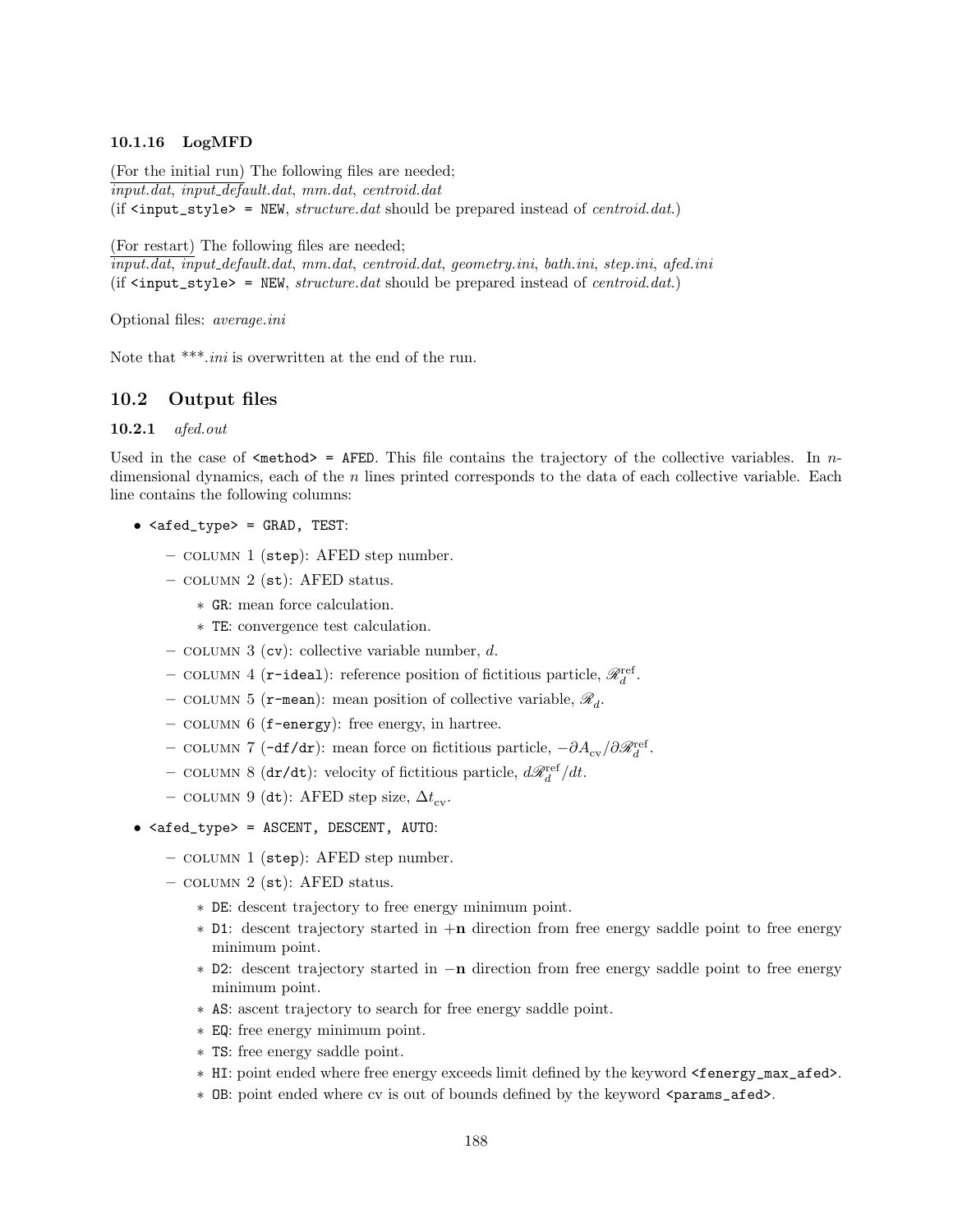- **–** column 3 (cv): collective variable number, *d*.
- COLUMN 4 (**r**-ideal): reference position of fictitious particle,  $\mathscr{R}_d^{\text{ref}}$ .
- **–** column 5 (r-mean): mean position of collective variable, *<sup>R</sup><sup>d</sup>* .
- **–** column 6 (f-energy): free energy, in hartree.
- **–** column 7 (-df/dr): mean force on fictitious particle, *−∂A*cv*/∂R*ref *d* .
- **–** column 8 (dr/dt): velocity of fictitious particle, *dR*ref *d /dt*.
- $-$  cOLUMN 9 (dt): AFED step size,  $\Delta t_{cv}$ .
- **–** column 10 (n): unit vector, **n**.
	- *∗* In ascent trajectory, guiding vector **n**.
	- *∗* In descent trajectory, **n** is parallel to mean force *−∂A*cv*/∂Q*ref *d* .
- **–** column 11 (xi): angle *ξ*.
- *•* <afed\_type> = TAMD, LOGMFD:
	- **–** column 1 (step): AFED step number.
	- **–** column 2 (st): AFED status.
		- *∗* TA: TAMD trajectory.
		- *∗* LO: LogMFD trajectory.
		- *∗* HI: point ended where free energy exceeds limit defined by the keyword <fenergy\_max\_afed>.
		- *∗* OB: point ended where cv is out of bounds defined by the keyword <params\_afed>.
	- **–** column 3 (cv): collective variable number, *d*.
	- COLUMN 4 (**r**-ideal): reference position of fictitious particle,  $\mathscr{R}_d^{\text{ref}}$ .
	- **–** column 5 (r-mean): mean position of collective variable, *<sup>R</sup><sup>d</sup>* .
	- **–** column 6 (f-energy): free energy, in hartree.
	- **–** column 7 (-df/dr): mean force on fictitious particle, *−∂A*cv*/∂R*ref *d* .
	- **–** column 8 (dr/dt): velocity of fictitious particle, *dR*ref *d /dt*.
	- **–** column 9 (h-energy): total hamiltonian, *H*tamd or *H*log .
	- **–** column 10 (temp): instantaneous temperature of fictitious particle.

The file is appended for restarted runs.

### **10.2.2** *afed.xyz*

The molecular snapshots at the end of each AFED iteration in xyz format. The data is printed <nbr/>bead> times for multiple beads. The file is appended for restarted runs.

### **10.2.3** *afed weight.out*

Used in the case of  $\epsilon$ method> = AFED with  $\epsilon$ afed\_type> = LOGMFD. The weight  $W_l$  in parallel-dynamics (discussed in Sec.11.17) is written every AFED step in *afed weight.out*. The file is appended for restarted runs.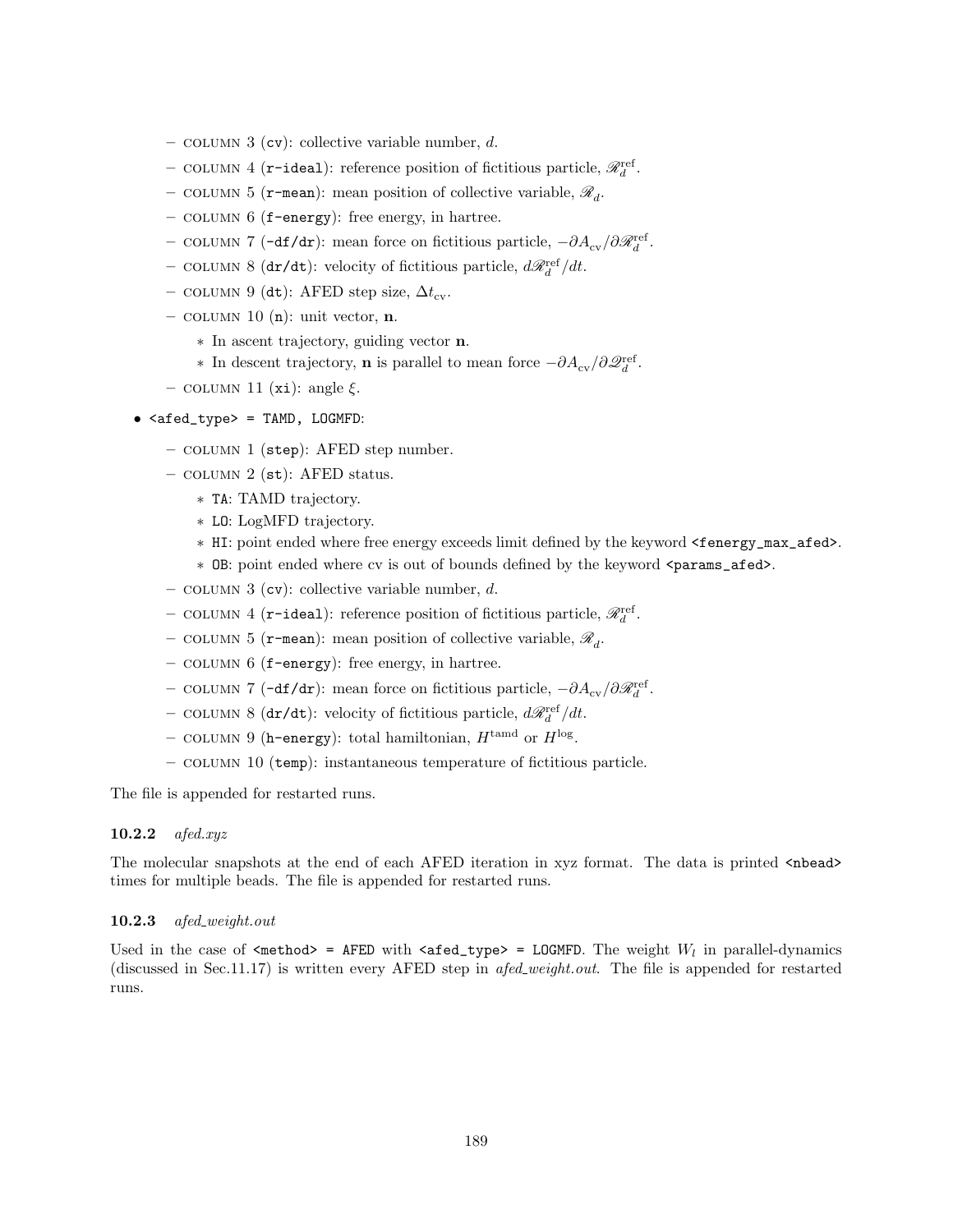### **10.2.4** *alc.out*

Used in the case of  $\zeta$  = PIHMC with  $\zeta$  irem\_type> = HX. This file contains the alchemical analysis. The print interval can be controlled by the keyword  $\epsilon$ iprint\_alc>.

- For <method> = PIHMC with <irem\_type> = HX:
	- **–** column 1: the step number.
	- **–** column 2: the free energy difference.
	- **–** column 3: the potential energy difference.
	- **–** column 4: the entropy difference.
	- **–** column 5: the cumulative average of the free energy difference.
	- **–** column 6: the cumulative average of the potential energy difference.
	- **–** column 7: the cumulative average of the entropy difference.

### **10.2.5** *best.out*

Used in the case of  $\epsilon$  ipotential = QMMM and  $\epsilon$  ioption\_best = 1. This file contains the data in the BEST method. The print interval can be controlled by the keyword  $\le$ iprint\_best>. Each line contains the following five columns:

- COLUMN 1: the step number.
- COLUMN 2: number boundary atoms.
- COLUMN 3: number boundary atoms in the QM region.
- COLUMN 4: number boundary atoms in the MM region.
- *•* column 5: bias potential in BEST.

For  $\langle \text{nbead}\rangle = n$ , the data is repeated *n* times.

### **10.2.6** *bond.out*

Used in the cases of  $\zeta$ method> = MD, PIMD, PIHMC, REHMC. This file contains the bond length data. The print interval can be controlled by the keyword  $\le$ iprint\_bond>.

- For <method> = MD, PIMD and <method> = PIHMC with iorder\_hmc = 2:
	- **–** column 1: the step number.
	- **–** columns 2-3: the atomic species pairs defined in *structure.dat*.
	- **–** columns 4-6: the bond lengths associated with the Kubo, centroid, and bead correlation functions, respectively.
	- **–** columns 7-9: the mean square values of bond lengths associated with the Kubo, centroid, and bead correlation functions, respectively.
	- **–** columns 10-12: the cumulative averages of bond lengths associated with the Kubo, centroid, and bead correlation functions, respectively.
	- **–** columns 13-15: the cumulative averages of mean square of bond lengths associated with the Kubo, centroid, and bead correlation functions, respectively.
- For <method> = PIHMC with iorder\_hmc = 4:
	- **–** column 1: the step number.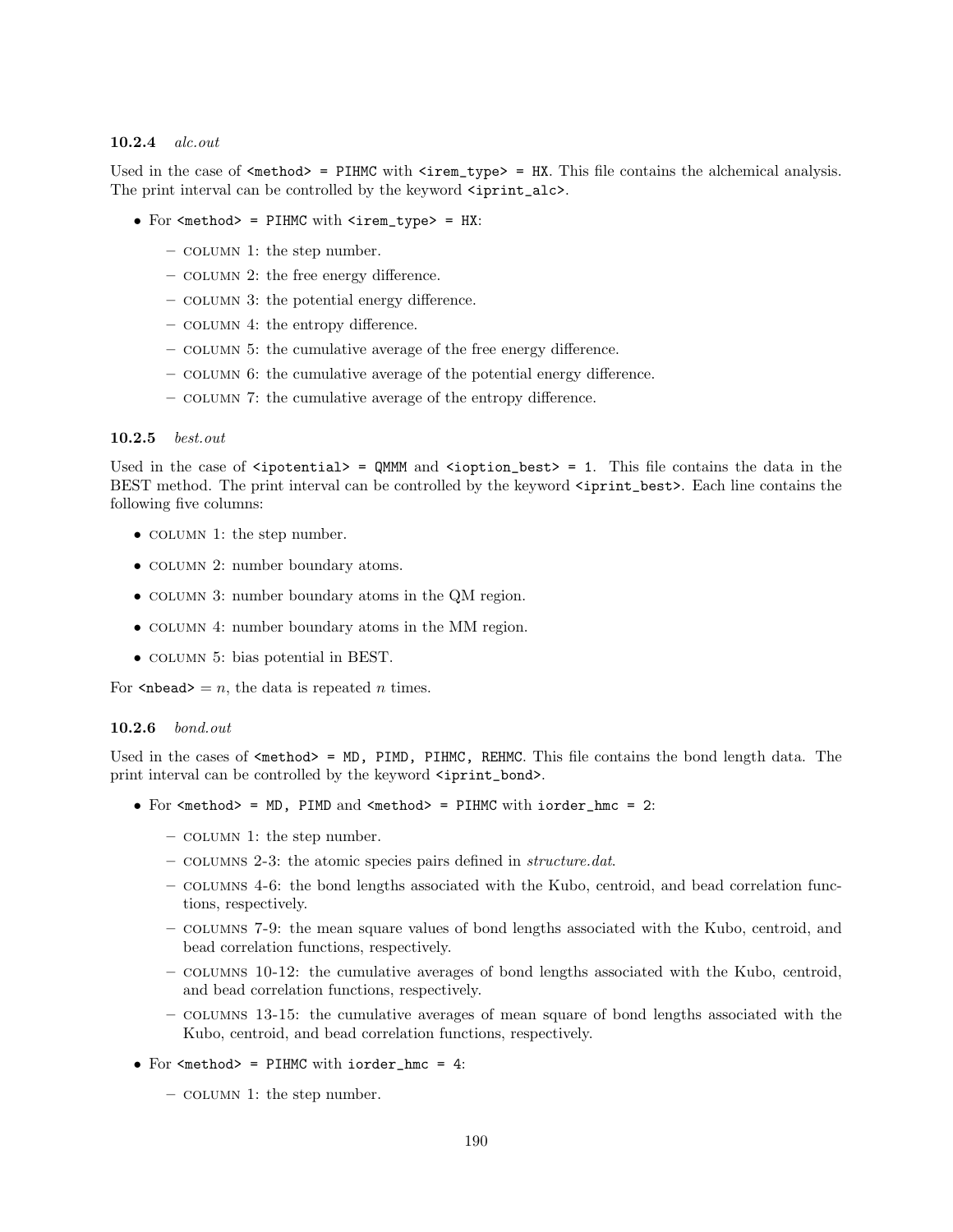- **–** column 2-3: the atomic species pairs defined in *structure.dat*.
- **–** column 4: the bond lengths.
- **–** column 5: the 2nd-order contribution to the bond length.
- **–** column 6: the 4th-order contribution to the bond length.
- **–** column 7: the cumulative averages of the bond length.
- **–** column 8: the cumulative averages of the 2nd order contribution to the bond length.
- **–** column 9: the cumulative averages of the 4th order contribution to the bond length.
- For <method> = REHMC:
	- **–** column 1: the step number.
	- **–** column 2: the bead number.
	- **–** columns 3-4: the atomic species pairs defined in *structure.dat*.
	- **–** column 5: the bond lengths.
	- **–** column 6: the mean square values of bond lengths.
	- **–** column 7: the cumulative averages of bond lengths.
	- **–** column 8: the cumulative averages of mean square of bond lengths.

NOTE: This analysis is not recommended when the number of atomic species is large, since the amount of computation grows quadratically.

### **10.2.7** *box.dcd*

Used when periodic boundary conditions are in effect for the system.

This binary file contains the periodic boundary box and the virial of the system. The print interval can be controlled by the keyword  $\epsilon$ iprint\_dcd>.

The file contains a 276 byte header which is similar to that of *trj.dcd*, the important parts are as follows

- BYTE 1-4: (int) 84, used to indicate that the endianess of the file.
- BYTE 17-20: (int) the output interval of the box information.
- BYTE 269-272: (int) the number of beads.

After the header the box data is organized in the following way

- BYTE 1-4: (int) the size of the next read (144).
- BYTE 5-76: (doubles [8 bytes]) the box ordered as  $A(1)$ ,  $B(1)$ ,  $C(1)$ ,  $A(2)$ ,...
- BYTE 77-148: (doubles [8 bytes]) the virial ordered as the box.

This data is repeated the number of beads times if there are more than one bead in the calculation.

#### **10.2.8** *box.out*

Used in the cases of  $\epsilon$ nsemble $>$  = NPH, NPT, NTH, NTT. This file contains the trajectory of the box matrix. The print interval can be controlled by the keyword  $\le$ iprint\_box>.

- *•* For <method> = NPH, NPT:
	- **–** line 1, column 1: the step number.
	- **–** line 1, column 2: the volume.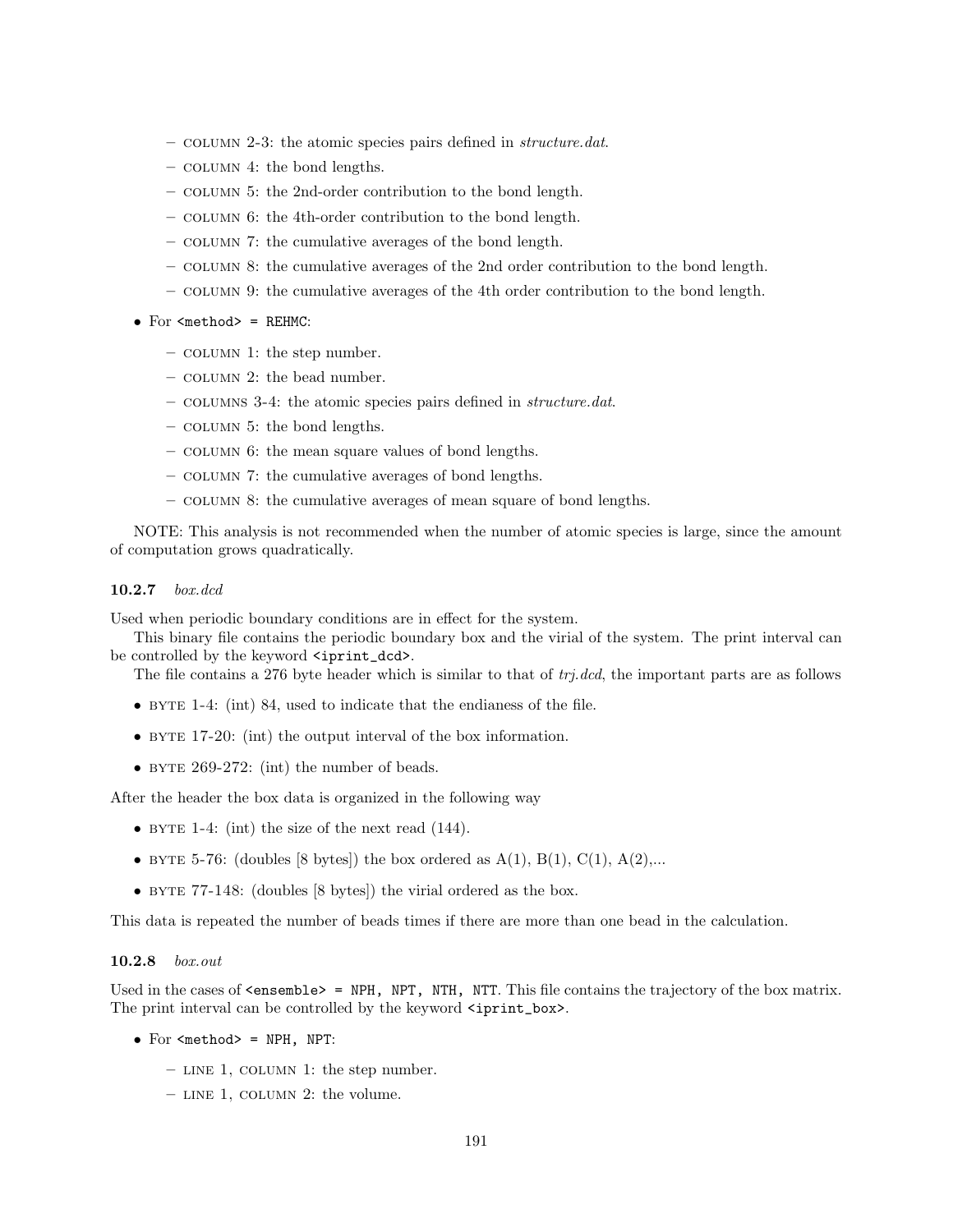- **–** line 1, column 3: the volume average.
- **–** line 2-4, column 1-3: the box matrix.
- **–** line 2-4, column 4-6: the average of box matrix.
- **–** line 5, column 1: the step number.
- **–** line 5, column 2: the isotropic pressure.
- **–** line 5, column 3: the average of isotropic pressure.
- **–** line 6-8, column 1-3: the pressure matrix.
- **–** line 6-8, column 4-6: the average of pressure matrix.
- For <method> = NTH, NTT:
	- **–** line 1, column 1: the step number.
	- **–** line 1, column 2: the volume.
	- **–** line 1, column 3: the volume average.
	- **–** line 2-4, column 1-3: the box matrix.
	- **–** line 2-4, column 4-6: the average of box matrix.
	- **–** line 5, column 1: the step number.
	- **–** line 5, column 2: the isotropic pressure.
	- **–** line 5, column 3: the average of isotropic pressure.
	- **–** line 6-8, column 1-3: the pressure matrix.
	- **–** line 6-8, column 4-6: the average of pressure matrix.
	- **–** line 9, column 1: the step number.
	- **–** line 9, column 2: the isotropic stress.
	- **–** line 9, column 3: the average of isotropic stress.
	- **–** line 10-12, column 1-3: the stress matrix.
	- **–** line 10-12, column 4-6: the average of stress matrix.
	- **–** line 13, column 1: the step number.
	- **–** line 13, column 2: the isotropic strain.
	- **–** line 13, column 3: the average of isotropic strain.
	- **–** line 14-16, column 1-3: the strain matrix.
	- **–** line 14-16, column 4-6: the average of strain matrix.

### **10.2.9** *calc.xyz*

Used in the analysis code, *calc.x*. This file contains the trajectory in xyz format. The print interval can be controlled by the keyword  $\langle$ iprint\_xyz> in *calc.dat*. For  $\langle$ nbead> = *n*, the data is repeated *n* times. The output is controlled by the keywords <jformat\_xyz> and <jorigin\_xyz> in *calc.dat*.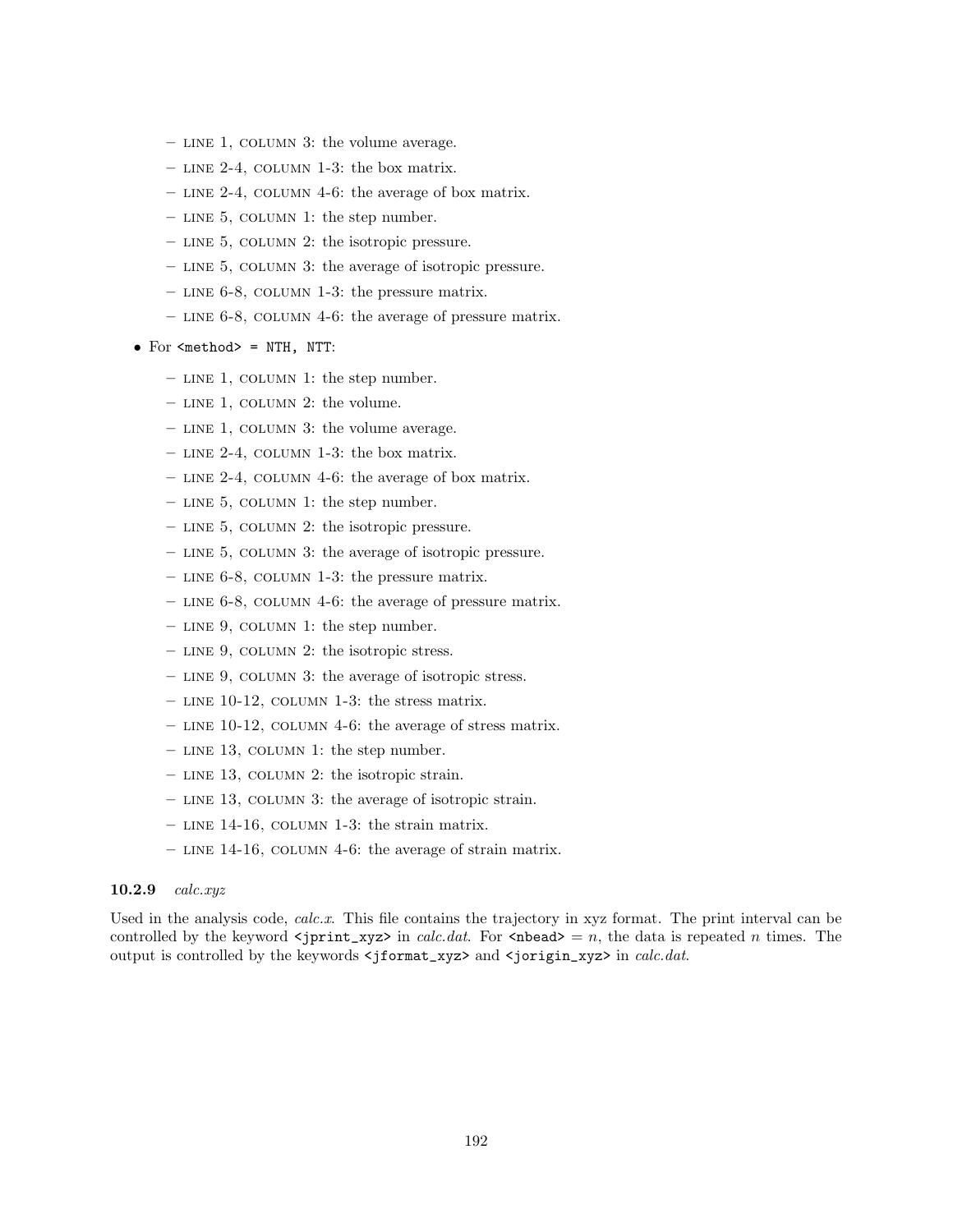### **10.2.10** *cons.out*

Used in the case of  $\langle \text{method} \rangle = \text{MD with } \langle \text{cons} \rangle = 1$ . This file contains the information of constraints. The print interval can be controlled by the keyword  $\langle$ **iprint\_cons>**. When *n* constraints are applied, each of the *n* lines printed corresponds to the data of each constraint. Each line contains the following ten columns:

- For <method> = MD:
	- **–** column 1: the step number.
	- **–** column 2: the equilibrium value of constraint.
	- **–** column 3: the actual value of constraint.
	- **–** column 4: the force applied to the constraint.
	- **–** column 5: the average value of column 3.
	- **–** column 6: the average value of column 4.
	- **–** column 7: the potential of mean force with respect to the constraints.
	- **–** column 8: the potential of mean force with respect to the constraints plus the correction.
	- **–** column 9: the shortest distance between two groups restrained by coordination number (zero if no coordination restrain is set).
	- **–** column 10: the average value of column 9.

For  $\langle \text{nbead}\rangle = n$ , the data is repeated *n* times.

#### **10.2.11** *cv.out*

Used in the case of  $\zeta$  = MTD. This file contains the trajectory of the collective variables. The print interval can be controlled by the keyword  $\langle$ **iprint\_cv>**. In *n*-dimensional metadynamics, each of the *n* lines printed corresponds to the data of each collective variable. Each line contains the following three columns:

- For <method> = MTD:
	- **–** column 1: the step number.
	- **–** column 2: the coordinate of collective variable.
	- **–** column 3: the coordinate of fictitious particle.

For metadynamics with *n* walkers, the data is repeated *n* times.

# **10.2.12** *dipole.dcd*

Used in ALL methods. This binary file contains the dipole moment. The print interval can be controlled by the keyword  $\langle$ iprint\_dcd>. If the method does not calculate the dipole all zeroes are printed using the same format as described below.

The file contains a 276 byte header which is similar to that of *trj.dcd*, the important parts are as follows

- BYTE 1-4: (int) 84, used to indicate that the endianess of the file.
- BYTE 17-20: (int) the output interval of the dipole information.
- BYTE 269-272: (int) the number of beads.

After the header the dipole data is organized in the following way

- BYTE 1-4: (int) the size of the next read (24).
- BYTE 5-28: (doubles [8 bytes]) the X, Y, Z dipole of the molecule

This is repeated for each bead.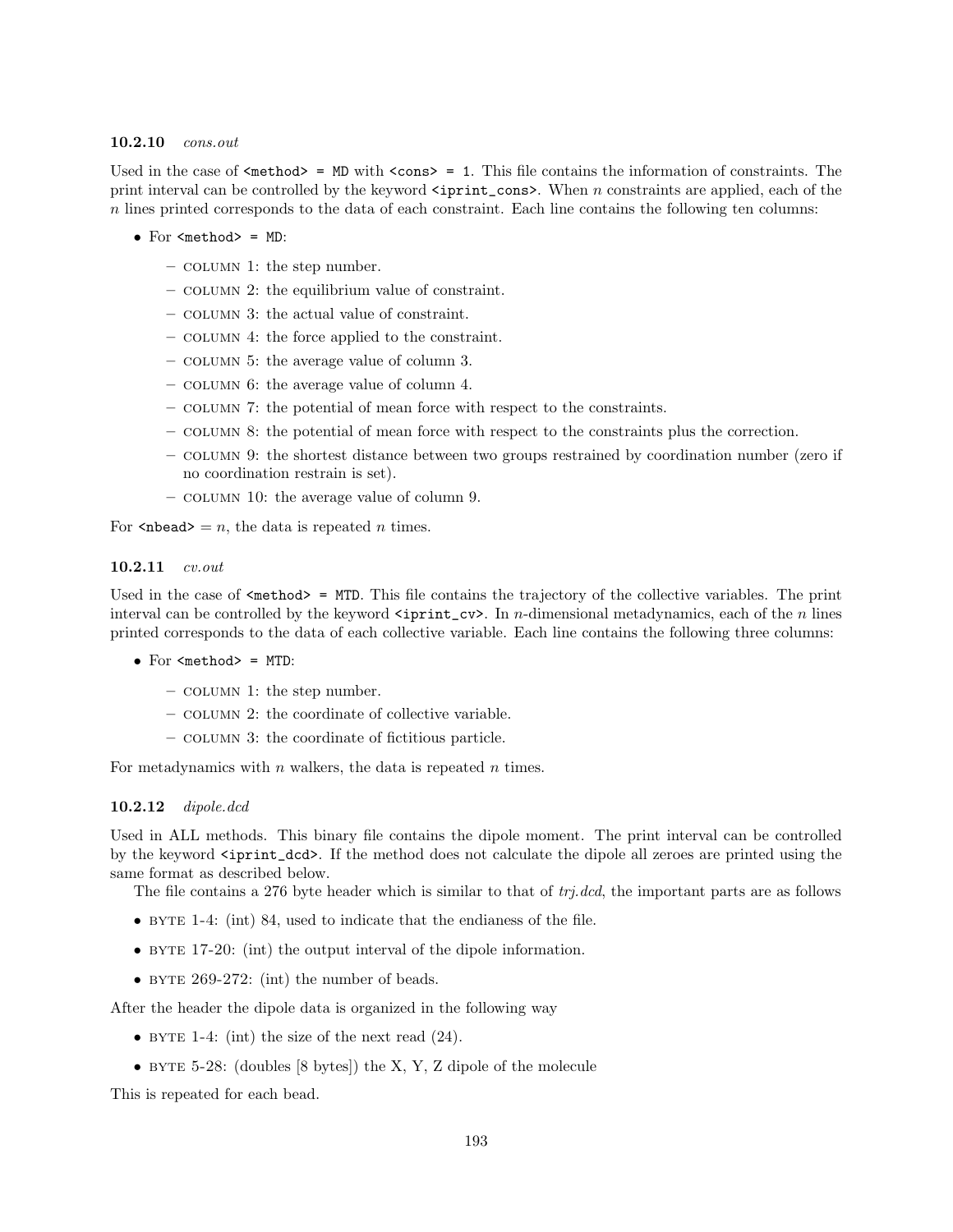### **10.2.13** *dipole.out*

Used in ALL methods. This file contains the dipole moment. The print interval can be controlled by the keyword <iprint\_dip>.

- *•* For all methods used:
	- **–** column 1: the step number.
	- $-$  column 2-4: the x, y and z components of the dipole moment,  $(\mu_x, \mu_y, \mu_z)$ , in au.

For  $\langle \text{nbead}\rangle = n$ , the data is repeated *n* times.

#### **10.2.14** *dipole scan.out*

Used in  $\epsilon$  method> = SCAN. This file contains the dipole moment.

- *•* The following data is repeated for each static calculations:
	- **–** column 1: the step number.
	- $-$  column 2-4: the x, y, and z components of the dipole moment,  $(\mu_x, \mu_y, \mu_z)$ , in au.

For multiple beads  $\langle \text{nbead} \rangle = P$ , the data is repeated P times.

#### **10.2.15** *dual.out*

Used in the case of  $\langle \text{method} \rangle$  = PIHMC with  $\langle \text{ipotential} \rangle$  = DUAL. This contains the energies in the highand low-level methods. The print interval can be controlled by the keyword  $\le$ iprint\_dual>.

- For <method> = PIHMC with <ipotential> = DUAL:
	- **–** column 1: the step number.
	- **–** column 2: high-level potential.
	- **–** column 3: low-level potential.

For  $\langle \text{nbead}\rangle = n$ , the data is repeated *n* times.

### **10.2.16** *eavg.out*

Used in the cases of  $\epsilon$ method> = MD, PIMD, PIHMC, REHMC. This file contains the energy components. The print interval can be controlled by the keyword  $\langle$ iprint\_eavg>.

- For <method> = MD:
	- **–** column 1: step number.
	- **–** column 2: potential energy.
	- **–** column 3: kinetic energy.
	- **–** column 4: total energy = the sum of columns 2 and 3.
	- **–** column 5-7: cumulative averages of columns 2-5.
	- $-$  column 8: specific heat (NVT) in  $k_{\text{B}}$  units.
- *•* For <method> = PIMD, PIHMC:
	- **–** column 1: step number.
	- **–** column 2: potential energy.
	- **–** column 3: kinetic energy by primitive estimator.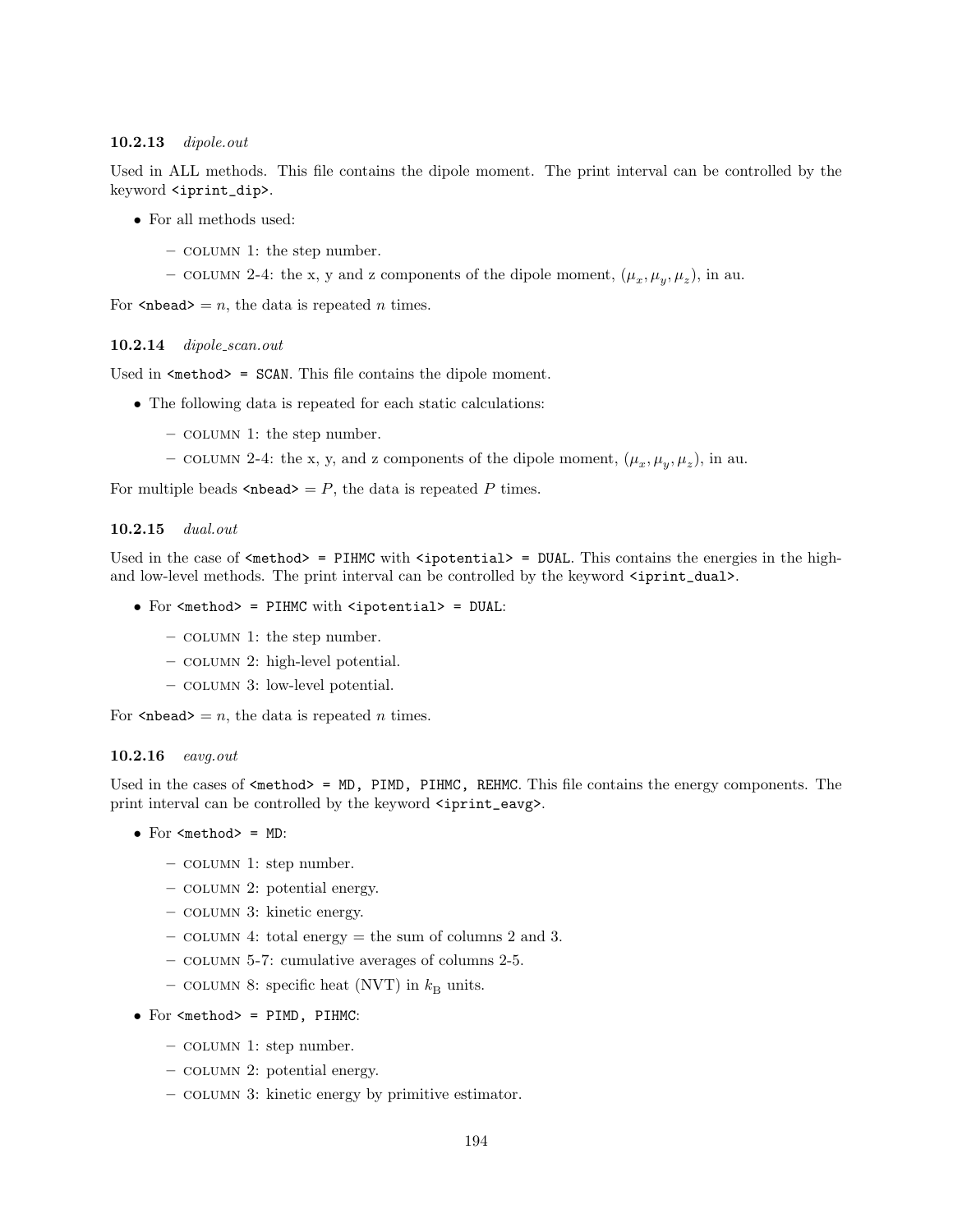- **–** column 4: kinetic energy by virial estimator.
- **–** column 5: total energy = the sum of columns 2 and 4.
- **–** column 6-9: cumulative averages of columns 2-5.
- $-$  column 10: specific heat (NVT) in  $k_B$  units.
- For <method> = REHMC:
	- **–** column 1: step number.
	- **–** column 2: bead number.
	- **–** column 3: potential energy.
	- **–** column 4: cumulative average of potential energy.

### **10.2.17** *forces.out*

Used in  $\langle \text{method} \rangle$  = STATIC. This file contains the potential energy and forces.

- *•* For all methods used:
	- **–** line 1: the potential energy in au (hartree).
	- **–** line 2: the x, y, z components of the force (negative sign of the potential gradient) of 1st atom in au (hartree/bohr).
	- **–** line 3: the x, y, z components of the force (negative sign of the potential gradient) of 2nd atom in au (hartree/bohr).
	- **–** line *n*: the x, y, z components of the force (negative sign of the potential gradient) of (*n −* 1)-th atom in au (hartree/bohr).

The forces are listed in the order as the initial geometry file *structure.dat*. For  $\langle$ nbead $\rangle = n$ , the data is repeated *n* times.

### **10.2.18** *forces scan.out*

Used in  $\epsilon$  = SCAN. This file contains the forces (negative sign of the potential gradient).

- The following data is repeated for each static calculations:
	- **–** column 1: the step number.
	- **–** column 2-4: the x, y, and z components of the force in au (hartree/bohr). The data consists of block of *n* lines, where *n* is the number of atoms, and they are listed in the order specified in *structure.dat*.

For multiple beads,  $\langle \text{nbead} \rangle = P$ , the data is repeated P times.

### **10.2.19** *force.dcd*

This binary file contains the calculated forces for the system (negative sign of the potential gradient). The print interval can be controlled by the keyword  $\le$ iprint\_dcd>.

The file contains a 276 byte header which is similar to that of *trj.dcd*, the important parts are as follows

- BYTE 1-4: (int) 84, used to indicate that the endianess of the file.
- BYTE 17-20: (int) the output interval of the force information.
- BYTE 269-272: (int) the number of beads times number of atoms.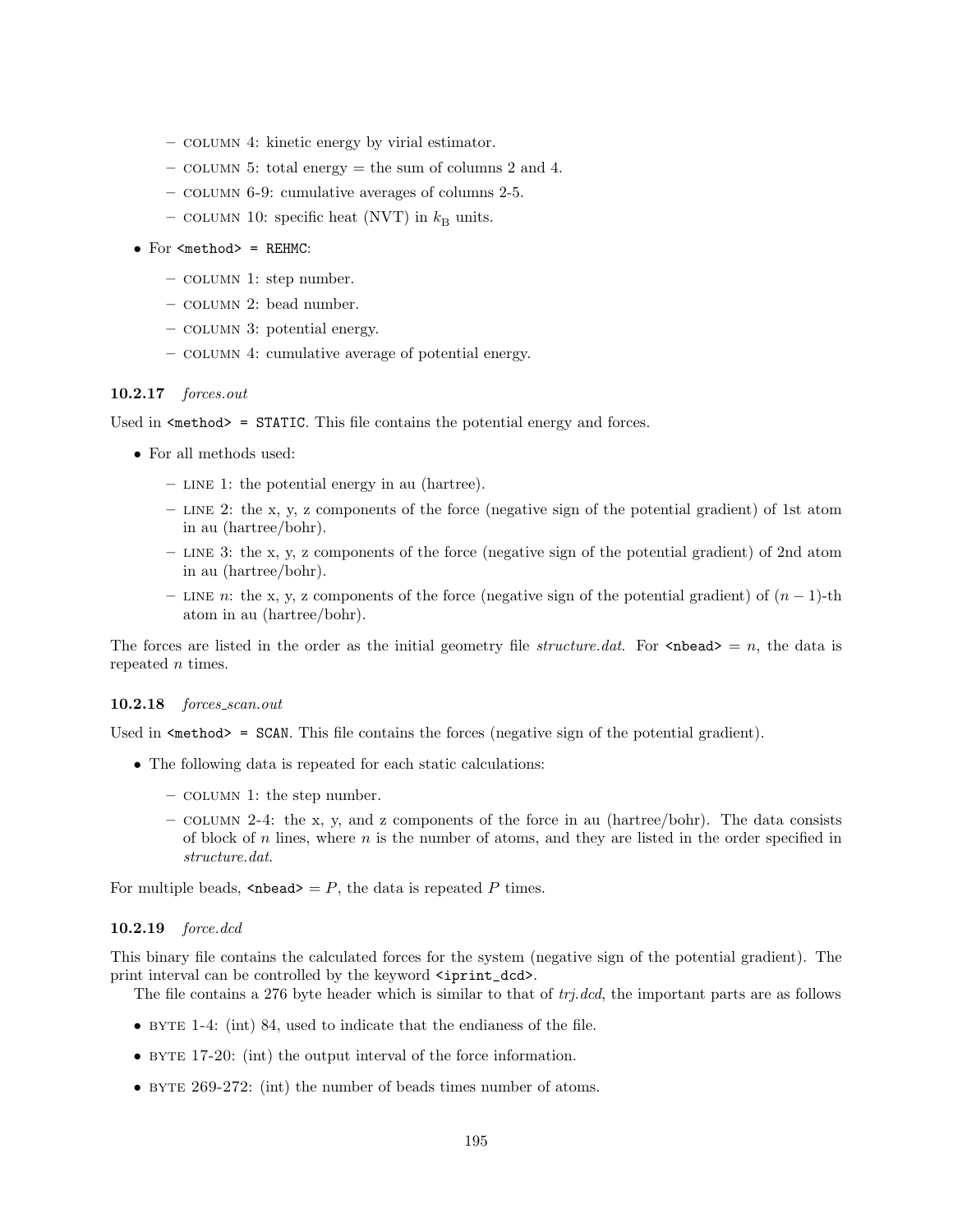After the header the force data is organized in the following way. If periodic boundary conditions are present, the forces are given after the box information which is organized as follows

- BYTE 1-4: (int) the size of the next read (48).
- BYTE 5-52: (doubles[8 bytes]) the box info of the system given as A,  $\gamma$ , B,  $\beta$ ,  $\alpha$  C. Where the side lengths A,B, C are given in angstrom and the angles  $alpha$ ,  $\beta$  and  $\gamma$  are given in radians.
- BYTE 53-56: (int) the size of the previous read (48).

The actual force data of the system is given in the following format, where N is equal to 4 times the number of atoms times the number of beads.

- NEXT 4 BYTES: (int) the size of the next read (number of beads times number of atoms).
- NEXT N BYTES: (floats [4 bytes]) the X forces of the system.
- NEXT 4 BYTES: the size of the previous read.

This is repeated for the Y and Z forces of the system. The order of the atoms is the same as the *template.xyz* file. All forces are given in atomic units.

### **10.2.20** *force high.dcd*

This binary file contains the calculated forces for the system by the high level potential. Used in the case  $\epsilon$ ipotential> = DUAL. (negative sign of the potential gradient). The print interval can be controlled by the keyword <iprint\_dcd>. This follows the same layout as the *force.dcd* file described above.

#### **10.2.21** *force low.dcd*

This binary file contains the calculated forces for the system by the low level potential. Used in the case  $\epsilon$ ipotential> = DUAL. (negative sign of the potential gradient). The print interval can be controlled by the keyword  $\zeta$ **iprint\_dcd>**. This follows the same layout as the *force.dcd* file described above.

### **10.2.22** *hessian.out*

Used in the cases of  $\epsilon$ method> = NMA, PHONON. This file contains the Hessian matrix, i.e., the second derivative of the potential energy,  $H_{ij} = \frac{\partial^2 V}{\partial r_i \partial i}$  $\frac{\partial^2 V}{\partial r_i \partial r_j}$ .

- For <method> = NMA, PHONON:
	- **–** column 1: the index *i*.
	- **–** column 2: the index *j*.
	- $-$  column 3:  $H_{ii}$ .

The data are printed for  $1 \leq i, j \leq 3N$  where *N* is the number of atoms.

#### **10.2.23** *logmfd.out*

Used in the case of <method> = AFED with <afed\_type> = LOGMFD and TAMD. This file contains the time series of the collective variables, fictitious CV particles, mean force, thermostat variables, and free energy.

- *•* For <afed\_type> = LOGMFD, TAMD:
	- **–** column 1: AFED step number.
	- **–** column 2: free energy in hartree.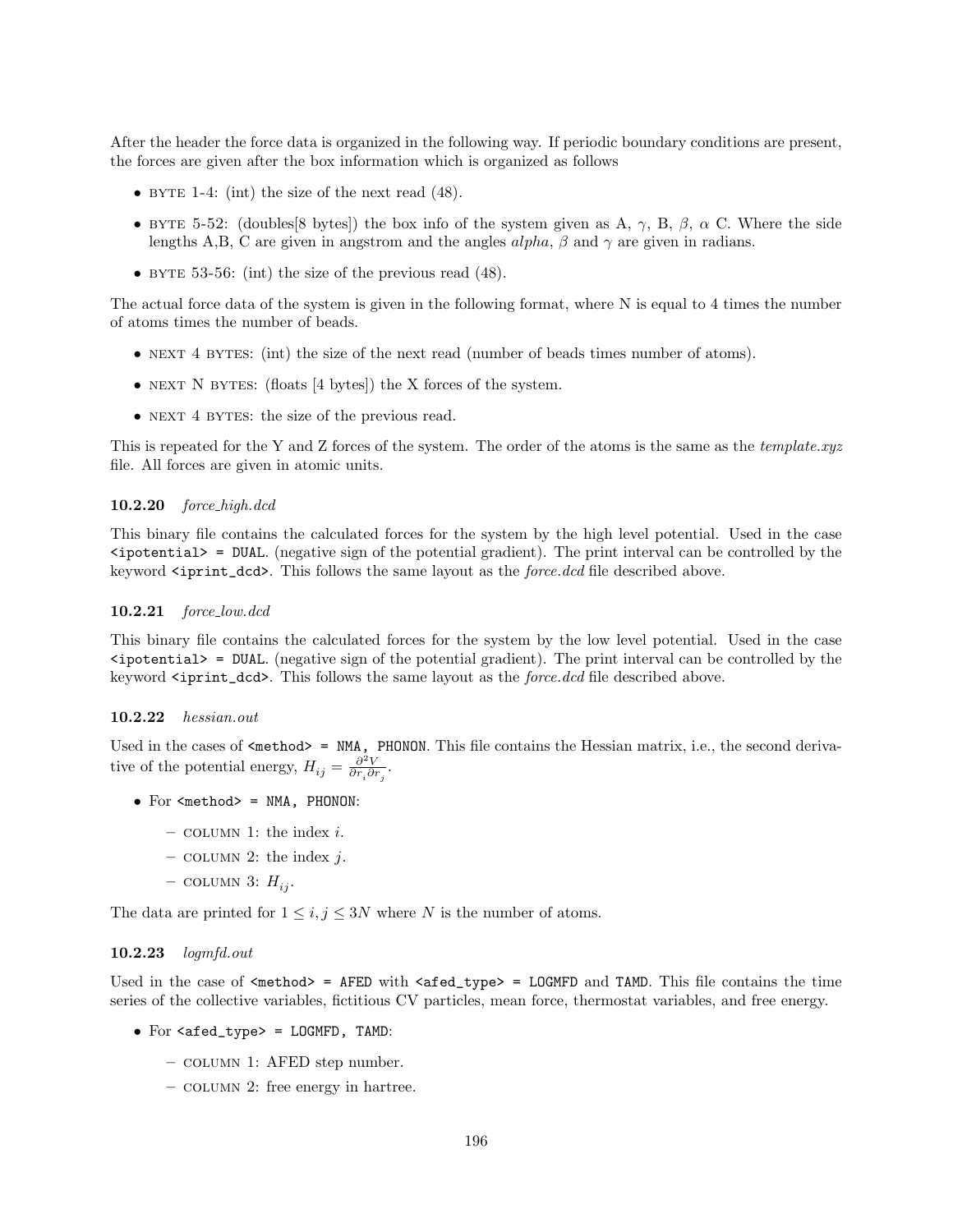- **–** column 3: temperature of the CV particles in Kelvin.
- **–** column 4: Nos´e-Hoover variable *η*.
- **–** column 5: Nos´e-Hoover variable *vη*.
- $-$  column (4*d*+2):  $R_d(\mathbf{r})$  for *d*th CV averaged over  $N_m$  MD steps (<nstep\_pro\_afed> =  $N_m$ ).
- $-$  COLUMN (4*d*+3):  $\mathcal{R}_d$  for *d*th fictitious CV particle.
- $-$  column (4*d*+4): meanforce on  $\mathcal{R}_d$  for *d*th CV.  $(1 \leq d \leq n).$

Note that each line is for each AFED step, in contrast to *afed out*. The mass values for the CV particles and the thermostat are presented at the head of the file. The file is appended for restarted runs.

### **10.2.24** *mech.out*

Used in the case of  $\zeta$  method = MTD. This file contains energy components when the external force is applied. The print interval can be controlled by the keyword  $\le$ iprint\_mech>.

- For <method> = MTD:
	- **–** column 1: the step number.
	- **–** column 2: the potential energy of the system.
	- **–** column 3: the potential energy from the external force.
	- **–** column 4: the total potential energy = the sum of columns 2 and 3.

### **10.2.25** *meta.out*

Used in the case of <method> = MTD. This file contains energy compositions in metadynamics. The print interval can be controlled by the keyword <iprint\_meta>.

- For <method> = MTD:
	- − ROW 1: the step number,  $\sum_l V_l^{\text{sys}}$ ,  $V^{\text{hills}}$ ,  $\sum_l V_l^{\text{sys}} + V^{\text{hills}}$ .
	- **−** ROW 2: the step number,  $\sum_l V_l^{\text{cv}}$ ,  $V^{\text{cor}}$ ,  $\sum_l K_l^{\text{sys}}$ .
	- − ROW 3: the step number,  $\sum_l K_l^{\text{cv}}$ ,  $H_{\text{bath}}^{\text{sys}}$ ,  $H_{\text{bath}}^{\text{cv}}$ .
	- $-$  ROW 4: the step number,  $H$ ,  $T<sup>sys</sup>$ ,  $T<sup>cv</sup>$ .

See Section 11.14 for the definitions.

### **10.2.26** *mfe.out*

Used in the case of  $\langle$ method $\rangle$  = MFE. This file contains the data of mean field dynamics. The print interval can be controlled by the keyword  $\leq$ iprint\_mfe>.

- *•* For <method> = MFE:
	- **–** column 1: the step number.
	- **–** column 2: the bead number.
	- **–** column 3: the state number.
	- **–** column 4: 0. (no meaning)
	- **–** column 5: the population (state coefficient) of each state.
	- **–** column 6: the occupation ratio of each state.
	- **–** column 7: the potential energy of each state.
	- **–** column 8: the average potential energy of each bead.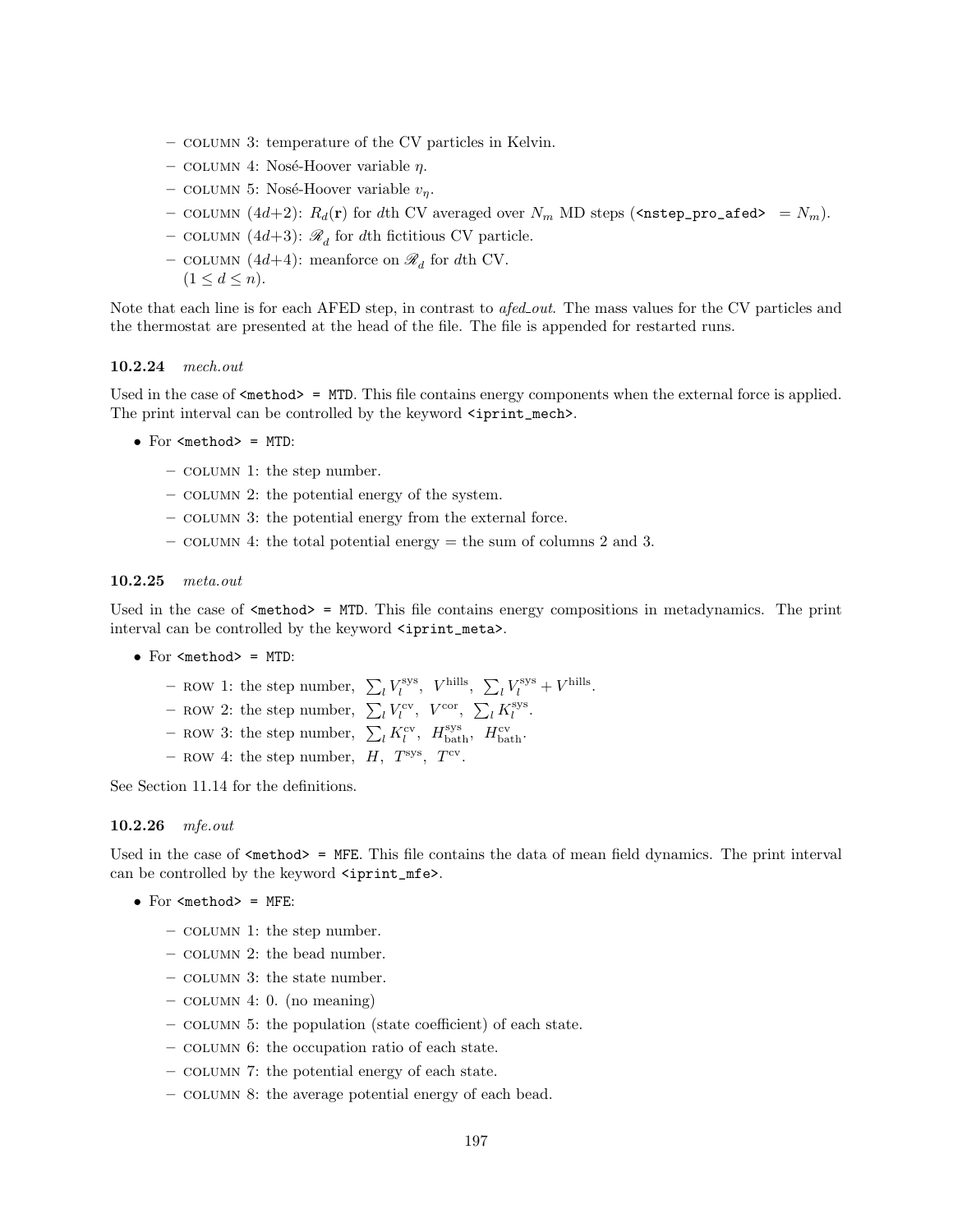### **10.2.27** *nac.out*

Used in the case of  $\epsilon$ method> = TFS, MFE. This file contains the information of nonadiabatic dynamics including:

- For <method> = TFS, MFE.:
	- **–** block 1 (with 2 columns): the real and imaginary parts of the state coefficients (*m* lines).
	- **–** block 2 (with 1 column): the adiabatic potentials (*m*<sup>2</sup> lines).
	- $-$  BLOCK 3 (WITH 3 COLUMNS): the *x*, *y*, *z* components of the forces  $(n \times m^2 \text{ lines})$ .
	- **–** block 4 (with 3 columns): the *x*, *y*, *z* components of the dipole moments (*m* lines).
	- $-$  block 5 (with 3 columns): the *x*, *y*, *z* components of the nonadiabatic coupling matrix  $(n \times m^2)$ lines).

where *n* is the number of atoms, and  $m$  is the number of adiabatic states. The print interval can be controlled by the keyword  $\leq$ **print\_nac>**. See the source file, either *standard\_tfs.F* or *standard\_mfe.F*, for the data format.

## **10.2.28** *oniom.out*

Used in the case of  $\langle$ ipotential> = ONIOM and  $\langle$ ipotential> = HYBRID with  $\langle$ hybrid> = ONIOM. This file contains the energy components in the QM/MM calculations. The print interval can be controlled by the keyword <iprint\_oniom>.

- For <ipotential> = ONIOM:
	- **–** column 1: the step number.
	- **–** column 2: the high-level potential energy of the subsystem A (or A+L) in hartrees.
	- **–** column 3: the low-level potential energy of the subsystem A (or A+L) in hartrees.
	- **–** column 4: the low-level potential energy of the whole system (A+B) in hartrees.

# **10.2.29** *phonon dos.out*

Used in the case of  $\zeta$  = PHONON. This file contains the data of vibrational density of states.

- For <method> = PHONON:
	- **–** column 1: the phonon frequency in cm*−*<sup>1</sup> .
	- **–** column 2: the density of states.

The frequency range can be controlled by the keyword <dosrange\_phonon>.

### **10.2.30** *phonon energy.out*

Used in the case of  $\langle \text{method} \rangle$  = PHONON. This file contains the data of vibrational energies.

- For <method> = PHONON:
	- **–** column 1: the temperature in kelvin.
	- **–** column 2: the internal energy in classical Boltzmann statistics.
	- **–** column 3: the Helmholtz free energy in classical Boltzmann statistics.
	- **–** column 4: the entropy in classical Boltzmann statistics.
	- **–** column 5: the internal energy in quantum Boltzmann statistics.
	- **–** column 6: the Helmholtz free energy in quantum Boltzmann statistics.
	- **–** column 7: the entropy in quantum Boltzmann statistics.

The frequency range can be controlled by the keyword <temprange\_phonon>.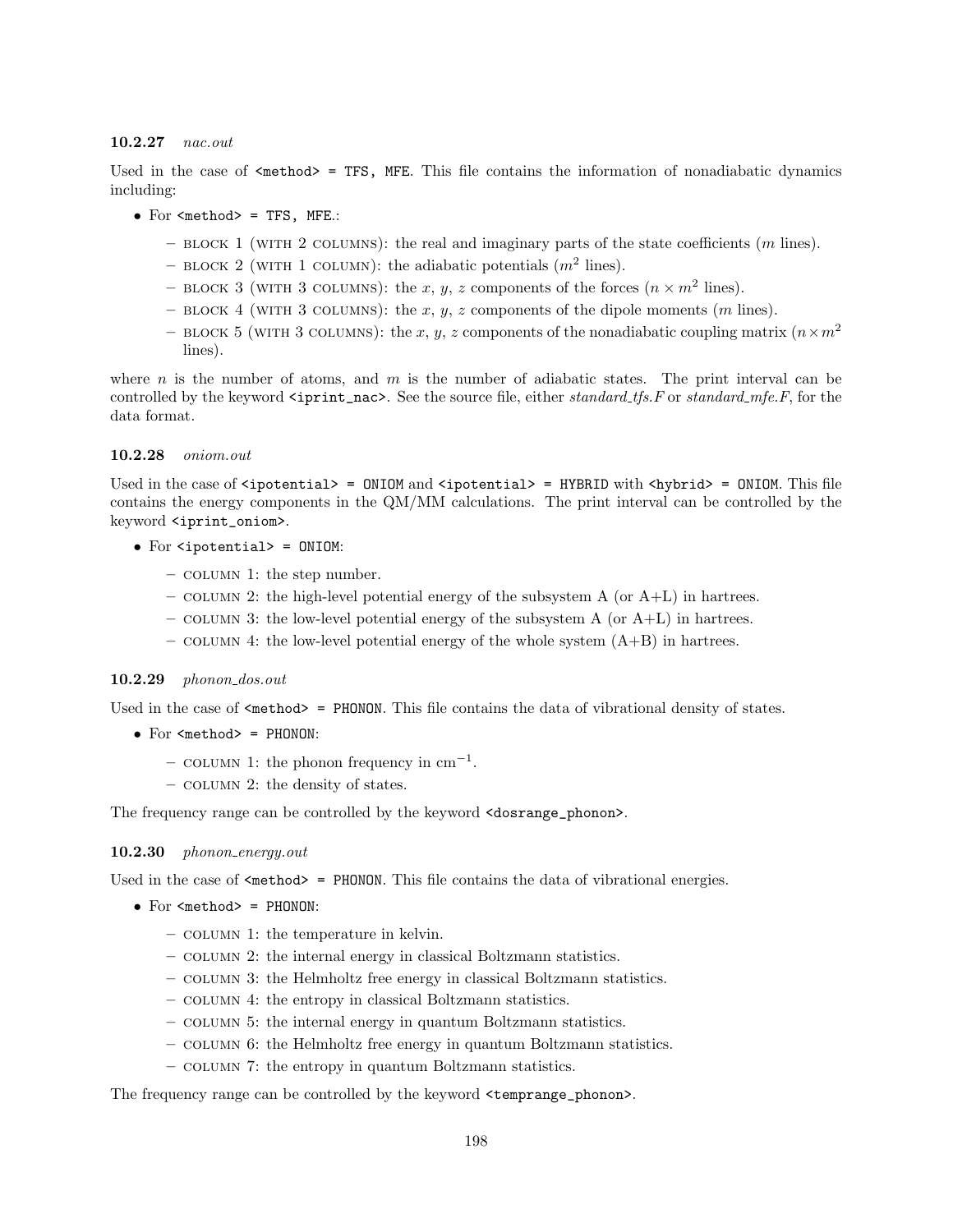### **10.2.31** *phonon kdisp.out*

Used in the case of  $\epsilon$ method> = PHONON. This file contains the data of phonon dispersion.

- For <method> = PHONON:
	- **–** column 1-3: the values of *k* vector in bohr*−*<sup>1</sup> .
	- **–** column 4: the vibrational branch index.
	- **–** column 5: the vibrational frequency in cm*−*<sup>1</sup> .

The  $k$  vector is designated by the keyword  $\leq k$  disp\_phonon>.

### **10.2.32** *phonon kdos.out*

Used in the case of  $\zeta$  method  $>$  = PHONON. This file contains the phonon frequencies obtained in the calculation of vibrational density of states.

- For <method> = PHONON:
	- **–** column 1-3: the values of *k* vector in bohr*−*<sup>1</sup> .
	- **–** column 4: the vibrational branch index.
	- **–** column 5: the vibrational frequency in cm*−*<sup>1</sup> .

The  $k$ -point sampling is designated by the keyword  $\triangleleft$  kdos\_phonon $\triangleright$ .

### **10.2.33** *pot.dcd*

This binary file contains the potential energy for each bead, the temperature and the Hamiltonian for the whole system. The print interval can be controlled by the keyword  $\langle$ iprint\_dcd>.

The file contains a 276 byte header which is similar to that of *trj.dcd*, the important parts are as follows

- BYTE 1-4: (int) 84, used to indicate that the endianess of the file.
- BYTE 17-20: (int) the output interval of the potential information.
- BYTE 269-272: (int) the number of beads.

After the header the data is organized in the following way

- BYTE 1-4: (int) the size of the next read (8 times (2 plus the number of beads).
- BYTE 5-: (doubles [8 bytes]) the potential energies of each bead, the temperature and the Hamiltonian of the system.

The energies and Hamiltonian are given in atomic units and the temperature is given in kelvin.

#### **10.2.34** *potential scan.out*

Used in  $\text{Kmethod}$  = SCAN. This file contains the potential.

- The following data is repeated for each static calculations:
	- **–** column 1: step.
	- **–** column 2: potential energy in hartree.

For multiple beads,  $\langle \text{nbead} \rangle = P$ , the data is repeated P times.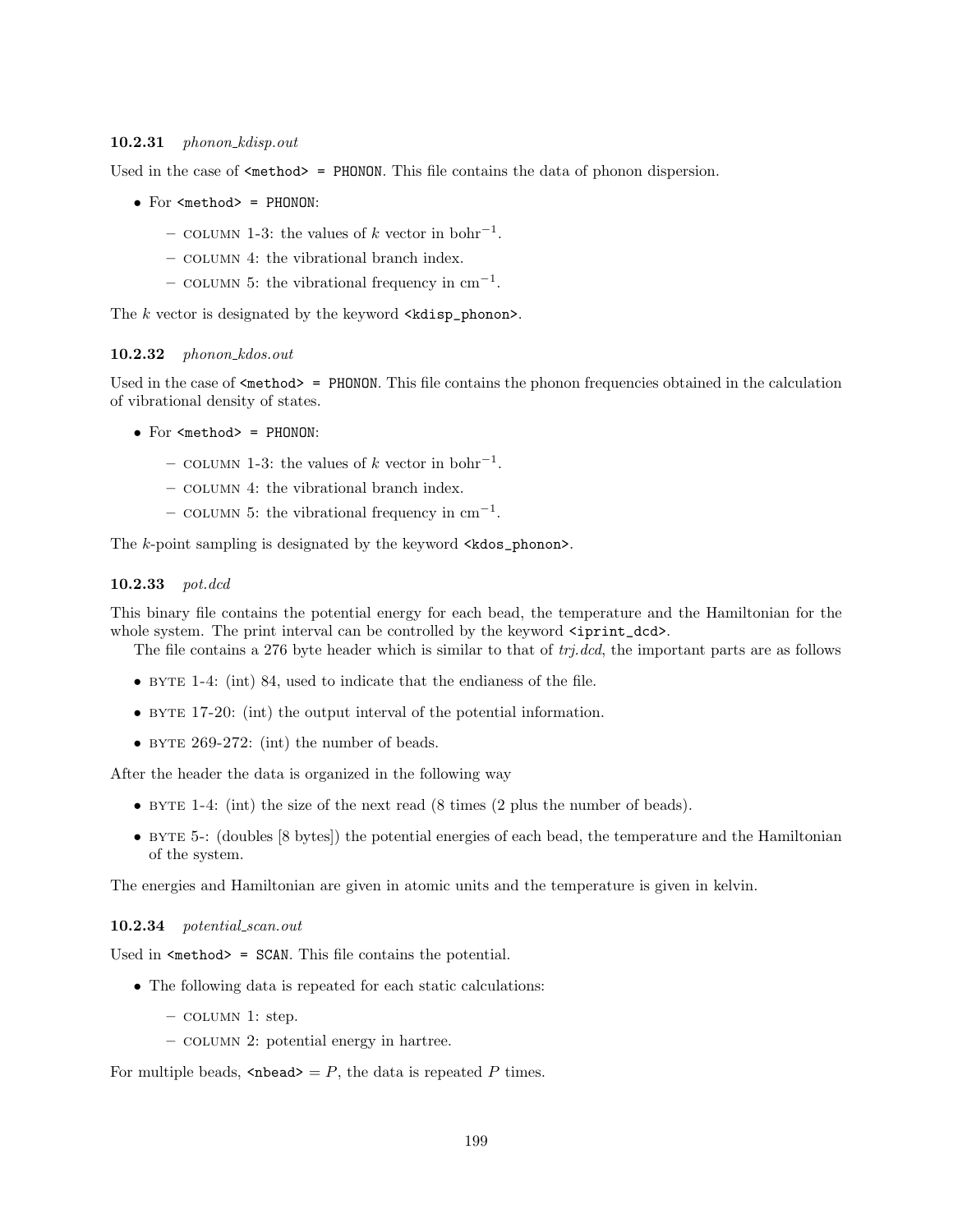### **10.2.35** *qmmm.out*

Used in the case of  $\langle$ ipotential> = QMMM and  $\langle$ ipotential> = HYBRID with  $\langle$ hybrid> = QMMM. This file contains the energy components in the QM/MM calculations. The print interval can be controlled by the keyword <iprint\_qmmm>.

- *•* For <ipotential> = QMMM:
	- **–** column 1: the step number.
	- **–** column 2: the high-level potential energy of the subsystem A (or A+L) in hartrees.
	- **–** column 3: the MM potential energy of the subsystem A (or A+L) in hartrees.
	- **–** column 4: the MM potential energy of the whole system (A+B) in hartrees.

### **10.2.36** *rdf.out*

Used in the cases of  $\epsilon$ method> = MD, PIMD, PIHMC, REHMC. This file contains the atomic pair distribution. The print interval can be controlled by the keyword  $\langle$ **iprint\_rdf>**. The mesh point parameters are specified by the keyword <params\_rdf>.

- *•* For <method> = MD, PIMD, PIHMC, REHMC:
	- **–** column 1: the step number.
	- **–** column 2-3: the pair of atomic species defined in *structure.dat*.
	- **–** column 4: the mesh point of interatomic distance.
	- **–** column 5: the atomic pair distribution.
	- **–** column 6: either the radial distribution (for <iboundary> = 1) or the copy of column 5 (for  $\langle$ iboundary> = 0).
	- **–** column 7: coordination number (number of atomic species 2 around atomic species 1).
	- **–** column 8: coordination number (number of atomic species 1 around atomic species 2).

In the case of REHMC, the distributions of each bead *i* is printed in the separate file, rdf.*i*.out.

NOTE: This analysis is not recommended when the number of atomic species is large, since the amount of computation grows quadratically.

#### **10.2.37** *rgy.out*

Used in the cases of  $\epsilon$ method> = PIMD, PIHMC. This file contains the atomic radius of gyration. The print interval can be controlled by the keyword  $\langle$ iprint\_rgy>.

- *•* For <method> = PIMD, PIHMC:
	- **–** column 1: the step number.
	- **–** column 2: the atomic species defined in *structure.dat*.
	- **–** column 3: the radius of gyration.

### **10.2.38** *standard.out*

Used in ALL cases. This file contains the standard output. The print interval can be controlled by the keyword <iprint\_std>.

- For <method> = MD:
	- **–** column 1: the step number.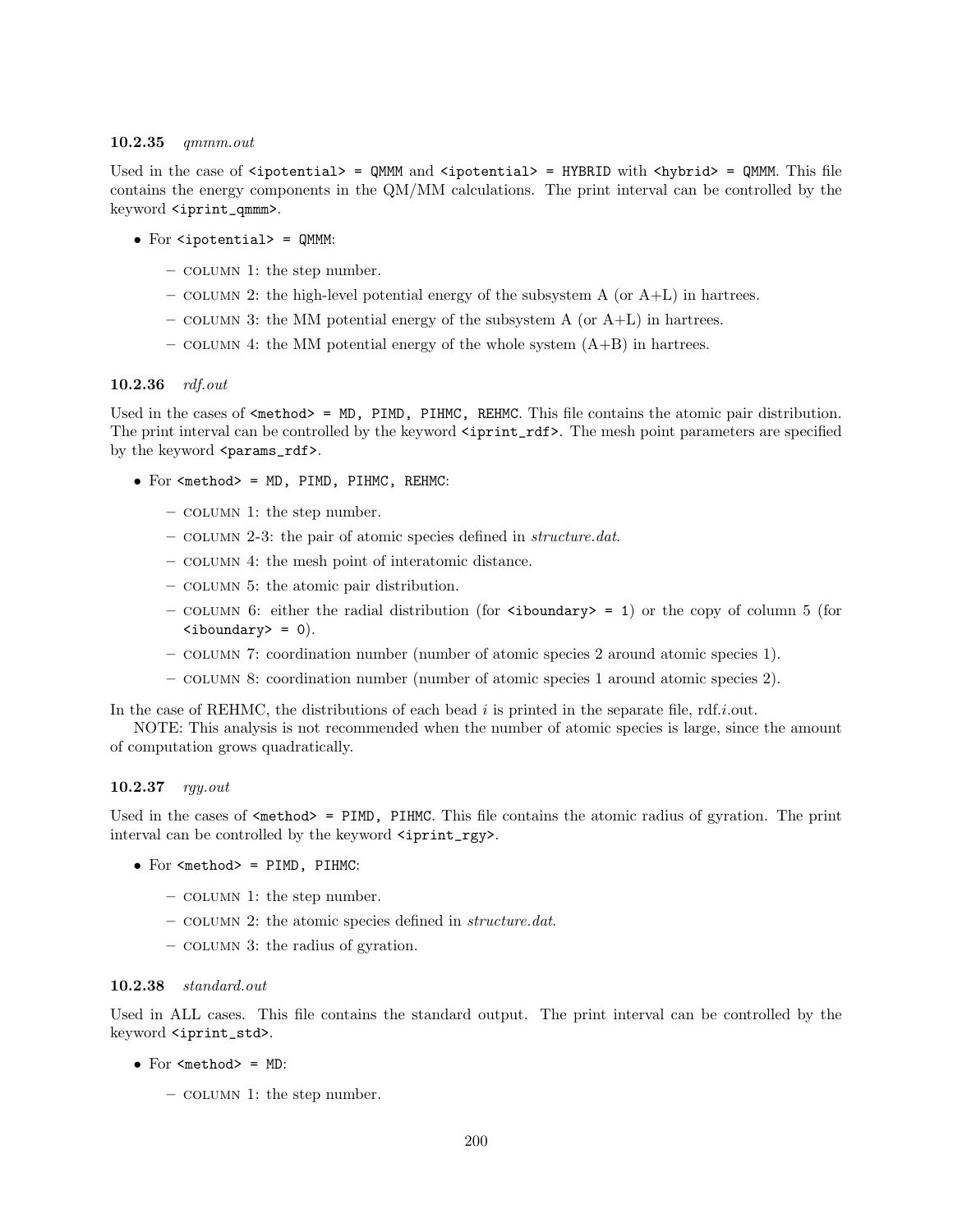- **–** column 2: the total energy.
- **–** column 3: the potential energy.
- **–** column 4: the instantaneous temperature.
- **–** column 5: the wall clock time.
- *•* For <method> = PIMD, CMD, RPMD, MTD:
	- **–** column 1: the step number.
	- **–** column 2: the total energy.
	- **–** column 3: the bead average potential energy.
	- **–** column 4: the instantaneous temperature.
	- **–** column 5: the wall clock time.
- For <method> = GEOOPT:
	- **–** column 1: the step number.
	- **–** column 2: the potential energy.
	- **–** column 3: the maximum displacement.
	- **–** column 4: the root-mean-square displacement.
	- **–** column 5: the maximum force.
	- **–** column 6: the root-mean-square force.
- For  $\langle \text{method} \rangle = \text{SD}$ :
	- **–** column 1: the step number.
	- **–** column 2: the potential energy.
- For <method> = REHMC:
	- **–** column 1: the step number.
	- **–** column 2: the step size.
	- **–** column 3: the acceptance ratio of HMC trial move.
	- **–** column 4: the acceptance ratio of REM trial move.
	- **–** column 5: the bead average potential energy.
	- **–** column 6: the wall clock time.
- For <method> = PIHMC:
	- **–** column 1: the step number.
	- **–** column 2: the step size.
	- **–** column 3: the acceptance ratio of HMC trial move.
	- **–** column 4: the bead average potential energy.
	- **–** column 5: the instantaneous temperature.
	- **–** column 6: the wall clock time.
- For <method> = STRING:
	- **–** column 1: the step number.
	- **–** column 2: the image with the maximum potential energy.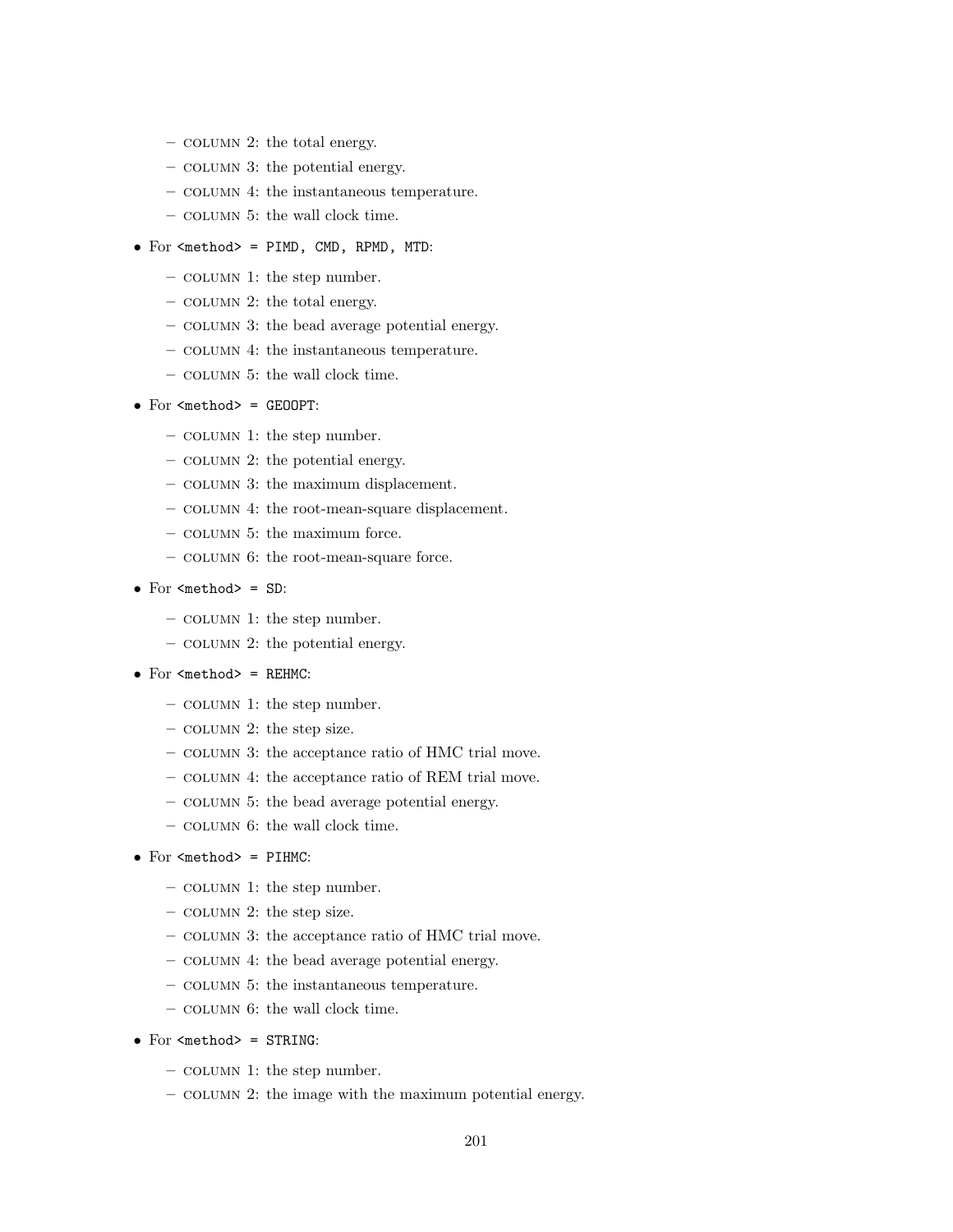- **–** column 3: the maximum potential energy.
- **–** column 4: the image with the minimum potential energy.
- **–** column 5: the minimum potential energy.
- **–** column 6: the wall clock time.
- For <method> = OMOPT:
	- **–** column 1: the step number.
	- **–** column 2: the Onsager-Machlup action.
	- **–** column 3: the bead with the maximum potential energy.
	- **–** column 4: the maximum potential energy.
	- **–** column 5: the wall clock time.

### **10.2.39** *string.out*

Used in the case of  $\epsilon$ method> = STRING. This file contains the potential energy values of the images along the string at each step.

- COLUMN 1: the step number.
- COLUMN 2: the image number.
- COLUMN 3: the mass-weighted reaction coordinate in [au].
- COLUMN 4: the potential energy [hartree].

The print interval can be controlled by the keyword  $\langle$ iprint\_str>.

### **10.2.40** *string.xyz*

Used in the case of  $\zeta$  method =  $\zeta$  =  $\zeta$  =  $\zeta$  TRING. This file contains the positions of the images along the string at the final step in the xyz format. The print interval can be controlled by the keyword  $\langle$ iprint\_str>.

### **10.2.41** *string final.out*

Used in the case of  $\epsilon$ method> = STRING. This file contains the final potential energy values of the images along the string.

- COLUMN 1: the step number.
- COLUMN 2: the image number.
- COLUMN 3: the mass-weighted reaction coordinate in [au].
- COLUMN 4: the potential energy [hartree].

The print interval can be controlled by the keyword  $\le$ iprint\_rest>.

### **10.2.42** *template.xyz*

Used in ALL cases of EXCEPT  $\epsilon$ method> = STATIC, NMA, PHONON, if the trajectory is printed in the dcd format via the  $\epsilon$ **iprint \_dcd>** keyword. This file contains *n* copies of the initial coordinates. It is made to ease the reading of the *trj.dcd* file, as it gives the atomic information for the coordinates given in that file. The file does NOT contain any information for analysis of the trajectory itself. If analysing results where this file is used to help read in the dcd data, it is important to remember to remove these data before proceeding with the analysis.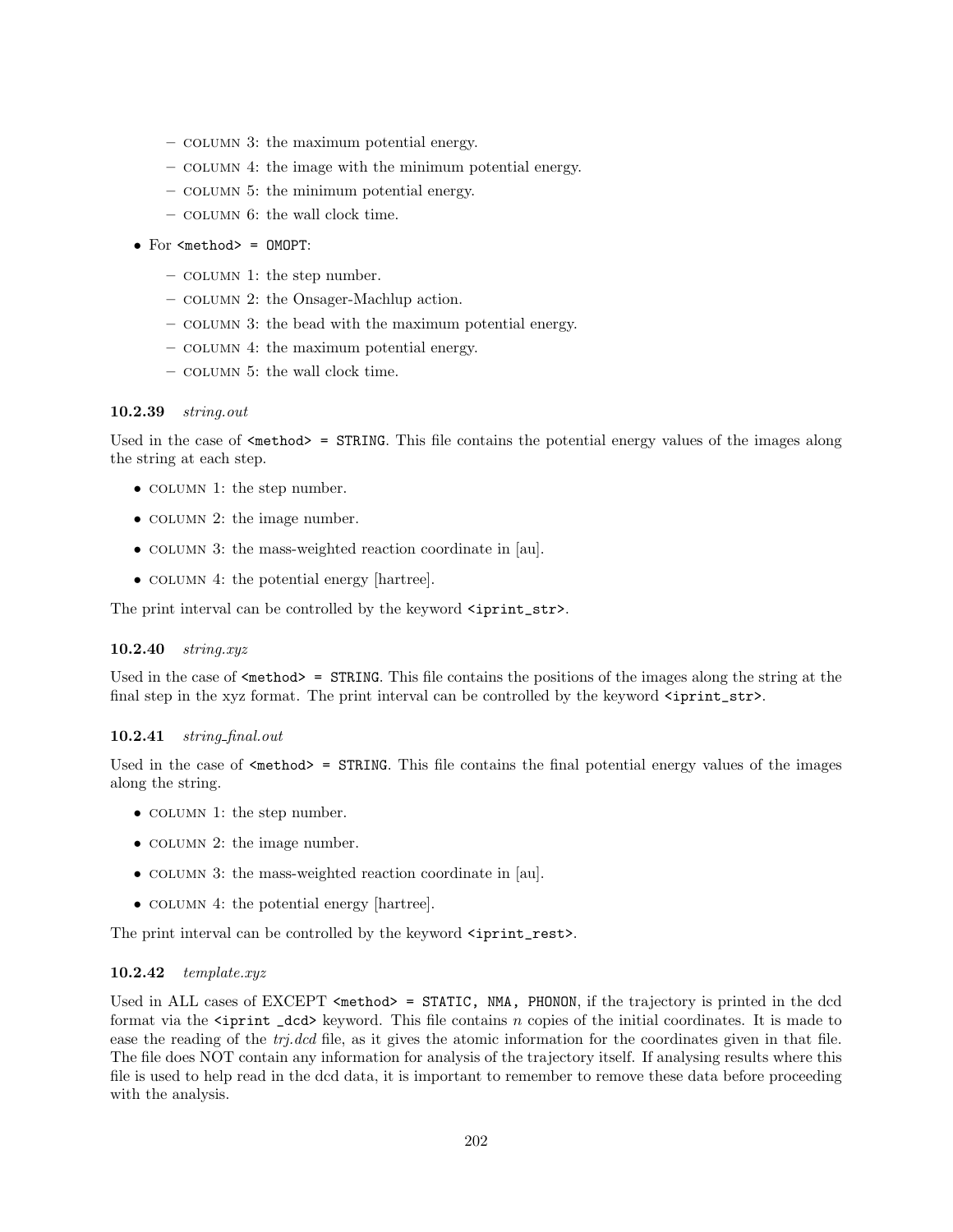### **10.2.43** *tfs.out*

Used in the case of  $\epsilon$ method = TFS. This file contains the data of surface hopping method. The print interval can be controlled by the keyword  $\epsilon$ iprint\_tfs>.

- For <method> = TFS:
	- **–** column 1: the step number.
	- **–** column 2: the bead number.
	- **–** column 3: the state number.
	- **–** column 4: the occupied state.
	- **–** column 5: the population (state coefficient) of each state.
	- **–** column 6: the occupation ratio of each state.
	- **–** column 7: the potential energy of each state.
	- **–** column 8: the potential energy of the occupied state.

### **10.2.44** *trj.dcd*

Used in ALL cases of EXCEPT <method> = STATIC, NMA, PHONON. This file contains trajectory file in dcd format. For the simulations with multiple beads/replicas/images with  $\langle \text{nbead}\rangle = n$ , the data is repeated *n* times. The print interval can be controlled by the keyword  $\epsilon$ iprint  $\epsilon$ dcd>. To assist in reading in the file the file *template.xyz* is also produced if a dcd output is produced. This file contains the coordinates of the initial structure repeated *n* times, were *n* is the number of beads/replicas/images. Since the coordinates in *template.xyz* are NOT part of the simulation trajectory, it is important to either delete or ignore them in any subsequent analysis of the trajectory.

The format starts with a 276 byte header which will be described in detail here. This header is also present in all other *\*.dcd* file outputs, with a few modifications to the meaning of some of the fields explained in the entries of the particular *\*.dcd* file entry in this manual. The contents of the header is as follows,

- BYTE 1-4: (int) 84, used to indicate that the endianess of the file.
- BYTE 5-8: (chars [1 byte]) CORD.
- BYTE 9-12: (int) 0
- BYTE 13-16: (int) the starting step, usually 0.
- BYTE 17-20: (int) the output interval of the trajectory.
- BYTE 21-44: (ints [4 bytes]) 0, 0, 0, 0, 0, 0, 0
- BYTE 45-48: (float) timestep in AKMA units.
- BYTE 49-52: (int) 1 if PBC are used, 0 otherwise.
- BYTE 53-84: (ints [4 bytes]) 0, 0, 0, 0, 0, 0, 0, 0.
- BYTE 85-88: (int) 24.
- *•* byte 89-92: (int) 84.
- *•* byte 93-96: (int) 164.
- BYTE 97-100: (int) 2.
- BYTE 101-180: (chars [1 byte]) a string, 'PIMD TRAJECTORY  $0^{\prime}$ .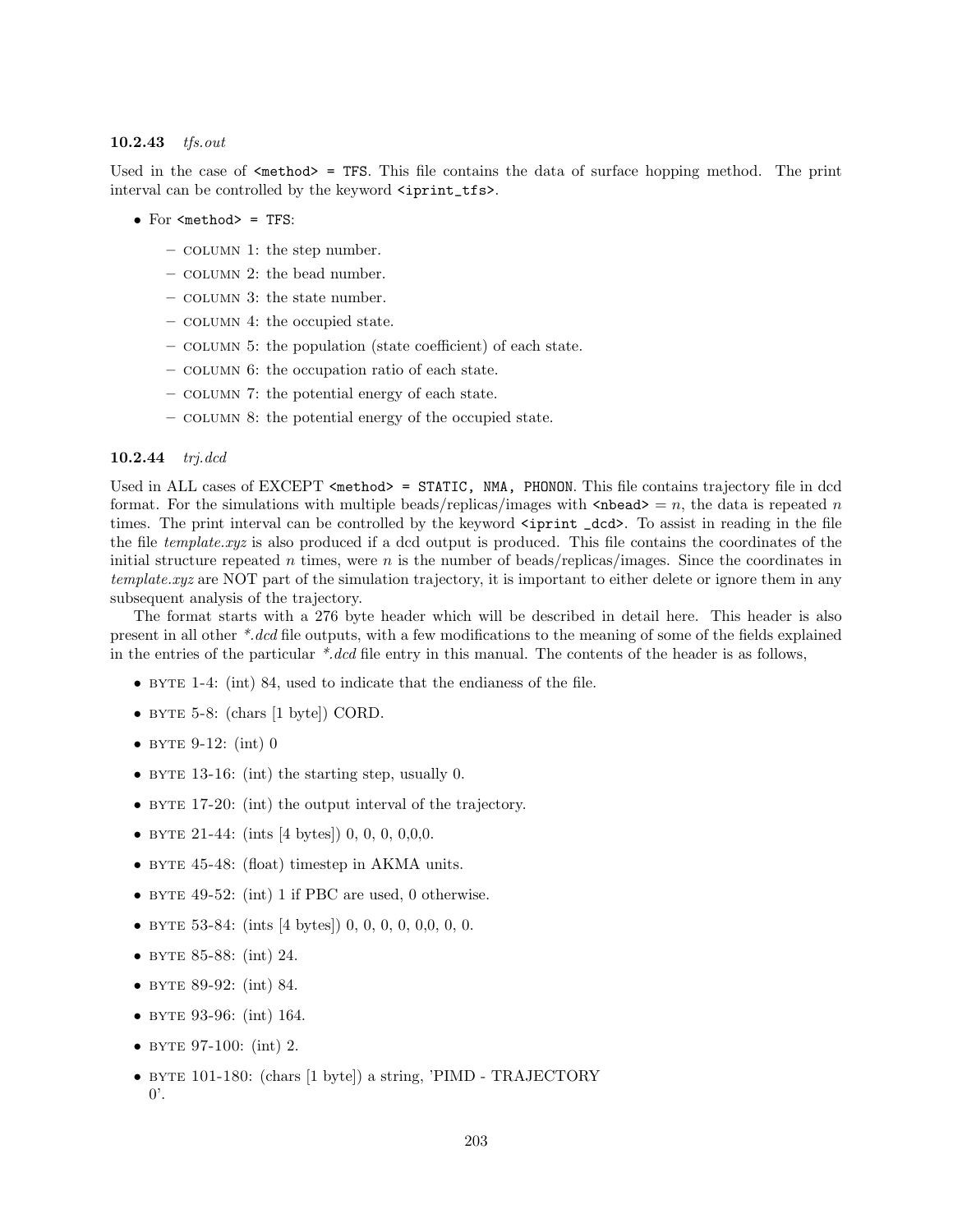- BYTE 181-260: (chars [1 byte] a string containing the date of the calculation.)
- *•* byte 261-264: (int) 164.
- *•* byte 265-268: (int) 4.
- BYTE 269-272: (int) the number of beads times number of atoms.
- *•* byte 273-276: (int) 4.

After the header the trajectory data is organized in the following way. If periodic boundary conditions are present, the forces are given after the box information which is organized as follows

- BYTE 1-4: (int) the size of the next read (48).
- BYTE 5-52: (doubles[8 bytes]) the box info of the system given as A,  $\gamma$ , B,  $\beta$ ,  $\alpha$  C. Where the side lengths A,B, C are given in angstrom and the angles *alpha*, *β* and *γ* are given in radians.
- BYTE 53-56: (int) the size of the previous read (48).

The actual trajectory data of the system is given in the following format, where N is equal to 4 times the number of atoms times the number of beads.

- NEXT 4 BYTES: (int) the size of the next read (number of beads times number of atoms).
- NEXT N BYTES: (floats [4 bytes]) the X coordinates of the system.
- NEXT 4 BYTES: the size of the previous read.

This is repeated for the Y and Z coordinates of the system. The trajectory data has been wrapped, so that the coordinates fit inside the periodic boundary box if present. All atomic coordinates are given in angstroms.

#### **10.2.45** *trj.out*

Used in ALL cases of EXCEPT  $\langle \text{method} \rangle$  = STATIC, NMA, PHONON. This file contains the standard trajectory file. The print interval can be controlled by the keyword  $\langle$ iprint \_trj>.

- *•* For all the methods used:
	- **–** column 1: the step number.
	- $-$  COLUMN 2-4: the position  $(x, y, z)$  of each atom in au (bohr).
	- $-$  column 5-7: the velocity  $(v_x, v_y, v_z)$  of each atom in au (bohr per "au time", where "au time"  $=$  $\hbar/hartree \simeq 0.0241888$  fs).
	- $-$  COLUMN 8-11: the force  $(f_x, f_y, f_z)$  of each atom in au (hartree/bohr).
	- **–** column 12: the potential *V* in au (hartree).

For the simulations with multiple beads/replicas/images with  $\zeta$  the data is repeated *n* times. The block with the same step number corresponds to one configuration.

#### **10.2.46** *trj.xyz*

Used in ALL cases of EXCEPT  $\epsilon$ method> = STATIC, NMA, PHONON. This file contains trajectory file in xyz format.

- For all the methods used:
	- **–** line 1: number of atoms displayed.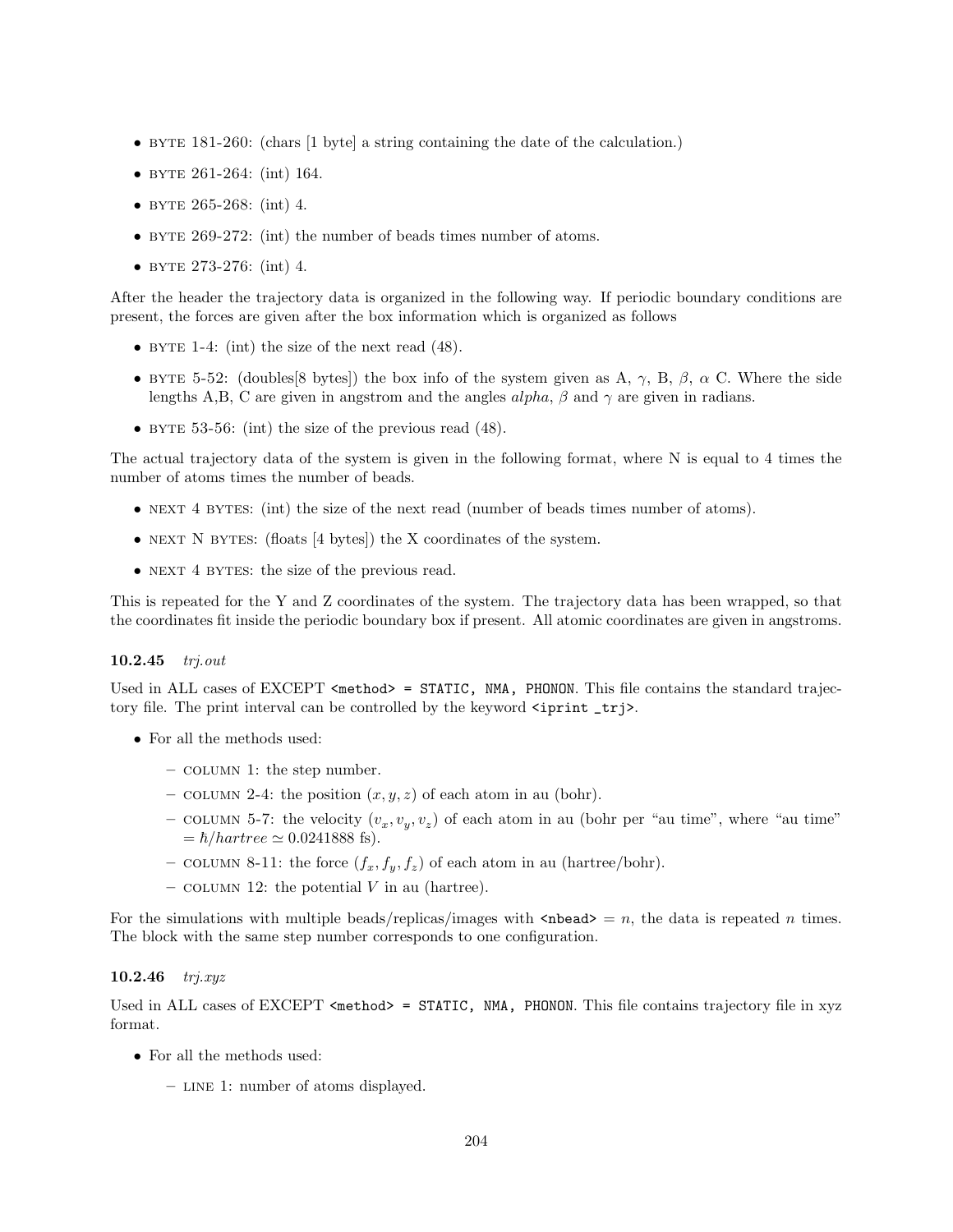- **–** line 2: the step number.
- **–** line 3-(*n* + 2): the atomic species followed by the atomic coordinates (*x, y, z*) of each atom. The atomic coordinates are duplicated to display the folded and unfolded trajectories in the periodic boundary condition.

For the simulations with multiple beads/replicas/images with  $\langle$ nbead $\rangle = n$ , the data is repeated *n* times. The print interval can be controlled by the keyword  $\langle$ iprint \_xyz $\rangle$ . The output is controlled by the options <iformat\_xyz> and <jorigin\_xyz>.

### **10.2.47** *trj unfolded.dcd*

Used in ALL cases of EXCEPT  $\zeta$ method> = STATIC, NMA, PHONON IF periodic boundary conditions are used. The format is similar to the *trj.dcd* file described above, with the change that the atomic coordinates are not wrapped into the periodic boundary box.

### **10.2.48** *rec.out*

Used in the case of  $\langle \text{method}\rangle$  = MTD. This file contains reconstructed free energy surface from the metadynamics simulation. The print interval can be controlled by the keyword  $\langle$ iprint\_rec>. In three dimensional metadynamics, the accuracy and efficiency can be controlled by the keyword  $\langle cut\_rec\_3d \rangle$ . Before version 2.1.1:

- For <method> = MTD:
	- **–** column 1: the mesh point of the collective variable.
	- **–** column 2: the sum of the history-dependent Gaussian hills = the negative sign of reconstructed free energy.

Version 2.1.1 and after:

- For <method> = MTD:
	- **–** column 1: the mesh point of the collective variable.
	- **–** column 2: reconstructed free energy (with the positive sign).

### **10.2.49** *vel.dcd*

This binary file contains the velocities of the particles in the system. The print interval can be controlled by the keyword <iprint\_dcd>.

The file contains a 276 byte header which is similar to that of *trj.dcd*, the important parts are as follows

- BYTE 1-4: (int) 84, used to indicate that the endianess of the file.
- BYTE 17-20: (int) the output interval of the velocity information.
- BYTE 269-272: (int) the number of beads times number of atoms.

After the header the velocity data is organized in the following way. If periodic boundary conditions are present, the forces are given after the box information which is organized as follows

- BYTE 1-4: (int) the size of the next read (48).
- BYTE 5-52: (doubles[8 bytes]) the box info of the system given as A,  $\gamma$ , B,  $\beta$ ,  $\alpha$  C. Where the side lengths A,B, C are given in angstrom and the angles  $alpha$ ,  $\beta$  and  $\gamma$  are given in radians.
- BYTE 53-56: (int) the size of the previous read (48).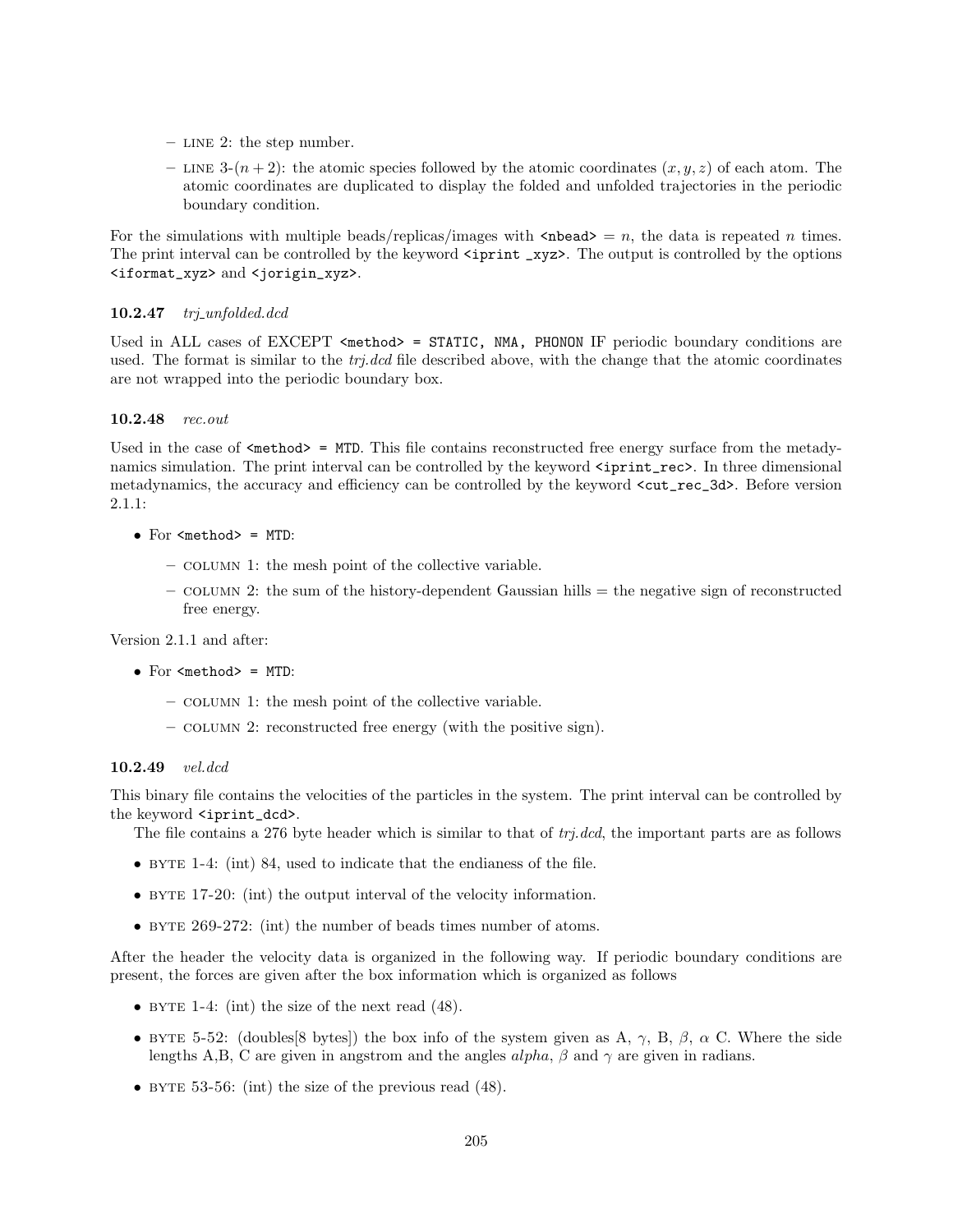The actual velocity data of the system is given in the following format, where N is equal to 4 times the number of atoms times the number of beads.

- NEXT 4 BYTES: (int) the size of the next read (number of beads times number of atoms).
- NEXT N BYTES: (floats [4 bytes]) the velocity in the X direction of the system.
- NEXT 4 BYTES: the size of the previous read.

This is repeated for the Y and Z velocity of the system. The order of the atoms is the same as the *template.xyz* file. All velocities are given in  $\frac{\overset{\circ}{A}}{ps}$ .

## **10.3 Restart files**

### **10.3.1** *afed.ini*

Used in the case of  $\langle \text{method} \rangle$  = AFED with  $\langle \text{afed_type} \rangle$  = DESCENT, ASCENT, AUTO, TAMD, LOGMFD. This file contains the latest values of adiabatic free energy dynamics, temperature accelerated molecular dynamics, and logarithmic mean force dynamics. Each line contains the following columns where *n* is the dimension of collective variables and  $m$  is the length of Nosé-Hoover chain thermostats:

- *•* For <afed\_type> = DESCENT, ASCENT, AUTO:
	- **–** column 1: AFED status.
		- *∗* DE: descent trajectory to free energy minimum point.
		- *∗* D1: descent trajectory started in +**n** direction from free energy saddle point to free energy minimum point.
		- *∗* D2: descent trajectory started in *−***n** direction from free energy saddle point to free energy minimum point.
		- *∗* AS: ascent trajectory to search for free energy saddle point.
		- *∗* EQ: free energy minimum point.
		- *∗* TS: free energy saddle point.
		- *∗* HI: point ended where free energy exceeds limit defined by the keyword <fenergy\_max\_afed>.
		- *∗* OB: point ended where cv is out of bounds defined by the keyword <params\_afed>.
	- **–** column 2: AFED step number (iteration number).
	- **–** column 3: free energy in hartree.
	- **–** column 4-(3+*n*): the position of fictitious particle, the unit vector **n**.
	- **–** column (4+*n*): root point ID (starting point of the trajectory that leads to this point).
	- **–** column (5+*n*): AFED step size.
- For  $\leq$ afed\_type> = TAMD:
	- **–** column 1: AFED status.
		- *∗* TA: TAMD trajectory.
		- *∗* HI: point ended where free energy exceeds limit defined by the keyword <fenergy\_max\_afed>.
		- *∗* OB: point ended where cv is out of bounds defined by the keyword <params\_afed>.
	- **–** column 2: AFED step number (iteration number).
	- **–** column 3: free energy in hartree.
	- **–** column 4-(3+*n*): the position and the mass-weighted velocity of fictitious particle.
	- COLUMN  $(4+n+m)$ : the position and the mass-weighted velocity of Nosé-Hoover thermostats (only if they exist).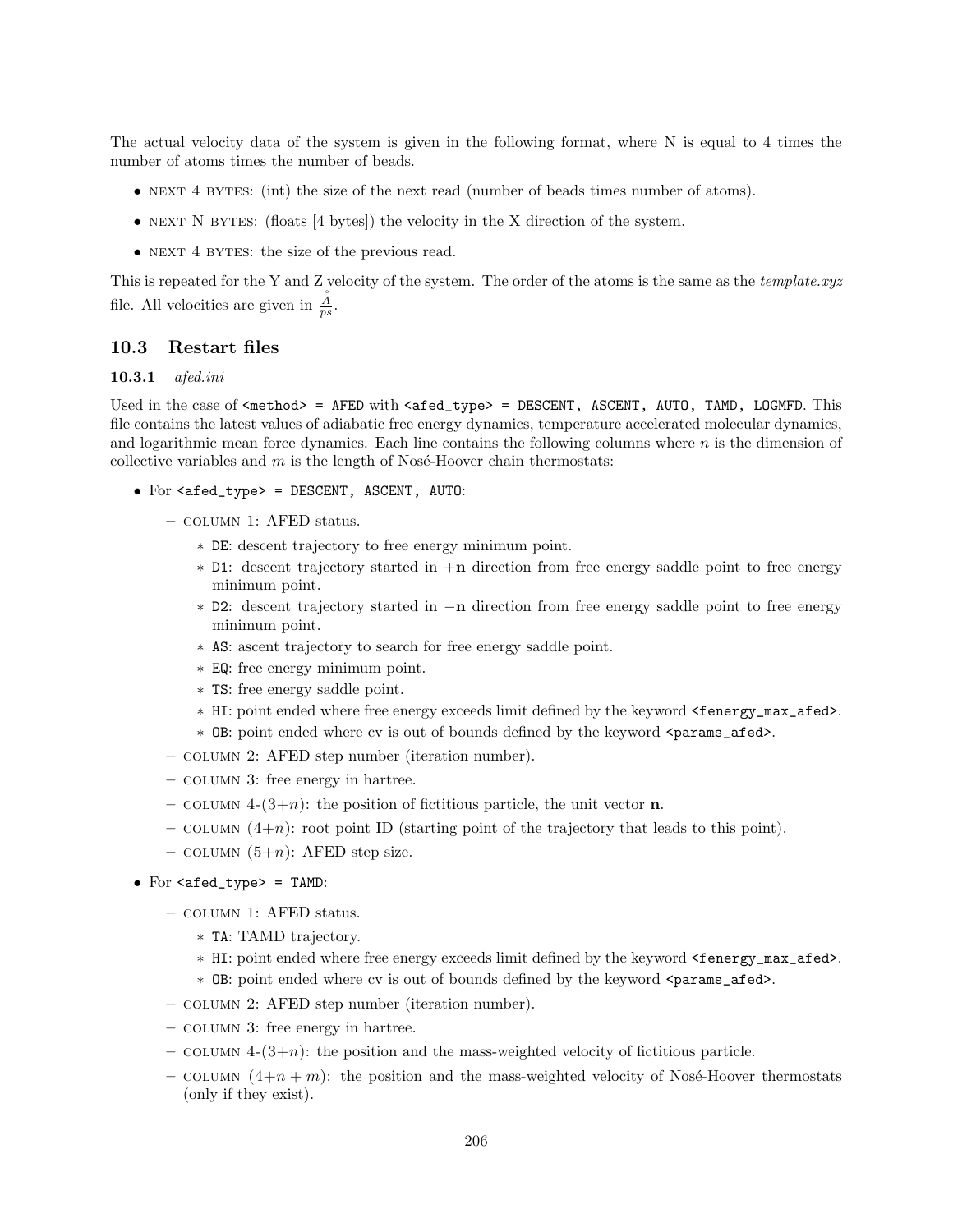- *•* For <afed\_type> = LOGMFD:
	- **–** column 1: AFED status.
		- *∗* LO: LogMFD trajectory.
		- *∗* HI: point ended where free energy exceeds limit defined by the keyword <fenergy\_max\_afed>.
		- *∗* OB: point ended where cv is out of bounds defined by the keyword <params\_afed>.
	- **–** column 2: AFED step number (iteration number).
	- **–** column 3: free energy in hartree.
	- **–** column 4-(3+*n*): the position and the mass-weighted velocity of fictitious particle.
	- **–** column (4+*n*): the origin of free energy in hartree.
	- $-$  COLUMN  $(5+n+m)$ : the position and the mass-weighted velocity of Nosé-Hoover thermostats (only if they exist).

The file is overwritten for restarted runs.

### **10.3.2** *auto.ini*

Used in the case of  $\langle \text{method} \rangle$  = AFED with  $\langle \text{afed_type} \rangle$  = AUTO. This file contains the list of landmarks in AFED automated search. Each line contains the following columns where *n* is the dimension of collective variables:

- COLUMN 1: landmark number.
- *•* column 2: AFED status.
	- **–** EQ: free energy minimum point.
	- **–** TS: free energy saddle point.
	- **–** HI: point ended where free energy exceeds limit.
	- **–** OB: point ended where cv is out of bounds.
- COLUMN 3: landmark label.
	- **–** NEW: new point in the list.
	- **–** OLD: old point in the list.
- COLUMN 4: free energy in hartree.
- *•* column 5: landmark ID.
- COLUMN 6: name of restart tar file.
- *•* column 7: root point ID (starting point of the trajectory that leads to this point).
- COLUMN 8- $(7+n)$ : position of each collective variables.
- COLUMN  $(8+n)-(7+2n)$ : unit vector **n** in ascent trajectory, which should be parallel to the imaginary frequency mode. These columns are present only when AFED status is TS.

The file is appended for restarted runs.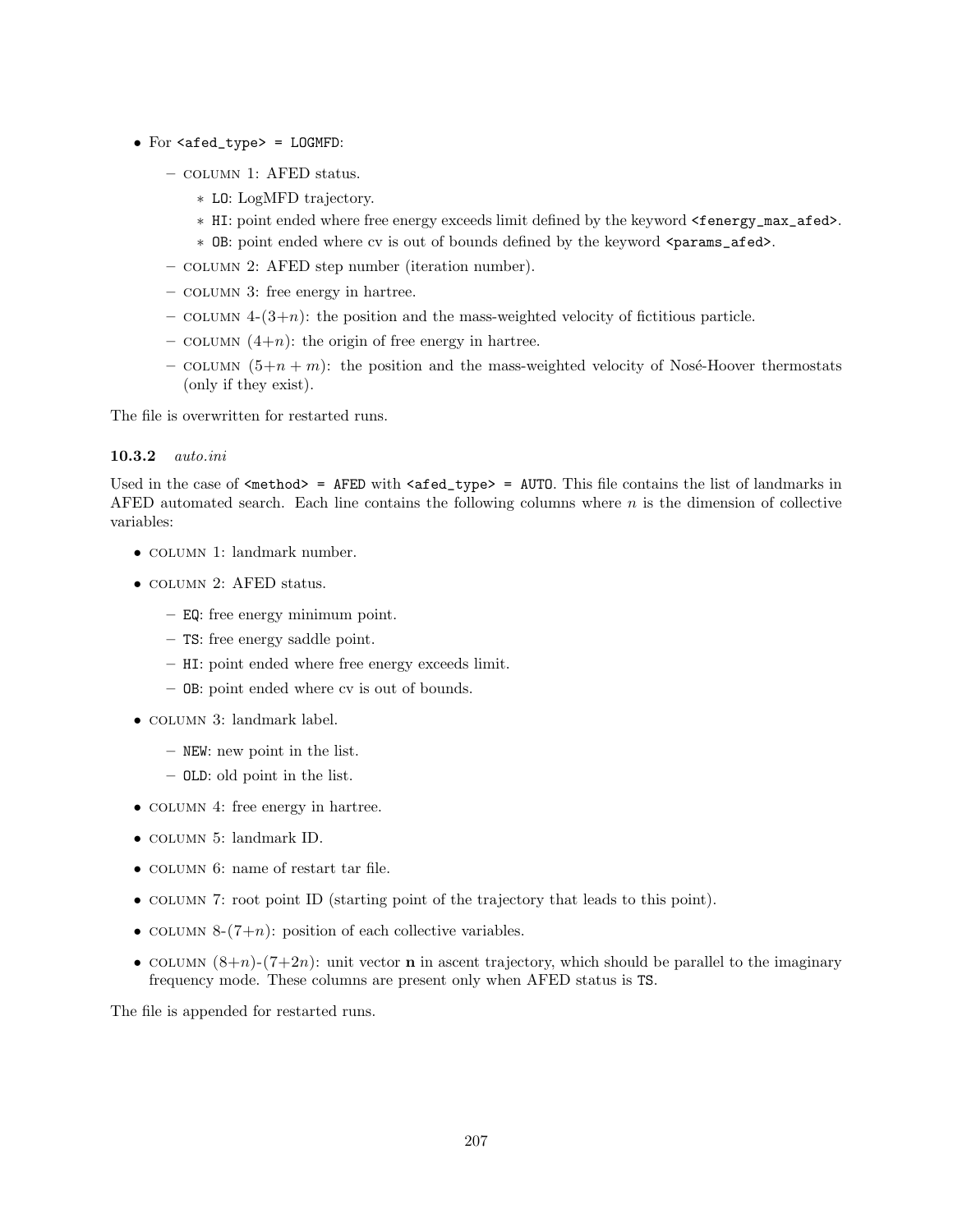### **10.3.3** *averages.ini*

Used in ALL methods. This file contains the data of statistical averages at the final step of the last run. If this file is not found at the beginning of the run, the data is initialized.

The data affects the results in the output files that includes the averages (*bond.out*, *eavg.out*, *rdf.out*, *rgy.out*). It also affects the acceptance ratio in PIHMC and REHMC methods (standard.out).

IMPORTANT: Do not change the keywords  $\langle$ **iprint**\_...> in the files *input.dat* in the restarted runs, or else the average data can be broken.

#### **10.3.4** *bath.ini*

Used in the cases of  $\epsilon$ method> = MD, PIMD, CMD, MTD. This file contains the thermostat positions and the thermostat velocities at the final step of the last run. If this file is not found at the beginning of the run, the data is initialized.

NOTE: The data depends on the bath type, the method and the system. Exceptionally, the data is transferable when switching from  $\langle \text{method} \rangle = \text{PIMD}$  to  $\langle \text{method} \rangle = \text{CMD}$  when  $\langle \text{bath_type} \rangle = \text{MMIC}$  is chosen.

#### **10.3.5** *box.ini*

Used in ALL calculations with the periodic boundary condition, i.e., when  $\lt$ iboundary  $>$  = 1. This file contains the step number and the box matrix  $h(i, j)$  at the final step of the last run.

step number,  $h(1,1)$ ,  $h(1,2)$ ,  $h(1,3)$ step number,  $h(2, 1)$ ,  $h(2, 2)$ ,  $h(2, 3)$ step number,  $h(3,1)$ ,  $h(3,2)$ ,  $h(3,3)$ 

If this file is not found at the beginning of the run, the data is read from the file *input.dat* in the keyword <iboundary>.

#### **10.3.6** *cstate.ini*

Used in the cases of  $\zeta$  method = TFS, MFE. This file contains the state coefficients (complex numbers) at the final step of the last run. If this file is not found at the beginning of the run, the data is read from the file *input.dat* in the keyword **<istate\_init>**.

#### **10.3.7** *cv.ini*

Used in the case of  $\langle \text{method} \rangle = MTD$ . This file contains the positions and velocities of the collective variables at the final step of the last run. If this file is not found at the beginning of the run, the data is initialized.

#### **10.3.8** *gad.ini*

Used in the case of  $\zeta$  = GAD. This file contains the latest values of gentlest ascent dynamics. Each line contains the data of the guiding unit vector of each trajectory followed by the convergence flag of each trajectory.

#### **10.3.9** *geometry.ini*

Used in ALL methods except  $\langle \text{method} \rangle$  = STATIC, NMA, PHONON. This file contains the latest values of the positions and velocities of atoms at the final step of the last run. If this file is not found at the beginning of the run, the data is read from the file *structure.dat*.

The data is transferable among <method> = STATIC, GEOOPT, BOXOPT, FULLOPT, ELASTIC, SD, NMA, PHONON, MD, with the following format for *n* atoms.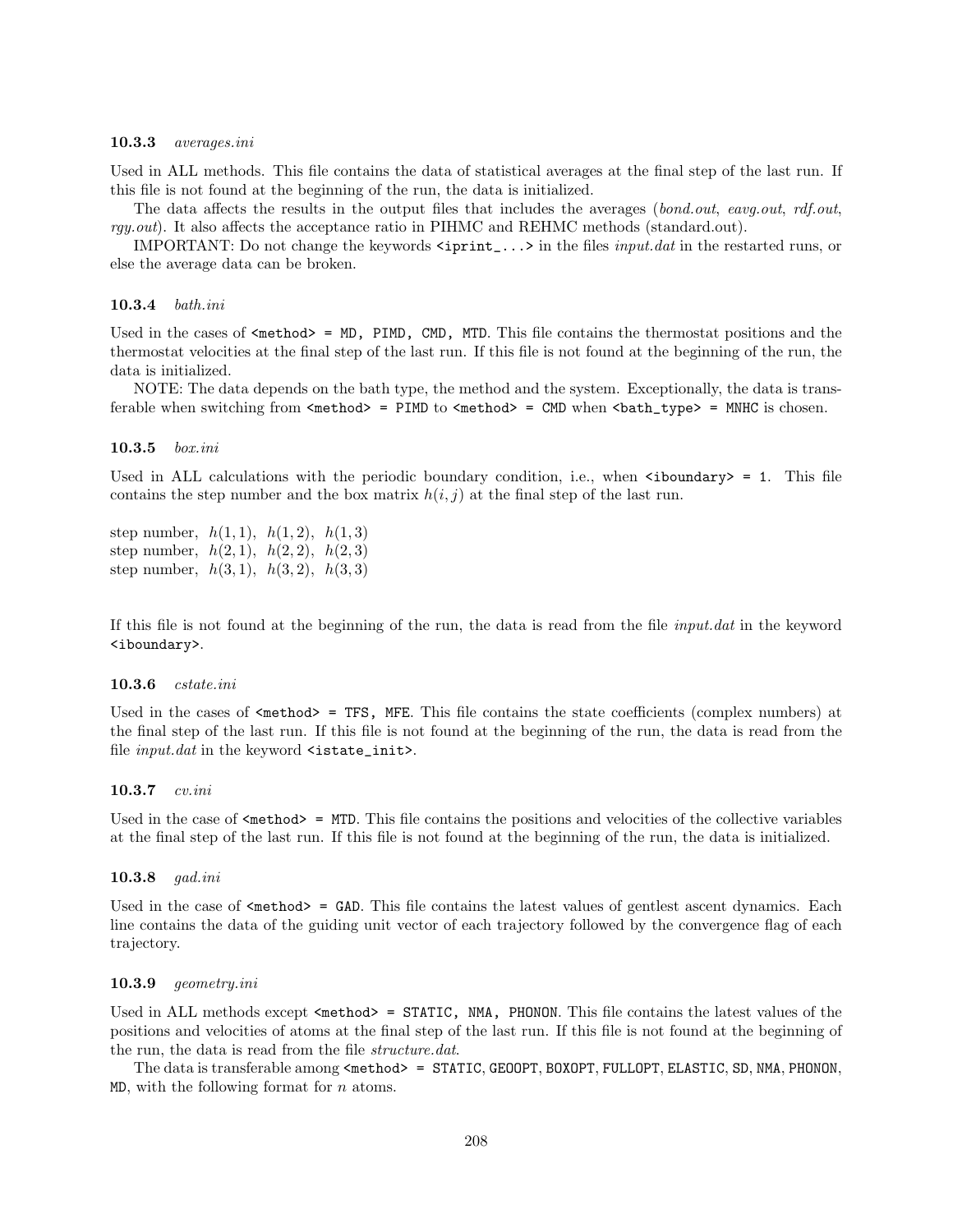$0, \quad x_{1,1},$  $y_{1,1}$ ,  $z_{1,1}$  $vx_{1,1}$ ,  $vy_{1,1},$  $v_{z_{1,1}}$  $n_{1,1,1}$  $n_{2,1,1}$  $n_{3,1,1}$ *· · ·*  $0, \, x_{n,1}, \,$  $y_{n,1}$ ,  $z_{n,1}$  $v x_{n,1}$ ,  $v y_{n,1}$ ,  $v z_{n,1}$ ,  $n_{1,n,1}$ ,  $n_{2,n,1}$ ,  $n_{3,n,1}$ 

where indices  $(n_{1,i,j}, n_{2,i,j}, n_{3,i,j})$  are important for the periodic boundary condition only. The indices indicate the displacement with respect to the box matrix in the folded trajectories.

The data is also transferable among the path integral methods,  $\zeta$  method = PIMD, CMD, RPMD, PIHMC, where the normal mode positions and velocities are given by the mass-weighted coordinates.

### **10.3.10** *hills.ini*

Used in the case of  $\epsilon$ method> = MTD. This file contains the list of data of the history-dependent Gaussian hill potential.

- COLUMN 1: metadynamics step.
- COLUMN 2: Gaussian height in hartrees.
- COLUMN 3: Gaussian width in bohrs, degrees, etc.
- COLUMN 4: Gaussian center in bohrs, degrees, etc.

The unit of Gaussian width corresponds to the unit used below the keyword  $\langle g_{w}\rangle$  meta in input.dat. One data unit consists of *m* lines where *m* is the dimension of collective variables, which is given by the keyword  $\zeta$ meta> in input.dat. If this file is not found at the beginning of the run, the data is initialized with no Gaussian hill.

This file is read at the beginning of the metadynamics run. The user may simply add "wall potentials" (high Gaussian hills with small width) to the list, so as to limit the exploration of the collective variables. In this case, the step number could be any integer.

Note that in well tempered metadynamics the Gaussian hills are not the negative of the free energy. Thus the deposited hills cannot be transferred between conventional and well tempered metadynamics.

#### **10.3.11** *step.ini*

Used in ALL methods except  $\epsilon$ method $>$  = STATIC, NMA, PHONON. This file contains the final step number of the last run. If this file is not found at the beginning of the run, the data is initialized to zero.

#### **10.3.12** *string.ini*

Used in <method> = STRING, OMOPT. This file contains the latest values of the positions and velocities of atoms at the final step of the last run. If this file is not found at the beginning of the run, the data is read from the file *structure.dat*.

This file could be edited by the user to start from a guessed path. For a system of *n* atoms with *m* images should be provided in the following format.

0,  $x_{1,1}$ ,  $y_{1,1}$ ,  $z_{1,1}$ *· · ·* 0,  $x_{n,1}$ , *,*  $y_{N,1}$ *,*  $z_{n,1}$ 0,  $x_{1,2}$ ,  $y_{1,2}$ ,  $z_{1,2}$ *· · ·* 0,  $x_{n,2}$ ,  $y_{N,2}$ ,  $z_{n,2}$ *· · ·*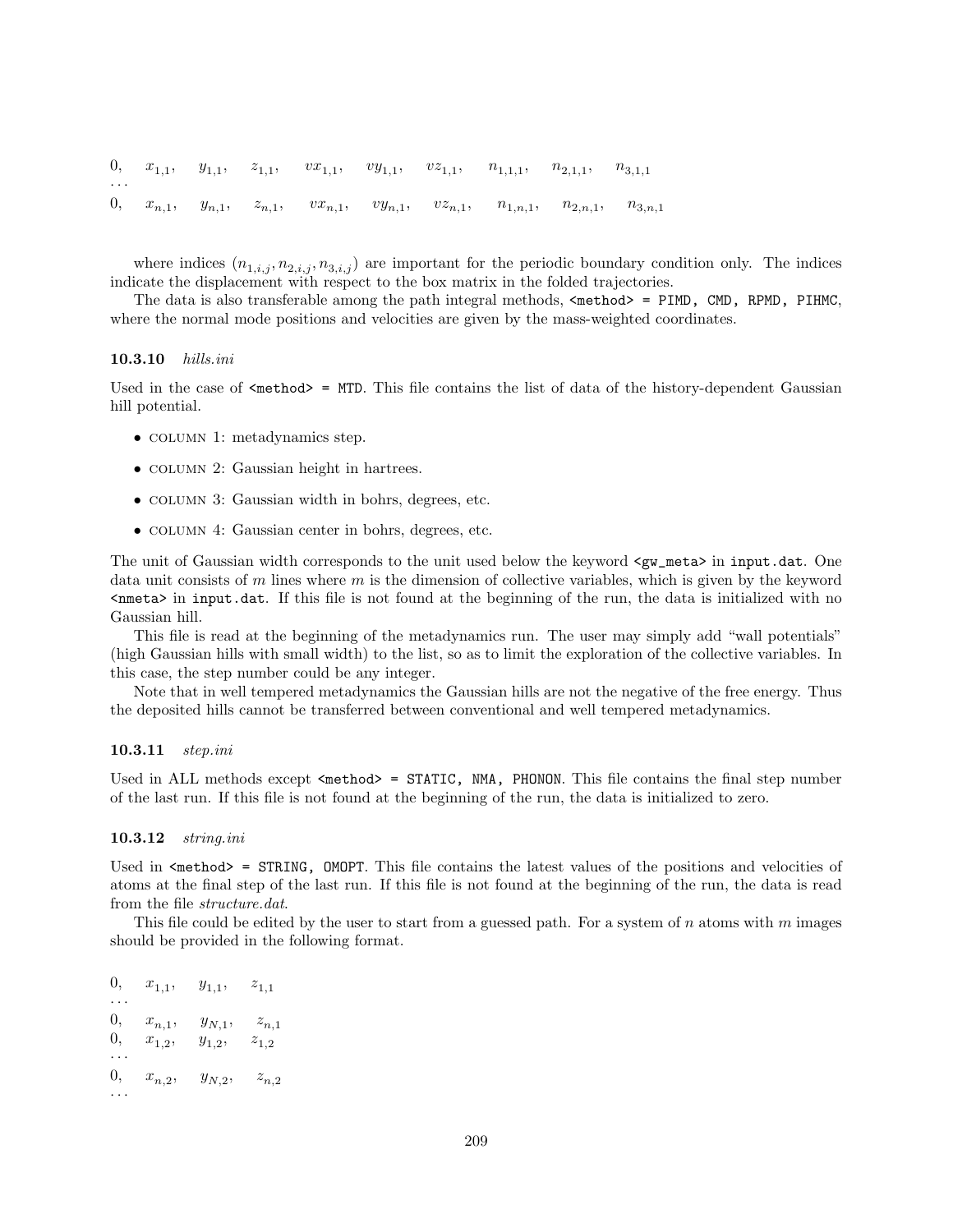*· · ·* 0,  $x_{1,m}$ ,  $y_{1,m}$ ,  $z_{1,m}$ *· · ·* 0,  $x_{n,m}$ ,  $y_{n,m}$ ,  $z_{n,m}$ 

where  $(x_{i,j}, y_{i,j}, z_{i,j})$  is the Cartesian coordinates of the *i*-th atom in the *j*-th image in bohr. "0" in the first column is the step number.

# **11 Theoretical background**

In this section, theoretical background of the methods used in the PIMD code will be described briefly. The following notation is used.

- *•* Scalars are denoted by the regular font (e.g., *x*), vectors are denoted by the bold font (e.g., **x**), and matrices are denoted by the bold fond with arrows (e.g.,  $\overleftrightarrow{\mathbf{x}}$ ).
- *•* The number of atoms is given by *N*.
- *•* The *i*-th atomic mass is given by *m<sup>i</sup>* .
- The set of atomic positions (the nuclear positions) is given by

$$
\{\mathbf{r}\} = \{\mathbf{r}_1, \mathbf{r}_2, \cdots, \mathbf{r}_N\} = \{r_{1x}, r_{1y}, r_{1z}, \cdots, r_{Nx}, r_{Ny}, r_{Nz}\}.
$$
 (46)

When *P* beads are used, the atomic position of *s*-th bead is

$$
\left\{ \mathbf{r}^{(s)} \right\} = \left\{ \mathbf{r}_1^{(s)}, \mathbf{r}_2^{(s)}, \cdots, \mathbf{r}_N^{(s)} \right\} = \left\{ r_{1x}^{(s)}, r_{1y}^{(s)}, r_{1z}^{(s)}, \cdots, r_{Nx}^{(s)}, r_{Ny}^{(s)}, r_{Nz}^{(s)} \right\}
$$
(47)

for  $1 \leq s \leq P$ .

*•* The potential is described as

$$
V = V(\{\mathbf{r}\})\tag{48}
$$

*•* The set of atomic momenta are given by

$$
\{ \mathbf{p} \} = \{ \mathbf{p}_1, \mathbf{p}_2, \cdots, \mathbf{p}_N \} = \{ p_{1x}, p_{1y}, p_{1z}, \cdots, p_{Nx}, p_{Ny}, p_{Nz} \}.
$$
 (49)

When *P* beads are used, the atomic position of *s*-th bead is

$$
\left\{ \mathbf{p}^{(s)} \right\} = \left\{ \mathbf{p}_1^{(s)}, \mathbf{p}_2^{(s)}, \cdots, \mathbf{p}_N^{(s)} \right\} = \left\{ p_{1x}^{(s)}, p_{1y}^{(s)}, p_{1z}^{(s)}, \cdots, p_{Nx}^{(s)}, p_{Ny}^{(s)}, p_{Nz}^{(s)} \right\}.
$$
 (50)

The position of *s*-th bead in the phase space is described as

$$
\mathbf{\Gamma}^{(s)} = \left\{ \mathbf{r}^{(s)}, \mathbf{p}^{(s)} \right\}.
$$
\n(51)

- The atomic masses are given by  $m_i$ . When the fictitious masses are used, they are given by  $\mu_i$ .
- The box matrix is given by

$$
\overleftrightarrow{\mathbf{h}} = \begin{pmatrix} h_{11} & h_{12} & h_{13} \\ h_{21} & h_{22} & h_{23} \\ h_{31} & h_{32} & h_{33} \end{pmatrix} = \begin{pmatrix} a_x & b_x & c_z \\ a_y & b_y & c_z \\ a_z & b_z & c_z \end{pmatrix}
$$
(52)

where  $\mathbf{a} = (a_x, a_y, a_z)$ ,  $\mathbf{b} = (b_x, b_y, b_z)$  and  $\mathbf{c} = (c_x, c_y, c_z)$  are the box vectors, and  $\mathbb{V} = \det\left(\overleftrightarrow{\mathbf{h}}\right)$  is volume of the box.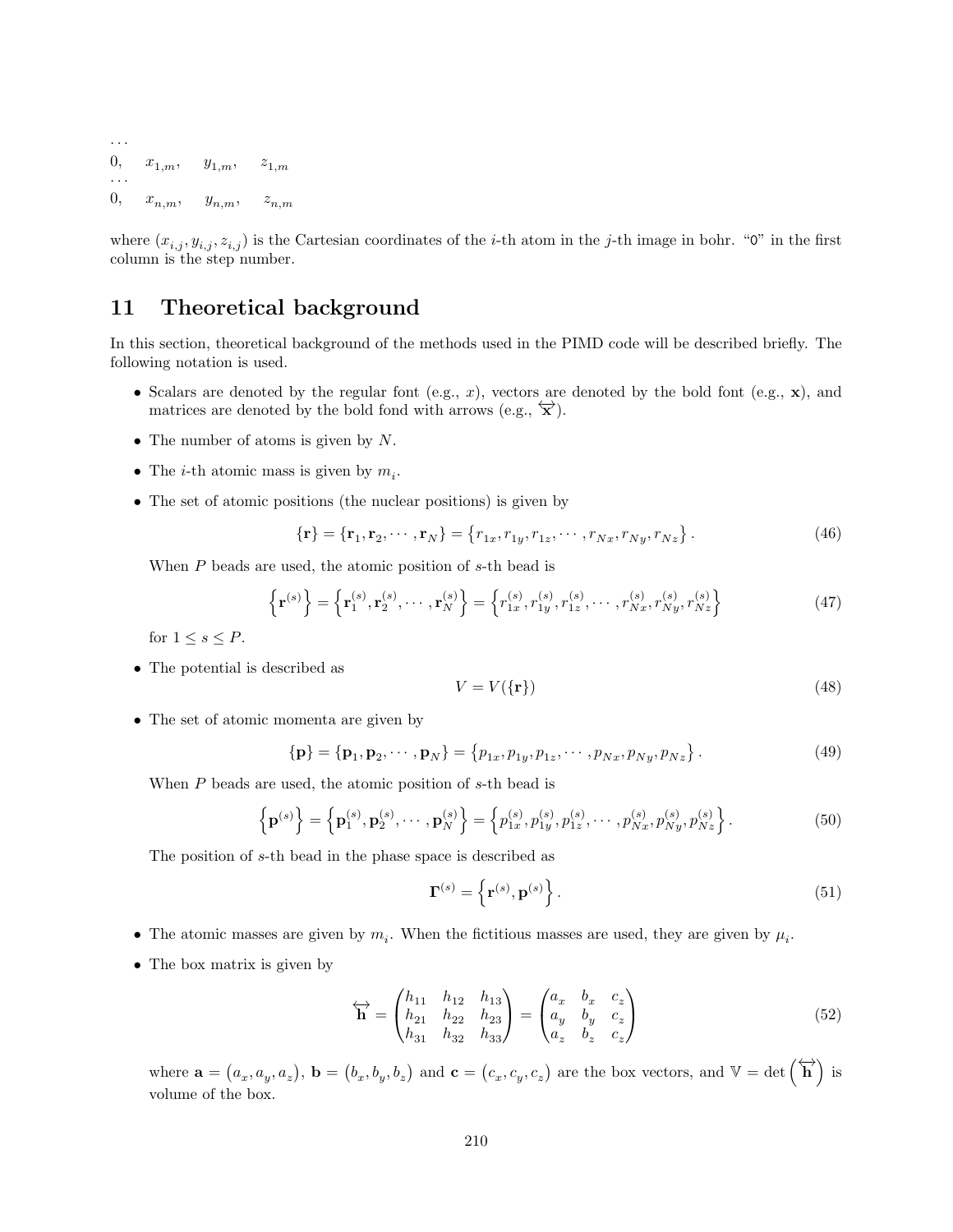- The temperature is given by  $\mathbb{T}$ , and  $\beta = 1/k_B \mathbb{T}$  where  $k_B$  is the Boltzmann factor.
- *•* The external pressure is given by <sup>P</sup>, and the external tension is given by *←→***<sup>t</sup>** where

$$
\overleftrightarrow{\mathbf{t}} = \begin{pmatrix} t_{11} & t_{12} & t_{13} \\ t_{12} & t_{22} & t_{23} \\ t_{13} & t_{23} & t_{33} \end{pmatrix}
$$
 (53)

is a real and symmetric matrix.

# **11.1 Mechanochemistry**

To deal with mechanochemistry, external force explicitly included (EFEI) method is employed. A constant repulsive force, *F*, is applied to the specified pair of atoms *i* and *j* in the direction of interatomic vector. The potential

$$
V^{\text{efei}} = -Fr_{ij} \tag{54}
$$

and the force

$$
F_{i\alpha}^{\text{efei}} = F \frac{r_{i\alpha} - r_{j\alpha}}{r_{ij}} \tag{55}
$$

is added to the physical potential and the physical force, respectively, where

$$
r_{ij} = \sqrt{\sum_{\alpha=x,y,z} (r_{i\alpha} - r_{j\alpha})^2}
$$
 (56)

is the distance between atoms *i* and *j*.

### **11.2 Steepest descent**

The intrinsic reaction coordinate (IRC) is the steepest descent path starting from the saddle point and ending at the minimum point of the potential energy surface in the mass-weighted coordinate space. The mass-weighted coordinate is defined as

$$
\mathbf{q} = \left\{ \mathbf{q}_1, \mathbf{q}_2, \cdots, \mathbf{q}_N \right\} = \left\{ \sqrt{m_1} \mathbf{r}_1, \sqrt{m_2} \mathbf{r}_2, \cdots, \sqrt{m_N} \mathbf{r}_N \right\}.
$$
 (57)

The steepest descent path is defined by the trajectory of the equation,

$$
\frac{d\mathbf{q}_i}{dt} = -\frac{\mathbf{g}_i}{|\mathbf{g}|}.
$$
\n(58)

where the potential gradient with respect to  $q_i$  is defined by

$$
\mathbf{g}_i = \frac{dV}{d\mathbf{q}_i} = \frac{1}{\sqrt{m_i}} \frac{dV}{d\mathbf{r}_i} \tag{59}
$$

and the norm is given by

$$
|\mathbf{g}|^2 = \sum_{i=1}^N \frac{1}{m_i} \left\{ \left(\frac{dV}{dx_i}\right)^2 + \left(\frac{dV}{dy_i}\right)^2 + \left(\frac{dV}{dz_i}\right)^2 \right\}.
$$
 (60)

Eq.(58) is equivalent to

$$
m_i \frac{d\mathbf{r}_i}{dt} = -\frac{1}{|\mathbf{g}|} \frac{dV}{d\mathbf{r}_i}.
$$
\n(61)

In the PIMD code, Eq.(61) is solved by 4th-order Runge-Kutta algorithm with the step size *dt*. Note *dt* has the dimension ( $\sqrt{\text{mass}} \times \text{length}$ ) or ( $\sqrt{\text{energy}} \times \text{time}$ ).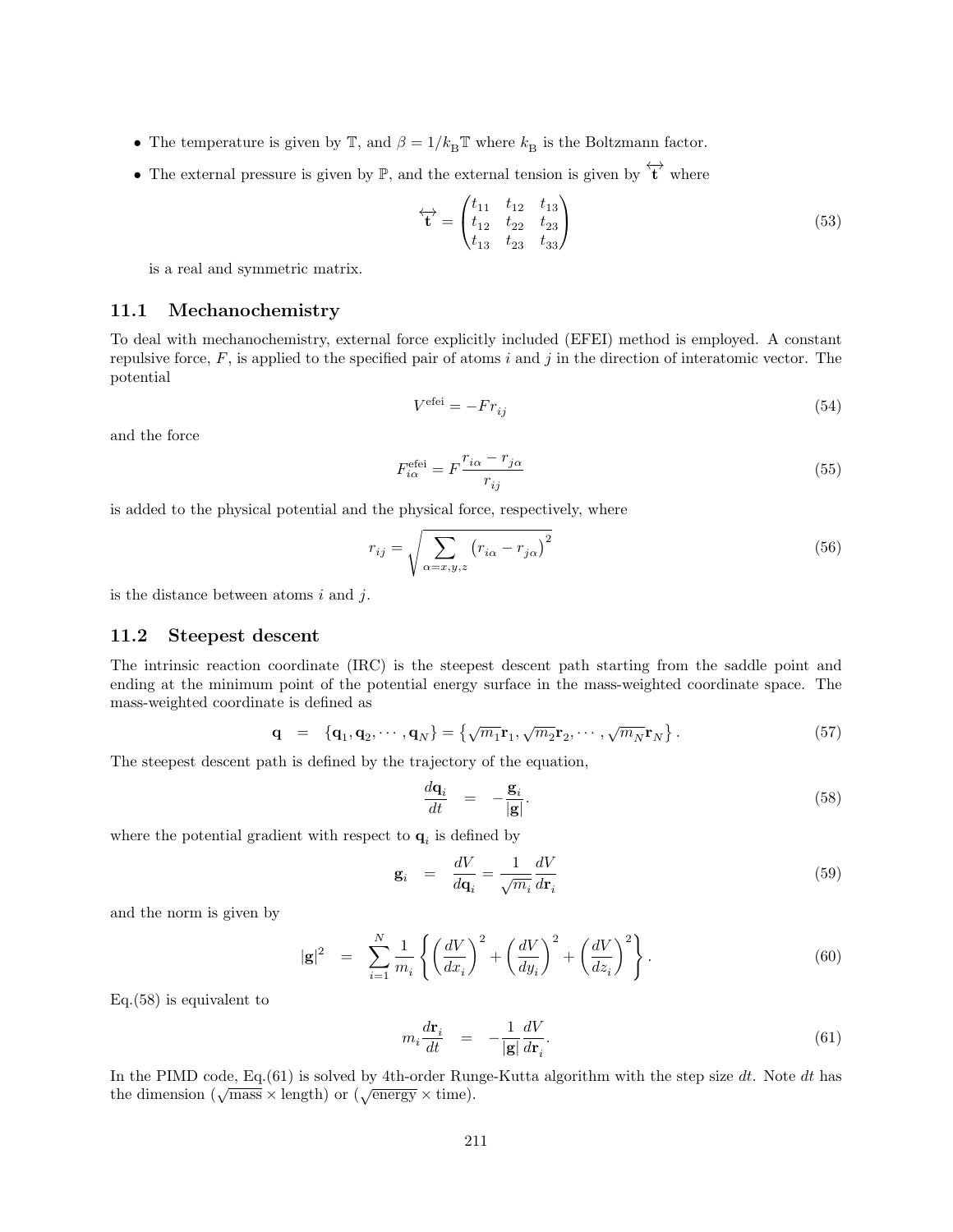# **11.3 Box optimization**

The box matrix,  $h_{\alpha\beta}$ , can be optimized using the limited-memory BFGS algorithm [3].

### **11.3.1 Zero pressure condition**

At the zero pressure, the bare potential *V* is minimized. The potential gradient with respect to the box

$$
G_{\alpha\beta} = \frac{\partial V}{\partial h_{\alpha\beta}} \tag{62}
$$

is related to the virial,

$$
A_{\alpha\beta} = -\sum_{\gamma=1}^{3} \frac{\partial V}{\partial h_{\alpha\gamma}} h_{\beta\gamma} = -\sum_{\gamma=1}^{3} G_{\alpha\gamma} h_{\beta\gamma}, \tag{63}
$$

and thus,

$$
G_{\alpha\beta} = -\sum_{\gamma=1}^{3} A_{\alpha\gamma} h_{\beta\gamma}^{-1}.
$$
\n(64)

Note that the virial  $A_{\alpha\beta}$  is associated with the internal pressure tensor at zero temperature,

$$
P_{\alpha\beta}(0) = \mathbb{V}^{-1} A_{\alpha\beta}.
$$
\n(65)

### **11.3.2 Finite pressure condition**

In the presence of external pressure, P, the effective potential

$$
\tilde{V} = V + \mathbb{PV}.\tag{66}
$$

is minimized. Then, the gradient of the effective potential is given by

$$
\tilde{G}_{\alpha\beta} = \frac{\partial \tilde{V}}{\partial h_{\alpha\beta}} = \frac{\partial V}{\partial h_{\alpha\beta}} + \mathbb{P} \mathbb{V} h_{\beta\alpha}^{-1}.
$$
\n(67)

### **11.3.3 Finite tension condition**

In the presence of external thermodynamic tension,  $\overleftrightarrow{\mathbf{t}}$ , the effective potential,

$$
\tilde{V} = V - \bar{\nabla} \sum_{\alpha,\beta=1}^{3} \left( t_{\alpha\beta} \epsilon_{\alpha\beta} \right)
$$
\n(68)

is minimized.

$$
\epsilon_{\alpha\beta} = \frac{1}{2} \left\{ \sum_{\mu,\nu,\lambda=1}^{3} \left( \bar{h}_{\mu\alpha}^{-1} h_{\lambda\mu} h_{\lambda\nu} \bar{h}_{\nu\beta}^{-1} \right) - \delta_{\alpha\beta} \right\}
$$
(69)

is the strain tensor, where  $\bar{\mathbf{h}}$  and  $\bar{\mathbf{V}} = \det(\bar{\mathbf{h}})$  are the box matrix and the volume, respectively, in the absence of external tension. Then, the gradient of the effective potential is given by

$$
\tilde{G}_{\alpha\beta} = \frac{\partial \tilde{V}}{\partial h_{\alpha\beta}} = \frac{\partial V}{\partial h_{\alpha\beta}} - \bar{\mathbb{V}} \sum_{\mu,\nu,\lambda=1}^{3} \left( h_{\alpha\lambda} \bar{h}_{\lambda\mu}^{-1} t_{\mu\nu} \bar{h}_{\beta\nu}^{-1} \right). \tag{70}
$$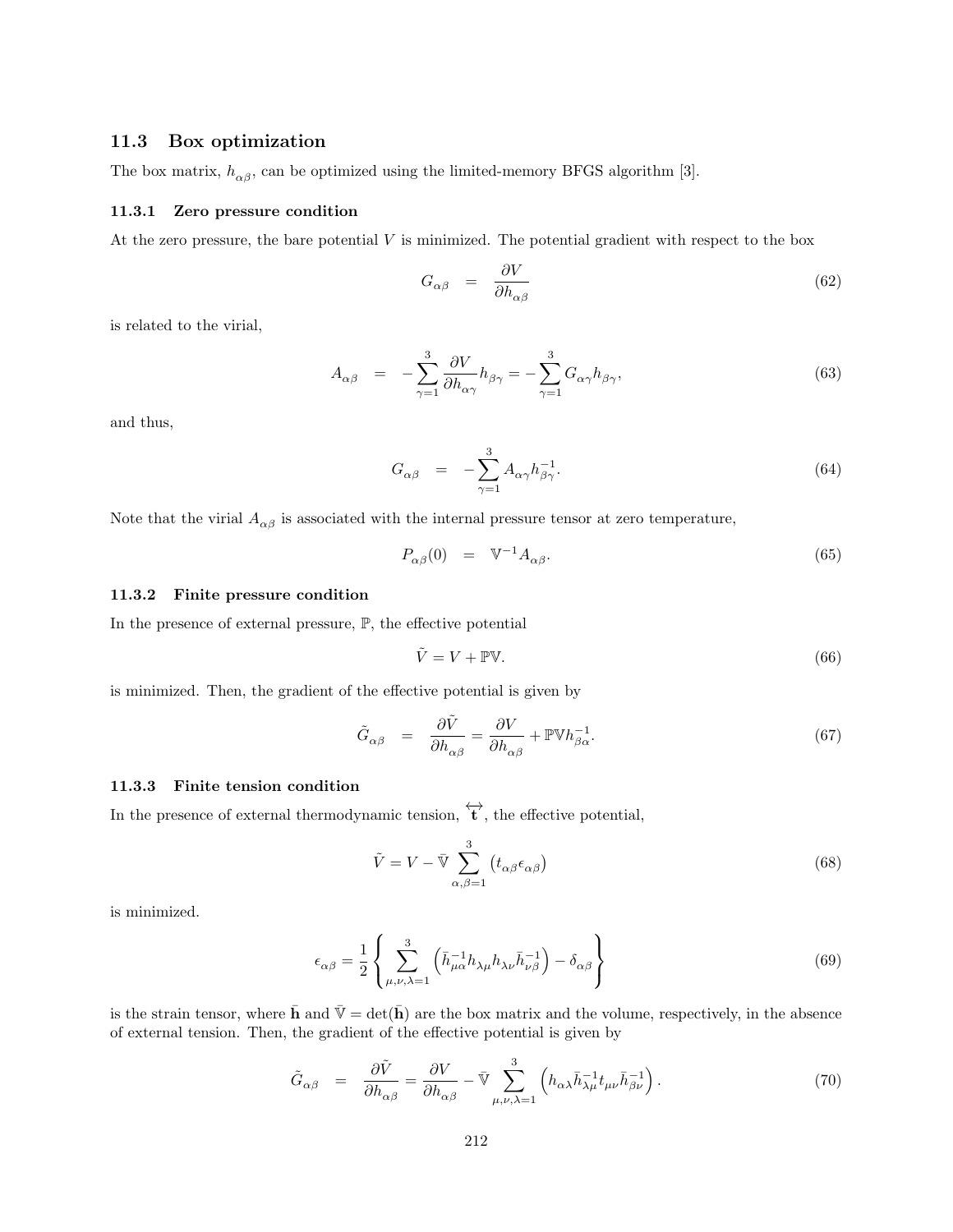# **11.4 Static elastic constants**

The static elastic constant is defined by

$$
C_{\alpha\beta,\gamma\delta} = \frac{1}{\Omega} \frac{\partial^2 V}{\partial \epsilon_{\alpha\beta} \partial \epsilon_{\gamma\delta}},\tag{71}
$$

where the strain tensor is given by

$$
\epsilon_{\alpha\beta} = \frac{1}{2} \left( \sum_{\nu,\gamma,\lambda=x,y,z} \bar{h}_{\gamma\alpha}^{-1} h_{\lambda\gamma} h_{\lambda\nu} \bar{h}_{\nu\beta}^{-1} - \delta_{\alpha\beta} \right). \tag{72}
$$

The elastic constants are invariant under the permutations of indices between  $\alpha$  and  $\beta$ , between  $\gamma$  and  $\delta$ , and between  $(\alpha, \beta)$  and  $(\gamma, \delta)$ . In Voigt notation, it is abbreviated as  $C_{ij}$  where  $1 \le i, j \le 6$  where 1–6 stands for  $(x, x)$   $(y, y)$ ,  $(z, z)$   $(y, z)$ ,  $(z, x)$  and  $(x, y)$ , respectively.

# **11.5 Normal mode analysis**

The mass weighted Hessian matrix is given as the  $(3N \times 3N)$  real symmetric matrix

$$
\tilde{H}_{i\alpha,j\beta} = \frac{1}{\sqrt{m_i m_j}} \frac{\partial^2 V}{\partial r_{i\alpha} \partial r_{j\beta}}.
$$
\n(73)

By diagonalizing  $\tilde{H}$  at the stationary points, one obtains the eigenvalues  $\varepsilon_k$  and the eigenvectors  $U_{i\alpha,k}$  for each mode,  $k$  ( $1 \leq k \leq 3N$ ). The vibrational frequencies converted from atomic unit to wavenumber unit (cm*−*<sup>1</sup> ) are

$$
\nu_k = \frac{1}{100} \times \frac{E_{\rm h}}{hc} \sqrt{\varepsilon_k} \tag{74}
$$

where *c* is the speed of light, *h* is Planck constant,  $E_h = 4.35974417 \times 10^{-18}$  J is one hartree in SI unit. The reduced mass of the *k*-th mode in atomic mass unit is defined by

$$
\mu_k = \frac{1}{1822.88853} \times \frac{1}{\sum_{i=1}^N \sum_{\alpha=x,y,z} m_i^{-1} U_{i\alpha,k}^2}
$$
(75)

and the normalized normal mode vector is given by

$$
\tilde{U}_{i\alpha,k} = \frac{m_i^{-1/2} U_{i\alpha,k}}{\sqrt{\sum_{i=1}^N \sum_{\alpha=x,y,z} m_i^{-1} U_{i\alpha,k}^2}}.
$$
\n(76)

In the free boundary systems, there are six (five) zero-frequency modes, three translations and three (two) rotations, for nonlinear (linear) molecules In the periodic boundary systems. there are three zero-frequency modes (three translations). In the PIMD code, the numerical error of the Hessian matrix is removed by applying the projection operator with respect to zero-frequency translational and rotational modes.

# **11.6 Phonon calculations**

Let the vector of three integers,  $\mathbf{n} = (n_1, n_2, n_3)$ , be the numbering of the respective unit cells in a crystal. Let *N* atoms be in the unit cell defined by the matrix of three lattice vectors,  $\mathbf{h}' = (\mathbf{a}, \mathbf{b}, \mathbf{c})$ . Let  $\mathbf{r}_{i,0}$  be the position of *i*-th atom in the unit cell at the origin,  $\mathbf{0} = (0,0,0)$ . Then, the atomic positions in the unit cell of **n** is given by

$$
\mathbf{r}_{i,\mathbf{n}} = \mathbf{r}_{i,\mathbf{0}} + \mathbf{h}^{-1}\mathbf{n}.\tag{77}
$$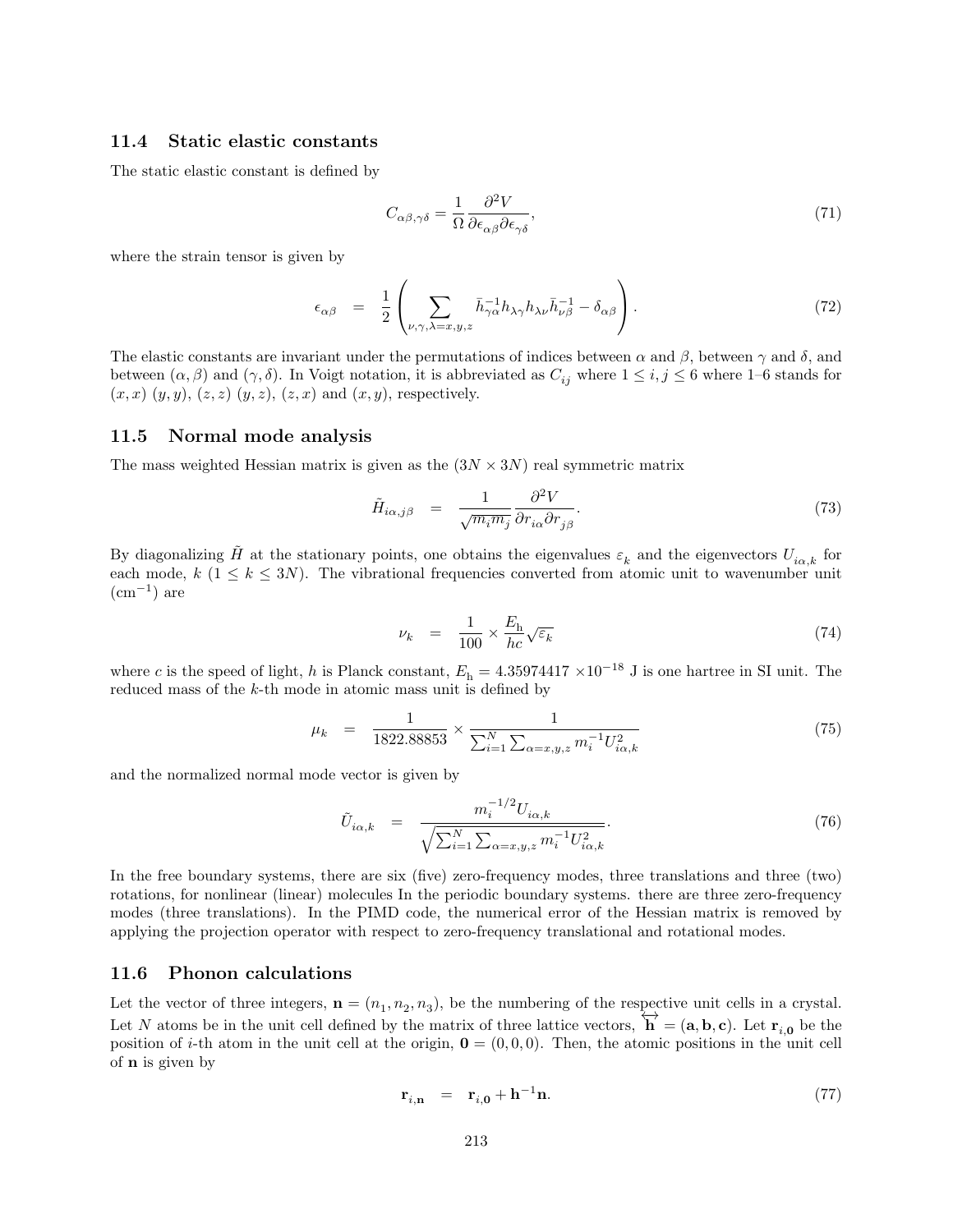For a given wave vector **K** in the reciprocal space, the  $(3N \times 3N)$  dynamical matrix is defined by

$$
D_{j\alpha,k\beta}(\mathbf{K}) = \frac{1}{\sqrt{m_j m_k}} \sum_{\mathbf{n}} \frac{\partial^2 V}{\partial r_{j\alpha,\mathbf{0}} \partial r_{k\beta,\mathbf{n}}} \exp\left(i\mathbf{K} \cdot (\mathbf{r}_{j,\mathbf{0}} - \mathbf{r}_{k,\mathbf{n}})\right)
$$
(78)

By diagonalizing this matrix, one obtains the eigenvalues  $\varepsilon_k(\mathbf{K})$  where *k* is the index of vibrational mode. The phonon frequencies are obtained by converting from atomic unit in cm*−*<sup>1</sup> ,

$$
\nu_k(\mathbf{K}) = \frac{1}{100} \times \frac{E_\mathrm{h}}{hc} \sqrt{\varepsilon_k(\mathbf{K})}.
$$
\n(79)

The dynamical matrix is evaluated and diagonalized for each wave vector, **K**, within the first Brillouin zone

$$
(K_x, K_y, K_z)_{l_1, l_2, l_3} = \left( \sum_{\beta=1}^3 \frac{\pi}{L_\beta} l_\beta h_{\beta x}^{-1}, \sum_{\beta=1}^3 \frac{\pi}{L_\beta} l_\beta h_{\beta y}^{-1}, \sum_{\beta=1}^3 \frac{\pi}{L_\beta} l_\beta h_{\beta z}^{-1} \right). \tag{80}
$$

The evenly spaced grid points with  $-L_\beta \leq l_\beta \leq L_\beta$  (1 ≤  $\beta \leq 3$ ) is used to obtain the phonon density of states,

$$
\rho(\nu) = \sum_{\mathbf{K}} (\nu - \nu_k(\mathbf{K})). \tag{81}
$$

The classical and quantum internal energies per unit cell is

$$
U^{\text{cl}} = (3N - 3) k_{\text{B}} T. \tag{82}
$$

and

$$
U^{\rm qm} = \frac{1}{N_{\mathbf{K}}} \sum_{\mathbf{K}} \sum_{m=4}^{3N} \frac{\hbar \omega_m(\mathbf{K})}{2} \coth\left(\frac{\beta \hbar \omega_m(\mathbf{K})}{2}\right),\tag{83}
$$

respectively. The classical and quantum Helmholtz free energies per unit cell is

$$
A^{\text{cl}} = \frac{1}{N_{\mathbf{K}}} \sum_{\mathbf{K}} \sum_{m=4}^{3N} k_{\text{B}} T \log \left( \beta \hbar \omega_{m}(\mathbf{K}) \right).
$$
 (84)

and

$$
A^{\rm qm} = \frac{1}{N_{\mathbf{K}}} \sum_{\mathbf{K}} \sum_{m=4}^{3N} k_{\rm B} T \log \left( 1 - \exp \left( -\beta \hbar \omega_m(\mathbf{K}) \right) \right), \tag{85}
$$

respectively. The entropy per unit cell is defined as

$$
S^{\rm cl} = \frac{U^{\rm cl} - A^{\rm cl}}{T} \tag{86}
$$

and

$$
S^{\rm qm} = \frac{U^{\rm qm} - A^{\rm qm}}{T},\tag{87}
$$

respectively. In the PIMD code, the numerical error of the dynamical matrix is removed by applying the projection operator with respect to zero-frequency translational modes.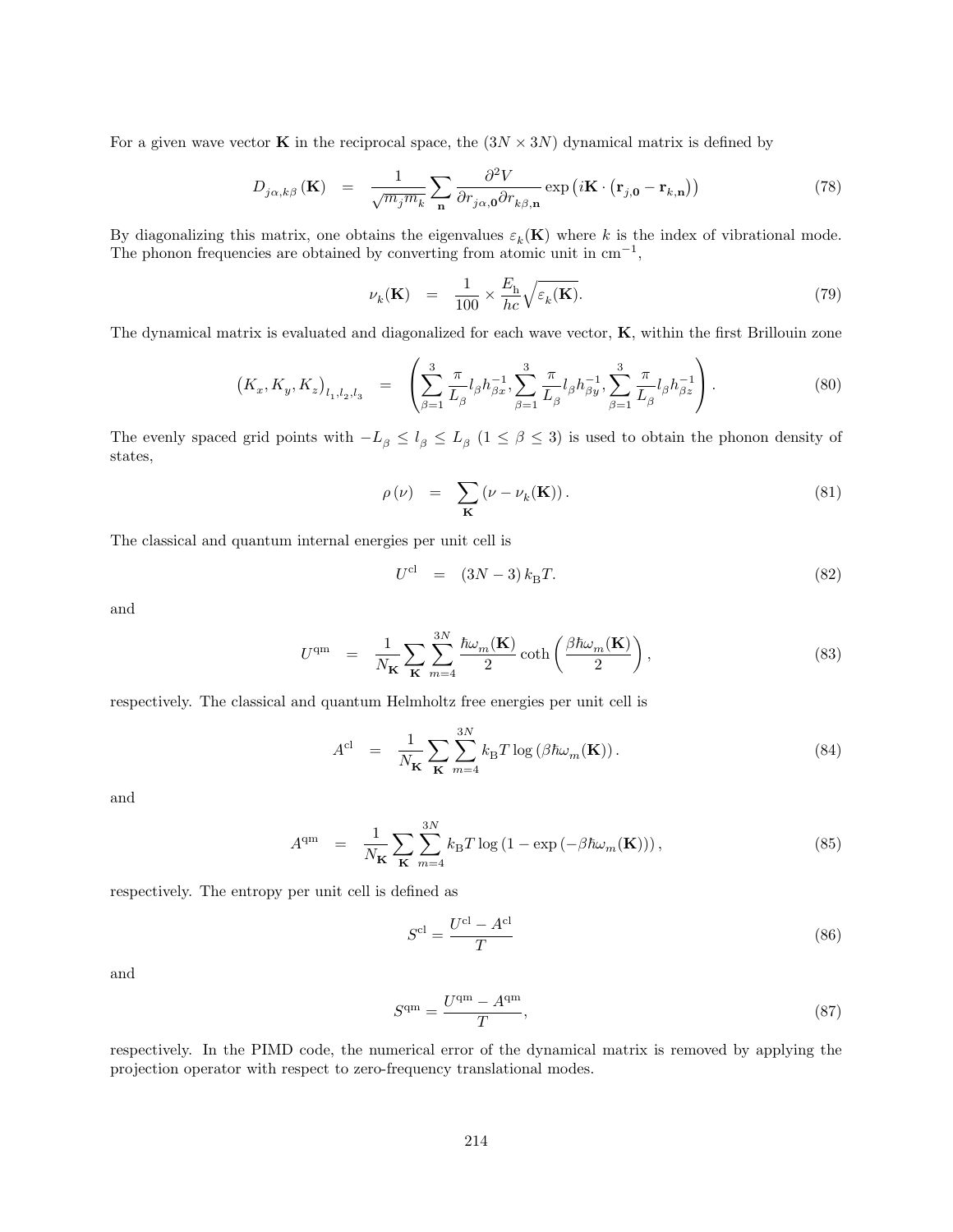### **11.7 String method**

String method is an efficient algorithm to obtain the minimum energy path or the intrinsic reaction coordinate that interconnects the reactant and the product. The path is described in terms of *P* discrete images along the path in the mass weighted coordinates,  $\{q\}$  in Eq.(57). From an initial guess, the images are optimized by iterating the two-step procedure:

*•* Step 1: Move *{***q***}*, with along the negative sign of the gradient with an increment parameter ∆*t* as

$$
\mathbf{q}_i^{(l)} \longleftarrow \mathbf{q}_i^{(l)} - \frac{\mathbf{g}_i^{(l)}}{|\mathbf{g}^{(l)}|} \Delta t
$$
\n(88)

for all the images *l* and for all the atoms *i*, where  $\mathbf{g}_i^{(l)}$  and  $|\mathbf{g}^{(l)}|$  are defined in Eq.(59) and Eq.(60), respectively, for the *l*-th image.

• Step 2: While the position of the terminal images,  $\mathbf{q}^{(1)}$  and  $\mathbf{q}^{(P)}$ , kept fixed, rearrange all other images along the path such that all the neighboring images are equidistant,

$$
\sum_{i=1}^{N} \sum_{\alpha=x,y,z} \left( q_{i\alpha}^{(l+1)} - q_{i\alpha}^{(l)} \right)^2 = \text{const.}
$$
 (89)

If the number of images, *P*, is sufficiently large, the iteration of Step 1 and Step 2 will converge to a minimum energy path that is nearest to the initial guess.

# **11.8 OM action**

The path integral formulation of overdamped Langevin dynamics is introduced by Onsager and Machlup (OM). The transition probability from the initial position,  $\mathbf{r}(0) = \mathbf{r}^{(1)}$ , to the final position,  $\mathbf{r}(T) = \mathbf{r}^{(L)}$ , in the time interval of *T* is given by

$$
P\left(\mathbf{r}^{(L)}\middle|\mathbf{r}^{(1)}\right) \propto \int_{\mathbf{r}^{(1)}}^{\mathbf{r}^{(L)}} \mathcal{D}\mathbf{r} \exp(-\beta S[\mathbf{r}])\tag{90}
$$

where the OM action is defined by

$$
S[\mathbf{r}(t)] = \int_0^T dt \left\{ \sum_{i=1}^N \frac{m_i \gamma}{4} \left( \dot{\mathbf{r}}_i(t) + \frac{\nabla_i V(\mathbf{r}(t))}{m_i \gamma} \right)^2 \right\}.
$$
 (91)

with  $\gamma$  being the friction constant of Langevin dynamics. For a smooth path, one obtains

$$
S \simeq \frac{V(\mathbf{r}(T)) - V(\mathbf{r}(0))}{2} + \int_0^T dt \sum_{i=1}^N \frac{m_i \gamma}{4} \left\{ (\dot{\mathbf{r}}_i(t))^2 + \left(\frac{\nabla_i V(\mathbf{r}(t))}{m_i \gamma}\right)^2 \right\}.
$$
 (92)

A path **r**(*t*) with the minimum action *S* is the most probable path. One can compute such a path by optimizing the *S* value, with the constraint that the path starts from a reactant minimum, and ends at a product minimum. The path depends on the parameter  $T/\gamma$ . If  $T/\gamma$  is sufficiently small, it will be a straight path. If  $T/\gamma$  is sufficiently small, it will be the minimum energy path, i.e., the intrinsic reaction coordinate.

In the PIMD code, the OM action with *L* discrete images,

$$
S = \frac{V(\mathbf{r}^{(L)}) - V(\mathbf{r}^{(1)})}{2} + \sum_{l=1}^{L-1} \Delta t \sum_{i=1}^{N} \frac{m_i \gamma}{4} \left\{ \left( \frac{\mathbf{r}_i^{(l+1)} - \mathbf{r}_i^{(l)}}{\Delta t} \right)^2 + \left( \frac{\nabla_i V(\mathbf{r}^{(l)})}{m_i \gamma} \right)^2 \right\},\tag{93}
$$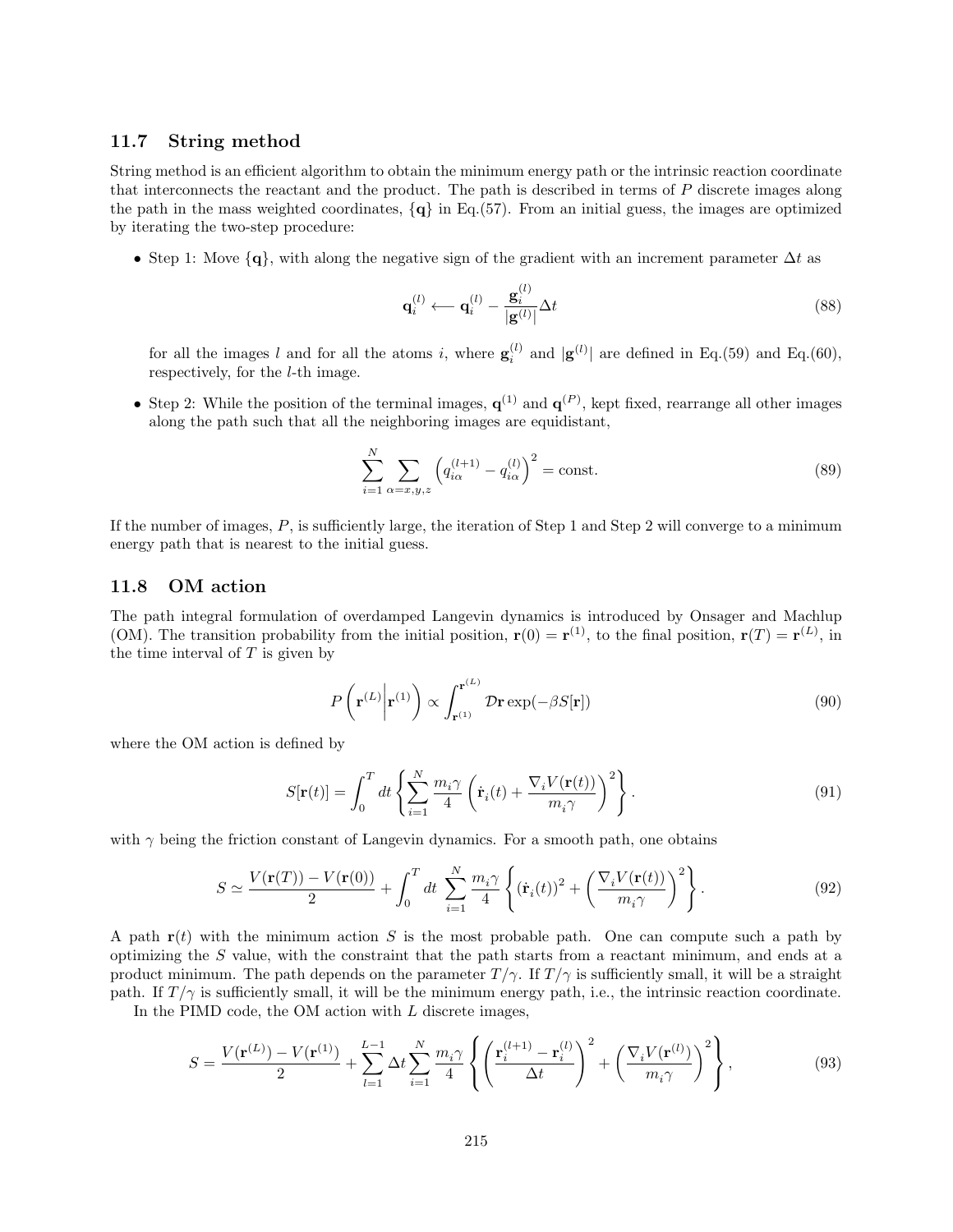is optimized using the limited memory BFGS algorithm with respect to the normal mode variables, where  $\Delta t = T/(L-1)$ . Note that *S* can be expressed as a function of  $\Delta \tau = \Delta t/\gamma$  and  $\mathbf{q}_i = \sqrt{m_i} \mathbf{r}_i$ , since

$$
S = \frac{\tilde{V}(\mathbf{q}^{(L)}) - \tilde{V}(\mathbf{q}^{(1)})}{2} + \sum_{l=1}^{L-1} \sum_{i=1}^{N} \left\{ \frac{\left(\mathbf{q}_i^{(l+1)} - \mathbf{q}_i^{(l)}\right)^2}{4\Delta\tau} + \frac{\Delta\tau}{4} \left(\nabla_i \tilde{V}(\mathbf{q}^{(l)})\right)^2 \right\}.
$$
\n(94)

where  $\tilde{V}(\mathbf{q}) = V(\mathbf{r})$ . In the PIMD code, the gradient of *S* is evaluated numerically by the finite different technique.

# **11.9 NVE molecular dynamics**

In the NVE molecular dynamics, the microcanonical ensemble is naturally generated by solving Newton's equations of motion

$$
\dot{r}_{i\alpha} = \frac{p_{i\alpha}}{m_i}, \quad \dot{p}_{i\alpha} = -\frac{\partial V}{\partial r_{i\alpha}}
$$
\n(95)

for ergotic systems. The total energy given by

$$
H = \sum_{i=1}^{N} \sum_{\alpha = x, y, z} \frac{p_i^2}{2m_i} + V \tag{96}
$$

is conserved, since

$$
\dot{H} = \sum_{i=1}^{N} \sum_{\alpha=x,y,z} \left( \frac{\partial H}{\partial p_{i\alpha}} \dot{p}_{i\alpha} + \frac{\partial H}{\partial r_{i\alpha}} \dot{r}_{i\alpha} \right)
$$
\n
$$
= \sum_{i=1}^{N} \sum_{\alpha=x,y,z} \left\{ \frac{p_{i\alpha}}{m_{i\alpha}} \left( -\frac{\partial V}{\partial r_{i\alpha}} \right) + \frac{\partial V}{\partial r_{i\alpha}} \frac{p_{i\alpha}}{m_{i\alpha}} \right\} = 0. \tag{97}
$$

The Jacobian, *J*, satisfies

$$
\dot{J} = -J \left\{ \sum_{i=1}^{N} \sum_{\alpha = x, y, z} \left( \frac{\partial \dot{r}_{i\alpha}}{\partial r_{i\alpha}} + \frac{\partial \dot{p}_{i\alpha}}{\partial p_{i\alpha}} \right) \right\} = 0, \tag{98}
$$

and therefore, *J* is a constant. This result is called Liouville's theorem. Since *H* is a constant  $(= E)$ , the phase space volume of the trajectory should be

$$
W \propto \int dr^{3N} \int dp^{3N} J \delta(H - E) \propto \int dr^{3N} \int dp^{3N} \delta(H - E), \tag{99}
$$

assuming the ergodicity. This corresponds to the number of microscopic states in the microcanonical ensemble. The probability density of finding the system at the point  $(r_{1x}, \dots, r_{Nz}, p_{1x}, \dots, p_{Nz})$  is

$$
P(r_{1x},\cdots,r_{Nz},p_{1x},\cdots,p_{Nz}) = \frac{\delta(H-E)}{\int dr^{3N} \int dp^{3N} \delta(H-E)}.
$$
\n(100)

# **11.9.1 Velocity-Verlet algorithm**

The velocity-Verlet algorithm is used to solve Newton's equations of motion,

$$
p_{i\alpha} \left( t + \frac{\Delta t}{2} \right) = p_{i\alpha}(t) - \frac{\partial V}{\partial r_{i\alpha}(t)} \frac{\Delta t}{2}
$$
  
\n
$$
r_{i\alpha}(t + \Delta t) = r_{i\alpha}(t) + \frac{p_{i\alpha}(t + \frac{\Delta t}{2})}{m_i} \Delta t
$$
  
\n
$$
p_{i\alpha}(t + \Delta t) = p_{i\alpha} \left( t + \frac{\Delta t}{2} \right) - \frac{\partial V}{\partial r_{i\alpha}(t + \Delta t)} \frac{\Delta t}{2},
$$
\n(101)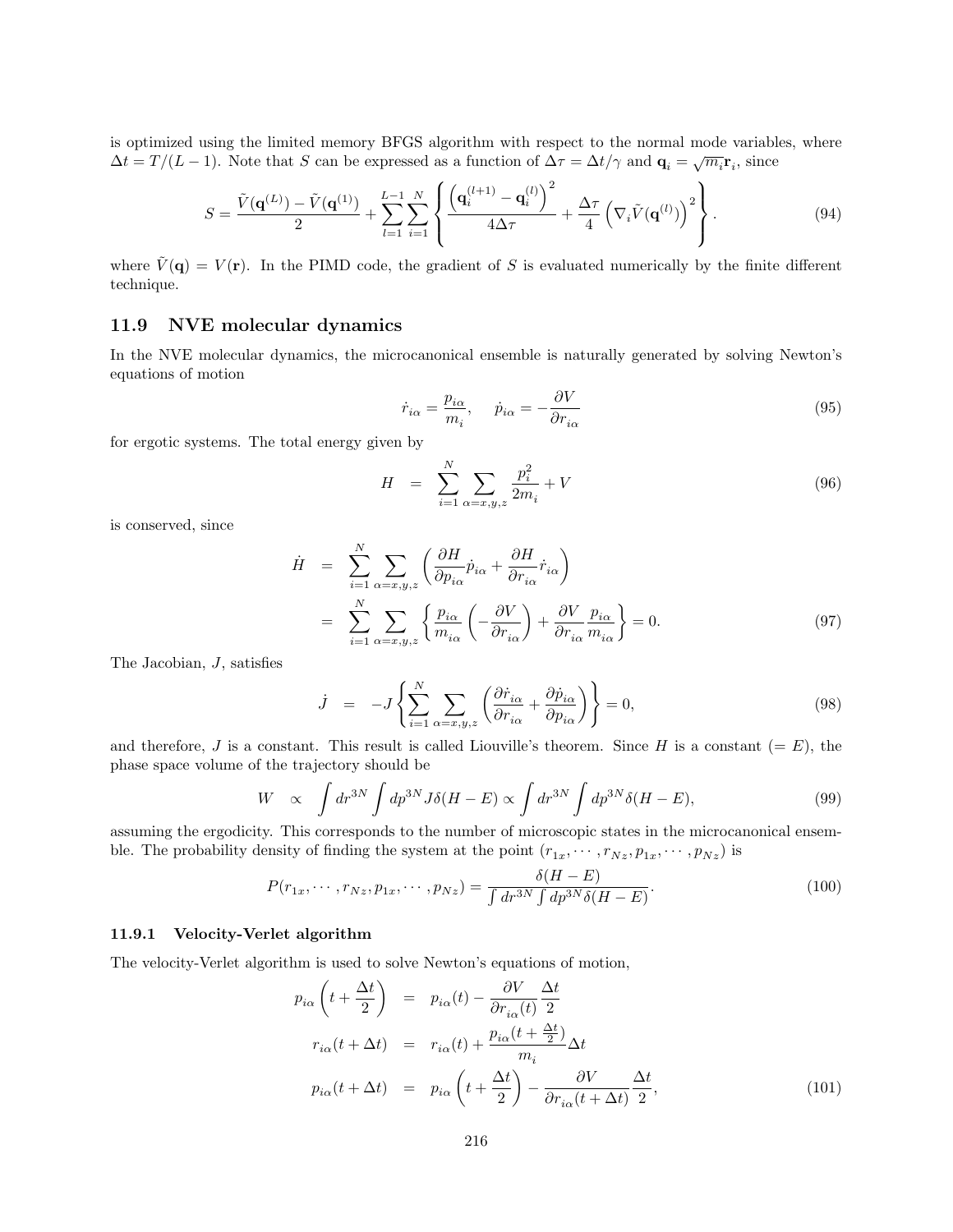or equivalently,

$$
r_{i\alpha}(t + \Delta t) = r_{i\alpha}(t) + \frac{p_{i\alpha}(t)}{m_i} \Delta t - \frac{1}{m_i} \frac{\partial V}{\partial r_{i\alpha}(t)} \frac{\Delta t^2}{2}
$$
  

$$
p_{i\alpha}(t + \Delta t) = p_{i\alpha}(t) - \left(\frac{\partial V}{\partial r_{i\alpha}(t)} + \frac{\partial V}{\partial r_{i\alpha}(t + \Delta t)}\right) \frac{\Delta t}{2}.
$$
 (102)

Note that this algorithm is time reversible. Liouville theorem is satisfied for arbitrary *dt* value.

# **11.10 NVT molecular dynamics**

In the NVT molecular dynamics, the equation of motion is designed to generate the canonical ensemble for ergodic systems. In the PIMD code, the temperature is controlled using the family of Nosé-Hoover thermostats. This technique is used in path integral molecular dynamics, centroid molecular dynamics and metadynamics methods as well.

## 11.10.1 Nosé-Hoover method

In Nosé-Hoover method [8, 10], N atoms interacts with a thermostat. The equation of motion of the system of *N* atoms

$$
\dot{r}_{i\alpha} = \frac{p_{i\alpha}}{m_i},
$$
\n
$$
\dot{p}_{i\alpha} = -\frac{\partial V}{\partial r_{i\alpha}} - p_{i\alpha} \frac{\mathcal{P}}{\mathcal{Q}}
$$
\n(103)

is coupled to the equation of motion of the thermostat

$$
\dot{\mathcal{R}} = \frac{\mathcal{P}}{\mathcal{Q}},
$$
\n
$$
\dot{\mathcal{P}} = \sum_{i=1}^{N} \sum_{\alpha=x,y,z} \frac{p_{i\alpha}^2}{m_i} - 3NkT,
$$
\n(104)

where  $R$  and  $P$  are the thermostat coordinate and momentum, respectively. The total energy given by

$$
H = \sum_{i=1}^{N} \sum_{\alpha = x, y, z} \frac{p_{i\alpha}^2}{2m_{i\alpha}} + V + \frac{\mathcal{P}^2}{2\mathcal{Q}} + 3NkT\mathcal{R}
$$
 (105)

is conserved, since

$$
\dot{H} = \sum_{i=1}^{N} \sum_{\alpha=x,y,z} \left( \frac{\partial H}{\partial p_{i\alpha}} \dot{p}_{i\alpha} + \frac{\partial H}{\partial r_{i\alpha}} \dot{r}_{i\alpha} \right) + \frac{\partial H}{\partial \mathcal{P}} \dot{\mathcal{P}} + \frac{\partial H}{\partial \mathcal{R}} \dot{\mathcal{R}}
$$
\n
$$
= \sum_{i=1}^{N} \sum_{\alpha=x,y,z} \left\{ \frac{p_{i\alpha}}{m_i} \left( -\frac{\partial V}{\partial r_{i\alpha}} - p_{i\alpha} \frac{\mathcal{P}}{\mathcal{Q}} \right) + \frac{\partial V}{\partial r_{i\alpha}} \frac{p_{i\alpha}}{m_i} \right\}
$$
\n
$$
+ \frac{\mathcal{P}}{\mathcal{Q}} \left( \sum_{i=1}^{N} \sum_{\alpha=x,y,z} \frac{p_{i\alpha}^2}{m_i} - 3NkT \right) + 3NkT \frac{\mathcal{P}}{\mathcal{Q}} = 0. \tag{106}
$$

It can shown that canonical ensemble is generated assuming the ergodicity. Since  $H$  is a constant ( $= E$ ), the phase space volume of the total system of *N* atoms and the thermostat can be written as

$$
W \propto \int dr^{3N} \int dp^{3N} \int d\mathcal{R} \int d\mathcal{P} J \delta(H - E), \tag{107}
$$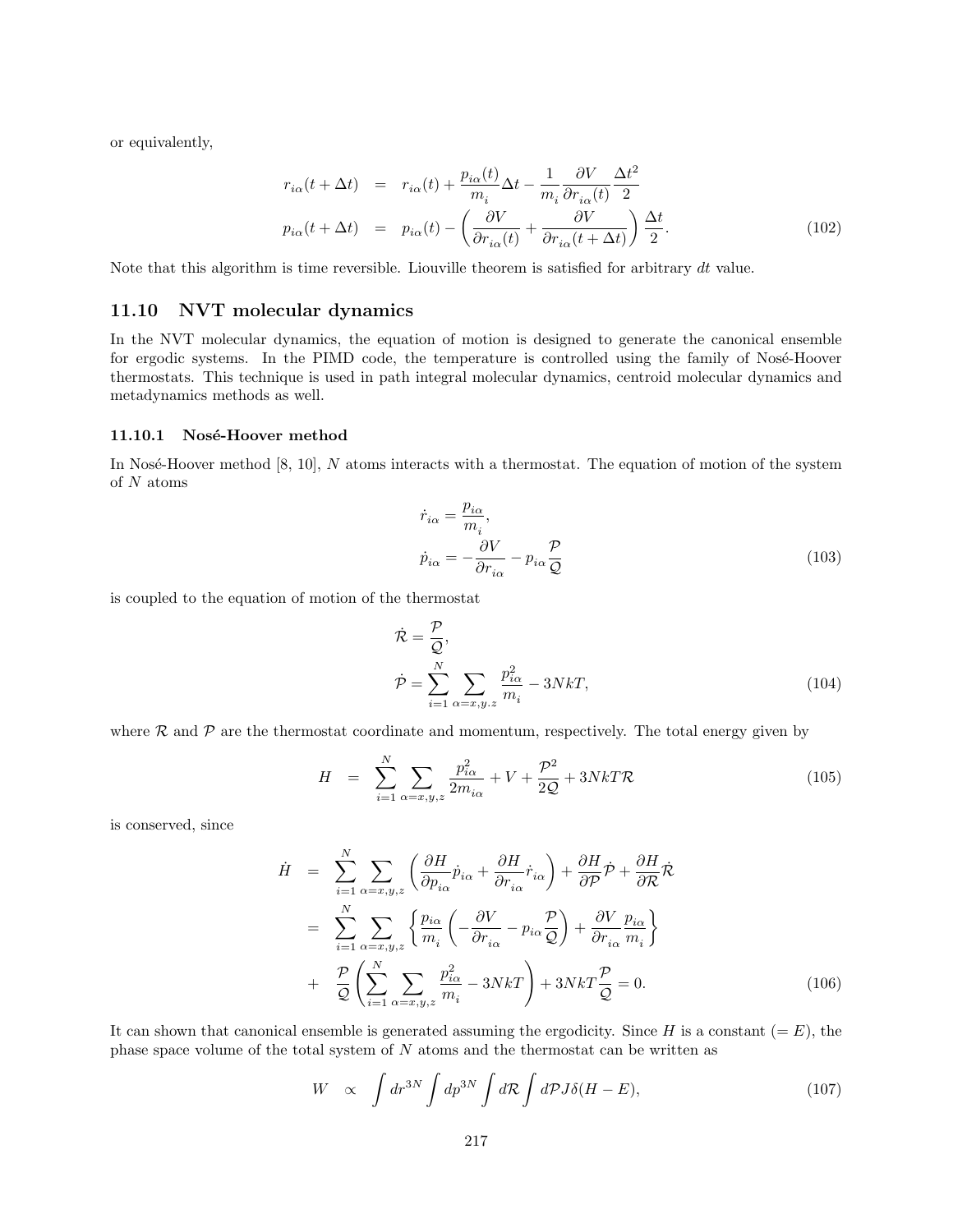where the Jacobian *J* satisfies

$$
\dot{J} = -J \left\{ \sum_{i=1}^{N} \sum_{\alpha=x,y,z} \left( \frac{\partial \dot{r}_{i\alpha}}{\partial r_{i\alpha}} + \frac{\partial \dot{p}_{i\alpha}}{\partial p_{i\alpha}} \right) + \frac{\partial \dot{\mathcal{R}}}{\partial \mathcal{R}} + \frac{\partial \dot{\mathcal{P}}}{\partial \mathcal{P}} \right\}
$$
\n
$$
= J \sum_{i=1}^{N} \sum_{\alpha=x,y,z} \frac{\mathcal{P}}{\mathcal{Q}} = 3N \dot{\mathcal{R}} J, \tag{108}
$$

and thus,

$$
J = \exp(3N\mathcal{R}). \tag{109}
$$

Now, Eq.(107) can be rewritten as

$$
W \propto \int dr^{3N} \int dp^{3N} \int d\mathcal{R} \int d\mathcal{P} \exp(3N\mathcal{R})
$$
  
 
$$
\times \delta \left( \sum_{i=1}^{N} \sum_{\alpha=x,y,z} \frac{p_{i\alpha}^2}{2m_{i\alpha}} + V + \frac{\mathcal{P}^2}{2\mathcal{Q}} + 3NkT\mathcal{R} - E \right).
$$
 (110)

Using the identity

$$
\delta[h(s)] = \delta(s - s_0) / |h'(s_0)| \quad \text{where} \quad h(s_0) = 0,
$$
\n(111)

one obtains

$$
W \propto \frac{e^{\beta E}}{3NkT} \int dr^{3N} \int dp^{3N} \int d\mathcal{P} \exp\left[-\beta \left(\sum_{i=1}^{N} \sum_{\alpha=x,y,z} \frac{p_{i\alpha}^2}{2m_i} + V + \frac{\mathcal{P}^2}{2\mathcal{Q}}\right)\right]
$$

$$
\propto \int dr^{3N} \int dp^{3N} \exp\left[-\beta \left(\sum_{i=1}^{N} \sum_{\alpha=x,y,z} \frac{p_{i\alpha}^2}{2m_i} + V\right)\right] \propto Z,
$$
(112)

where  $\beta = 1/kT$ . This shows that *W* is proportional to the partition function *Z* of the canonical ensemble for the system of *N* atoms. In the same manner, it can be shown that the probability density of finding the system at the point  $(r_{1x}, \dots, r_{Nz}, p_{1x}, \dots, p_{Nz})$  is identical to that of the canonical ensemble,

$$
P(r_{1x}, \dots, r_{Nz}, p_{1x}, \dots, p_{Nz}) = \frac{\exp\left[-\beta \left(\sum_{i=1}^{N} \sum_{\alpha=x,y,z} \frac{p_{i\alpha}^2}{2m_i} + V\right)\right]}{\int dr^{3N} \int dp^{3N} \exp\left[-\beta \left(\sum_{i=1}^{N} \sum_{\alpha=x,y,z} \frac{p_{i\alpha}^2}{2m_i} + V\right)\right]}.
$$
(113)

## **11.10.2** Nosé-Hoover chain method

In the Nosé-Hoover chain method [11], the system interacts with a chain of Nosé-Hoover thermostats in order to control the temperature strongly. The system interacts with a thermostat which, in turn, interacts with the second thermostat, and so on. The equations of motion for the system of *N* atoms and Nosé-Hoover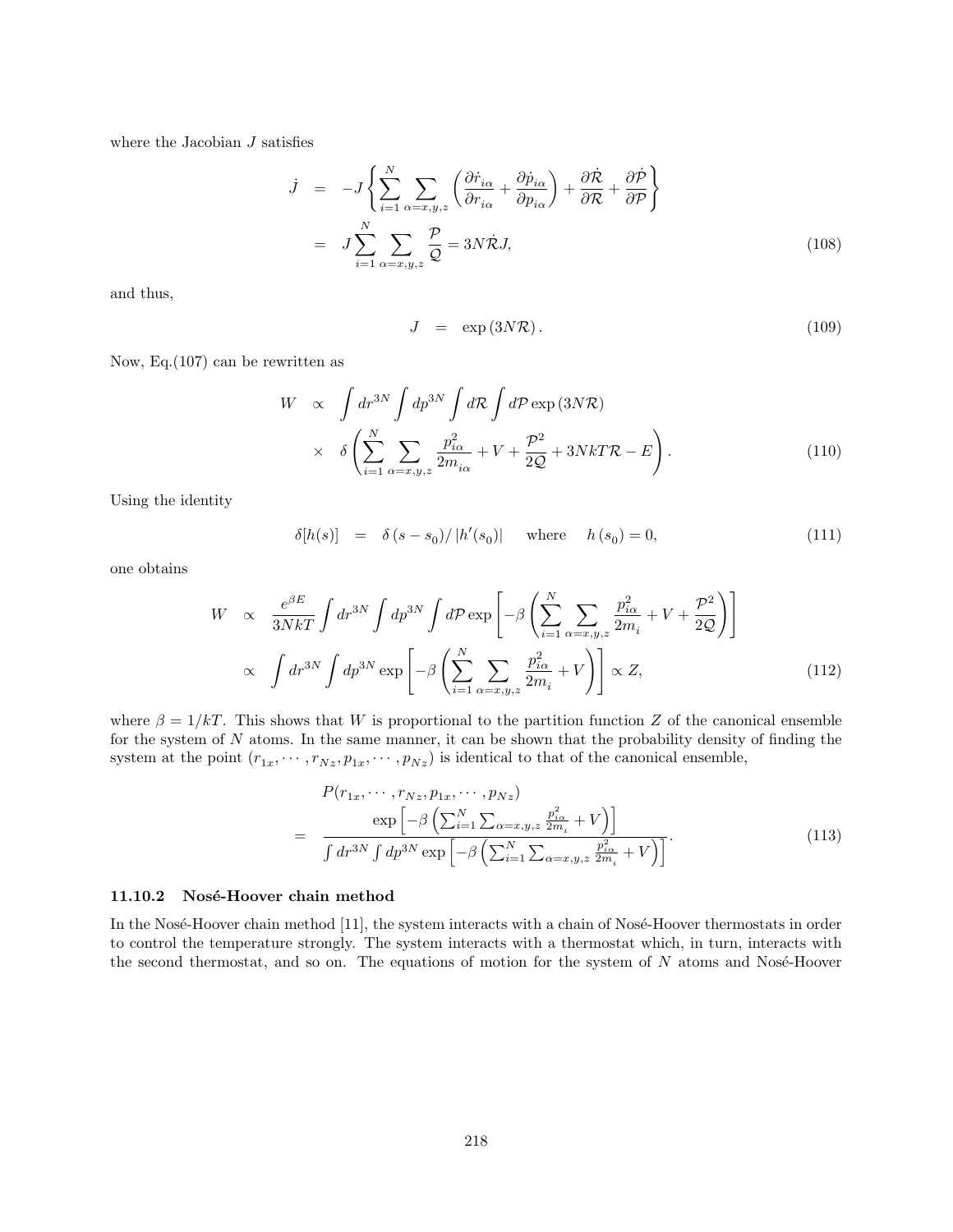thermostats with the chain length of *L* is expressed as follows.

$$
\dot{r}_{i\alpha} = \frac{p_{i\alpha}}{m_i} \n\dot{p}_{i\alpha} = -\frac{\partial V}{\partial r_{i\alpha}} - p_{i\alpha} \frac{\mathcal{P}_1}{\mathcal{Q}_1} \n\dot{\mathcal{R}}_l = \frac{\mathcal{P}_l}{\mathcal{Q}_l} \n\dot{\mathcal{P}}_1 = \left(\sum_{i=1}^N \sum_{\alpha=x,y,z} \frac{p_{i\alpha}^2}{m_i} - 3NkT\right) - \mathcal{P}_1 \frac{\mathcal{P}_2}{\mathcal{Q}_2} \n\dot{\mathcal{P}}_l = \left(\frac{\mathcal{P}_{l-1}^2}{\mathcal{Q}_{l-1}} - kT\right) - \mathcal{P}_l \frac{\mathcal{P}_{l+1}}{\mathcal{Q}_{l+1}} \quad (2 \le l \le L - 1) \n\dot{\mathcal{P}}_L = \frac{\mathcal{P}_{L-1}^2}{\mathcal{Q}_{L-1}} - kT,
$$
\n(114)

where  $\mathcal{R}_l$  and  $\mathcal{P}_l$  are the coordinates and momenta of *l*-th thermostat, respectively, in the chain. The total energy given by

$$
H = \sum_{i=1}^{N} \sum_{\alpha=x,y,z} \frac{p_{i\alpha}^2}{2m_i} + V + \frac{\mathcal{P}_1^2}{2\mathcal{Q}_1} + 3NkT\mathcal{R}_1 + \sum_{l=2}^{L} \left(\frac{\mathcal{P}_l^2}{2\mathcal{Q}_l} + kT\mathcal{R}_l\right).
$$
 (115)

is conserved, since

$$
\dot{H} = \sum_{i=1}^{N} \sum_{\alpha=x,y,z} \left( \frac{\partial H}{\partial p_{i\alpha}} \dot{p}_{i\alpha} + \frac{\partial H}{\partial r_{i\alpha}} \dot{r}_{i\alpha} \right) + \sum_{l=1}^{L} \frac{\partial H}{\partial P_l} \dot{P}_l + \sum_{l=1}^{L} \frac{\partial H}{\partial R_l} \dot{R}_l
$$
\n
$$
= \sum_{i=1}^{N} \sum_{\alpha=x,y,z} \left\{ \frac{p_{i\alpha}}{m_i} \left( -\frac{\partial V}{\partial r_{i\alpha}} - p_{i\alpha} \frac{P_1}{Q_1} \right) + \frac{\partial V}{\partial r_{i\alpha}} \frac{p_{i\alpha}}{m_i} \right\}
$$
\n
$$
+ \frac{P_1}{Q_1} \left( \sum_{i=1}^{N} \sum_{\alpha=x,y,z} \frac{p_{i\alpha}^2}{m_i} - 3NkT - P_1 \frac{P_2}{Q_2} \right)
$$
\n
$$
+ \sum_{l=2}^{L-1} \left\{ \frac{P_l}{Q_l} \left( \frac{P_{l-1}^2}{Q_{l-1}} - kT - P_l \frac{P_{l+1}}{Q_{l+1}} \right) \right\}
$$
\n
$$
+ \frac{P_L}{Q_L} \left( \frac{P_{L-1}^2}{Q_{L-1}} - kT \right) + 3NkT \frac{P_1}{Q_1} + \sum_{l=2}^{L} kT \frac{P_l}{Q_l} = 0.
$$
\n(116)

It can shown that canonical ensemble is generated assuming the ergodicity. Since  $H$  is a constant  $(= E)$ , the phase space volume of the total system of *N* atoms and the thermostat can be written as

$$
W \propto \int dr^{3N} \int dp^{3N} \int d\mathcal{R}^L \int d\mathcal{P}^L J \delta(H - E), \tag{117}
$$

where the Jacobian *J* satisfies

$$
\dot{J} = -J \left\{ \sum_{i=1}^{N} \sum_{\alpha=x,y,z} \left( \frac{\partial \dot{r}_{i\alpha}}{\partial r_{i\alpha}} + \frac{\partial \dot{p}_{i\alpha}}{\partial p_{i\alpha}} \right) + \sum_{l=1}^{L} \left( \frac{\partial \dot{\mathcal{R}}_{l}}{\partial \mathcal{R}_{l}} + \frac{\partial \dot{\mathcal{P}}_{l}}{\partial \mathcal{P}_{l}} \right) \right\}
$$
\n
$$
= J \left( \sum_{i=1}^{N} \sum_{\alpha=x,y,z} \frac{\mathcal{P}_{1}}{\mathcal{Q}_{1}} + \sum_{l=2}^{L} \frac{\mathcal{P}_{l}}{\mathcal{Q}_{l}} \right) = \left( 3N\dot{\mathcal{R}}_{1} + \sum_{l=2}^{L} \dot{\mathcal{R}}_{l} \right) J, \tag{118}
$$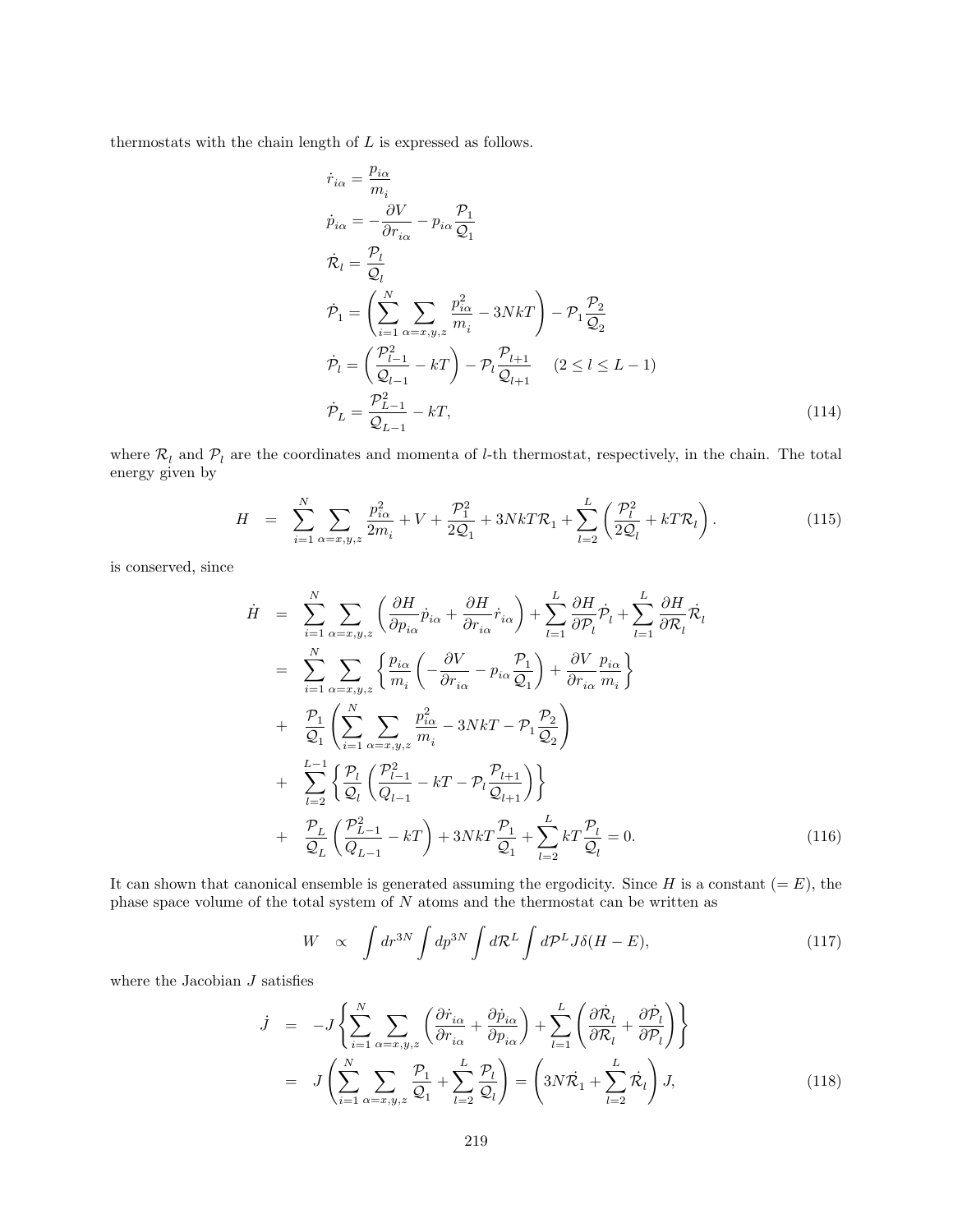and thus,

$$
J = \exp\left(3N\mathcal{R}_1 + \sum_{l=2}^{L} \mathcal{R}_l\right). \tag{119}
$$

Now, Eq.(117) can be rewritten as

$$
W \propto \int dr^{3N} \int dp^{3N} \int d\mathcal{R}^{L} \int d\mathcal{P}^{L} \exp\left(3N\mathcal{R}_{1} + \sum_{l=1}^{L} \mathcal{R}_{l}\right) \times
$$
  

$$
\delta \left(\sum_{i=1}^{N} \sum_{\alpha=x,y,z} \frac{p_{i\alpha}^{2}}{2m_{i\alpha}} + V + \frac{\mathcal{P}_{1}^{2}}{2\mathcal{Q}_{1}} + 3NkT\mathcal{R}_{1} + \sum_{l=2}^{L} \left(\frac{\mathcal{P}_{l}^{2}}{2\mathcal{Q}_{l}} + kT\mathcal{R}_{l}\right) - E\right).
$$
 (120)

Using the identity of Eq.(111) one obtains

$$
W \propto \frac{e^{\beta E}}{3NkT} \int dr^{3N} \int dp^{3N} \int d\mathcal{R}^{L-1} \int d\mathcal{P}^{L}
$$
  
\n
$$
\exp\left[-\beta \left(\sum_{i=1}^{N} \sum_{\alpha=x,y,z} \frac{p_{i\alpha}^{2}}{2m_{i\alpha}} + V\right)\right] \exp\left(-\beta \sum_{l=1}^{L} \frac{\mathcal{P}_{l}^{2}}{2\mathcal{Q}_{l}}\right)
$$
  
\n
$$
\propto \int dr^{3N} \int dp^{3N} \exp\left[-\beta \left(\sum_{i=1}^{N} \sum_{\alpha=x,y,z} \frac{p_{i\alpha}^{2}}{2m_{i\alpha}} + V\right)\right] \propto Z,
$$
\n(121)

where  $\beta = 1/kT$ . This shows that *W* is proportional to the partition function *Z* of the canonical ensemble for the system of *N* atoms. In the same manner, it can be shown that the probability density of finding the system at the phase point  $(r_{1x}, \dots, r_{Nz}, p_{1x}, \dots, p_{Nz})$  is identical to that of the canonical ensemble, Eq.(113).

#### **11.10.3** Massive Nosé-Hoover chain method

In massive Nosé-Hoover chain method, Nosé-Hoover thermostat chain is attached to each of the 3*N* degrees of freedom. To control the temperature even stronger, multiple chains can be attached for each degree of freedom. In the latter case, the masses of thermostats are chosen to control vibrational modes with different frequencies that are present in the system. In the PIMD code, the masses are chosen such that the characteristic frequencies of the thermostats constitute a Fourier series. The equations of motion for *N* nuclei coupled to massive Nosé-Hoover chain thermostat, in which *M* chains of length *L* are attached to each degree of freedom, are

$$
\dot{r}_{i\alpha} = \frac{p_{i\alpha}}{m_i}
$$
\n
$$
\dot{p}_{i\alpha} = -\frac{\partial V}{\partial r_{i\alpha}} - p_{i\alpha} \sum_{m=1}^{M} \frac{P_{i\alpha,1,m}}{Q_{i,1,m}}
$$
\n
$$
\dot{\mathcal{R}}_{i\alpha,l,m} = \frac{P_{i\alpha,l,m}}{Q_{i,l,m}}
$$
\n
$$
\dot{p}_{i\alpha,1,m} = \left(\frac{p_{i\alpha}^2}{m_i} - kT\right) - p_{i\alpha,1,m} \frac{P_{i\alpha,2,m}}{Q_{i,2,m}}
$$
\n
$$
\dot{p}_{i\alpha,l,m} = \left(\frac{P_{i\alpha,l-1,m}}{Q_{i,l-1,m}} - kT\right) - p_{i\alpha,l,m} \frac{P_{i\alpha,l+1,m}}{Q_{i\alpha,l+1,m}} \quad (2 \le l \le L - 1)
$$
\n
$$
\dot{p}_{i\alpha,L,m} = \frac{P_{i\alpha,L-1,m}}{Q_{i,L-1,m}} - kT,
$$
\n(122)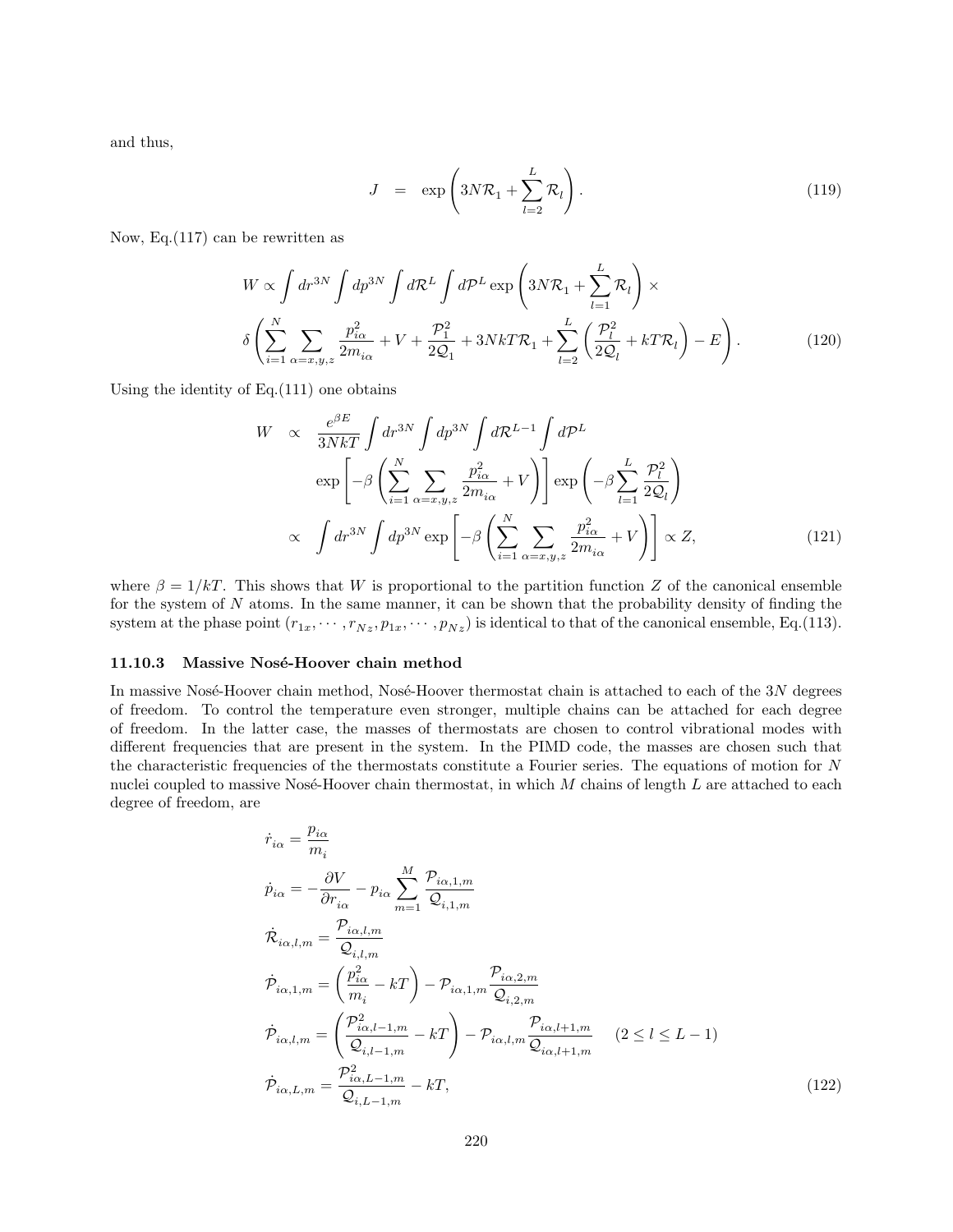where  $\mathcal{R}_{i\alpha,l,m}$  and  $\mathcal{P}_{i\alpha,l,m}$  the coordinates and momenta of the *L*-th thermostats of the *M*-th chain which is attached to the  $\alpha$  coordinate of the *i*-th atom. The total energy given by

$$
H = \sum_{i=1}^{N} \sum_{\alpha=x,y,z} \frac{p_{i\alpha}^2}{2m_{i\alpha}} + V + \sum_{i=1}^{N} \sum_{\alpha=x,y,z} \sum_{l=1}^{L} \sum_{m=1}^{M} \left( \frac{\mathcal{P}_{i\alpha,l,m}^2}{2\mathcal{Q}_{i\alpha,l,m}} + kT\mathcal{R}_{i\alpha,l,m} \right)
$$
(123)

is conserved, since

$$
\dot{H} = \sum_{i=1}^{N} \sum_{\alpha=x,y,z} \left( \frac{\partial H}{\partial p_{i\alpha}} \dot{p}_{i\alpha} + \frac{\partial H}{\partial r_{i\alpha}} \dot{r}_{i\alpha} \right) \n+ \sum_{i=1}^{N} \sum_{\alpha=x,y,z} \sum_{l=1}^{L} \sum_{m=1}^{M} \frac{\partial H}{\partial \mathcal{P}_{i\alpha,l}} \dot{\mathcal{P}}_{i\alpha,l} + \sum_{i=1}^{3N} \sum_{\alpha=x,y,z} \sum_{l=1}^{L} \sum_{m=1}^{M} \frac{\partial H}{\partial \mathcal{R}_{i\alpha,l}} \dot{\mathcal{R}}_{i\alpha,l} \n= \sum_{i=1}^{N} \sum_{\alpha=x,y,z} \left\{ \frac{p_{i\alpha}}{m_i} \left( -\frac{\partial V}{\partial r_{i\alpha}} - p_{i\alpha} \sum_{m=1}^{M} \frac{\mathcal{P}_{i\alpha,1,m}}{\mathcal{Q}_{i,1,m}} \right) + \frac{\partial V}{\partial r_{i\alpha}} \frac{p_{i\alpha}}{m_i} \right\} \n+ \sum_{i=1}^{N} \sum_{\alpha=x,y,z} \sum_{m=1}^{M} \frac{\mathcal{P}_{i\alpha,1,m}}{\mathcal{Q}_{i,1,m}} \left( \frac{p_{i\alpha}^2}{m_i} - kT - \mathcal{P}_{i\alpha,1} \frac{\mathcal{P}_{i\alpha,2,m}}{\mathcal{Q}_{i,2,m}} \right) \n+ \sum_{i=1}^{N} \sum_{\alpha=x,y,z} \sum_{l=2}^{L-1} \sum_{m=1}^{M} \left\{ \frac{\mathcal{P}_{i\alpha,l,m}}{\mathcal{Q}_{i,l,m}} \left( \frac{\mathcal{P}_{i\alpha,l-1,m}}{\mathcal{Q}_{i,l-1,m}} - kT - \mathcal{P}_{i\alpha,l,m} \frac{\mathcal{P}_{i\alpha,l+1,m}}{\mathcal{Q}_{i,l+1,m}} \right) \right\} \n+ \sum_{i=1}^{N} \sum_{\alpha=x,y,z} \sum_{m=1}^{M} \frac{\mathcal{P}_{i\alpha,L,m}}{\mathcal{Q}_{i,L,m}} \left( \frac{\mathcal{P}_{i\alpha,L-1,m}}{\mathcal{Q}_{i,L-1,m}} - kT \right) \n+ \sum_{i=1}^{N} \sum_{\alpha
$$

It can shown that canonical ensemble is generated assuming the ergodicity. Since  $H$  is a constant  $(= E)$ , the phase space volume of the total system of *N* atoms and the thermostat can be written as

$$
W \propto \int dr^{3N} \int dp^{3N} \int d\mathcal{R}^{3NLM} \int d\mathcal{P}^{3NLM} J\delta(H - E), \tag{125}
$$

where  $E$  is a constant value and the Jacobian  $J$  satisfies

$$
\dot{J} = -J \sum_{i=1}^{N} \sum_{\alpha=x,y,z} \left\{ \left( \frac{\partial \dot{r}_{i\alpha}}{\partial r_{i\alpha}} + \frac{\partial \dot{p}_{i\alpha}}{\partial p_{i\alpha}} \right) + \sum_{l=1}^{L} \sum_{m=1}^{M} \left( \frac{\partial \dot{\mathcal{R}}_{i\alpha,l,m}}{\partial \mathcal{R}_{i\alpha,l,m}} + \frac{\partial \dot{\mathcal{P}}_{i\alpha,l,m}}{\partial \mathcal{P}_{i\alpha,l,m}} \right) \right\}
$$
\n
$$
= J \left( \sum_{i=1}^{N} \sum_{\alpha=x,y,z} \sum_{l=1}^{L} \sum_{m=1}^{M} \frac{\mathcal{P}_{i\alpha,l,m}}{\mathcal{Q}_{i,l,m}} \right) = \left( \sum_{i=1}^{N} \sum_{\alpha=x,y,z} \sum_{l=1}^{L} \sum_{m=1}^{M} \dot{\mathcal{R}}_{i\alpha,l} \right) J, \tag{126}
$$

and thus,

$$
J = \exp\left(\sum_{i=1}^{N} \sum_{\alpha=x,y,z} \sum_{l=1}^{L} \sum_{m=1}^{M} \mathcal{R}_{i\alpha,l}\right).
$$
 (127)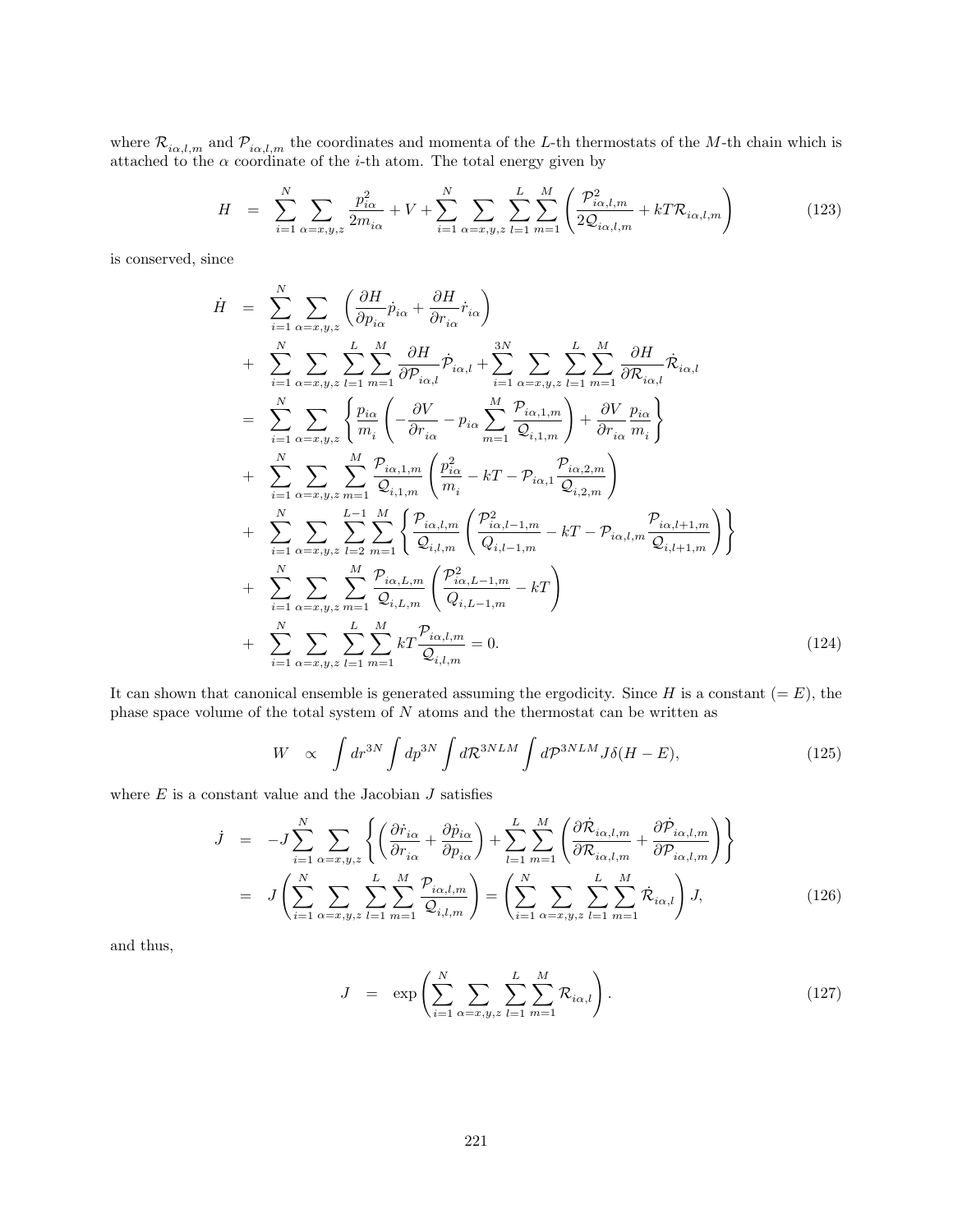Now, Eq.(125) can be rewritten as

$$
W \propto \int dr^{3N} \int dp^{3N} \int d\mathcal{R}^{3NLM} \int d\mathcal{P}^{3NLM}
$$
  
\n
$$
\exp\left(\sum_{i=1}^{N} \sum_{\alpha=x,y,z} \sum_{l=1}^{L} \sum_{m=1}^{M} \mathcal{R}_{i\alpha,l,m}\right) \times
$$
  
\n
$$
\delta \left[\sum_{i=1}^{N} \sum_{\alpha=x,y,z} \left\{\frac{p_{i\alpha}^{2}}{2m_{i}} + \sum_{l=1}^{L} \sum_{m=1}^{M} \left(\frac{p_{i\alpha,l,m}^{2}}{2\mathcal{Q}_{i,l,m}}\right) + kT\mathcal{R}_{i\alpha,l,m}\right\} + V - E\right].
$$
\n(128)

Using the identity of Eq.(111) one obtains

$$
W \propto \frac{e^{\beta E}}{kT} \int dr^{3N} \int dp^{3N} \int d\mathcal{R}^{3NLM-1} \int d\mathcal{P}^{3NLM}
$$
  
 
$$
\times \exp \left[ -\beta \left( \sum_{i=1}^{N} \sum_{\alpha=x,y,z} \frac{p_{i\alpha}^2}{2m_i} + V + \sum_{i=1}^{N} \sum_{\alpha=x,y,z} \sum_{l=1}^{L} \sum_{m=1}^{M} \frac{p_{i\alpha,l,m}^2}{2Q_{i,l,m}} \right) \right]
$$
  
 
$$
\times \int dr^{3N} \int dp^{3N} \exp \left[ -\beta \left( \sum_{i=1}^{N} \sum_{\alpha=x,y,z} \frac{p_{i\alpha}^2}{2m_i} + V \right) \right] \propto Z,
$$
 (129)

where  $\beta = 1/kT$ . This shows that *W* is proportional to the partition function *Z* of the canonical ensemble for the system of *N* atoms. In the same manner, it can be shown that the probability density of finding the system at the point  $(r_{1x}, \dots, r_{Nz}, p_{1x}, \dots, p_{Nz})$  is identical to that of the canonical ensemble, Eq.(113).

## **11.11 Path integral methods**

In PI methods, each atom is represented by its *P* replicas in the imaginary time slices. The parameter *P* is called the number of beads. The equation of motion of 3*NP*-dimensional system is designed such that the distribution is proportional to  $\exp(-\beta V^{\text{eff}})$  where the effective potential  $V^{\text{eff}}$  is given by

$$
V^{\text{eff}} = V^{\text{harm}} + V^{\text{phys}} + V^{\text{cor}}.\tag{130}
$$

The first and the second term are the contributions of harmonic and physical potentials, i.e.,

$$
V^{\text{harm}} \equiv \sum_{l=1}^{P} \sum_{I=1}^{N} \sum_{\alpha=x,y,z} \left\{ \frac{m_i \omega_P^2}{2} \left( r_{i\alpha}^{(l)} - r_{i\alpha}^{(l+1)} \right)^2 \right\} \tag{131}
$$

and

$$
V^{\text{phys}} \equiv \frac{1}{P} \sum_{l=1}^{P} V\left(r_{1x}^{(l)}, \cdots, r_{Nz}^{(l)}\right), \tag{132}
$$

respectively, where the periodicity  $r_{i\alpha}^{(P+1)} = r_{i\alpha}^{(1)}$  is assumed and the constant  $\omega_P$ *√ P /β*ℏ is defined. The third term is the correction for the fourth order Trotter expansion,

$$
V^{\text{cor}} \equiv \frac{\beta^2 \hbar^2}{24P^3} \sum_{i=1}^N \frac{1}{m_i} \sum_{l=1}^P \left\{ \left( \frac{\partial V}{\partial r_{ix}^{(l)}} \right)^2 + \left( \frac{\partial V}{\partial r_{iy}^{(l)}} \right)^2 + \left( \frac{\partial V}{\partial r_{iz}^{(l)}} \right)^2 \right\},
$$
(133)

and thus, is neglected as

$$
V^{\text{cor}} = 0\tag{134}
$$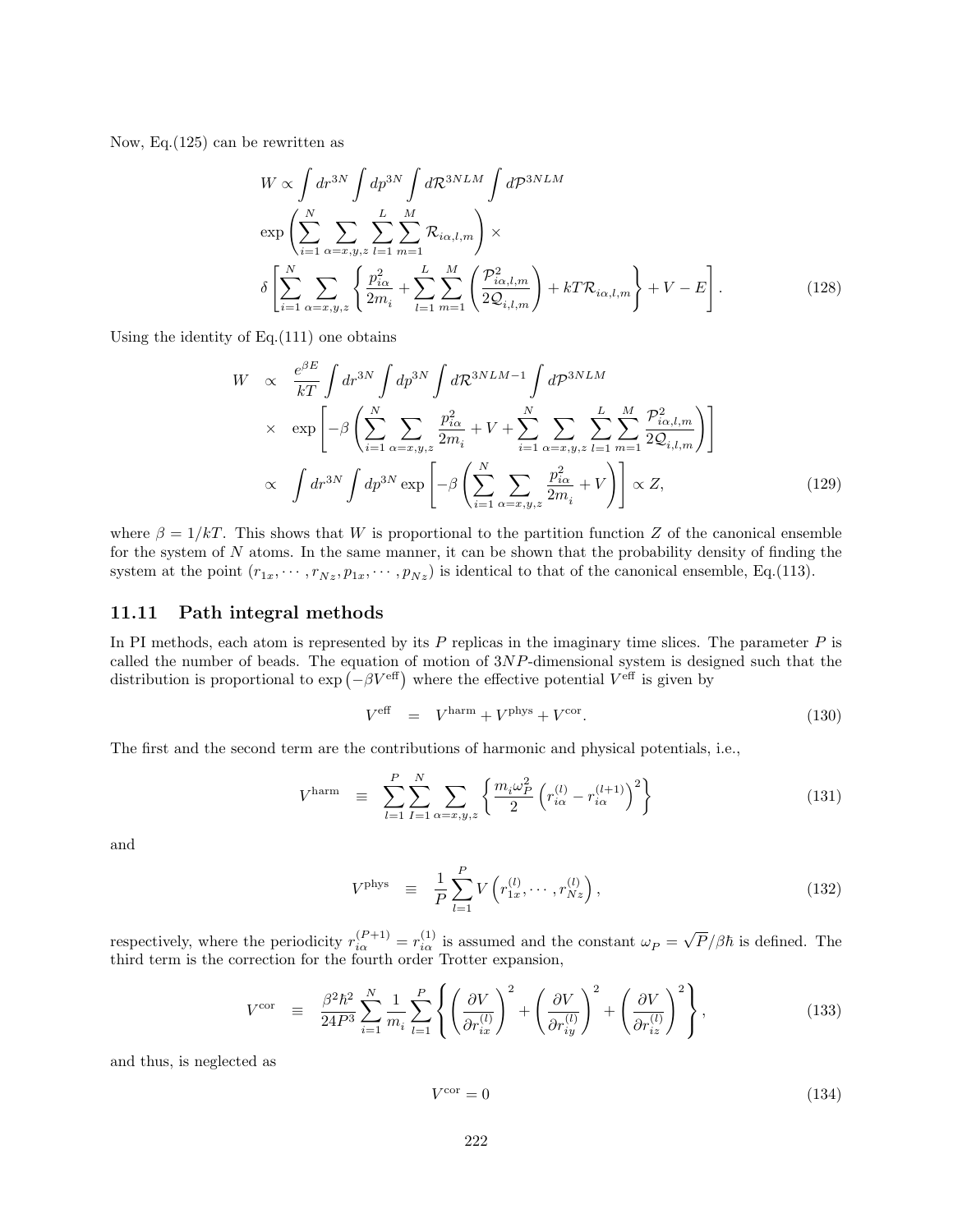for the second order Trotter expansion. Note that the first term in the rhs of Eq.(130) connects replicas into a cyclic chain by harmonic interaction. It is useful to introduce linear transformation from Cartesian coordinates  $r_{i\alpha}^{(l)}$  to so-called normal mode coordinates  $q_{i\alpha}^{(k)}$ :

$$
q_{i\alpha}^{(k)} = \frac{1}{\sqrt{P}} \sum_{l=1}^{P} U_{kl} r_{i\alpha}^{(l)}.
$$
\n(135)

The unitary matrix  $U_{kl}$  corresponds to the eigenvector of the matrix  $\overleftrightarrow{A}$  where  $A_{kl}$  $P\left(2\delta_{kl} - \delta_{k,l+1} - \delta_{k,l-1}\right)$  with the periodicity  $0 \to P$  and  $P + 1 \to 1$ . Here, the first mode with  $k = 1$ ,

$$
q_{i\alpha}^{(1)} = q_{i\alpha}^{(\text{cent})} = \frac{1}{P} \sum_{l=1}^{P} r_{i\alpha}^{(l)},
$$
\n(136)

is called the centroid variable. After this transformation, one obtains

$$
V^{\text{eff}} = \sum_{k=1}^{P} \sum_{i=1}^{N} \sum_{\alpha=x,y,z} \left\{ \frac{m_i \lambda^{(k)} \omega_P^2}{2} q_{i\alpha}^{(k)^2} \right\} + \frac{1}{P} \sum_{l=1}^{P} V(r_{1x}^{(l)}, \dots, r_{Nz}^{(l)}), \tag{137}
$$

where  $\lambda^{(k)}$  is the *k*-th eigenvalue of the matrix  $\overleftrightarrow{A}$ , and  $r_{i\alpha}^{(l)}$  is given as a function of  $q_{i\alpha}^{(k)}$  by the backward transformation

$$
r_{i\alpha}^{(l)} = \sqrt{P} \sum_{k=1}^{P} U_{lk}^{\dagger} q_{i\alpha}^{(k)}.
$$
\n(138)

The force is

$$
F_{i\alpha}^{(k)} = -\frac{\partial V^{\text{eff}}}{\partial q_{i\alpha}^{(k)}} = -m_i \lambda^{(k)} \omega_P^2 q_{i\alpha}^{(k)} - \frac{1}{\sqrt{P}} \sum_{l=1}^P U_{lk}^\dagger \frac{\partial V}{\partial r_{i\alpha}^{(l)}}.
$$
\n(139)

One can construct the effective Hamiltonian as

$$
H^{\text{eff}} = \sum_{k=1}^{P} \sum_{i=1}^{N} \sum_{\alpha = x, y, z} \frac{p_{i\alpha}^{(k)}^{2}}{2\mu_{i}^{(k)}} + V^{\text{eff}} + H^{\text{bath}} + H^{\text{baro}}, \qquad (140)
$$

where  $p_{i\alpha}^{(k)}$  is the momentum conjugate to  $q_{i\alpha}^{(k)}$ ,  $\mu_i^{(k)}$  is the fictitious mass,  $H^{\text{bath}}$  and  $H^{\text{bath}}$  are the energy contributions of the thermostats and barostats, respectively.

In PIMD, CMD and RPMD methods, the equations of motion are simply integrated with a finite time step ∆*t*. On the other hand, in the case of PIHMC, after the equations of motion are integrated for a few steps, and the last move is either accepted or rejected according to Metropolis algorithm with the acceptance probability of min(exp(*−*∆*H*eff)*,* 1). When rejected, all the positions (atomic positions in the NVT ensemble, the atomic positions and the box vectors in NPT and NtT ensembles) are placed back, and all the velocities (the atomic velocities in the NVT ensemble, the atomic velocities and the box velocities in the NPT and NtT ensembles) are regenerated randomly according to Maxwell-Boltzmann distribution. The step size ∆*t* in PIHMC is usually taken to be larger than that of PIMD.

PIMD, PIHMC, CMD and RPMD methods are different in the the settings of the fictitious mass and the way of using the thermostats and the barostats, which are mentioned below.

#### **11.11.1 Fictitious mass**

The fictitious mass is set differently between the centroid modes  $(k = 1)$  and the non-centroid modes  $(k \neq 1)$ .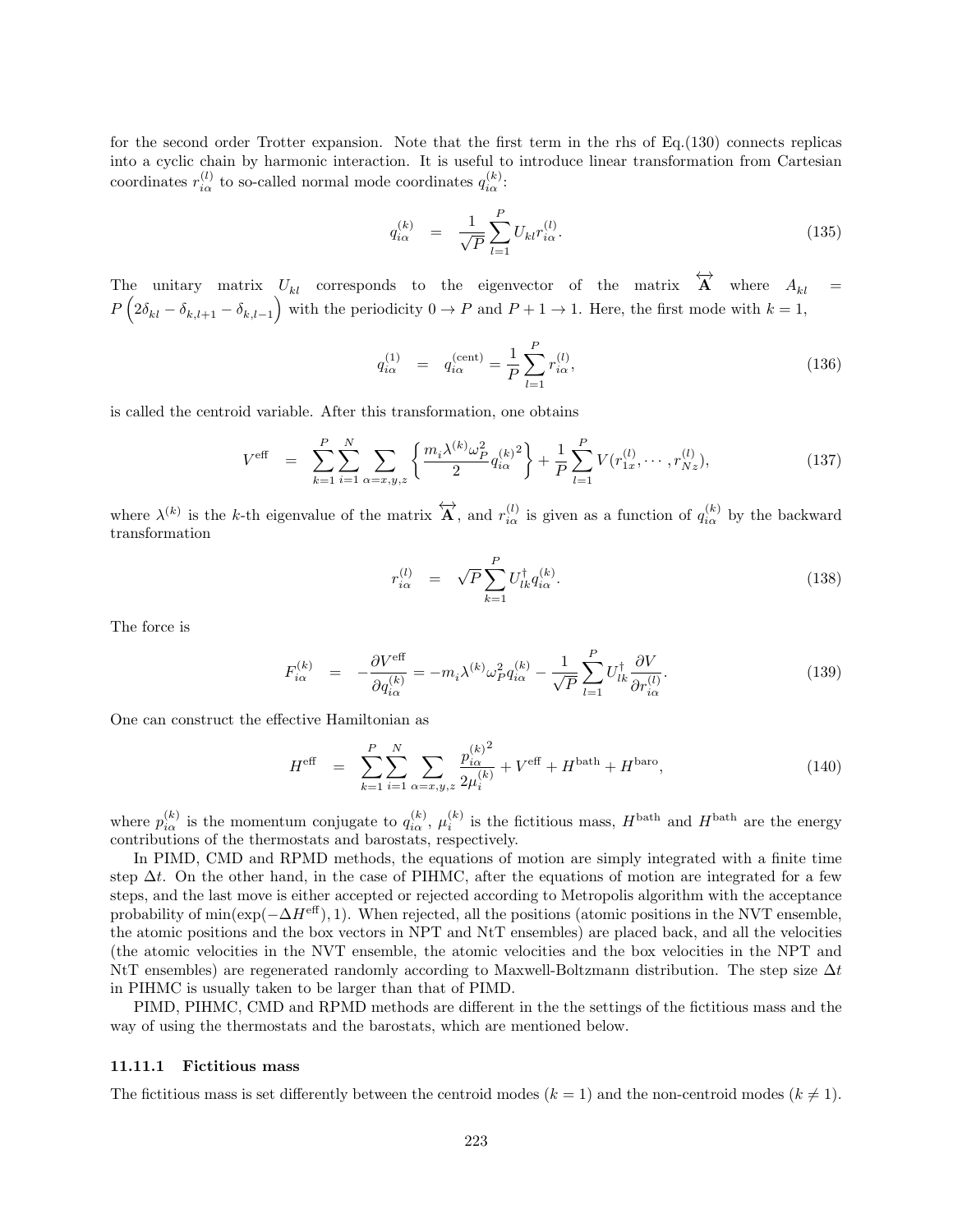#### **PIMD and PIHMC.**

$$
\mu_i^{(1)} = \mu_i^{(cent)} = m_i, \quad \mu_i^{(k)} = \lambda^{(k)} m_i \quad (2 \le k \le P). \tag{141}
$$

**CMD.**

$$
\mu_i^{(1)} = \mu_i^{(\text{cent})} = m_i, \quad \mu_i^{(k)} = \gamma^2 \lambda^{(k)} m_i \quad (2 \le k \le P). \tag{142}
$$

Theoretically, adiabaticity parameter *γ* should be taken sufficiently small, 0 *< γ ≪* 1, in CMD. However, the step size should be set smaller as  $\gamma$  is small, so a good compromise in the choice of  $\gamma$  is needed.

## **RPMD.**

$$
\mu_i^{(k)} = m_i \quad (1 \le k \le P). \tag{143}
$$

## **11.11.2 Thermostats**

**PIMD for NVT ensemble.** In the present implementation of PIMD, the massive Nosé-Hoover chain thermostats are attached to both the centroid modes (3*N*) and the non-centroid modes (3*NP −* 3*N*). The energy of the thermostats is given by

$$
H_{\text{bath}} = \sum_{i=1}^{N} \sum_{\alpha=x,y,z} \sum_{l=1}^{L} \sum_{m=1}^{M} \left( \frac{\mathcal{P}_{i\alpha,l,m}^{(\text{cent})^{2}}}{2\mathcal{Q}_{i\alpha,l,m}^{(\text{cent})}} + kT\mathcal{R}_{i\alpha,l,m}^{(\text{cent})} \right) + \sum_{i=1}^{N} \sum_{\alpha=x,y,z} \sum_{k=2}^{P} \sum_{l=1}^{L} \left( \frac{\mathcal{P}_{i\alpha,l}^{(k)^{2}}}{2\mathcal{Q}_{i\alpha,l}^{(k)}} + kT\mathcal{R}_{i\alpha,l}^{(k)} \right).
$$
(144)

The *M* thermostat chains with the length *L* are multiply attached for each centroid degree of freedom. A thermostat chain with the length *L* is attached for each non-centroid degree of freedom. The mass of the centroid thermostats are chosen to be

$$
\mathcal{Q}_{i\alpha,l,m}^{(\text{cent})} = kT \left( M^{m-1} \frac{\tau_{\text{bath}}}{2\pi} \right)^2, \tag{145}
$$

where  $τ_{\text{bath}}$  is typically chosen to be the period of (the highest) vibrational frequency present in the system. The mass of the non-centroid thermostats are chosen to be

$$
\mathcal{Q}_{i\alpha,l}^{(k)} = \frac{kT}{\omega_P^2}.\tag{146}
$$

**PIMD for NPT and NtT ensembles with a cubic box.** The energy of the thermostats is given by

$$
H_{\text{bath}} = \sum_{i=1}^{N} \sum_{\alpha=x,y,z} \sum_{l=1}^{L} \sum_{m=1}^{M} \left( \frac{\mathcal{P}_{i\alpha,l,m}^{(\text{cent})^{2}}}{2\mathcal{Q}_{i\alpha,l,m}^{(\text{cent})}} + kT\mathcal{R}_{i\alpha,l,m}^{(\text{cent})} \right) + \sum_{i=1}^{N} \sum_{\alpha=x,y,z} \sum_{k=2}^{P} \sum_{l=1}^{L} \left( \frac{\mathcal{P}_{i\alpha,l}^{(k)^{2}}}{2\mathcal{Q}_{i\alpha,l}^{(k)}} + kT\mathcal{R}_{i\alpha,l}^{(k)} \right) + \sum_{l=1}^{L} \sum_{m=1}^{M} \left( \frac{\mathcal{P}_{l,m}^{b^{2}}}{2\mathcal{Q}_{l,m}^{b}} + kT\mathcal{R}_{l,m}^{b} \right).
$$
(147)

The mass of the centroid thermostats are chosen to be

$$
\mathcal{Q}_{i\alpha,l,m}^{(\text{cent})} = kT \left( M^{m-1} \frac{\tau_{\text{bath}}}{2\pi} \right)^2, \tag{148}
$$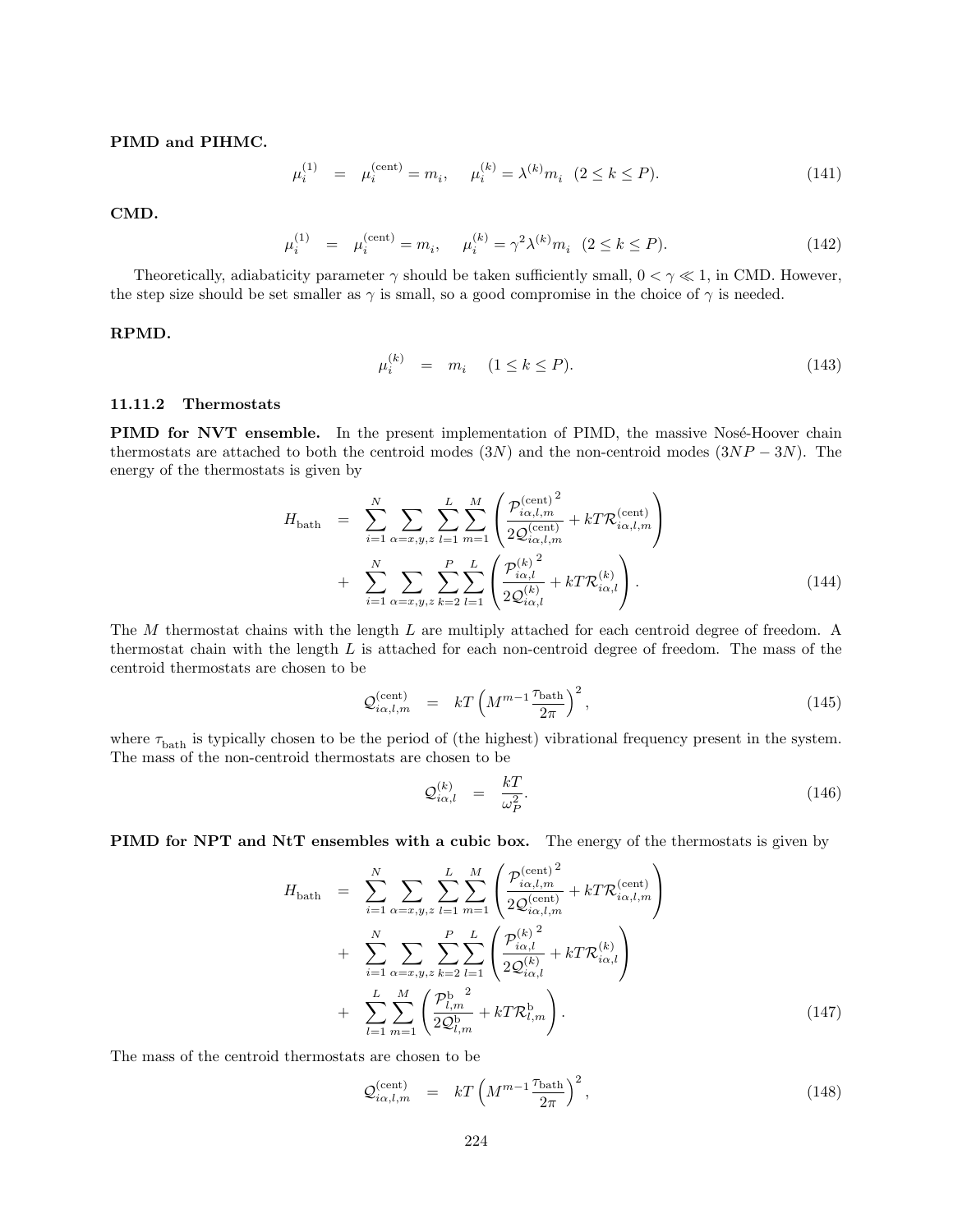where  $\tau_{\text{bath}}$  is typically chosen to be the period of (the highest) vibrational frequency present in the system. The mass of non-centroid thermostats are chosen to be

$$
\mathcal{Q}_{i\alpha,l}^{(k)} = \frac{kT}{\omega_P^2}.
$$
\n(149)

The mass of box thermostats are chosen to be

$$
\mathcal{Q}_{l,m}^{\mathrm{b}} = kT \left( M^{m-1} \frac{\tau_{\mathrm{baro}}}{2\pi} \right)^2.
$$
\n(150)

**PIMD for NPT and NtT ensembles with a hexahedron box.** The energy of the thermostats is given by

$$
H_{\text{bath}} = \sum_{i=1}^{N} \sum_{\alpha=x,y,z} \sum_{l=1}^{L} \sum_{m=1}^{M} \left( \frac{\mathcal{P}_{i\alpha,l,m}^{(\text{cent})^{2}}}{2\mathcal{Q}_{i\alpha,l,m}^{(\text{cent})}} + kT\mathcal{R}_{i\alpha,l,m}^{(\text{cent})} \right) + \sum_{i=1}^{N} \sum_{\alpha=x,y,z} \sum_{k=2}^{P} \sum_{l=1}^{L} \left( \frac{\mathcal{P}_{i\alpha,l}^{(k)}}{2\mathcal{Q}_{i\alpha,l}^{(k)}} + kT\mathcal{R}_{i\alpha,l}^{(k)} \right) + \sum_{\alpha=x,y,z} \sum_{\beta=x,y,z} \sum_{l=1}^{L} \sum_{m=1}^{M} \left( \frac{\mathcal{P}_{\alpha\beta,l,m}^{b}}{2\mathcal{Q}_{\alpha\beta,l,m}^{b}} + kT\mathcal{R}_{\alpha\beta,l,m}^{b} \right).
$$
(151)

The mass of the centroid thermostats are chosen to be

$$
\mathcal{Q}_{i\alpha,l,m}^{(\text{cent})} = kT \left( M^{m-1} \frac{\tau_{\text{bath}}}{2\pi} \right)^2, \tag{152}
$$

where  $\tau_{\rm bath}$  is typically chosen to be the period of (the highest) vibrational frequency present in the system. The mass of non-centroid thermostats are chosen to be

$$
\mathcal{Q}_{i\alpha,l}^{(k)} = \frac{kT}{\omega_P^2}.\tag{153}
$$

The mass of box thermostats are chosen to be

$$
\mathcal{Q}^{\mathbf{b}}_{\alpha\beta,1,m} = kT \left(6M^{m-1} \frac{\tau_{\text{baro}}}{2\pi}\right)^2 \tag{154}
$$

and

$$
\mathcal{Q}^{\mathrm{b}}_{\alpha\beta,l,m} = kT \left( M^{m-1} \frac{\tau_{\mathrm{baro}}}{2\pi} \right)^2 \tag{155}
$$

for  $l \neq 1$ .

**CMD.** In the present implementation of CMD, the massive Nosé-Hoover chain thermostats are attached only to the non-centroid modes  $(3NP – 3N)$ . The energy of the thermostats is given by

$$
H_{\text{bath}} = \sum_{i=1}^{N} \sum_{\alpha=x,y,z} \sum_{k=2}^{P} \sum_{l=1}^{L} \left( \frac{\mathcal{P}_{i\alpha,l}^{(k)}}{2 \mathcal{Q}_{i\alpha,l}^{(k)}} + kT \mathcal{R}_{i\alpha,l}^{(k)} \right).
$$
(156)

A thermostat chain with length *L* is attached for each non-centroid degree of freedom. The mass of noncentroid thermostats are chosen to be

$$
\mathcal{Q}_{i\alpha,l}^{(k)} = \frac{kT}{\omega_P^2} \gamma^2. \tag{157}
$$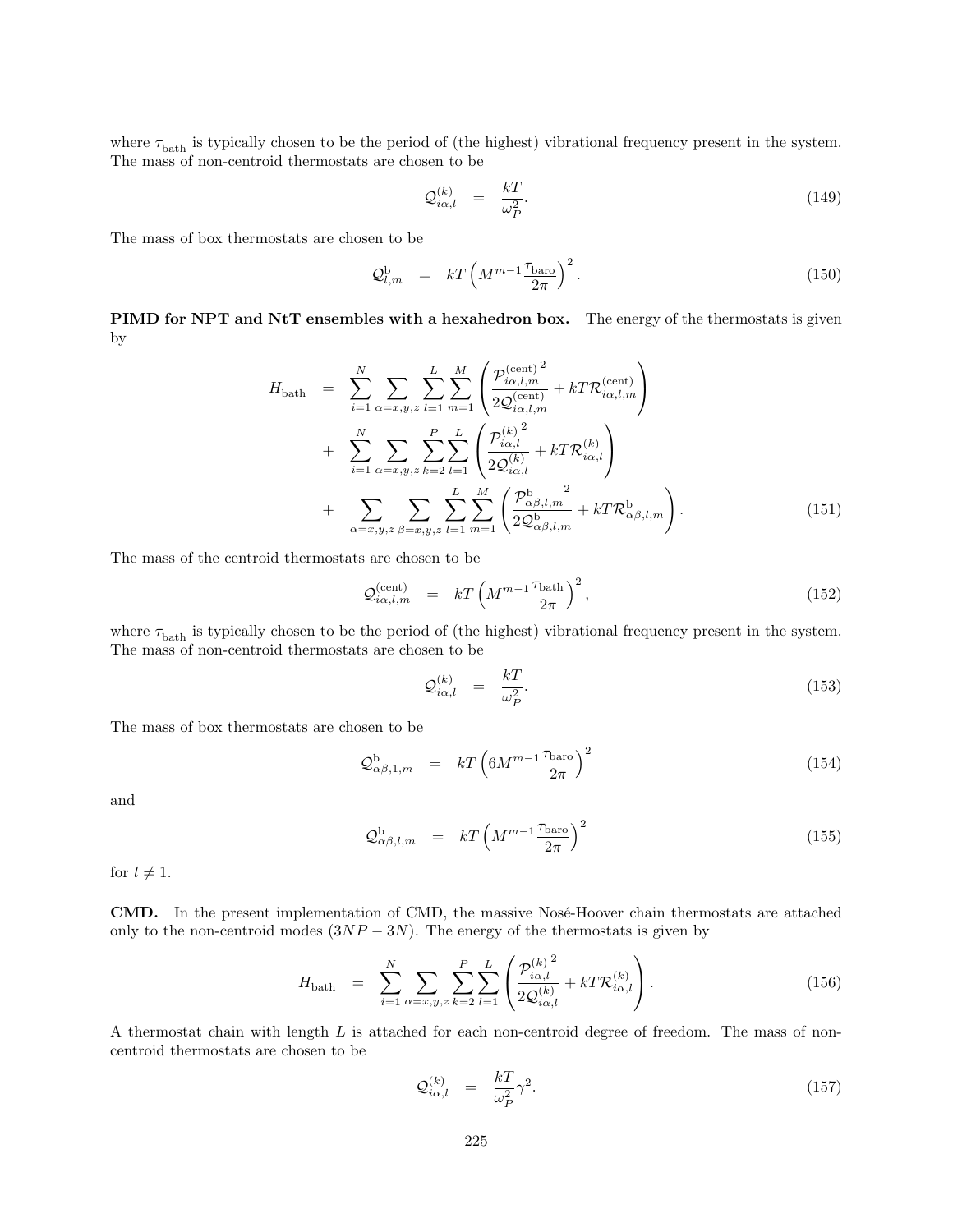**RPMD.** Thermostat is not used in the RPMD method. Thus, the energy of the thermostats is zero,

$$
H_{\text{bath}} = 0. \tag{158}
$$

**PIHMC.** Thermostat is not used in the PIHMC method. Thus, the energy of the thermostats is zero,

$$
H_{\text{bath}} = 0. \tag{159}
$$

#### **11.11.3 Barostats**

**PIMD and PIHMC for NVT ensemble.** The barostat is not used in the PIMD and PIHMC methods for NVT ensemble since the volume is fixed. Thus, the energy of the barostats is zero,

$$
H_{\text{baro}} = 0. \tag{160}
$$

**PIMD and PIHMC for NPT ensemble with a cubic box.** The energy of the barostat is given by

$$
H_{\text{baro}} = \frac{P^{\text{b}^2}}{2Q^{\text{b}}} + \mathbb{PV},\tag{161}
$$

where  $P<sup>b</sup>$  is the box velocity conjugate to the volume  $V$ . The box mass is chosen to be

$$
Q^{\rm b} = 3(N+1)kT\left(\frac{\tau_{\rm baro}}{2\pi}\right)^2.
$$
 (162)

**PIMD and PIHMC for NPT ensemble with a hexahedron box.** The energy of the barostats is given by

$$
H_{\text{baro}} = \sum_{\alpha,\beta=x,y,z} \frac{P_{\alpha\beta}^{b^2}}{2Q_{\alpha\beta}^b} + \mathbb{PV}.
$$
 (163)

where  $P^{\rm b}_{\alpha\beta}$  is the box velocity conjugate to the box matrix  $h_{\alpha\beta}$ . The box masses are chosen to be

$$
Q_{\alpha\beta}^{\mathrm{b}} = (N+1)kT\left(\frac{\tau_{\mathrm{baro}}}{2\pi}\right)^2.
$$
 (164)

**PIMD and PIHMC for NtT ensemble with a hexahedron box.** The energy of the barostats is given by

$$
H_{\text{baro}} = \sum_{\alpha,\beta=x,y,z} \left( \frac{P_{\alpha\beta}^{\text{b}^2}}{2Q_{\alpha\beta}^{\text{b}}} - t_{\alpha\beta} \epsilon_{\alpha\beta} \bar{\mathbb{V}} \right), \tag{165}
$$

The strain tensor is defined by

$$
\epsilon_{\alpha\beta} = \frac{1}{2} \left( \sum_{\nu,\gamma,\lambda=x,y,z} \bar{h}_{\gamma\alpha}^{-1} h_{\lambda\gamma} h_{\lambda\nu} \bar{h}_{\nu\beta}^{-1} - \delta_{\alpha\beta} \right)
$$
(166)

where *←→* **h**¯ is the box matrix under zero tension. The box masses are chosen to be

$$
Q_{\alpha\beta}^{\mathrm{b}} = (N+1)kT\left(\frac{\tau_{\mathrm{baro}}}{2\pi}\right)^2.
$$
 (167)

Meanwhile, the stress tensor is given by

$$
\sigma_{\alpha\beta} = \frac{\bar{\mathbb{V}}}{\mathbb{V}} P_{\alpha\beta} \tag{168}
$$

where the pressure tensor is defined as

$$
P_{\alpha\beta} = - \sum_{\gamma,\nu,\mu,\lambda=x,y,z} h_{\alpha\gamma} \bar{h}_{\gamma\mu}^{-1} t_{\mu\lambda} \bar{h}_{\nu\lambda}^{-1} h_{\beta\nu}.
$$
 (169)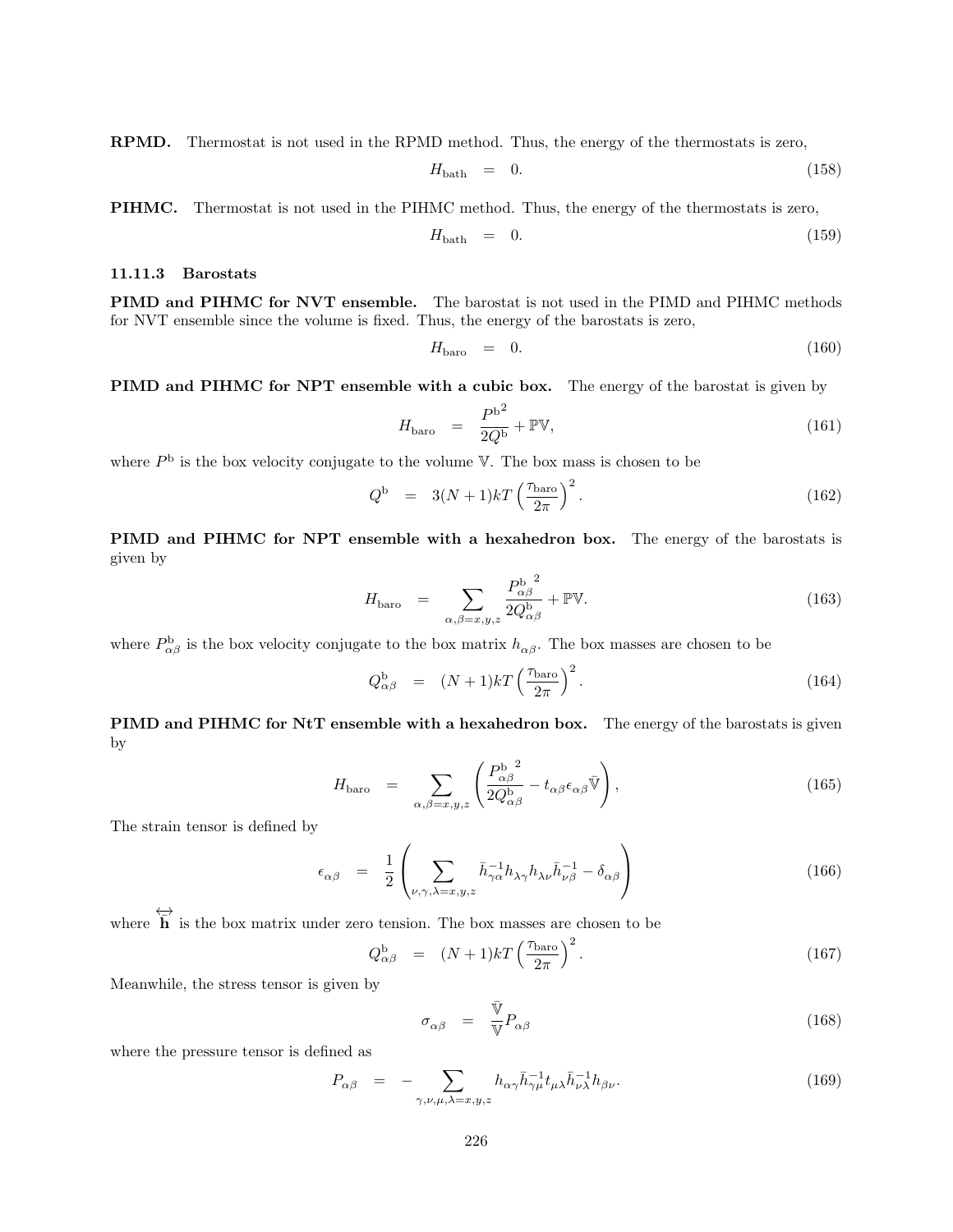**CMD and RPMD.** Barostat is not used in the CMD and RPMD methods since the volume is fixed. Thus, the energy of the barostat is zero,

$$
H_{\text{baro}} = 0. \tag{170}
$$

#### **11.11.4 How to set up RPMD and CMD**

In the RPMD and CMD calculations, the initial positions and the initial velocities, could be taken from the previous PIMD calculation [31]. In such cases, since the fictitious masses of RPMD and CMD are different from that of PIMD, the initial velocities must be scaled appropriately such that the temperature is kept the same. This can be done by simply scaling the normal mode velocities for all the modes *k*,

$$
\dot{q}_k^{\mathbf{X}} = \sqrt{\frac{\mu_k^{\text{PIMD}}}{\mu_k^{\mathbf{X}}}} \dot{q}_k^{\text{PIMD}}.
$$
\n(171)

where  $X$  is either RPMD or CMD. In CMD, the initial positions and the initial velocities of the massive thermostats attached to the non-centroid modes can be also taken from the previous PIMD calculation. As the masses of these thermostats in CMD are different from those of PIMD by the factor  $1/\gamma^2$ , all the initial velocities of the thermostats must be scaled by  $1/\gamma$  in CMD. All the above velocity scaling is automatically done in the code.

#### **11.11.5 Dual-level hybrid Monte Carlo**

In the dual-level HMC method, the low-level force,  $-\nabla V^{\text{lo}}$ , is used for the trial move. Meanwhile the highlevel potential,  $V^{\text{hi}}$ , is used for Metropolis acceptance probability, i.e.,  $P = \min[1, \exp(-\beta H^{\text{hi}})].$  In this way, the computation of high-level force,  $-\nabla V^{\text{hi}}$ , can be avoided. This method works well if the difference between  $\Delta V^{\text{hi}}$  and  $\Delta V^{\text{lo}}$  in each trial move is marginal compared to the thermal energy,  $k_{\text{B}}\mathbb{T}$ .

# **11.11.6 Fourth order path integral hybrid Monte Carlo**

In the fourth order PIHMC method, the force without the correction,  $-\nabla (V^{\text{harm}} + V^{\text{phys}})$ , is used for the trial move. Meanwhile, the full effective potential,  $V^{\text{eff}}$ , is used for Metropolis acceptance probability, i.e.,  $P = \min[1, \exp(-\beta H^{\text{eff}})].$  In this way, the computation of Hessian matrix,  $\nabla^2 V$ , can be avoided. This method works well if the change of fourth order correction,  $\Delta V^{\text{cor}}$ , in each trial move is marginal compared to the thermal energy,  $k_{\text{B}}\mathbb{T}$ .

## **11.11.7 Translational and rotational corrections**

In order to obtain the vibrational spectra of isolated molecules from RPMD and CMD calculations, it would be better to eliminate the overall translation and the overall rotation of the system [31]. To do this, the correction to the centroid velocity should be applied at the initial step. In addition, the correction to the centroid force should be applied at every step during the run. Note, however, that as a trade-off of applying these translational and the rotational corrections, the energy of the extended system will not be strictly conserved. For convenience, the origin of coordinates is chosen to be the center of mass of the whole system.

**correction of centroid velocity.** First, the centroid velocity vector of *i*-th atom is

$$
\dot{\mathbf{q}}_i^{\text{(cent)}} = \frac{1}{P} \sum_{k=1}^P \dot{\mathbf{r}}_i^{(k)}.
$$
\n(172)

The translational correction is applied using

$$
\dot{\mathbf{q}}_i^{\text{(cent)}} \leftarrow \dot{\mathbf{q}}_i^{\text{(cent)}} - \Delta \dot{\mathbf{q}}'. \tag{173}
$$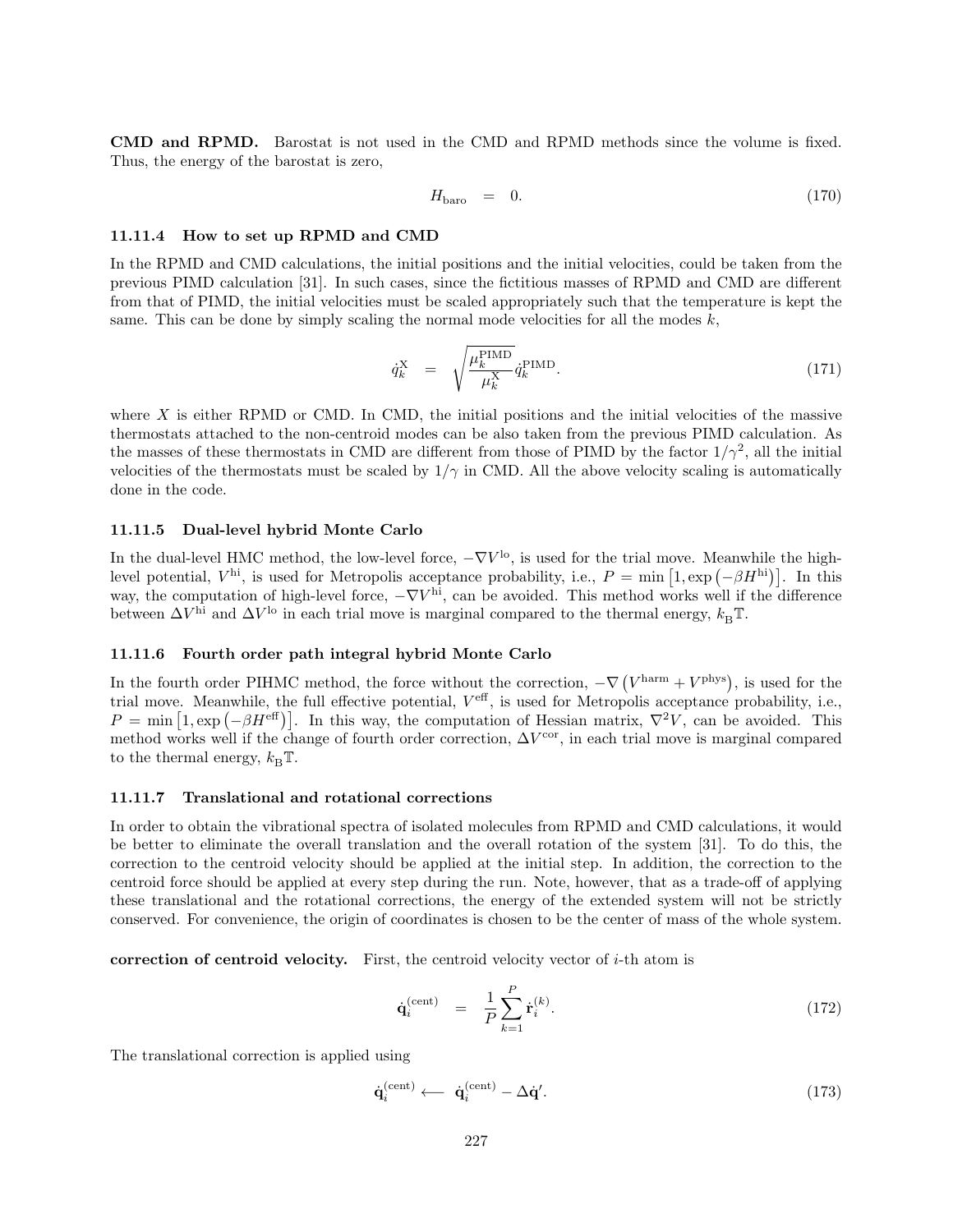The correction term is calculated as the center-of-mass velocity of the whole system,

$$
\Delta \dot{\mathbf{q}}' = \frac{\sum_{j=1}^{3N} \mu_j^{(\text{cent})} \dot{\mathbf{q}}_j^{(\text{cent})}}{\sum_{j=1}^{3N} \mu_j^{(\text{cent})}}.
$$
\n(174)

Next, the rotational correction is applied using

$$
\dot{\mathbf{q}}_i^{(\text{cent})} \longleftarrow \dot{\mathbf{q}}_i^{(\text{cent})} - \Delta \dot{\mathbf{q}}_i''.
$$
\n(175)

The correction term is calculated as the contribution of velocity to the angular momentum of the whole system,

$$
\Delta \dot{\mathbf{q}}_i'' = \boldsymbol{\theta} \times \mathbf{q}_i^{(\text{cent})}, \tag{176}
$$

where the centroid angular velocity vector is defined as

$$
\boldsymbol{\theta} = \mathbf{\hat{I}}^{\text{(cent)}}^{-1} \mathbf{L}^{\text{(cent)}}, \tag{177}
$$

the centroid angular momentum vector as

$$
\mathbf{L}^{\text{(cent)}} = \sum_{i=1}^{N} \left( \mathbf{q}_i^{\text{(cent)}} \times \mu_i^{\text{(cent)}} \dot{\mathbf{q}}_i^{\text{(cent)}} \right), \tag{178}
$$

and the centroid moment of inertia tensor as

$$
I_{xx}^{\text{(cent)}} = \sum_{i=1}^{N} \mu_i^{\text{(cent)}} (q_{iy}^{\text{(cent)}} q_{iy}^{\text{(cent)}} + q_{iz}^{\text{(cent)}} q_{iz}^{\text{(cent)}}), \quad I_{xy}^{\text{(cent)}} = -\sum_{i=1}^{N} \mu_i^{\text{(cent)}} q_{ix}^{\text{(cent)}} q_{iy}^{\text{(cent)}}, \quad \text{etc. (179)}
$$

**correction of centroid force.** The centroid force of *i*-th atom is

$$
\dot{\mathbf{F}}_i^{\text{(cent)}} = \frac{1}{P} \sum_{k=1}^P \dot{\mathbf{F}}_i^{(k)}.
$$
\n(180)

The translational correction is applied using

$$
\mathbf{F}_i^{(\text{cent})} \leftarrow \mathbf{F}_i^{(\text{cent})} - \Delta \mathbf{F}_i'. \tag{181}
$$

The correction term is calculated as the force applied to the whole system,

$$
\Delta \mathbf{F}'_i = \frac{1}{N} \sum_{i=1}^N \mathbf{F}_i^{\text{(cent)}}.
$$
\n(182)

Next, the rotational correction is applied using

$$
\mathbf{F}_i^{\text{(cent)}} \leftarrow \mathbf{F}_i^{\text{(cent)}} - \Delta \mathbf{F}_i^{\prime\prime}.\tag{183}
$$

The correction term is calculated as the contribution of force to torque applied to the whole system,

$$
\Delta \mathbf{F}_i'' = \mu_i^{(\text{cent})} \dot{\boldsymbol{\omega}} \times \mathbf{r}_i^{(\text{cent})}.
$$
 (184)

Here the time derivative of centroid angular momentum,

$$
\dot{\boldsymbol{\omega}} = \overleftrightarrow{\mathbf{I}}^{\text{(cent)}}^{-1} \mathbf{N}^{\text{(cent)}}, \tag{185}
$$

has been introduced using the centroid torque

$$
\mathbf{N}^{\text{(cent)}} = \sum_{i=1}^{N} \mathbf{r}_i^{\text{(cent)}} \times \mathbf{F}_i^{\text{(cent)}}.
$$
 (186)

For the special case of diatomic molecules, the component parallel to the bond in the *ω*˙ vector is eliminated to avoid the redundant rotation.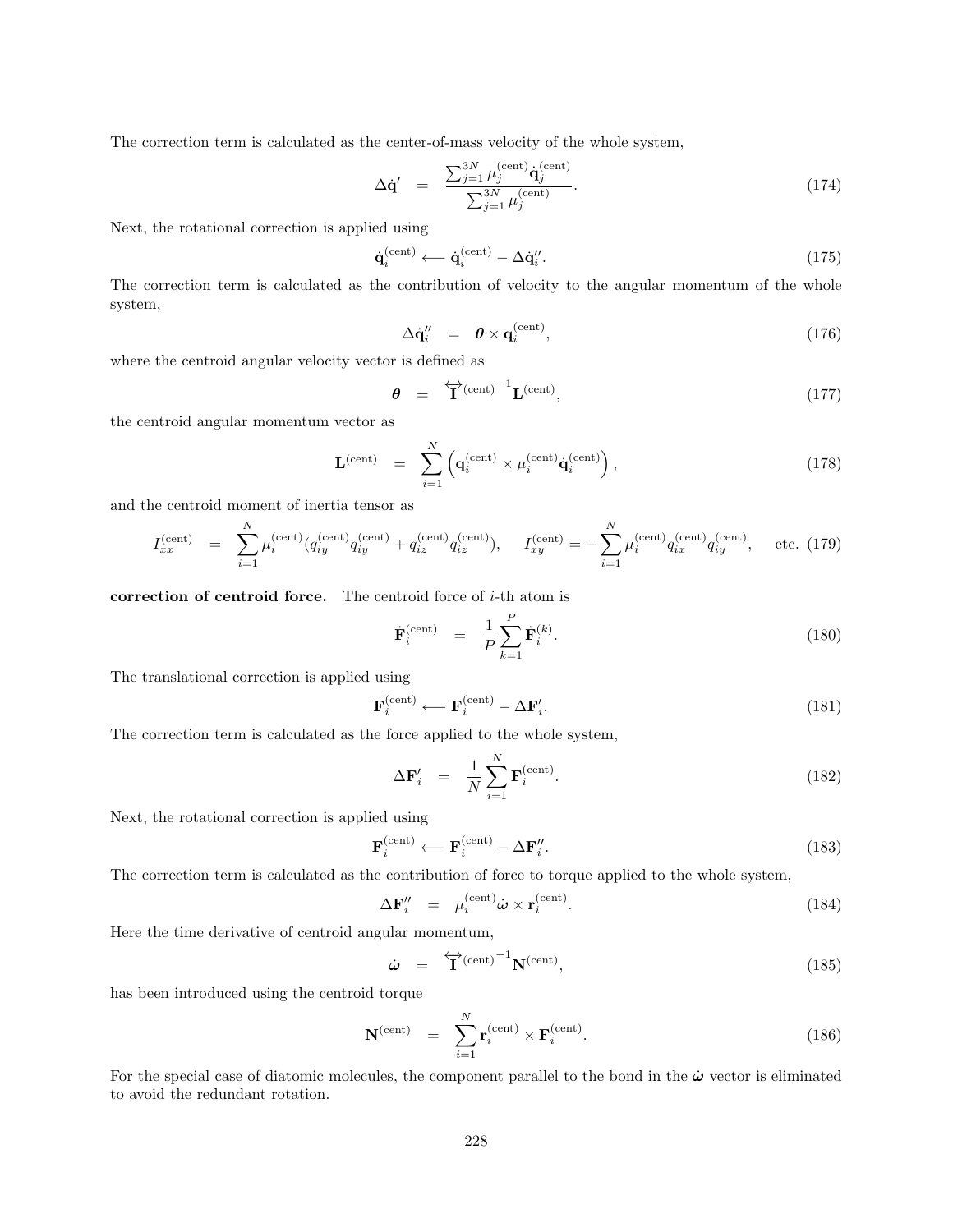## **11.12 Replica exchange hybrid Monte Carlo**

## **11.12.1 Temperature replica exchange**

Consider *P* replicas for the system of *N* atoms with different temperatures. If the replicas do not interact each other, *s*-th replica constitute the canonical ensemble at temperature  $T^{(s)}$ . The whole system of all replicas combined together will then constitute the ensemble relevant to the probability density

$$
\rho\left(\mathbf{\Gamma}^{(1)},\cdots,\mathbf{\Gamma}^{(P)}\right) = \rho\left(\mathbf{\Gamma}^{(1)}\right) \times \cdots \times \rho\left(\mathbf{\Gamma}^{(P)}\right) \propto \exp\left\{-\sum_{s=1}^{P} \beta^{(s)} H\left(\mathbf{\Gamma}^{(s)}\right)\right\} \tag{187}
$$

where  $\beta^{(s)} = \frac{1}{k_B T^{(s)}}$  and the temperature of the *s*-th replica is set to be

$$
T^{(s)} = T^{(1)} \left(\frac{T^{(P)}}{T^{(1)}}\right)^{\frac{s-1}{P-1}}.\tag{188}
$$

This probability density is the following symmetry on the exchange between the replicas *s* and *t*,

$$
\rho\left(\cdots,\mathbf{\Gamma}^{(t)},\cdots,\mathbf{\Gamma}^{(s)},\cdots\right)=\rho\left(\cdots,\mathbf{\Gamma}^{(s)},\cdots,\mathbf{\Gamma}^{(t)},\cdots\right)\exp\left\{\left(\beta^{(s)}-\beta^{(t)}\right)\left(H\left(\mathbf{\Gamma}^{(s)}\right)-H\left(\mathbf{\Gamma}^{(t)}\right)\right)\right\}.\tag{189}
$$

Therefore, according to the detailed balance condition, this ensemble would not be changed if the configuration is exchanged at random, with Metropolis acceptance probability being

$$
P\left(\cdots,\Gamma^{(s)},\cdots,\Gamma^{(t)},\cdots\to\cdots,\Gamma^{(t)},\cdots,\Gamma^{(s)},\cdots\right)=\min(1,\exp(-\Delta))\tag{190}
$$

where

$$
\Delta = -\left(\beta^{(s)} - \beta^{(t)}\right) \left(H\left(\mathbf{\Gamma}^{(s)}\right) - H\left(\mathbf{\Gamma}^{(t)}\right)\right). \tag{191}
$$

In the REHMC method, this exchange attempt is done at the Monte Carlo stage that comes every few steps of the integration of the equations of motion.

## **11.12.2 Hamiltonian replica exchange**

Consider *P* replicas for the system of *N* atoms with different potentials, each describing the intermediate alchemical stage between the physical systems, A and B, with the energies  $H_A$  and  $H_B$ , respectively. In this case, the energy of the *s*-th intermediate alchemical stage for the *t*-th replica is given by

$$
\tilde{H}^{(s)}(\mathbf{\Gamma}^{(t)}) = \left(\frac{P-s}{P-1}\right) H_{\mathbf{A}}(\mathbf{\Gamma}^{(t)}) + \left(\frac{s-1}{P-1}\right) H_{\mathbf{B}}(\mathbf{\Gamma}^{(t)}).
$$
\n(192)

If the replicas do not interact each other, *s*-th replica constitute the canonical ensemble of the respective systems. The whole system of all replicas combined together will then constitute the ensemble relevant to the probability density

$$
\rho\left(\mathbf{\Gamma}^{(1)},\cdots,\mathbf{\Gamma}^{(P)}\right) = \rho\left(\mathbf{\Gamma}^{(1)}\right) \times \cdots \times \rho\left(\mathbf{\Gamma}^{(P)}\right) \propto \exp\left\{-\beta \sum_{s=1}^{P} \tilde{H}_s\left(\mathbf{\Gamma}_s\right)\right\} \tag{193}
$$

where  $\beta = \frac{1}{k_B T}$ . On the exchange of replicas *s* and *t*, Metropolis acceptance probability that preserves this distribution is

$$
P\left(\cdots,\mathbf{\Gamma}^{(s)},\cdots,\mathbf{\Gamma}^{(t)},\cdots\to\cdots,\mathbf{\Gamma}^{(t)},\cdots,\mathbf{\Gamma}^{(s)},\cdots\right) = \min(1,\exp(-\Delta))
$$
 (194)

where

$$
\Delta = \beta \left\{ \tilde{H}^{(t)}(\mathbf{\Gamma}^{(s)}) + \tilde{H}^{(s)}(\mathbf{\Gamma}^{(t)}) - \tilde{H}^{(s)}(\mathbf{\Gamma}^{(s)}) - \tilde{H}^{(t)}(\mathbf{\Gamma}^{(t)}) \right\}.
$$
\n(195)

In the REHMC method, this exchange attempt is done at the Monte Carlo stage that comes every few steps of the integration of the equations of motion.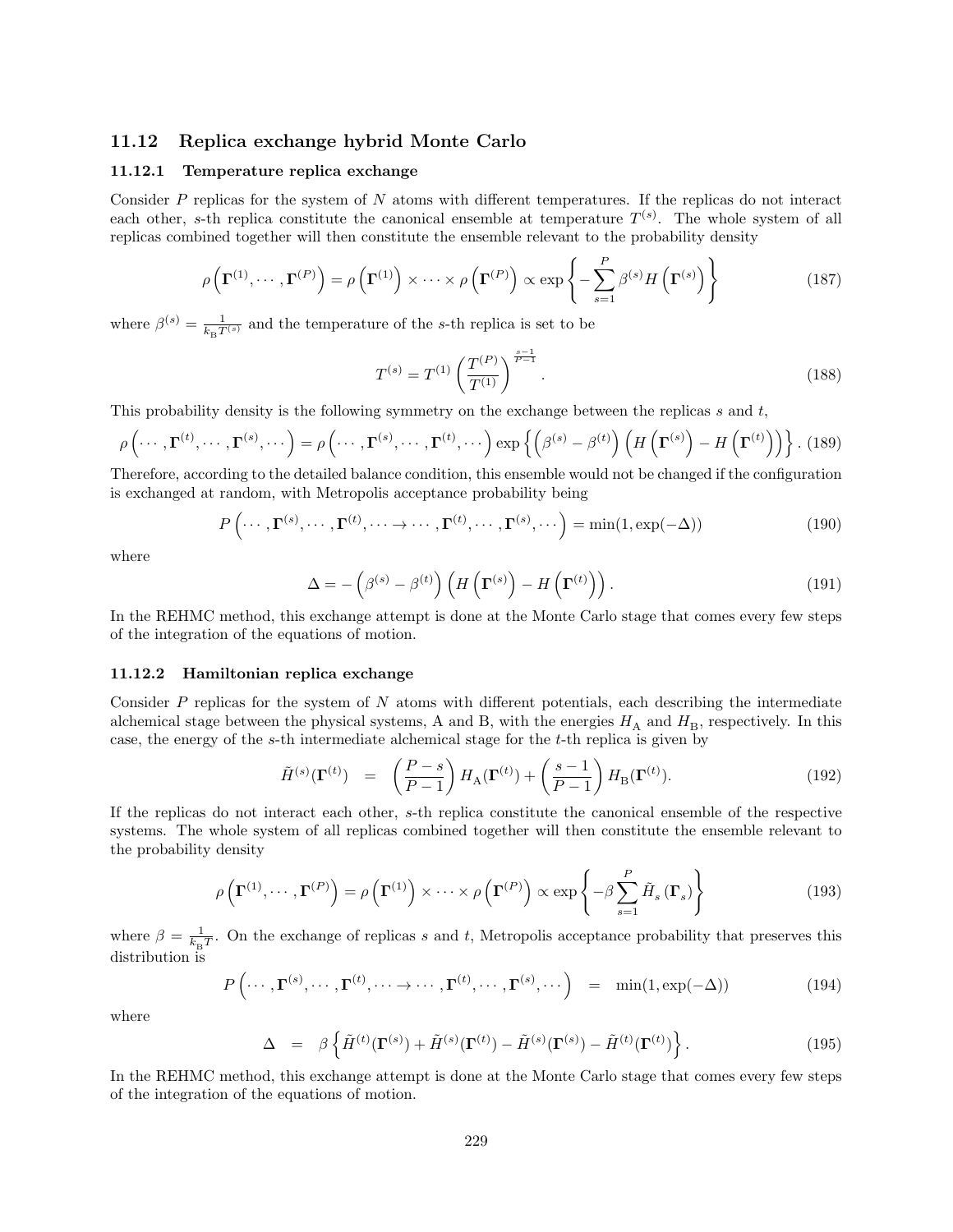# **11.13 Constrained MD**

The total energy is given by

$$
H = \sum_{l=1}^{P} \left[ H_{\text{sys}}^{(l)} \left( \left\{ \mathbf{r}^{(l)}, \mathbf{p}^{(l)} \right\} \right) + V_{\text{cv}}^{(l)} \left( \left\{ \mathcal{R}_c^{(l)}, \mathbf{r}^{(l)} \right\} \right) \right]
$$
(196)

where  ${\{\mathbf{r}^{(l)}\}}$  and  ${\{\mathbf{p}^{(l)}\}}$  are the set of 3*N*-dimensional Cartesian coordinates and momenta of the system with the *l*-th constraint, while  $\mathcal{R}_c^{(l)}$  is the coordinate of the *l*-th constraint. The energy of the system with the *l*-th constraint is described as

$$
H_{\text{sys}}^{(l)} = \sum_{i=1}^{N} \sum_{\alpha=x,y,z} \frac{p_{i\alpha}^{(l)^2}}{2m_i} + V\left(\mathbf{r}^{(l)}\right). \tag{197}
$$

The potential due to the constraint is

$$
V_{\text{cv}}^{(l)} = \frac{\mathscr{K}_c}{2} \left\{ \mathscr{R}_c^{(l)} - R_c^{(l)} \left( \mathbf{r}^{(l)} \right) \right\}^2, \tag{198}
$$

where  $\mathscr{K}_c$  is the force constant and  $R_c^{(l)}$  is the *l*-th constraint.

# **11.14 Metadynamics**

The metadynamics method has been proposed by Laio and Parrinello [33]. In the PIMD code, the implementation has been done close to the version of reference [35]. The total energy is given by

$$
H = \sum_{l=1}^{P} \left[ H_{\text{sys}}^{(l)} \left( \left\{ \mathbf{r}^{(l)}, \mathbf{p}^{(l)} \right\} \right) + T_{\text{cv}}^{(l)} \left( \left\{ \boldsymbol{\mathcal{P}}^{(l)} \right\} \right) + V_{\text{cv}}^{(l)} \left( \left\{ \boldsymbol{\mathcal{R}}^{(l)}, \mathbf{r}^{(l)} \right\} \right) \right] + V_{\text{hills}}^{hills} \left( \left\{ \boldsymbol{\mathcal{R}}^{(1)}, \cdots, \boldsymbol{\mathcal{R}}^{(P)}, \mathbf{r}^{(1)}, \cdots, \mathbf{r}^{(P)} \right\} \right) + V_{\text{cor}} + H_{\text{bath}}.
$$
\n(199)

where  $\{\mathbf{r}^{(l)}\}$  and  $\{\mathbf{p}^{(l)}\}$  are the set of 3*N*-dimensional Cartesian coordinates and momenta of the system of the *l*-th walker, while  $\{\mathscr{R}^{(l)}\} = \left(\mathscr{R}^{(l)}_{1}, \cdots, \mathscr{R}^{(l)}_{D}\right)$  $\left\{\mathcal{P}^{(l)}\right\} = \left(\mathcal{P}^{(l)}_1, \cdots, \mathcal{P}^{(l)}_D\right)$  $\binom{D}{D}$  are the set of *D*-dimensional coordinate and momenta of fictitious particle, respectively, of the *l*-th walker. The energy of the *l*-th walker is described as

$$
H_{\text{sys}}^{(l)} = \sum_{i=1}^{N} \sum_{\alpha=x,y,z} \frac{p_{i\alpha}^{(l)^2}}{2m_i} + V\left(\mathbf{r}^{(l)}\right). \tag{200}
$$

The kinetic energy of fictitious particle is

$$
T_{\rm cv}^{(l)} = \sum_{d=1}^{D} \frac{\mathcal{P}_d^{(l)^2}}{2\mathcal{M}_d},\tag{201}
$$

where  $\mathcal{M}_d$  is the mass of *d*-th component of fictitious particle. The sum of harmonic potentials acting between the fictitious particle  $\mathscr{R}_d^{(l)}$  $a_d^{(l)}$  and the collective variable  $R_d^{(l)}$  $\frac{u}{d}$  is

$$
V_{\text{cv}}^{(l)} = \sum_{d=1}^{D} \frac{\mathcal{K}_d}{2} \left\{ \mathcal{R}_d^{(l)} - R_d^{(l)} \left( \mathbf{r}^{(l)} \right) \right\}^2, \tag{202}
$$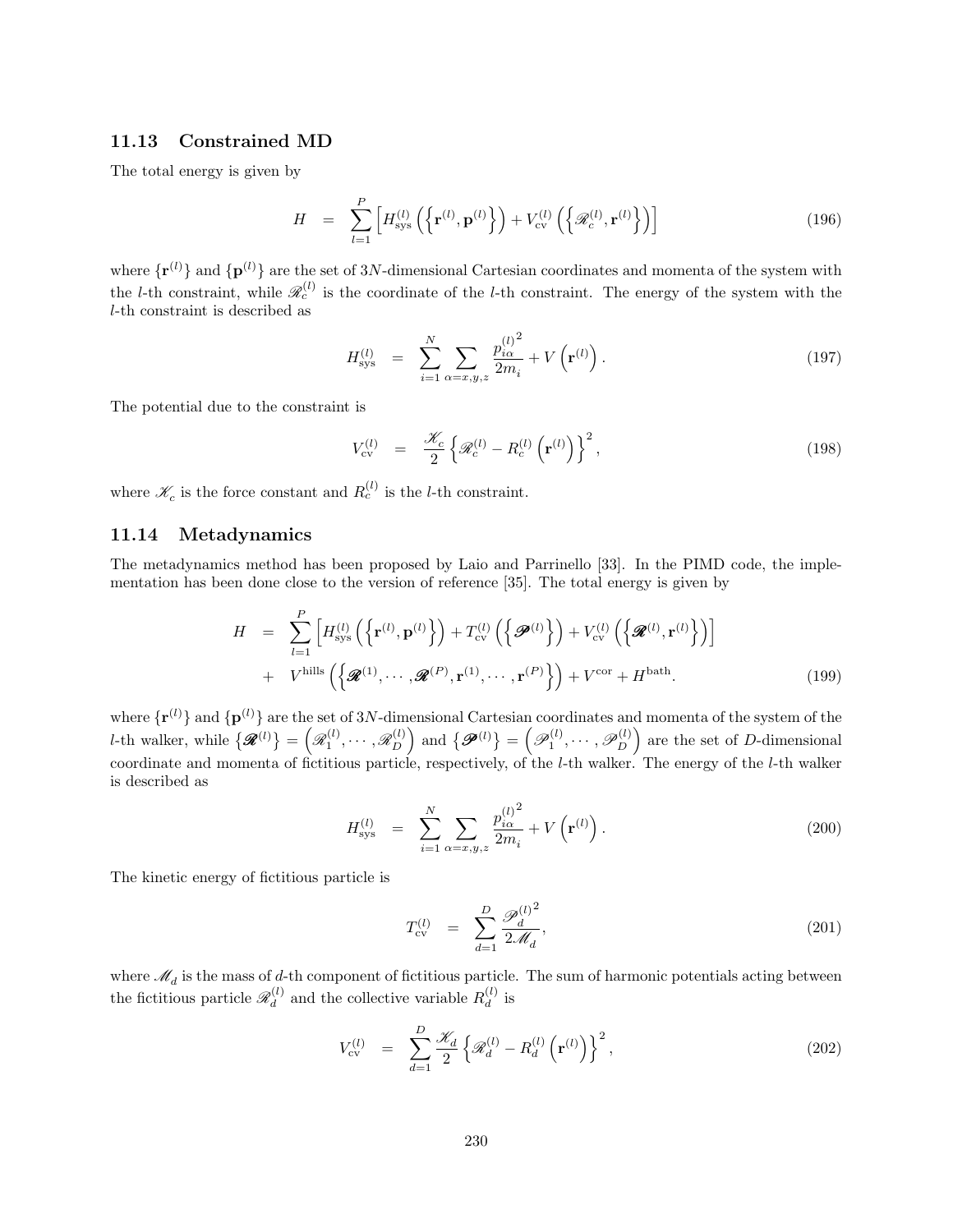where  $\mathscr{K}_d$  is the force constant and  $R_d^{(l)}$  $\frac{d}{d}$  is the *d*-th collective variable of the *l*-th walker. The sum of Gaussian hill potential is given by

$$
V^{\text{hills}}(t) = \sum_{l=1}^{P} \sum_{a=1}^{N_{\text{hills}}} \mathcal{H}(t_a) \Theta(t - t_a) \prod_{d=1}^{D} \exp\left\{-\frac{\left(\mathcal{R}_d^{(l)}(t) - \mathcal{R}_d^{(l)}(t_a)\right)^2}{2\mathcal{W}_d(t_a)}\right\},\tag{203}
$$

where  $\mathscr{H}(t_a)$  and  $\mathscr{W}_d(t_a)$  are the height and the width of each Gaussian hill, respectively, which has been added at time  $t_a$ , and  $\Theta(t)$  is Heaviside step function. As the hills are added to the place where fictitious particle have passed, this term is history-dependent. The correction term,

$$
V^{\text{cor}}(t) = -\sum_{l=1}^{P} \sum_{a=1}^{N_{\text{hills}}} \mathcal{H}(t_a) \Theta(t - t_a), \qquad (204)
$$

is necessary in order for the total energy to be conserved. Note that  $V^{\text{hills}}(t)$  cancels with  $V^{\text{cor}}(t)$  at  $t = t_a$ , making the potential continuous where the fictitious particle is evolving. This correction term has not been included in the original metadynamics paper. However, the correction does not affect the trajectory of metadynamics at all, since the derivative of  $V^{\text{cor}}(t)$  with respect to  $\mathscr{R}_d^{(l)}$  $d_d^{(t)}(t)$  is always zero. Therefore, this term is only needed when one wants to monitor the accuracy of the trajectory from the energy conservation. Finally,  $H^{\text{bath}}$  is the energy contribution of massive Nosé–Hoover chain thermostats. There are thermostat chains attached to the respective degrees of freedom of the system, and a thermostat chain attached to fictitious particle. See the argument below to set thermostat masses.

The RESPA integrator is useful when the forces can be decomposed into slow and fast elements. In the PIMD code, this technique is employed in metadynamics. The forces arising from  $V_{\text{cv}}$  and  $V^{\text{hills}}$  are updated with a smaller increment than those arising from the physical potential,  $V$ .

There are several parameters to control metadynamics. The dimension of collective variables *D*, the hill height  $\mathscr{H}$ , and the hill width  $\mathscr{W}_d$  ( $1 \leq d \leq D$ ) are the parameters to be determined first. During the run, new hill is added every time when the collective variables move away from the last hill by 1.5 times the hill width, or exceeding the time limit after the last hill is added. The latter time is given by the parameter  $\tau_{\text{lim}}$ . The motion of fictitious particle is related to the parameter  $\tau_{cv}$  giving the characteristic time it takes for the particle to move 1.5 times the hill width by thermal diffusion at temperature *T*. This determines the mass of collective variables by

$$
\mathcal{M}_d = kT \left( \frac{\tau_{\text{cv}}}{1.5 \mathcal{W}_d} \right)^2.
$$
\n(205)

The parameter  $\tau_{\text{fc}}$  is the oscillation period for  $V^{\text{cv}}$ . This determines the force constant by

$$
\mathcal{K}_d = \mathcal{M}_d \left(\frac{2\pi}{\tau_{\text{fc}}}\right)^2.
$$
\n(206)

Here is a recipe to start metadynamics simulations.

- 1. Decide the dimension of collective variables, *D*. Then, for each collective variable  $1 \leq d \leq D$ , choose the type which properly describes the chemical reaction. So far, there are 6 types implemented, i.e.,
	- (1) bond distance of atoms A–B,
	- (2) bond angle associated with atoms A–B–C,
	- (3) dihedral angle associated with atoms A–B–C–D,
	- (4) difference between A–B and B–C distances,
	- (5) coordination number between A and B species.

(6) difference in coordination number between A and B species and C and D species.

Set the collective variables by the keyword  $\epsilon$ nmeta>.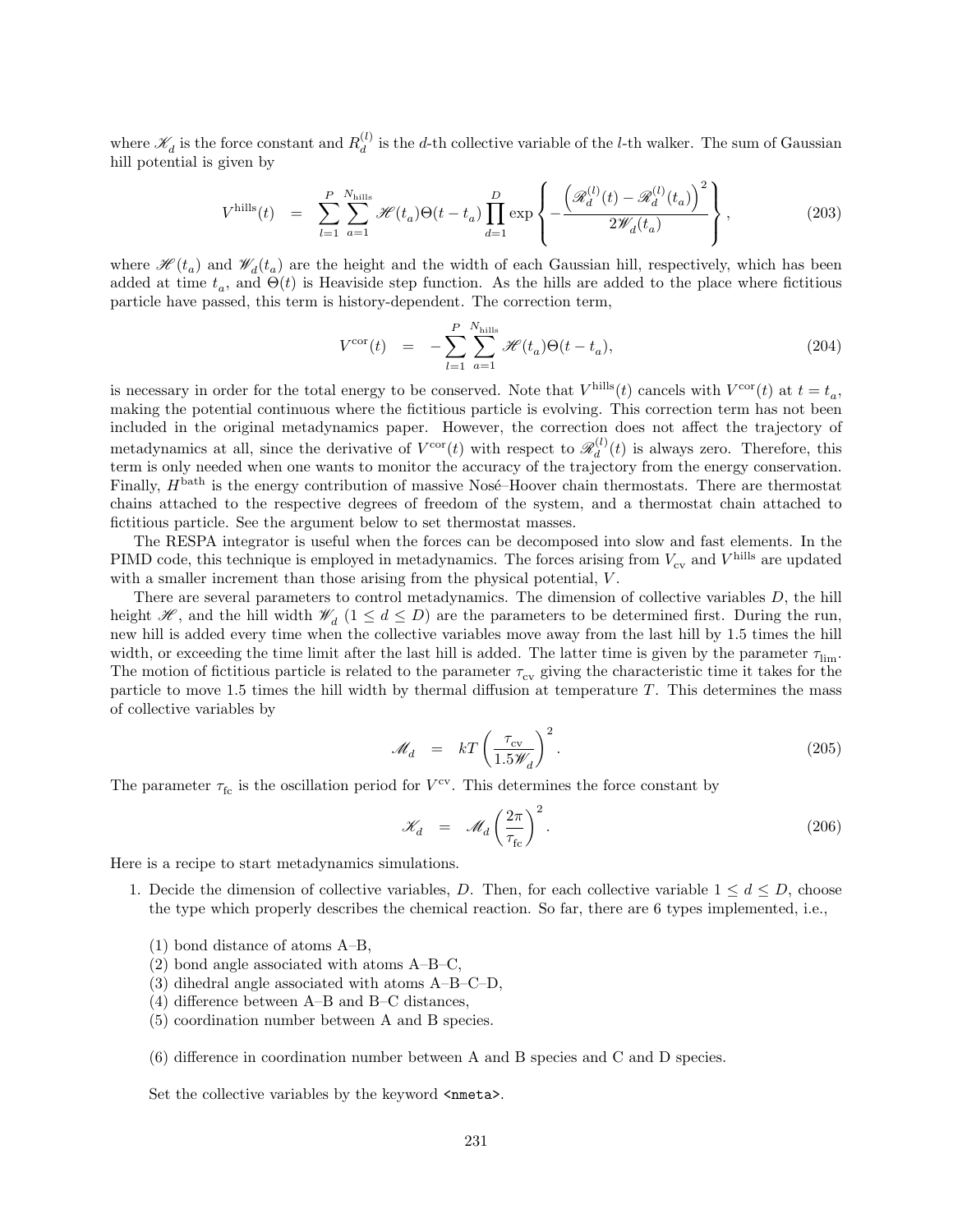- 2. Set the hill height,  $\mathcal H$  by the keyword  $\leq$ gh\_meta>.
- 3. Set the hill width,  $\mathscr{W}_d$ , for each kind of collective variable by the keyword  $\langle g \mathbf{w}_{\perp} \mathbf{m} \mathbf{e} \mathbf{t} \mathbf{a} \rangle$ .
- 4. Set characteristic time,  $\tau_{\rm cv}$ , for fictitious particle to move 1.5 times the hill width, which is given by the keyword <time\_cv\_meta>.
- 5. Set the time limit of adding hills,  $\tau_{\text{lim}}$ , by the keyword  $\text{time\_limit\_meta>}$ .
- 6. Set the oscillation period of harmonic potential,  $\tau_{\text{fc}}$ , by the keyword  $\texttt{time\_fc\_meta>}$ .
- 7. Set the step size *dt* to update the physical potential *V* is by the keyword <dt>. Also set the number of updates of the quickly varying hills potential  $V^{\text{hills}}$  and the harmonic potential  $V^{\text{cv}}$  per step  $\text{tdt}$  by the keyword <nref\_meta>.
- 8. (optional) Set the maximum number of Gaussian hills by the keyword  $\langle mg\_meta \rangle$ .
- 9. (optional) Set the print interval of energy components by the keyword  $\langle$ iprint\_meta>.
- 10. (optional) Set the print interval of hills reconstruction by the keyword <iprint\_rec\_meta>. Set the parameters for hills reconstruction by the keywords <params\_rec\_meta> and <ndim\_rec\_meta>.
- 11. (optional) Set print the interval of trajectory of collective variables by the keyword  $\epsilon$ iprint\_cv\_meta>.
- 12. Set characteristic time scale to determine the mass of thermostat attached to fictitious particle by the keyword <time\_cv\_bath>.

In some cases, it might be convenient to change the Gaussian hill height and hill width in the middle of the run. To do so, first interrupt the run by soft exit, and then restart it again with different settings of <gh\_meta> and <gw\_meta>. During the restarted run, Gaussian hill functions specified in *input.dat* will be simply added to the list *hills.ini*.

# **11.15 Conventional and well tempered metadynamics**

In conventional metadynamics, the bias potential is  $V^{\text{hills}}$  is equal to the deposited hills  $U^{\text{hills}}$ , i.e.,

$$
V^{\text{hills}} = U^{\text{hills}},\tag{207}
$$

and the free energy is estimated by

$$
Ahills = -Uhills.
$$
\n(208)

Meanwhile in well tempered metadynamics, the bias potential is

$$
V^{\text{hills}} = k_{\text{B}} \Delta T \log \left( 1 + \frac{U^{\text{hills}}}{k_{\text{B}} \Delta T} \right) \tag{209}
$$

and the free energy landscape is estimated by

$$
Ahills = -kB(T + \Delta T) \log \left( 1 + \frac{Uhills}{kB\Delta T} \right)
$$
 (210)

and therefore

$$
Ahills = -\gamma Vhills
$$
\n(211)

where  $\gamma = \frac{T + \Delta T}{\Delta T}$ . Well tempered metadynamics with  $\Delta T = \infty$  corresponds to conventional metadynamics. The deposited hills U<sup>hills</sup> are given in the file *hills.ini*. The free energy landscape A<sup>hills</sup> is given in the file *rec.out*.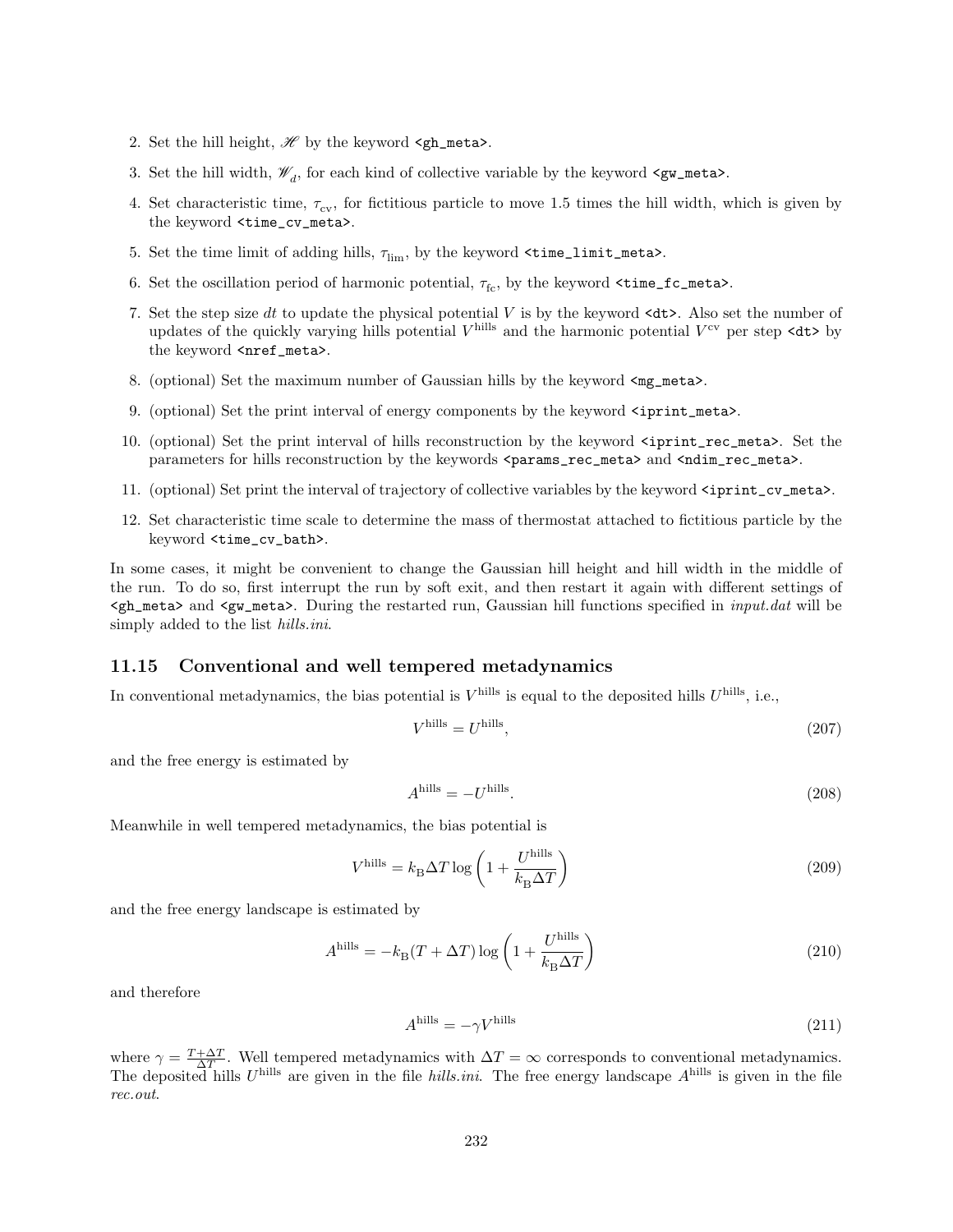The relation between the unbiased probability

$$
P_{\text{unbiased}}(\mathcal{R}) = \frac{e^{-\beta A^{\text{hills}}(\mathcal{R})}}{\int d\mathcal{R}e^{-\beta A^{\text{hills}}(\mathcal{R})}}
$$
(212)

and the unbiased probablity

$$
P_{\text{biased}}(\mathcal{R},t) = \frac{e^{-\beta(A^{\text{hills}}(\mathcal{R}) + V^{\text{hills}}(\mathcal{R}),t)}}{\int d\mathcal{R}e^{-\beta(A^{\text{hills}}(\mathcal{R}) + V^{\text{hills}}(\mathcal{R}),t)}}
$$
(213)

is

$$
P_{\text{unbiased}}(\mathcal{R}) = P_{\text{biased}}(\mathcal{R}, t) e^{\beta(V^{\text{hills}}(\mathcal{R}, t) - c(t))}
$$
\n(214)

where

$$
c(t) = \beta^{-1} \log \frac{\int d\mathcal{R}e^{-\beta A^{\text{hills}}(\mathcal{R})}}{\int d\mathcal{R}e^{-\beta (A^{\text{hills}}(\mathcal{R}) + V^{\text{hills}}(\mathcal{R}, t))}} = \beta^{-1} \log \frac{\int d\mathcal{R}e^{\beta \gamma V^{\text{hills}}(\mathcal{R}, t)}}{\int d\mathcal{R}e^{\beta (\gamma - 1) V^{\text{hills}}(\mathcal{R}, t))}}.
$$
(215)

Assuming local equilibrium approximation and ergodicity, the unbiased average of *A* is given by

$$
\langle A \rangle_{\text{unbiased}} \approx \frac{\left\langle Ae^{\beta(V^{\text{hills}}(\mathcal{R},t) - c(t))}\right\rangle_{\text{biased}}}{\left\langle e^{\beta(V^{\text{hills}}(\mathcal{R},t) - c(t))}\right\rangle_{\text{biased}}} = \frac{\int_0^T A(t)e^{\beta(V^{\text{hills}}(\mathcal{R},t) - c(t))}dt}{\int_0^T e^{\beta(V^{\text{hills}}(\mathcal{R},t) - c(t))}dt},\tag{216}
$$

where the last expression describes the time average of the biased metadynamics trajectory.

#### **11.15.1 Coordination number**

The coordination number between the species A and the species B using the rational function is given by

$$
R_d = \sum_{i \in A} \sum_{j \in B} \frac{1 - \left(\frac{r_{ij}}{d_{ij}}\right)^{\nu_{ij}}}{1 - \left(\frac{r_{ij}}{d_{ij}}\right)^{\mu_{ij}}}.
$$
\n(217)

where  $\mu_{ij}$ ,  $\nu_{ij}$  and  $d_{ij}$  are three parameters that determine the functional form. The coordination number within species A is given by

$$
R_d = \sum_{i \in A} \sum_{j>i \in A} \frac{1 - \left(\frac{r_{ij}}{d_{ij}}\right)^{\nu_{ij}}}{1 - \left(\frac{r_{ij}}{d_{ij}}\right)^{\mu_{ij}}}.
$$
\n(218)

# **11.16 Well sliced metadynamics**

The total Hamiltonian is [76, 77]

$$
H = H^{\text{cons}} + H^{\text{meta}} + H^{\text{afed}} + H^{\text{bath}},\tag{219}
$$

where

$$
H^{\text{cons}} = \sum_{l=1}^{P} \left[ H_{\text{sys}}^{(l)} \left( \left\{ \mathbf{r}^{(l)}, \mathbf{p}^{(l)} \right\} \right) + V_{\text{cv}}^{(l)} \left( \left\{ \mathcal{R}_c^{(l)}, \mathbf{r}^{(l)} \right\} \right) \right]
$$
(220)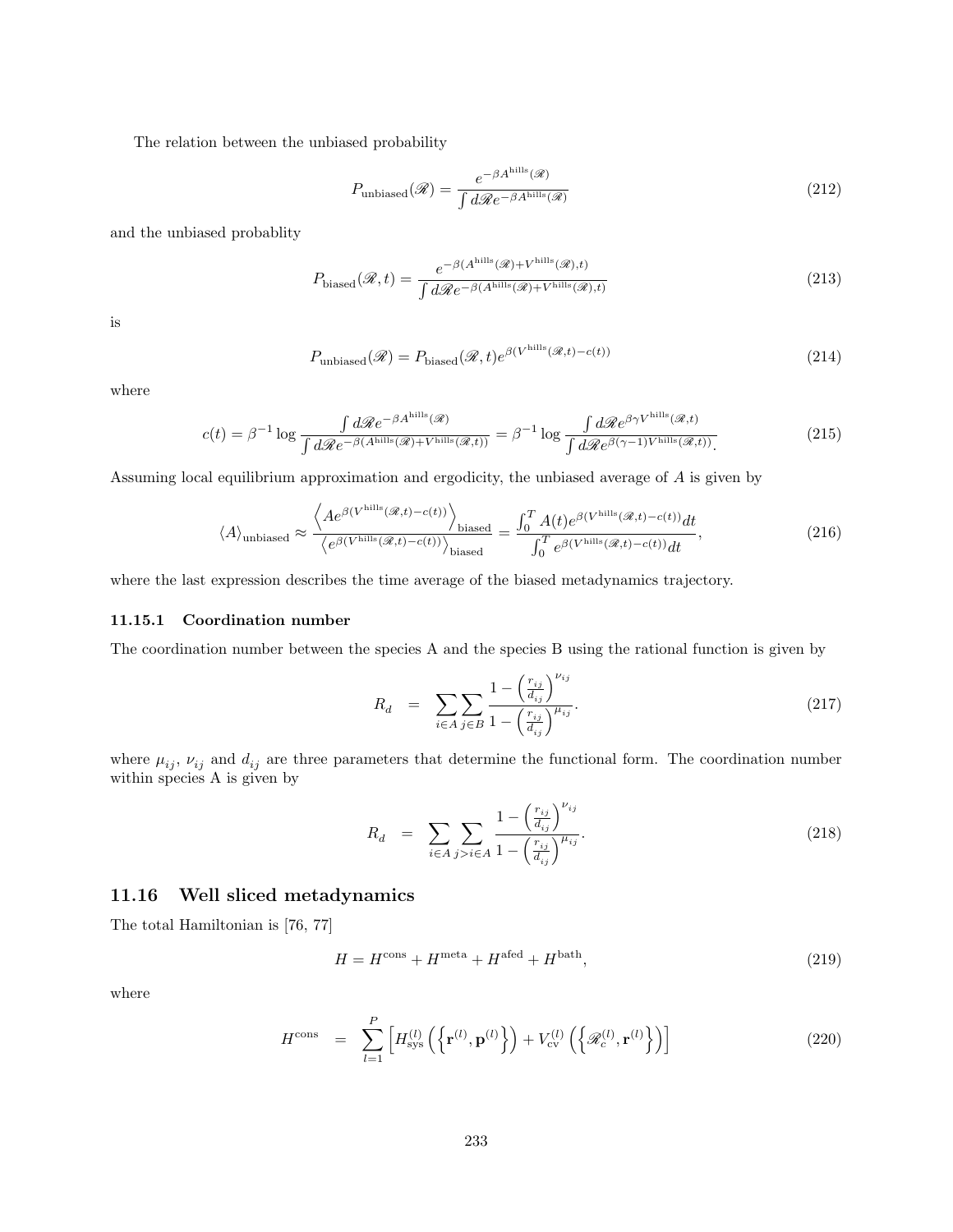is the contribution from constrained MD,

$$
H^{\text{meta}} = \sum_{l=1}^{P} \left[ H_{\text{sys}}^{(l)} \left( \left\{ \mathbf{r}^{(l)}, \mathbf{p}^{(l)} \right\} \right) + T_{\text{cv}}^{(l)} \left( \left\{ \boldsymbol{\mathcal{P}}_{m}^{(l)} \right\} \right) + V_{\text{cv}}^{(l)} \left( \left\{ \boldsymbol{\mathcal{R}}_{m}^{(l)}, \mathbf{r}^{(l)} \right\} \right) \right] + V_{\text{bills}}^{h}
$$
  
+  $V_{\text{hills}} \left( \left\{ \boldsymbol{\mathcal{R}}_{m}^{(1)}, \cdots, \boldsymbol{\mathcal{R}}_{m}^{(P)}, \mathbf{r}^{(1)}, \cdots, \mathbf{r}^{(P)} \right\} \right) + V_{\text{cor}}$  (221)

is the contribution from metadynamics,

$$
H^{\text{afed}} = \sum_{l=1}^{P} \left[ H_{\text{sys}}^{(l)} \left( \left\{ \mathbf{r}^{(l)}, \mathbf{p}^{(l)} \right\} \right) + T_{\text{cv}}^{(l)} \left( \left\{ \boldsymbol{\mathcal{P}}_{a}^{(l)} \right\} \right) + V_{\text{cv}}^{(l)} \left( \left\{ \boldsymbol{\mathcal{R}}_{a}^{(l)}, \mathbf{r}^{(l)} \right\} \right) \right]
$$
(222)

is the contribution from adiabatic free energy dynamics, and  $H<sup>bath</sup>$  is the contributions of thermostats. Note that in the implementation in the PIMD code, the temperature is always set equal to the physical temperature. The free energy respect to the constrained MD collective variable, *R<sup>c</sup>* , and the metadynamics collective variable,  $\mathcal{R}_m$ , is defined as

$$
A(\mathcal{R}_c, \mathcal{R}_m) = -\beta^{-1} \log \int d\mathbf{r} \exp(-\beta V_{\rm sys}(\mathbf{r})) \tag{223}
$$

The reweighting scheme employed in the PIMD code is different from that of the original method. We use the equivalence for the free energy with

$$
A(\mathcal{R}_c, \mathcal{R}_m) = A_c'(\mathcal{R}_c) + \Delta A_{\mathcal{R}_c}(\mathcal{R}_m)
$$
\n(224)

where we have defined the free energy in the reduced space

$$
A_c'(\mathcal{R}_c) = -\beta^{-1} \log \int d\mathcal{R}_m \exp(-\beta A(\mathcal{R}_c, \mathcal{R}_m))
$$
\n(225)

and the shift from it

$$
\Delta A_{\mathcal{R}_c}(\mathcal{R}_m) = -\beta^{-1} \log \frac{\exp(-\beta A(\mathcal{R}_c, \mathcal{R}_m))}{\int d\mathcal{R}_m \exp(-\beta A(\mathcal{R}_c, \mathcal{R}_m))}.
$$
\n(226)

The first term is evaluated by thermodynamic integration along the set of different constraints  $(\mathscr{R}_c^{(1)}, \cdots, \mathscr{R}_c^{(P)}),$ 

$$
A_c'(\mathcal{R}_c) = \int d\mathcal{R}_c \nabla A_c'(\mathcal{R}_c) = \sum_l \left( \mathcal{R}_c^{(l+1)} - \mathcal{R}_c^{(l)} \right) \left( \frac{\nabla A_c'(\mathcal{R}_c^{(l+1)}) + \nabla A_c'(\mathcal{R}_c^{(l)})}{2} \right)
$$
(227)

where

$$
\nabla A_c'(\mathcal{R}_c) = \frac{\nabla \int d\mathcal{R}_m \exp(-\beta A(\mathcal{R}_c, \mathcal{R}_m))}{\int d\mathcal{R}_m \exp(-\beta A(\mathcal{R}_c, \mathcal{R}_m))} = \frac{\int d\mathbf{r} \exp(-\beta V_{\rm sys}(\mathbf{r})) \nabla \delta(\mathcal{R}_c - R_c(\mathbf{r}))}{\int d\mathbf{r} \exp(-\beta V_{\rm sys}(\mathbf{r})) \delta(\mathcal{R}_c - R_c(\mathbf{r}))}
$$
  
\n
$$
\approx \frac{\int d\mathcal{R}_c \int d\mathbf{r} \exp(-\beta (V_{\rm sys}(\mathbf{r}) + V_{\rm cv}(\mathbf{r}, \mathcal{R}_c)))[-\beta \mathcal{K}_c(\mathcal{R}_c - R_c(\mathbf{r}))]}{\int d\mathcal{R}_c \int d\mathbf{r} \exp(-\beta (V_{\rm sys}(\mathbf{r})) + V_{\rm cv}(\mathbf{r}, \mathcal{R}_c)))}
$$
  
\n
$$
= \frac{\int d\mathcal{R}_m \int d\mathcal{R}_c \int d\mathbf{r} \exp(-\beta V)[-\beta \mathcal{K}_c(\mathcal{R}_c - R_c(\mathbf{r}))] \exp(\beta (V^{\rm {hills}}(\mathcal{R}_m) + V^{\rm cor}))}{\int d\mathcal{R}_m \int d\mathcal{R}_c \int d\mathbf{r} \exp(-\beta V) \exp(\beta (V^{\rm {hills}}(\mathcal{R}_m) + V^{\rm cor}))}
$$
  
\n
$$
= \frac{\langle [-\beta \mathcal{K}_c(\mathcal{R}_c - R_c(\mathbf{r}))] \exp(\beta (V^{\rm {hills}}(\mathcal{R}_m) + V^{\rm cor}))]}{\langle \exp(\beta (V^{\rm {hills}}(\mathcal{R}_m) + V^{\rm cor})) \rangle}
$$
(228)

with

$$
V = V_{\rm sys}(\mathbf{r}) + V_{\rm cv}(\mathbf{r}, \mathcal{R}_c) + V^{\rm hills}(\mathcal{R}_m) + V^{\rm cor}.\tag{229}
$$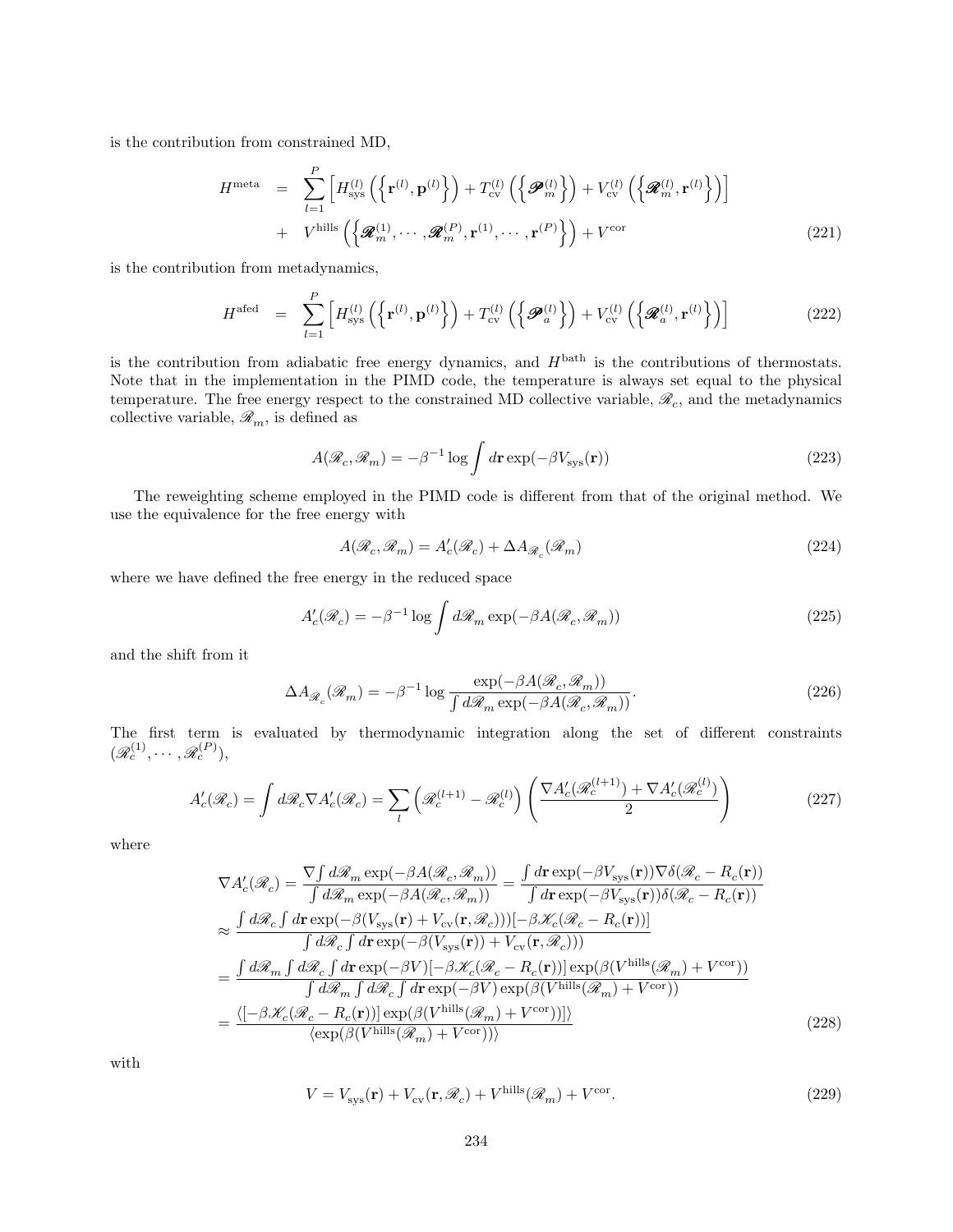Note that the second term does not change upon addition of any constant function of *R<sup>c</sup>* . Explicitly,

$$
\Delta A_{\mathcal{R}_c}(\mathcal{R}_m) = -\beta^{-1} \log \frac{\exp(-\beta A_{\mathcal{R}_c}''(\mathcal{R}_m))}{\int d\mathcal{R}_m \exp(-\beta A_{\mathcal{R}_c}''(\mathcal{R}_m))}
$$
(230)

for

$$
A''_{\mathcal{R}_c}(\mathcal{R}_m) = A(\mathcal{R}_c, \mathcal{R}_m) + c(\mathcal{R}_c).
$$
\n(231)

Thus,  $A''_{\mathcal{R}_c}(\mathcal{R}_m)$  is taken as the metadynamics free energy surface at each constraint,  $\mathcal{R}_c$ .

# **11.17 Mean force dynamics (AFED)**

The Helmholtz free energy of the *l*-th bead (replica) is given as

$$
A_{\text{cv}}^{(l)}(\mathscr{R}_1, \cdots, \mathscr{R}_D) = -\beta^{-1} \log \int dr_{1x}^{(l)} \cdots dr_{Nz}^{(l)} e^{-\beta V^{(l)}} (r_{1x}^{(l)}, \cdots, r_{Nz}^{(l)}) \prod_{d=1}^D \delta \left( \mathscr{R}_d^{(l)} - R_d^{(l)} \left( \mathbf{r}^{(l)} \right) \right) (232)
$$

where  ${\{\bf r}^{(l)}\}$  and  ${\{\bf p}^{(l)}\}$  are the set of 3*N*-dimensional Cartesian coordinates and momenta of the system of the *l*-th bead, while  $\{\mathscr{R}^{(l)}\} = (\mathscr{R}_1^{(l)}, \cdots, \mathscr{R}_D^{(l)})$  $\left\{\mathbf{\mathcal{P}}^{(l)}\right\} = \left(\mathbf{\mathcal{P}}^{(l)}_1, \cdots, \mathbf{\mathcal{P}}^{(l)}_D\right)$  $\binom{D}{D}$  are the set of *D*-dimensional coordinate and momenta of the fictitious CV particles, respectively, of the *l*-th bead.  $R_d^{(l)}$  $\frac{d}{d}$  is the *d*-th collective variable of the *l*-th bead.

In driven AFED [72], the free energy can be approximated by

$$
A_{\rm cv}^{(l)} \approx -\beta^{-1} \log \int dr_{1x} \cdots dr_{Nz} e^{-\beta (V^{(l)} + V_{\rm cv}^{(l)})} + \text{const.}
$$
 (233)

where

$$
V_{\text{cv}}^{(l)} = \sum_{d=1}^{D} \frac{\mathcal{K}_d}{2} \left\{ \mathcal{R}_d^{(l)} - R_d^{(l)} \left( \mathbf{r}^{(l)} \right) \right\}^2 \tag{234}
$$

is the sum of harmonic potentials acting between the fictitious particle  $\mathscr{R}_d^{(l)}$  $a_d^{(l)}$  and the collective variable  $R_d^{(l)}$ *d* with the force constant  $\mathscr{K}_d$ . The free energy gradient is given by

$$
\frac{\partial A_{\rm cv}^{(l)}}{\partial \mathcal{R}_d^{(l)}} = \frac{\int dr_{1x} \cdots dr_{Nz} \mathcal{K}_d \left\{ \mathcal{R}_d^{(l)} - R_d^{(l)} \left( \mathbf{r}^{(l)} \right) \right\} e^{-\beta \left( V^{(l)} + V_{\rm cv}^{(l)} \right)}}{\int dr_{1x} \cdots dr_{Nz} e^{-\beta \left( V^{(l)} + V_{\rm cv}^{(l)} \right)}} = \left\langle \mathcal{K}_d \left\{ \mathcal{R}_d^{(l)} - R_d^{(l)} \left( \mathbf{r}^{(l)} \right) \right\} \right\rangle_{\rm md}.
$$
 (235)

Except the case of finite difference version of gentlest ascent dynamics, the coordinates and momenta are common for all the beads  $1 \leq l \leq P$ , i.e.,

$$
\mathcal{R}_d = \mathcal{R}_d^{(l)}, \qquad \mathcal{P}_d = \mathcal{P}_d^{(l)} \tag{236}
$$

In this case, the mean force in Eq.(235) can be estimated using parallel-dynamics [70] as

$$
\frac{\partial A_{\rm cv}}{\partial \mathcal{R}_d} = \sum_{l=1}^{P} W_l \left\langle \mathcal{K}_d \left\{ \mathcal{R}_d - R_d^{(l)} \left( \mathbf{r}^{(l)} \right) \right\} \right\rangle_{\rm md},\tag{237}
$$

where

$$
W_l = \frac{e^{-\beta w^l}}{\sum_l e^{-\beta w^l}},\tag{238}
$$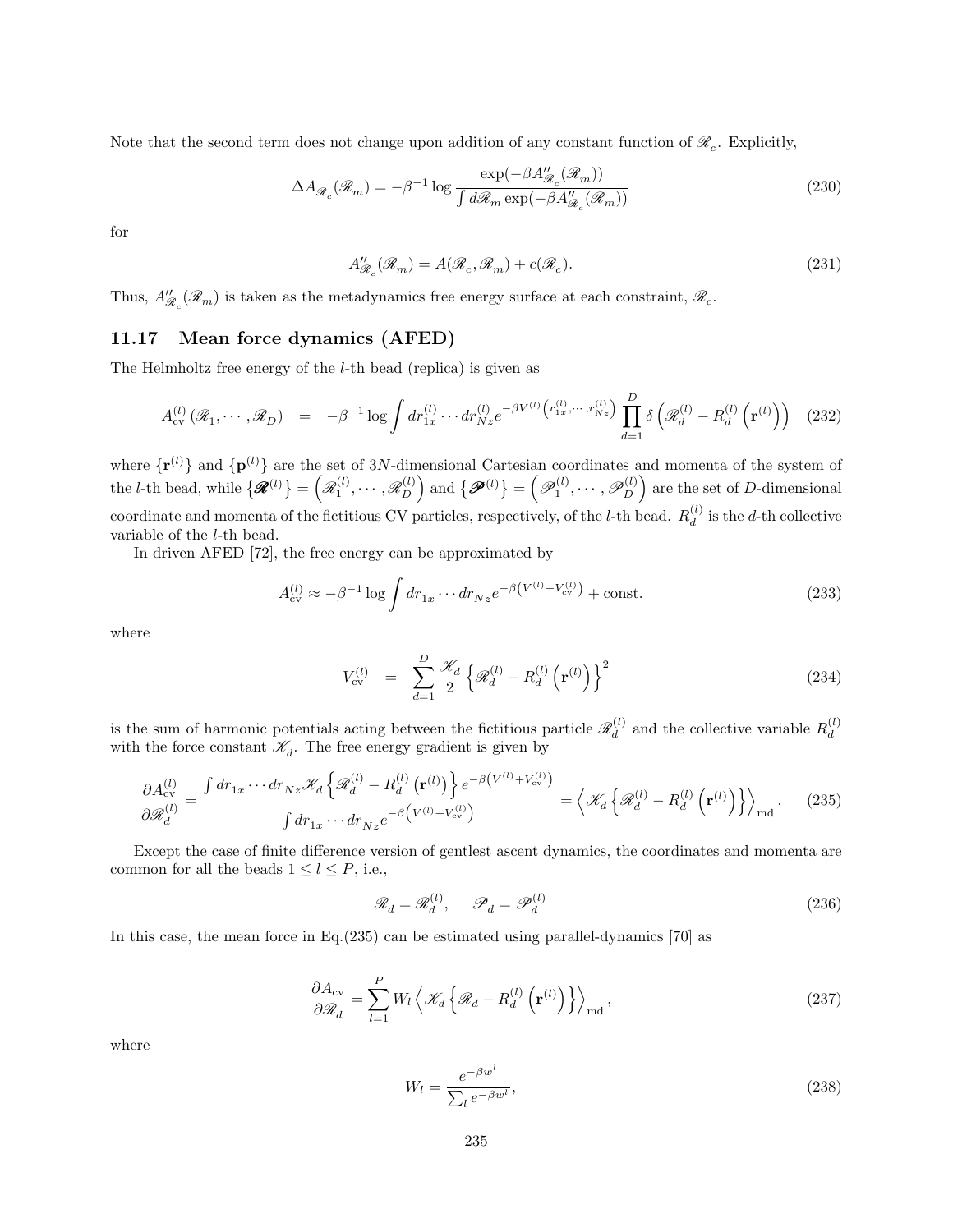and

$$
w^{l} = \sum_{d} \int_{\mathcal{R}_{d}(0)}^{\mathcal{R}_{d}(t)} \left\langle \frac{\partial V_{\text{cv}}^{(l)}}{\partial \mathcal{R}_{d}} \right\rangle_{\text{md}} d\mathcal{R}_{d}.
$$
\n(239)

 $W_l$  in Eq.(238) is invoked when  $\text{Siption}_\text{a}$  ( $\text{Sip}_\text{a}$ ) = 2, while  $W_l$  is taken as "1" for any replica with  $\epsilon$ ioption\_afed> = 1 (default setting). See ref.[70] for the details of the parallel-dynamics.

#### **11.17.1 Steepest descent**

**Theory.** The minimum point of free energy is searched by steepest descent. The mass-weighted coordinate of collective variable is defined as

$$
\mathcal{Q}_d = \sqrt{\mathcal{M}_d} \mathcal{R}_d. \tag{240}
$$

The steepest descent path is defined by the trajectory of the equation,

$$
\frac{d\mathcal{Q}_d}{dt} = -\frac{\nabla_d A_{\rm cv}}{|\nabla A_{\rm cv}|}\tag{241}
$$

where the free gradient with respect to  $\mathcal{Q}_d$  is defined by

$$
\nabla_d A_{\rm cv} = \frac{\partial A_{\rm cv}}{\partial \mathcal{Q}_d} = \frac{1}{\sqrt{\mathcal{M}_d}} \frac{\partial A_{\rm cv}}{\partial \mathcal{R}_d},\tag{242}
$$

and the norm is given by

$$
|\nabla A_{\rm cv}|^2 = \sum_{d=1}^D \frac{1}{\mathcal{M}_d} \left(\frac{\partial A_{\rm cv}}{\partial \mathcal{R}_d}\right)^2.
$$
 (243)

Then Eq.(241) is equivalent to

$$
\mathcal{M}_d \frac{d\mathcal{R}_d}{dt} = -\frac{1}{|\nabla A_{\rm cv}|} \frac{\partial A_{\rm cv}}{\partial \mathcal{R}_d}.
$$
\n(244)

In the PIMD code, the mass of fictitious particle is set as

$$
\mathcal{M}_d = \frac{1}{\Delta \mathcal{R}_d^{\text{ref}^2}}\tag{245}
$$

where is the reference shift  $\Delta \mathcal{R}_d^{\text{ref}}$  is a parameter with the same dimension as that of the corresponding collective variable. Then  $\Delta t_{\rm cv}$  becomes dimensionless.

#### **Implementation.**

*•* The Euler method

$$
\mathcal{Q}_d(t+dt) = \mathcal{Q}_d(t) - \frac{\nabla_d A_{\text{cv}}}{|\nabla A_{\text{cv}}|} dt
$$
\n(246)

is employed.

• The PIMD code makes sure if the position of fictitious particle are inside the designated range

$$
\mathcal{R}_d^{\min} < \mathcal{R}_d < \mathcal{R}_d^{\max} \tag{247}
$$

and the free energy range

$$
A_{\rm cv} < A_{\rm cv}^{\rm max}.\tag{248}
$$

The calculation stops if they go out of bounds. The parameters  $\mathscr{R}^{\min}_{d}$  and  $\mathscr{R}^{\max}_{d}$  are given by the keyword **<params\_afed>**, while the parameters  $A_{\text{cv}}^{\text{max}}$  is given by the keyword **<fenergy\_max\_afed>**.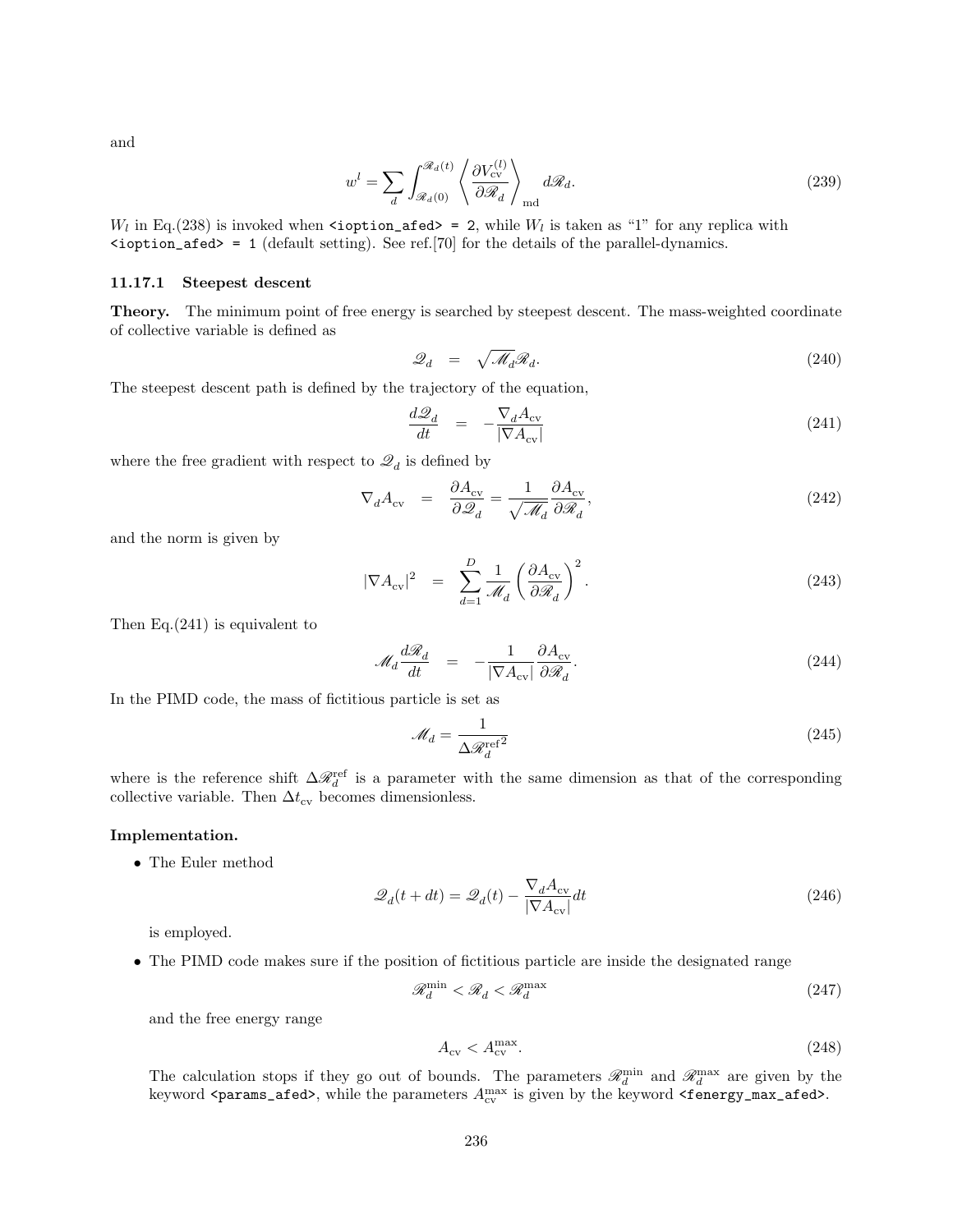• The AFED step size is initially given by  $\Delta t_{\rm cv}$  = (the value given by the keyword  $\langle dt$  descent\_afed>), but it is diminished when it is judged to be close the minimum. The judgement is done from the angle between free energy gradients of the current AFED step (*t*) and the previous AFED step  $(t - \Delta t_{cv})$ ,

$$
\xi = \arccos\left(\frac{\nabla A_{\text{cv}}(t) \cdot \nabla A_{\text{cv}}(t - \Delta t_{\text{cv}})}{|\nabla A_{\text{cv}}(t)| \, |\nabla A_{\text{cv}}(t - \Delta t_{\text{cv}})|}\right). \tag{249}
$$

If  $\xi > 90^\circ$ , it is judged to be converging to a stationary point (a minimum point, in this case). Then  $\Delta t_{\rm cv}$  is descreased by multipling a damping factor  $\lambda^{\rm afed}$ , i.e.,  $\Delta t_{\rm cv} \to \lambda^{\rm afed} \Delta t_{\rm cv}$ , where  $\lambda^{\rm afed}$  is a value given by the keyword <dt\_damp\_afed>. On the other hand, if *ξ ≤* 90*◦* continues for more than five consecutive AFED steps, it is rejudged to be far from a stationary point. Then  $\Delta t_{\rm cv}$  is increased again by dividing by the damping factor,  $\Delta t_{\rm cv} \to \Delta t_{\rm cv}/\lambda^{\rm afed}$ . The latter happens only as long as  $\Delta t_{\rm cv}$  is smaller than the initial value given by the keyword **<dt\_descent\_afed>**. When  $\Delta t_{\rm cv}$  becomes smaller than a converged AFED step size,  $\Delta t_{\rm cv}$  < (the value given by the keyword  $\texttt{}$ ), the calculation stops.

**Simulation setup.** Here is a recipe to start steepest descent simulations.

- 1. Decide the dimension of collective variables, *D*. Then, for each collective variable  $1 \leq d \leq D$ , choose the type which properly describes the chemical reaction. So far, there are 5 types implemented, i.e.,
	- (1) bond distance of atoms A–B,
	- (2) bond angle associated with atoms A–B–C,
	- (3) dihedral angle associated with atoms A–B–C–D,
	- (4) difference between A–B and B–C distances,
	- (5) coordination number between A and B species.

Set the collective variables by the keyword  $<$ ncons>.

- 2. Set the force constant of harmonic potential,  $\mathscr{K}_d$ , by the keyword  $\epsilon$ **params\_cons>**.
- 3. Set the initial AFED step size, the damping factor, and the converged AFED step size by the keywords <dt\_descent\_afed>, <dt\_damp\_afed>, and <dt\_conv\_afed>, respectively.
- 4. Set the reference shift,  $\Delta \mathcal{R}_d^{\text{ref}}$ , as well as the lower bound  $\mathcal{R}_d^{\text{min}}$  and the upper bound  $\mathcal{R}_d^{\text{max}}$ , for each kind of collective variable by the keyword <params\_afed>.
- 5. Set the upper bound of the free energy to be explored,  $A_{\text{cv}}^{\text{max}}$ , by the keyword  $\texttt{\vcenter{\textbf{v}}}$   $\texttt{v}$   $\texttt{v}$   $\texttt{v}$   $\texttt{v}$   $\texttt{v}$   $\texttt{v}$   $\texttt{v}$   $\texttt{v}$   $\texttt{v}$   $\texttt{v}$   $\texttt{v}$   $\texttt{v}$   $\texttt{v}$
- 6. Set the number of preliminary and productive MD steps by the keyword  $\langle$ nstep\_pre\_afed> and <nstep\_pro\_afed>, respectively.

#### **11.17.2 Gentlest ascent dynamics**

**Theory.** The saddle point of free energy is searched by gentlest ascent dynamics. The position of fictitious particle is described in terms of the mass weighted coordinates  $\mathcal{Q}_d$ . The gentlest ascent dynamics is defined by the trajectory of the equation,

$$
\frac{d\mathcal{Q}_d}{dt} = \frac{\tilde{F}_d}{\sqrt{\sum_{d=1}^D \tilde{F}_d^2}}\tag{250}
$$

with

$$
\tilde{F}_d = -\nabla_d A_{\text{cv}} + \left(2\sum_{d'=1}^D \nabla_{d'} A_{\text{cv}} \cdot n_{d'}\right) n_d,\tag{251}
$$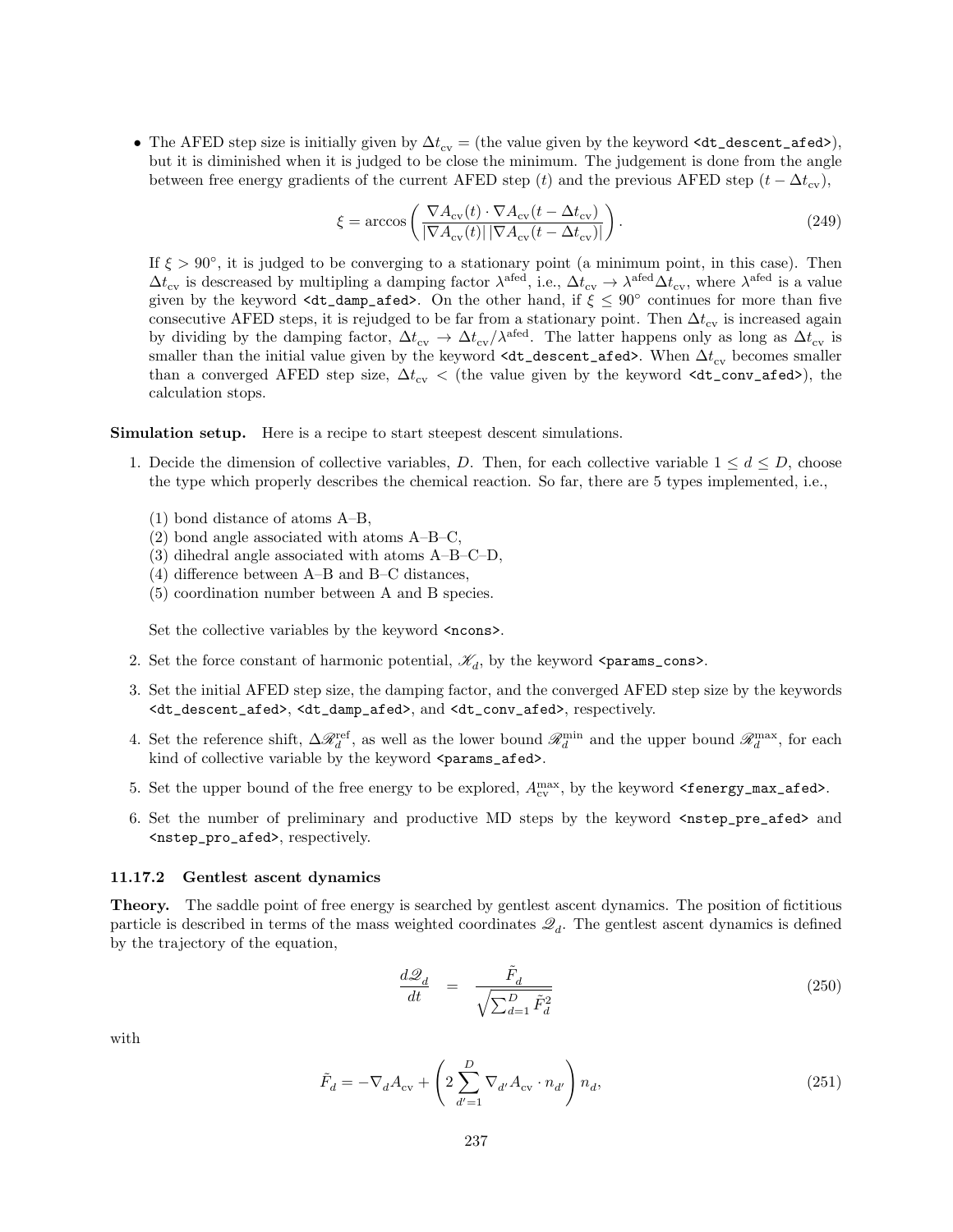where  $n_d$  is a vector that is subject to the equation

$$
\frac{dn_d}{dt} = \frac{1}{\gamma^{\text{gad}}} \left[ -\sum_{d'=1}^{D} \nabla_{dd'}^2 A_{\text{cv}} \cdot n_{d'} + \left( \sum_{d'=1}^{D} n_{d'} \sum_{d''=1}^{D} \nabla_{d'd''}^2 A_{\text{cv}} \cdot n_{d''} \right) n_d \right]
$$
(252)

with the hessian

$$
\nabla_{dd'}^2 A_{\rm cv} = \frac{\partial^2 A_{\rm cv}}{\partial \mathcal{Q}_d \partial \mathcal{Q}_{d'}}
$$
\n(253)

and the parameter  $\gamma^{\text{gad}}$ .

## **Implementation.**

• The Euler method is used to update the position of fictitious particle.

$$
\mathcal{Q}_d(t+dt) = \mathcal{Q}_d + \frac{\tilde{F}_d}{\sqrt{\sum_{d=1}^D \tilde{F}_d^2}} dt
$$
\n(254)

with

$$
\tilde{F}_d = -a_d + \left(2\sum_{d'=1}^D a_{d'} \cdot n_{d'}\right) n_d.
$$
\n(255)

The vector  $a_d$  is computed either analytically or numerically (see below).

*•* The following equation is used to update the unit vector.

$$
n_d(t + dt) = \frac{n_d(t) - b_d(t)dt/\gamma^{\text{sad}}}{\sqrt{\sum_{d'=1}^{D} [n_{d'}(t) - b_{d'}(t)dt/\gamma^{\text{sad}}]^2}}
$$
(256)

where

$$
b_d(t) = \sum_{d'=1}^{D} \nabla_{dd'}^2 A_{\text{cv}}(t) \cdot n_{d'}(t).
$$
 (257)

The vector  $b_d$  is computed either analytically or numerically (see below).

• The PIMD code makes sure if the position of fictitious particle are inside the designated range

$$
\mathcal{R}_d^{\min} < \mathcal{R}_d < \mathcal{R}_d^{\max}.\tag{258}
$$

The calculation stops if they go out of bounds. The parameters  $\mathscr{R}^{\min}_{d}$  and  $\mathscr{R}^{\max}_{d}$  are given by the keyword **<params\_afed>**, while the parameters  $A_{\text{cv}}^{\text{max}}$  is given by the keyword **<fenergy\_max\_afed>**.

• The AFED step size is initially given by  $\Delta t_{\rm cv}$  = (the value given by the keyword  $\langle dt\_assert\_afed \rangle$ ), but it is diminished when it is judged to be close the saddle. The judgement is done from the angle free energy gradients of the current AFED step (*t*) and the previous AFED step  $(t - \Delta t_{cv})$ ,

$$
\xi = \arccos\left(\frac{\nabla A_{\text{cv}}(t) \cdot \nabla A_{\text{cv}}(t - \Delta t_{\text{cv}})}{|\nabla A_{\text{cv}}(t)| \, |\nabla A_{\text{cv}}(t - \Delta t_{\text{cv}})|}\right). \tag{259}
$$

If  $\xi > 90^\circ$ , it is judged to be converging to a stationary point (a saddle point, in this case). Then  $\Delta t_{\rm cv}$  is descreased by multipling a damping factor  $\lambda^{\text{afed}}$ , i.e.,  $\Delta t_{\text{cv}} \to \lambda^{\text{afed}} \Delta t_{\text{cv}}$ , where  $\lambda^{\text{afed}}$  is a value given by the keyword <dt\_damp\_afed>. On the other hand, if *ξ ≤* 90*◦* continues for more than five consecutive AFED steps, it is rejudged to be far from a stationary point. Then  $\Delta t_{\rm cv}$  is increased again by dividing by the damping factor,  $\Delta t_{\rm cv} \rightarrow \Delta t_{\rm cv}/\lambda^{\rm afed}$ . The latter happens only as long as  $\Delta t_{\rm cv}$  is smaller than the initial value given by the keyword  $\texttt{}$ . When  $\Delta t_{cv}$  becomes smaller than a converged AFED step size,  $\Delta t_{\rm cv}$  < (the value given by the keyword <dt\_conv\_afed>), the calculation stops.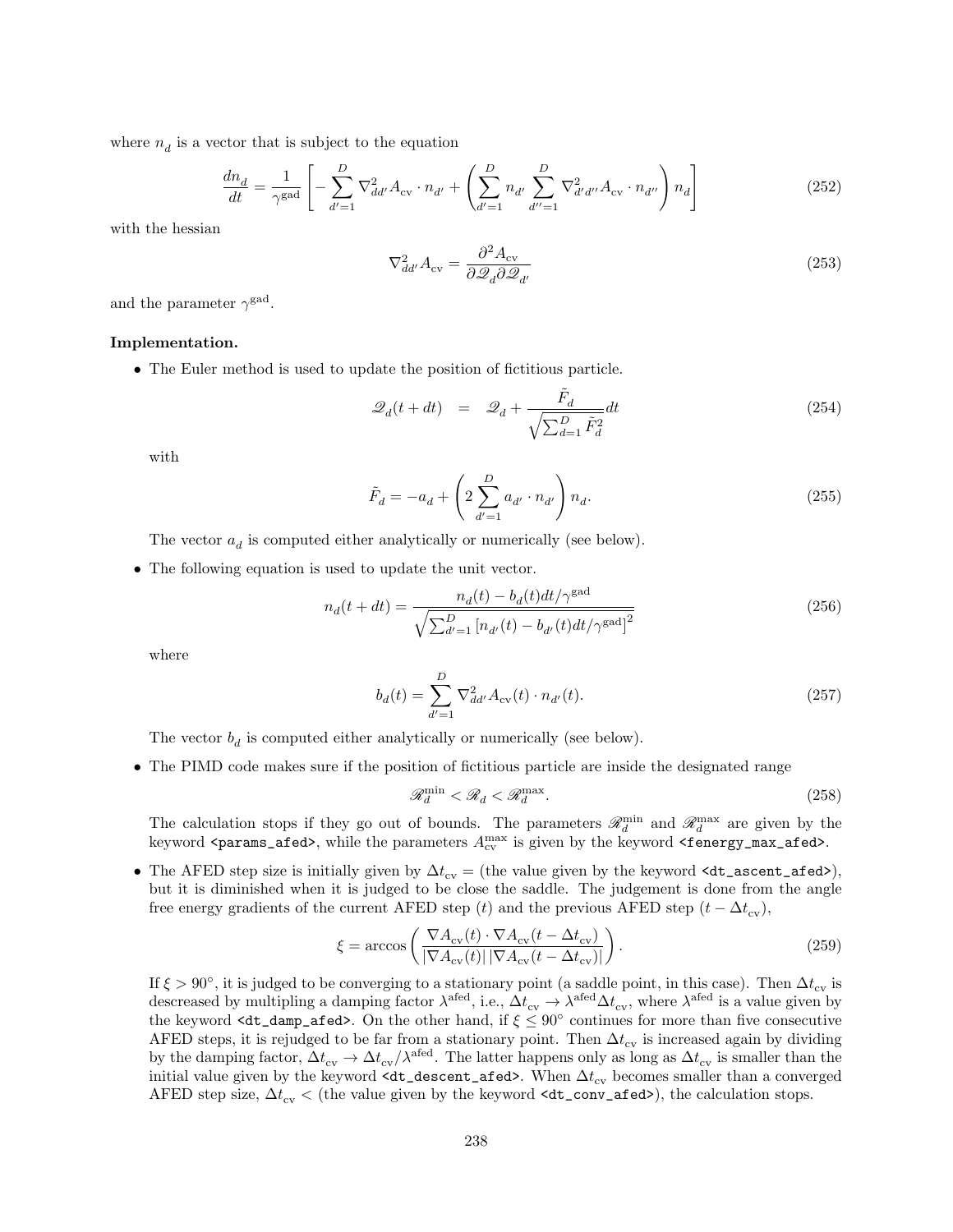• In the case of <hessian\_ascent\_afed> = ANALITICAL, the hessian is calculated analytically.

$$
\frac{\partial^2 A_{\text{cv}}^{(l)}}{\partial \mathcal{R}_d^{(l)} \partial \mathcal{R}_{d'}^{(l)}} = \delta_{dd'} \mathcal{K}_d - \beta \left[ \left\langle \mathcal{F}_d^{(l)} \mathcal{F}_{d'}^{(l)} \right\rangle_{\text{md}} - \left\langle \mathcal{F}_d^{(l)} \right\rangle_{\text{md}} \left\langle \mathcal{F}_{d'}^{(l)} \right\rangle_{\text{md}} \right]
$$
(260)

where

$$
\mathscr{F}_d^{(l)} = -\mathscr{K}_d \left\{ \mathscr{R}_d^{(l)} - R_d^{(l)} \left( \mathbf{r}^{(l)} \right) \right\}.
$$
\n(261)

• In the case of  $\epsilon$ hessian\_ascent\_afed> = NUMERICAL, the finite difference method is employed. This is done in the following way. The free energy gradient,  $\nabla_{d'}A_{\text{cv}}$ , is evaluated at each bead *s*, at the position  $\mathcal{Q}^{(s)} = \left\{ \mathcal{Q}_1^{(s)}, \cdots, \mathcal{Q}_D^{(s)} \right\}$  $\{S^{(s)}\}$  with  $1 \leq s \leq P$ . The *P* beads are centered at  $\mathcal{Q} = \{Q_1, \dots, Q_D\}$ and they are spread along the unit vector  $\mathbf{n} = \{n_1, \dots, n_D\}$  with equal space from  $-\epsilon^{\text{gad}}$  to  $+\epsilon^{\text{gad}}$ , i.e.,

$$
\mathcal{Q}_d^{(s)} = \mathcal{Q}_d + n_d \epsilon_s^{\text{gad}} \tag{262}
$$

where

$$
\epsilon_s^{\text{gad}} = \epsilon^{\text{gad}} \left( \frac{2s - P - 1}{P - 1} \right)
$$
\n(263)

and  $\epsilon^{\rm gad}$  is a constant value given by the keyword **<fdiff\_sampling\_afed>**. From the first order Taylor expansion of the gradient of each bead  $\nabla_{d'} A_{\text{cv}} (\mathcal{Q}^{(s)})$  around the center  $\mathcal{Q}$ , one obtains

$$
\nabla_{d'} A_{\rm cv} \left( \mathcal{Q}^{(s)} \right) = a_{d'} + b_{d'} \epsilon_s^{\rm gad} + c_{d'} \epsilon_s^{\rm gad^2} + \cdots \tag{264}
$$

where

$$
a_{d'} = \nabla_{d'} A_{\text{cv}} \left( \mathcal{Q} \right) = \nabla_{d'} A_{\text{cv}} \tag{265}
$$

and

$$
b_{d'} = \sum_{d=1}^{D} \nabla_{dd'}^2 A_{\text{cv}} (\mathbf{\mathcal{Q}}) \cdot n_d = \sum_{d=1}^{D} \nabla_{dd'}^2 A_{\text{cv}} \cdot n_d.
$$
 (266)

Thus,  $a_{d'}$  and  $b_{d'}$  can be obtained by the least-square fitting of the function  $\nabla_{d'}A_{\text{cv}}(\mathscr{Q}^{(s)})$  with respect to  $\epsilon_s^{\text{gad}}$ . In the PIMD code, the least-square fitting to a quadratic function is employed.

The implementation is modified from version 2.3 as follows, with respect to the guiding vector **n**.

- When restarted with the status "EQ", a random displacement is invoked in the first AFED step, and **n** is generated along the vector of the displacement.
- When restarted with the status "AS", a calculation of full hessian **H** (which requires the computational time equal to *D* AFED steps where *D* is the CV dimension) is invoked at the first AFED step, and **n** is set as the lowest eigenvector in the first AFED step.
- *•* A calculation of **H** is invoked at every 20 AFED steps, and **n** is reset as the lowest eigenvector.
- **n** is not updated at any AFED step while the value of  $\omega^2 = \mathbf{n}^{\dagger} \cdot \mathbf{H} \mathbf{n}$  is positive (which means that the convex is downward along the direction **n**).

The AFED step size is controlled in the following manner.

- *•* The AFED step size is varied after the fifth AFED step.
- The AFED step is accepted as long as the angle between the last two moves do not exceed 90 degrees.
- If the last AFED step is rejected the AFED step size is diminished by 70 percent.
- However, if the last five moves are accepted the AFED step size is increased again by 30 percent.
- The run is terminated once the AFED step size becomes less than a threshold value.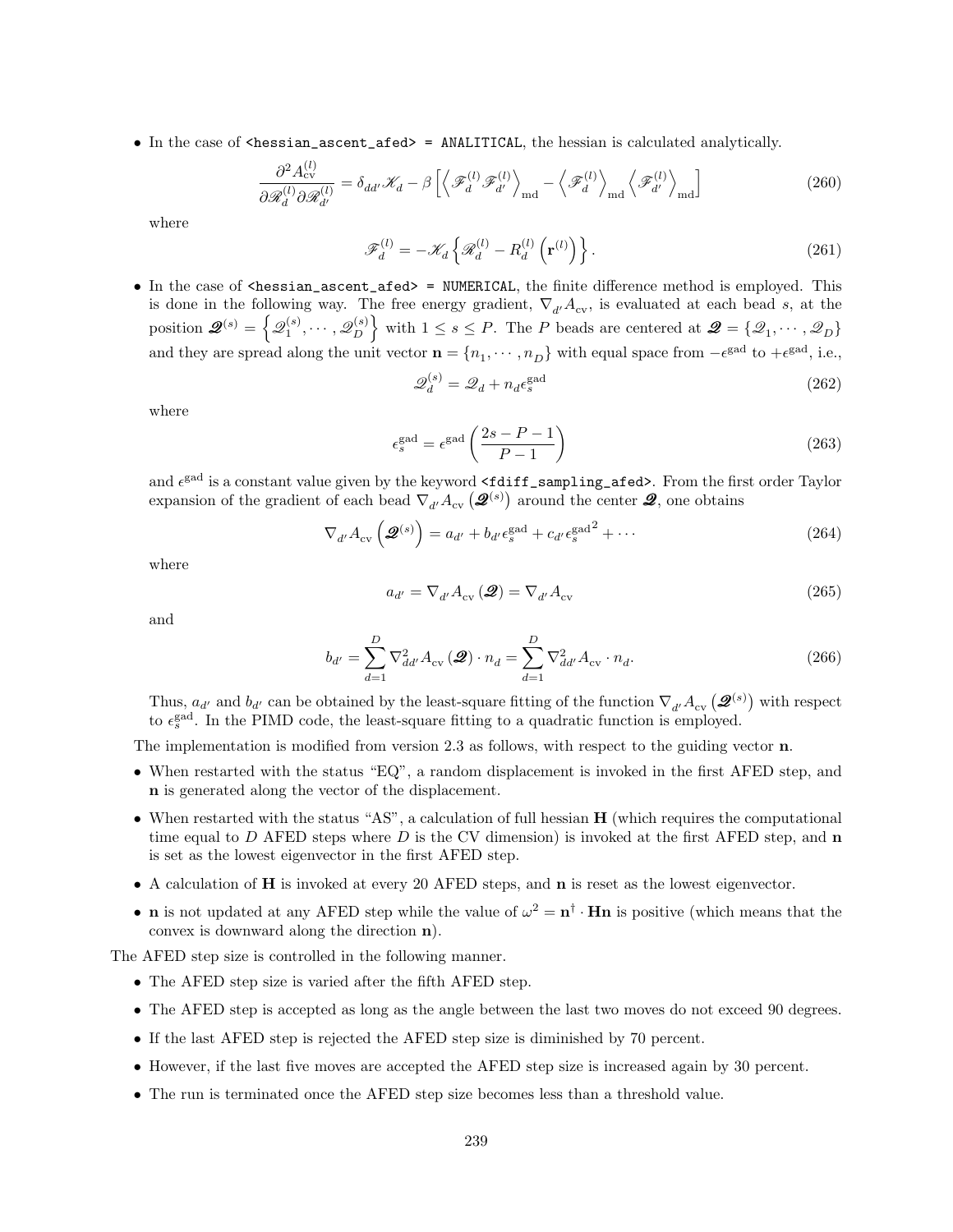**Simulation setup.** Here is a recipe to start gentlest ascent dynamics simulations.

- 1. Decide the dimension of collective variables, *D*. Then, for each collective variable  $1 \leq d \leq D$ , choose the type which properly describes the chemical reaction. So far, there are 5 types implemented, i.e.,
	- (1) bond distance of atoms A–B,
	- (2) bond angle associated with atoms A–B–C,
	- (3) dihedral angle associated with atoms A–B–C–D,
	- (4) difference between A–B and B–C distances,
	- (5) coordination number between A and B species.
	- (6) difference in coordination numbers between A–B and C–D species.
	- (7) center of mass of A and B species.
	- (8) difference of center of masses of A and B species.

Set the collective variables by the keyword <ncons>.

- 2. Set the force constant of harmonic potential,  $\mathscr{K}_d$ , by the keyword  $\epsilon$ **params\_cons>**.
- 3. Set the parameter of gentlest ascent dynamics,  $\gamma^{\text{gad}}$ , by the keyword **<gamma\_ascent\_afed>**.
- 4. Set the initial AFED step sizes of descent and ascent trajectories, the damping factor, and the converged AFED step size by the keywords <dt\_descent\_afed> <dt\_ascent\_afed>, <dt\_damp\_afed>, and <dt\_conv\_afed>, respectively.
- 5. Set the reference shift,  $\Delta \mathcal{R}_d^{\text{ref}}$ , as well as the lower bound  $\mathcal{R}_d^{\text{min}}$  and the upper bound  $\mathcal{R}_d^{\text{max}}$ , for each kind of collective variable by the keyword <params\_afed>.
- 6. Set the keyword <hessian\_ascent\_afed>, either "NUMERICAL" or "ANALYTICAL". For the numerical case, set the finite difference parameter,  $\epsilon^{\rm{gad}}$ , by the keyword **<fdiff\_sampling\_afed>**.
- 7. Set the upper bound of the free energy to be explored,  $A_{\text{cv}}^{\text{max}}$ , by the keyword  $\texttt{\vcenter{\textbf{v}}}$   $\texttt{v}$   $\texttt{v}$   $\texttt{v}$   $\texttt{v}$   $\texttt{v}$   $\texttt{v}$   $\texttt{v}$   $\texttt{v}$   $\texttt{v}$   $\texttt{v}$   $\texttt{v}$   $\texttt{v}$   $\texttt{v}$
- 8. Set the number of preliminary and productive MD steps by the keyword  $\langle$ nstep\_pre\_afed> and <nstep\_pro\_afed>, respectively.

#### **11.17.3 Automated search**

**Implementation.** The calculation of automated search proceeds as follows.

- 1. The calculation starts with an initial descent search (DE) for a free energy minimum point (EQ). The data is written to the list file *auto.ini*.
- 2. Ascent search (AS) is shot from this EQ in a random direction.
- 3. If a free energy saddle point (TS) is found, check the list file whether this is a new one. If this is an old one (previously found TS), go back to 2.
- 4. Once a new TS is found, the data is added to the list file. Then start two descent searches in forward and backward directions from the TS. These trajectories, referred to as D1 and D2, should lead to two minima. The minima are checked. If they are new, the data are added to the list file.
- 5. Ascent search is failed either when it finds an old TS, it goes to regions with free energy too high, or it falls out of bounds.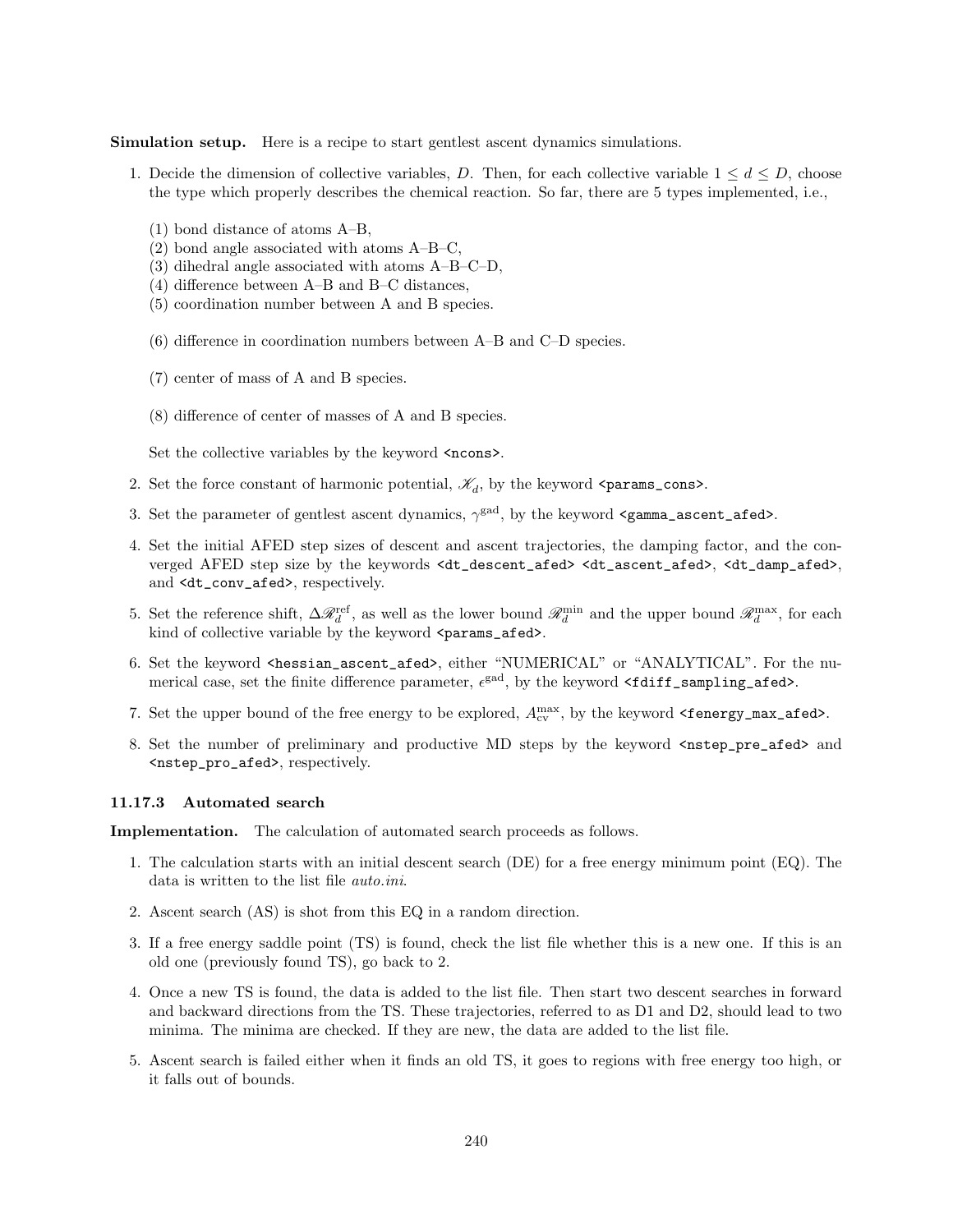- 6. If the ascent search is done  $N_{\text{shot}}$  times from the same EQ, or it does not find a new TS for  $N_{\text{miss}}$ consecutive times from the same EQ, the ascent search from that EQ is abandoned. When this happens, another EQ in the list file will be investigated. Jumping to the new EQ, it goes back to 2.
- 7. The calculation stops when all EQ has experienced the ascent search.

The output files are

- *• auto.ini*: The list of EQ and TS experienced.
- *• afed.ini*: The AFED restart file.
- *• EQ.\*.tar* and *TS.\*.tar*: The tape archive of the geometry file *geometry.ini* and the restart file *afed.ini* of EQ and TS, respectively, where *\** is the ID number.

The point in the mass-weighted CV space,  $\mathcal{Q}_d$ , is identified as a new point when it is away from all other points in the list,  $\mathcal{Q}_d^{\text{list}}$ , i.e.,

$$
\sqrt{\sum_{d=1}^{D} (\mathcal{Q}_d - \mathcal{Q}_d^{\text{list}})^2} > \mathcal{Q}^{\text{rad}}.
$$
\n(267)

Otherwise  $\mathcal{Q}_d$  is identified as an old point.

**Simulation setup.** Here is a recipe to start gentlest ascent dynamics simulations.

- 1. Decide the dimension of collective variables, *D*. Then, for each collective variable  $1 \leq d \leq D$ , choose the type which properly describes the chemical reaction. So far, there are 5 types implemented, i.e.,
	- (1) bond distance of atoms A–B,
	- (2) bond angle associated with atoms A–B–C,
	- (3) dihedral angle associated with atoms A–B–C–D,
	- (4) difference between A–B and B–C distances,
	- (5) coordination number between A and B species.

Set the collective variables by the keyword  $<$ ncons>.

- 2. Set the force constant of harmonic potential,  $\mathscr{K}_d$ , by the keyword  $\epsilon$ **params\_cons>**.
- 3. Set the parameter of gentlest ascent dynamics,  $\gamma^{\text{gad}}$ , by the keyword **<gamma\_ascent\_afed>**.
- 4. Set the initial AFED step size, the damping factor, and the converged AFED step size by the keywords <dt\_ascent\_afed>, <dt\_damp\_afed>, and <dt\_conv\_afed>, respectively.
- 5. Set the reference shift,  $\Delta \mathcal{R}_d^{\text{ref}}$ , as well as the lower bound  $\mathcal{R}_d^{\text{min}}$  and the upper bound  $\mathcal{R}_d^{\text{max}}$ , for each kind of collective variable by the keyword <params\_afed>.
- 6. Set the keyword <hessian\_ascent\_afed>, either "NUMERICAL" or "ANALYTICAL". For the numerical case, set the finite difference parameter,  $\epsilon^{\rm{gad}}$ , by the keyword **<fdiff\_sampling\_afed>**.
- 7. Set the upper bound of the free energy to be explored,  $A_{\text{cv}}^{\text{max}}$ , by the keyword  $\texttt{\vspace{1em} ergy_max\_afed>}$ .
- 8. Set the number of preliminary and productive MD steps by the keyword  $\langle$ nstep\_pre\_afed> and <nstep\_pro\_afed>, respectively.
- 9. Set the reference radius,  $\mathscr{Q}^{\text{rad}}$ , by the keyword  $\langle \texttt{radius\_auto\_afed}\rangle$ .
- 10. Set the maximum number of shots from a minimum,  $N_{\text{shot}}$ , by the keyword  $\epsilon$ nshot\_auto\_afed>.
- 11. Set the number of consecutive missed shots from a minimum,  $N_{\text{miss}}$ , the keyword <nmiss\_auto\_afed>.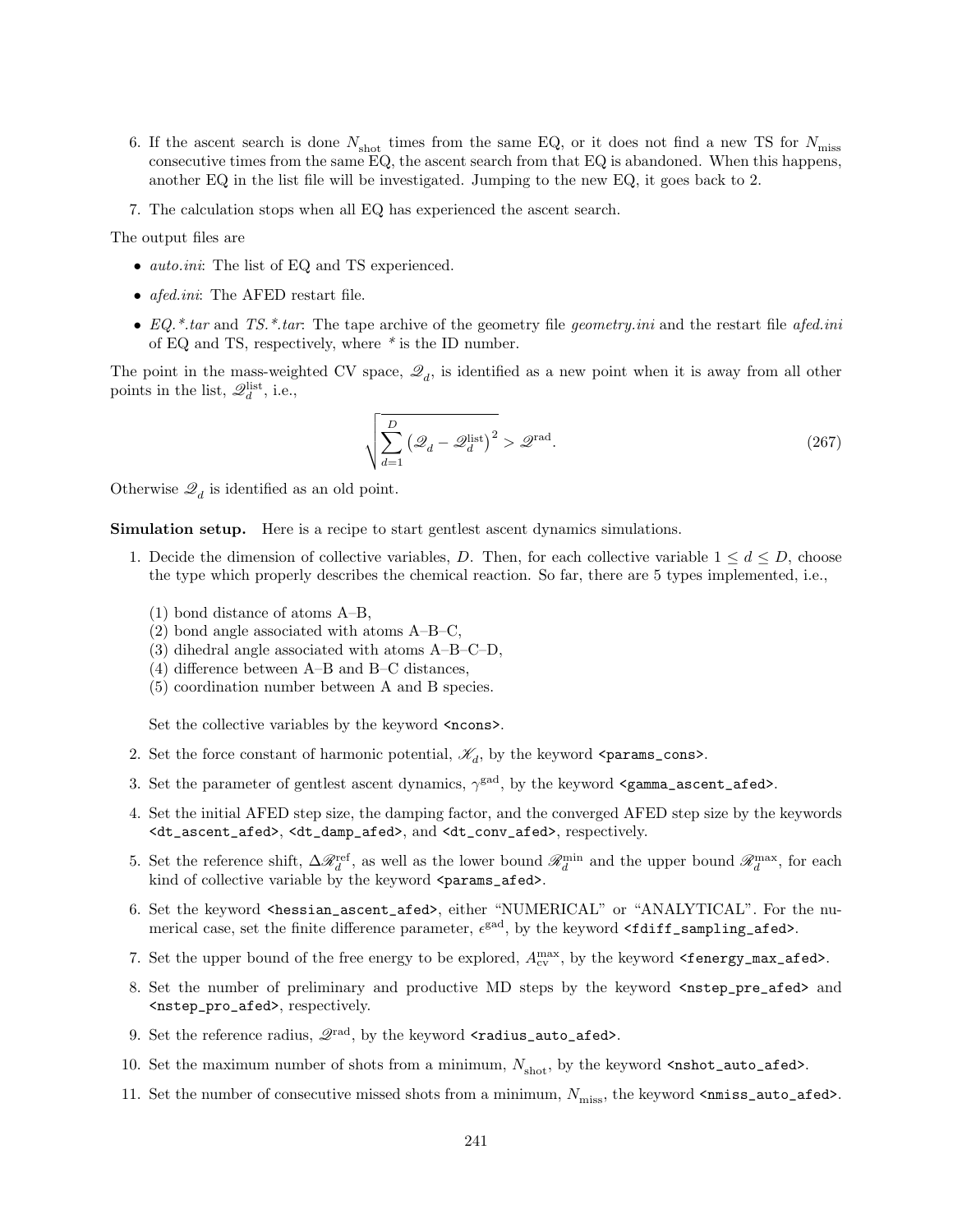#### **11.17.4 Temperature accelerated molecular dynamics**

**Theory.** In temperature accelerated molecular dynamics (TAMD) with the Nosé-Hoover thermostat [72], the pseudo Hamiltonian is defined as

$$
H^{\text{tamd}} = T_{\text{cv}} + V_{\text{cv}}^{\text{tamd}} + H_{\text{cv}}^{\text{bath}} \tag{268}
$$

where

$$
T_{\rm cv} = \sum_{d=1}^{D} \frac{\mathcal{P}_d^2}{2\mathcal{M}_d},\tag{269}
$$

is the kinetic energy of fictitious particles and  $H_{\text{cv}}^{\text{bath}}$  is the energy of the thermostat attached to the fictitious particles. The effective potential is defined as

$$
V_{\rm cv}^{\rm tamd} = \left(\frac{T}{T_{\rm tamd}}\right) A_{\rm cv}
$$
\n(270)

where the temperature  $T_{tamd}$  is an input parameter.

The mass of the collective variables is determined by

$$
\mathcal{M}_d = \frac{k_B T \Delta t_{\rm cv}^2}{\Delta \mathcal{R}_d^{\rm ref}} \tag{271}
$$

where the parameter  $\Delta \mathcal{R}_d^{\text{ref}}$  is the reference displacement of the fictitious particle given by **<params\_afed>** (see Sec.3.13.1).

When the AFED time step  $\Delta t_{cv}$  is set to be dimensionless,  $\mathcal{M}_d$  has the dimension of (energy)/(collective variable) (default is " $\Delta t_{\rm cv} = 1.0$ ").

**Implementation.** For NVE-type TAMD, the thermostats are not applied, and thus  $H_{\text{cv}}^{\text{bath}} = 0$ . For NVTand VS-type TAMD, the temperature is maintained to be the physical temperature,  $T$ , by the Nosé-Hoover thermostat or the velocity scaling (Gaussian thermostat), respectively, which are attached to the whole set of fictitious variables (global thermostatting). The energy of the Nosé-Hoover thermostat is given by

$$
H_{\text{cv}}^{\text{bath}} = \frac{\mathcal{P}_1^2}{2\mathcal{Q}_1} + Dk_B T \mathcal{R}_1. \tag{272}
$$

where the thermostat mass is chosen to be  $\mathcal{Q}_1 = Dk_B T \tau_{\text{cv}}^2$ , where  $\tau_{\text{cv}}$  is the typical time scale of fictitious variables.

The parameters  $\mathscr{R}_d^{\min}$  and  $\mathscr{R}_d^{\max}$  are the lower and upper bounds, respectively, in the collective variable space to be explored. If the component *d* of the collective variables goes out of bounds,  $\mathscr{R}_d > \mathscr{R}_d^{\max}$  or  $\mathscr{R}_d < \mathscr{R}_d^{\min}$ , then the velocity of the component *d* is reflected, i.e.,  $\mathscr{V}_d \to -\mathscr{V}_d$ .

The parameter  $A_{\rm cv}^{\rm max}$  sets the upper limit of the free energy. If  $A_{\rm cv}$  exceeds  $A_{\rm cv}^{\rm max}$ , then the velocity is reversed, i.e.,  $\mathscr{V}_d \to -\mathscr{V}_d$  for all *d*.

**Simulation setup.** Here is a recipe to start TAMD simulations.

- 1. Decide the dimension of collective variables, *D*. Then, for each collective variable  $1 \leq d \leq D$ , choose the type which properly describes the chemical reaction. So far, there are 5 types implemented, i.e.,
	- (1) bond distance of atoms A–B,
	- (2) bond angle associated with atoms A–B–C,
	- (3) dihedral angle associated with atoms A–B–C–D,
	- (4) difference between A–B and B–C distances,
	- (5) coordination number between A and B species.

Set the collective variables by the keyword  $<$ ncons>.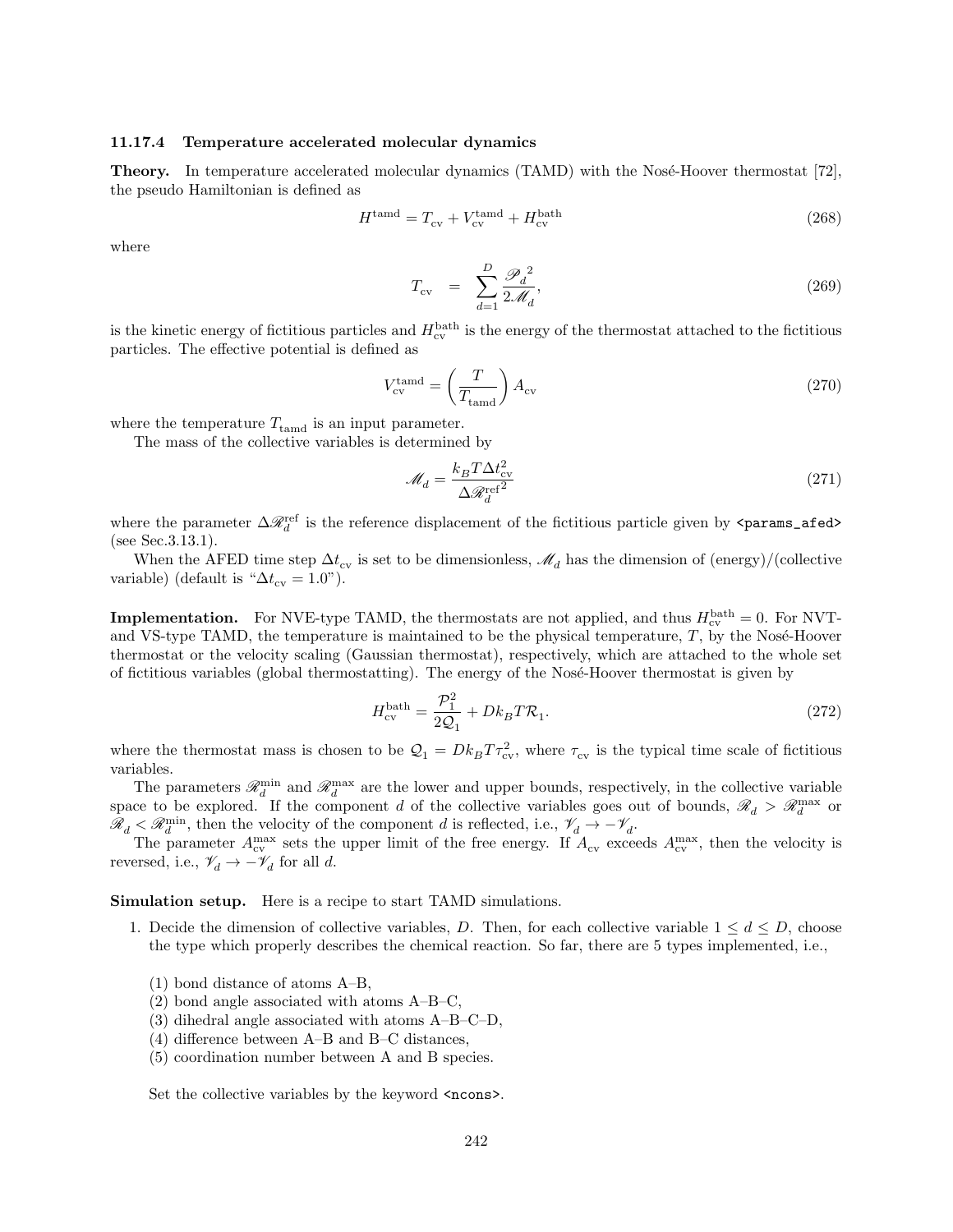- 2. Set the TAMD type, <tamd\_type> = NVE, NVT, VS.
- 3. Set the TAMD parameter  $T_{t, \text{and}}$ , by the keyword  $\leq$ temperature\_tamd>.
- 4. Set the reference displacement,  $\Delta \mathcal{R}_d^{\text{ref}}$ , as well as the lower bound  $\mathcal{R}_d^{\text{min}}$  and the upper bound  $\mathcal{R}_d^{\text{max}}$ , for each kind of collective variable by the keyword **<params\_afed>**. Note that  $\Delta \mathscr{R}^{\text{ref}}_d$  is used to determine  $\mathscr{M}_d$  using Eq.(271). Additionally, one can use <code><mass\_afed></code> to furthermore tune the  $\mathscr{M}_d$ .
- 5. Set the force constant of harmonic potential,  $\mathscr{K}_d$ , by the keyword  $\epsilon$ **params\_cons>**.
- 6. Optionally, the maximum free energy value  $(A_{\text{cv}}^{\text{max}})$  to be sampled and the AFED step size  $\Delta t_{\text{cv}}$  can be manually set by <fenergy\_max\_afed> and <dt\_tamd>, respectively. Also, the mass of the thermostat should be set by <niter\_bath\_afed> for <tamd\_type> = NVT.

#### **11.17.5 Logarithmic mean force dynamics**

**Theory.** In logarithmic mean force dynamics (LogMFD) with the Nosé-Hoover thermostat, the pseudo Hamiltonian is defined as

$$
H^{\text{log}} = T_{\text{cv}} + V_{\text{cv}}^{\text{log}} + H_{\text{cv}}^{\text{bath}} \tag{273}
$$

where

$$
T_{\rm cv} = \sum_{d=1}^{D} \frac{\mathcal{P}_d^2}{2\mathcal{M}_d},\tag{274}
$$

is the kinetic energy of fictitious particles and  $H_{\text{cv}}^{\text{bath}}$  is the energy of the thermostat attached to the fictitious particles. The effective potential is defined as

$$
V_{\rm cv}^{\rm \log} = \text{sgn}\left(A_{\rm cv}\right)\gamma_{\rm \log}\log\left\{\alpha_{\rm \log}|A_{\rm cv}|+1\right\} \tag{275}
$$

where  $\alpha_{\log}$  and  $\gamma_{\log}$  are positive input parameters. In the case that the largest free-energy barrier in the CV space,  $\Delta F$ , can be roughly estimated,  $\alpha_{\text{log}}$  is given as  $\alpha_{\text{log}} \sim 1.5 \log \left( \frac{\Delta F}{k_B T} \right)$  $\left(\frac{1}{B}T\right)$  (see ref. [70]). Note that  $a<sub>log</sub>$  can take any positive value as long as the fictitious variables sufficiently explore the CV space. Also, *γ*<sub>log</sub> is normally set as  $\gamma_{\text{log}} = 1/\alpha_{\text{log}}$  (default setting).

The free energy is calculated on-the-fly as

$$
A_{\rm cv} = \frac{\text{sgn}\left(H - T_{\rm cv} - H_{\rm cv}^{\rm bath}\right)}{\alpha_{\rm log}} \left\{ \exp\left(\frac{|H^{\rm log} - T_{\rm cv} - H_{\rm cv}^{\rm bath}|}{\gamma_{\rm log}}\right) - 1 \right\} \tag{276}
$$

from the conservation of  $H^{\log}$ . The origin of the free energy is set by specifing the value of  $A_{\text{cv}}(0)$  (default is "0.003"). When restarted,  $A_{cv}(0)$  is automatically set by *afed.ini*, which contains the final value of  $A_{cv}$  in the previous LogMFD run. In the same way as Eq. (276),  $A_{\rm cv}$  is calculated at each AFED step in NVE and VS LogMFD calculations (for the latter, more details will be discussed in the forthcoming paper by Morishita *et al*.).

The mass of the collective variables is determined by

$$
\mathcal{M}_d = \frac{k_B T \Delta t_{\rm cv}^2}{\Delta \mathcal{R}_d^{\rm ref^2}} \tag{277}
$$

where the parameter  $\Delta \mathcal{R}_d^{\text{ref}}$  is the reference displacement of the fictitious particle given by **<params\_afed>** (see Sec.3.13.1). When the AFED time step  $\Delta t_{cv}$  is set to be dimensionless,  $\mathcal{M}_d$  has the dimension of  $(\text{energy})/(\text{collective variable})$  (default is " $\Delta t_{\text{cv}} = 1.0$ ").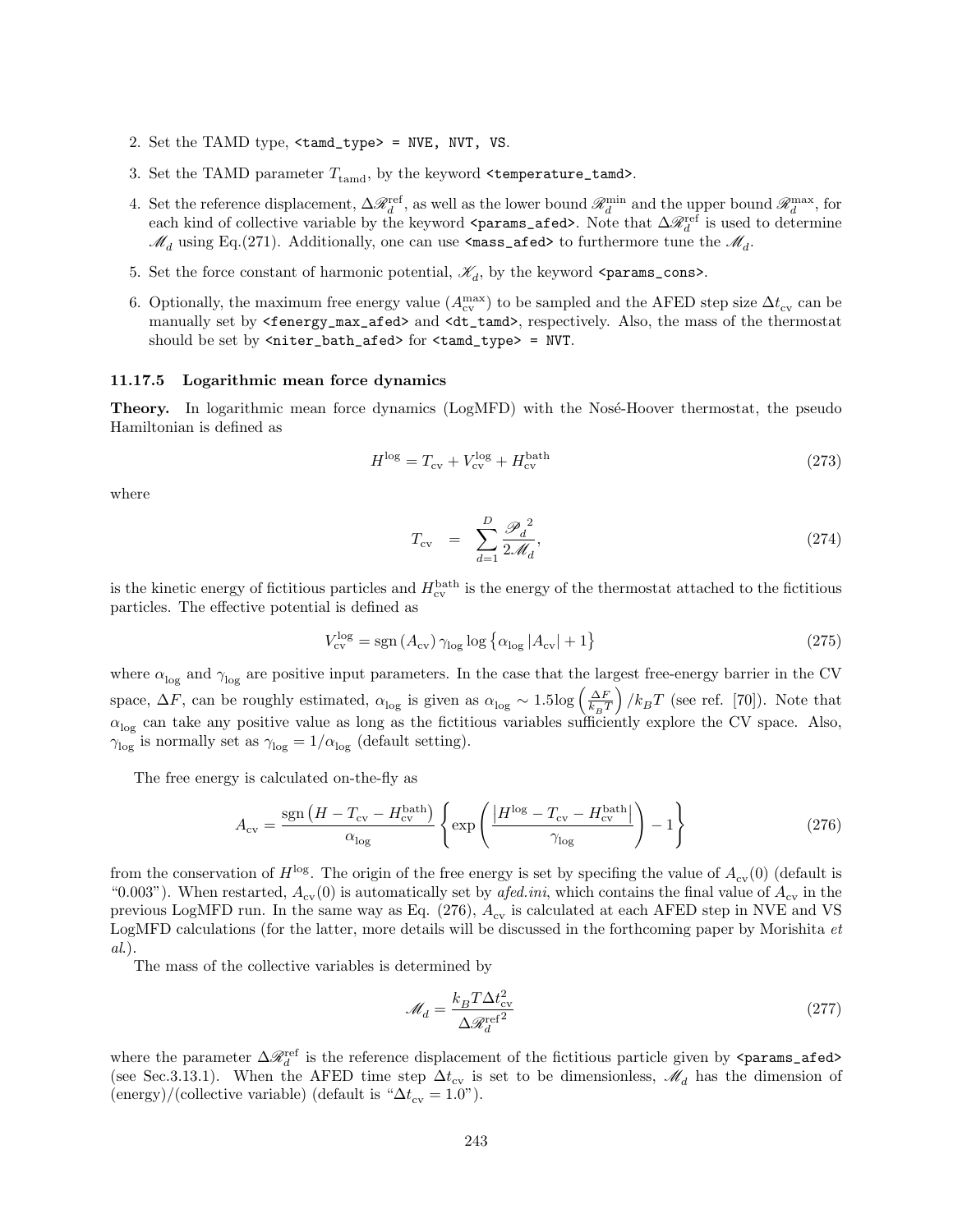**Implementation.** For NVE-type LogMFD, the thermostat is not applied, and thus  $H_{\text{cv}}^{\text{bath}} = 0$ . For NVTand VS-type LogMFD, the temperature is maintained to be the physical temperature,  $T$ , by the Nosé-Hoover thermostat or the velocity scaling (Gaussian thermostat), respectively, which are attached to the whole set of fictitious variables (global thermostatting). The energy of the Nosé-Hoover thermostat is given by

$$
H_{\text{cv}}^{\text{bath}} = \frac{\mathcal{P}_1^2}{2\mathcal{Q}_1} + Dk_B T \mathcal{R}_1. \tag{278}
$$

where the thermostat mass is chosen to be  $\mathcal{Q}_1 = Dk_B T \tau_{\text{cv}}^2$ , where  $\tau_{\text{cv}}$  is the typical time scale of fictitious variables.

The parameters  $\mathscr{R}_d^{\min}$  and  $\mathscr{R}_d^{\max}$  are the lower and upper bounds, respectively, in the collective variable space to be explored. If the component *d* of the collective variables goes out of bounds,  $\mathscr{R}_d > \mathscr{R}_d^{\max}$  or  $\mathscr{R}_d < \mathscr{R}_d^{\min}$ , then the velocity of the component *d* is reflected, i.e.,  $\mathscr{V}_d \to -\mathscr{V}_d$ .

The parameter  $A_{\rm cv}^{\rm max}$  sets the upper limit of the free energy. If  $A_{\rm cv}$  exceeds  $A_{\rm cv}^{\rm max}$ , then the velocity is reversed, i.e.,  $\mathscr{V}_d \to -\mathscr{V}_d$  for all *d*.

**Simulation setup.** Here is a recipe to start LogMFD simulations.

- 1. Decide the dimension of collective variables, *D*. Then, for each collective variable  $1 \leq d \leq D$ , choose the type which properly describes the chemical reaction. So far, there are 5 types implemented, i.e.,
	- (1) bond distance of atoms A–B,
	- (2) bond angle associated with atoms A–B–C,
	- (3) dihedral angle associated with atoms A–B–C–D,
	- (4) difference between A–B and B–C distances,
	- (5) coordination number between A and B species.

Set the collective variables by the keyword  $<$ ncons>.

- 2. Set the LogMFD type, <logmfd\_type> = NVE, NVT, VS.
- 3. Set the LogMFD parameter  $\alpha'$  ( $\alpha_{\text{log}} = \alpha'/k_B T$ ) by the keywords  $\text{calpha\_logmfd>}$  ( $\gamma_{\text{log}}$  can be independently set by  $\zeta$ gamma\_logmfd>, but normally the default setting,  $\gamma_{\text{log}} = 1/\alpha_{\text{log}}$ , is sufficient).
- 4. Set the reference displacement,  $\Delta \mathcal{R}_d^{\text{ref}}$ , as well as the lower bound  $\mathcal{R}_d^{\text{min}}$  and the upper bound  $\mathcal{R}_d^{\text{max}}$ , for each kind of collective variable by the keyword **<params\_afed>**. Note that  $\Delta \mathscr{R}^{\textup{ref}}_d$  is used to determine  $\mathscr{M}_d$  using Eq.(277). Additionally, one can use <code><mass\_afed></code> to furthermore tune the  $\mathscr{M}_d$ .
- 5. Set the force constant of harmonic potential,  $\mathscr{K}_d$ , by the keyword  $\epsilon$ **params\_cons>**.
- 6. Optionally, the origin of the free energy  $[A_{cv}(0)]$ , the maximum free energy value  $(A_{cv}^{max})$  to be sampled, and the AFED step size  $\Delta t_{cv}$  can be manually set by <fenergy\_ini\_logmfd>, <fenergy\_max\_afed>, and <dt\_logmfd>, respectively. Also, the mass of the thermostat should be set by <niter\_bath\_afed> for <logmfd\_type> = NVT.

## **11.18 Nonadiabatic dynamics**

In nonadiabatic dynamics, the time-dependent coefficient of adiabatic electronic state, *C<sup>k</sup>* (*t*), is introduced.

$$
|\Psi_k(t)\rangle = \sum_{k}^{\text{state}} C_k(t) |\Phi_k(\mathbf{r}(t))\rangle
$$
\n(279)

where  $\Psi_k(t)$  is the total electronic wave function and  $\Phi_k(\mathbf{r}(t))$  is the adiabatic wave function at time *t*, implicitly depending t through the instantaneous nuclear configuration  $\mathbf{r}(t)$ . The latter is the defined as the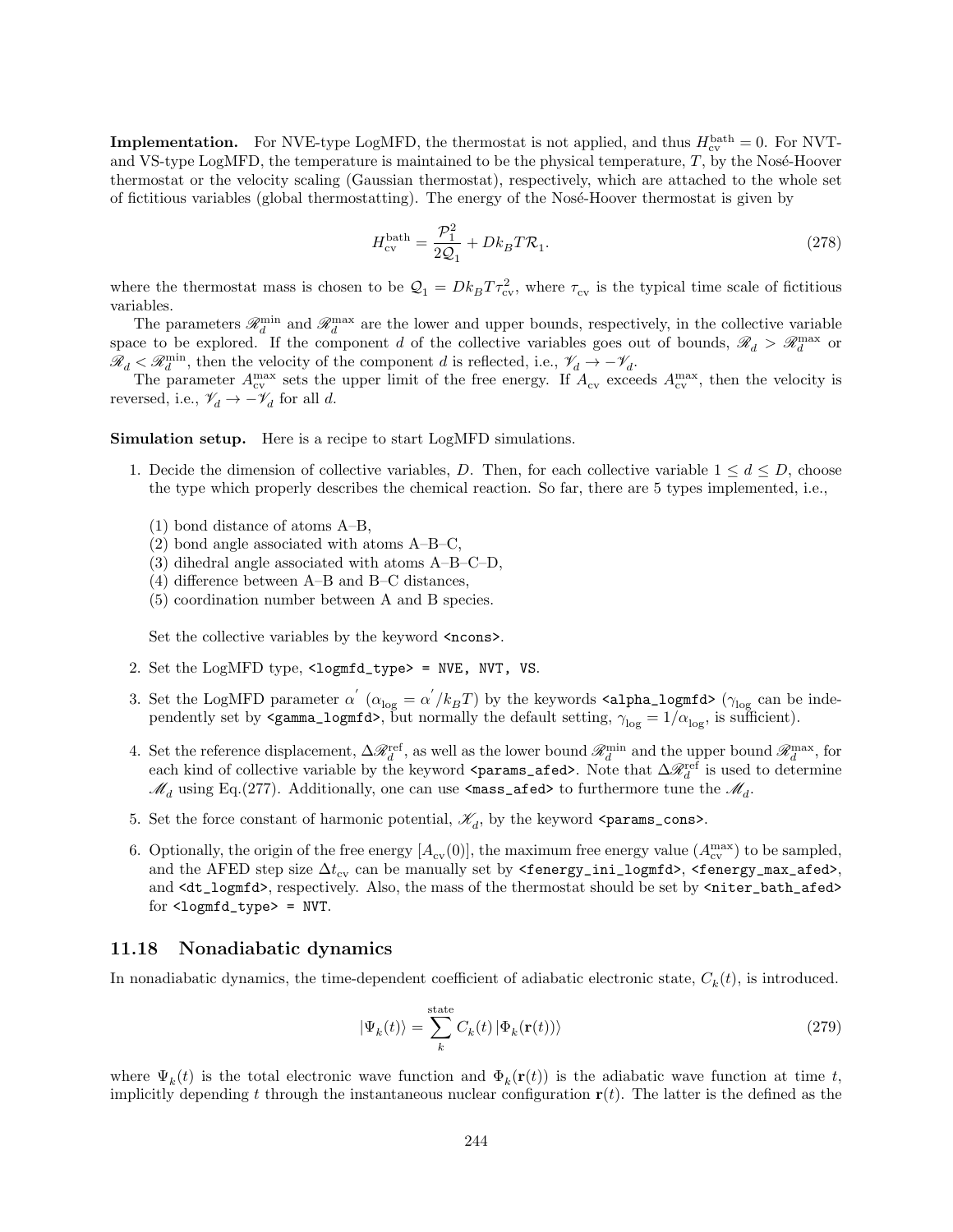eigenvector of Born-Oppenheimer Hamiltonian

$$
\hat{H}_{\rm BO} |\Phi_k(\mathbf{r}(t))\rangle = V_k(\mathbf{r}) |\Phi_k(\mathbf{r}(t))\rangle \tag{280}
$$

where the eigenvalue

$$
V_k(\mathbf{r}(t)) = \langle \Phi_k(\mathbf{r}(t)) | \hat{H}_{\text{BO}}(\mathbf{r}(t)) | \Phi_k(\mathbf{r}(t)) \rangle \tag{281}
$$

corresponds to the adiabatic potential energy of *k*-th state. The density matrix is given by

$$
\rho_{kl}(t) = C_k^*(t)C_l(t) \tag{282}
$$

and the diagonal element,  $\rho_{kk}(t)$ , denotes the state density.

Now, the electronic equations of motion are given by

$$
i\hbar \dot{C}_l(t) = C_l(t)V_l(\mathbf{r}(t)) - i\hbar \sum_{k \neq l}^{\text{state}} C_k(t) \sum_{j=1}^N \sum_{\alpha = x, y, z} \dot{r}_{j\alpha}(t) \cdot d_{j\alpha, kl}(\mathbf{r}(t)).
$$
\n(283)

where is the potential energy of the *k*-th state where

$$
d_{j\alpha,kl}(\mathbf{r}(t)) = \langle \Phi_k(\mathbf{r}(t)) | \frac{\partial}{\partial r_{j\alpha}} | \Phi_l(\mathbf{r}(t)) \rangle \tag{284}
$$

is the nonadiabatic coupling vector.

**Mean field dynamics** In Ehrenfest mean field dynamics, the nuclei move according to the average force weighted by the state density. The nuclear equation of motion is expressed as

$$
\dot{p}_{j\alpha}(t) = -\sum_{k}^{\text{state}} |C_k^2(t)| \frac{\partial}{\partial r_{j\alpha}} V_k(\mathbf{r}(t)) - \sum_{k}^{\text{state state}} \sum_{l}^{\text{state state}} C_l^*(t) C_k(t) \left[ V_l(\mathbf{r}(t)) - V_k(\mathbf{r}(t)) \right] \cdot d_{lk,j\alpha}(\mathbf{r}(t)). \tag{285}
$$

**Surface hopping dynamics.** In Tully surface hopping dynamics, the nuclei move on the potential energy surface of the occupied state,  $k(t)$ . The nuclear equation of motion is expressed as

$$
\dot{p}_{j\alpha}(t) = -\frac{\partial}{\partial r_{j\alpha}} V_{k(t)}(\mathbf{r}(t)).
$$
\n(286)

However,  $k(t)$  is a stochastic variable that changes in time. According to the fewest switches algorithm, the probability that the state hops from *l* to *k* in the time step  $\Delta t$  is given by

$$
P^{l \to k}(t) = \max\left[\frac{f_{kl}(t)}{\rho_{ll}(t)}, 0\right] \Delta t \tag{287}
$$

where

$$
f_{kl}(t) = -2 \cdot \text{Re}\left[\rho_{kl}(t) \left(\sum_{j=1}^{N} \sum_{\alpha=x,y,z} r_{j\alpha}(t) \cdot d_{j\alpha,kl}(\mathbf{r}(t))\right)\right].
$$
 (288)

# **11.19 Hybrid potentials: ONIOM and QM/MM**

In the ONIOM method, the total potential is composed of three parts

$$
V^{\rm ONIOM}(\mathbf{r}_A, \mathbf{r}_B) = V_{\rm AL}^{\rm hi}(\mathbf{r}_A, \mathbf{r}_L) - V_{\rm AL}^{\rm lo}(\mathbf{r}_A, \mathbf{r}_L) + V_{\rm AB}^{\rm lo}(\mathbf{r}_A, \mathbf{r}_B). \tag{289}
$$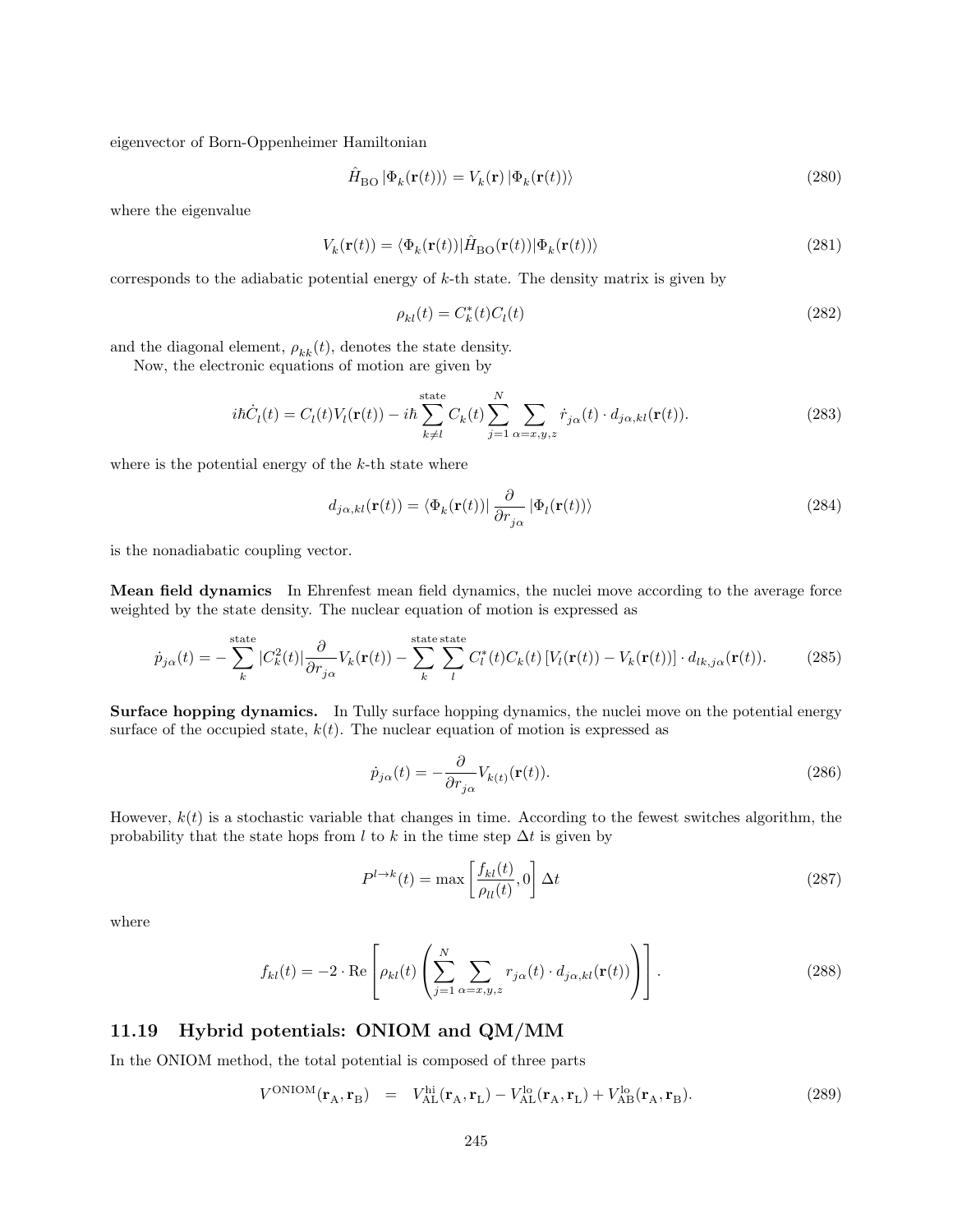The first two terms describe the energy difference of the subsystem of the layer A and the link atoms L calculated at high- and low-level methods. The last term is the energy of the system of the layers A and B (the whole system) calculated at a low-level method. As shown below, the positions of link atoms are determined once the positions of the bridging atoms are determined. The ONIOM energy has the correct limit in the high- and low-level methods are identical,

$$
\lim_{\text{hi}\to\text{lo}} V^{\text{ONIOM}}(\mathbf{r}_{A}, \mathbf{r}_{B}) = V_{\text{AB}}^{\text{lo}}(\mathbf{r}_{A}, \mathbf{r}_{B}) \tag{290}
$$

and

$$
\lim_{\text{lo}\to\text{hi}} V^{\text{ONIOM}}(\mathbf{r}_{A}, \mathbf{r}_{B}) = V^{\text{hi}}_{AB}(\mathbf{r}_{A}, \mathbf{r}_{B}). \tag{291}
$$

In the absence of the link atoms, it can be shown that the interaction between the layer A and the layer B is given by the low-level energy. Formally, the A–B interaction can be expressed as

$$
V_{int}^{\text{lo}}(\mathbf{r}_{A}, \mathbf{r}_{B}) = V_{AB}^{\text{lo}}(\mathbf{r}_{A}, \mathbf{r}_{B}) - V_{A}^{\text{lo}}(\mathbf{r}_{A}) - V_{B}^{\text{lo}}(\mathbf{r}_{B}), \qquad (292)
$$

and thus, the total potential energy can be rewritten as

$$
V^{\rm ONIOM}(\mathbf{r}_A, \mathbf{r}_B) = V^{\rm hi}_A(\mathbf{r}_A) + V^{\rm lo}_B(\mathbf{r}_B) + V^{\rm lo}_{int}(\mathbf{r}_A, \mathbf{r}_B). \tag{293}
$$

This clearly indicates that the ONIOM energy is composed of the high-level energy of the layer A, the low-level energy of layer B, and the low-level energy of interaction between A and B.

The mechanical embedding version of the QM/MM energy is the special case of the ONIOM energy where the high-level method corresponds to QM and the low-level calculation corresponds to MM:

$$
V^{\text{QM}/\text{MM}}(\mathbf{r}_{A}, \mathbf{r}_{B}) = V_{\text{AL}}^{\text{QM}}(\mathbf{r}_{A}, \mathbf{r}_{L}) - V_{\text{AL}}^{\text{MM}}(\mathbf{r}_{A}, \mathbf{r}_{L}) + V_{\text{AB}}^{\text{MM}}(\mathbf{r}_{A}, \mathbf{r}_{B}).
$$
\n(294)

Let the link atom,  $l$ , be placed at the bond  $i-j$ , in between the atom  $i$  in the layer A and the atom  $j$  in the layer B. Let the ratio of  $i-l$  and  $i-j$  interatomic distances be given by a constant,

$$
\alpha = \frac{|\mathbf{r}_i - \mathbf{r}_l|}{|\mathbf{r}_i - \mathbf{r}_j|}.
$$
\n(295)

Then, the position of link atom is determined to be

$$
\mathbf{r}_l = \mathbf{r}_i + \alpha(\mathbf{r}_j - \mathbf{r}_i) \tag{296}
$$

once the positions of *i* and *j* atoms,  $\mathbf{r}_j$  and  $\mathbf{r}_i$ , is determined. In this case, the forces acting on the atoms *i* and *j* are

$$
\mathbf{F}_{i} = -\frac{\partial V^{\text{ONIOM}}}{\partial \mathbf{r}_{i}} - (1 - \alpha) \frac{\partial (V^{\text{hi}}_{\text{AL}} - V^{\text{lo}}_{\text{AL}})}{\partial \mathbf{r}_{l}}
$$
(297)

and

$$
\mathbf{F}_{j} = -\frac{\partial V^{\text{ONIOM}}}{\partial \mathbf{r}_{j}} - \alpha \frac{\partial (V_{\text{AL}}^{\text{hi}} - V_{\text{AL}}^{\text{lo}})}{\partial \mathbf{r}_{l}},
$$
(298)

respectively. Note that the sum of forces

$$
-\sum_{i=1}^{N} \left( \frac{\partial V^{\text{ONIOM}}}{\partial \mathbf{r}_i} \right) = \mathbf{0}
$$
 (299)

and the total torque

$$
-\sum_{i=1}^{N} \left(\mathbf{r}_{i} \times \frac{\partial V^{\text{ONIOM}}}{\partial \mathbf{r}_{i}}\right) = \mathbf{0}
$$
\n(300)

are preserved.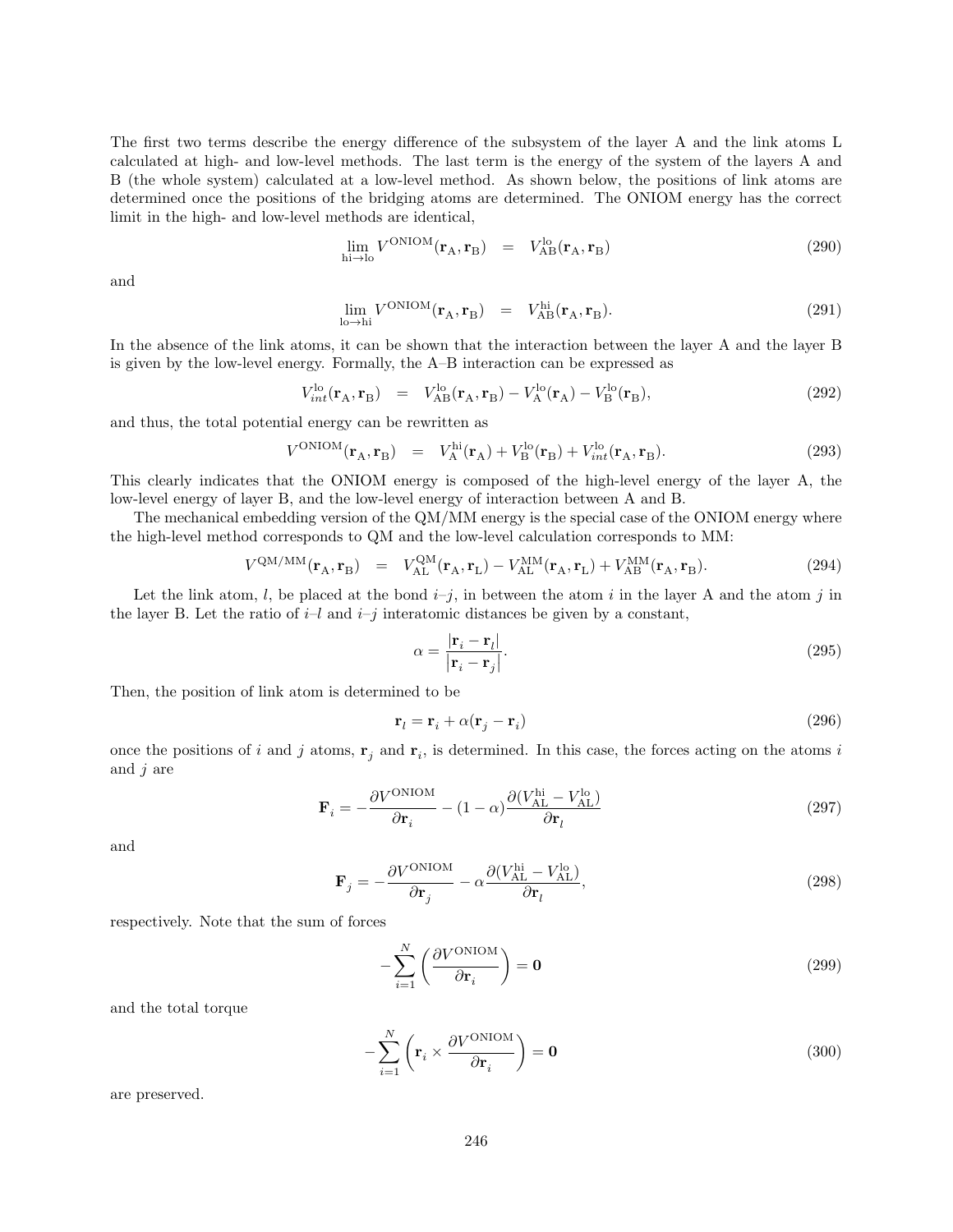## **11.20 Multiple time scale method**

The multiple time scale (MTS) method is implemented in the PIMD code. This technique enables the efficient sampling in molecular dynamics and path integral molecular dynamics methods when a hybrid potential, either QM/MM or ONIOM, is used.

In general, the MTS method is an algorithm to integrate the equation of motion with different step sizes dealing with the forces varying in different time scales. For the two-layer systems, the MTS method can only be applied in the following situation.

- The properties in the thermal equilibrium are of the only interest. The nonequilibrium properties, such as the time correlations, are not of interest.
- The layer A is much smaller that the layer B. Thus, the sampling phase space of A is much smaller than that of B.
- The force calculation of the layer A is much more expensive than that of layer B.

In this case, the MTS algorithm would be suitable.

- *•* Mass scaling: The phase space sampling of the layer B can be accelerated by scaling the mass. For classical MD, the masses of all the atoms in layer B, are scaled by a parameter  $n_{\text{ref}}^{-2}$ . Although the mass scaling destroys the dynamical information, it has no effect on the thermodynamic properties. This is because the distribution of the classical NVT ensemble,  $\propto \exp(-\beta V)$ , is unchanged. For PIMD, the fictitious masses in layer B is scaled without affecting the distribution of quantum NVT ensemble,  $\propto \exp(-\beta V^{\text{eff}})$ .
- Force decomposition: in the two-layer ONIOM method and the mechanical embedding  $QM/MM$ method, the force can be decomposed as

$$
-\nabla V_{\text{ONIOM}}(\mathbf{r}_A, \mathbf{r}_B) = -\nabla V_{\text{high}}(\mathbf{r}_A, \mathbf{r}_L) + \nabla V_{\text{low}}(r_B)(\mathbf{r}_A, \mathbf{r}_L) - \nabla V_{\text{low}}(\mathbf{r}_A, \mathbf{r}_B). \tag{301}
$$

To make use of the MTS algorithm, the first term in the rhs is updated by the step size, ∆*t*, while the second and the third terms by  $\Delta t/n_{\text{ref}}$ . The forces rapidly changing in layer B requires more frequent updates compared those in layer A.

Then, the basic molecular dynamics cycle is constructed in the following way.

```
[1] force of system A at high level
[2] force of system A at low level
[3] force of system B at low level
do i = 1, nstep
  update velocity due to forces [2] by -dt/2
  update velocity due to forces [3] by +dt/2
  do j = 1, nref
     update velocity due to force [1] by dt/nref/2
     update position by dt/nref
     [1] force of system A at high level
     update velocity due to force [1] by dt/nref/2
```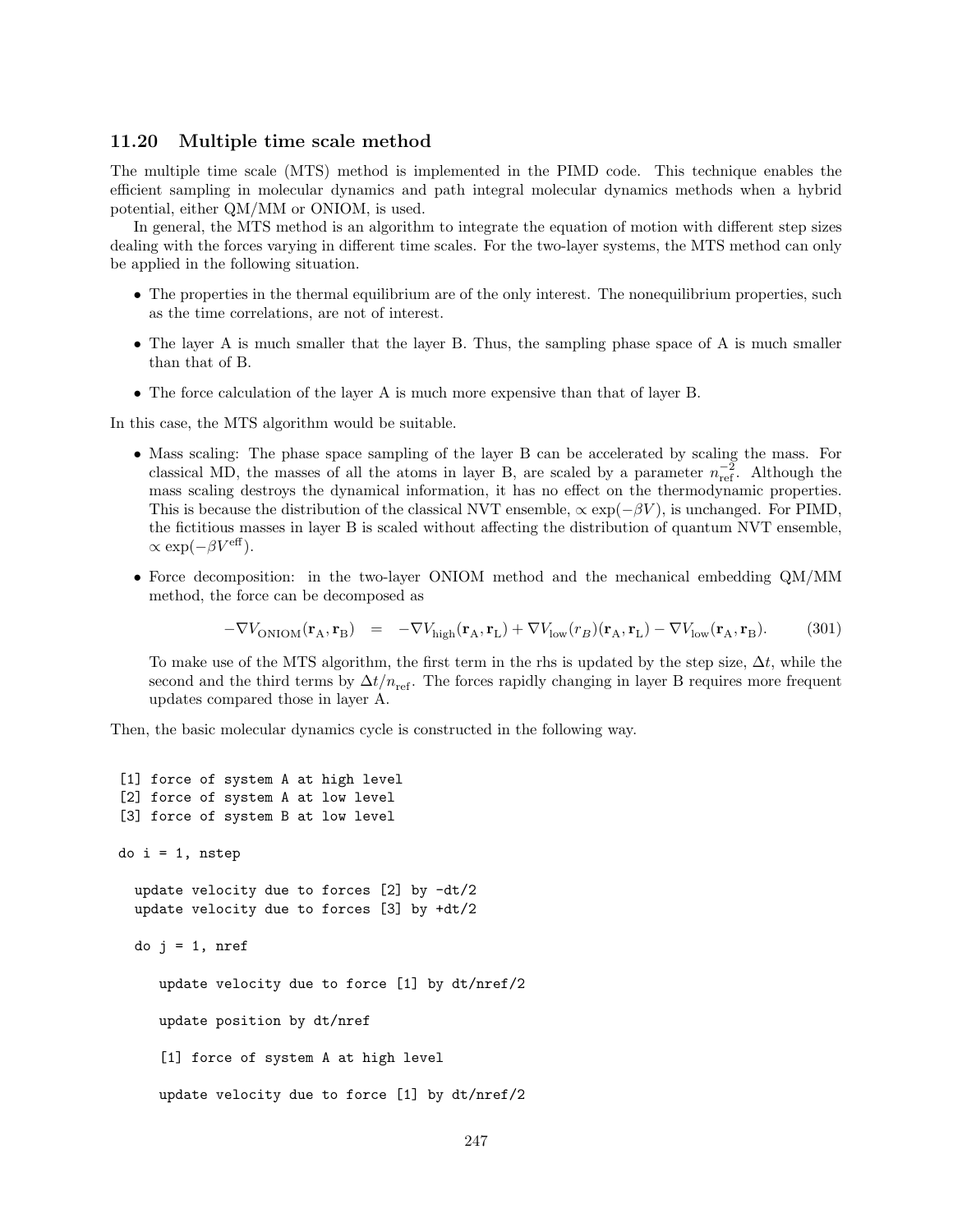```
end do
  [2] force of system A at low level
  [3] force of system B at low level
  update velocity due to forces [2] by -dt/2
  update velocity due to forces [3] by +dt/2
end do
```
Here, the updates of thermostats, the harmonic forces in PIMD, etc., have been omitted due to simplicity. The parameter nref can be increased until the computational times of the inner and the outer cycles are well balanced. NOTE: The MTS method can be use in the combination with the BEST method.

## **11.21 BEST method**

The BEST (Boundary based on Exchange Symmetry Theory) method is a treatment of hybrid potentials for open boundary systems [48]. A bias potential is imposed to make a natural phase separation of the layers introduced in hybrid potentials. The form of bias potential has been determined according to the exchange symmetry between the atoms in different layers. The bias potential is designed to have no influence on the thermodynamics of the system, if the atoms were identical. (Of course, the atoms in different layers are not identical in any hybrid potentials, but at least the bias potential keeps the correct limit when they were identical.) The details will be described elsewhere [48].

## **11.22 Ewald sum**

Let us consider the electrostatic interaction of *N* particles with charges  $q_i$  in the positions  $\mathbf{r}_i$  for  $1 \leq i \leq N$ confined in a parallel piped hexahedron box under periodic boundary condition. For a vector of three integers,  $\mathbf{n} = (n_1, n_2, n_3)$ , the lattice vectors are defined by

$$
(\mathbf{R}_{\mathbf{n}})_{\alpha} = \sum_{\beta=1}^{3} h_{\alpha\beta} n_{\beta} \tag{302}
$$

where  $\alpha = (x, y, z), \beta = (1, 2, 3)$  and **h** is the box matrix. Then, the electrostatic interaction is

$$
V^{\text{es}} = \sum_{\mathbf{n}} \sum_{j=1}^{N} \sum_{k=1}^{N} \frac{q_j q_k}{|\mathbf{r}_j - \mathbf{r}_k + \mathbf{R}_{\mathbf{n}}|}.
$$
\n(303)

Here,  $\sum'$  indicates that the contribution of  $k = j$  for the special case of  $\mathbf{n} = \mathbf{0}$  has been eliminated from the sum to avoid self interactions. Meanwhile, for a vector of three integers,  $\mathbf{k} = (k_1, k_2, k_3)$ , the reciprocal lattice vector is defined by

$$
(\mathbf{G}_{\mathbf{k}})_{\beta} = 2\pi \sum_{\alpha=1}^{3} k_{\alpha} h_{\alpha\beta}^{-1}.
$$
 (304)

Then, the Ewald sum can be expressed as

$$
V^{\text{es}} = V^{\text{short}} + V^{\text{long}} + V^{\text{self}} + V^{\text{charge}}(+V^{\text{dipole}})
$$
\n(305)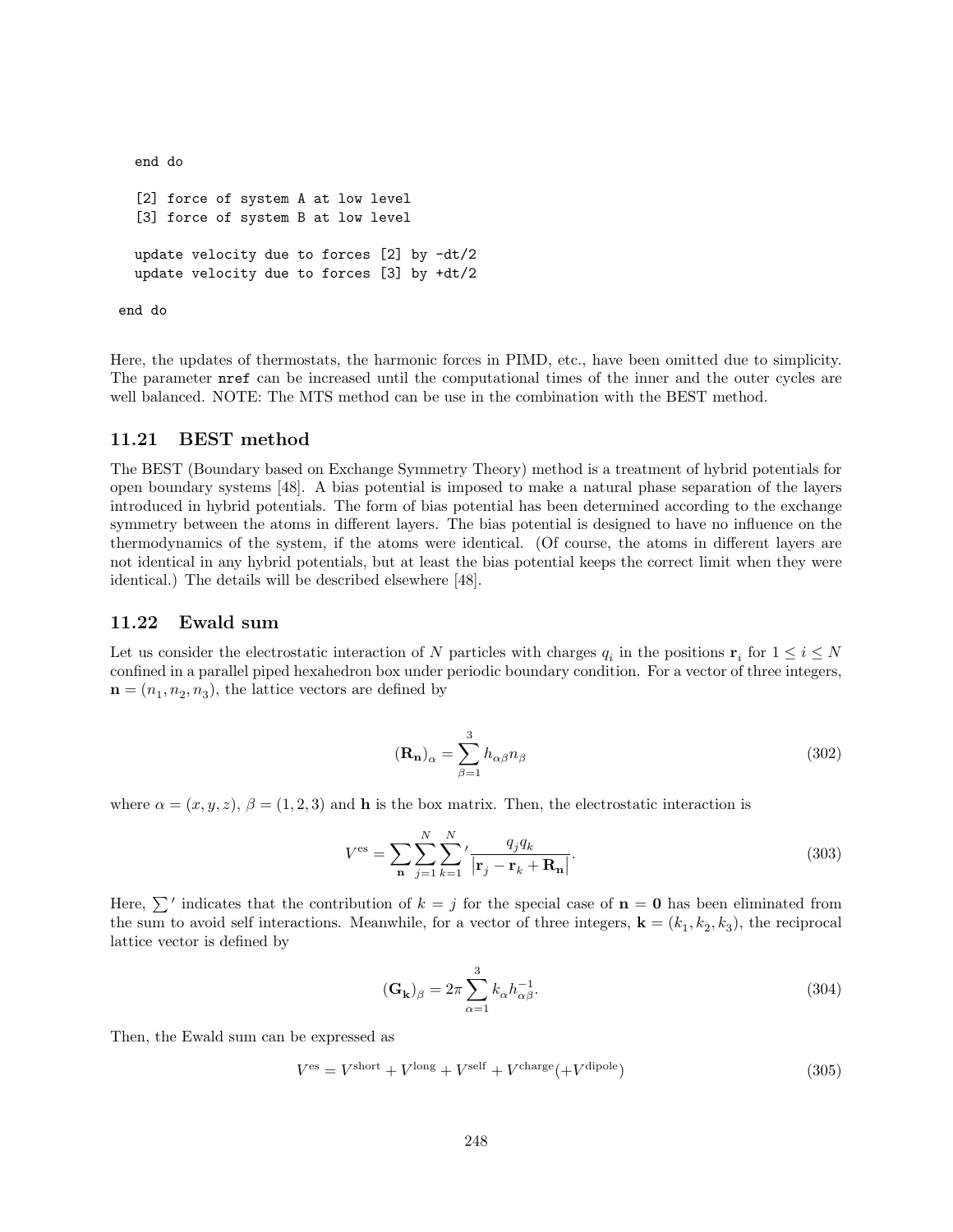where the short range, real space contribution is

$$
V^{\text{short}} = \frac{1}{2} \sum_{\mathbf{n}} \sum_{j=1}^{N} \sum_{k \neq j}^{N} \frac{q_j q_k \text{erfc}\left(\eta \left|\mathbf{r}_j - \mathbf{r}_k + \mathbf{R}_{\mathbf{n}}\right|\right)}{\left|\mathbf{r}_j - \mathbf{r}_k + \mathbf{R}_{\mathbf{n}}\right|},\tag{306}
$$

the long range, reciprocal space contribution is

$$
V^{\text{long}} = \frac{2\pi}{\mathbb{V}} \sum_{\mathbf{k}\neq\mathbf{0}} \frac{\exp\left(-\frac{|\mathbf{G}_{\mathbf{k}}|^2}{4\eta^2}\right)}{|\mathbf{G}_{\mathbf{k}}|^2} \left|\sum_{j=1}^N q_j e^{i(\mathbf{G}_{\mathbf{k}} \cdot \mathbf{r}_j)}\right|^2, \tag{307}
$$

the correction of self interaction in the reciprocal space contribution is

$$
V^{\text{self}} = -\frac{\eta}{\sqrt{\pi}} \sum_{i=1}^{N} q_i^2,\tag{308}
$$

and the correction for the charged system is

$$
V^{\text{charge}} = -\frac{\pi}{2\eta^2 \mathbb{V}} \left(\sum_{i=1}^N q_i\right)^2,\tag{309}
$$

The parameter  $\eta$  can be determined so that the calculation is both accurate and efficient by balancing the computational ratio between the real and reciprocal contributions. The elimination of  $\mathbf{k} = \mathbf{0}$  contribution from the long range term corresponds to an introduction of uniform background charge that maintains the charge neutrality of the system. The dipole correction is

$$
V^{\text{dipole}} = \frac{2\pi}{3V} \left| \sum_{i=1}^{N} q_i \mathbf{r}_i \right|^2 \tag{310}
$$

In the PIMD code, this term can be either be included or neglected by option.

# **11.23 Polarizable force field**

The polarizable force field is described as

$$
V_{\text{pol}} = V_{\text{mm}} + V_{\text{ind}} + V_{\text{cd}} + V_{\text{dd}},\tag{311}
$$

where  $V_{\text{mm}}$  is the non-polarizable molecular mechanics force field given by Equation (10). With the dipole moment  $\mu_i$  and the polarizability  $\alpha_i$  of each atom *i*, the polarization energy is given by

$$
V_{\text{ind}} = \sum_{i=1}^{N} \frac{\mu_i^2}{2\alpha_i}.
$$
\n(312)

In the free boundary condition, the charge-dipole interaction is described as

$$
V_{\rm cd} = \sum_{i=1}^{N} \sum_{j \neq i}^{N} q_i \mathbf{t}_{ij} \boldsymbol{\mu}_j = \sum_{i=1}^{N} \sum_{j > i}^{N} (q_i \mathbf{t}_{ij} \boldsymbol{\mu}_j - q_j \mathbf{t}_{ij} \boldsymbol{\mu}_i),
$$
(313)

and the dipole-dipole interaction as

$$
V_{\rm dd} = -\frac{1}{2} \sum_{i=1}^{N} \sum_{j \neq i}^{N} \mu_i \mathbf{T}_{ij} \mu_j = -\sum_{i=1}^{N} \sum_{j>i}^{N} \mu_i \mathbf{T}_{ij} \mu_j.
$$
 (314)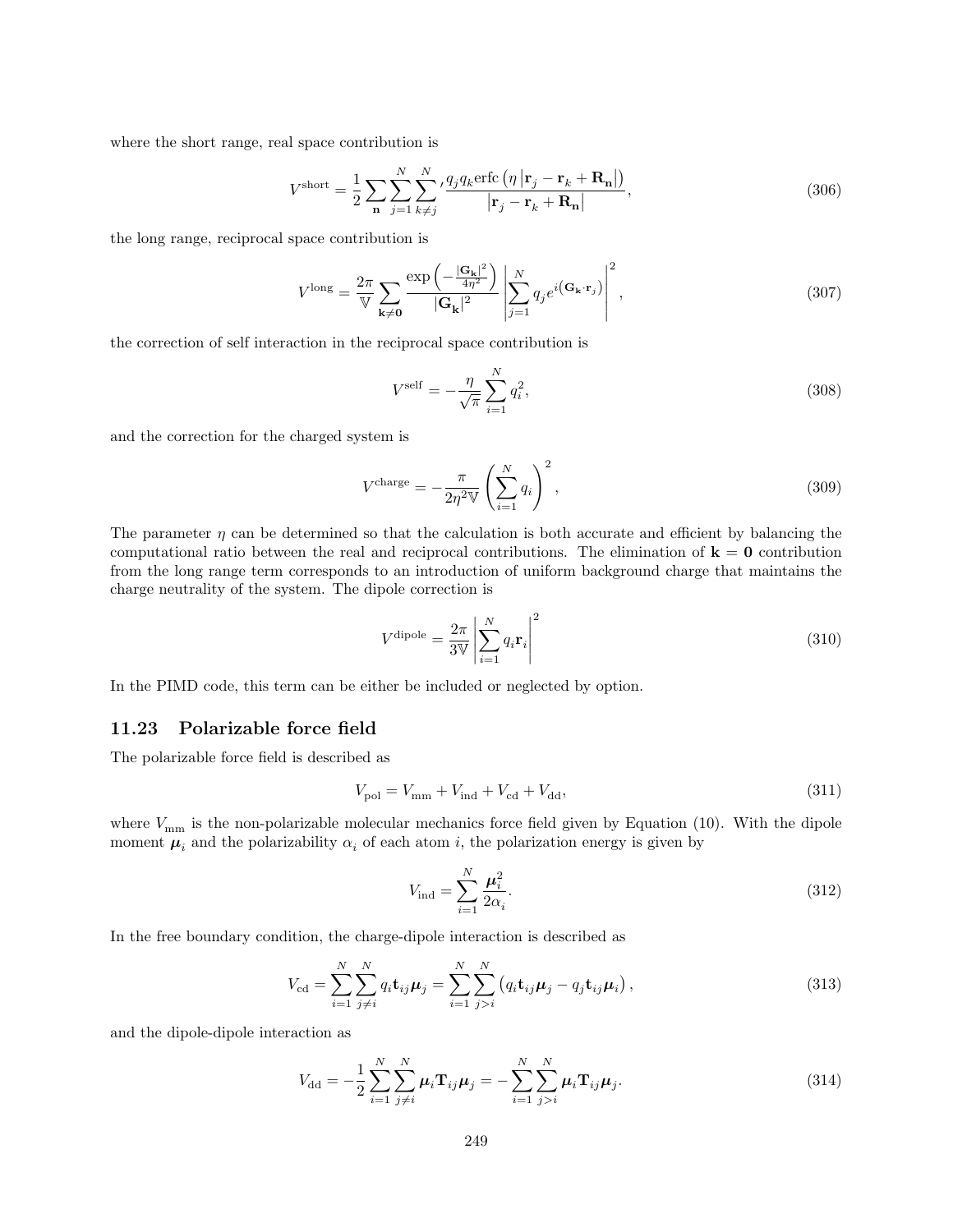Here we have defined a vector

$$
\left(\mathbf{t}_{ij}\right)_{\alpha} = \frac{s_3^{\text{cd}}\left(r_{ij}\right)}{r_{ij}^3}\left(\mathbf{r}_{ij}\right)_{\alpha},\tag{315}
$$

and a matrix

$$
\left(\mathbf{T}_{ij}\right)_{\alpha\beta} = -\frac{s_3^{\text{dd}}\left(r_{ij}\right)}{r_{ij}^3}\delta_{\alpha\beta} + \frac{3s_5^{\text{dd}}\left(r_{ij}\right)}{r_{ij}^5}\left(\mathbf{r}_{ij}\right)_{\alpha}\left(\mathbf{r}_{ij}\right)_{\beta}.
$$
\n(316)

which are functions of interatomic separation  $\mathbf{r}_{ij} = \mathbf{r}_i - \mathbf{r}_j$  and interatomic distance  $r_{ij} = |\mathbf{r}_{ij}|$ . The damping functions  $s_3^{\text{cd}}(r)$   $s_3^{\text{dd}}(r)$  and  $s_3^{\text{dd}}(r)$  monotonically increase from 0 to 1 with *r*. The dipole moments are determined by the variational condition,

$$
\frac{\partial V^{\text{pol}}}{\partial \mu_i} = 0. \tag{317}
$$

and thus,

$$
\mu_i = \alpha_i \sum_{j \neq i}^{N} \left( -\mathbf{t}_{ij} q_j + \mathbf{T}_{ij} \mu_j \right). \tag{318}
$$

In the periodic boundary condition, the polarizable force field is described as

$$
V_{\text{pol}} = V_{\text{mm}} + V_{\text{ind}} + V_{\text{cd}}^{\text{short}} + V_{\text{cd}}^{\text{long}} + V_{\text{dd}}^{\text{short}} + V_{\text{dd}}^{\text{long}} + V_{\text{dd}}^{\text{self}} + V_{\text{dd}}^{\text{net}}.
$$
\n(319)

The real space contributions of charge-dipole and dipole-dipole interaction are given by

$$
V_{\rm cd}^{\rm short} = \sum_{n} \sum_{i=1}^{N} \sum_{j=1}^{N} 'q_i \mathbf{t}_{ij}^{\rm short} \boldsymbol{\mu}_j,
$$
 (320)

and

$$
V_{\rm dd}^{\rm short} = \frac{1}{2} \sum_{n} \sum_{i=1}^{N} \sum_{j=1}^{N} ' \mu_i \mathbf{T}_{ij}^{\rm short} \mu_j,
$$
 (321)

respectively, where we have defined a vector

$$
\left(\mathbf{t}_{ij}^{\text{short}}\right)_{\alpha} = \left(\frac{s_3^{\text{cd}}\left(r_{ij}\right) - \text{erf}(\eta r_{ij}) + \frac{2\eta r_{ij}}{\sqrt{\pi}}e^{-\eta^2 r_{ij}^2}}{r_{ij}^3}\right)\left(\mathbf{r}_{ij}\right)_{\alpha},\tag{322}
$$

and a matrix,

$$
\left(\mathbf{T}_{ij}^{\text{short}}\right)_{\alpha\beta} = -\left(\frac{s_3^{\text{dd}}\left(r_{ij}\right) - \text{erf}\left(\eta r_{ij}\right) + \frac{2\eta r_{ij}}{\sqrt{\pi}}e^{-\eta^2 r_{ij}^2}}{r_{ij}^3}\right)\delta_{\alpha\beta} + \left(\frac{3\left(s_5^{\text{dd}}\left(r_{ij}\right) - \text{erf}\left(\eta r_{ij}\right)\right) + \left(3 + 2\eta^2 r_{ij}^2\right)\frac{2\eta r_{ij}}{\sqrt{\pi}}e^{-\eta^2 r_{ij}^2}}{r_{ij}^5}\right)\left(\mathbf{r}_{ij}\right)_{\alpha}\left(\mathbf{r}_{ij}\right)_{\beta}.
$$
\n(323)

The reciprocal space contributions of the charge-dipole and dipole-dipole interaction are given by

$$
V_{\rm cd}^{\rm long} = \frac{4\pi}{V} \sum_{\mathbf{k}\neq\mathbf{0}} \frac{\exp\left(-\frac{|\mathbf{G}_{\mathbf{k}}|^2}{4\eta^2}\right)}{|\mathbf{G}_{\mathbf{k}}|^2} \sum_{i=1}^N q_i \sum_{j=1}^N (\boldsymbol{\mu}_j \cdot \mathbf{G}_{\mathbf{k}}) \sin\left(\mathbf{G}_{\mathbf{k}} \cdot \mathbf{r}_{ij}\right),\tag{324}
$$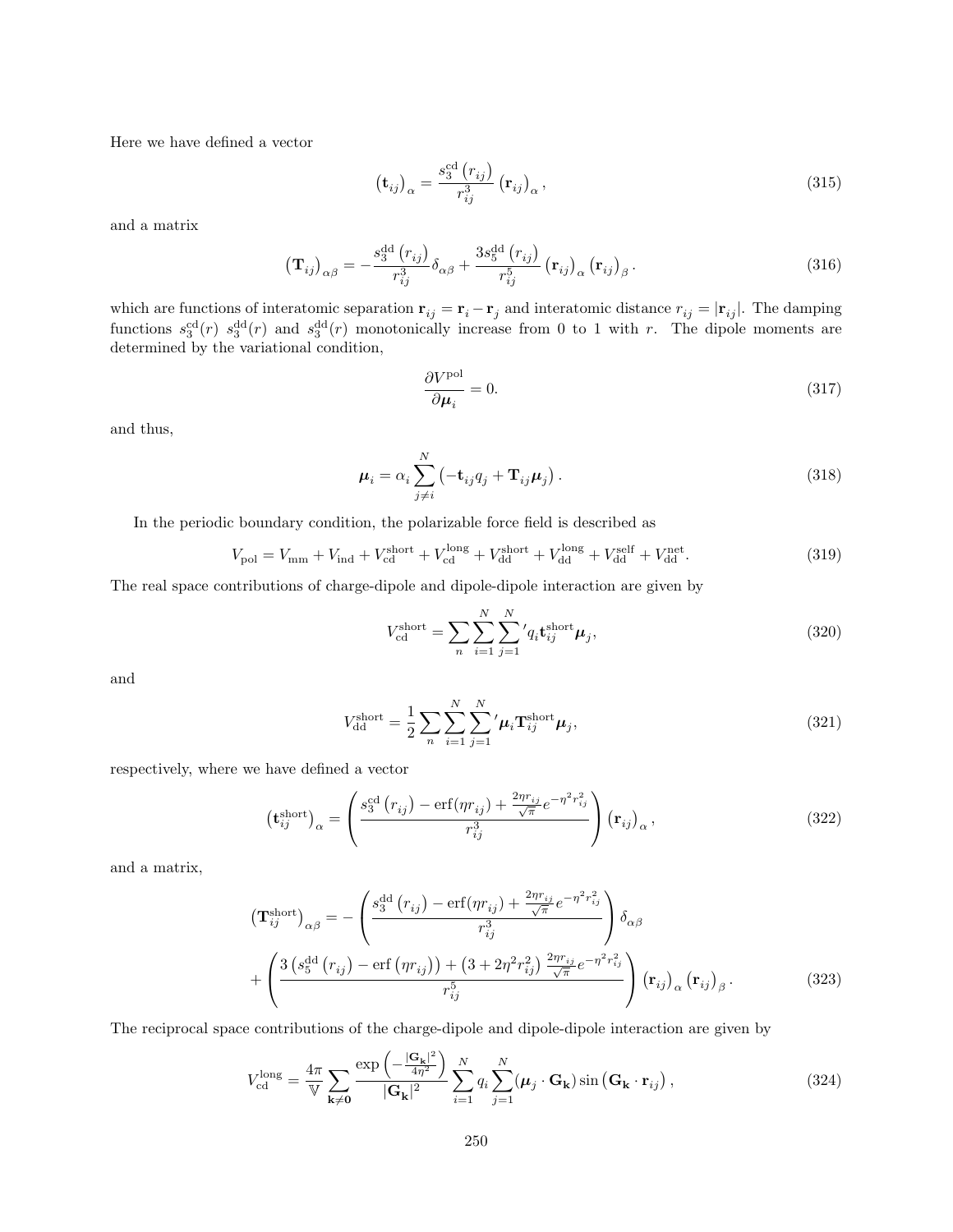and

$$
V_{\rm dd}^{\rm long} = \frac{2\pi}{V} \sum_{\mathbf{k}\neq\mathbf{0}} \frac{\exp\left(-\frac{|\mathbf{G}_{\mathbf{k}}|^2}{4\eta^2}\right)}{|\mathbf{G}_{\mathbf{k}}|^2} \left| \sum_{j=1}^N (\boldsymbol{\mu}_j \cdot \mathbf{G}_{\mathbf{k}}) e^{i\mathbf{G}_{\mathbf{k}} \cdot \mathbf{r}_j} \right|^2, \tag{325}
$$

respectively. The dipole self-interaction correction in the reciprocal space contribution is

$$
V_{\rm dd}^{\rm self} = -\frac{2\eta^3}{3\sqrt{\pi}} \sum_{i=1}^{N} \mu_i^2.
$$
 (326)

The correction with respect to the net dipole moment is

$$
V_{\rm dd}^{\rm net} = \frac{2\pi}{3V} \left| \sum_{i=1}^{N} \mu_i \right|^2.
$$
 (327)

The dipole moments,  $\mu_i$ , are obtained by the variational condition,

$$
\frac{\partial V^{\text{pol}}}{\partial \mu_i} = 0,\tag{328}
$$

and thus,

$$
\boldsymbol{\mu}_{i} = \alpha_{i} \left( -\sum_{j \neq i}^{N} \left( \mathbf{t}_{ij}^{\text{short}} q_{j} - \mathbf{T}_{ij}^{\text{short}} \boldsymbol{\mu}_{j} \right) - \frac{\partial V_{\text{cd}}^{\text{long}}}{\partial \boldsymbol{\mu}_{i}} - \frac{\partial V_{\text{dd}}^{\text{long}}}{\partial \boldsymbol{\mu}_{i}} + \frac{4\eta^{3}}{3\sqrt{\pi}} \boldsymbol{\mu}_{i} - \frac{4\pi}{3V} \sum_{j=1}^{N} \boldsymbol{\mu}_{j} \right), \tag{329}
$$

which leads to 3*N*-dimensional linear equations of a kind  $A\mu = b$ . This could be taken care by the LAPACK dgesv routine.

The damping functions are optional among linear Thole (LIN), exponential Thole (EXP), Gaussian (GAU) [80] and Ojamae-Shavitt-Singer (OSS) types [81]. The OSS-type damping function is defined with two parameters, denoted by  $a_x^y$  and  $b_x^y$ , as

$$
s_1^{\rm cc} = \frac{r^2}{r^2 + a_1^{\rm cc}e^{-b_1^{\rm cc}r}}, \quad s_3^{\rm cd/dd} = \frac{r^2}{r^2 + a_3^{\rm cd/dd}e^{-b_3^{\rm cd/dd}r}}, \quad s_3^{\rm dd} = \frac{r^2}{r^2 + a_3^{\rm dd}e^{-b_3^{\rm dd}r}}.\tag{330}
$$

Other types use one parameter *a*, and the functions are described in terms of  $z = r/a$ . The linear Thole-type damping functions are given by

$$
s_1^{\text{cc}} = \begin{cases} 2z - 2z^3 + z^4 (0 \le z \le 1) & s_3^{\text{cd}/\text{dd}} = \begin{cases} 4z^3 - 3z^4 (0 \le z \le 1) & s_5^{\text{dd}} = \begin{cases} z^4 (0 \le z \le 1) \\ 1 (z > 1) \end{cases} \\ 1 (z > 1). \end{cases} \tag{331}
$$

The exponential Thole-type damping functions are given by

$$
s_1^{\text{cc}} = 1 - e^{-z^3} + z \Gamma\left(\frac{2}{3}, z^3\right), \quad s_3^{\text{cd/dd}} = 1 - e^{-z^3}, \quad s_5^{\text{dd}} = 1 - (1 + z^3)e^{-z^3}, \tag{332}
$$

using the incomplete gamma function,

$$
\Gamma(a,x) = \int_{x}^{\infty} e^{-t} t^{a-1} dt.
$$
\n(333)

The Gaussian-type damping functions are given by

$$
s_1^{\text{cc}} = \text{erf}(z), \quad s_3^{\text{cc}/\text{dd}} = \text{erf}(z) - \frac{2z}{\sqrt{\pi}} e^{-z^2}, \quad s_5^{\text{cc}} = \text{erf}(z) - \left(1 + \frac{2z^2}{3}\right) \frac{2z}{\sqrt{\pi}} e^{-z^2}.
$$
 (334)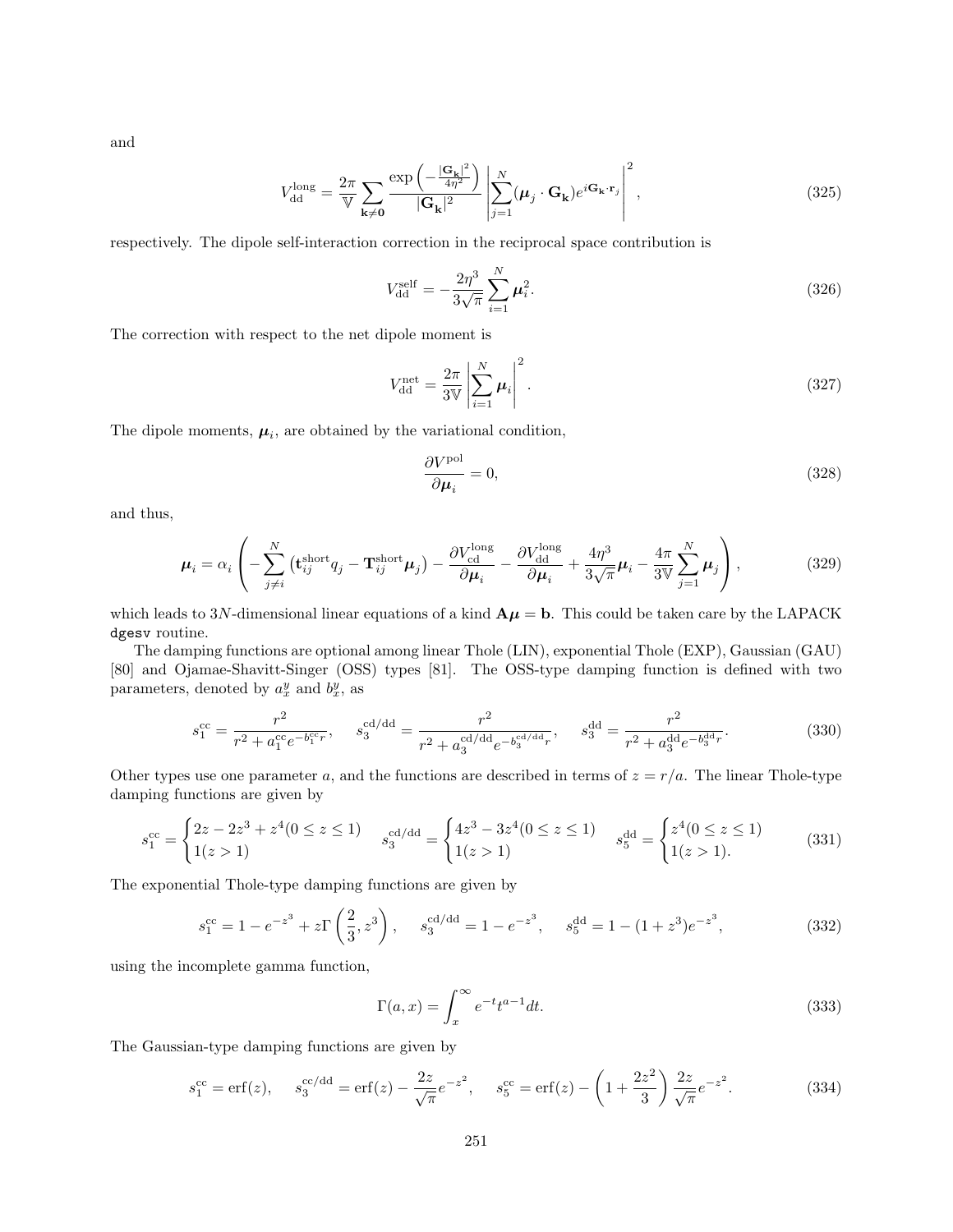# **11.24 Dihedral bond potential**

As mentioned in Section 9.7.5, the dihedral angle potential takes the form

$$
V = \frac{v}{2} \left\{ 1 + \mu \cos(\nu \chi) \right\} \tag{335}
$$

where *v* is the rotational barrier height,  $\mu = \pm 1$  is phase, and  $\chi$  is the dihedral angle with respect to the atoms *i*, *j*, *k* and *l*, which can be expressed as

$$
\chi = \text{sgn}\left[ \left( \mathbf{r}_{ijk} \times \mathbf{r}_{jkl} \right) \cdot \mathbf{r}_{jk} \right] \text{cos}^{-1} \left( \frac{\mathbf{r}_{ijk} \cdot \mathbf{r}_{jkl}}{\left| \mathbf{r}_{ijk} \right| \left| \mathbf{r}_{jkl} \right|} \right)
$$
(336)

with the vectors normal to  $i - j - k$  and  $j - k - l$  planes given by

$$
\mathbf{r}_{ijk} = \mathbf{r}_{ij} \times \mathbf{r}_{kj}, \quad \mathbf{r}_{jkl} = \mathbf{r}_{lj} \times \mathbf{r}_{kj}.
$$
 (337)

The gradients of *V* with respect to each atom can be expressed as

$$
\frac{\partial V}{\partial \mathbf{r}_{i}} = \frac{v\mu \nu s_{\nu}}{2} \left[ \frac{\mathbf{r}_{kj} \times \mathbf{r}_{jkl}}{\left| \mathbf{r}_{ijk} \right| \left| \mathbf{r}_{jkl} \right|} - \frac{\mathbf{r}_{kj} \times \mathbf{r}_{ijk}}{\left| \mathbf{r}_{ijk} \right|^{2}} \cos \chi \right],
$$
\n(338)

$$
\frac{\partial V}{\partial \mathbf{r}_j} = \frac{v \mu v_{s_\nu}}{2} \left[ \left( \frac{\mathbf{r}_{kl} \times \mathbf{r}_{jkl}}{\left| \mathbf{r}_{jkl} \right|^2} + \frac{\mathbf{r}_{ki} \times \mathbf{r}_{ijk}}{\left| \mathbf{r}_{ijk} \right|^2} \right) \cos \chi - \frac{\mathbf{r}_{kl} \times \mathbf{r}_{ijk} + \mathbf{r}_{ik} \times \mathbf{r}_{jkl}}{\left| \mathbf{r}_{ijk} \right| \left| \mathbf{r}_{jkl} \right|} \right],
$$
(339)

$$
\frac{\partial V}{\partial \mathbf{r}_k} = \frac{v\mu \nu s_\nu}{2} \left[ \left( \frac{\mathbf{r}_{ij} \times \mathbf{r}_{ijk}}{\left| \mathbf{r}_{ijk} \right|^2} + \frac{\mathbf{r}_{lj} \times \mathbf{r}_{jkl}}{\left| \mathbf{r}_{jkl} \right|^2} \right) \cos \chi - \frac{\mathbf{r}_{ij} \times \mathbf{r}_{jkl} + \mathbf{r}_{lj} \times \mathbf{r}_{ijk}}{\left| \mathbf{r}_{jkl} \right| \left| \mathbf{r}_{jkl} \right|} \right],
$$
(340)

and

$$
\frac{\partial V}{\partial \mathbf{r}_l} = \frac{v \mu \nu s_{\nu}}{2} \left[ \frac{\mathbf{r}_{kj} \times \mathbf{r}_{ijk}}{\left| \mathbf{r}_{ijk} \right| \left| \mathbf{r}_{jkl} \right|} - \frac{\mathbf{r}_{kj} \times \mathbf{r}_{jkl}}{\left| \mathbf{r}_{jkl} \right|^2} \cos \chi \right],
$$
\n(341)

where the function

$$
s_{\nu} = \frac{1}{\nu} \frac{d \cos(\nu \chi)}{d \cos \chi} = \frac{1}{\nu} \frac{d \cos(\nu \chi)}{d \chi} \left(\frac{d \cos \chi}{d \chi}\right)^{-1} = \frac{\sin(\nu \chi)}{\sin \chi}
$$
(342)

can be calculated using the recursive relation

$$
s_{\nu} = s_{\nu - 2} - \sin((\nu - 2)\chi)\sin\chi + \cos((\nu - 2)\chi)\cos\chi + \cos((\nu - 1)\chi)
$$
 (343)

with  $s_1 = 1$  and  $s_2 = 2 \cos \chi$ .

# **12 Publications**

The following is the list of publications in which the PIMD code or its primitive version has been used.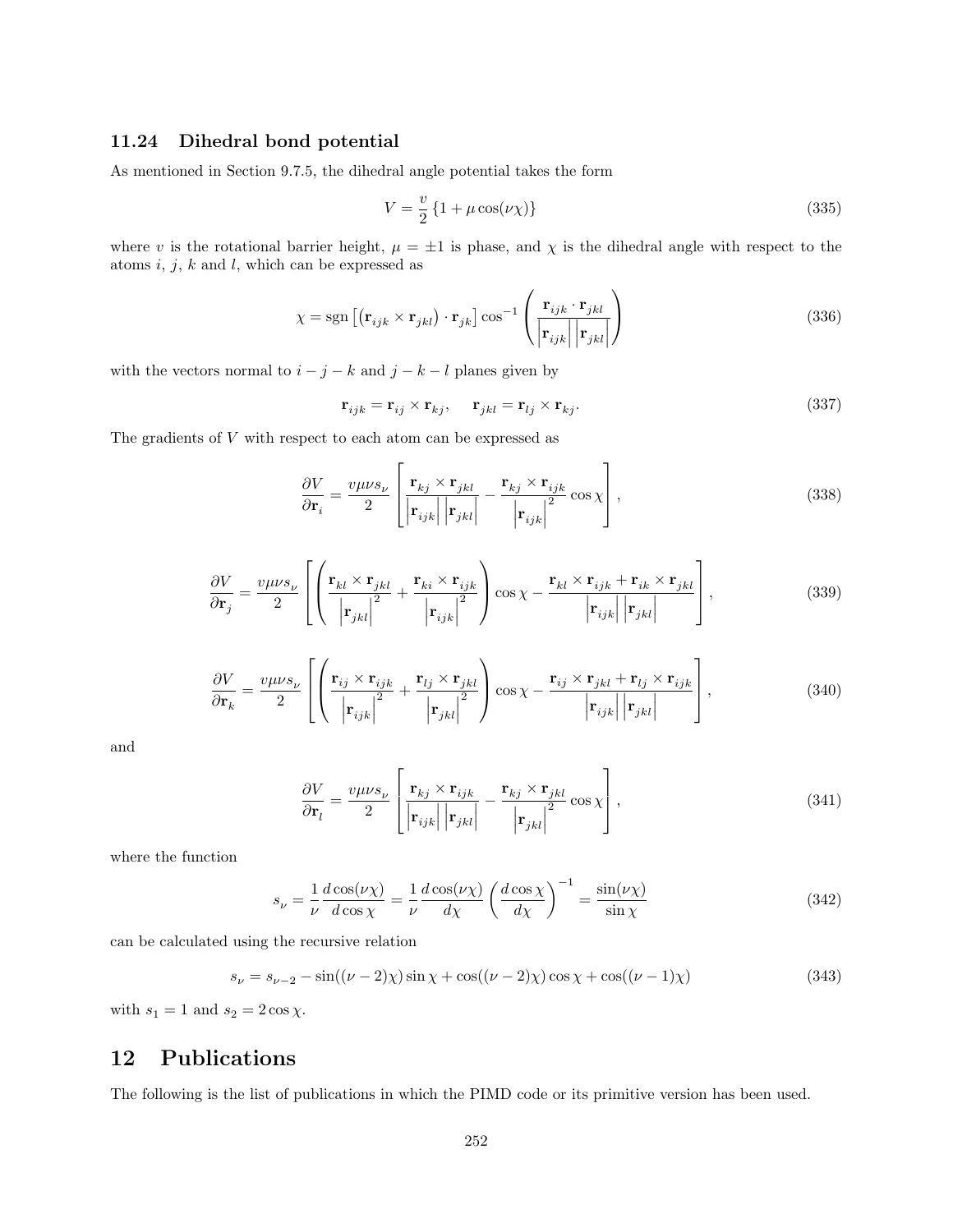- B. Thomsen, M. Shiga, J. Chem. Phys., 155, 194107 (2021) (11 pages). "Ab Initio Study of Nuclear Quantum Effects on Sub- and Supercritical Water"
- *•* A. Pal, S. Pal, S. Verma, M. Shiga, N. N. Nair, J. Comput. Chem., 42, 1996-2003 (2021). "Mean Force Based Temperature Accelerated Sliced Sampling: Efficient Reconstruction of High Dimensional Free Energy Landscapes"
- *•* K. Kobayashi, Y. Nagai, M. Itakura, M. Shiga, J. Chem. Phys., 155, 034106 (2021) (9 pages). "Selflearning hybrid Monte Carlo for isothermal-isobaric ensemble: Application to liquid silica"
- *•* T. Kondo, T. Sasaki, M. Shiga, J. Comput. Chem., 42, 1783-1791 (2021). The Mechanism of Sorbitol Dehydration in Hot Acidic Solutions"
- H. Wang, Y. Yao, F. Peng, H. Liu, R. J. Hemley, Phys. Rev. Lett., 126, 117002 (2021). "Quantum and Classical Proton Diffusion in Superconducting Clathrate Hydrides"
- B. Thomsen, M. Shiga, J. Chem. Phys., 154, 084117 (2021). "Nuclear Quantum Effects on Autoionization of Water Isotopologues Studied by Ab Initio Path Integral Molecular Dynamics"
- *•* T. Kondo, T. Sasaki, S. Ruiz Barragan, J. Ribas, M. Shiga, J. Comput. Chem., 42, 156-165 (2021). "Refined metadynamics through canonical sampling using time‐ invariant bias potential: A study of polyalcohol dehydration in hot acidic solutions"
- *•* L. Yan, Y. Yamamoto, M. Shiga, O. Sugino, Phys. Rev. B, 101, 165414 (2020). ¡br¿ "Nuclear quantum effect for hydrogen adsorption on Pt(111)"
- *•* Y. Nagai, M. Okumura, K. Kobayashi, M. Shiga, Phys. Rev. B (Rapid Commun.), 102, 041124 (2020). "Self-learning hybrid Monte Carlo: A first principles approach"
- *•* T. Ishiyama, A. Morita, J. Phys. Chem. Lett. 10, 5070-5075 (2019). "Nuclear Quantum Effect on the chi(2) Band Shape of Vibrational Sum Frequency Generation Spectra of Normal and Deuterated Water Surfaces"
- *•* Y. Kawashima, K. Ishimura, M. Shiga, J. Chem. Phys., 150, 124103 (2019). "Ab initio Quantum Mechanics/Molecular Mechanics Method with Periodic Boundaries Employing Ewald Summation Technique to Electron-Charge Interaction: Treatment of the Surface-Dipole Term"
- *•* Y. L. Chang, T. Sasaki, J. Ribas Arino, M. Machida, M. Shiga, J. Phys. Chem. B, 23, 1662-1671 (2019). "Understanding Competition of Polyalcohol Dehydration Reactions in Hot Water"
- M. Shiga, M. E. Tuckerman, J. Phys. Chem. Lett., 9, 62076214 (2018). "Finding Free Energy Landmarks of Chemical Reactions"
- *•* Y. Watabe, T. Miyazaki, E. Ozama, T. Takayanagi, Y. Suzuki, Comp. Theo. Chem., 1140, 56-62 (2018). "Theoretical interpretation of photoelectron spectrum of (Au-CO2)- anion"
- *•* E. Ozama, S. Adachi, T. Takayanagi, M. Shiga, Chem. Eur. J., 24, 12716-12721 (2018). "Quantum simulation verifies the stability of an 18 coordinated actinium-helium complex"
- M. Machida, K. Kato, M. Shiga. J. Chem. Phys., 148, 102324 (2018). "Nuclear quantum effects of light and heavy water studied by all-electron first principles path integral simulations."
- *•* Y. Seki, T. Takayanagi, M. Shiga, Phys. Chem. Chem. Phys., 19, 13798-13806, (2017). "Photoexcited Ag ejection from a low-temperature He cluster: A simulation study by nonadiabatic Ehrenfest ringpolymer molecular dynamics"
- *•* S. Ruiz-Barragan, J. Ribas-Arino, M. Shiga, Phys. Chem. Chem. Phys., 18, 32438-32447 (2016). "The reaction mechanism of polyalcohol dehydration in hot pressurized water"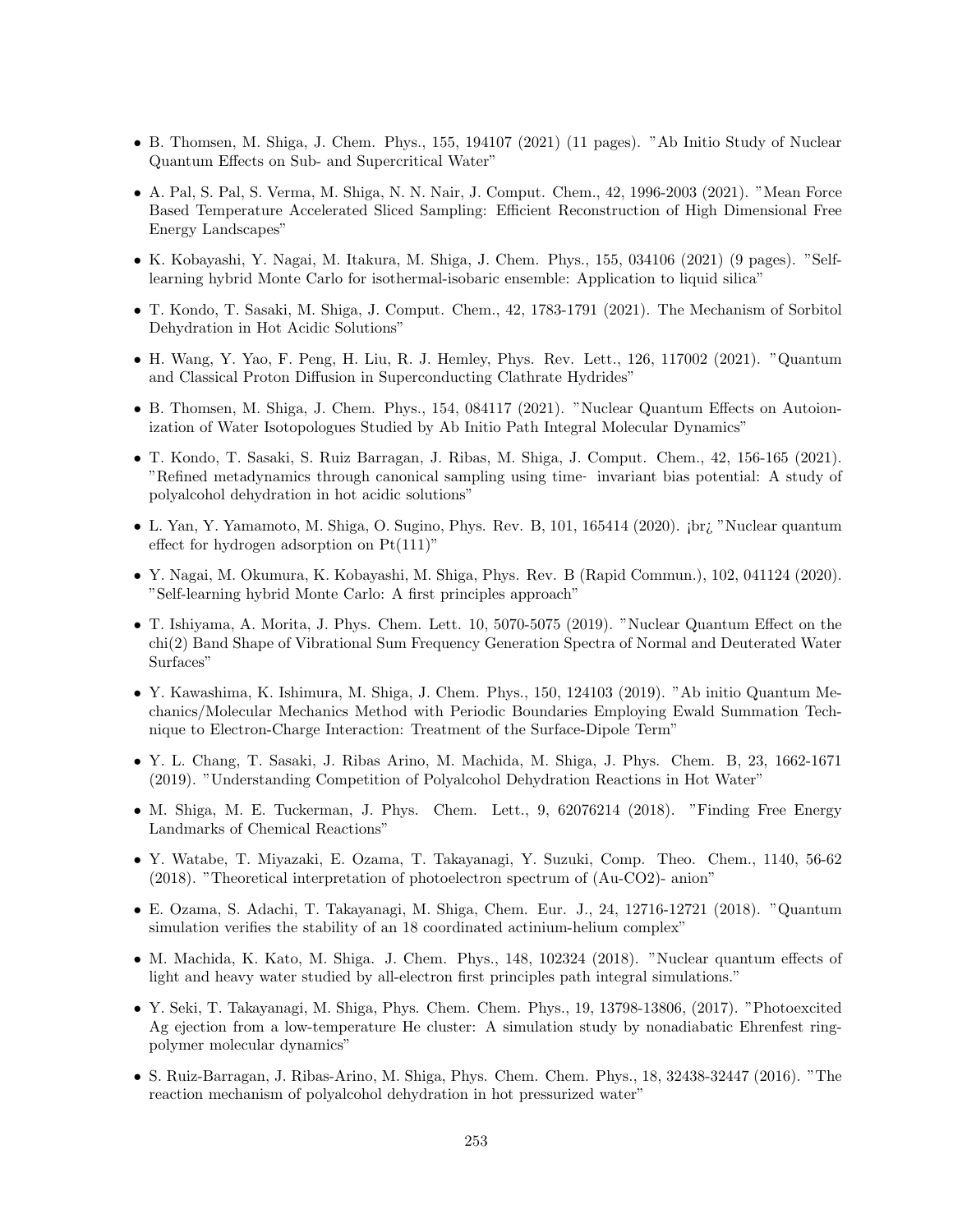- *•* Y. Minoshima, Y. Seki, T. Takayanagi, M. Shiga, Chem. Phys., 472, 1-8 (2016). "Effects of temperature and isotopic substitution on electron attachment dynamics of guanine-cytosine base pair: Ring-polymer and classical molecular dynamics simulations"
- *•* S. Ruiz-Barragan, K. Ishimura, M. Shiga, Chem. Phys. Lett., 646, 130-135 (2016). "On the hierarchical parallelization of ab initio simulations"
- *•* T. Honda, Y. Minoshima, Y. Yokoi, T. Takayanagi and M. Shiga, Chem. Phys. Lett., 625, 174-178 (2015). "Semiclassical dynamics of electron attachment to guanine-cytosine base pair"
- M. Shiga, M. Masia, J. Chem. Phys., 139, 144103 (2013) (14 pages). "Boundary based on Exchange Symmetry Theory for Multilevel Simulations II. Multiple Time Scale Approach"
- *•* M. Shiga, M. Masia, J. Chem. Phys., 139, 044120 (2013) (8 pages); (E) J. Chem. Phys., 139, 119901 (2013). "Boundary based on Exchange Symmetry Theory for Multilevel Simulations I. Basic Theory"
- *•* K. Suzuki, M. Tachikawa, M. Shiga, J. Chem. Phys., 138, 184307 (2013) (7 pages). "Temperature dependence on the structure of Zundel cation and its isotopomers"
- *•* A. Koizumi, M. Tachikawa, M. Shiga, Chem. Phys., 419, 44-49 (2013). "Quantum fluctuation and vibrational dynamics of aqueous  $Cu<sup>+</sup>$  and  $Ag<sup>+</sup>$  clusters"
- *•* T. Yoshikawa, T. Takayanagi, H. Kimizuka, M. Shiga, J. Phys. Chem. C, 116, 23113-23119 (2012). "Quantum-Thermal Crossover of Hydrogen and Tritium Diffusion in *α*-Iron"
- *•* M. Shiga, H. Fujisaki, J. Chem. Phys., 136, 184103 (2012) (11 pages). "A quantum generalization of intrinsic reaction coordinate using path integral centroid coordinates"
- *•* K. Suzuki, H. Ishibashi, K. Yagi, M.Shiga, M. Tachikawa, Progress in Theoretical Chemistry and Physics B 26: Quantum Systems in Chemistry and Physics: Progress in Methods and Applications edited by K. Nishikawa et al., Chapter 10, 207-216 (2012). "Ab initio path integral molecular dynamics simulations of  $\rm F_2H^−$  and  $\rm F_2H_3^{+}$ "
- *•* T. Yoshikawa, S. Sugawara, T. Takayanagi, M. Shiga, M. Tachikawa, Chem. Phys., 394, 46-51 (2012). "Quantum tautomerization in porphycene and its isotopomers: Path-integral molecular dynamics simulations"
- *•* A. Koizumi, K. Suzuki, M. Shiga, M. Tachikawa, Int. J. Quant. Chem., 112, 136-139 (2012). "Ab initio path integral simulation of  $AgOH(H<sub>2</sub>O)$ "
- *•* S. Sugawara, T. Yoshikawa, T. Takayanagi, M. Shiga, M. Tachikawa, J. Phys. Chem. A, 115, 1148611494 (2011). "Quantum Proton Transfer in Hydrated Sulfuric Acid Clusters: A Perspective from Semiempirical Path Integral Simulations"
- *•* M. Daido, A. Koizumi, M. Shiga, M. Tachikawa, Theoret. Chem. Acc., 130, 385-391 (2011). "Nuclear quantum effect on the structure of guanine cytosine pair"
- *•* P. Dopieralski, P. Anjukandi, M. Rueckert, M. Shiga, J. Ribas-Arino, D. Marx, J. Mater. Chem., 21, 8309-8316 (2011). "On the role of polymer chains in transducing external mechanical forces to benzocyclobutene mechanophores"
- *•* A. Koizumi, K. Suzuki, M. Shiga, M. Tachikawa, J. Chem. Phys., (communication), 134, 031101 (2011); (E) J. Chem. Phys. 134, 169901 (2011). "A concerted mechanism between protron transfer of Zundel anion and displacement of counter cation"
- M. Sugimoto, M. Shiga, M. Tachikawa, Comp. Theor. Chem., 975, 31-37 (2011). "Nuclear quantum effect on the dissociation energies of cationic hydrogen clusters"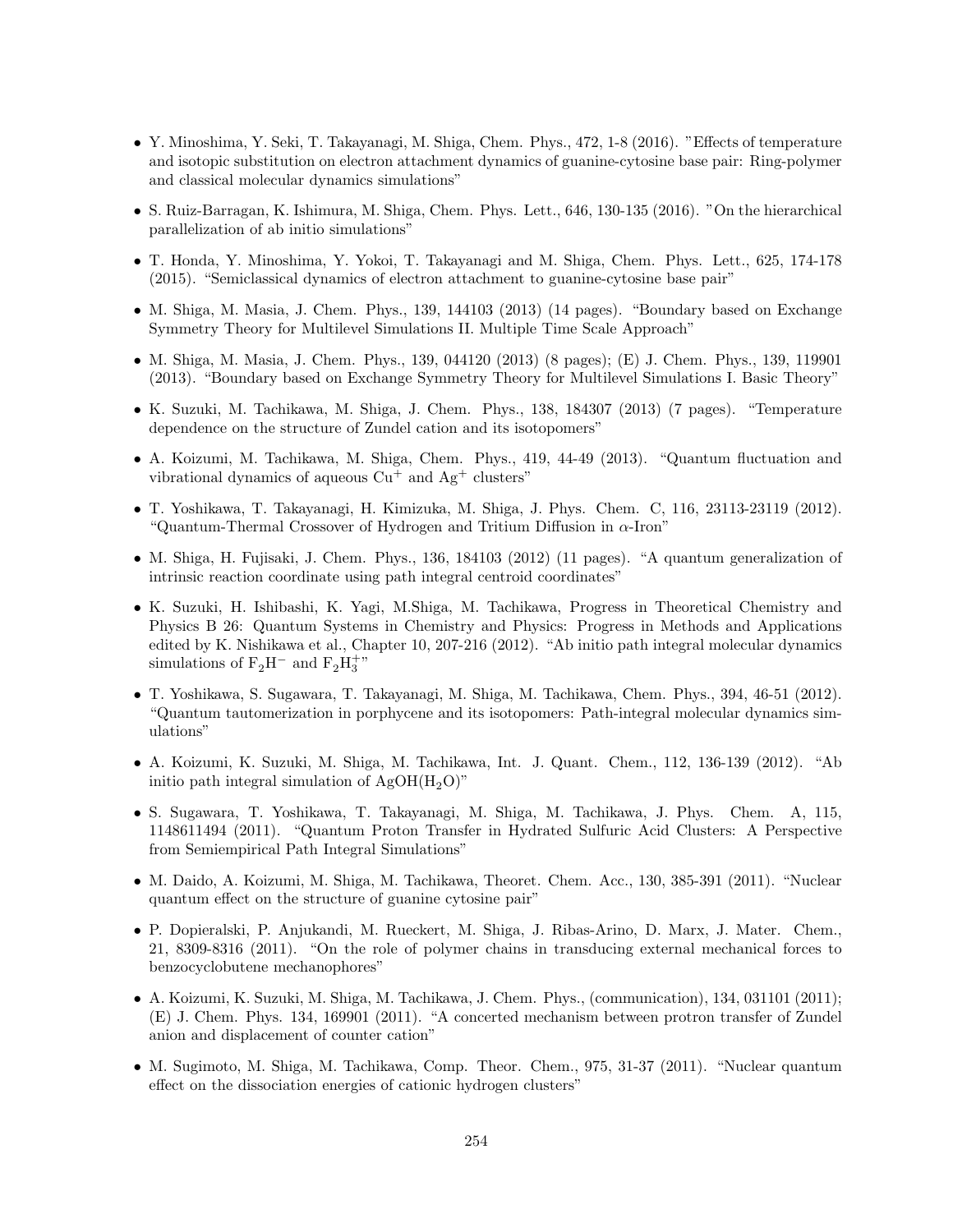- *•* J. Ribas-Arino, M. Shiga, D. Marx, J. Am. Chem. Soc., 132, 10609-10614 (2010). "Mechanochemical Transduction of Externally Applied Forces to Mechanophores"
- *•* T. Yoshikawa, S. Sugawara, T. Takayanagi, M. Shiga, M. Tachikawa, Chem. Phys. Lett., 496, 14-19 (2010). "Theoretical study on the mechanism of double proton transfer in porphycene by path-integral molecular dynamics simulations"
- M. Shiga, K. Suzuki, M. Tachikawa, J. Chem. Phys., 132, 114104 (2010) (7 pages). "The chemical shift of deprotonated water dimer: Ab initio path integral simulation"
- *•* K. Suzuki, M. Tachikawa, M. Shiga, J. Chem. Phys., 132, 144108 (2010) (7 pages). "Efficient ab initio path integral hybrid Monte Carlo based on the fourth-order Trotter expansion Application to fluoride ion-water cluster"
- S. D. Ivanov, A. Witt, M. Shiga, D. Marx, J. Chem. Phys., (communication), 132, 031101 (2010) (4 pages). "On Artificial Frequency Shifts in Infrared Spectra obtained from Centroid Molecular Dynamics: Quantum Liquid Water"
- *•* A. Kakizaki, H. Motegi, T. Yoshikawa, T. Takayanagi, M. Shiga, M. Tachikawa, J. Molec. Struct. (THEOCHEM), 901, 1-8 (2009). "Path-integral molecular dynamics simulations of small hydrated sulfuric acid clusters  $H_2SO_4(H_2O)_n$  ( $n=1-6$ ) on semiempirical PM6 potential surfaces"
- *•* T. Takayanagi, K. Takahashi, A. Kakizaki, M. Shiga, M. Tachikawa, Chem. Phys., 358, 196-202 (2009). "Path-integral molecular dynamics simulations of hydrated hydrogen chloride cluster  $HCl(H_2O)_4$  on a semiempirical potential energy surface"
- A. Kaczmarek, M. Shiga, D. Marx, J. Phys. Chem. A, 113, 1985-1994 (2009). "Quantum effects on vibrational and electronic spectra of hydrazine studied by on the fly ab initio ring polymer molecular dynamics"
- *•* J. Ribas-Arino, M. Shiga, D. Marx, Angew. Chem. Int. Ed. (communication), 48, 4190-4193 (2009). "Understanding Covalent Mechanochemistry"
- *•* A. Witt, S. D. Ivanov, M. Shiga, H. Forbert, D. Marx, J. Chem. Phys., 130, 194510 (2009) (15 pages). "On the applicability of centroid and ring polymer path integral molecular dynamics for vibrational spectroscopy"
- *•* A. Nakayama, T. Taketsugu, M. Shiga, Chem. Lett., 38, 976-977 (2009). "Speed-up of ab initio hybrid Monte Carlo and ab initio path integral hybrid Monte Carlo simulations using an auxiliary potential energy surface"
- *•* J. Ribas-Arino, M. Shiga, D. Marx, Chem. Eur. J. (communication), 15, 13331-13335 (2009). "Unravelling the mechanism of force-induced ring-opening of benzocyclobutenes"
- *•* T. Takayanagi, T. Yoshikawa, H. Motegi, M. Shiga, Chem. Phys. Lett., 482, 195-200 (2009). "Pathintegral molecular dynamics simulations for water anion clusters  $(H_2O)_5^-$  and  $(D_2O)_5^-$ "
- *•* T. Yoshikawa, H. Motegi, A. Kakizaki, T. Takayanagi, M. Shiga, M. Tachikawa, Chem. Phys., 365, 60-68 (2009). "Path-integral molecular dynamics simulations of glycine- $(H_2O)_n$  ( $n=1-7$ ) clusters on semiempirical PM6 potential energy surfaces"
- *•* T. Takayanagi, T. Yoshikawa, A. Kakizaki, M. Shiga, M. Tachikawa, J. Molec. Struct. (THEOCHEM), 869, 29-36 (2008). "Molecular dynamics simulations of small glycine- $(H_2O)_n$   $(n = 2-7)$  clusters on semiempirical PM6 potential energy surfaces"
- *•* H. Ishibashi, A. Hayashi, M. Shiga, M. Tachikawa, ChemPhysChem (communication), 9, 383-387 (2008). "Geometric isotope effect on  $N_2H_7^+$  cation and  $N_2H_5^-$  anion by ab initio path integral molecular dynamics simulation"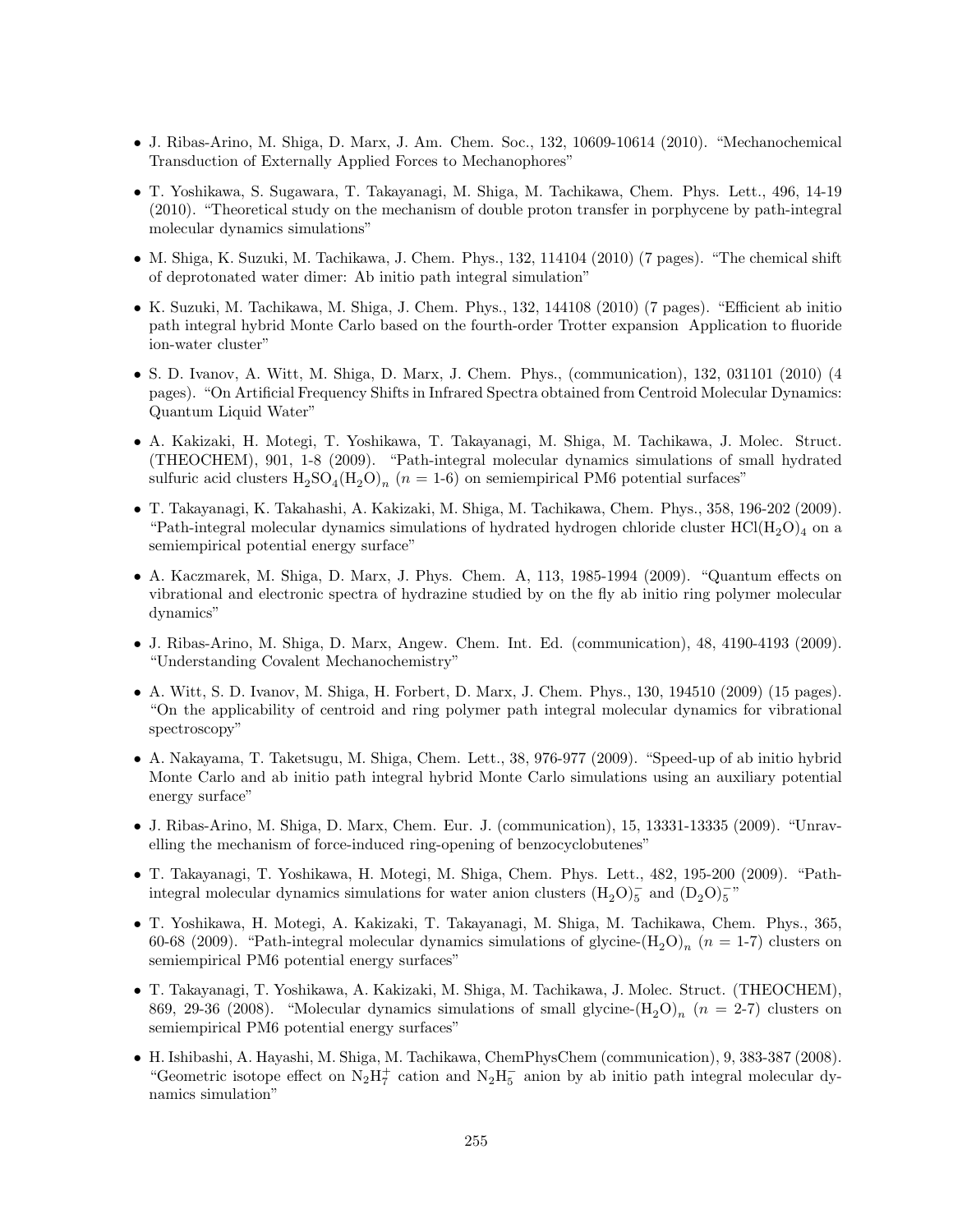- *•* M. Shiga, A. Nakayama, Chem. Phys. Lett., 451, 175-181 (2008). "ab initio path integral ring polymer molecular dynamics: vibrational spectra of molecules"
- *•* H. Motegi, A. Kakizaki, T. Takayanagi, Y. Taketsugu, T. Takatsugu, M. Shiga, Chem. Phys., 454, 1-6 (2008). "Path-integral molecular dynamics simulations of BeO embedded in helium clusters: Formation of the stable HeBeO complex"
- *•* K. Suzuki, M. Shiga, M. Tachikawa, J. Chem. Phys., 129, 144310 (8 pages) (2008); (E) J. Chem. Phys., 131, 039903 (2009). "Temperature and isotope effects on water cluster ions with path integral molecular dynamics based on 4th order Trotter expansion"
- *•* A. Hayashi, M. Shiga, M. Tachikawa, Mol. Simul., 33, 185-188 (2007). "H/D isotope effect on the dihydrogen bond by ab initio path integral molecular dynamics simulation"
- M. Shiga, M. Tachikawa, Mol. Simul., 33, 171-184 (2007). "Ab initio quantum mechanical/molecular mechanical molecular dynamics using multiple-time-scale approach and perturbation theory"
- *•* T. Kobayashi, M. Shiga, A. Murakami, S. Nakamura, J. Am. Chem. Soc., 129, 6405-6424 (2007). "Ab initio Study of Ultrafast Photochemical Reaction Dynamics of Phenol Blue"
- *•* A. Kakizaki, T. Takayanagi, M. Shiga, Chem. Phys. Lett., 449, 28-32 (2007). "Path integral molecular dynamics calculations of the  $H_6^+$  and  $D_6^+$  clusters on an ab initio potential energy surface"
- *•* A. Hayashi, M. Shiga, M. Tachikawa, J. Chem. Phys., 125, 204310 (7 pages) (2006). "H/D isotope effect on the dihydrogen bond of  $NH_4^+BeH_2$  by ab initio path integral molecular dynamics simulation"
- M. Shiga, W. Shinoda, J. Chem. Phys., 123, 134502 (8 pages) (2005). "Calculation of heat capacities of light and heavy water by path integral molecular dynamics"
- *•* M. Tachikawa, M. Shiga, J. Am. Chem. Soc., (communication) 127, 11906-11909 (2005). "Geometrical Isotope Effect on Hydrogen Bond in Charged Water Clusters"
- M. Tachikawa, M. Shiga, J. Theor. Comput. Chem., 4, 175-181 (2005). "Ab initio path integral study on isotope effect of ammonia molecule"
- *•* T. Takayanagi, M. Shiga, T. Taketsugu, J. Theor. Comput. Chem., 4, 197-207 (2005). "Development of a three-dimensional ab initio potential energy surface for the He-Cl<sub>2</sub>  $(X)$  system and its application to solvation structures in the  $\text{He}_n\text{Cl}_2$  cluster"
- W. Shinoda, M. Shiga, Phys. Rev. E, 71, 041204 (4 pages) (2005). "Quantum simulation of the heat capacity of water"
- M. Tachikawa, M. Shiga, Chem. Phys. Lett., 407 135-138 (2005). "Ab initio path integral simulation study on  $16O/18O$  isotope effect in water and hydronium ion"
- *•* A. Hayashi, M. Shiga, M. Tachikawa, Chem. Phys. Lett., 407 135-138 (2005). "Ab initio path integral simulation study on the dihydrogen bond of  $\mathrm{NH}_4^+ \mathrm{BH}_2$  "
- M. Tachikawa, M. Shiga, J. Chem. Phys. 121, 5985-5991 (2004). "Theoretical study on isotope and temperature effect in hydronium ion using ab initio path integral simulation"
- *•* T. Takayanagi, M. Shiga, Phys. Chem. Chem. Phys., 6, 3241-3247 (2004). "Theoretical study on photoabsorption dynamics of the K atom attached to helium clusters and the solvation structures of K*∗*He*<sup>n</sup>* exciplexes"
- M. Shiga, M. Tachikawa, Chem. Phys. Lett., 374, 229-234 (2003). "Ab initio path integral study of hydronium ion"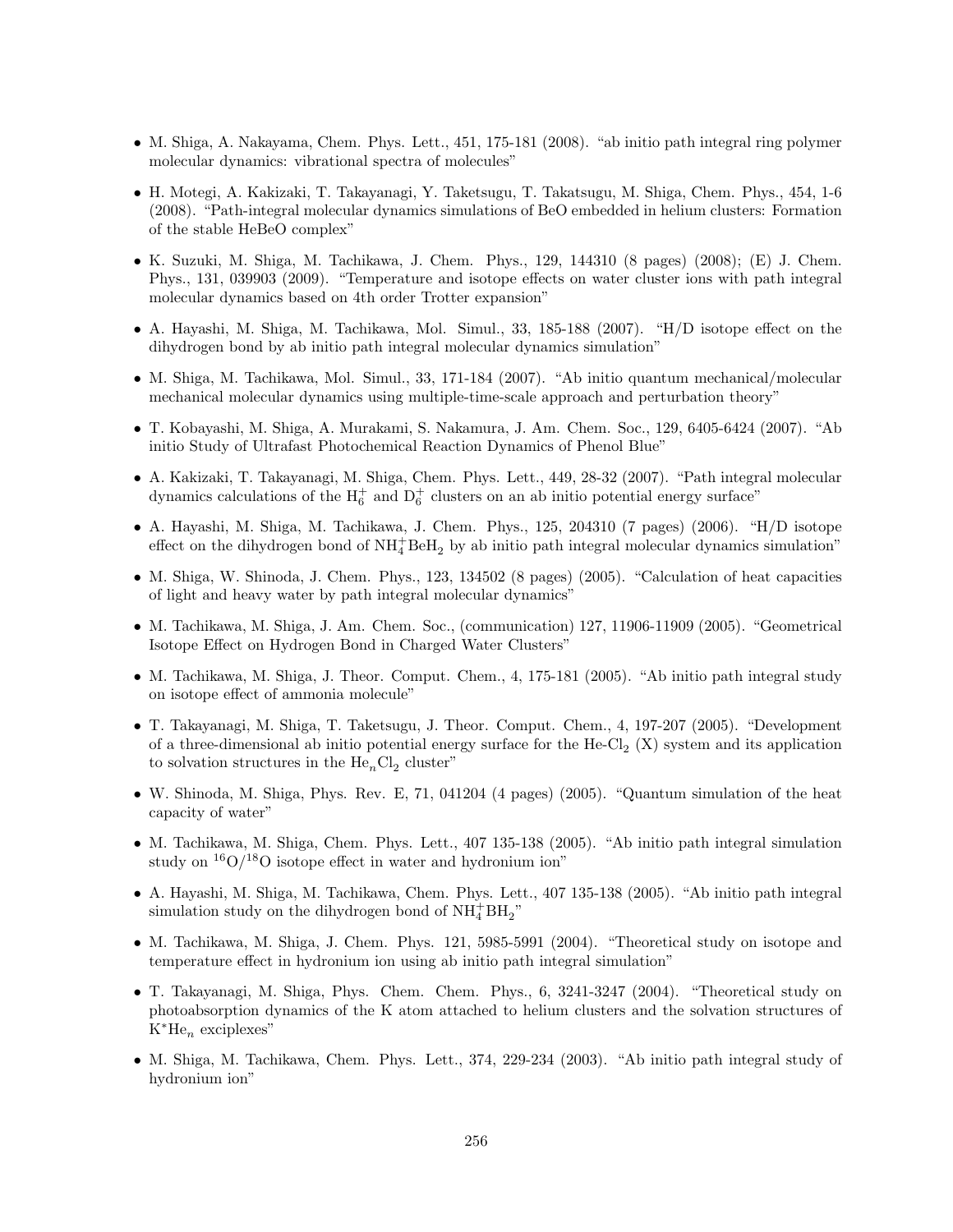- *•* A. Wada, T. Takayanagi, M. Shiga, J. Chem. Phys., 119, 5478-5486 (2003). "Theoretical simulations on photoexcitation dyamics of the silver atoms embedded in helium clusters"
- T. Takayanagi, M. Shiga, Chem. Phys. Lett., 372, 90-96 (2003). "Photodissociation of Cl<sub>2</sub> in helium clusters: an application of hybrid method of quantum wavepacket dynamics and path integral centroid molecular dynamics"
- M. Shiga, T. Takayanagi, Chem. Phys. Lett., 378, 539-547 (2003). "Quantum path-integral molecular dynamics calculations of the dipole-bound state of the water dimer anion"
- *•* M. Shiga, M. Yamaguchi, H. Kaburaki, Phys. Rev. B, 68, 245402 (8 pages) (2003). "Structure and energetics of clean and hydrogenated Ni surfaces and symmetric tilt grain boundaries using embeddedatom method"
- *•* T. Takayanagi, M. Shiga, Chem. Phys. Lett., 362, 504-510 (2002). "Path integral molecular dynamics combined with discrete-variable-representation approach: the effect of solvation structures on vibrational spectra of  $Cl_2$  in helium clusters"
- *•* M. Shiga, M. Tachikawa, S. Miura, J. Chem. Phys., 115, 9149-9159 (2001). "A unified scheme for ab initio molecular orbital theory and path integral molecular dynamics"
- *•* M. Shiga, M. Tachikawa, S. Miura, Chem. Phys. Lett., 332, 396-402 (2000). "Ab initio molecular orbital calculation considering the quantum mechanical effect of nuclei by path integral molecular dynamics"

## **References**

- [1] PIMD code, version 2.0, M. Shiga, 2016; PIMD code, version 2.1, M. Shiga, 2017; PIMD code, version 2.2, M. Shiga, 2018; PIMD code, version 2.3, M. Shiga, 2019; PIMD code, version 2.4, M. Shiga, 2020; PIMD code, version 2.5, M. Shiga, 2022.
- [2] C. G. Broyden, Journal of the Institute of Mathematics and Its Applications 6, 76 (1970); R. Fletcher, Computer Journal 13, 317 (1970); D. Goldfarb, Mathematics of Computation 24, 23 (1970); D. F. Shanno, Mathematics of Computation 24, 647 (1970).
- [3] Limited memory BFGS: J. Nocedal, "Updating Quasi-Newton Matrices with Limited Storage", Mathematics of Computation, 35, 773-782 (1980); D. C. Liu and J. Nocedal, "On the Limited Memory Method for Large Scale Optimization", Mathematical Programming B, 45, 3, 503-528 (1989), available from website.
- [4] W. Humphrey, A. Dalke and K. Schulten, "VMD Visual Molecular Dynamics", J. Molec. Graphics, 14, 33-38 (1996); available from website.
- [5] K. Fukui, Acc. Chem. Res., 14, 363 (1981).
- [6] M. P. Allen and D. J. Tidesley, Computer Simulation of Liquids, Oxford University Press, Oxford, 1987.
- [7] D. Frenkel and B. Smit, Understanding molecular simulation Academic Press, San Diego, 2001.
- [8] S. Nosé, J. Chem. Phys. 81, 511 (1984); Mol. Phys. 52, 255-268 (1984).
- [9] S. Nosé and M. L. Klein, Mol. Phys. 50, 1055 (1983).
- [10] W. Hoover, Phys. Rev. A 31, 1695 (1985).
- [11] G. J. Martyna, M. L. Klein and M. E. Tuckerman, J. Chem. Phys. 97, 2635 (1992).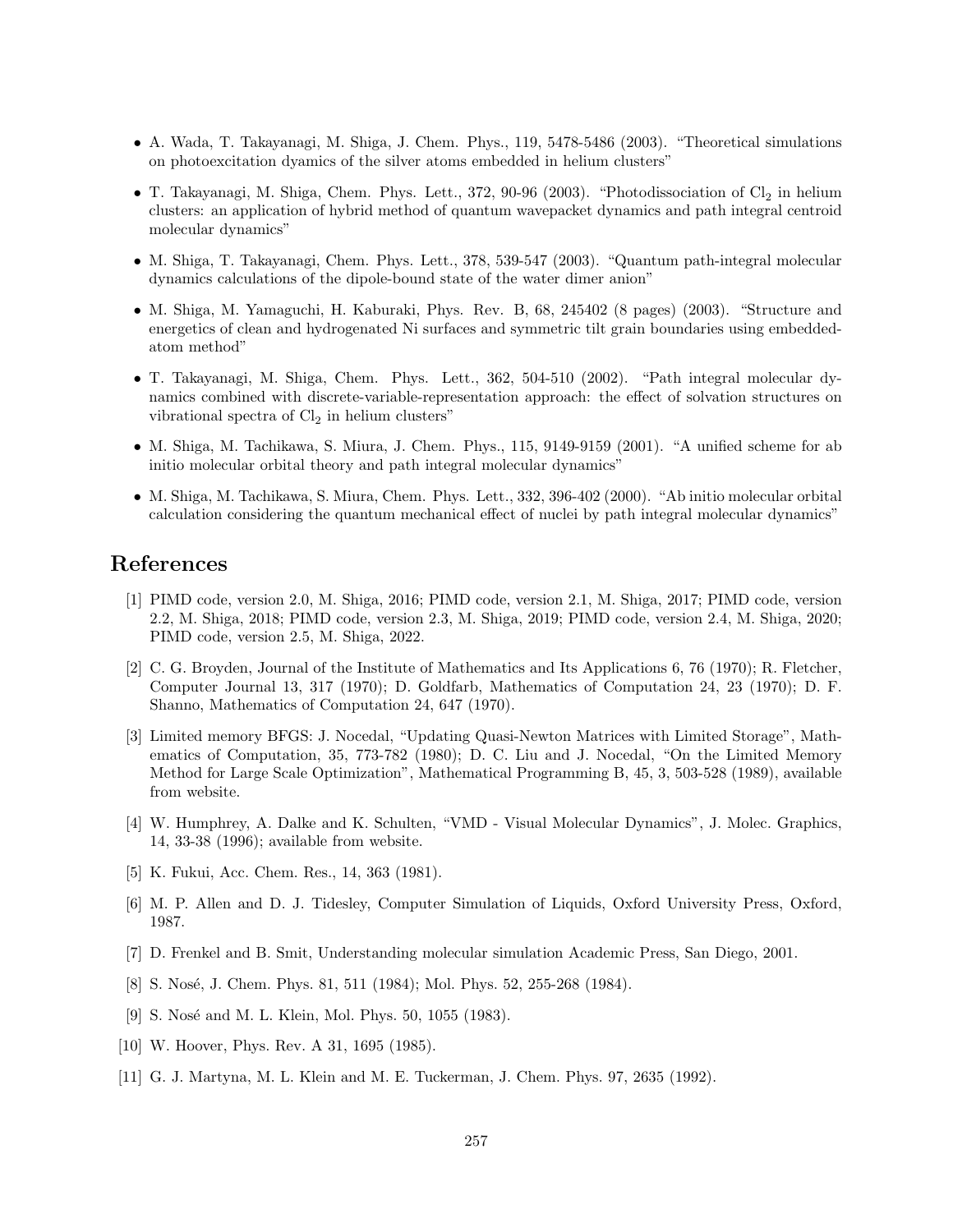- [12] M. E. Tuckerman, B. J. Berne and G. J. Martyna, J. Chem. Phys. 97, 1990 (1992).
- [13] G. J. Martyna, M. E. Tuckerman, D. J. Tobias and M. L. Klein, Mol. Phys. 87, 1117 (1996).
- [14] G. J. Martyna, A. Hughes and M. E. Tuckerman, J. Chem. Phys. 110, 3275 (1999).
- [15] W. Shinoda, M. Shiga and M. Mikami, Phys. Rev. B 69, 134103 (2004).
- [16] H. C. Andersen, J. Chem. Phys. 72, 2384 (1980).
- [17] M. Parrinello and A. Rahman, Phys. Rev. Lett. 45, 1196 (1980); J. Appl. Phys. 52, 7182 (1981); J. Chem. Phys. 76, 2662 (1982).
- [18] P. Pulay and G. Fogarasi, Chem. Phys. Lett., 386, 272 (2004).
- [19] J. Kolafa, J Comput Chem. 25:335-42 (2004).
- [20] J. C. Tully, J. Chem. Phys. 93, 1061 (1990).
- [21] D. Marx and J. Hutter, Ab Initio Molecular Dynamics, Basic Theory and Advanced Methods, Cambridge, 2009.
- [22] M. Tuckerman, Statistical Mechanics: Theory and Molecular Simulation, Oxford, 2010.
- [23] M. E. Tuckerman, B. J. Berne, G. J. Martyna and M. L. Klein, J. Chem. Phys. 99, 2796 (1993).
- [24] I. R. Craig and D. E. Manolopoulos, J. Chem. Phys. 121, 3368 (2004); J. Chem. Phys. 122, 084106 (2005); J. Chem. Phys. 123, 034102 (2005).
- [25] B. J. Braams and D. E. Manolopoulos, J. Chem. Phys. 125, 124105 (2006).
- [26] J. Cao and G. A. Voth, J. Chem. Phys. 99, 10070 (1993); J. Chem. Phys. 100, 5093 (1994); J. Chem. Phys. 100, 5106 (1994); J. Chem. Phys. 101, 6157 (1994); J. Chem. Phys. 101, 6168 (1994); J. Chem. Phys. 101, 6184 (1994).
- [27] S. Jang and G. A. Voth, J. Chem. Phys. 111, 2357 (1999); J. Chem. Phys. 111, 2371 (1999).
- [28] M. Shiga, M. Tachikawa and S. Miura, Chem. Phys. Lett. 332, 396 (2000); J. Chem. Phys. 115, 9149 (2001).
- [29] M. Shiga and A. Nakayama, Chem. Phys. Lett. 451, 175 (2008).
- [30] A. Kaczmarek, M. Shiga and D. Marx, J. Phys. Chem. A 113, 1985 (2009).
- [31] A. Witt, S. Ivanov, M. Shiga, H. Forbert and D. Marx, J. Chem. Phys. 130, 194510 (2009).
- [32] M. Shiga and H. Fujisaki, J. Chem. Phys. 136, 184103 (2012).
- [33] A. Laio and M. Parrinello, Proc. Natl. Acad. Sci. USA, 99, 12562 (2002).
- [34] A. Raiteri, A. Laio, F. L. Gervasio, C. Micheletti and M. Parrinello, J. Phys. Chem. B, 110, 3533 (2006).
- [35] B. Ensing, A. Laio, M. Parrinello, and M. Klein, J. Phys. Chem. B, 109, 6676 (2004);
- [36] W. E, W. Ren, and E. Vanden-Eijnden, Phys. Rev. B 66, 052301 (2002); J. Chem. Phys. 126, 164103 (2007).
- [37] J. Ribas-Ariño, M. Shiga and D. Marx, Angew. Chem. Int. Ed., 48, 4190 (2009); J. Am. Chem. Soc. 132, 10609-10614 (2010).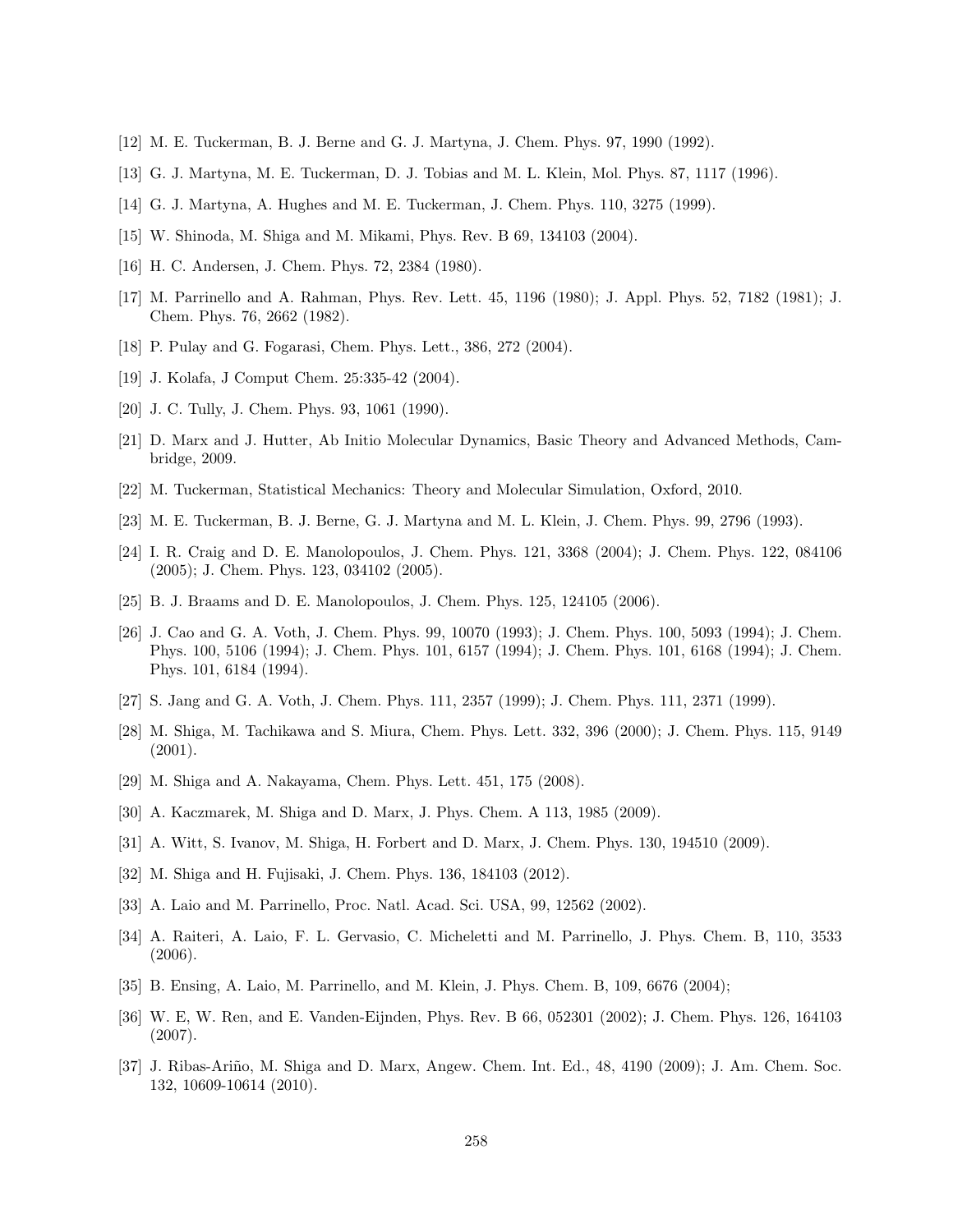- [38] W. L. Jorgensen, J. Chandrasekhar, J. D. Madura, R. W. Impey and M. L. Klein, J. Chem. Phys. 79, 926 (1983).
- [39] E. Neria, S. Fischer and M. Karplus, J. Chem. Phys. 105, 1902 (1996).
- [40] J. Lobaugh and G. A. Voth, J. Chem. Phys. 106, 2400 (1997).
- [41] J. R. Reimers, R. O. Watts and M. L. Klein, Chem. Phys. 64, 95 (1982).
- [42] M. S. Daw and M. I. Baskes. Phys. Rev. Lett. 50, 1285 (1983); Phys. Rev. B 29, 6443 (1984).
- [43] S. M. Foiles, M. I. Baskes and M. S. Daw, Phys. Rev. B 33, 7983 (1986).
- [44] J. E. Angelo, N. R. Moody, and M. I. Baskes, Modelling Simul. Mater. Sci. Engr. 3, 289-307 (1995); M. I. Baskes, X. W. Sha, J. E. Angelo, and N. R. Moody, Modelling Simul. Mater. Sci. Eng. 5, 651-652 (1997).
- [45] J. Tersoff, Phys. Rev. Lett 61, 2879 (1988); J. Tersoff, Phys. Rev. B 37, 6991 (1988); J. Tersoff, Phys. Rev. B 39, 5566 (1989); J. Tersoff, Phys. Rev. B 41, 3248 (1990).
- [46] Y. Mishin, M. J. Mehl, D. A. Papaconstantopoulos, Acta Mater. 53, 4029 (2005).
- [47] R. T. Cygan, J.-J. Liang, A. G. Kalinichev, J. Phys. Chem. B 108, 1255 (2004).
- [48] M. Shiga, M. Masia, J. Chem. Phys. 139, 144103 (2013); J. Chem. Phys. 139, 044120 (2013); J. Chem. Phys. 139, 119901 (2013).
- [49] J. J. P. Stewart, "MOPAC: A General Molecular Orbital Package." Quant. Chem. Prog. Exch., 10, 86 (1990); MOPAC2009, MOPAC2012, James J. P. Stewart, Stewart Computational Chemistry, Colorado Springs, CO, USA, available from website.
- [50] Density Functional based Tight Binding (DFTB): D. Porezag, T. Frauenheim, T. Khler, G. Seifert, and R. Kaschner, "Construction of tight-binding-like potentials on the basis of density-functional theory: Application to carbon", Phys. Rev. B 51, 12947 (1995); G. Seifert, D. Porezag, and T. Frauenheim, "Calculations of molecules, clusters, and solids with a simplified LCAO-DFT-LDA scheme", Int. J. Quantum Chemistry 58, 185 (1996); M. Elstner, D. Porezag, G. Jungnickel, J. Elsner, M. Haugk, T. Frauenheim, S. Suhai, and G. Seifert, "Self-consistent-charge density-functional tight-binding method for simulations of complex materials properties", Phys. Rev. B 58, 7260 (1998); available from website.
- [51] The CP2K developers group, 2020. CP2K is freely available from Please see the end of your PIMD output for the list of citations recommended for your particular type of CP2K calculation.
- [52] GAUSSIAN 98, Revision A.6, M. J. Frisch, G. W. Trucks, H. B. Schlegel, G. E. Scuseria, M. A. Robb, J. R. Cheeseman, V. G. Zakrzewski, J. A. Montgomery, Jr., R. E. Stratmann, J. C. Burant, S. Dapprich, J. M. Millam, A. D. Daniels, K. N. Kudin, M. C. Strain, O. Farkas, J. Tomasi, V. Barone, M. Cossi, R. ¨ Cammi, B. Mennucci, C. Pomelli, C. Adamo, S. Clifford, J. Ochterski, G. A. Petersson, P. Y. Ayala, Q. Cui, K. Morokuma, D. K. Malick, A. D. Rabuck, K. Raghavachari, J. B. Foresman, J. Cioslowski, J. V. Ortiz, B. B. Stefanov, G. Liu, A. Liashenko, P. Piskorz, I. Komaromi, R. Gomperts, R. L. Martin, D. J. Fox, T. Keith, M. A. Al-Laham, C. Y. Peng, A. Nanayakkara, C. Gonzalez, M. Challacombe, P. M. W. Gill, B. Johnson, W. Chen, M. W. Wong, J. L. Andres, C. Gonzalez, M. Head-Gordon, E. S. Replogle, and J. A. Pople, GAUSSIAN, Inc., Pittsburgh PA, 1998, available from website.
- [53] GAUSSIAN 03, Revision C.02, M. J. Frisch, G. W. Trucks, H. B. Schlegel, G. E. Scuseria, M. A. Robb, J. R. Cheeseman, J. A. Montgomery, Jr., T. Vreven, K. N. Kudin, J. C. Burant, J. M. Millam, S. S. Iyengar, J. Tomasi, V. Barone, B. Mennucci, M. Cossi, G. Scalmani, N. Rega, G. A. Petersson, H. Nakatsuji, M. Hada, M. Ehara, K. Toyota, R. Fukuda, J. Hasegawa, M. Ishida, T. Nakajima, Y. Honda, O. Kitao, H. Nakai, M. Klene, X. Li, J. E. Knox, H. P. Hratchian, J. B. Cross, V. Bakken, C. Adamo,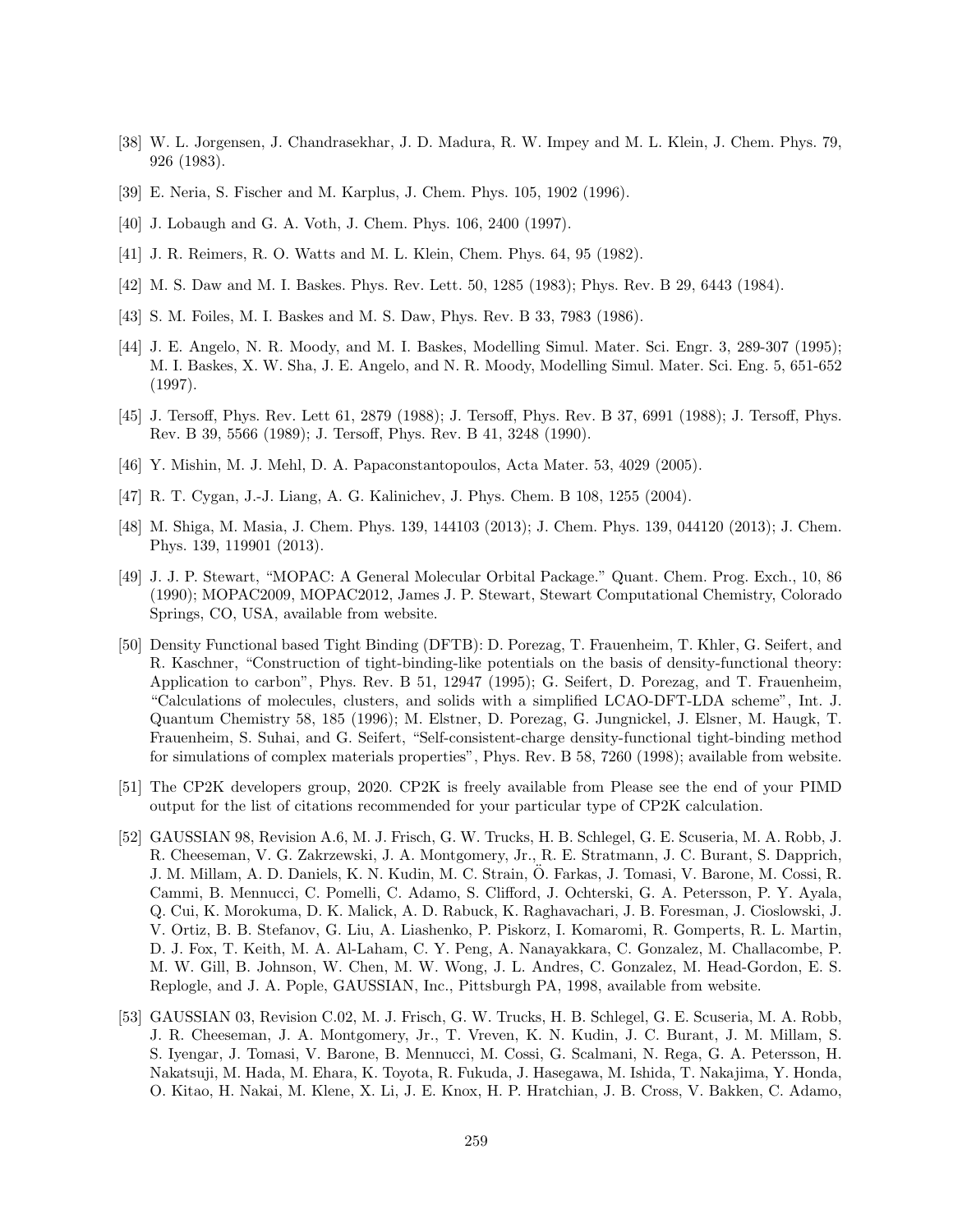J. Jaramillo, R. Gomperts, R. E. Stratmann, O. Yazyev, A. J. Austin, R. Cammi, C. Pomelli, J. W. Ochterski, P. Y. Ayala, K. Morokuma, G. A. Voth, P. Salvador, J. J. Dannenberg, V. G. Zakrzewski, S. Dapprich, A. D. Daniels, M. C. Strain, O. Farkas, D. K. Malick, A. D. Rabuck, K. Raghavachari, J. ¨ B. Foresman, J. V. Ortiz, Q. Cui, A. G. Baboul, S. Clifford, J. Cioslowski, B. B. Stefanov, G. Liu, A. Liashenko, P. Piskorz, I. Komaromi, R. L. Martin, D. J. Fox, T. Keith, M. A. Al-Laham, C. Y. Peng, A. Nanayakkara, M. Challacombe, P. M. W. Gill, B. Johnson, W. Chen, M. W. Wong, C. Gonzalez, and J. A. Pople, GAUSSIAN, Inc., Wallingford CT, 2004, available from website.

- [54] GAUSSIAN 09, Revision D.01, M. J. Frisch, G. W. Trucks, H. B. Schlegel, G. E. Scuseria, M. A. Robb, J. R. Cheeseman, G. Scalmani, V. Barone, B. Mennucci, G. A. Petersson, H. Nakatsuji, M. Caricato, X. Li, H. P. Hratchian, A. F. Izmaylov, J. Bloino, G. Zheng, J. L. Sonnenberg, M. Hada, M. Ehara, K. Toyota, R. Fukuda, J. Hasegawa, M. Ishida, T. Nakajima, Y. Honda, O. Kitao, H. Nakai, T. Vreven, J. A. Montgomery, Jr., J. E. Peralta, F. Ogliaro, M. Bearpark, J. J. Heyd, E. Brothers, K. N. Kudin, V. N. Staroverov, R. Kobayashi, J. Normand, K. Raghavachari, A. Rendell, J. C. Burant, S. S. Iyengar, J. Tomasi, M. Cossi, N. Rega, J. M. Millam, M. Klene, J. E. Knox, J. B. Cross, V. Bakken, C. Adamo, J. Jaramillo, R. Gomperts, R. E. Stratmann, O. Yazyev, A. J. Austin, R. Cammi, C. Pomelli, J. W. Ochterski, R. L. Martin, K. Morokuma, V. G. Zakrzewski, G. A. Voth, P. Salvador, J. J. Dannenberg, S. Dapprich, A. D. Daniels, O. Farkas, J. B. Foresman, J. V. Ortiz, J. Cioslowski, and D. J. Fox, ¨ Gaussian, Inc., Wallingford CT, 2009, available from website.
- [55] GAUSSIAN 16, Revision B.01, M. J. Frisch, G. W. Trucks, H. B. Schlegel, G. E. Scuseria, M. A. Robb, J. R. Cheeseman, G. Scalmani, V. Barone, G. A. Petersson, H. Nakatsuji, X. Li, M. Caricato, A. V. Marenich, J. Bloino, B. G. Janesko, R. Gomperts, B. Mennucci, H. P. Hratchian, J. V. Ortiz, A. F. Izmaylov, J. L. Sonnenberg, D. Williams-Young, F. Ding, F. Lipparini, F. Egidi, J. Goings, B. Peng, A. Petrone, T. Henderson, D. Ranasinghe, V. G. Zakrzewski, J. Gao, N. Rega, G. Zheng, W. Liang, M. Hada, M. Ehara, K. Toyota, R. Fukuda, J. Hasegawa, M. Ishida, T. Nakajima, Y. Honda, O. Kitao, H. Nakai, T. Vreven, K. Throssell, J. A. Montgomery, Jr., J. E. Peralta, F. Ogliaro, M. J. Bearpark, J. J. Heyd, E. N. Brothers, K. N. Kudin, V. N. Staroverov, T. A. Keith, R. Kobayashi, J. Normand, K. Raghavachari, A. P. Rendell, J. C. Burant, S. S. Iyengar, J. Tomasi, M. Cossi, J. M. Millam, M. Klene, C. Adamo, R. Cammi, J. W. Ochterski, R. L. Martin, K. Morokuma, O. Farkas, J. B. Foresman, and D. J. Fox, Gaussian, Inc., Wallingford CT, 2016.
- [56] GAMESS: General atomic and molecular electronic structure system, M. W. Schmidt, K. K. Baldridge, J. A. Boatz, S. T. Elbert, M. S. Gordon, J. H. Jensen, S. Koseki, N. Matsunaga, K. A. Nguyen, S. J. Su, T. L. Windus, M. Dupuis, J. A. Montgomery, J. Comput. Chem., **14**, 1347 (1993); "Advances in electronic structure theory: GAMESS a decade later", M. S. Gordon, M. W. Schmidt pp. 1167-1189, in "Theory and Applications of Computational Chemistry: the first forty years", C. E. Dykstra, G. Frenking, K. S. Kim, G. E. Scuseria (editors), Elsevier, Amsterdam, 2005, available from website.
- [57] TURBOMOLE V6.2 2010, a developmet of University of Kahlsruhe and Forschungszentrum Kahlsruhe GmbH, 1989-2007, TURBOMOLE GmbH, since 2007; R. Ahlrichs, M. Bi, M. Häser, H. Horn, C. Kölmel, "Electronic structure calculations on workstation computers: The program system turbomole." Chem. Phys. Lett. 162, 165169 (1989), available from website.
- [58] MOLPRO quantum chemistry package: H.-J. Werner, P. J. Knowles, G. Knizia, F. R. Manby, M. Schütz, "Molpro: a general purpose quantum chemistry program package", WIREs Comput. Mol. Sci., 2, 242-253 (2012); MOLPRO, version 2012.1, H.-J. Werner, P. J. Knowles, G. Knizia, F. R. Manby, M. Schütz, P. Celani, T. Korona, R. Lindh, A. Mitrushenkov, G. Rauhut, K. R. Shamasundar, T. B. Adler, R. D. Amos, A. Bernhardsson, A. Berning, D. L. Cooper, M. J. O. Deegan, A. J. Dobbyn, F. Eckert, E. Goll, C. Hampel, A. Hesselmann, G. Hetzer, T. Hrenar, G. Jansen, C. Köppl, Y. Liu, A. W. Lloyd, R. A. Mata, A. J. May, S. J. McNicholas, W. Meyer, M. E. Mura, A. Nicklass, D. P. O'Neill, P. Palmieri, D. Peng, K. Pflüger, R. Pitzer, M. Reiher, T. Shiozaki, H. Stoll, A. J. Stone, R. Tarroni, T. Thorsteinsson, M. Wang.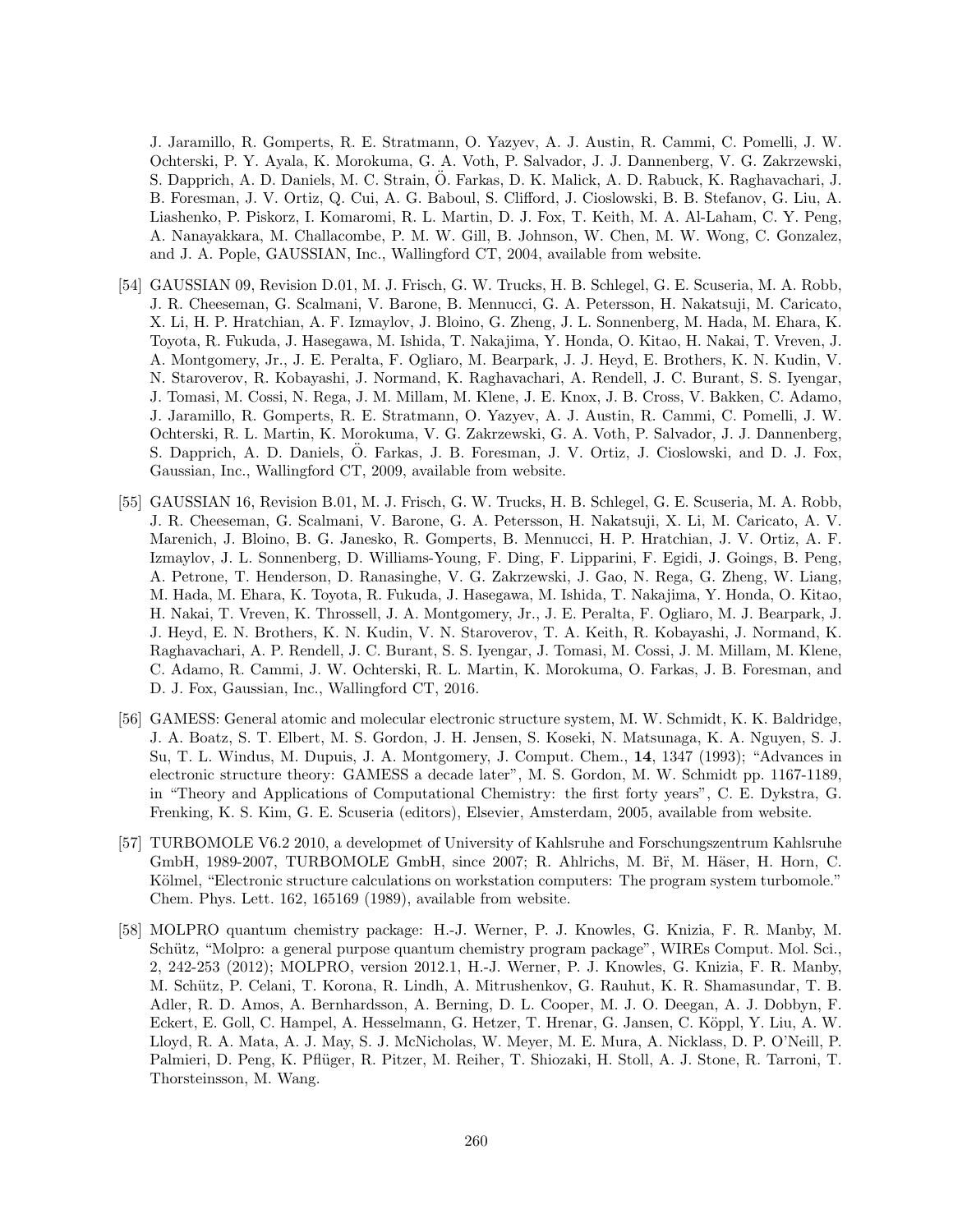- [59] NTChem: T. Nakajima, M. Katouda, M. Kamiya, and Y. Nakatsuka, Int. J. Quantum Chem. 115, 349359 (2015).
- [60] ORCA An ab initio, DFT and semiempirical SCF-MO package version 3.0: F. Neese, F. Wennmohs, U. Becker, D. Bykov, D. Ganyushin, A. Hansen, R. Izsák, D. G. Liakos, C. Kollmar, S. Kossmann, D. A. Pantazis, T. Petrenko, C. Reimann, C. Riplinger, M. Roemelt, B. Sandhoefer, I. Schapiro, K. Sivalingam, B. Wezisla, M. Kállay, S. Grimme, E. Valeev, G. Chan.
- [61] Quantum Espresso: P. Giannozzi, S. Baroni, N. Bonini, M. Calandra, R. Car, C. Cavazzoni, D. Ceresoli, G. L. Chiarotti, M. Cococcioni, I. Dabo, A. Dal Corso, S. Fabris, G. Fratesi, S. de Gironcoli, R. Gebauer, U. Gerstmann, C. Gougoussis, A. Kokalj, M. Lazzeri, L. Martin-Samos, N. Marzari, F. Mauri, R. Mazzarello, S. Paolini, A. Pasquarello, L. Paulatto, C. Sbraccia, S. Scandolo, G. Sclauzero, A. P. Seitsonen, A. Smogunov, P. Umari, R. M. Wentzcovitch, J. Phys.: Condens. Matter 21, 395502 (2009).
- [62] The Vienna Ab initio Simulation Package (VASP): G. Kresse and J. Hafner. "Ab initio molecular dynamics for liquid metals", Phys. Rev. B, 47, 558 (1993); G. Kresse and J. Hafner, "Ab initio moleculardynamics simulation of the liquid-metal-amorphous-semiconductor transition in germanium", Phys. Rev. B, 49, 14251 (1994). G. Kresse and J. Furthmüller, "Efficiency of ab-initio total energy calculations for metals and semiconductors using a plane-wave basis set", Comput. Mat. Sci., 6, 15 (1996). G. Kresse and J. Furthmüller, "Efficient iterative schemes for ab initio total-energy calculations using a plane-wave basis set", Phys. Rev. B, 54, 11169 (1996); available from website.
- [63] Scalable Molecular Analysis Solver for High-performance computing systems (SMASH), K. Ishimura, available from website.
- [64] ABINIT-MP, available from website.
- [65] J. W. Ponder, TINKER: Software tools for molecular design, Washington University School of Medicine, Saint Louis, MO; available from website.
- [66] W. L. Jorgensen, "BOSS Biochemical and Organic Simulation System", The Encyclopedia of Computational Chemistry, P. v. R. Schleyer (editor-in-chief), John Wiley & Sons Ltd, Athens, USA, 5, 3281-3285 (1998); W. L. Jorgensen, D. S. Maxwell, and J. Tirado-Rives, J. Am. Chem. Soc. 118, 11225-11236 (1996); W. Damm, A. Frontera, J. Tirado-Rives, and W. L. Jorgensen, J. Comput. Chem. 18, 1955-1970 (1997); W. L. Jorgensen and N. A. McDonald, Theochem 424, 145-155 (1998); W. L. Jorgensen and N. A. McDonald, J. Phys. Chem. B 102, 8049-8059 (1998); R. C. Rizzo and W. L. Jorgensen, J. Am. Chem. Soc. 121, 4827-4836 (1999); E. K. Watkins and W. L. Jorgensen, J. Phys. Chem. A 105, 4118-4125 (2001); M. L. P. Price, D. Ostrovsky, and W. L. Jorgensen, J. Comput. Chem., 22, 1340-1352 (2001); W. L. Jorgensen, J. P. Ulmschneider, J. Tirado-Rives, J. Phys. Chem. B 108, 16264-70 (2004); W. L. Jorgensen, J. Tirado-Rives, J. Comput. Chem. 26, 1689-1700 (2005); K. P. Jensen and W. L. Jorgensen, J. Chem. Theory Comput. 2, 1499-1509 (2006).
- [67] D. A. Pearlman, D. A. Case, J. W. Caldwell, W. S. Ross, T. E. Cheatham III, S. DeBolt, D. Ferguson, G. Seibel and P. Kollman, AMBER, a Package of Computer Programs for Applying Molecular Mechanics, Normal Mode Analysis, Molecular Dynamics and Free Energy Calculations to Simulate the Structural and Energetic Properties of Molecules, Comp. Phys. Commun. 91, 1-41 (1995); J. Wang, P. Cieplak and P. A. Kollman, J. Comput. Chem., 21, 1049-1074 (2000) W. D. Cornell, P. Cieplak, C. I. Bayly, I. R. Gould, K. M. Merz, Jr., D. M. Ferguson, D. C. Spellmeyer, T. Fox, J. W. Caldwell and P. A. Kollman, J. Am. Chem. Soc., 117, 5179-5197 (1995); G. Moyna, H. J. Williams, R. J. Nachman and A. I. Scott, Biopolymers, 49, 403-413 (1999); W. S. Ross and C. C. Hardin, J. Am. Chem. Soc., 116, 6070-6080 (1994); J. Aqvist, J. Phys. Chem., 94, 8021-8024 (1990).
- [68] B. R. Brooks, R. E. Bruccoleri, B. D. Olafson, D. J. States, S. Swaminathan and M. Karplus, CHARMM: A Program for Macromolecular Energy, Minimization, and Dynamics Calculations, J. Comput. Chem. 4, 187-217 (1983). W. E. Reiher III, "Theoretical Studies of Hydrogen Bonding",